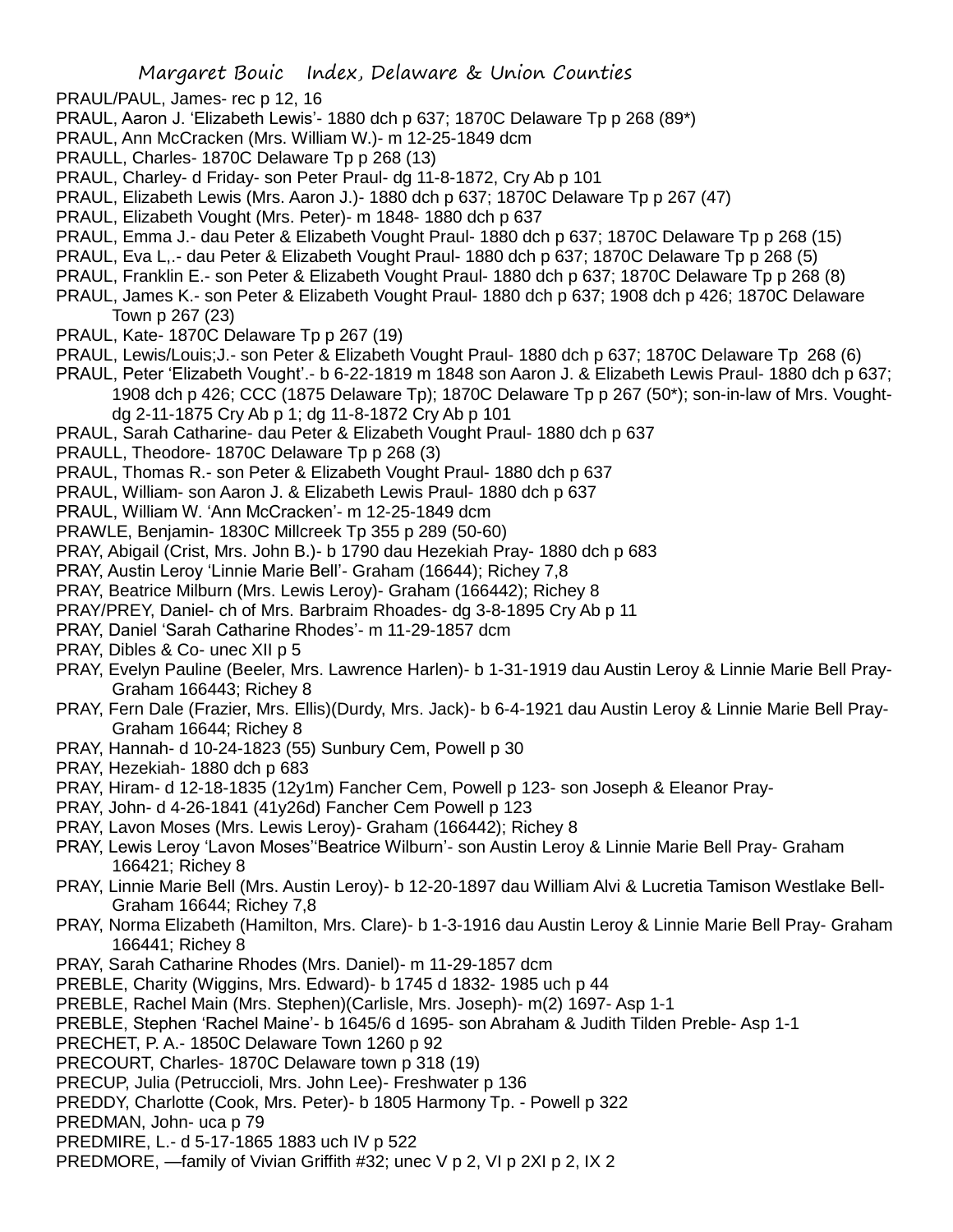PREDMORE, Addie M.- b 3-22-1867 d 9-15-1868 Raymond Cem, lptw p 32 dau John & Jane Predmore PREDMORE, Addie O'Dell (Mrs. George P.)- Predmore

- PREDMORE, Allice (Mrs. Lester)- 1910C Richwood 117-119 p 5A (25,O,O,O) m 10y, 4 ch, 3 living
- PREDMORE, Amanda W. (Mrs. Joseph)- lptw p 28
- PREDMORE, Ardythe- dau Charles H. & Blanche Brookens Predmore- Predmore; obit Phyllis Marie, mlib (brown)
- PREDMORE, Bessie- dau Lester & Allice Predmore- 1910C Richwood 117-119 p 5A (1 4/12,O,O,O)
- PREDMORE, Beth- dau Junior & Betty Rockhold Predmore- Predmore; obit Junior, mlib (brown)
- PREDMORE, Betty- dau Junior & Betty Rockhold Predmore- Predmore; obit Junior, mlib (brown)
- PREDMORE, Betty Rockhold (Mrs. Junior)- Predmore; obit Junior, mlib (brown)
- PREDMORE, Blanche Adele Brookens (Mrs. Charles)- b 2-26-1902 Radnor m 3-1-1922 d 6-26-1989 (87) York Cem p 83- dau Elmer & Blanche Bacon Brookens- Predmore; 1949, 1962 ucd
- PREDMORE, Carl- son Charles H. & Blanche A. Predmore- 1949 ucd
- PREDMORE, Carlena J. (Hamilton, Mrs. Cornelius S.)- m 1893- unec IV p 65
- PREDMORE, Caroline (Mrs. James)- m 1-1870 1870C Taylor Tp 112-106 p 13 (21,O)
- PREDMORE, Caroline- dau John & Eliza Jane Garrett Predmore- 1880C Taylor Tp 156 p 15 (6,O,O,O)
- PREDMORE, Capitola- b 1971 dau Jess D. & Sue J. Predmore- 1973 ucd
- PREDMORE, Caroline (7-1882) Broadway- unec III p 4
- PREDMORE, Charlene (Atkinson, Mrs. Duane)- dau Charles & Blanche Adele Brookens Predmore- Predmore; obit Phyllis M., mlib (brown)
- PREDMORE, Charles 'Blanche Adele Brookens'- m 3-1-1922 d 10-16-1963- Predmore
- PREDMORE, Charles H. 'Blanche Brookins'- b 10-3-1897 m 1922 d 10-16-1963 York Cem p 83- son Marion & Kathryn Rolfes Predmore- Predmore
- PREDMORE, Charles O, Jr.- b 1924 d 2-20-1925 York Cem p 83
- PREDMORE, Chloe (Shoemaker, Mrs. )- dau George P. & Addie O'Dell Predmore- Predmore
- PREDMORE, Dale- son Von & Evah McFadon Predmore- Predmore; obit Junior, mlib (brown) ; obit Evah mlib (brown)
- PREDMORE, Dick- 19941 Price Cem, djlm p 64 buried near George N. & Florence
- PREDMORE, Donald- son George P. & Addie O'Dell Predmore- Predmore
- PREDMORE, Dorothy (Payne, Mrs. William)- dau Von P. & Evah J. McFadon Predmore- Predmore; obit Evah, obit Junior mlib (brown)
- PREDMORE, Edna Marie Benzler (Grate, Mrs. Roy)( (Mrs. John)(Mrs. Von)- b 10-31-1905 d 9-13-1993 (87) Prospect Cem- dau Daniel & Mary Dodrill Benzler- Predmore
- PREDMORE, Eliza J. Garrett (Mrs. John)- m 6-1866 ucm 3977 1880C Taylor Tp 155-1156 p 15 (35,O,O,Va)
- PREDMORE, Elizabeth (Titus, Mrs. Alfred)- m 10-25-1851 ucm 1730
- PREDMORE, Ella (10-1882) Broadway, unec III p 3
- PREDMORE, Ella (Mitchell, Mrs. James W.)- dumch p 216
- PREDMORE, Ellie- dau John & Eliza Jane Garrett Predmore- 1880C Taylor Tp 155-156 p 15 (9,O,O,O)
- PREDMORE, Esta- dau Lester & Allice Predmore- 1910C Richwood 117-119 p 5A (5,O,O,O)
- PREDMORE, Eunice (Goings, Mrs. C. M.)- dau Charles & Blanche Adele Brookens Predmore- Predmore; obit Phyllis Marie, mlib (brown)
- PREDMORE, Evah J. McFadon (Mrs. Von P.)- b 1-31-1911 m 9-25-1926 d 10-5-1974- Rushylvania Cem- dau Edward & Lilly Stultz McFadon- Predmore; obit Junior, obit Evah, mlib (brown)
- PREDMORE, Florence (Bradley, Mrs. W. E.)- dau Marion & Katie Rolfes Predmore- Predmore
- PREDMORE, Florence M.- 8-26-1914 Price Cem, djlm p 64
- PREDMORE, Florence (Warner, Mrs. Carl)- dau Marion & Katie Rolfes Predmore- Predmore; obit John A., mlib (brown)
- PREDMORE, Floyd- son Von P. & Evah J. McFadon Predmore- Predmore; obit Evan, obit Junion, mlib (brown)
- PREDMORE, Gary Lynn 'Susan Kay Brown'- b 1957 m 7-10-1982 son Robert M. & Joanne Coakley Predmore- Predmore 1973,. 1979 ucd
- PREDMORE, George N.- d 7-13-1913 Price Cem, djlm p 64
- PREDMORE, George P.' Addie O'Dell'- Predmore
- PREDMORE, Hannah (Collins, Mrs. Brice)- b 1823 d 1899 dau John & Susannah Duerr Predmore- ped Vivian Schmelzer Griffith #32 12; unec IV p 4; ped Alice Yarrington Golden #56 11, unec V p 17
- PREDMORE, Ivalue/Ivolene Bancroft (Mrs. James H.)- b 7-27-1859 m 9-1-1892 ucm (Hearl), d 10-4-1893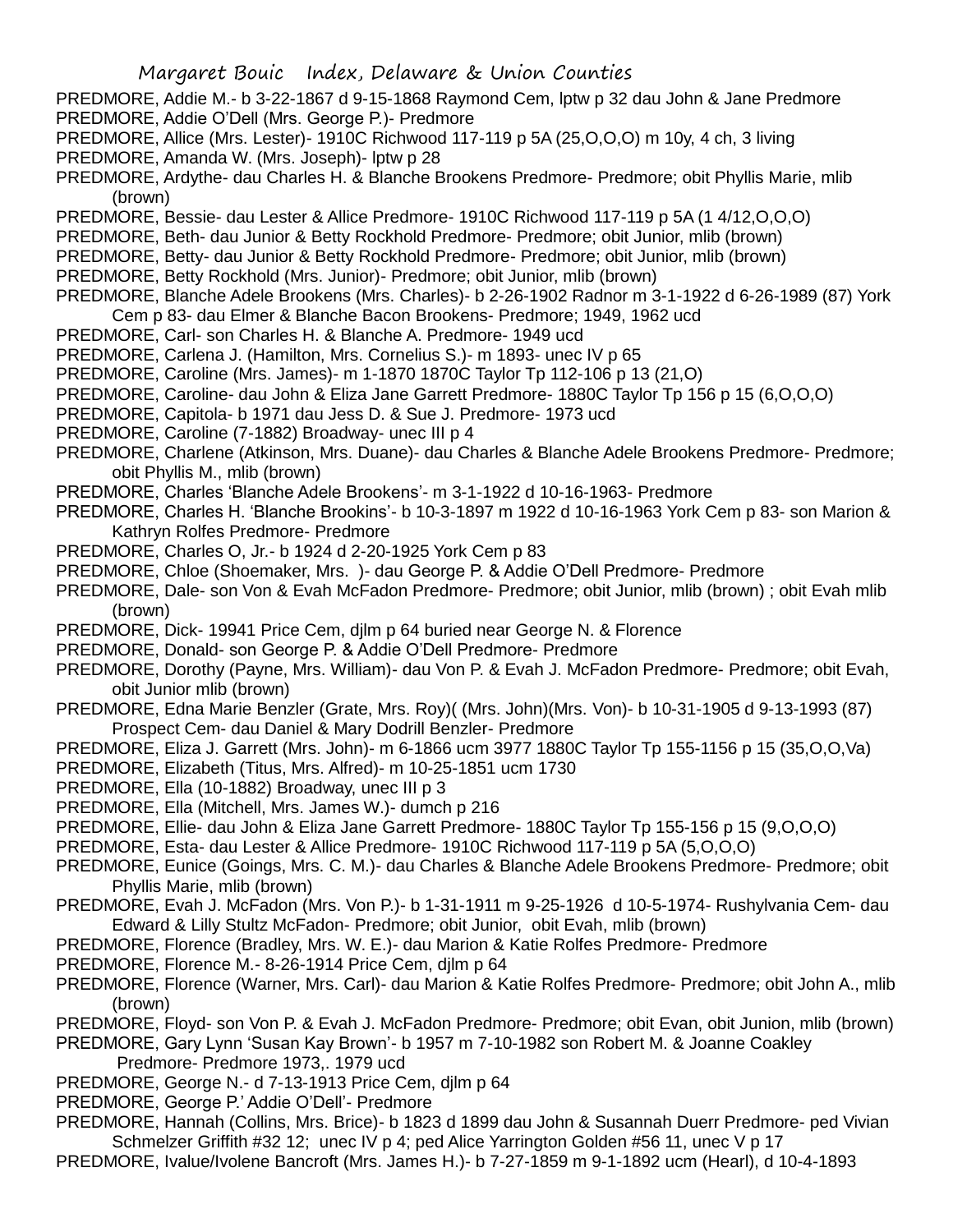Claibourne Cem p 33

- PREDMORE, James 'Caroline'- m 1-1870 1870C Taylor Tp 112-105 p 13 (25,O)
- PREDMORE, James H. 'Ivolene Bancroft'- m 9-1-1892 ucm (Hearl)
- PREDMORE, Jane- 1883 uch V p 681
- PREDMORE, Jane (39-1882) Broadway- unec III p 2
- PREDMORE, Jane (Hamilton, Mrs. Cornelius S.)- Predmore
- PREDMORE, Eliza Jane Garrett (Mrs. John)- b 6-1842 m 6-17-1966 ucm 3977 d 1915 Broadway Cem, lptw p 32, 71; 1870C Taylor Tp 51-50 (28,O); 1900C Taylor Tp 251-257 p 11B (57,O,O,O) m 34y, 5 ch, 4 living
- PREDMORE, Elizabeth (Titus, Mrs. Alfred)- m 10-25-1851 ucm 1730 unec XIV p 66
- PREDMORE, Jesse Dale 'Susan J.'- son Von P. & Evah J. McFadon Predmore- Predmore; 1971, 1973 ucd
- PREDMORE, Joanne Coakley (Mrs. Robert M.)- m 7-4-1943- Predmore; 1971, 1973, 1977, 1979, 1981, 1983 ucd
- PREDMORE, John- d 2-26-1863 (64) Raymond Cem, lptw p 28
- PREDMORE, John A. 'Nellie Flickinger''Marie Grattes' b 3-17-1895 d 1-8-1974 (78) York Cem p 47 ; son Marion & Katie Rolfes Predmore- Predmore; obit, mlib (brown); 1949, 1962 ucd; 1900C Washington Tp 30 p 2A (5,O,O,O)
- PREDMORE, John 'Edna Marie Benzler'- Predmore
- PREDMORE, John D. 'Eliza Jane Garrett'- b 4-1843 , 6-17-1866 ucm 3977 d 1916 Broadway Cem, lptw p 32, 71; 1883 uch V p 681;1870C Taylor Tp 51-50 (27,O); 1880C Taylor Tp 155-156 p 15 (37, ,Pa,NJ);
	- 1900C Taylor Tp 251-257 p 11B (57,O,O,O) m 34y
- PREDMORE, John- son Junior & Betty Rockhold Predmore- Predmore; obit Junior, mlib (brown)
- PREDMORE, John 'Myrtle Wilson'- Predmore
- PREDMORE, John 'Susannah Duerr'- b 1798 d 1861 ped Vivian Schmelzer Griffith #32 22 unec UV p 4; ped Alice Yarrington Golden #56 22, unec V p 18
- PREDMORE, Joseph 'Amanda W.'- d 1-23-1862 (36-3-2) Raymond Cem, lptw p 28
- PREDMORE, Joyce Linn- b 1963 dau Robert M. & Joane Coakley Predmore- Predmore; 1973, 1977, 1979, 1981, 1983 ucd
- PREDMORE, Junior 'Betty Rockhold'- b 10-3-1927 m 1951 d 12-17-1973 son Von & Eva McFadden Predmore- Predmore; obit mlib (brown)
- PREDMORE, Kate- foster ch of Henry Maurice & Viola R. Gray Warner- 1985 uch p 142
- PREDMORE, Kathryn "Katie" Rolfes/Rolfus (Mrs.Marion)- b 9-15-1873 m 3-1-1893/4 ucm (Hearl(\), d 2-7-
- 1965 Broadway Cem, lptw p 70- dau George W. Rolfes- Predmore; obit John A. mlib (brown); 1949 ucd; 1900C Washington Tp 30 p 2A (25,O,O,O) m 6y, 3 ch
- PREDMORE, Kent- son Phyullis Marie Predmore- obit Phyllis Marie, mlib (brown)
- PREDMORE, LaVon (Nash, Mrs. Terry)- dau Von P. & Evah J. McFadon Predmore- Predmore; obit Junior, obit Evah, mlib (brown)
- PREDMORE, Leland- son Charles & Blanche Adele Brookens Predmore- Predmore; 1949 ucd
- PREDMORE, Lester 'Allice'- 1880C Taylor Tp 59-60 p 6 (7,O,O,O); 1910C Richwood 111-119 p 5A (35,O,US,US) m 10y
- PREDMORE, Lillian (Dipple, Mrs. Gene)(Price, Mrs. )- dau Von P. & Evah J. McFadon Predmore- Predmore; obit Evah, obit Junior, mlib (brown)
- PREDMORE, Linda- dau Junior & Betty Rockhold PredmorePredmore; obit, Junior, mlib (brown)
- PREDMORE, Lydia (Pooler, Mrs. Lawson C.)- m 2-20-1867 ucm 4135
- PREDMORE, Maranda (Taylor, Mrs. Josephus)- m 1-14-1858 ucm 2669- unec VII p 30, XVIII p 56
- PREDMORE, Marie Grattes (Mrs. John A.)- Predmore; obit John A., mlib (brown)
- PREDMORE, Marie L. Benzler (Mrs. Von P.)- m 3-26-1977 Predmore
- PREDMORE, Marion A.- son John & Eliza Jane Garrett Predmore- 1870C Taylor Tp 51-50 p 7 (1,O); 1880C Taylor Tp 155-1156 p 15 (11,O,O,O); (12-1882) Broadway, unec IV p 3
- PREDMORE, Marion 'Kathryn Rolfes'- b 3-1869 m 3-1-1893/4 ucm (Hearl) d 2-22-1941 obit John A., mlib (brown) Predmore; 1900C Washington T 30 p 2A (31,O,O,O) m 6y
- PREDMORE, Marion- son Lester & Allice Predmore- 1910C Richwood 117-119 p 5A (6,O,O,O)
- PREDMORE, Martha K.- York Cem 97dau John A. & Nellie Flickinger Predmore- Predmore; obit John A, mlib (brown)
- PREDMORE, Mary- b 1944 Price Cem, djlm p 64 buried near George N. & Florence
- PREDMORE, Mary A.- dau John & Eliza Jane Garrett Predmore- 1880C Taylor Tp 155-156 p 15 (8,O,O,O)(9-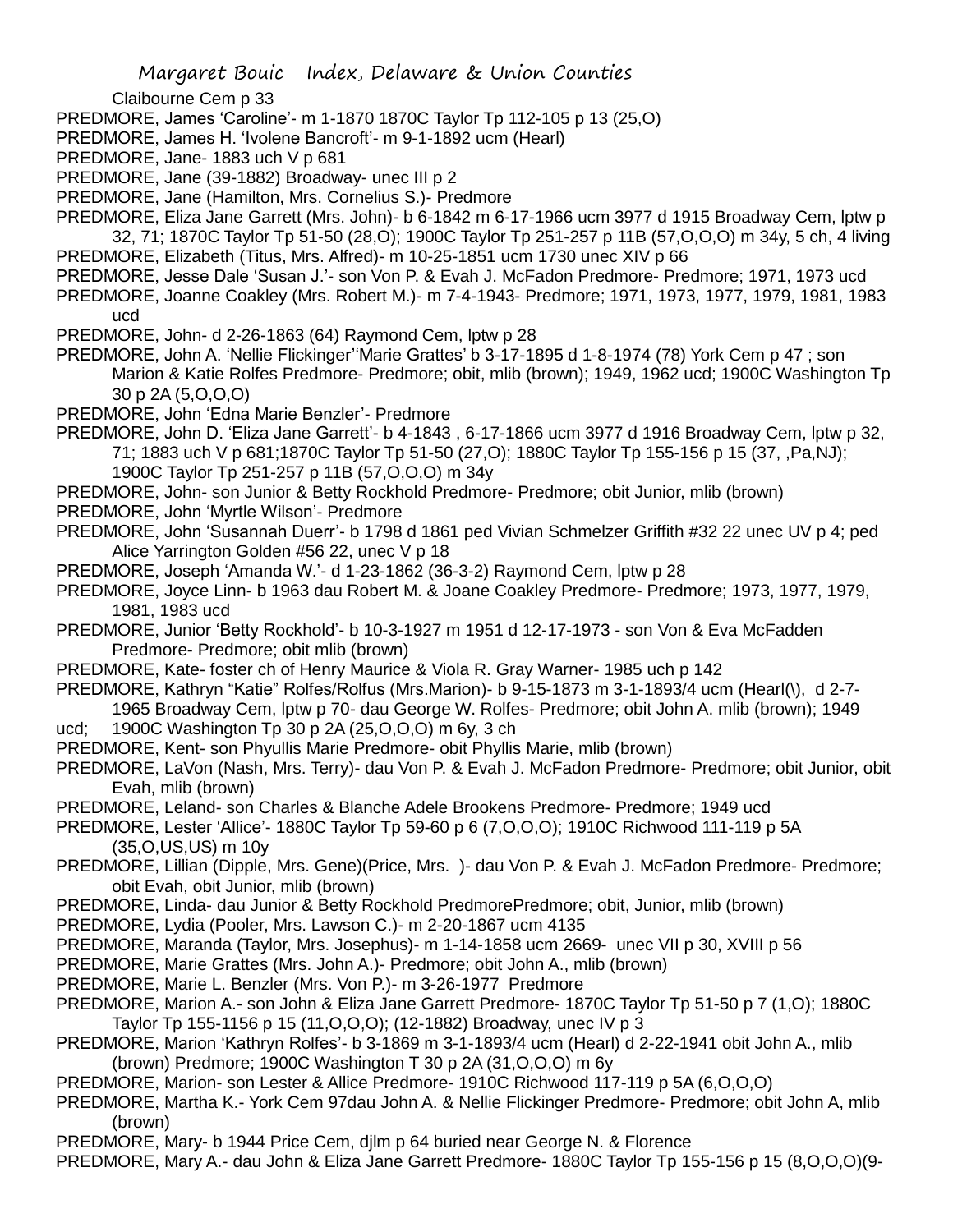1882) Broadway- unec III 4

PREDMORE, Mary Ruth (Evans, Mrs. William P.)- b 4-18-1904 d 2-16-1984 (79) Wolf Creek Cem, Kentondau John & Myrtle Wilson Predmore- Predmore

PREDMORE, Mildred H.- b 1-19-1921 d 7-25-1990 York Cem p 97- dau John A. & Nellie Flickinger Predmore-Predmore; obit John A. mlib (brown)

PREDMORE, Miranda (Taylor, Mrs. Josephus)- m 1-14-1858 ucm 2669

PREDMORE, Myrtle Wilson (Mrs. John)- Predmore

PREDMORE, Nellie Flickinger (Mrs. John A.)- b 4-6-1894 m 1-31-1917 d 3-7-1962 York Cem 97- dau William & Lois Greene Flickinger- Predmore; obit John A., mlib (brown) ; 1949, 1962 ucd

- PREDMORE, Phyllis Marie- b 2-5-1930 d 3-27-1970 York Cem p 83- dau Charles H. & Blanche Brookins Predmore- Predmore; obit mlib (brown); 1949, 1962 ucd
- PREDMORE, Robert- son John A. & Nellie Flickinger Predmore- Predmore; obit John A., mlib (brown)
- PREDMORE, Robert- son Junior & Betty Rockhold Predmore- obit Junior, mlib (brown)
- PREDMORE, Robert M."Joanne Coakley'- m 7-4-1943 son Von Predmore-Predmore; 1971, 1973, 1975, 1977, 1979, 1981, 1983 ucd
- PREDMORE, Ronald- 1974 ucd
- PREDMORE, Ruth E. (Mrs. Troyles W.)- 1961, 1964, 1971 dcd

PREDMORE, S.- uca p 57

PREDMORE, Samantha (Polk, Mrs. William H.)- m 8-5-1869 ucm 4578

PREDMORE, Shannon Lynn- b 4-14-1985 dau Gary Lynn & Susan Kay Brown Predmore- Predmore

- PREDMORE, Sue J. (Mrs. Jess D.)- 1973 ucd
- PREDMORE, Susanna- 1870C Taylor Tp 112-106 p 13 (65,Pa); 1880C Taylor Tp 155-156 p 15 (73,Pa,NJ,NJ)
- PREDMORE, Susannah Duerr (Mrs. John)- b 1805 ped Alice Yarrington Golden #56 23 unec V p 18
- PREDMORE, Tami Lea (Feucht, Mrs. Robert Eugene)- b 1959 m 9-25-1982- dau Robert M. & Joanne Coakley Predmore- Predmore; 1973, 1977, 1979, 1981 ucd
- PREDMORE, Troyles W. 'Ruth E.'- son John & Myrtle Wilson Predmore- Predmore; 1961, 1964, 1971 dcd
- PREDMORE, Susan Kay Brown (Mrs. Gary Lynn)- m 7-10-1982 dau Richard Brown- Predmore
- PREDMORE, Susannah Duerr (Mrs. John)- b 1805 ped Vivian Schmelzer Griffith #32,23 unec IV p 4
- PREDMORE, Verna (Osborne, Mrs. Harry)- dau Marion & Kathryn Rolfes Predmore- obit John A., mlib (brown)
- PREDMORE, Viola (Erwin, Mrs. Mac)- b 4-12-1900 d 3-31-1993 dau Marion & Katie Rolfes Predmore-Predmore; obit John A., mlib (brown); 1900C Washington Tp 30 p 2A (1/12,O,O,O)
- PREDMORE, Von P. 'Evah J. McFadon' 'Marie L. Benzler'- b 1-13-1904 Rushylvaina m(2) 3-26-1977 d 5-27- 1989 (85) Rushylvainia Cem- son George P. & Addie O'Dell Predmore- Predmore; obit Junior, mlib (brown)
- PREDMORE, William- son Von & Evah McFadden Predmore- Predmore; obit Junior, obit Evah, mlib (brown)
- PREECE, Amy Lynn Vollrath (Mrs. Larry Criss,Jr.)- m 5-11-1985 dau James W. & Peggy Louise Hall Vollrath-Preece; 1985 uch p 65
- PREECE, Brian- b 1976 son Michael B. & Vicki A. Preece- 1977, 1979, 1981 ucd
- PREECE, Burt- son Christopher & Sadie Patrick Preece- Preece
- PREECE, Chad Everett- b 6-4-1982 son Eddie A. & Linda L. Thompson Preece- Preece; 1991 ucd
- PREECE, Christopher James- b 10-3-1985 son Larry Criss,Jr. & Amy Lynn Vollrath Preece- Preece
- PREECE, Christopher Lee- b 5-20-1980 son Eddie A. & Linda L. Thompson Preece- Preece; 1991 ucd
- PREECE, Donald R. son Paul C. & Martha Johnson Preece- Preece
- PREECE, Eddie A. 'Linda L. Thompson'- b 1958 m 7-21-1979 son Paul C. & Martha Johnson Preece- Preece; 1973, 1975, 1977, 1979, 1981, 1983, 1991 ucd
- PREECE, Edie (Mrs. Larry)- Preece
- PREECE, Gloria J. (Mrs. Larry c.)- 1973, 1975, 1977, 1979, 1981, 1983, 1991 ucd
- PREECE, Herschel- 1980 dcd
- PREECE, Homer 'Violet'- son Christopher & Sadie Patrick Preece- Preece
- PREECE, Katrina- dau Lloyd L. & Marie Z. Lee Preece- Preece
- PREECE, Larry Criss ,Jr. 'Amy Lynn Vollrath'-b 1964 son Larry Criss Sr. & Gloria Preece- Preece; 1973, 1975, 1977, 1979, 1981, 1983 ucd
- PREECE, Larry Criss,Sr. 'Gloria'- son Paul C. & Martha R. Johnson Preece- Preece; 1973, 1975, 1977, 1979, 1981, 1983, 1991 ucd
- PREECE, Larry 'Edie'- son Lloyd L. & Marie Preece- Preece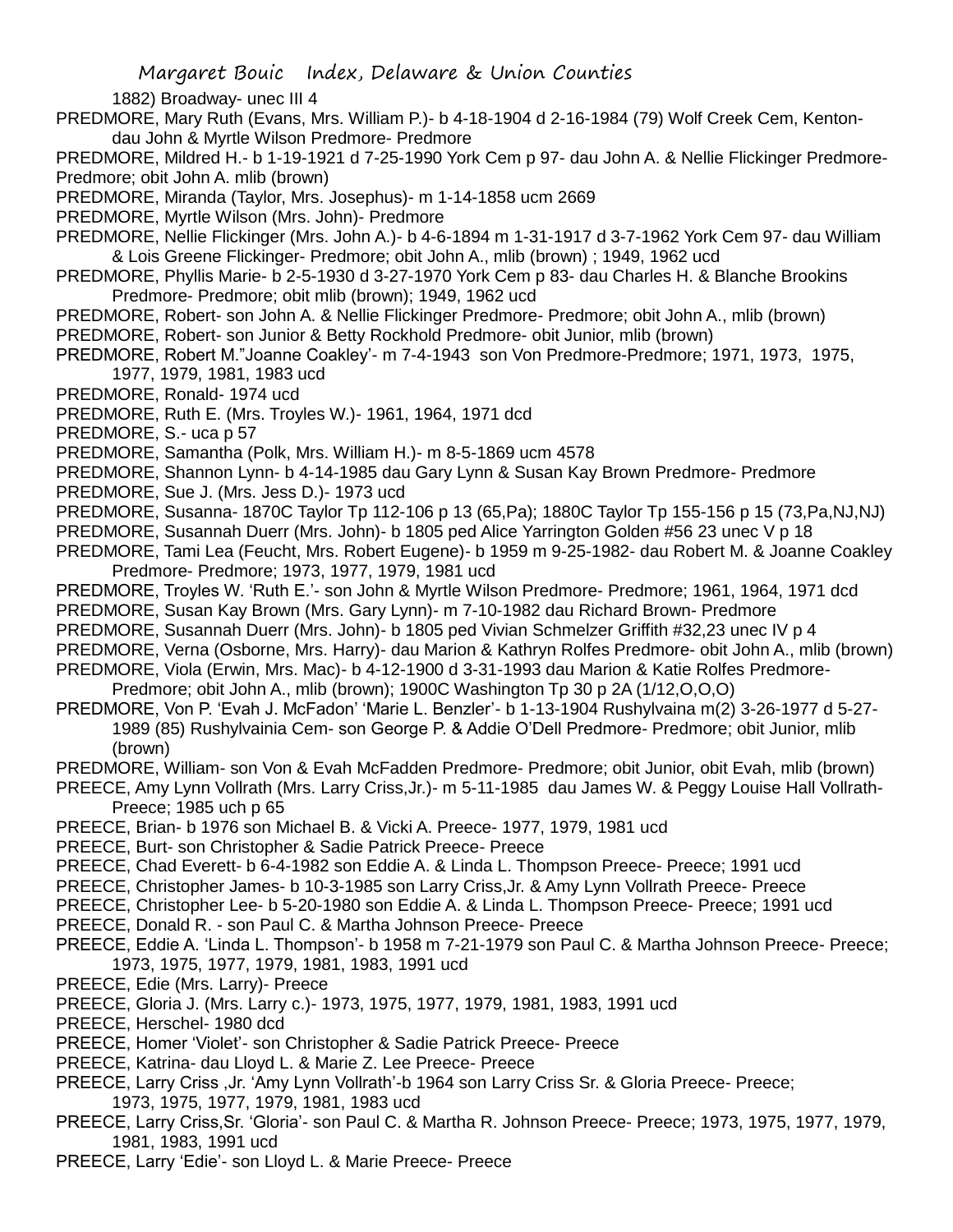- PREECE, Linda K.- dau Paul C. & Martha R. Johnson Preece- Preece
- PREECE Linda L. Thompson (Mrs. Eddie)- m 7-21-1979 dau Edward Thompson- Preece; 1983, 1991 ucd
- PREECE, Lloyd L. 'Marie Z. Lee'- Preece
- PREECE, Marie Z. Lee (Mrs. Lloyd L.)- b 9-19-1942 Ky d 4-22-1999 (56) Trenton Cem- dau thomas E. & Sophia L. Page Lee- Preece
- PREECE, Martha R. Johnson (Mrs. Paul C.)- b 7-26-1918 Ky d 8-22-1993 (75) Obetz Cem- dau Thomas & Louise Daniels Johnson- Preece; 1973, 1975, 1977, 1979, 1983 ucd
- PREECE, Michael- b 1985 son Eddie A. & Linda L. Thompson Preece- 1991 ucd
- PREECE, Michael B. Vickie A.'- son Paul C. & Martha Johnson Preece- Preece; 1973, 1975, 1977, 1979, 1981 ucd
- PREECE, Paul C. 'Martha A. Johnson'- b 6-17-1914 m 10-26-1938 d 11-26-1990 (76) Obetz Cem- son Christopher & Sadie Patrick Preece- Preece; 1973, 1975, 1977, 1979, 1981, 1983 ucd
- PREECE, Paul Jr. 'Norma'- son Paul C. & Martha R. Johnson Preece; Preece
- PREECE, Rhonda Sue- dau Larry Criss & Gloria Preece- Preece; 1973, 1975, 1977,k 1979, 1981, 1983 ucd engaged to Brian Arthur Stierhoff
- PREECE, Sadie Patrick (Mrs. Christopher)- Preece
- PREECE, Shaun/Shawn- b 1972 ch Michael B. & Vicki A. Preece- 1977, 1979, 1981 ucd
- PREECE, Vickie A. (Mrs. Michael B.)- Preece; 1977, 1979, 1981 ucd
- PREECE, Violet (Mrs. Homer)- Preece
- PREIDIS, Dolores (Mrs. Frank)- 1971 dcd
- PREIDIS, Frank 'Dolores'- 1971 dcd
- PREIAGEN, Irene I. (Mrs. Louis J.)- 1961 dcd
- PREIAGEN, Louis J. 'Irene I.'- 1961 dcd
- PREIAGEN, Sharon- dau Louis J. & Irene I. Preiagen- 1961 dcd (10)
- PREISS, ----family of Davis L. Kandel #184, unec X p 2
- PREISS, Margaretha (Kandel, Mrs. Leonhard Sixtus)- b 1817 d 1893 ped David Kandel #184, unec X p 10 PREIS, Martin- uca p 103
- PREISE, Elizabeth (Weiser, Mrs. John Conrad)- m 2-3-1774- Weiser p 787
- PRIESZ, Philip- OGS Vol XIX I p 19
- PREMICK, Janet Marie- dau Stella Premick- Premick- engaged to Bryan Bayes
- PREMICK, Stella- Premick
- PRENDES, Amor Consuelo (Flenniken, Mrs. Edward Darrah)- b 2-2-1919 m 11-24-1934- Powers p 147
- PRENTICE, Abigail Billings (Mrs. Samuel)\_- Asp p 103
- PRENTICE, Anna Benjamin (Mrs. Samuel)- b 5-7-1753 m 8-29-1771 dau Abiel & Judith Ford Benjamin-Powers Pat p 33
- PRENTICE, Augusta N. Lewis (Mrs. Edwin I.)- b 3-23-1852 m 9-22-1874 d 7-10-1885 dau William T. & Sarah Fowler Lewis- 1908 dch p 613; dg 7-30-1885 Cry Ab p 115
- PRENTICE, Birdie (Mrs, Fred,Jr.)- Prentice
- PRENTICE, Edwin I/J. 'Augusta N. Lewis'- m 9-22-1874 -dg 7-30-1885 Cry Ab p 115- 1908 dch p 613
- PRENTICE, Fred,Jr 'Birdie'- Prentice
- PRENTICE, Horatio N.- b 11-14-1875 Berlin Tp son John Q. A. & Ida Mary Prentice, dcb
- PRENTICE, Ida May Slack (Mrs. John O. A.)- m 10-25-1875 d 2-18-1879 (21-3-24) dau Pierson G. Slack- dg 3-6-1879 Cry Ab p 36
- PRENTICE, John J.'Minnie'- b 6-1860 1900C Marysville 72 p 3B (39,O,O,O) m 10y
- PRENTICE, John O. A. 'Ida May Slack'- m 10-25-1875 dg 3-6-1879 Cry Ab p 36
- PRENTICE, Melanie Ann (Reed, Mrs. Brian Wesley)- b 11-10-1964 m 6-11-1983- St. Paul p 152
- PRENTICE, Minnie (Mrs. John J.)- b 5-1861- 1900C Marysville 72 3B (39,O,O,O) m 10y no ch
- PRENTICE, Nancy (Patterson, Mrs. Thomas)- d 10-17-1845 (82) Patterson Cem, Powell p 183
- PRENTICE, Pamela Suzette (Fuson, Mrs. Robert Wayne)- m 7-17-1981 dau Fred Jr. & Birdie Prentice-**Prentice**
- PRENTICE, Phebe (Hewitt, Mrs. Henry)- b 2-22-1738 m 1-2-1772 dau Samuel & Abigail Billings Prentice- Asp p 10-3
- PRENTICE, Samuel 'Abigail Billings'- Asp p 103
- PRENTICE, Samuel 'Anna Benjamin'- m 8-29-1771- Powers Pat p 33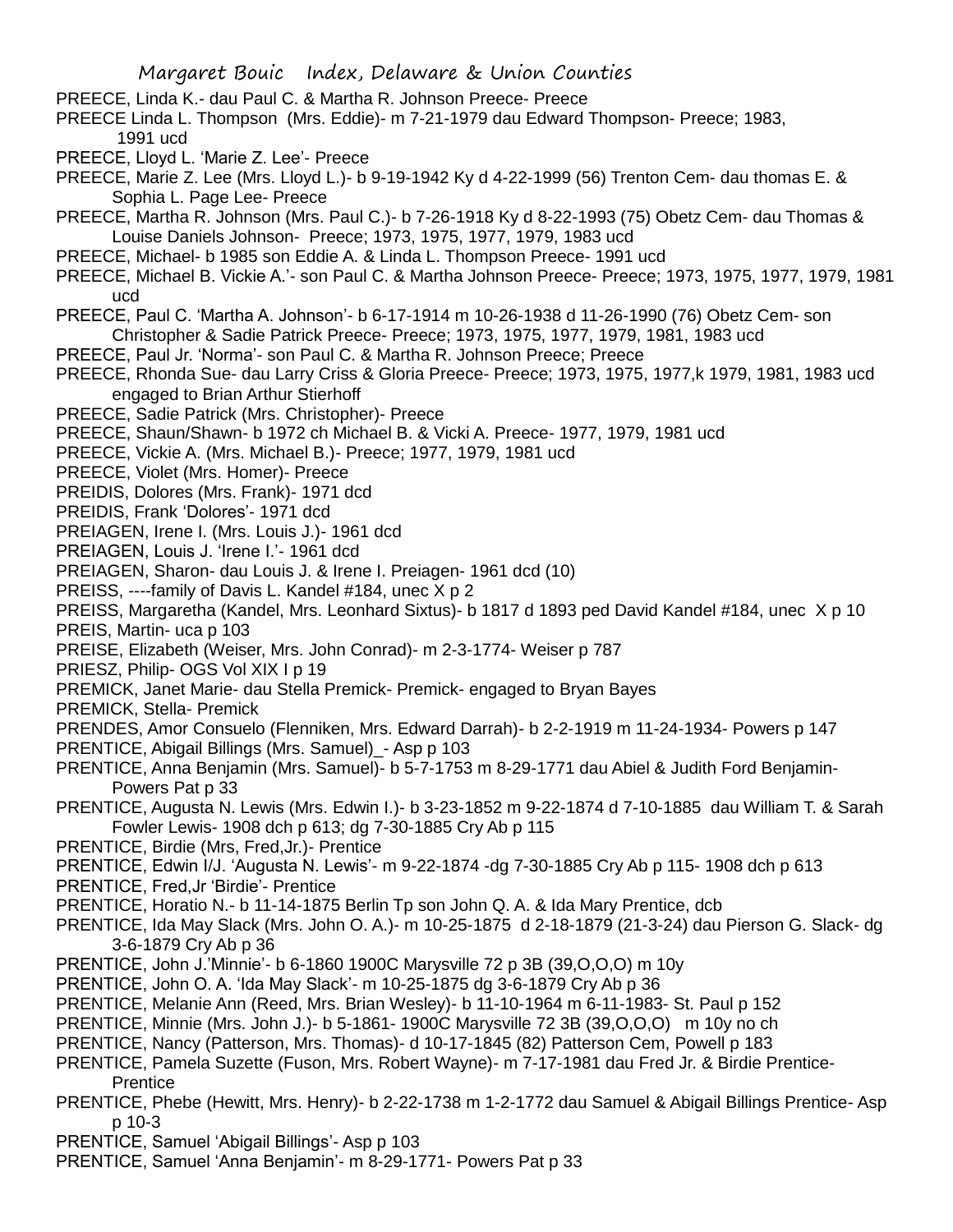PRENTICE, T. B.- hmp p 105

- PRENTIS, Nancy (Dunkin, Mrs. David)- m 4-4-1829 Madison Co, unec V p 39
- PRENTIS, Nancy Turner (Mrs. Thomas)- m 12-6-1826 Madison Co, unec V p 27
- PRENTIS, Thomas 'Nancy Turner'- m 12-6-1826 Madison Co, unec V p 27
- PRENTISS, Ida May- d 2-18-1879 Liberty Tp dau P. P. & Mary Geach Slack- dcdeaths
- PRENTISS, Nellie Henrietta (Shulze, Mrs. William Hiester)- b 9-28-1851 m 10-5-1871- Weiser p 180
- PRESCOTT, Cora- 1870C Delaware Town p 306 (3)
- PRESCOTT, Elva Edith (Metzger, Mrs. Forrest Grennawalt)- b 10-12-1902 m 3-20-1920 d 3-11-1951- Weiser p 364
- PRESCOTT, Hannah Hays (Mrs. Jonathon)- Prescott
- PRESCOTT, Jonathon 'Hannah Hays'- Prescott
- PRESCOTT, Polly (Robinson, Mrs. Thomas)- b 2-24-1760 dau Jonathon & Hannah Hays Prescott- Prescott (from Dorothy Lowe)
- PRESCOTT, Sarah- 1870C Delaware Town p 306 (36\*)
- PRESCOTT, William- 1880 dch p 382
- PRESENT, Phil II ' Diehl'- Present
- RRESENT, —Diehl (Mrs. Phil II)- dau Frank Diehl- Present
- PRESENT, Sarah Elizabeth b 6-29-1980 dau Phil II & —Diehl Present- Present
- PRESLEY, Andrew 'Serelda Thompson'- Presley
- PRESLEY, Anna R.(Hartman, Mrs. )- dau Starling & Maude Presley- Presley; 1961(17), 1964, 1971 dcd
- PRESLEY, Audrey (Osborne, Mrs. Kermit)- dau Starling & Maude Presley- Presley; 1961(12), 1964 dcd
- PRESLEY, Benjamin- son Ferris & Bessie Presley- 1961 dcd(3)
- PRESLEY, Benjamin T.- b 1964 son Wilber L. & Sandra J. Presley- Presley; 1971 dcd
- PRESLEY, Bertha (Combs, Mrs. Arthur)- sister Starling Presley- Presley
- PRESLEY, Bessie (Mrs. Ferris) 1961 dcd
- PRESLEY, Charles- son Ferris & Bessie Presley- 1961 dcd(5)
- PRESLEY, Clara A. (Mrs. George H.)- 1961, 1964 dcd
- PRESLEY, Dennis- son Ferris & Bessie Presley- 1961 dcd (2)
- PRESLEY, Elizabeth (Said, Mrs. Simpson)- Maugans p 94
- PRESLEY, Ethel (Mrs. Evan)- 1964 dcd
- PRESLEY, Evan 'Ethel'- 1964 dcd
- PRESLEY, Evans- son Andrew & Serelda Thompson Presley- Presley
- PRESLEY, Evelyn- dau George H. & Clara A. Presley- 1961(9), 1964 dcd
- PRESLEY, Ferris 'Bessie'- 1961 dcd
- PRESLEY, Florence E., (Mrs. Ryland E.)- Presley; 1980 dcd
- PRESLEY, George- son Andrew & Serelda Thompson Presley- Presley
- PRESLEY, George H. 'Clara A.'- 1961, 1964 dcd
- PRESLEY, Georgia E. (Mrs. Oliver)- Presley; 1961, 1964, 1971, 1980 dcd
- PRESLEY, Joan- dau Ferris & Bessie Presley- 1961 dcd(6)
- PRESLEY, Kenneth- son Oliver & Georgia E. Presley- Presley; 1961, 1964 dcd
- PRESLEY, Kimberly- b 1971 dau Wilber L. & Sandra J. Presley- 1971 dcd
- PRESLEY, Margaret- dau George H. & Clara A. Presley- 1964 dcd (2)
- PRESLEY, Matthew- b 1979 son Ryland E. & Florence E. Presley- 1980 dcd
- PRESLEY, Maude (Owens, Mrs. Morgan)- sister Starling Presley- Presley
- PRESLEY, Maude B. O'Quinn (Mrs. Starling)- b 6-20-1913 Va d 6-26-1999 (86) bur Va.- dau Daniel & Mary Fletcher O'Quinn- Presley' 1961, 1964, 1971, 1980 dcd
- PRESLEY, Nannie (Hubbard, Mrs. )- dau Andrew & Serelda Thompson Presley- Presley
- PRESLEY, Oliver 'Georgia E.'- b 5-15-1906 Va d 4-1-1992 (85) Berkshire Cem- son Andrew & Serelda
- Thompson Presley- Presley; 1961, 1974, 1971, 1980 dcd
- PRESLEY, Raymond- son George H. & Clara A. Presley- 1961(6), 1964 dcd
- PRESLEY, Ryland E. 'Florence E.'- son Starling & Maude Presley- Presley; 1980 dcd
- PRESLEY, Ryland b 1975 son Ryland E. & Florence E. Presley- 1980 dcd
- PRESLEY, Sandra J. (Mrs. Wilber L.)- Presley' 1971, 1980 dcd
- PRESLEY, Serelda Thompson (Mrs. Andrew)- Presley
- PRESLEY, Starling'Maude'- d 5-2-1986 (68) bur Coucil, Va- Presley; 1961, 1964, 1971, 1980 dcd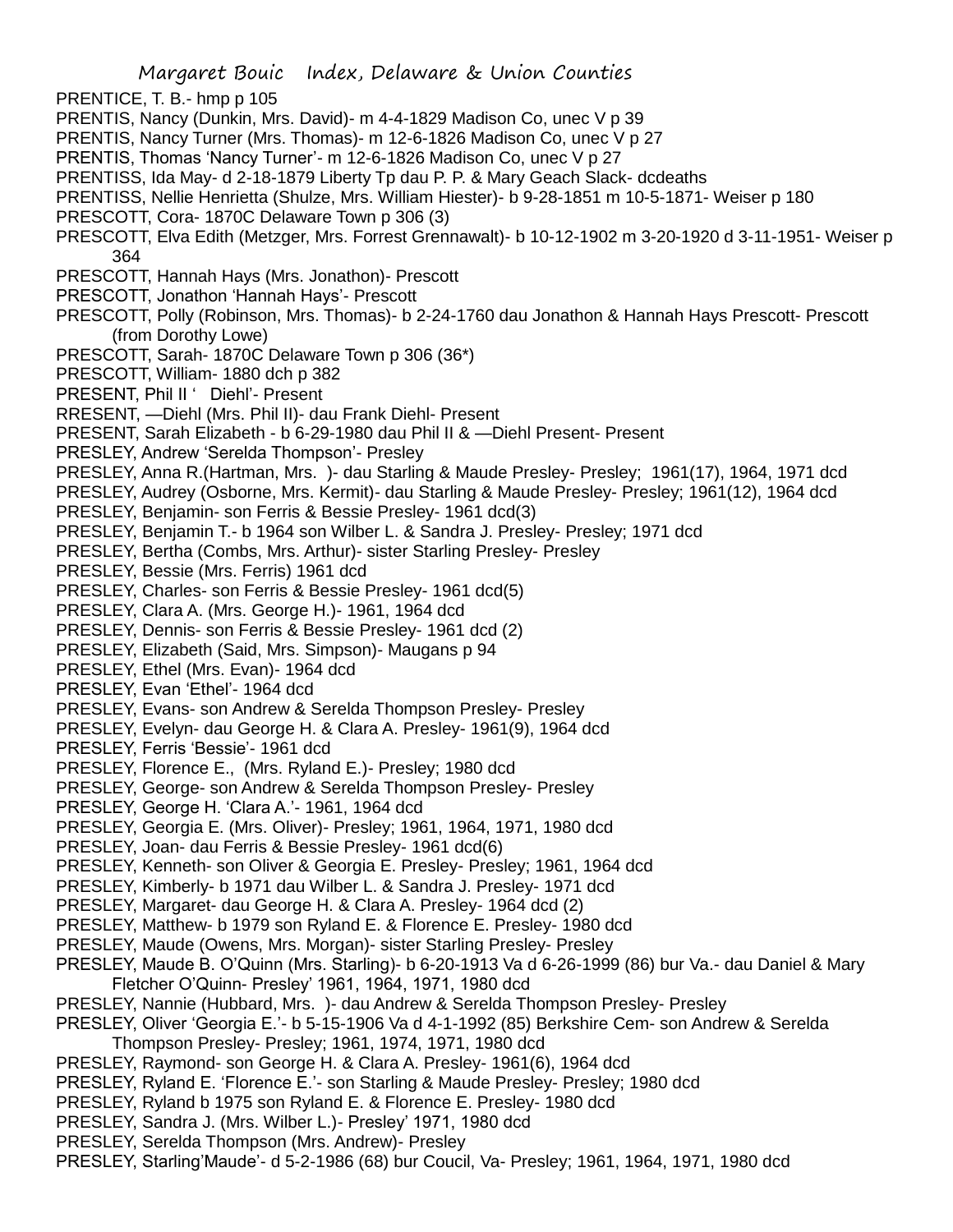PRESLEY, Susan (Mrs. Wilber)- Presley

- PRESLEY, Wilber L. 'Sandra J.'- Presley; 1971, 1980 dcd
- PRESLEY, Wilber 'Susan'- b 1963 son Wilber L. & Sandra J. Presley- patrolman- Presley; 1971 dcd
- PRESLY, William- Nash p 17
- PRESSER, Theodore- 1976 dch p 352; 1880 dch p 377
- PRESSER, Thomas- Nash p 157
- PRESSEY, Josephine Alma Nutter (Mrs. Warren)- m 6-29-1902 dau Frank Joseph & Evelina Letty Hodges Nutter- Jan Alpert chart
- PRESSEY, Warren 'Josephine Alma Nutter'- m 6-29-1902- Jan Alpert chart
- PRESSING----1908 dch p 488
- PRESSLER, C. O. 'Ella P'- Pabst Pion I p 130
- PRESSLER, Ella P. (Mrs. C. O.)- Pabst Pion I p 130
- PRESSLER, Janet (Mrs. Richard)- Pressler
- PRESSLER, Michael John 'Susan Mary Collins'- m 7-29-1989 son Richard & Janet Pressler- Pressler
- PRESSLER, Richard 'Janet'- Pressler
- PRESSLER, Susan Mary Collins (Mrs. Michael John)- m 7-29-1989 dau James & Doreen Collins- Pressler
- PRESSLEY, Martha E. (Abbott, Mrs. Ezekiel)- 1880 dch p 706
- PRESSLY, Carol (Mrs. Charles)- 1980 dcd
- PRESSLY, Charles 'Carol'- 1980 dcd
- PRESSLY, Ebenezer- Powers p 139
- PRESSLY, James- Powers p 139
- PRESSLY, Jane (Flenniken, Mrs. Rev. Warren)- m 1831 dau Dr. Samuel Pressly- Powers p 140
- PRESSLY, Dr. Samuel- Powers p 139, 140
- PRESSMAR, Urschula (Allgower, Mrs. George)- d 1884- 1915 uch p 924
- PRESTHUS, Anna Johannesen (Mrs. Hans J.)- Presthus
- PRESTHUS, Candaus L. Bauder (Mrs. Joel H.)- m 6-19-1981 dau Allen E. Bauder- Presthus
- PRESTHUS, Hans J. 'Anna Johannesen'- Presthus
- PRESTHUS, Harold- son Hans J. & Anna Johannesen Presthus- Presthus
- PRESTHUS, Joel H. 'Candaus Bauder'- m 6-19-1981- son Joseph F. Presthus- Presthus
- PRESTHUS, Jolene Kay (Bedford, Mnrs. Bert Kenneth)- m 7-3-1976 dau Joseph Presthus- Presthus
- PRESTHUS, Joseph F.- b 8-9-1928 d 8-4-1995 (66) Oak Grove Cem- son Hans J. & Anna Johannesen Presthus- Presthus
- PRESTHUS, Lawrence- son Hans J. & Anna Johannesen Presthus- Presthus
- PRESTHUS, Lenice Brandt (Mrs. Joseph F.)- Presthus
- PRESTLY, Charlotte (Fenning, Mrs. )(Mrs. Henry)- m(2) 9-20-1875; mt 3 p 15
- PRESTLY, Henry 'Charlotte Fenning'- m (2) 9-20-1875;mt 3 p 15
- PRESTON, Rev.- 1880 dch p 393. 394
- PRESTON, b 10-4-1886 Genoa Tp son Charles & Clarry Morris Preston- dcb
- PRESTON, A,. D.- d 12-11-1966 (97) Oak Grove Cem- Preston
- PRESTON, —(Royer, Mrs. Harry)- dau A. D. Preston- Preston
- PRESTON, —(Main, Mrs. Russell K.)- dau A. D. Preston- Preston
- PRESTON, Aletha Elizabeth (Dixon, Mrs. Franklin)- m 10-22-1865 dcm
- PRESTON, Alfred- 1860C Leesburg Tp 379 (5/12,O)
- PRESTON, Alicia Brook- dau Wilson C.,Jr. & Karen Kensler Preston- Preston
- PRESTON, Alma E. Case (Mrs. George W.)- m 11-16-1865 dcm; 1870C Genoa Tp p 355 (29)
- PRESTON, Alma (Mrs. Perry David)- Preston
- PRESTON, Alva- b 7-6-1888 Genoa Tp son Charles & Clara Morris Preston- dcb
- PRESTON, Amanda Chaney (Mrs. Wilson C., Sr.)- b 3-23-1917 Ky m 10-29-1939 d 3-15-1998 (80) Oakdale
- Cem II p 150 (M-R16-20)- dau David & Sarah Thacker Chaney- Preston; obit Wilson, mlib
- PRESTON, Andrew David- son David Bruce & Laureen Elizabeth Drodofsky Preston- 1985 uch p 43 PRESTON, Anne- b 1968 dau Joseph R. & Sue A. Preston- 1980 dcd
- 
- PRESTON, Arthur 'Nettie L. Babcock'- b 2-22-1852 m 12-27-1883 son Riley & Lucy L. Maine Preston- Asp 1146
- PRESTON, Barbara (Franklin, Mrs. )- sister Victor Preston- Preston
- PRESTON, Belle Preston(Mrs. Matt)- Preston; obit Earl, mlib (brown)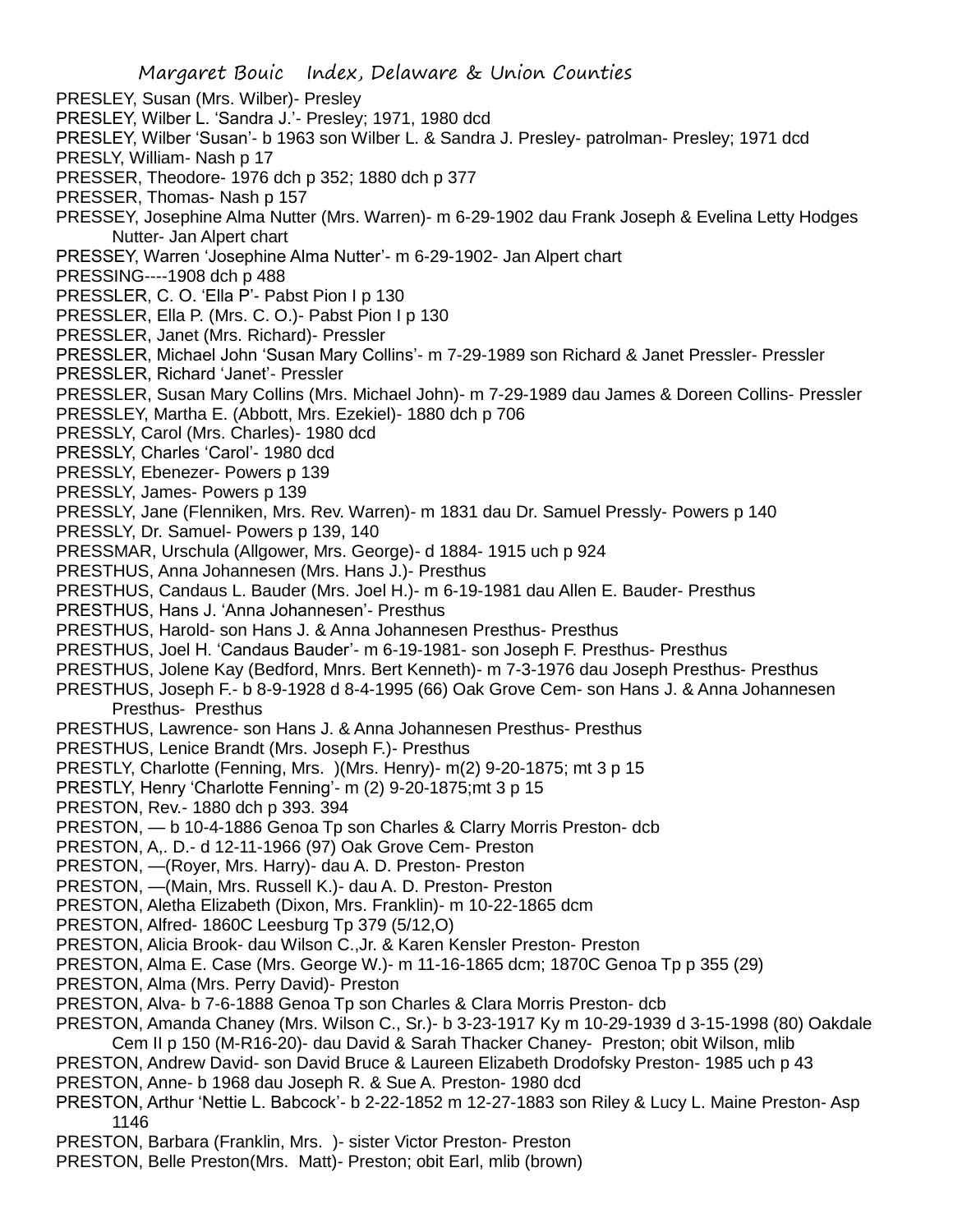- PRESTON, Bessie Tackett (Mrs. Faris)- b 8-20-1935 Ky d 3-28-1997 (61) Kingwood Mem. Pk- dau Benjamin & Julia Walters Tackett- Preston; 1964, 1969, 1971, 1980 dcd
- PRESTON, Bradley Stephen 'Kimberly Ann Castle'- m 8-19-1983 son William & Linda Pennington Preston-Preston
- PRESTON, Brenda (Mrs. James C.)- 1977, 1979, 1981, 1983 ucd
- PRESTON, Bruce 'Lucinda Pendleton'- b 1958 son Faris & Bessie Tackett Preston- Preston; 1964, 1969, 1971, 1980 dcd
- PRESTON, Carnella- b 1969 dau Perry David & Donna L. Preston- 1973, 1981 ucd
- PRESTON, Carolyn (Mrs. Ricky Lesco)- Preston
- PRESTON, Charles- b 1956 son Faris & Bessie Tackett Preston- Preston1964, 1969, 1971 dcd
- PRESTON, Charles- son James & Clarissa Preston- 1850C Genoa Tp 27 9 p 29 (11,O)
- PRESTON, Charles L. 'Elaine Johnson'- b 8-19-1919 Nelsonville d 7-5-1988 (68) Preston
- PRESTON, Charley- 1870C Genoa Tp p 356 (3)
- PRESTON, Charley A.- b 12-14-1886 Scioto Tp son John & Jennie Swartz Preston- dcb
- PRESTON, Christia- d 2-20-1880 (69-5-14) Trenton Tp b Penn- dcdeaths
- PRESTON, Christiana- 1870C Kingston Tp p 382 (60)
- PRESTON, Clarissa (Mrs. James)- 1850C Genoa Tp 279 p 29 (52,Pa)
- PRESTON, Cora Belle-d 3/4-19-1868 (4m5d)- dau J. W. & Matilda A.- Powell Cem, Powell p 165; dcdeaths
- PRESTON, Cynthia (Mrs. Wilson)- 1975 ucd
- PRESTON, Danny- 1971, 1973 ucd
- PRESTON, Dan Wayne 'Joni Elizabeth Jerew'- son Howard Ramsey & Thelma Marie Runion Preston- 1985 uch p 82
- PRESTON, David Bruce 'Laureen Elizabeth Drodofsky'- 1985 uch p 43
- PRESTON, David- son Howard Ramsey & Thelma Marie Runion Preston- Preston
- PRESTON, David 'Malvina'- 1870C Claibourne Tp 232-230 29 (44,O)
- PRESTON, David 'Marsha'- Preston
- PRESTON, David,Jr.- b 1965 son Perry David & Donna L. Preston- 1973 ucd
- PRESTON, David Stanley- son Dorwin Preston- Preston
- PRESTON, Dawn (Mrs. Dennis)- Preston
- PRESTON, Dennis 'Dawn'-b 1960 son Faris & Bessie Tackett Preston- Preston; 1964, 1969, 1971, 1980 dcd
- PRESTON, Dennis 'Lula'- d 11-4-1963- Preston
- PRESTON, D. J. (Mrs. William Glen)- Preston
- PRESTON, Donna L. (Mrs. Perry David)- 1967, 1973 ucd
- PRESTON, Donna (Mrs Ralph)- Preston
- PRESTON, Doris (Kalinoski, Mrs. David)-b 1963 dau Faris & Bessie Tackett Preston- Preston; 1964, 1969, 1971, 1980 dcd
- PRESTON, Eames- Powers Pat p 210
- PRESTON, Earl 'Nellie Copley'- b 8-25-1901 d 6-20-1974 Milford Cem, Un Al p 76; obit mlib (brown) ; son Matt & Belle Preston- Preston
- PRESTON, Edie (Mrs. Kris)- Preston
- PRESTON, Edwards- 1870C Genoa Tp p 356 (10m)
- PRESTON, Elaine Johnson (Mrs. Charles L.)- d 8-23-1978 (58) -sister Richard M. & James M. Johnson-Preston
- PRESTON, Eliaseph 'Elizabeth Beach'- b 4-9-1643- twin son William Preston; unec XIV p 42, 43
- PRESTON, Eliaseph- b 1-26-1679-80 son Eliaseph & Elizabeth Preston- unec XIV p 43
- PRESTON, Eliza- dau James & Clarissa Preston- 1850C Genoa Tp 279 p 29 (18,O)
- PRESTON, Eliza M. (Wilcox, Mrs. Martin A.)- m 11-1-1860 dcm
- PRESTON, Eliza Wagner (Mrs. John H.)- b 9-12-1820 m 5-27-1841 d 11-13-1896 (76-2-1) IOOF Cem, DJ p 115- dau John & Nancy Cross Wagner- 1883 uch V p 324; dcdeaths; unec VI p 53; 1850C Jerome Tp 1820-1841 p 265 (30,O); 1860C Jerome Tp 113 (38,O); 1870C Jerome Tp 125 p 17 (50,O)l 1880C Jerome Tp 149-157 p 4 (59,O,Pa,Pa)
- PRESTON, Elizabeth Beach (Mrs. Eliaseph)- b 3-8-1852 dau John Beach- unec XIV p 43
- PRESTON, Ella Beach (Mrs. Loamine R.)- m 8-12-1869 ucm 4584- 1880C Jerome Tp 148-153 p17  $(17, 0.0, 0)$
- PRESTON, Elsie- b 1-1887 dau Arthur & Nettie L. Babcock Preston- Asp 1146-1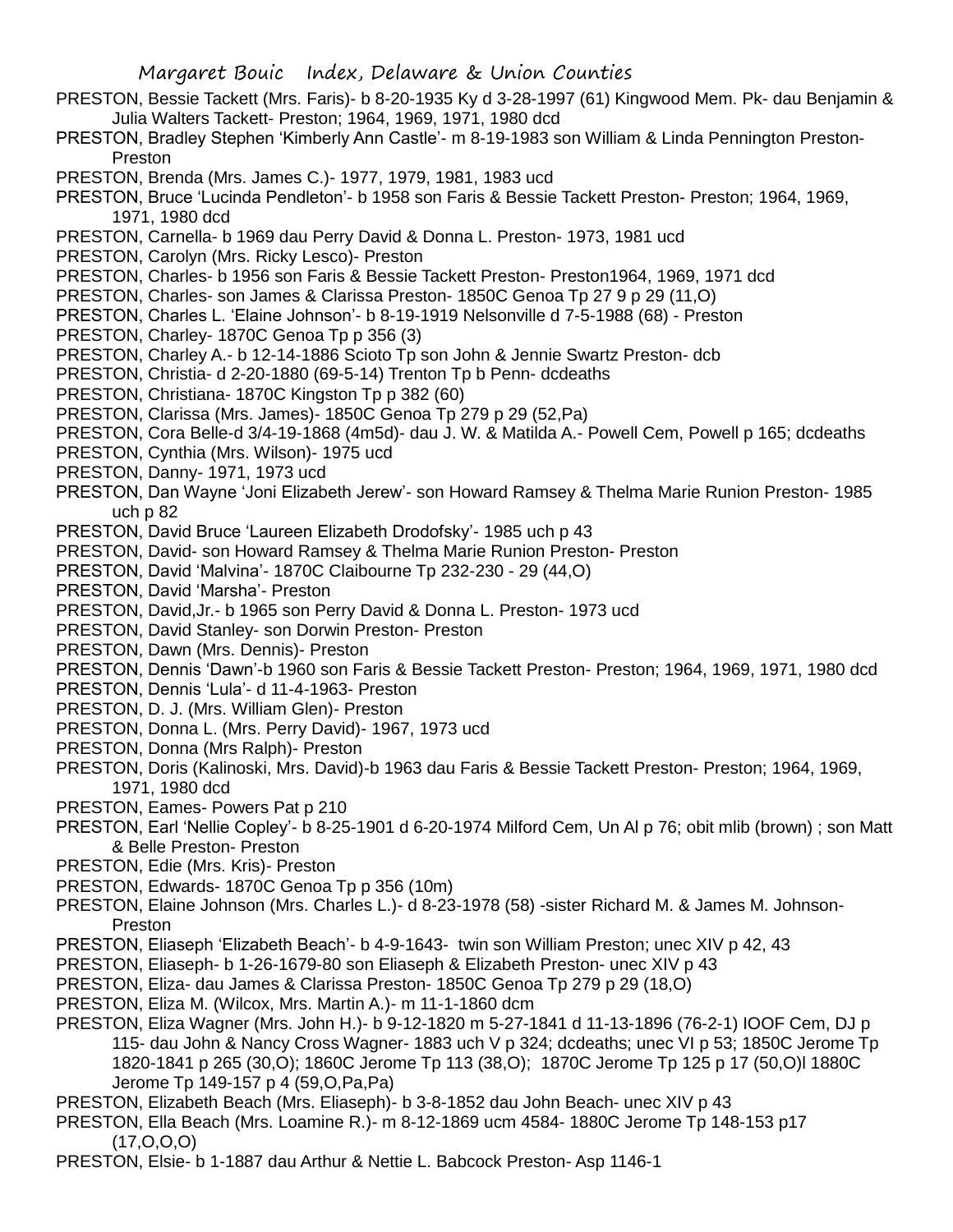- PRESTON, Emily (Greeman, Mrs. B. F,.)- b 3-27-1845 m 4-25-1878 dau Riley & Lucy L. Maine Prestonp 1145 PRESTON, Emily - b 3-21-19— dau James Cobe & Rhonda Preston- Preston
- PRESTON, Erie Lorene (Stockton, Mrs. Russell William)- Graham 18(11)21
- PRESTON, Etta Rhea (Spradlin, Mrs. Rodney)- dau Wilson C.,Sr. & Amanda Chaney Preston- Preston; obit Wilson C.,Sr., mlib
- PRESTON, Eunice H. (Mrs. )- d 11-12-1972 968( bur NY- Preston
- PRESTON, Eunice (Moon, Mrs. )- dau Mrs. Eunice H. Preston- Preston
- PRESTON, Faris 'Bessie Tackett'- Preston; 1964, 1969, 1971, 1980 dcd
- PRESTON, Frank- 1870C Trenton Tp p 507 (1)
- PRESTON, Geneva (Snyder, Mrs. Thomas)- dau Victor & Olga Van Hoose Preston- Preston
- PRESTON, George- son David & Malvina Preston- 1870C Claibourne Tp 232-230 29 (13,O)
- PRESTON, George- son James & Clarissa Preston- 1850C Genoa Tp 279 p 29 (15,O)
- PRESTON, George W. 'Alma E. Case'- m 11-16-1865 dcm Galena Cem, Powell p 25, 119; Co M. 3 Ohio Cav.; 1870C Genoa Tp p 355 (34\*)
- PRESTON, Gerty- dau M. A. & Mary Preston- 1880C Jerome Tp 82-83 p 10 (3,O,O,O)
- PRESTON, Glendora- dau Loamine R. & Ella Beach Preston- 1880C Jerome Tp 148-153 p 17 (7,O,O,O)
- PRESTON, Hackaliah- twin son of William Preston- unec XIV p 43
- PRESTON, Hannah (Mrs. Thomas)- Nash p 255, 415
- PRESTON, Harriet (Bailey, Mrs. George H.)- m 4-19-1859 dcm
- PRESTON, Hannah- b 7-12-1678 dau Eliaseph & Elizabeth Preston- unec XIV p 43
- PRESTON, Harriet Fairman (Mrs. James)- m 8-31-1854 dcm
- PRESTON, Harriet Homer (Mrs. Jonathan)- b 2-5-1796 m 112-5-1813 d 7-17-1881- 1883 uch V p 324
- PRESTON, Harriet M. (Barker, Mrs. Cyrus J.)- m 11-3-1875 ucm 5780; mt 3 p 19- dau John H. & Eliza Wagner
- Preston- 1883 uch V p 324; 1860C Jerome Tp 113 p 16 (9,O); 1870C Jerome Tp 125 p 17 (17,O)
- PRESTON, Henrietta (Nash, Mrs. John Frederick)- m 1889- Nash p 252, 254, 255
- PRESTON, Hjilda M. Mendenhall (Mrs. Jabel L.)- m 5-9-1895 ucm (Hearl)
- PRESTON, Homer- brother Victor Preston- Preston
- PRESTON, Howard- b 1-23-1893 Genoa Tp son Charles & Clara Morris Preston- dcb
- PRESTON, Howard, Jr.- son Howard Ramsey & Thelma Marie Runion Preston- Preston
- PRESTON, Howard Ramsey 'Thelma Marie Runion'- b 4-26-1919 m 5-7-1939 d 12-4-1994 (75) Claibourne Cem p 103- son Ira & Alice Marie Ramsey Preson- 1985 uch p 82; 1971, 1973, 1975, 1979, 1981, 1983, 1991 ucd
- PRESTON, Irene (Parsons, Mrs. )- sister Victor Preston- Preston
- PRESTON, Jabel L. 'Hilda M. Mendenhall'- m 5-9-1895 ucm (Hearl)
- PRESTON, Jacqueline Fulton (Mrs. William) m 2-20-1971 dau Clarence & Pauline Fulton- Preston
- PRESTON, James- 1870C Kingston Tp 382 (73\*)
- PRESTON, James C.- d 9-14-1884 (86y7m)Porter Tp, b Penn- dcdeaths
- PRESTON, James C. 'Brenda'-1977, 1979, 1981, 1983 ucd
- PRESTON, James 'Clarissa'- 1850C Genoa Tp 279 p 29 (57,Delaware)- hadc p 26; 1835 men p 26 ``#9 p 44 Genoa Tp
- PRESTON, James Cobe 'Rhonda'- b 1950 son Wilson C.,Sr. & Amanda Chaney Preston- Preston; obit Wilson C.,Sr., mlib; 1967 ucd
- PRESTON, James 'Harriet Fairman'- m 8-31-1854 dcm
- PRESTON, James- son John Preston- 1860C Taylor Tp 936-921 (15,O)
- PRESTON, Dr. Jennifer- dau Charles L. & Elaine Johnson Preston-Preston; 1980 dcd
- PRESTON, Jennifer L.- dau Michael & Mary Carolyn Fisher- Preston- engaged to Wesley H. Widdows
- PRESTON, Jennifer-(18-1996) dau Ralph & Donna Preston- Preston
- PRESTON, Jerri G.- b 1972 dau Perry David & Donna L. Preston- 1973, 1981, 1991 ucd
- PRESTON, Joann- b 1955 dau Faris & Bessie Preston- 1964, 1969, 1971 dcd
- PRESTON, Joel Coburn- b 1965 son Joseph & Sue Ann Preston- Preston; 1980 dcd; engaged to Stacey Lynn **Gagnon**
- PRESTON, John- 1883 uch V p 652 John- Pabst 3 p 12, 20
- PRESTON, John- 1860C Taylor Tp 936-921 p 123 (61, NJ)
- PRESTON, John H.'Eliza Wagner'- b 10-7-1816 d 4-12-1891 Jerome IOOF Cem, DJ p 115, 122; son Jonathan & Harriet Homer Preston- uca p 22, 31; 1883 uch V p 324; unec VI p 53; 1850C Jerome Tp 1820-1841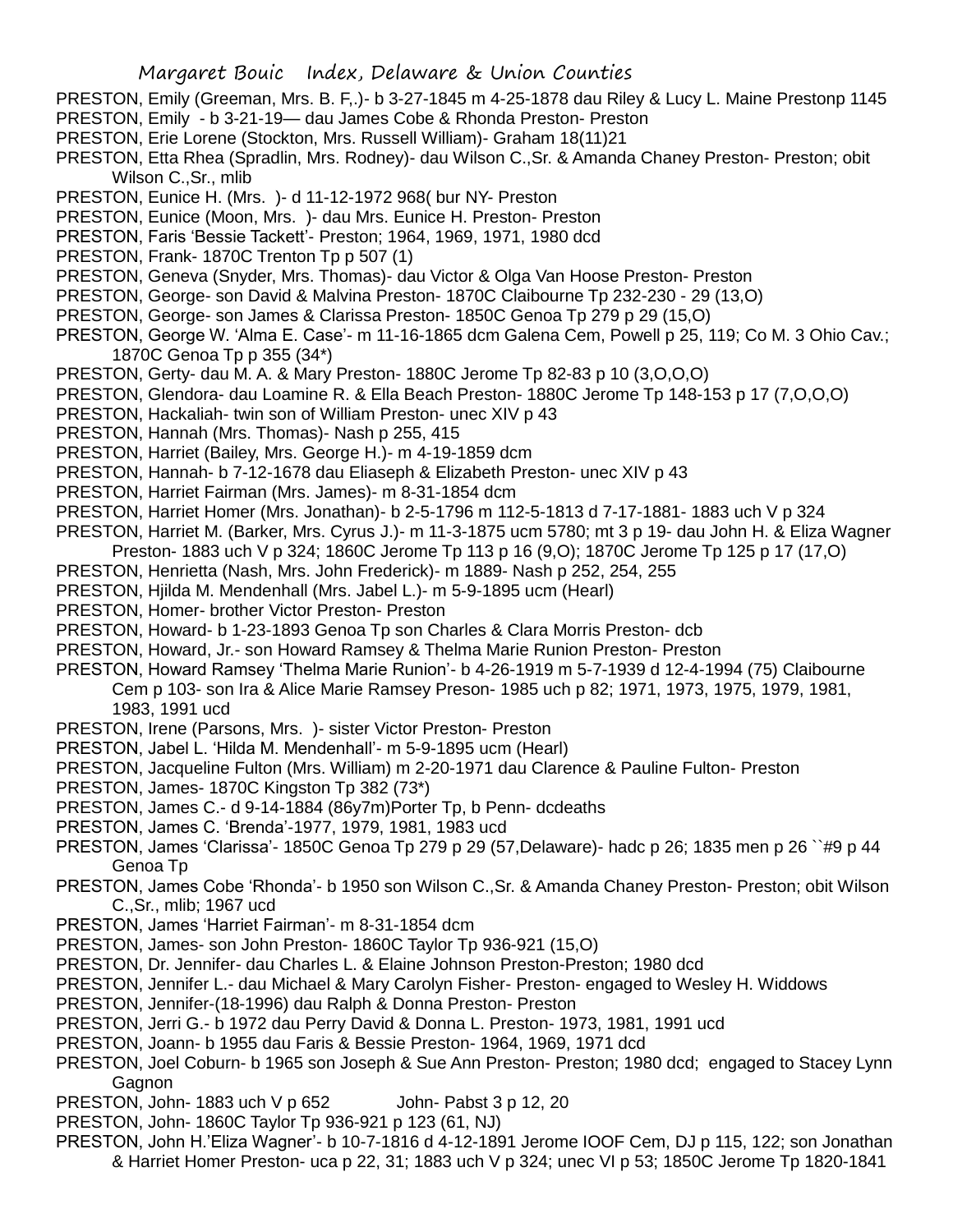- p 265 (34,O); 1860C Jer Tp 113 (40,O); 1870C Jerome Tp 125 p 17 (54,O); 1880C Jer Tp 149-157 p 17 (63,O,Pa,Pa) ; dcdeaths d 4-12-1901 (84-6-5) Galena
- PRESTON, John Homer- b 10-17-1816 Wollam Bible- unec VI p 53
- PRESTON, John- son John Preston- 1860C Taylor Tp 936-921 p 123 (17,O)
- PRESTON, Johnna Gay (Ulm, Mrs. Bill)- dau Wilson C.,Sr. & Amanda Chaney Preston- Preston; obit Wilson C.,Sr., mlib
- PRESTON, Jonathan 'Harriet Homer'- b 2-26-1791 m 12-5-1813 d 9-29-1856- 1883 uch V p 324
- PRESTON, Jonie (Cooper, Mrs. )- dau Faris & Bessie Tackett Preston- Preston
- PRESTON, Jonie Elizabeth Jerew (Mrs. Dan Wayne)- b 3-23-1955 dau William Joseph & Grace Olive Dempster Jerew- 1985 uch p 82
- PRESTON, Joseph- son David & Melvina Preston- 1870C Claibourne Tp 232-230 p 29 (5,O)
- PRESTON, Joseph- b 3-10-1681-82 son Eliaseph & Elizabeth Beach Preston- unec XIV p 43
- PRESTON, Joseph- son James & Clarissa Preston- 1850C Genoa Tp 279 p 29 (13,O)
- PRESTON, Joseph Michael-b 3-22-1978- son Wilson C.,Jr. & Karen Kensler Preston- Preston PRESTON, Joseph R. 'Sue'- 1980 dcd
- PRESTON, Joshua W. 'Matilda Abbott'- m 7-14-1859 dcm; Powell p 165
- PRESTON, Karen Kensler (Mrs. Wilson C. Jr.)- m 5-22-1982- dau Clifford & Ada Mae Kensler- Preston
- PRESTON, Karissa "Karrie" Ann (Young, Mrs. Fred)- b 1972 dau Wilson C.Jr & Karen Kensler Preston-Preston; 1975 ucd
- PRESTON, Kimberle Ann- b 1-30-1970 dau James Preston- Preston
- PRESTON, Kimberly Ann Castle (Mrs. Rev. Bradley Stephen)- m 8-19-1983- dau Almond & Jerrie Castle-Preston
- PRESTON, Kirtis Alan- b 11-27-1978 son William & Susan Bullard Preston- St. Paul p 121
- PRESTON, Kris 'Edie'- b 1965 son Faris & Bessie Tackett Preston- Preston; 1969, 1971, 1980 dcd
- PRESTON, Krista- dau David & Marsha Preston- Preston engaged to Keith Hughes
- PRESTON, L.- 1883 uch V p 278
- PRESTON, Lauren Elizabeth Drodofsky (Mrs. David Bruce)- dau Fritz Robert & Betty Irene Hawkins Drodofsky- 1985 uch p 43
- PRESTON, Laurie Katryn- dau Joseph R. Preston- Preston- engaged to John Edward Haas
- PRESTON, Lester- son John Preston- 1860C Taylor Tp 936-921 p 123 (13,O)
- PRESTON, Lida- dau John Preston- 1860C Taylor Tp 936-921 p 123 (20,O)
- PRESTON, Lillie Ethel- b 10-17-1890 Genoa Tp dau Charles & Clara Morris Preston- dcb
- PRESTON, Linda (Mrs. Bill W.)- 1980 dcd
- PRESTON, Lorenia (Campbell, Mrs. Walter)- dau Victor & Olga Van Hoose Preston- Preston
- PRESTON, Lorinda Smith (Mrs. Thomas)- m 3-20-1859 ucm 1860, mt 4-6-1859; unec XIX p 7;
- PRESTON, Louise (Hurd, Mrs. )- sister Charles Preston- Preston
- PRESTON, Lourena/Loammi R.'Ella Beach'- b 7-26-1846 m 8-12-1869 ucm 4584- son John h. & Eliza Wagner Preston- 1883 uch V p 324; 1850C Jerome Tp 1820-1841 p 265 (3,O); 1860C Jerome Tp 113 p 16
	- (14,O); 1870C Jer Tp 120 p 16 (22,O);1880C Jerome Tp 148-153 p 17 (33,O)
- PRESTON, L. T. 'Sheilah'- Preston
- PRESTON; Lucinda Pendleton (Mrs. Bruce)- Preston
- PRESTON, Lucy Jane (Baldwin, Mrs. Israel C.)- m 3-25-1847 dcm
- PRESTON, Lucy L. Maine (Mrs. Riley)- b 10-15-1818 m 1-31-1844 d 3-23-1880 dau Dewey & Lucinda Colegrove Maine- Asp 414
- PRESTON, Lula (Mrs. Dennis)- Powers Pat p 210
- PRESTON, Lynda- b 1963 dau Faris & Bessie Preston- 1980 dcd
- PRESTON, Magan- 1980 dcd
- PRESTON, Maria L.- d 2-15-1855 (18y3m), dcg p 19, Powell p 99
- PRESTON, Marjorie (Daniels, Mrs. )- sister Victor Preston- Preston
- PRESTON, Malvina (Mrs. David)\_- 1870C Claibourne Tp 232-230 p 28 (32,O)
- PRESTON, Maria Corey (Mrs. Rev. William)- m 5-11-1830 Gambier- d 7-16-1841 Pittsburg- Wight II p 5; dcga p 50 Del P & Fr Chron
- PRESTON, Marsha (Mrs. David)(Jones, Mrs. )- Preston
- PRESTON, Martha-1870C Brown Tp p 240 (17)
- PRESTON, Martha Jane- dau John & Eliza Preston- b 1-3-1858 d 9-17-1901 (43-8-14) Wollam Bible; unec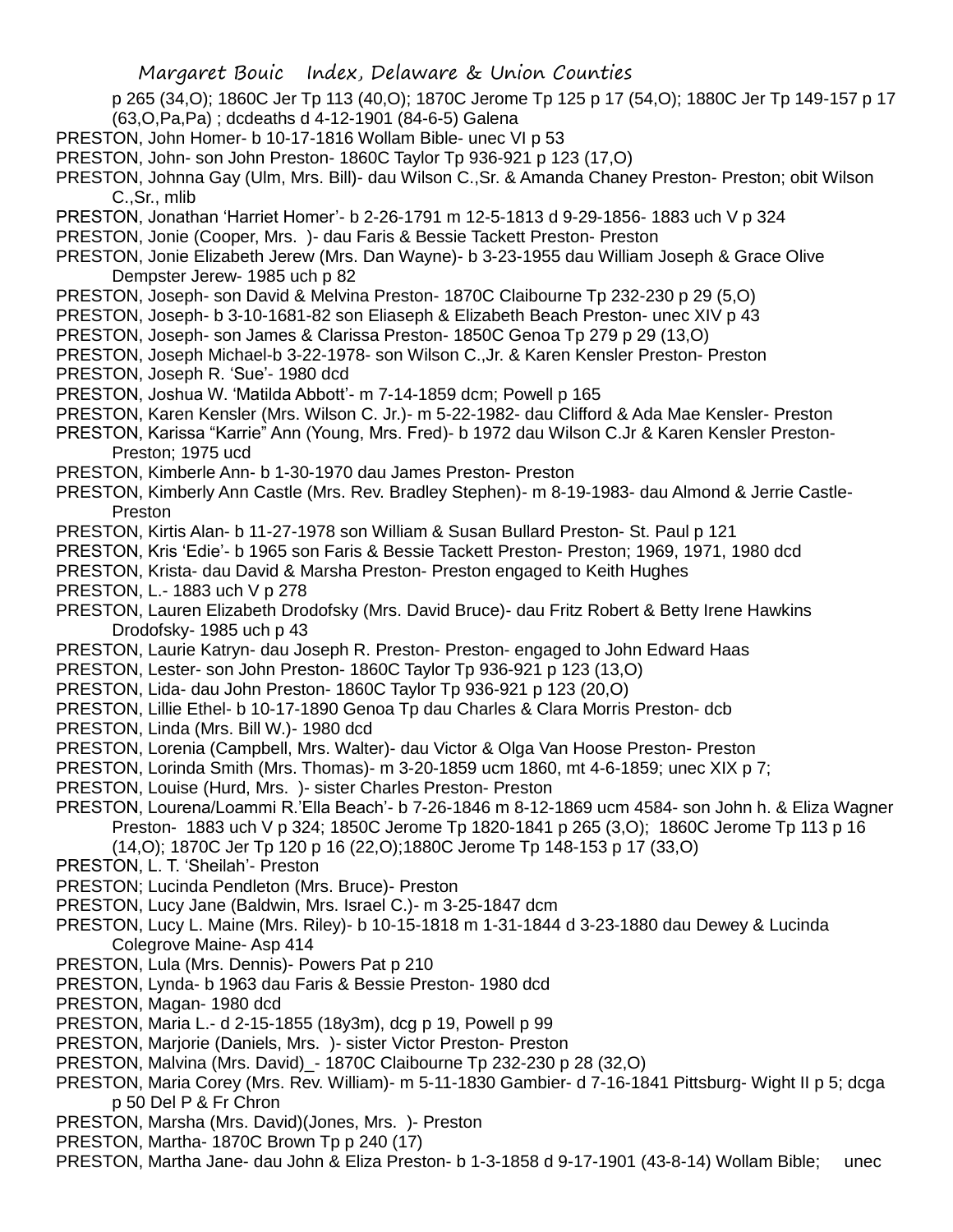VI p 53

- PRESTON, Martha J (Andrews, Mrs. James)- b 1-3-1858 m 6-15-1876 ucm 5888 dau John H. & Eliza Wagner Preston- 1883 uch V p 324; mt 3 p 27; 1860C Jerome Tp 113 p 16 (2,O); 1870C Jerome Tp 125 p 17, (12,O)
- PRESTON, Martha M. Longshore (Mrs. Thomas H.)- m 11-27-1865 dcm; 18780C Trenton Tp p 507 (28)
- PRESTON, Mary F. (Snedeker, Mrs. Moses)- m 4-17-1873 ucm 5259 dau John Preston- 1883 uch V p 652
- PRESTON, Mary- b 3-29-1874 Genoa Tp dau George & Alma C. Case Preston- dcb
- PRESTON, Mary (Mrs. M. A.) 1880C Jerome Tp 82-83 p 10 (27,O,O,O)
- PRESTON, Matilda Abbott (Mrs. Joshua W.)- m 7-14-1859 dcm; Powell p 165
- PRESTON, Matt 'Belle Preston'- Preston; obit Earl, mlib (brown)
- PRESTON, Matthew Daniel- b 7-13-19745 son Dan Wayne & Joni Elizabeth Jerew Preston- 1985 uch p 82
- PRESTON, Melissa Grace- b 2-25-1980 dau Bruce & Lucinda Pendleton Preston- Preston
- PRESTON, Michael Adam- son David Bruce & Laureen Elizabeth Drodofsky- 1985 uch p 43
- PRESTON, Michael Gehe- son Wilson C.,Sr. & Amanda Chaney Preston- Preston
- PRESTON, Michael- b 1960 son Wilson C. & Amanda Preston- obit Wilson, mlib; 1967, 1971, 1973 ucd
- PRESTON, Milligan A. 'Mary"- b 3-28-1844 son John H. & Eliza Wagner Preston- 1883 uch IV p 513, V p 324; uca p 106; hjt p 198; 1860C Jerome Tp 113 p 16 (15,O); 1870C Jer Tp 125 p 17 (25,O);1880C Jerome Tp 82-83 p 10 (36,O,O,O)
- PRESTON, Myrtle (Elswick, Mrs. Leonard)- dau Victor & Olga Van Hoose Preston- Preston
- PRESTON, Nellie Copley (Mrs. )- b 6-20-1904 d 7-8-1982 (78) Milford Cem un Al 76- dau Jake & Georgia Browning Copley- Preston; obit Earl, mlib (brown)
- PRESTON, Nettie L. Babcock (Mrs. Arthur)- b 8-10-1859 m 12-27-1883- Asp (1146)
- PRESTON, Olga Van Hoose (Mrs. Victor)-m 4-2-1931 d 12-2-1984 (71) Fairview Mem. Pk- Preston; 1964 dcd PRESTON, Olive- dau M. A. & Mary Preston- 1880C Jerome Tp 82-83 p 10 (1,O,O,O)
- PRESTON, Orvis- son David & Melvina Preston- 1870C Claibourne Tp 232-230 p 29 (11,Ind)
- PRESTON, Patricia (maybe Reed)(Mrs. )- 1985 uch p 55
- PRESTON, Paul- brother Victor Preston- Preston
- PRESTON, Perry David 'Alma''Donna L.'- son Wilson C.,Sr. & Amanda Chaney Preston- Preston; obit Wilson C., mlib; 1967, 19973, 1981 ucd
- PRESTON, Perry- b 1965- son Perry David & Donna L. Preston- 1973 ucd
- PRESTON, Phyllis (Jeffrey, Mrs. )- dau Earl & Nellie Copley Preston- Preston; obit Earl, mlib (brown)
- PRESTON, Prudence- dau Charles & Elaine Johnson Preston- Preston
- PRESTON, Ralph 'Donna'- Preston
- PRESTON, Raymond- brother Victor Preston- Preston
- PRESTON, Rhonda (Mrs. James Cobe)- Preston
- PRESTON, Richard- Nash p 419
- PRESTON, Ricky Lesco 'Carolyn'- b 1957 son Wilson C.,Sr. & Amanda Chaney Preston- Preston; obit Wilson,Sr,. mlib; 1967, 1971, 1983 ucd
- PRESTON, Riley 'Lucy L. Main'- m 1-31-1844- Asp (414)
- PRESTON, Rolland- son David & Melvina Preston- 1870C Claibourne Tp 232-230 p 29 (3,O)
- PRESTON, S.- 1915 uch p 411
- PRESTON, Samantha- dau John Preston- 1860C Taylor Tp 936-921 p 123 (19,O)
- PRESTON, Sandra (Gillman, Mrs. Cory)- dau L. T. & Sheilah Preston- Preston
- PRESTON, Sandra- b 1968 dau Perry David & Donna l. Preston- 1973 ucd
- PRESTON, Sarah Ann (Standforth, Mrs. Osborn)- m 10-11-1848 dcm
- PRESTON, Sarah (Standish, Mrs. )(Caulkins, Mrs. C. Ripley)- 1880 dch p 698
- PRESTON, Seldon W. 'Sophronia "Frone"- b 7-1849- interment 2-26-1921 Mitchell Cem, DJ p 21; 1880C Leesburg Tp 110 p180C (31,Pa,Va,Pa); 1900C Unionville 66-71- p 3A (50,Pa, Pa,Pa) m 20y; 1910C Unionville 48 p 2B (60,O,Pa,Pa) m 32y
- PRESTON, Shawm- ch James C. & Brenda Preston- 1977, 1979, 1981, 1983 ucd
- PRESTON, Sheilah (Mrs. L. T.)- Preston
- PRESTON, Sina Ann (Bailey, Mrs. Isaac)- m 11-27-1861 dcm
- PRESTON, Sophronia "Frone" (Mrs. Seldon W.)- b 11-1849, interment mitchell Cem, 3-13-1933 DJ p 21;1880C Leesburg Tp 110 p 180C (30,O,O,O); 1900C Unionville 66-71 p 3A (50,O,O,O) m 20y, no ch; 1910C Unionville 48 p 2B (60,O, Pa,Pa) m 32y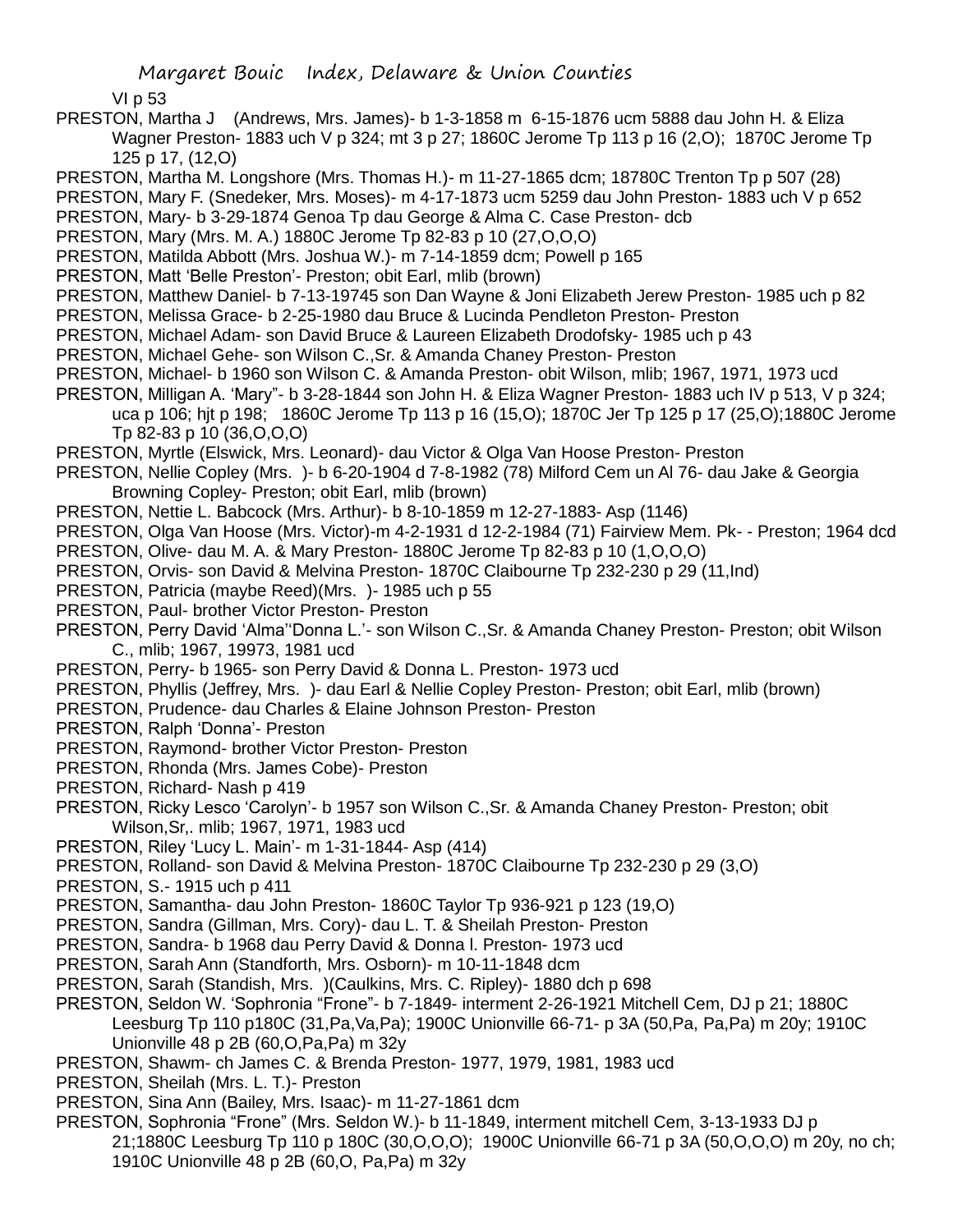- PRESTON, Stella (Craig, Mrs. )- sister Victor Preston- Preston
- PRESTON, Sue A. (Mrs. Joseph R.)- 1980 dcd
- PRESTON, Sullivan- deed Mitchell Cem lot- DJ p 24
- PRESTON, Susan Bullard (Mrs. William)- b 5-17-1955 m 1977 dau Arthur & Charlyne Renner Bullard- St. Paul p 121
- PRESTON, T. H.- 1908 dch p 403, 410
- PRESTON, Thelma Marie Runion (Mrs. Howard Ramsey)- b-1920, m 5-7-1939 Claibourne Cem- 1985 uch p 82; 1971, 1973, 1975, 1977, 1979, 1981, 198, 1991 ucd
- PRESTON, Thomas- 1908 dch p 403
- PRESTON, Thomas 'Hannah'- Nash p 255, 415
- PRESTON, Thomas H.'Martha M. Longshore'- b 12-23-1842 m 11-27-1865 dcmson John H. & Eliza Wagner Preston- 1883 uch V p 324;; hjt [ 194' 1883 uch IV p 468; uca p 106; 1850C Jerome Tp 1820-1841 p 266 (7,O); 1870C Trenton Tp p 507 (27\*)
- PRESTON, Thomas 'Lorinda Smith'- m 3-20-1859 ucm 2860; mt 4-6-1859; unec XIX p 7
- PRESTON, T. W.- d 7-8-1871 (41y10m) Winsor Corners Cem, Powell p 330
- PRESTON, Victor 'Olga Van Hoose'- m 4-2-1931 d 7-9-1985 (79) Fairview Mem. Pk- Preston; 1964 dcd
- PRESTON, Virginia "Virgie" (Jones, Mrs. Jim)- dau Wilson C.,Sr. & Amanda Chaney Preston- Preston; obit Wilson C.,Sr., mlib
- PRESTON, Rev. W.- dg 2-23-1894 Cry Ab p 156
- PRESTON, William A.- 1964 dcd
- PRESTON, William Glen 'D. J.'- son Wilson C.,Sr. & Amanda Chaney Preston- Preston- engaged to Dorinda Jo Griffith
- PRESTON, William Howard- b 11–15-1977 son Dan Wayne & Joni Elizabeth Jerew Preston- 1985 uch p 82

PRESTON, William 'Jacqueline Fulton'- m 2-20-1971- son Victor & Olga Van Hoose Preston- Preston PRESTON, William James- brother Victor Preston- Preston

- PRESTON, William- son John & Elisa Wagner Preston- 1850C Jerome Tp 1820-1841 p 266 (6,O)
- PRESTON, Rev. William 'Maria Corey'- m 5-11-1830 Gambier, dcga p 50, 56, 59; Del P & Fr Chon; Wight II p 5
- PRESTON, William 'Susan Bullard'- m 1977 St. Paul p 121
- PRESTON, Bill W. 'Lnda'- 1980 dcd
- PRESTON, William b 1970 son Bill W. & Linda Preston- 1980 dcd
- PRESTON, William- b 1955 son Wilson C. & Amanda Preston- obit Wilson,Sr., mlib; 1967, 1971, 1973 ucd
- PRESTON, Wilson C., Sr.' Amanda Chaney'- b 7-30-1915 Ky m 10-29-1939 Ky d 12-14-1981 (66) Oakdale Cem I p 150 (M-R16-20)- son Perry & Virgie Lee Price Preston- Preston; obit, mlib; 1967, 1971, 1973 ucd
- PRESTON, Wilson C., Jr.'Karen Kensler'- b 2-12-1948 m 5-22-1982 d 1-27-1996 (47) bur Cable- son Wilson C.,Sr. & Amanda Chaney Preston- Preston; 1967, 1971, 1973, 1975 ucd;'Cynthia'
- PRETCHARD, Elsie B.- plat record Unionville Cem, DJ p 51
- PRETORIUS, Andrew Mark- b 5-5-1982 son Doug & Carol Humphries Pretorius- Pretorius
- PRETORIUS, Carol Humphries (Mrs. Douglas)- m 6-23-1979 dau Richard Humphries- Pretorius
- PRETORIUS, Douglas 'Carol Humphries'- m 6-23-1979 son Dr. Walter & Marycarol Pretorius- Pretorius
- PRETORIUS, Mary Beth- dau Dr. Walter & Mary Beth Pretorius- Pretorius
- PRETORIUS, Marycarol (Mrs. Dr. Walter)- Pretorius
- PRETORIUS, Dr. Walter 'Marycarol'- Pretorius
- PRETSMAN, Abigail- 1908 dch p 879
- PRETTYMAN, -----family of Helen Webster #135 unec X p 3, XI p 3
- PRETTYMAN, family of Thomas Longberry #172 unec XI p 14
- PRETTYMAN, Catherine M.- dau Minnie B. Prettyman- 1910C Jackson Tp 22 p 1B (4,O,O,ILL)
- PRETTYMAN, Cord H. 'Comfort O. Wilson'- b 1825 d 1904 ped Betty Cleveland Reams #53 18, unec IV p 32, 70
- PRETTYMAN, Comfort O. Wilson (Mrs. Cord H.)- b 1827 d 1898 ped Betty Cleveland Reams #53 19, unec IV p 32, 70
- PRETTYMAN, Dorothy (Armstrong, Mrs. Gerald)- dau Harold & Gladys Prettyman- obit Gladys, mlib
- PRETTYMAN, Eva M. (Mrs. Guy)- 1949, 1962, 1967, 1973 ucd
- PRETTYMAN, Gladys (Mrs. Harold)- b 1889 d 10-1-1981 Price Cem, djlm p 67; 1910C Claibourne SP 117-118 (20,O,O,O) m 2 y, no ch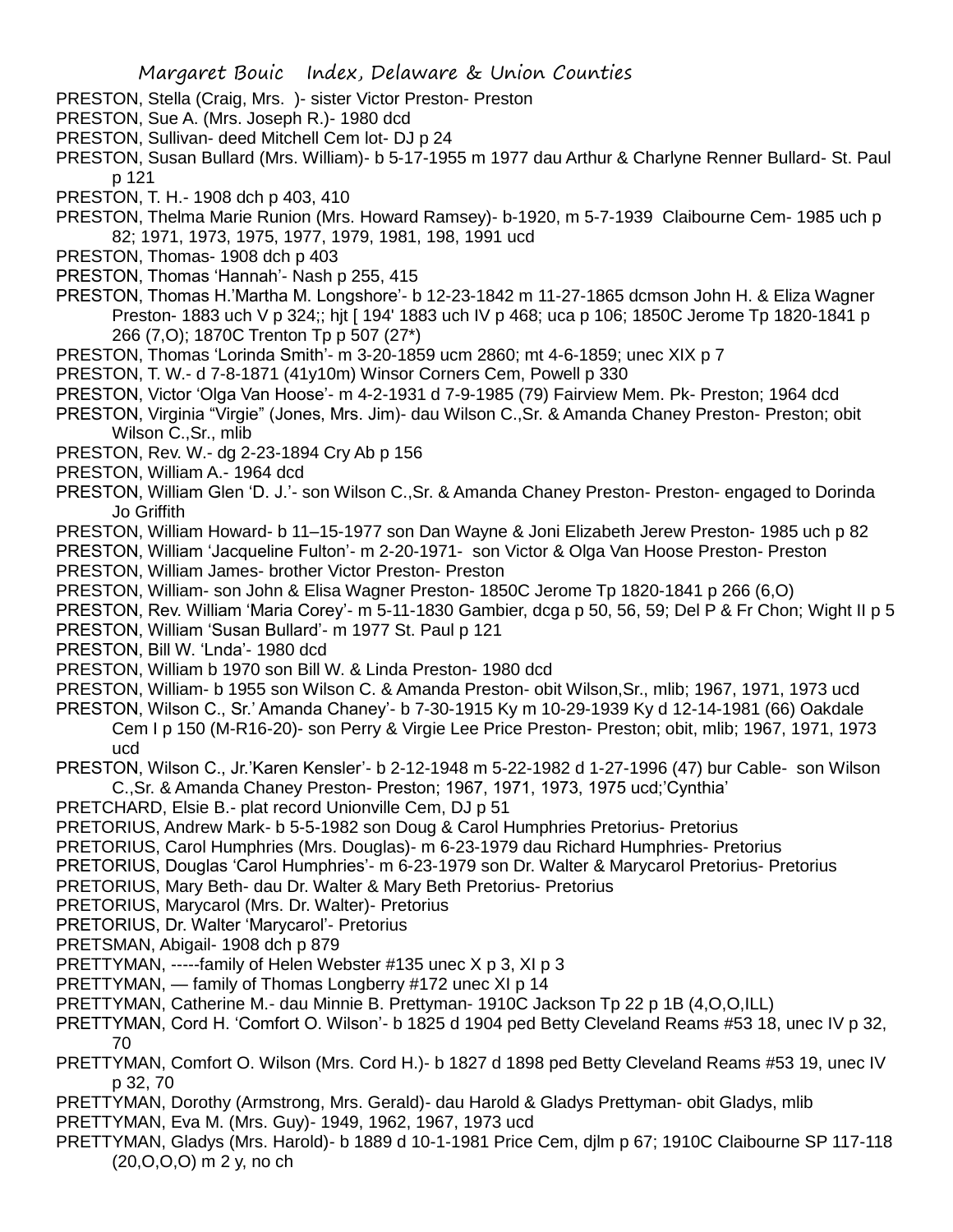- PRETTYMAN, Guy 'Eva' 1949 ucd
- PRETTYMAN, Harold 'Gladys;- b 1886 d 3-18-1961 Price Cem, djlm p 67; obit Gladys, mlib; 1910C Claibourne SP 117-118 (23,O,O,O) m 2y
- PRETTYMAN, H. G.- 1915 uch p 148
- PRETTYMAN, H Lee- son Harold & Gladys Prettyman- obit Gladys, mlib
- PRETTYMAN, James B. 'Mariah Rollins'- m 2-9-1833 Madison Co, unec VII p 9
- PRETTYMAN, Jane Ann (Cleveland, Mrs. James Amos)- b 1851 dau Cord H. & Comfort O. Wilson Prettymanped Betty Cleveland Reams #53 9; unec IV p 32
- PRETTYMAN, Lo–?- son Minnie B. Prettyman- 1910C Jackson Tp 22 p 1B (19,O,O,ILL)
- PRETTYMAN, Louise M.- dau Minnie B. Prettyman- 1910C Jackson Tp 22 p 1B (10,O,O,ILL)
- PRETTYMAN, Mariah Rollins (Mrs. James B.)- m 2-9-1833 Madison Co, unec VII p 9
- PRETTYMAN, Minnie B.- 1910C Jackson Tp 22 p 1B (40,ILL,O,Pa) wid, 4 ch
- PRETTYMAN, Nancy Jane (Severns, Mrs. William Osser)- b 1881 d 1935 ped Thomas Llongberry #172 unec IX p 65
- PRETZ, Elizabeth- 1910C Millcreek Tp 27-29 (84,Ger,Ger,Ger)- wid (or 64?)
- PRETZ, Lucile- dau Paul Pretz- 1910C Millcreek Tp 27-29 p 2A (7,O,O,O)
- PRETZ, Minnie Cackler (Mrs. Paul)- d 5-14-1962- Pretz; unec XIII p 6
- PRETZ, Nora Blaney- b 1881 d 1908 Jerome IOOF Cem, DJ p 112
- PRETZ, Paton?- son Paul Pretz- 1910C Millcreek Tp 27-29 p 2A (5,O,O,O)
- PRETZ, Paul 'Minnie Cackler'- son Elizabeth Pretz- plat record, Jerome IOOF Cem, DJ p 123; 1910C Millcreek Tp 27-29 (33,O,Ger,Ger); unec XIII p 6
- PRETZ, Mrs. Paul- d 5-14-1962- Pretz
- PRETZLAFF, Caroline (Stevenson, Mrs. Dr. William W.)- McKitrick p 212
- PREWETT, Catharine Weiser (Mrs. William H.)- b 1-1-1853 m 10-7-1869 d 2-5-1938 dau William & Mary Myers Weiser - Weiser p 282
- PREWETT, Etha May (Norman, Mrs. Richard A.)- b 4-22-1877 d 6-13-1900 dau William H. & Catharine Weiser Prewett- Weiser p 283
- PREWETT, Leonore (Pierce, Mrs. Stephen Clark)- b 5-14-1875 m 6-24-1896 dau William H. & Catharine Weiser Prewett- Weiser p 283
- PREWETT, William H. 'Catharine Weiser'- b 2-14-1848 m 10-7-1869 d 8-16-1936- Weiser p 282
- PREY, Charles- son John & Charlotte Prey- 1850C Trenton Tp 818 p 69 (12,O)
- PREY, Charlotte (Mrs. John)- 1850C Trenton Tp 818 p 69 (33,O)
- PREY, Daniel- son John & Charlotte Prey- 1850C Trenton Tp 818 p 69 (15,O)
- PREY, Eunice- dau John & Charlotte Prey- 1850C Trenton Tp 818 p 69 (13,O)
- PREY, Israel- son John & Charlotte Prey- 1850C Trenton Tp 818 p 69 (4,O)
- PREY, John 'Charlotte'- 1835 men p 58 #42 107 Trenton Tp; 1850C Trenton Tp 818 p 69 (44,Pa)
- PREY, Joshua- 1835 men p 31 #90 p 54 Harlem Tp
- PREY, Mary- dau John & Charlotte Prey- 1850C Trenton Tp 818 p 69 (3,O)
- PREY, Rhoda- dau John & Charlotte Prey- 1850C Trenton Tp 818 p 69 (7,O)
- PREY, William- son John & Charlotte Prey- 1850C Trenton Tp 818 p 69 (19,O)
- PRIACE, Demine- 1835 men p 6 #73 p 4 Berkshire Tp
- PRIBBLE, Olie E.- dau Henry Penrod- dg 4-1-1890 Cry Ab p 12
- PRICE, unec VIII p 15, XIII p 8
- PRICE, —family of Lois Bassett #138 unec V p1
- PRICE, family of Laura F. Fields #248, unec IX p 49 unec X p 2, XI p 37
- PRICE, —family of Catherine Fox #189 unec IX 2
- PRICE, –- family of Jan Stevenson #169 unec IX p 14
- PRICE, —family of Mary Carr #28; unec V p 1, VI p 1, VII p 7
- PRICE, —family of Melba Clark #154 unec VI p 13, VII p 1
- PRICE, —family of Rebecca George #80; unec V p 1, VI p 1
- PRICE, —family of Rosemary Romine #72; unec IX p 30
- PRICE, —family of Burtis & Ruth Moses #372, 293; unec XII p 26
- PRICE, ---Pabst 1 p 62; 1915 uch p 399; Powers p 51
- PRICE, -----(Lamphere, Mrs. Pierce)- 1883 uch V p 335; unec IX p 38
- PRICE, Rev.- Sbc p 1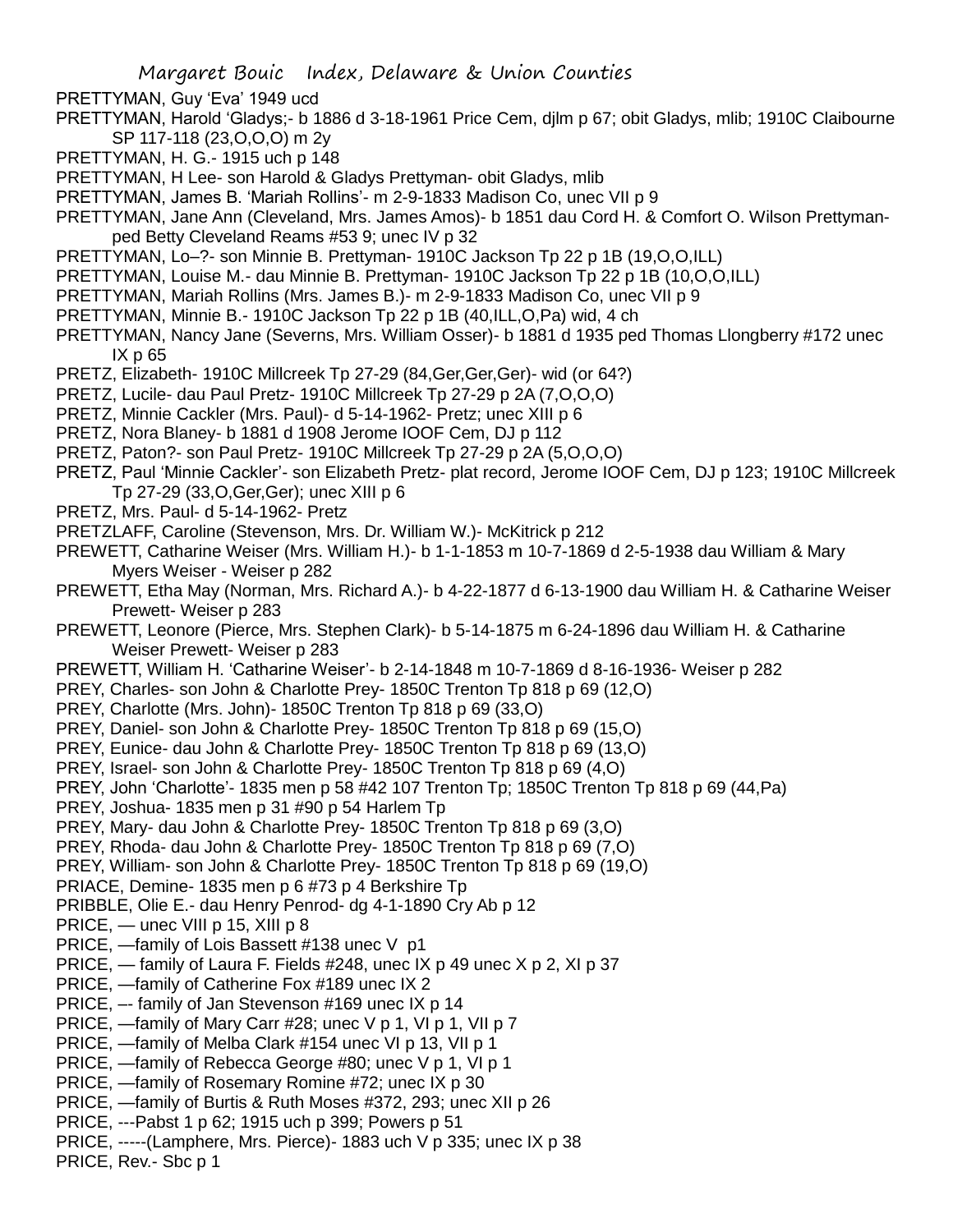- PRICE, Mr.- dg 2-12-1894 Cry Ab p 149
- PRICE, Aaron- GS CP 255, unec III p 49
- PRICE, Aaron 'Eliza Patrick'- license 4-3-1863 ucm 3429
- PRICE, Aaron B. 'Matilda Gambel'- m 8-7-1864 ucm 3608 1860C Millcreek Tp 68 (28,O); 1870C Millcreek Tp 72 p 9 (38,O); 1880C Mil Tp 16-17 p 8 (46,O,Ky,Ky) wid; uccp p 40 JB4 p 227
- PRICE, Abbie Milledge (Mrs. Newton)- Price
- PRICE, Abraham L. 'Sallie Kinney'- m 12-8-1880 ucm 6852 (colored)
- PRICE, Ada E.- b ca 1888 Ky dau Warren B. & Eva A. Wherry Price- Bassett letter
- PRICE, Adaline- dau John & Malisha Price- 1860C Jackson Tp 1041-1056 p 138 (3,O); 1870C Jackson Tp 72- 71 p 10 (13,O)
- PRICE, Adam 'Amanda Hord'- d 1959 (58) Sbc 7 43; Price
- PRICE, Adam L. 'Mary'- son Adam Hord & Thelma E. Sherman Price- Price
- PRICE, Adam H. 'Phebe'- DJ p 101
- PRICE, Adam Hord 'Thelma E. Sherman'- b 2-14-1901- d 4-16-1959 (58) son Adam & Amanda Hord Price-Price; 1949, 1959 ucd; Sbc p 43
- PRICE, Addie E. (Roseberry, Mrs. Levi)- m 2-27-1879 ucm 6439
- PRICE, Adela- dau Simpson & Delilah Peasley Price- 1880C Jackson Tp 2 p 227C (6,O,O,O)
- PRICE, Adelaide (Billikam, Mrs. )- dau Adam & Amanda Hord Price- Price
- PRICE, Adeline M. (Mrs. Roy E.)- b 1888 d 1945 Claibourne Cem p 54
- PRICE, Adolphus- son Thomas & Mary J. Price- 1850C York Tp 361-366 56 (5,O)
- PRICE, Albert C.- b 1888 son Lucius E. & Ann Catherine Wurm Price- Bassett letter
- PRICE, Albert D.- son Joseph & Eliza A. Price- 1880C Jackson Tp 2 (13,O,O,O)
- PRICE, Aletia Bailey (Mrs. John)- m 8-22/30-1856 ucm 2452 (Hearl) d 2-27-1892 (58-6-25) Price Cem djlm p 22; unec XVII p 71
- PRICE, Alice- unec III p 9
- PRICE, Alice- 1880C Dover Tp 109-116 p 169D (18,O,O,O)
- PRICE, Alice G.- dau Benjamin B. & Mahala Godfrey- 1880C Jackson Tp 3 p 23 (17,O,O,O)
- PRICE, Alice- d 1858 Un Co d 6-19-1937 Oakdale Cem I (C-10) dau John C. & Rhuma Dawson Price- 1883 uch V p 131; 1860C Marysville 1516-1508 p 200 (2,O); 1870C Marysville 10 p 2 (12,O); 1880C Marysville 279-305 p 19 (22,O,O,O); 1900C Marysville 3rd ward 113-118 p 5A (42,O,O,O)
- PRICE, Alice Jones (Mrs. Cadwallader)- d 9-11-1950 dau Thomas B. & Ellen Bush Jones- dcq Mrs. A. C. Rodman 3; 1908 dch p 689; 1900C Leesburg Tp 243-246 p 10B (36,O,O,O) m 18y, 2 ch 1 living
- PRICE, Alice (McKitrick, Mrs. Merrill E.)- b 8-6-1888 d 1946- McKitrick p 282
- PRICE, Allice M. (Mrs. Thomas)- 1910C Richwood 281-288 p 10113 (44,O,O,O) m 21y
- PRICE, Allen- son Harriett Maddox Price- Price
- PRICE, Alma E. Bishop (Mrs. John)- lic 1-1-1881 ucm 6880 dau Landon & Jane Howey Bishop- 1883 uch V p 292
- PRICE, Alma M.- b 12-1883 dau John L. & Sarah E. Price- 1900C Jackson Tp 2 p 1A (16,O,O,O)
- PRICE, Almon- 1880 dch p 447; 1908 dch p 438 Almond- Sunbury p 149
- PRICE, Alsiria- dau Christopher & Sarah Price- 1850C Jerome Tp 1774-1794 p 260 (2,O)
- PRICE, Amanda Hord (Mrs. Adam)- Price
- PRICE, Amanda L. Meddles (Mrs. William James)- b 1-30-1871 m 4-6-1887 d 12-2-1926 dau Ezekial & Elizabeth Henson Meddles- Price
- PRICE, Amanda M.- d 8-4-1851 (5m21d)- djlm p 32- dau S. M. J.
- PRICE, Amanda Miller (Mrs. John H.)- b 1860 d 1940 Marlborough Cem p 189; dau John & Catherine Miller-1908 dch p 703, 740; dg 5-25-1894 Cry Ab p 169
- PRICE, Amanda- dau Nathan & Eliza Price- 1850C Orange Tp 1728 p 111 (17,O)
- PRICE, Amanda Pearl d 5-3-1904 (1-0-0) Troy Tp dau J. E. Price- dcdeaths
- PRICE, Amanda Swank (Mrs. Ellis)- Price
- PRICE, Amber Michelle- b 12-15-1984 dau Raymond & Annette Rush Price- Price
- PRICE, Amos 'Constance "Connie" Dell Clase'- m 9-28-1980 son Amos Price, Sr.- Price
- PRICE, Amy Kathleen Kavanagh (Mrs. Jeffrey Thomas)- m 8-22-1992 dau Duane Kavanagh- Price
- PRICE, Anderson 'Maria Hinton'- m 1-23-1866 ucm 3902 Price Cem djlm p 28- son David & Elizabeth Thompson Price- Thompson165; 1860C Jackson Tp 1039-1054 p 138 (21,O); 1880C Millcreek Tp 143- 1148 p 16 (40,O,Pa,Va)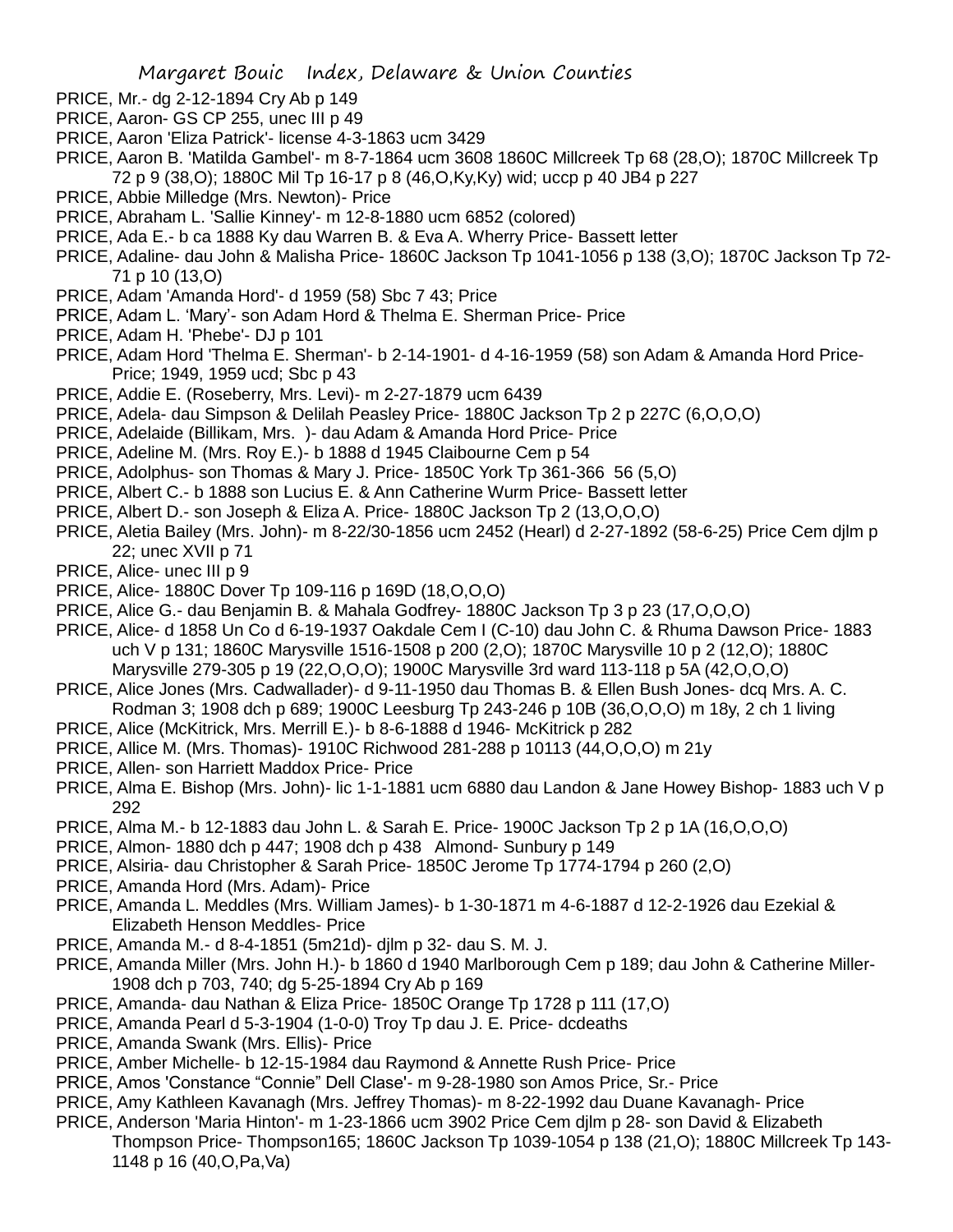- PRICE, Andrea- dau Tim & Ronda Price- 1981, 1983 ucd
- PRICE, Andrew 'Helen I. Breece'- d 10-6-1962 (74)- Price
- PRICE, Andy- b 1976 son Stanley L. & Cinday A. 1979, 1981 ucd
- PRICE, Angela Holly- b 3-9-1978 dau Rodney & Shockey Price- Price
- PRICE, Angie- dau Tim & Ronda 1981, 1983, 1991 ucd
- PRICE, Ann Beddow (Mrs. David)- dau George Oscar & Martha Shannon Beddow- Beddow
- PRICE, Ann C. (Kirkpatrick, Mrs. William)- m 2-18-1847 Madison Co, unec X p 28
- PRICE, Ann Elizabeth- b 7-4-1828 dau Samuel & Anna Price- unec V p 21
- PRICE, Ann- dau Evan & Charlotte Price- 1850C Radnor Tp 90 p 178 (18, Wales)
- PRICE, Ann (Gillard, Mrs. James)- dau Walter E. & Florence S. Price- Price
- PRICE, Ann Maria Stall (Mrs. John A.)- m 2-15-1863 ucm 3421; 1870C York Tp 201-196 p 26 (26,O)
- PRICE, Ann Perry (Mrs. Thomas)- m 7-11-1822 Radnor; dcga p 6 Del Pat & Fr Chron
- PRICE, Ann Ramirez (Mrs. Tracy)- m 8-23-1997 dau Steve and Pat Bradbury- Price
- PRICE, Ann -b 1969 dau Timothy W. & Ronda J. Price- Price
- PRICE, Ann (Whetsel, Mrs. Barney)- dau Andrew Price- Price
- PRICE, Anna- 1908 dch p 424
- PRICE, Anna A.- dau Benjamin B. & Mahala Godfrey- 188pc Jackson Tp 3 p 23 (15,O,O,O)
- PRICE, Anna (DeWitt, Mrs. Paul)- m 2-18-1846 dcm
- PRICE, Anna (Mrs. Emmanuel)- b 1833 d 10-22-1907 (74y6m) Montgomery Co O. Oakdale Cem II p 159 (C-
- 6)\2071\(180D) sexton R also p 87; 1880C Marysville 302-331 p 21 (46,o,O,O)
- PRICE, Anna (Mrs. John O.)- uccp p 42 JB 4 p 284
- PRICE, Anna L. Hodge (Mrs. Virgil E.)- Price
- PRICE, Anna Margaret (Mrs. Herbert)- dau Ralph & Leah Stanley Price- Price
- PRICE, Anna (Mrs. Samuel)- b 3-1-1789 d 1869 ped Joseph W. Price 9- by Lois Bassett #138, unec V p 8, VIII p 60
- PRICE, Anna W. Monalite (Mrs. John W.)- Price; 1961, 1969, 1971, 1980 dcd
- PRICE, C. Anne (Mrs. David L.)- 1961 dcd
- PRICE, Anne (Ms. A. L.)- 18790C Milford 31 p 3 (37,O)
- PRICE, Annette Rush (Mrs. Raymond)- Price
- PRICE, Annette (Snow, Mrs. T. S.)- dau Henry & Eliza Corey Price- 1883 uch V p 131
- PRICE, Apryl (Mrs. Doug)- Price
- PRICE, Arabelle A.- d 8-11-1867 (10-6-26) Price Cem djlm p 33- dau Levi & Elizabeth Godfrey Price- 1860C Jackson Tp 1049-1064 p 139 (4,O)
- PRICE, Ardella (Mrs. James W.)- Price
- PRICE, Argus John 'Mary E. Yoder'- b 1890 d 1940 b E. Liberty- son William James & Amanda L. Meddles Price- Price
- PRICE, Argy Clark (Mrs. John W.)- d 1973- Price
- PRICE, Aris (Mrs. Milton H.)- Price
- PRICE, Arthur G. 'Phyllis J.'- 1967, 1971, 1973, 1975, 1977, 1979, 1981, 1983, 1991 ucd
- PRICE, Arthur- son Jonas & Lavinia Moore Price- obit Elbert L., mlib
- PRICE, Arthur- son Morris N. & Lenore Cahill Price- Price
- PRICE, Arthur Ray- b ca 1886 son Warren B. & Eva A. Wherry Price- Bassett letter
- PRICE, Ashley Colette- b 3-25-1997 twin dau Mike & Christine Price- Price
- PRICE, Barbara (Gladen, Mrs. )- dau John & Doris Legg Price- Price
- PRICE, Barbara Kay (Dranschak, Mrs. )- dau John Frederick & Margaret Ann Armbruster- Price
- PRICE, Barbara Silkmitter (Mrs. John)- dumch p 309
- PRICE, Barzabel W.- owner, unec XI p 11
- PRICE, Becky- b 1951 dau Arthur G. & Phyllis J. Price- 1967 ucd
- PRICE, B./E. (Mrs. D.)- Price Cem djlm p 28
- PRICE, B. (Mrs. E.)- York Cem p 22
- PRICE, Benjamin B. 'Mahala Godfrey'- m 9-18-1859 ucm 2920; d 1-13-1878 (41-9-18) Price Cem djlm p 22 son Thomas & Mary J. Price- 1840C York Tp (-5); 1850C York Tp 361-366 56 (13,O); 1860C Jackson Tp 1069-1084 p 142 (23,O); uccp p 25 tavern lic JB 3 p 44; uccp p 26 arr JB3 p 94; uccp p 28 appr JB 3 p 188; unec II p 46(unclaimed letter), IV p 27, XIX p 17

PRICE, Benjamin 'Millicent Vaughn'- b 1732 d 1784 son Thomas & Keturah Merryman Price- ped Melba N.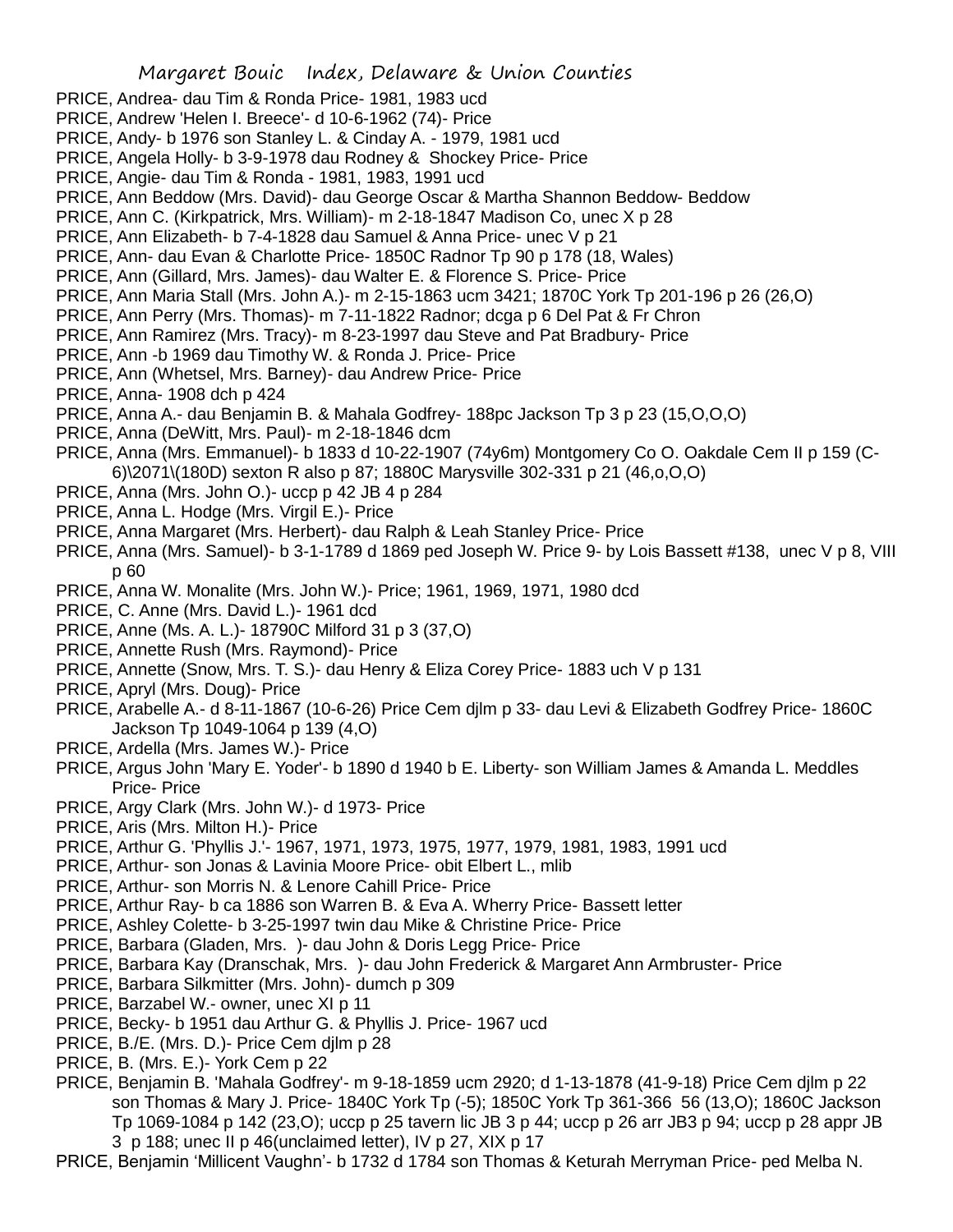Clark #154 96; unec IX p 43

- PRICE, Berlin O. 'Norma S, Porschet'- m 6-24-1947; DJ p 51; Price; 1959, 1962, 1967, 1971, 1973, 1975, 1977, 1979, 1981, 1983, 1991 ucd; unvmec p 37
- PRICE, Bernard A. 'Goldie I.'- b 1906 d 1977 Price Cem, djlm p 69
- PRICE, Bernice (Billingsley, Mrs. )- dau Adam & Amanda Hord Price- Price
- PRICE, Bernice Elizabeth (McCann, Mrs )- b 7-18-1904 Troy Tp- dcb- dau John H. & Amanda Miller Price-1908 dch p 703
- PRICE, Bertha B.- b 3-1888 dau John & Rose E. Price- 1900C Millcreek Tp 14 p 1B (12,O,O,O)
- PRICE, Bertha E. Helton (Mrs. Clarence)- b 11-5-1915 d 2-5-1992 (76) Fairview Mem.- dau George & Mary Hubbard Helton- Price; 1964 dcd
- PRICE, Bertha W. (Mrs. William)- 1964, 1969, 1971, 1980 dcd
- PRICE, Bertiio/Bertie- d 8-18-1889(6-4-18) Radnor Tp ch J. A. & Elizabeth Jones Price- dcdeathsl dg 8-24- 1888 Cry Ab p 201
- PRICE, Bess (Maris, Mrs. William Perry)- m 5-12-1877 ucm 6067- dau David Harvey & Susanna Elizabeth Myers Price- Graham(13835)
- PRICE, Bessie (Tomlin, Mrs. )- sister Andrew Price- Price
- PRICE, Beth A.- 1962 ucd, Leesburg Tp
- PRICE, Beth Ann- dau Patty Price- Price
- PRICE, Beth Ann Rayl (Mrs ) b 3-28-1954 d 9-30-1997 (43) St. Mary's Cem- dau John E. & Ruth Madison Rayl- Price
- PRICE, Bethana- b 1846 d 12-15-1848 Price Cem djlm p 32- dau John & Phebe Sanders Price- Price
- PRICE, Beth (Mrs. Gary)- 1981 ucd
- PRICE, Bethany- b 1989 dau Steven & Vickie Price- 1991 ucd
- PRICE, Betsy Thompson (Mrs. David)- m 6-29-1818; unec IV p 30
- PRICE, Betty (Drake, Mrs. )- dau Frank & Leona Marie Price- Price
- PRICE, Betty (Everingham, Mrs. Carl)- dau Argus John & Mary E. Yoder Price- Price
- PRICE, Betty Jean (Patrick, Mrs. George)- b 3-1-1927 dau Clark Benton & Sylvia M. Jacobs Price- Price
- PRICE, Betty (Harrison, Mrs. Herbert)- dau Raymond B. & Emma Heath Price- Price; obit Emma, mlib (brown)
- PRICE, Betty Louise- b 4-1-1923 d 8-14-1925 dau James Leroy & Etta Finley Collins Price- Maugans Anc p 133
- PRICE, Blanche Ellen Neal (Mrs. William Perry)- b 2-20-1901 m 1-20-1919 d 7-15-1973 dau Calvin Cyrus & Isadora May McGinnis Neal- ped Carol Jeanne Price White #622 3; unec XIV p 68
- PRICE, Blanche E. Sayre (Mrs. Silvanus Joseph)- m 8-28-1959, obit Silvanus, mlib
- PRICE, Blanche Marie (Holycross, Mrs. Pearl)- b 1897 d 1960 bur Middleburg dau William James & Amanda L. Meddles Price- Price
- PRICE, Blanche (Mrs. William Perry)- Price
- PRICE, Bobby J. 'Patricia L.'- 1964, 1969 dcd
- PRICE, Bonnie (Mrs. Dale L.)- dau Stanley & Mildred Grove Price- Price- 1964, 1969, 1971, 1980 dcd
- PRICE, Bonnie Lou (Schoby, Mrs. John)- b 1954 dau Berlin O. & Norma S. Porschet Price- Price; 1959, 1962, 1967, 1971, 1973, 1977 ucd
- PRICE, Brad- son Harriett Maddos Price- Price
- PRICE, Brandy- b 1973 son Cheri L. Price- 1981 ucd
- PRICE, Brenda J. (Ms. Frederick)(Donegan, Mrs. Frederick)- obit Lu Cinda M. Price- mlib
- PRICE, Brenda J. (Mrs. Ronald F/S.)- 1961, 1964, 1969, 1980 dcd
- PRICE, Brewster- b 1987 son Ronald L. & Tawni S. Price- 1991 ucd
- PRICE, Brian E.- son Frederick D. &\* Brenda J. Price- Price; obit Frederick, mlib (brown); obit LuCinda M., mlib
- PRICE, Bridget (Boeriu, Mrs. Alex)- dau Jack G. Price- Price
- PRICE, Brooke Shea- b 3-25-1997 twin dau Mike & Christine Deugan Price- Price
- PRICE, Bruce Alan- son John Frederick & Margaret Armbruster Price- Price
- PRICE, Bruce- b 1953 son Harry C. & Esther Price- 1969, 1980 dcd
- PRICE, Byron- son Christopher & Sarah Price- unec X p 3; 1850C Jerome Tp 1774-1794 p 260 (4,O)
- PRICE, Caddie- 1870C Radnor Tp p 465 (8)
- PRICE, Cadwallader 'Alice Jones'- son John R. & Elizabeth Powell Price- dcq Mrs. A. C. Rodman\2\; 1908 dch p 689, 703; 1915 uch p 135l; unec XVII p 69 (sheriff 1908-1912); hmp p 150; 1900C Leesburg Tp 243- 246 p 10B (38,O,Wales,Wales)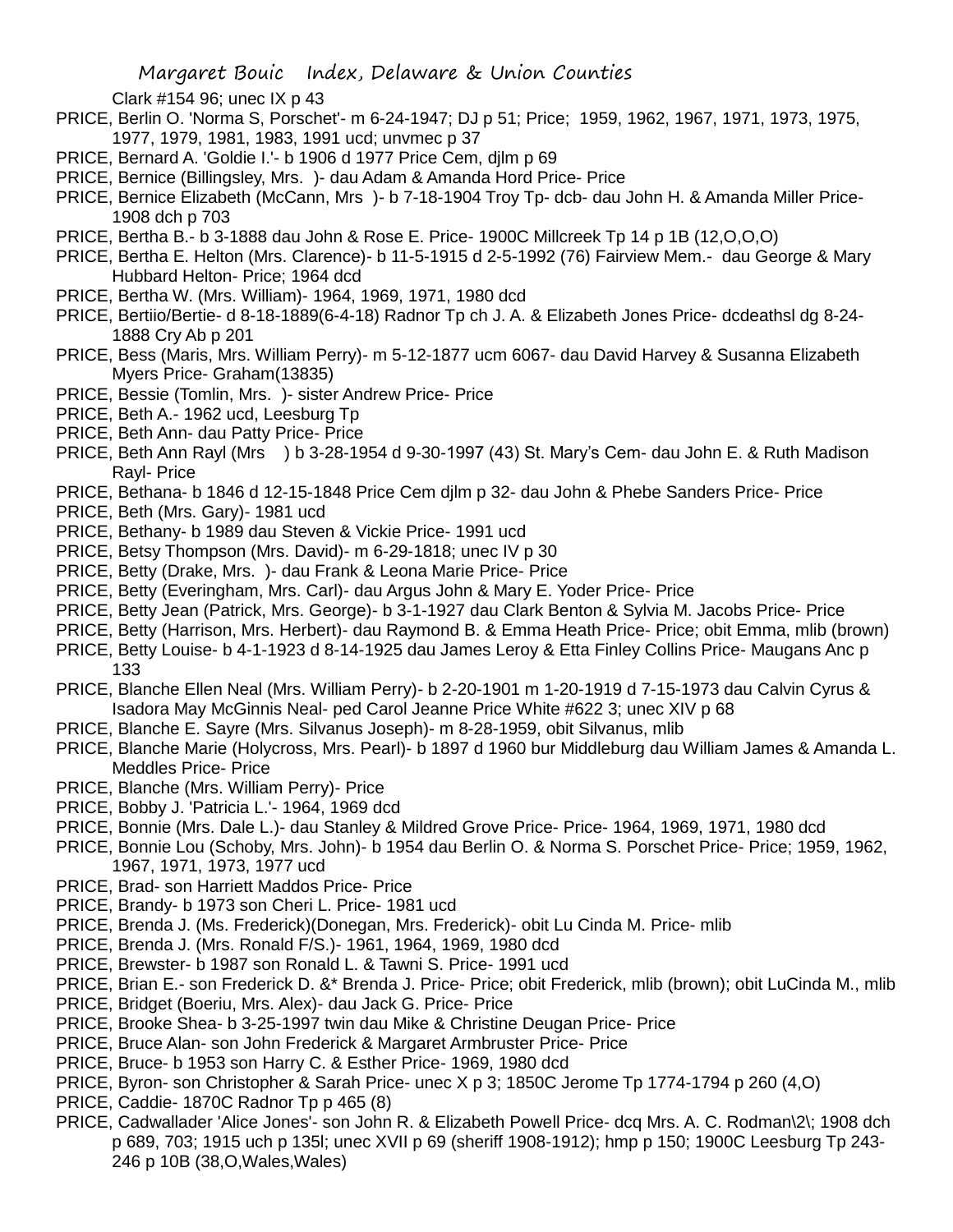- PRICE, —b 12-10-1882 Radnor- son Cad & Alice Jones Price- dcb
- PRICE, Caleb Eugene- inf son Amos Price- d 10-23-1983 bur Marlborough Cem
- PRICE, Calvin- 1870C Dover Tp 158-160 p 20 (12,,O); lvied with Josiah Baughman
- PRICE, Candace- b 1978/9 dau John W. Jr. & Karen L. Price- 1979, 1981, 1983 uvf
- PRICE, Carl- Pabst 4 p 1
- PRICE, d 12-10-1882 (1d) ch Carl & Alice Jones Price- dcdeaths
- PRICE, Carol Ann Shively (Moreland, Mrs. )(Mrs. Ronald Victor)- m(2) 7-7-1996 dau James & Mary Shively, granddau Lawrence & Capitola Greenwood- Price
- PRICE, Carol Jeanne (White, Mrs. Kenneth Eugene)- b 3-12-1937 m 2-23-1955 dau William Perry & Blanche Ellen Neal Price- ped 1; unec XVIII p 68
- PRICE, Carol- dau John W. & Anna M. Price- 1961 dcd(17)
- PRICE, Carole (Counsil, Mrs. )- dau John W. & Anna Monalite Price- Price
- PRICE, Caroline- dau Nathan & Eliza Price- 1850C Orange Tp 1728 p 111 (2,O)
- PRICE, Carrie (Mrs. James)- b 2-18867 1900C Claibourne Tp 271-287 p 12A (33,Va,Va,VaL m 12y, no ch; 1910C Claibourne SP 106 p 4B (42, Va, Va, Va,) m 22y, no ch
- PRICE, Carrie (Mahaffey, Mrs. )- dau David & Ella Holycross Price- Graham 183(10)5
- PRICE, Cary D- dau Benjamin B. & Mahala Godfrey Price- 1880C Jackson Tp 3 p 23 (9,O,O,O)
- PRICE, Catharine- 1870C Radnor Tp p 470 (17)
- PRICE, Catharine- dau B. (or R?) & F. d 9-18-1842 (2m) Radnor Cem Powell p 215
- PRICE, Catharine (Davidson, Mrs. Solomon)- m 6-20-1826 Madison Co, unec V p 27
- PRICE, Catharine- dau John & Ethlinda Price- 1860C Jackson Tp 1182-1193 p 156 (5,O)
- PRICE, Catharine (Mrs. Martin)- d 8-13-1908 969-3-25) Price Cem djlm p 47; 1880C Jackson Tp 6 p 24 (41,Wert,Wert,Wert);1900C Jackson Tp 113-115 p 5B (61,Ger,Ger,Ger)- wid, 11 ch, 8 living
- PRICE, Catharine (Taylor, Mrs. Alonzo)- b 10-24-1824 m 1845 Franklin Co dau Samuel & Anna Price- 1880C Genoa Tp (56,O,Pa,Pa); 1900C Genoa Tp, unec V p 21
- PRICE, Catherine Bodkin (Mrs. John Washington)- b 1862 d 1943 dau Benjamin & Sarah Jane Bodkin- ped Joseph W. Price 3 bur Lois Bassett #138; unec VIII p 60
- PRICE, Catherine- dau Evan Price- rcc p 2
- PRICE, Catherine (Hall, Mrs. John)- m 2-14-1833 Madison Co, unec VII p 9
- PRICE, Catherine (Hoover, Mrs. John)- d 10-7-1895 (37-11-7) dau David Harvey & Elizabeth Myers Price-Graham 1834; no ch; 1860C Taylor Tp 1016-1031 p 135 (3,O); 1870C Taylor Tp 152-144 p 18 (12,O)
- PRICE, Catherine Marie (Evilsizor, Mrs. Donald)- dau John Frederick & Margaret Ann Armbruster Price- Price PRICE, Catherine (Mrs. Paul E.)- djlm p 63
- PRICE, Catherine Strasburg (Mrs. Milton Allison)- b 4-5-1838 m 3-21-1869 d 8-7-1928 dau David & Anna Husted Strasburg- ped Carol Jeanne Price White #622 9; unec XVIII p 68
- PRICE, Catherine Thompson (Mrs. John)- m 11-21/17-1850 ucm 1601 d 5-6-1872 (41) Watkins Cem p 4; djlm p 107- dau William & Matilda Gamble Thompson- Price; unec VIII p 3, 36, XIV p 18; 1850C Millcreek Tp (17), 1860c Dover Tp 349 (27,O); 1870C Dover Tp 173-175 p 21 (39,O); mt 11-27-1850
- PRICE, Cathy (Mrs. John)- Price
- PRICE, Cathy- dau Ronald F. & Brenda Price- 1964 dcd
- PRICE, Cathy Sue Clark (Mrs. Jeffrey Dale)- m 3-25-1978- dau Charles & Nancy Clark- Price
- PRICE, Cecil (Mrs. H. D.)(Mrs. H. D.)- Price
- PRICE, Cecil Stayner (Mrs. James L.)- b 1894 m 1912 d 1958 Price Cem djlm p 63; Price
- PRICE, C. G.- ch David Harvey & Elizabeth Myers Price-
- PRICE, Charlene Fay (Cherie)- b 6-26-1954 dau Mark Hugh & Dorothy Jean Bateson Price- Maugans Anc p 133
- PRICE, Charles- 1870C Radnor Tp p 465 (2)
- PRICE, Charles- d 6-25-1873 (41y) Berkshire Tp- dcdeaths
- PRICE, Charles Arthur- b 4-4-1878 d 7-13-1964 Price Cem- son David & Mary Price- Price
- PRICE, Charles Dale- son Dortha D. Price- Price
- PRICE, Charles E.- d 10-13-1920 (1y 2m) Price Cem djlm p 50- son Chris & Lilly Price
- PRICE, Charles Edward 'Nettie Ophelia Dicus'- Price
- PRICE, Charles R. 'Matilda A.' 1910C Allen Tp 68-69 p 3A (38,O,ILL,O) m 15y
- PRICE, Charles 'Gertie'- b 1878 d 1964 Price Cem djlm p 63
- PRICE, Charles- b 1956 son James E. & Ruth M. Price- 1971 dcd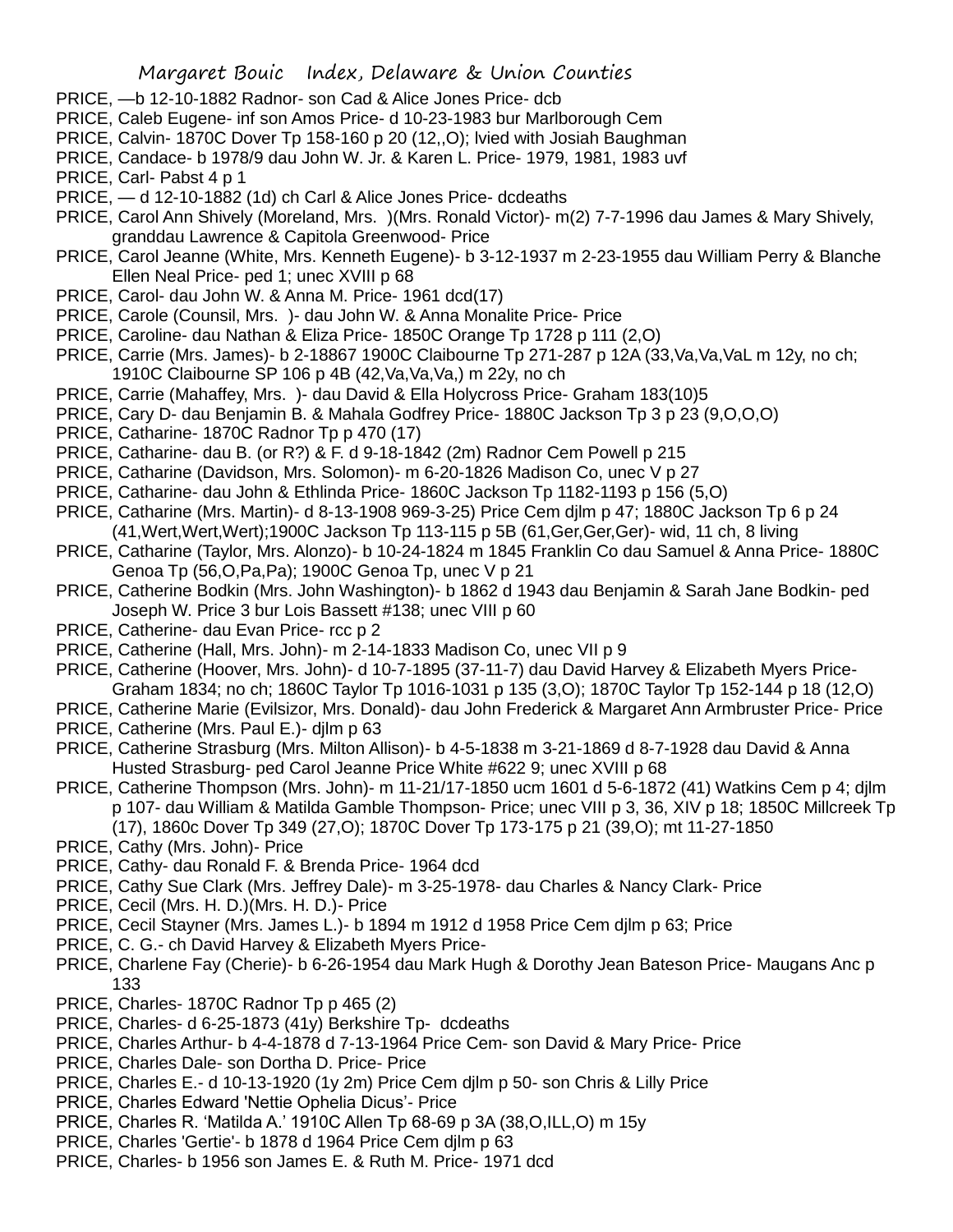- PRICE, Charles Myers- d 7-9-1895 (20y4m) son David Harvey & Elizabeth Myers Price- Peoria Cem- Graham 183(11); lptw p 88l 1880C Taylor Tp 225-227 p 22 (5,O,O,O)
- PRICE, Charles N.- son John R. & Elizabeth Powell Price- 1908 dch p 703
- PRICE, Charles- son Ora M. & Gladys Price- Price
- PRICE, b 4-24-1891 Delaware Tp son Charles R. & Mary S. McClure Price- dcb
- PRICE, Charles- son Simposn & Delilah Peasley Price- 1880C Jackson Tp 227C (4,O,O,O)
- PRICE, Charley- b 4-1878- 1900C Jackson Tp 23 p 2B (22,O,O,O)
- PRICE, Charlotte Bruce (Mrs. John)- m 2-29/27-1880 ucm 6668 (Hearl); 1880C Jackson Tp 1 p 28 (35,O,O,O)
- PRICE, Charlotte (Mrs. Evan)- dcq Mabel Freshwater Patton 9; 1850C Radnor Tp 90 p 178 (55, Wales)
- PRICE, Charlotte (Gunther, Mrs. )- dau Floyd Edward & Lucy Hawley Price- Price
- PRICE, Cheri L.- 1981 ucd
- PRICE, Cheryl (Boley, Mrs. Cliff)- b 1959 dau Emmett F. & Helen Hedges Price- 1964, 1969, 1971 dcd; Price
- PRICE, Chiquita (O'Leary, Mrs. Daniel)- dau John W. & Arby Clark Price- Price
- PRICE, Chris 'Cynthia'- Price
- PRICE, Chris/Christian/Christopher 'Lilly L.Trapp'- b 2-1863 d 1916 Price Cem djlm p 50; 1900C Jackson Tp 108-110 p 5B (37,O,Ger,Ger) m 4y; 1910C Jackson Tp 162-163 p 7A (47,O,Ger,Ger)
- PRICE, Chrissy- ch Tim & Ronda Price- 1981, 1983 ucd
- PRICE, Christine Deugan (Mrs. Mike)- dau Rev. Earl & Cindy Deugan- Price
- PRICE, Christopher H.- d 2-28-1853 (32-2-2) Jerome Cem DJ p 101
- PRICE, Christopher 'Mary Hatfield'- son Benjamin & Millicent Vaughn Price- ped Melva N. Clark #154 48; unec  $IX<sub>p</sub>$  43
- PRICE, Christopher'Nancy Hatfield'- b 1789 son Chrisopher & Mary Hatfield- ped Melva N. Clark #154 24; unec IX p 43
- PRICE, Christopher 'Sarah Burton'- m 4-12-1845 d 2-28-1853 bur Jerome; 1850C Jerome Tp 1774-1794 pp 260 (36, Unk); J. Yoder notes; unec IX p 3. XI p 39
- PRICE, Cindy A. (Mrs. Stanley L.)- 1979 ucd
- PRICE, Cindy Lee- dau James E. Price- Price
- PRICE, Clara Christenia Miley (Mrs. John D.)- b 1886 d 1974 dau Gottlieb & Rosa Miley Miley- ped Laura Price Fields #248 5; unec XI p 9
- PRICE, Clara Etta Lewis (Mrs. John Henry)- b 6-16-1883 m 3-22-1910 d 7-20-1960 Price Cem djlm p 45- dau John Willis & Mary Jane Forrest Lewis- Price; 1985 uch p 91; 1949, 1959 ucd; 1910C Jackson Tp 159- 160 p 7A (26,O,O,O) no ch
- PRICE, Clara (Gibson, Mrs. )- dau Ellis & Amanda Swank Price- Price
- PRICE, Clara Lucinda Miller (Mrs. Oscar)- Price; obit Frexderick B., mlib (brown)
- PRICE, Clara (Smart, Mrs. Earl)(Benton, Mrs. W. E.)- b 12-4-1883 d 197 dau Calvin & Rose Walker Price-Price; Smart; Newhouse(1311141)
- PRICE, Clarence 'Bertha Helton'- Price; 1964 dcd
- PRICE, Clarence 'Esther'- Price
- PRICE, Clarence- son Osker S. & Margret Price- 1880C Jackson Tp 1 p 28 (1,O,O,O)
- PRICE, Clarissa- dau William Price- 1883 uch V p 597
- PRICE, Rev. Clark Benton 'Sylvia M. Jacobs'- b 10-27-1900 m 9-14-1918 d 10-13-1976 son John William & Violetta Alberta Betts Price- Price; obit John William, mlib; obit Rev. Joseph Kirk, mlib; obit Voylet, mlib
- PRICE, Clifford- b 11-21-1902 Delaware Twon son Thomas & Gertrude Price- dcb
- PRICE, Clifford- son Warren S. Price- Price
- PRICE, Clifton R. 'Daphine'- son Ora E. meeker- Price
- PRICE, Colleen- b 1956 dau David F. & Virginia Price- 1969 dcd
- PRICE, Colleen A. (Silva, Mrs. Lou)- dau Jack G. Price- Price
- PRICE, Conrad 'Irene Diles'- b 4-12-1921 d 8-14-1987 (66) bur Westfield- son Mary C. Price- Price
- PRICE, Constance Dell Clase (Mrs. Amos Eugene Jr.)- m 9-28-1980 dau Harold W. Clase- Price
- PRICE, Cora- b 8-31-1874 Berlin Tp dau James & Rachel Price- dcb
- PRICE, Cora (Liebolt, Mrs. )- dau Frank J. Price- Price
- PRICE, --- (Gantz, Mrs. S. E.)- dau Frank J. Price- Price
- PRICE, Coree Nicole- dau Beth Ann Rayl Price- Price
- PRICE, Cori- b 1989 ch Ronald L. & Tawni S. Price- 1991 ucd
- PRICE, Craig'Martha McKell'- b 1962 m 6-19-1993 son Jack A. & Eula G. Price- 1964,1969, 1971, 1980 dcd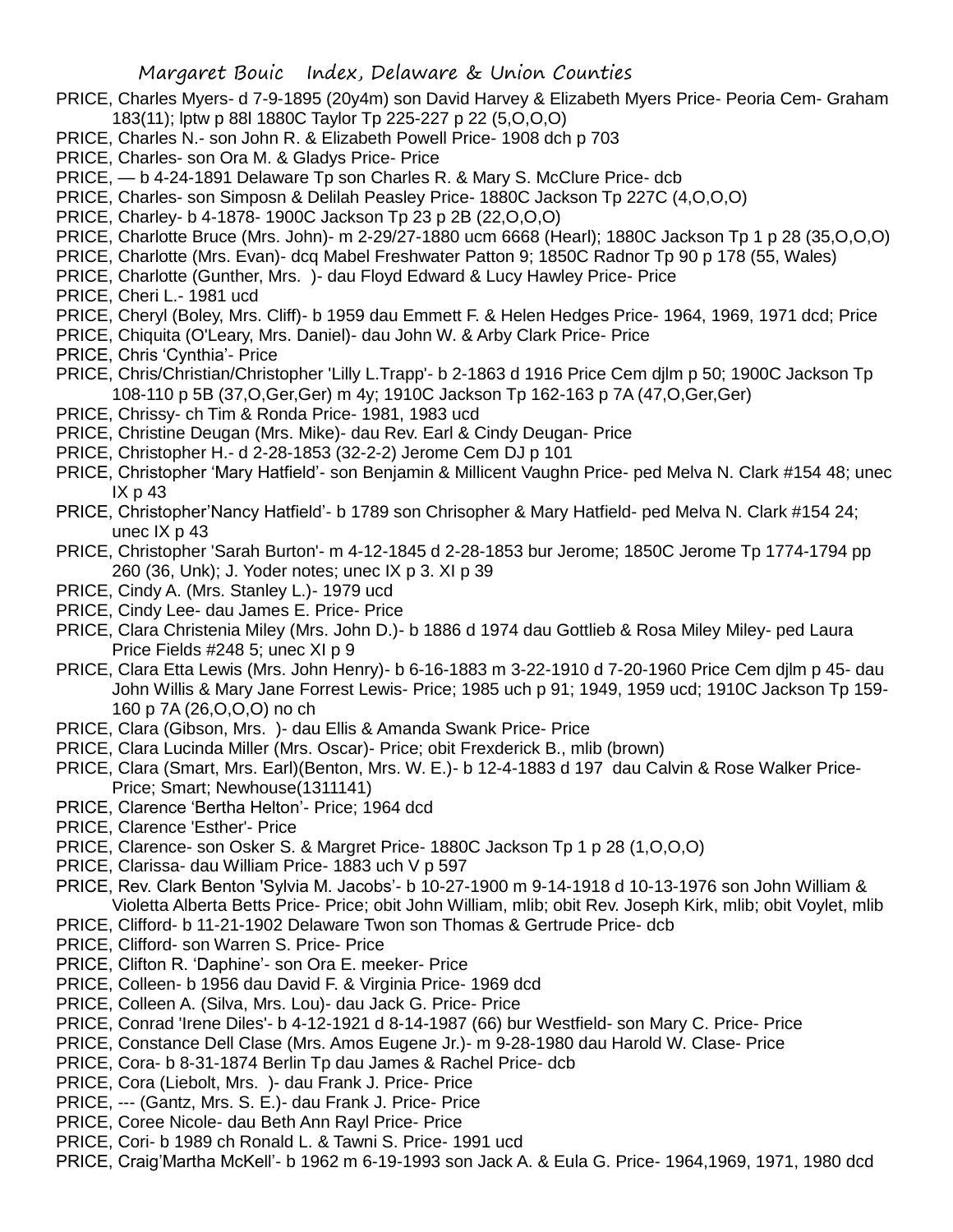- PRICE, Crisan- son Martin & Catherine Price- 1880C Jackson Tp 6 p 24 (17,O,Baden, Wert)
- PRICE, Curtis A. 'Mary L.'- 1971 ucd
- PRICE, Cynthia (Mrs. Chris)- Price
- PRICE, Rev. D.- rtc p 1
- PRICE, D.-1908 dch p 81 D.- uca p 45
- PRICE, D. A.- uccp p 21 appr JB2 p 240
- PRICE, Daisy- shot her cousin May Belle- dg 3-11-1880 Cry Ab p 42
- PRICE, Dale L. 'Bonnie'- son O. Melvin & Gladys Price- 1969, 1971, 1980 dcd; Price Powers p
- PRICE, H. Dale 'Cecil'- Price
- PRICE, Dan- engaged to Pam Gompf- Price
- PRICE, Dana (Sharelle, Mrs. )- dau Frederick D. Price- obit Frederick D, & Brenda J. Price- mlib (brown) ; obit LuCinda M. Price- mlib
- PRICE, Daniel C.- mt 3 p 7
- PRICE, Daniel- son John & Polly Bell Price- 1883 uch V p 333
- PRICE, Daniel Lynn 'Pamela'- son John Frederick & Margaret Ann Armbruster Price- Price
- PRICE, Daniel S.- 1840C Claibourne Tp 83 (40-50)
- PRICE, Daphine (Mrs. Clifton R.)- Price
- PRICE, David- d 6-2-19 (18) bur Marlborough Cem son Conrad Price- Price
- PRICE, David- 1883 uch IV p 534; uca p 106
- PRICE, David- 1870C Radnor Tp p 470 (13)
- PRICE, David 'Betsy Thompson'- m 6-29-1818 Madison Co, unec IV p 30
- PRICE, David- b 1966 son David L. & Harriett Daum Price- 1969, 1971 dcd
- PRICE, David 'Elizabeth Thompson'- Thompson(16); uccp p 29 JB3 p 221
- PRICE, David- son Evan & Charlotte Price- 1850C Radnor T 90 178 (21, Wales)
- PRICE, David- b 1961 d 6-2-1961 bur Marlborough Cem- son Conrad & Irene Diles Price- Price
- PRICE, David F. 'Virginia'- 1969 dcd
- PRICE, David- son Harvey E. & Juanita Price- Price
- PRICE, —(Beachy, Mrs. Norman)- dau Harvey E. & Juanita Price- Price
- PRICE, David Harvey 'Elizabeth Myers'- b 2-1827 m 12-26-1850 ucm 1613 lptw p 88; son David & Elizabeth Thompson Price- Thompson 164; Graham (183); unec VIII p 4, XIII p 18, XIV p 47; 1860C Taylor Tp 1016-1031 p 135 (33,O); 1870C Taylor Tp 152-144 (44,O); 1880C Taylor Tp 225-227 p 22 (55,O,Va,O); 1900C Taylor Tp 20-30 p 177 (73,O,Va,NJ); m 49y; uccp p 40 sec JB p 227
- PRICE, David- brother John Price- 1883 uch V p 423, 494; 1915 uch p 453; 1820C Millcreek Tp;1m 18-26, 1 f 16-26, 2 f -10; unec XV p 43; 1830C Leesburg Tp 522 p 299 (20-30)
- PRICE, David Lee- b 4-25-1966 son David Leroy & Harriett Daum Price- engaged to Deborah Suzanne Piggott- Price
- PRICE, David Leroy 'C.Ann Beddow''Harriett Daum'- b 4-5-1938 m(1) 6-8-1958 (2) 6-12-1965 son George William & Zelia Roberta Lockwood Price- Price' 1949 ucd; 1961, 1964, 1969, 1971 dcd
- PRICE, David 'Mary'- Price
- PRICE, David 'Mary E.'- b 1845 d 1934 Price Cem djlm p 58; 1870C Jackson Tp 79-78 p 12 (24,O)
- PRICE, David- b 7-1-1821 d 10-30-1838 son Samuel & Anna Price- Bible, unec V p 21
- PRICE, David 'Sarah Lloyd'- 1883 uch V p 404
- PRICE, David Walter 'Ella Holycross'- b 9-27-1873 m 9-17-1896 ucm (Hearl), d 12-29-1946 Oakdale Cem II p 40 (E-R38-4) son David Harvey & Elizabeth Myers Price- Graham183(10) ; obit, mlib; unec IV p 28; 1880C Taylor Tp 225-227 p 22 (7,O,O,O) 1900C Taylor Tp 70-73 p 4A (26,O,O,O) m 3y; uca p 79
- PRICE, D. 'B./E.'- djlm p 28
- PRICE, Dean L. b 1893 son Lucius E. & Ann Catherine Wurm Price- Bassett letter
- PRICE, Deanne- dau Stephen Lee & Sandra Price- Price
- PRICE, Deborah Lynn- b 3-6-1959 dau David Leroy & Harriett Daum Price- Price; 1964, 1969, 1971 dcd
- PRICE, Deborah Sue (Wiseman, Mrs. Steven R.)(Whitcomb, Mrs. )- m 4-21-1967 dau Elwood & Elizabeth Fisher Price- Price
- PRICE, Debra (Ohler, M rs. Rusty)- dau James Richard & Helen Zachary Price- Price
- PRICE, DeLaura- b 1959 ch Sheley J. Price- Price
- PRICE, Delilah Peasley (Mrs. Simpson)- b 1847 m 10-31-1867 ucm 427 d 1910 dau John A. & Jane Temple Peasley- ped Laura P. Fields #248 9; unec IV p 65, XI p 7; 1880C Jackson Tp 227C (30,O,O,O)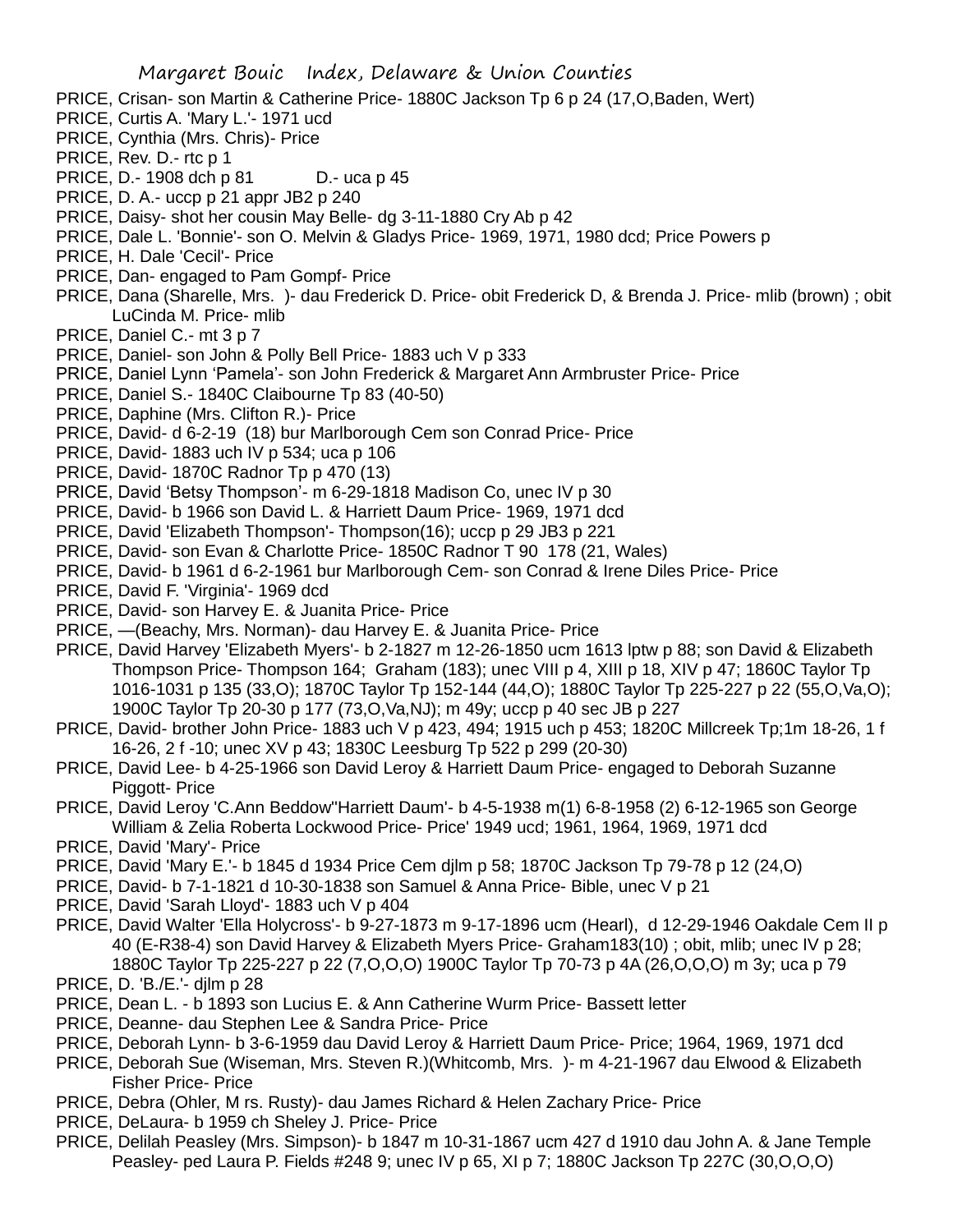- PRICE, Dell Jane Wilson (Mrs. Larry G.)- b 9-1-1961 m 8-30-1980 dau Sherman V. & E. Maxine Shields Wilson- 1985 uch p 147; 1981, 1983 ucd
- PRICE, Della (Bruce, Mrs. John W.)- m 1889- consent of Delilah Price- unec IV p 65
- PRICE, Derby J.- dau Levi & Elizabeth Godfrey Price- 1860C Jackson Tp 1049-1064 p 139 (9/12,O)
- PRICE, Derek Lynn- son Larry G. & Dell Jane Wilson Price- 1985 uch p 147
- PRICE, Deurella S.- 1883 uch IV p 557
- PRICE, Dolla- dining room girl- 1880C Richwood 349-366 p 32 (19,O,O,O)
- PRICE, Donald- son Conrad & Irene Diles Price- Price
- PRICE, Donald- b 1960/1- son Donald J. & June O. Price- 1961, 1964, 1969, 1971 dcd
- PRICE, Donald E. 'Sharon L. Jolliff''- b 4-22-1937 m 12-2-1966 d 10-29-1988 (51) Broadway Cem- son Latonia
- & Edna Collison Price- Price; 1967, 1971, 1973, 1975, 1977, 1979, 1981, 1983 ucd
- PRICE, Donald- son Fred D. & Mary George Price- Price
- PRICE, Donald Jack- son John Main Price- obit John Main, mlib
- PRICE, Donald J. 'June O.'- 1961, 1964, 1969, 1971 dcd
- PRICE, Donald L.- son Irene Diles Price- Price
- PRICE, Donald L. 'Jennie L.'- 1961, 1964, 1969, 1971, 1980 dcd
- PRICE, Donald 'Maxine'- 1980 dcd
- PRICE, Donald- son Tronnie & Edna S. Collinson Price- Price; obit Tronnie, mlib
- PRICE, Donna Coonfare (Mrs. John)- Price
- PRICE, Donna (Mrs. James)- 1980 dcd
- PRICE, Donna Mary- b 1961 dau Jack A. & Eula G. Price- 1964, 1969, 1971, 1980 dcd engaged to Brian Lynn Shaw
- PRICE, Donna (Miller, Mrs. )- dau John & Doris Legg Price- Price
- PRICE, Donna M (Mrs. John)- d 3-3-1972 (98) bur Radnor- Price; 1961, 1971 dcd
- PRICE, Dora (Luemma Isadora)- 1985 uch p 110
- PRICE, Dora (Patrick, Mrs. James)- Price
- PRICE, Doris Legg (Mrs. John)- d 2-16-1975 (49) bur Radnor- Price
- PRICE, Doris A. (Mrs. William Myron)- Price; 1964. 1969, 1971, 1980 dcd
- PRICE, Dortha D. McColly (Mrs. )- b 4-9-1909 d 8-10-1986 dau Isaac & Edna Grubbs McColly- Price
- PRICE, Dorothy (Mrs. George)- 1964 dcd
- PRICE, Dorothy Jean Bateson (Mrs. Mark Hugh)- b 1-4-1929 dau Harry Russell & Essie Fay Higgins Bateson-Maugans Anc p 133
- PRICE, Doug- b 1970 son James & Pam Price- 1980 dcd
- PRICE, D. S.- dumch p 315
- PRICE, Duane Christopher- b 7-10-1970 son David Leroy & Harriett Daum Price- Price; 1971 dcd
- PRICE, Durelle Smith'Oklahoma Howan Curry''Orleanna'- b 1861 m 3-16-1892 ucm (Hearl) d 9-25-1937 Oakdale Cem II p 159 (C-10)- son John C. & Rhuma Dawson Price- 1883 uch V p 131; 1870C Marysville 10 p 2 (8,O); 1900C Marysville 3rd ward 52-55 p 2B (36,O,O,O) m 8y
- PRICE, Earl- son Forrest & Vida Reynolds Price- 1961, 1969, 1971, 1980 dcd
- PRICE, Earl E.- b 9-19-1899 Radnor Tp son C. H. & Mary A. Evans Price- dcb
- PRICE, Earl R. 'Jane M.'- son John Raymond Price- 1961, 1964, 1969, 1971, 1980 dcd
- PRICE, Earl Raymond 'Jennie'- b 4-12-1917 d 7-31-1995 (78) Price
- PRICE, E. (Mrs. B.)- York Cem p 22
- PRICE, Earnest W.- b 6-1886 son John & Rose E. Price- 1900C Millcreek Tp 14 p 1B (13,O,O,O)
- PRICE, Edith d 5-21-1973 bur Radnor- Price; 1961 dcd
- PRICE, Edith E. Davis (Mrs. Eugene W.)- b 1861 m 4-12-1879 ucm 6468 d 1948 Price Cem djlm p 25; 1880C Jackson Tp 235C (18,O,O,O)
- PRICE, Edith W.- dau John & Ethelinda Price- Price Cem djlm p 33
- PRICE, Edna S. Collinson (Mrs. Tronnie)- b 8-29-1900 m 12-23-1920 d 6-24-1977 dau Joseph & Margaret Shirk Collinson- Graham(18362); Price; obit Tronnie, mlib
- PRICE, Edward A/W. 'Martha M. Conarie'- m 4-27/29-1880 ucm 6717 (Hearl); 1880C Dover Tp 170-180 p 36 (28,O,O,O)
- PRICE, Edward- b 1852 son John & Catherine Thompson Price- Price; 1860C Dover Tp 349 (9,O); 1870C Dover Tp 173-175 p 21 (18,O)
- PRICE, Edward- son John & Letia Price- 1870C Jackson Tp 72-71 p 10 (10,O); 1880C Jackson Tp 1 p 28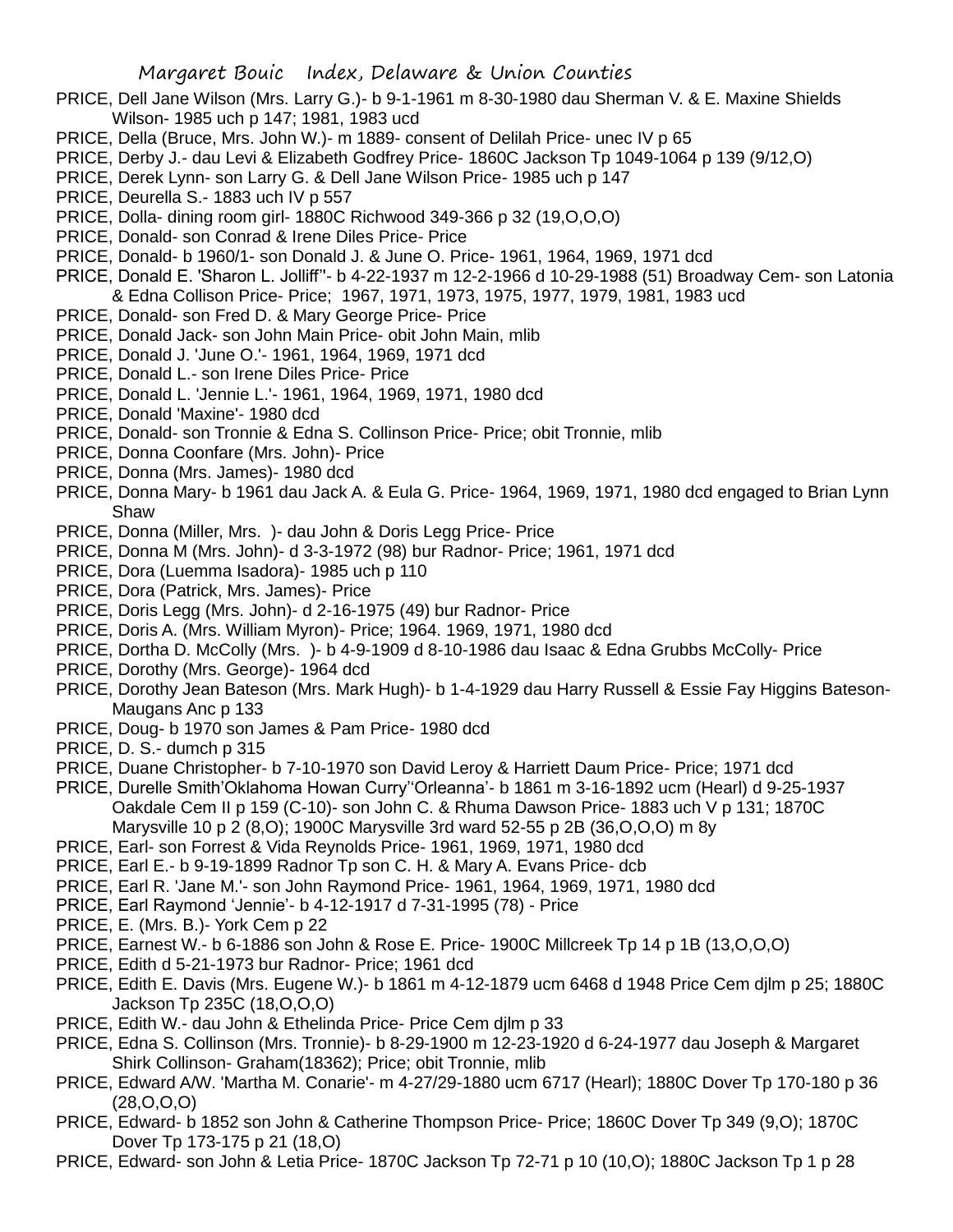(19,O,O,O)

- PRICE, Edward 'Mary Jackson'- b 8-1864 m 9-21-1893 ucm (Hearl); 1900CTaylor Tp 370-38 p 2B (45,O,Wales,Irel) m 6y
- PRICE, Edward W. 'Florence Mills'- Price
- PRICE, Effie- b 1884 d 1952 Broadway Cem lptw p 78
- PRICE, Effie E.- unec X p 43, Wesley Garrard appointed her guardian
- PRICE, Effie F. (Williams, Mrs. William)- m 10-11-1877 ucm 6144
- PRICE, Effie Belle (Guthrie, Mrs. John C.)- b 1855 m 10-3-1878 ucm 6328 d 10-9-1934 Oakdale Cem II p 159 (C-10)- dau John C. & Rhuma/Ruhama M. Dawson Price- 1883 uch V p 1 31; 1860C Marysville 1516- 1508 p 250 (5,O); 1870C Marysville 10 p 2 (14,O)
- PRICE, Effie (Jenkins ,Mrs. Ivy E.)- dau John Christian & Mary Wolford Price- Graham 18361; 1900C Taylor Tp 56-58 p 3A (16,O,O,O)
- PRICE, Effie (Redman, Mrs. )- dau Jonus & Lovina Moore Price, obit Elbert L., mlib
- PRICE, Effie T.- dau Simpson & Elizabeth Cheney Price- 1870C Jackson Tp 89-87 p 13 (9,O)
- PRICE, E. L.'Annie'- 1915 uch p 137; 1883 uch III 373, IV p 527, V 53, 54, 58; uca p 59. 61, 65, 70; 1870C Milford 31 p 3 (37,O)
- PRICE, Elbert L. 'Mary Thorpe'- b 1-13-1881 m 1-1-1901 d 4-21-1951 (70), Dublin Cem- son Jonus & Lovina Moore Price- obit, mlib
- PRICE, Elberta (Griffiths, Mrs. )- dau Elbert L. & Mary Armina Tharp Price- Price; obit Elbert L., mlib
- PRICE, Elena (Moorehead, Mrs. Marvin)- dau John W. & Argy Clark Price- Price
- PRICE, Eleanora McMahan (Mrs. James A.)- m 2-27-1869 ucm 4515 d 6-21-1871 (18-8-29\_ E. York Cem F13 p 4; unec IV p 54; 1870C York Tp 215-210 p 8 (18,O)
- PRICE, Eliza- 1883 uch V p 497; uccp p 42, partition JB4 p 284
- PRICE, Eliza A. (Mrs. Joseph)- b 9-22-1833 d 8-24-1907 Price Cem djlm p 27; Thompson(163); Seigler chart; 1860C Jackson Tp 1161-1173 p 153 (24,O)1900C Jackson Tp 8 p 1A (66,O,O,O) m 46y, 7 ch, 5 living
- PRICE, Eliza Ann (Stilley, Mrs. Tobias)- dau John Price- Powell p 317
- PRICE, Eliza Corey (Mrs. Henry)-m 12-17-1823 Madison Co, unec IV p 64, d 1880 -1883 uch V p 131
- PRICE, Eliza Criswell (Mrs. Levin)- m 7-10-1858 ucm 2749; unec XII p 30, XVIII p 47; 1870C Jackson Tp 80- 79 p 12 (28,O); 1880C Jackson Tp 9 p 226B (38,O,Pa,Va)
- PRICE, Eliza (Mrs. Nathan)- 1850C Orange Tp 1728 p 111 (41,O)
- PRICE, Eliza Patrick (Mrs. Aaron)- m 4-3-1863 ucm (Hearl)
- PRICE, Elizabeth- 1883 uch V p 497
- PRICE, Elizabeth- d 7-5-1878 (80) b Wales, d Radnor, dcdeaths
- PRICE, Elizabeth- 1870C Radnor Tp p 470 (1)
- PRICE, Elizabeth- 1870C Radnor Tp p 465 (35)
- PRICE, Elizabeth- 1870C Radnor Tp p 468 (9m)
- PRICE, Elizabeth Barnes (Mrs. John G.)- b 4-17-1814 m 2-5-1833 d 4-22-1862- dcc Eugene Taggart 11
- PRICE, Elizabeth (Beeman, Mrs. John)- m 11-22-1846 ucm 1176l unec VI 69
- PRICE, Elizabeth Cheney (Mrs. Simpson)- m 6-27-1855 ucm 2302 d 1-29-1872 (41-11-22) Price Cem djlm p 23; unec VIII p 35, XVII p 35; 1860C Jackson Tp 1055-1070 (30,O)
- PRICE, Elizabeth Clements (Mrs. William)- b 12-10-1807 d 1894 ped Carol Jeanne Price White #622 17; unec XVIII p 68
- PRICE, Elizabeth E. Richards (Mrs. Omer Clifford)- b 11-1-1872 m 8-15-1895 d 6-25-1952 dau John Wesley & Eliza Jane McGinnis Richards- ped Carol Jeanne Price White 5; unec XVIII p 68
- PRICE, Elizabeth G. Fisher (Mrs. Elwood)- m 6-11-1941 Price; 1969, 1971 dcd
- PRICE, Elizabeth Godfrey (Mrs. Levi)- m 9-2-1849 ucm 1448 d 5-23-1867 (32-7-23) Price Cem djlm p 33; unec VII p 46, XIII p 20, 1850C Jackson Tp 41 p 7 (20,O); 1860C Jackson Tp 1049-1064 p 139 (30,O)
- PRICE, Elizabeth (Goenes, Mrs. Charles)- b 1-21-1844- unec X p 7
- PRICE, Elizabeth (Mrs. John)- Dorothy Dix Sommers letter
- PRICE, Elizabeth (Mrs. John R.)- d 8-30-1883 (47y18d) Radnor Cem Powell p 226
- PRICE, Elizabeth Johnson (Mrs. Thomas)- ped Melba N. Clark #154 769, unec IV p 43
- PRICE, Elizabeth Jones (Mrs. John)- b 1-2-1842 m 7-4-1871 d 10-24-1926 bur Radnor- dau Rees & Sarah Williams Jones- dcq Mary Price 3; 1880 dch p 763; 1908 dch p 709
- PRICE, Elizabeth M.- b 2-3-1891 Radnor Tp dau C. N. & Minnie A. Evans Price- dcb
- PRICE, Elizabeth- dau Martin & Catherine Price- 1880C Jackson Tp 6 p 24 (15,O,Baden, Wert)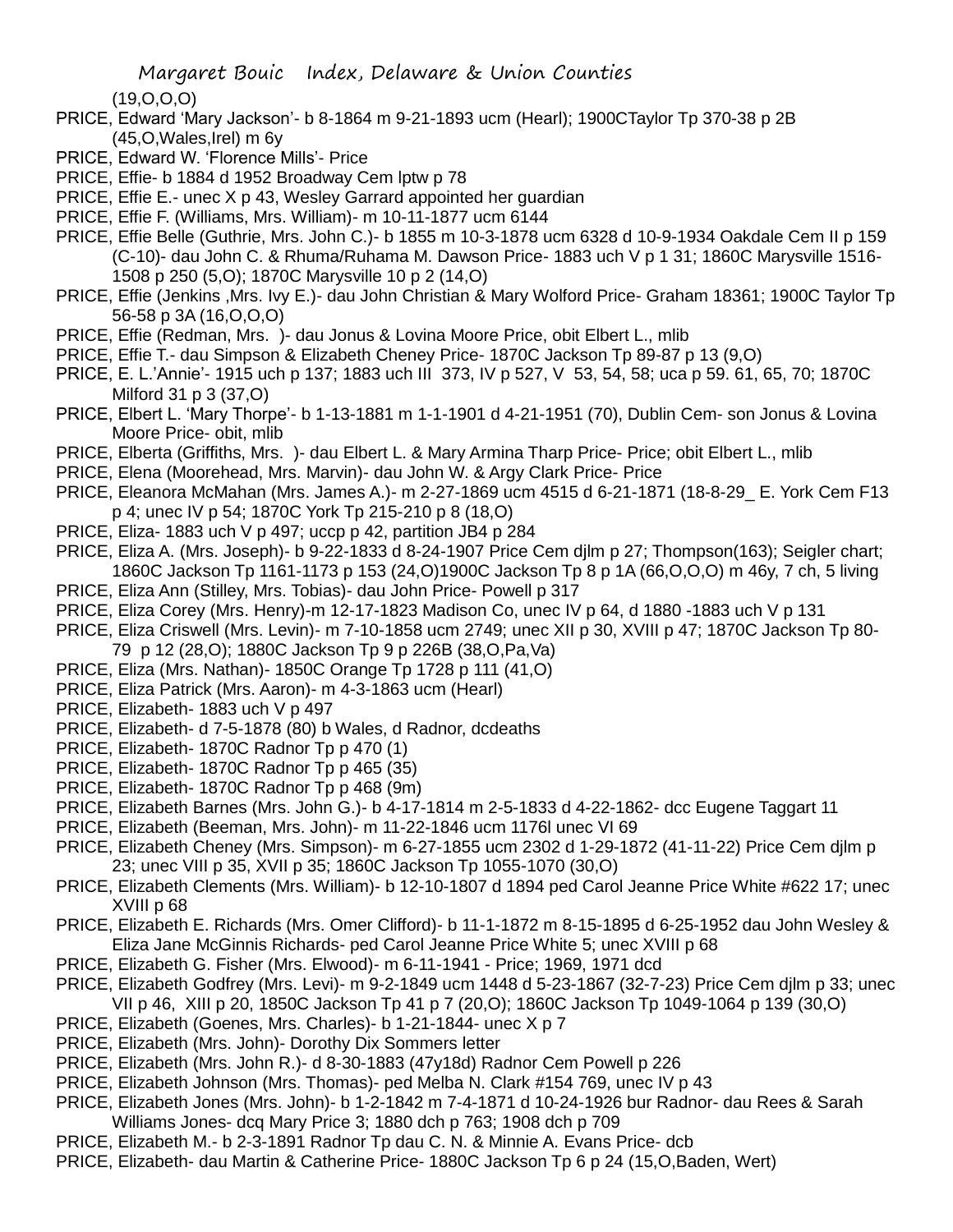- PRICE, Elizabeth Myers (Mrs. David Harvey)- b 7-1831 m 12-26-1850 ucm 1613 lptw p 88- dau Christian & Hannah Graham Myers- Graham 183 Thompson (164); unec VIII p 4, XIII p 18, XIV p 47; 1860C Taylor Tp 1016-1031 (29,O); 1870C Taylor Tp 152-144 (39,O); 1880C Taylor Tp 225-227 p 28 (47,O,Pa,NY); 1900C Taylor Tp 20-30 p 177 (68,O,pa,NY) m 49y 11 ch, 4 living; obit John Christian, mlib
- PRICE, Elizabeth (Osborn, Mrs. Thomas)- m 11-27-1820 ucm 9; unec II p 13; 1883 uch III p 283
- PRICE, Elizabeth- b 1961 dau Patty M. Price- 1969, 1971 dcd
- PRICE, Elizabeth Phillips (Mrs. Thomas)- b 1610 ped Melba N. Clark #154 1537, unec X p 43
- PRICE, Elizabeth Powell (Mrs. John R.)- 1908 dch p 702, 704; dcq Mrs. A. C. Rodman\5\
- PRICE, Elizabeth (Price, Mrs. Rees)- m 3-17-1842; Wight II p 11; 1850C Radnor Tp 117 p 179 (30, Wales)
- PRICE, Elizabeth- heir of Robert Davis- dcw Bk 2 p 83
- PRICE, Ada Elizabeth (Rogers, Mrs. Leonard Grover)- dcq Monna Rogers 1
- PRICE, Elizabeth Thompson (Mrs. David)- dau James & Temperance Mooney Thompson- Thompson 16; 1883 uch V p 378; 1860C Jackson Tp 1040-1054 (60, Va); uccp p 29 JB p 221
- PRICE, Elizabeth Wilson (Mrs. James)- b 3-1872-1985 uch p 116; 1900C Jerome Tp 72-8 p 3B (28,O,Vt,O) m 8 y, 2 ch
- PRICE, Elizura- 1835 men p 34 #34 o 59 Kingston Tp
- PRICE, Ella- 1870C Scioto Tp p 476 (14)
- PRICE, Ella Albaugh (Mrs. Frank Llewellyn)- m 12-24-1890 ucm (Hearl); Graham (1839)l unec IV p 9
- PRICE, Ella Holycross (Mrs. David Walter)- b 1873 m 9-17-1896 ucm (Hearl) d 1940 Oakdale Cem II 40 (E-R38-4)- Graham (183(10)) ; obit mlib, obit David W., mlib; unec IV p 28
- PRICE, Ella- dau John A. & Ann M. Price- 1870C York Tp 201-196 p 26 (6,O)
- PRICE, Ella (Leeth, Mrs. )- sister John Main Price- boit John Main, mlib
- PRICE, Ellagene (Hague, Mrs. Ralph)- dau Forrest & Vida Reynolds Price- Price
- PRICE, Ellen- 1870C Radnor Tp p 468 (7)
- PRICE, Ellis 'Amanda Swank'- Price
- PRICE, Ellyn Lea- b 3-18-1977 ch James William & Sheila Yvonne Sibley Price- Price
- PRICE, Elnathan C. Cavitt- d 9-10-1865 (1-1-2) son Simpson & Elizabeth J. Price- Price Cem djlm p 23
- PRICE, Elsie L,(Wiley, Mrs. )- dau Forrest Leo & Vida LaVon Reynolds Price- Price
- PRICE, Elva M. Hughes (Mrs. Joseph Kirk)- b 3-8-1892- Price; obit Rev. Joseph Kirk, mlib
- PRICE, Elvert L. 'Mary Armina Tharp'- d 1951- Price
- PRICE, Elwood 'Elizabeth G. Fisher'- b 9-15-1913 m 6-11-1941 d 8-15-1994 (80) Union Cem, Cols. son Ello & Ethel Pigman Price- Price; 1969, 1971 dcd
- PRICE, Emeline- dau Aaron B. Price- 1880C Millcreek Tp 16-17 p 8 (18,O,O,O)
- PRICE, Emerson F.- d 7-10-1891 (18d) New millcreek Cem son J. C. & R. E. Price
- PRICE, Emma- dau Aaron & Matilda Gamble Price- 1870C Millcreek Tp 72 (7,O)
- PRICE, Emma O. (Black, Mrs. David)- m 1-27-1880 ucm 6647
- PRICE, Emma- d 8-28-1904 (3m) Oakdale Cem 1903 (9236-E) II p 40 (E-R38-4) dau David W. & Ella E. Holycross Price-Price; obit Ella Price, mlib
- PRICE, Emma Heath (Mrs. Raymond B.)- b 7-29-1893 m 6-16-1915 bur Sedalia- dau Harry & Louie Bethards Heath- Price; obit, mlib (brown)
- PRICE, Em(m)anuel 'Anna'- b 1832 Montgomery Co. O. d 12-20-1921 sexton Rec Oakdale Cem II p 159 (C-6) also p 87; 1880C Marysville 302-331 p 21 (47,O,Pa,O); 1900C Marysville 3rd ward 29-32 p 1B (67,O,Pa,Pa)- m 46y
- PRICE, Emmett- son Frank C. & Leona Marie Price- Price
- PRICE, Emmett F. "Pete''Helen J. Hedges' m 6-4-1950- Price; 1961, 1964, 1969, 1971, 1980 dcd
- PRICE, Emory P.- b 2-1-1871 Radnor Tp d 4-4-1902 (31-2-3) son John R. & Elizabeth Powell Price- dcb; dcdeaths
- PRICE, Eric James- b 11-11-1967 son James William & Sheila Yvonne Sibley Price- Price
- PRICE, Erin Jennifer- b 2-4-1972 dau James William & Sheila Yvonne Sibley Price- Price
- PRICE, Essie F.- b 3-1-1887 Liberty Tp Del Co dau James K. & Rachel Colflesh Price- dcb
- PRICE, Essie (Gantz, Mrs. )- dau Capt. Frank J. Price- Price
- PRICE, Esther B. (Mrs. Philip)- 1850C Darby Tp 1650-1670 p 244 (65, Germany)
- PRICE, Esther (Mrs. Clarence)- Price
- PRICE, Esther (Mrs. Harry G.)- 1969, 1980 dcd
- PRICE, Esther Naomi May (Thatcher, Mrs. Gerald)- b 11-4-1937 dau Clark Benton & Sylvia M. Jacobs Price-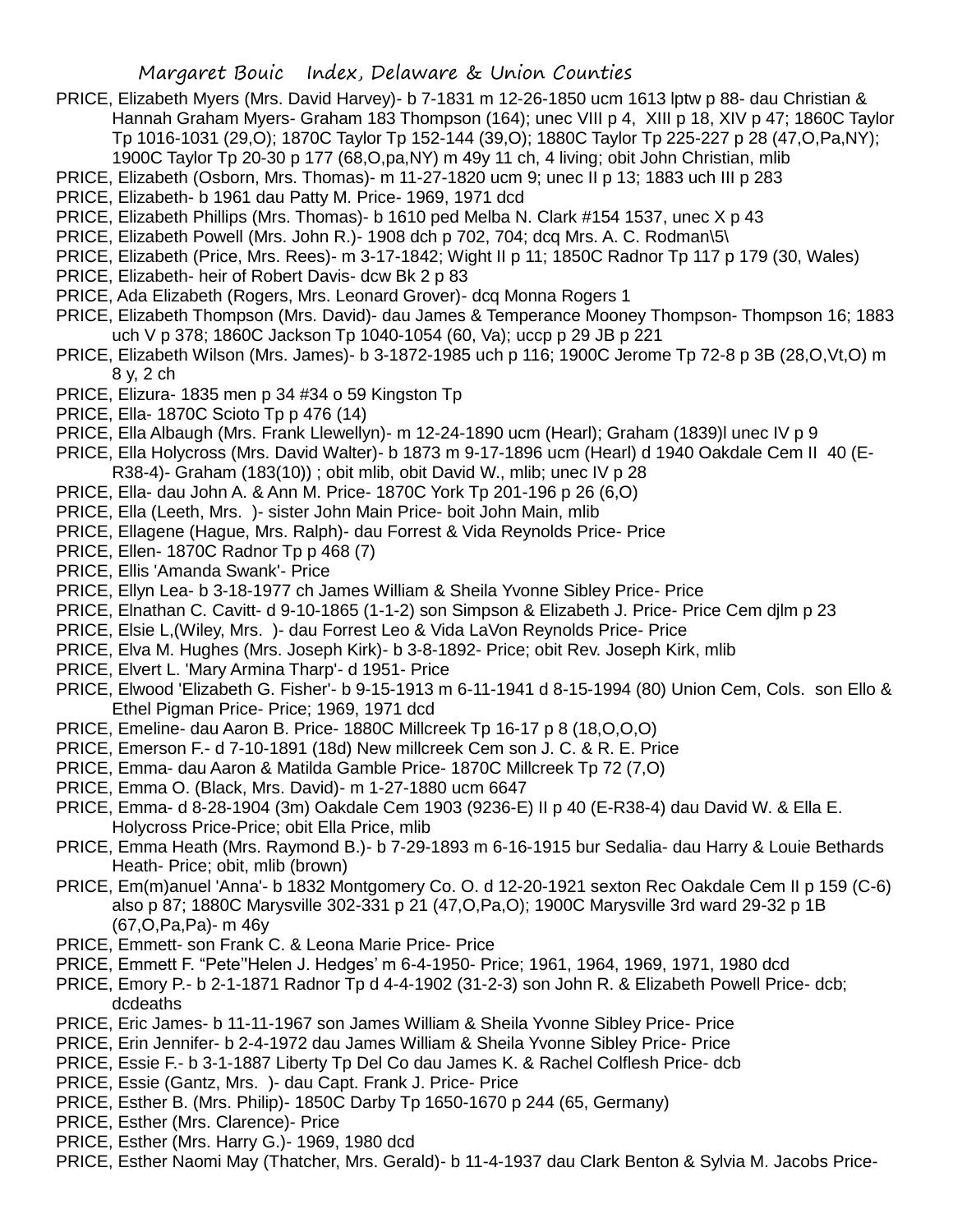Price

- PRICE, Ethel (Jenkins, Mrs. )- dau John Christian & Mary Wolford Price- Price
- PRICE, Ethlinda/Ethlew Blue (Mrs. John)- m 2-4-1851 ucm 1623; d 1-29-1871 (37-4-22) Price Cem djlm p 33; unec -- p 47; 1860C Jackson Tp 1182-1193 p 156 (27,O)
- PRICE, Etta Finley Collins (Mrs. James Leroy)- b 5-23-1901 m 1-12-1921 dau Hugh Elmer & Margaret Louise Chambers Collins- Maugans Anc p 133
- PRICE, Eugene Edward- son John Arthur & Julia Colflesh Price- Price
- PRICE, Eugene W. 'Edith E. Davis'- b 1858 m 4-12-1879 ucm 6468 d 1916 Pabst Cem djlm p 25; 1860C Jackson Tp 1055-1070 (1,O); 1870C Jackson Tp 89-87 p 13 (11,O)
- PRICE, Eula C. (Mrs. Jack A.)- 1969, 1971, 1980 dcd
- PRICE, Eunice- dau Martin & Catherine Price- 1880C Jackson Tp 6 p 24 (7,O,Baden, Wert)
- PRICE, Eva A. Wherry (Mrs. Warren B)- m 6-28-1883 dcm- Bassett letter
- PRICE, Eva J.- dau Levin & Eliza Criswell Price- 1870C Jackson Tp 80-79 p 12 (6,O)
- PRICE, Evan- 1883 uch IV p 458
- PRICE, Mrs. Evan- at funeral of Margaret Powell- dg 2-24-1893 Cry Ab p 114
- PRICE, Evan, Sr. 'Charlotte'- d 12-15-1873 Missouri- dcq Mary Price 8; rcc p 4; 1850C Radnor Tp 90 p 178 (63, Wales)- hadc p 48
- PRICE, Evan Daniel- b 4-19-1969 son James William & Sheila Yvonne Sibley Price- Price
- PRICE, Evan- 1870C Radnor Tp p 470 (19)
- PRICE, Evan- brother Earl Raymond Price- Price
- PRICE, Evan 'Margaret Jones'- b 5-13-1820 m 1842 d 11-7-1894 (74-7-23)bur Radnor- son Evan Pricedcdeaths; 1880 dch p 508., 763; 1908 dch p 570, 749; dcq Mary Price 4; to US 1852; dg 11-13-1894, 11-16-1894 Cry Ab p 184; 1870C Radnor Tp p 470 (\*50)
- PRICE, Evan- son Rees & Elizabeth Price- 1850C Radnor Tp 117 p 179 (4,O)
- PRICE, Evelina- d 9-3-1850 (16y11m) Price Cem djlm p 32; dau John & Phebe Sanders Price- Seigler chart; 1850C Jackson Tp 40 p 7 (17,O)
- PRICE, Evvelyn (Bellus, Mrs. )- dau Virgil E. & Anna L. Hodge Price- Price
- PRICE, Eveline S.- 1910C Jackson Tp 246-249 p 10A (55,O,O,O) wid, 4 ch, 3 living
- PRICE, Evylin (84-1938)- uninf p 24
- PRICE, Evelyn (Landon, Mrs. Robert L,)- m 9-26-1939- dau Tronnie & Edna S. Collinson Price- Price
- PRICE, S. Evelyn (Mrs. J. Lamont)- b 1854 d 1942 Price Cem djlm p 48
- PRICE, Evelyn M. (Mrs. Lowell L.)- 1959, 1967, 1971, 1973, 1975, 1981, 1983 ucd
- PRICE, --- (Mitchell, Mrs. Frances)- dau Oscar & Clara Lucinda Miller Price- Price
- PRICE, F. D. 'Mary'- 1964 dcd
- PRICE, Flo Jean (Zachary, Mrs. Glenn Jr.) (Coleman, Mrs. Carl)- dau Oscar & Clara Miller Price- Price; **Zachary**
- PRICE, Florence D.- b 5-10-1871 Delaware Town dau John & Jeremima Waters Price- dcb
- PRICE, Florence Levina.- b 6-4-1901- dau John H. & Amanda Miller Price- 1908 dch p 703; dcb
- PRICE, Florence M.- b 4-1885 1900C Millcreek Tp 14 p 1B (15,O,O,O)
- PRICE, Florence M. (Mrs. Gerard)- 1969, 1971 dcd
- PRICE, Florence Mills (Mrs. Edward W.)- Price
- PRICE, Florence R.- b 8-26-1891 Delaware Town dau John & Sarah Price- dcb
- PRICE, Florence S/F (Mrs. Walter E.) -d 9-16-1977 (80) bur Radnor- Price; 1961, 1969, 1971 dcd
- PRICE, Florra- dau Benjamin B. & Mahala Godfrey Price- 1880C Jackson Tp 3 p 23 (16,O,O,O)
- PRICE, Floyd Edward 'Lucy Hawley'- b 1-31-1960 (65) bur Newark- son Charles Edward & Nettie Ophelia Dicus Price- Price
- PRICE, Forrest Leo 'Vida LaVon Reynolds'- b 9-20-1924 m 8-23-1924 d 8-15-1993 (89) Price Cem- son Chris & Lilly Trapp Price; Price; 1949, 1959, 1967, 1971, 1973, 1975, 1979, 1981, 1983 ucd; Marysville p 47
- PRICE, Frances (Tinkerton, Mrs. )- dau Adam & Amanda Hord Price- Price
- PRICE, Mrs. Frank- unvmec p 26
- PRICE, Frank C.'Leona Marie'- d 12-24-1963 (64) brother Ellwood Price- Price
- PRICE, Frankie Margaret- dau Paul Price- Price
- PRICE, Frank J.- d 3-2-1961 (82) Oak Grove Cem Price
- PRICE, Frank 'Jennie Brown'- m 9-25-1888 Bible; unec V p 21 (Joseph Franklin ?)
- PRICE, Frank L.- d 10-3-1891 (2/12-8-28) Union Christian Ch Cem lptw p 88; son D. H. & E.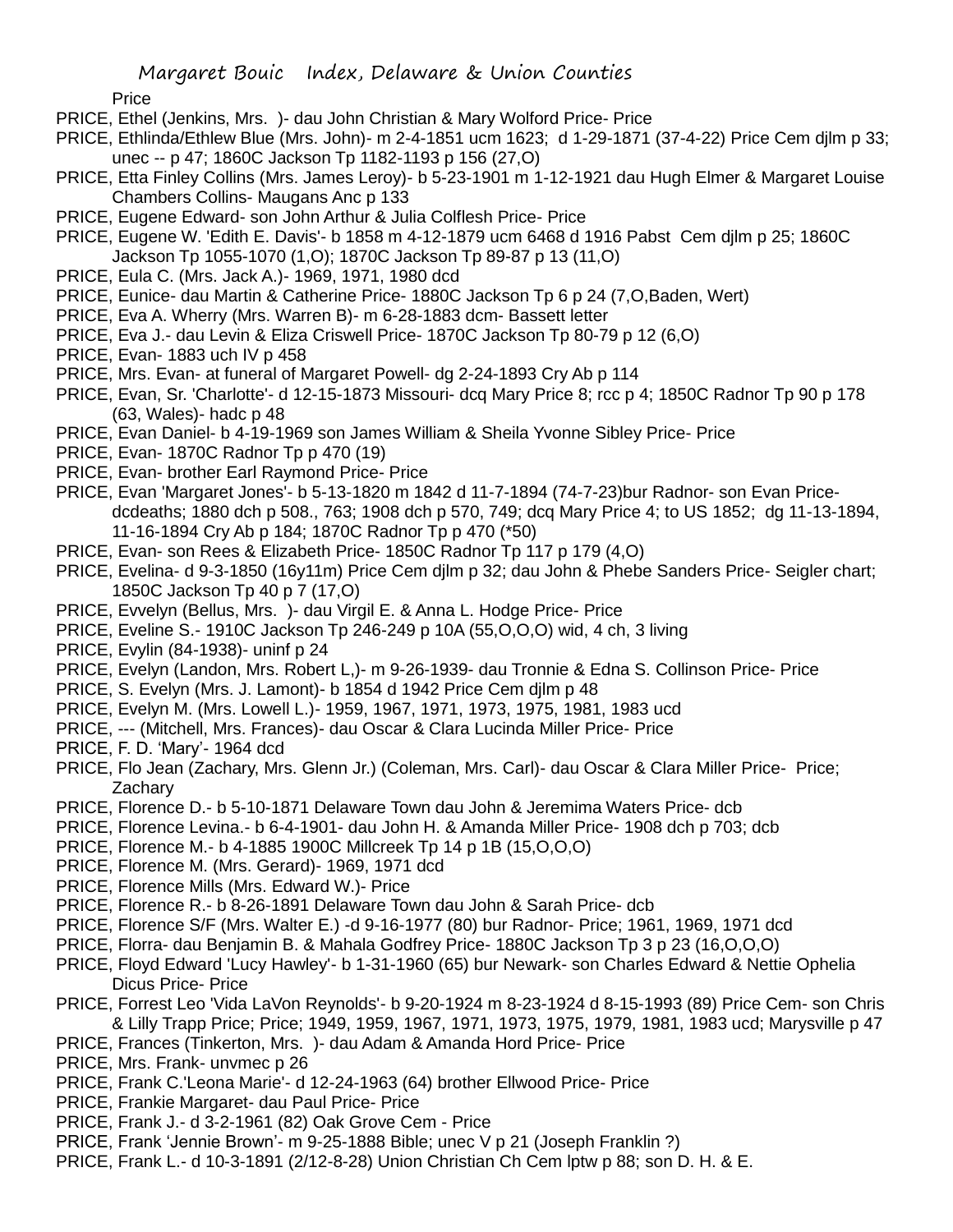- PRICE, Frank L.- b 3-13-1878 Scioto Tp dau (sic) James & Rachel A. Colflesh Price- dcb
- PRICE, Frank 'Leona Marie'- d 1963- Price
- PRICE, Frank Llewellyn 'Ella Albaugh'- b 1868 or b 2-1870 m 12-24-1890 ucm (Hearl) d 10-3-1889 (21-8-18) son David Harvey & Elizabeth Myers Price- Graham 1839; Price check m date; unec IV p 9; 1870C Taylor Tp 152-144 p 18 (4/12,O); 1880C Taylor Tp 225-227 p 22 (10,O,O,O)
- PRICE, Frank- b 1891 son Lucius E. & Ann Catherine Wurm Price- Bassett letter
- PRICE, Fred D.'Mary George'- d 11-6-1977 (64) bur Radnor Cem- son Donna M. Price-Price
- PRICE, Fred Edward- b 1955 son Ronald E. & Libby J. Price- Price; 1971 ucd
- PRICE, Fred Thurman- b 6-9-1786 Liberty Tp Del Co son Fred Thurman & Mary Davidson Price- dcb
- PRICE, Frederick- uccp p 42 JB4 p 254
- PRICE, Frederick Allen- son Frederick D. Price- mlib (brown)
- PRICE, Frederick 'Brenda J.- d 112-15-1979 father of LuCinda- obit LuCinda, mlib
- PRICE, Frederick D. ' ''Patricia Hammett'- b 1-3-1939 m(2) 1975 d 12-15-1979 bur Rushylvania- 1Vietnam Vet.- son Oscar & Clara Miller Price- Price; obit, mlib (brown)
- PRICE, Frederick R.- b 6-21-1880 Delaware Town son John M.& Jurusha M. Waters Price- dcb
- PRICE, Gale 'Janice/Janise' son Morris N. & Lenore Cahill Price- 1971, 1973, 1975, 1979, 1981, 11983 ucd
- PRICE, Gale- b 1967 son Gale & Janise L. Price- 1971, 1973, 1975, 1979, 1981, 1983 ucd
- PRICE, Garland Lee- son Berlin O. & Norma S. Porschet Price- Price; 1959 ucd (10)
- PRICE, Gary 'Beth'- son Warren S. Price- Price; 1981 ucd
- PRICE, Gary- b 1958 lived with Donivan & Nancy Price- 1971 ucd
- PRICE, Gary E. 'Barbara'- son Ora E. Meeker- Price
- PRICE, Gary 'Paula'- Price
- PRICE, Gene Edward- son John Arthur & Julia Louise Colflesh Price- Price
- PRICE, Gene- b 1967 son Gale & Janise L. Price- 1971, 1973, 1975, 1981, 1983 ucd
- PRICE, Gene 'Martha Elizabeth Olson'- m 1939- Phillips p 107
- PRICE, H. Gene- son Ora M. & Gladys Price- Price
- PRICE, Geneva M. Rigdon (Mrs. John W.)- b 112-6-1925 m 3-28-1946 d 6-9-1992 (66) Price Cem- dau Lester E. & Allura May Dohm Rigdon- Price; 1949, 1967, 1971, 1973, 1975, 1979, 1981, 1983 ucd
- PRICE, George E.- d 9-26-1902 (22-1-3) Price Cem djlm p 47- son Martin & Catherine Price
- PRICE, George- brother Miss Mary E. Thelma Harshfield- obit Mary E., mlib
- PRICE, George 'Minerva Hall'- m 6-2-1840 Madison Co, unec IX p 31
- PRICE, George Robert 'Dorothy Wilson''Judy Melvina Burlile'- b 2-23-1941 m(2) 12-26-1966 son George William & Zelia lockwood Price- Price; 1985 uch p 21, 112; 1949 ucd; 1971, 1980 dcd
- PRICE, George Washington 'Lydia Ann Ross'- b 1-16-1818 d 10-25-1891 (73-9-9) son Samuel & Anna Price ped Joseph W. Price 4 by Lois Bassett #130; unec V p 21, VIII p 60
- PRICE, George Washington 'Mahetabel Mead'- b 1781 d 1872- dcc Eugene Taggart 20
- PRICE, George William 'Zelia Roberta Lockwood'- b 1-15-1914 m 4-6-1936 son John William & Violetta Albert Betts Price- Price; obit Voylet, mlib; Rev. Joseph K., mlib, John William, mlib; 1985 uch p 92; 1949, 1977, 1979, 1981, 1983, 1991 ucd; 1961, 1964, 1969, 1971 dcd
- PRICE, Georgeanna (Haught, Mrs. )- dau Warren S. Price- Price
- PRICE, Germaine C. (Mrs. Jack G.)(Hirsch, Mrs. )- Price
- PRICE, Gertie O'Day (Mrs. Charles)- b 1885 d 1955 Price Cem djlm p 63; Price
- PRICE, Gertrude- b 10-15-1883 d 3-21-1888 (4-5-6) dau James & Sarah Bental/Bendle Price- dcb; dcdeaths
- PRICE, Gertrude D.- b 8-15-1897 d 8-30-1899 (3y15d) dau Robert & Sarah Davis Price- dcb, Radnor;
- dcdeaths; d 8-31-1899 (2y16d) dg 10-17-1899 Cry Ab p 221
- PRICE, Gertrude- dau Jonus & Lovina Moore Price- obit Elbert L. Price- Price
- PRICE, Gina- b 1958 dau Shelby J. Price- 1971 ucd
- PRICE, Girard 'Florence'- son Warren S. Price- Price; 1971 dcd; son Ora E. Meeker, Price
- PRICE, Gladys (Mrs. Melvin)-
- PRICE, Gladys (Mrs. Ora M.)- 1964. 1969, 1971 dcd
- PRICE, Glen- b 1913 d 1930 Claibourne Cem p 48
- PRICE, Glenn R.- son Forrest Leo & Vida LaVon Reynolds Price- Price; 1949 ucd
- PRICE, Glenn- son Morris N. & Lenore Cahill Price- Price
- PRICE, Glenn 'Verna Mitchell'- m 11-8-1928, obit Verna, mlib
- PRICE, Glenna- dau David & Ella Holycross Price- Graham 183(10)3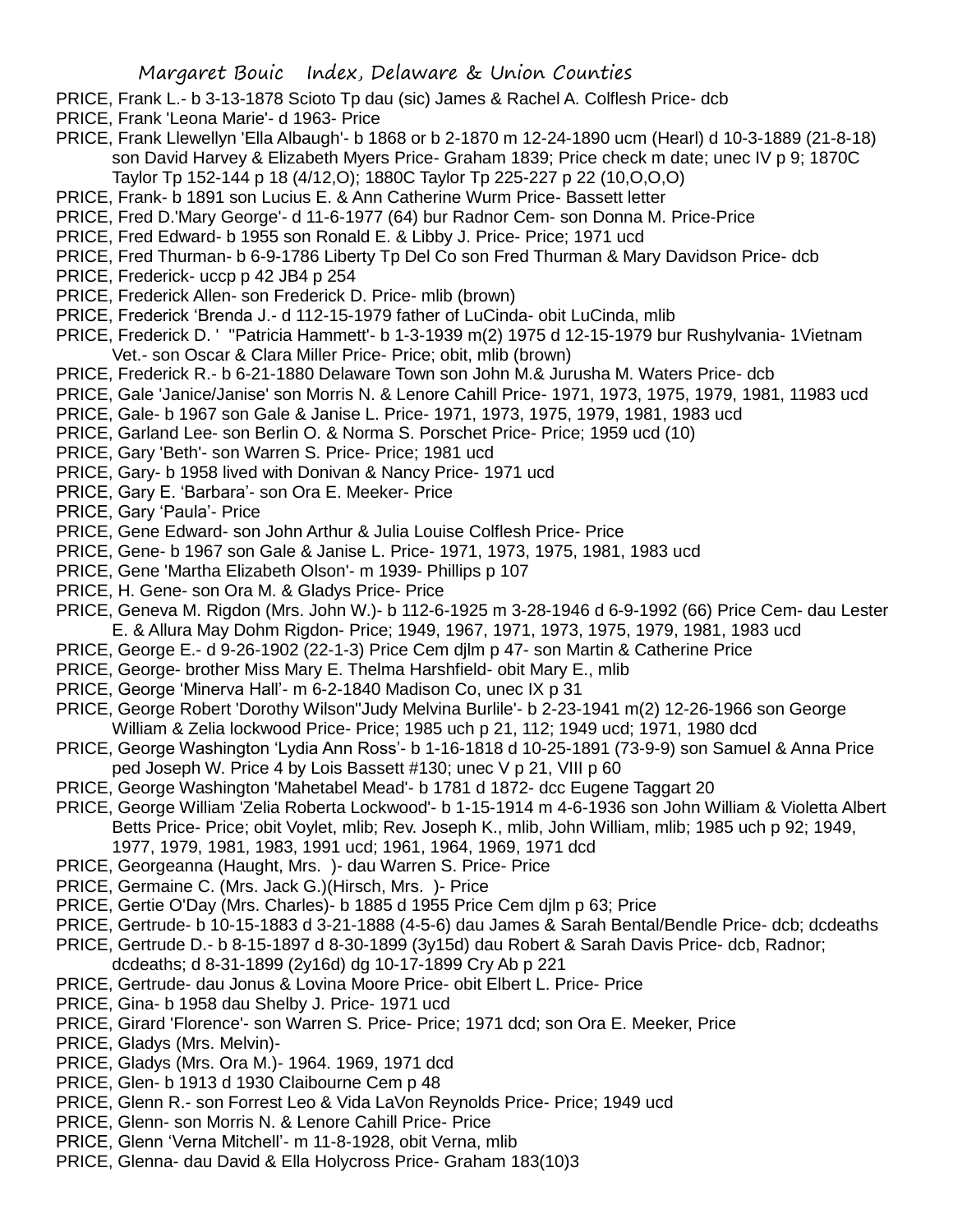- PRICE, Glenna (Garlock, Mrs. )- dau David Walter & Ella Holycross Price- Price; obit David QW, obit Ella, mlib
- PRICE, Goldie Faye (Smith, Mrs. David)- dau Oscar & Clara Lucinda Miller Price- Price
- PRICE, Goldie I. (Mrs. Bernard A.)- b 1915 Price Cem djlm p 69
- PRICE, Grace C. (Worline, Mrs. )- b 5-26-1890 dcb dau John H. & Amanda Miller Price- 1908 dch p 703; Price
- PRICE, Greg- b 1973 son James & Pam Price- 1980 dcd
- PRICE, H.- uca p 103
- PRICE, Hannah- 1870C Radnor Tp 469 (4)
- PRICE, Hannah Carney (Mrs. William)- m 1-21-1830 ucm 200; unec p 27
- PRICE, Hannah (Ebright, Mrs. Philip)- b 1819 d 1885 ped Robert Clendenen #18; unec III p 24. VI p 14
- PRICE, Hannah Elizabeth dau Beth Ann Rayl Price- Price
- PRICE, Hannah F.- mt 3 p 7
- PRICE, Hannah- dau John & Polly Bell Price- 1883 uch V p 333
- PRICE, Hannah (Lyon, Mrs. Abraham)- m 12-3-1807 onwq I
- PRICE, Hannah Mary- b 1857 d 11-26-1869 (12-2-16) Peoria Cem lptw p 88-dau David Harvey & Elizabeth Myers Price- Graham 1833; 1860C Taylor Tp 1016-1031 p 135 (5,O) see Mary
- PRICE, Harriett Daum (Mrs. David Leroy)- b 4-12-1940 m 6-12-1965 dau Leonard J. & Marguerite Aldrich Daum- Price; 1969, 1971 dcd
- PRICE, Harriet (Davis, Mrs. Frank)- dau Tronnie/Latronia C. & Edna S. Collinson Price- Price; Graham ;Price; obit Tronnie, mlib
- PRICE, Harriet Hankins (McKinley, Mrs. Thomas Rickey)- b 2-25-1832 m 9-17-1851 d 2-21-1917 ped Max Reece Cowgill 15- unec XV p 17
- PRICE, Harriet Maddox (Mrs. )- b 1-4-1922 d 12-4-1990 (68) dau John W. & Clara Grumley Maddox- Price
- PRICE, Harriett- dau Nathan & Eliza Price- 1850C Orange Tp 1728 p 111 (5,O)
- PRICE, Harry- drowned, age 16; dg 7-17-1894 Cry Ab p 174
- PRICE, Harry B./C 'Esther'- 1969, 1980 dcd
- PRICE, Harry Gene 'Beverly'- b 10-20-1931 d 4-10-1989 (57) Northlawn Memory Garden- son O. M. & Gladys Price- Price
- PRICE, Harry G.- son Levin & Eliza Criswell Price- 1880C Jackson Tp 9 p 226B (8,O,O,O)
- PRICE, Harvey- 1870C Jackson Tp 82-81 p 12 (26,O)
- PRICE, Harvey E. 'Juanita'- m 10-23-1941- 1880 dch p
- PRICE, Harvey- b 6-29-1815 son John,Sr. & 1st wife- unec X p 5
- PRICE, Harvey- son John & Malisha Price- 1860C Jackson Tp 1041-1056 p 138 (2,O); 1870C Jackson Tp 72- 71 p 10 (11,O)
- PRICE, Harvey 'Susan(nah)'-b 1815 d 7-15-1880 (65y17d) Price Cem djlm p 23; ped Laura P. Fields #248 16 unec XI p 7; 1840C Jackson Tp 227 (30-40); uca p 22; 1850C Jackson Tp 47 p 7 (35,O); 1860C Jackson Tp 1039-1054 p 138 (45,O); 1870C Jackson Tp 73-72 p 10 (55,O)
- PRICE, Hattie E.- b 8-9-1899 Liberty Tp dau f. T. & Mary A. Davidson Price- dcb
- PRICE, Hazel- b 1891 d 1916 Broadway Cem lptw p 78
- PRICE, Hazel (Factor, Mrs. John)- dau Ralph & Leah Stanley Price- Price
- PRICE, Hazel Fogle (Mrs. Tronnie)- m 1910 d 1914, obit Tronnie, mlib
- PRICE, Hazel May (Jones, Mrs. Walter)- b 1-23-1893 m 6-1914- dau Robert & Sarah Davis Price- Price; dcb
- PRICE, Hazel (Saniga, Mrs. Frank)- dau Silvanus Joseph Price-obit Silvanus, mlib
- PRICE, Heather- b 1970 dau Donald J. & June O. Price- 1971 dcd
- PRICE, Helen A. Vary (Mrs. Nathan)- ped Melba m. Clark #154 7; unec IX p 43
- PRICE, Helen (Fournier, Mrs. )- dau Charles Arthur & Gertie O'Day Price- Price
- PRICE, Helen I. Breece (Mrs. Andrew)- d 5-18-1968 bur Marlborough Cem- Price
- PRICE, Helen Jane Hamilton (Mrs. Laurel F.)- b 8-10-1922 m 10-14-1945 dau James Henson & Verna May Smith Hamilton- Graham 145323, 181623, Hamilton 15323; Bouic 13623; Turney 7
- PRICE, Helen J. (Mrs. Emmett J.)- 1961, 1964, 1969, 1971, 1980 dcd
- PRICE, Helen Wheeler (Mrs. )- dau Michael Ignatius & Frances Ellen Ryder Wheeler- Weiser p 834
- PRICE, Helen (Mrs. William)- 1971, 1973, 1975, 1977, 1979, 1981, 1983 ucd
- PRICE, Helen Zachary (Mrs. James Richard)- m 7-20-1950- Price
- PRICE, Herman- b 1-1880 son Eugene W. & Edith E. Davis Price- 1880C Jackson Tp 6 p 235C (4/12,O,O,O)
- PRICE, Henry 'Eliza Corey'- m 12-17-1823 Madison Co, unec IV p 64 d 1853 son John Price- 1883 uch V p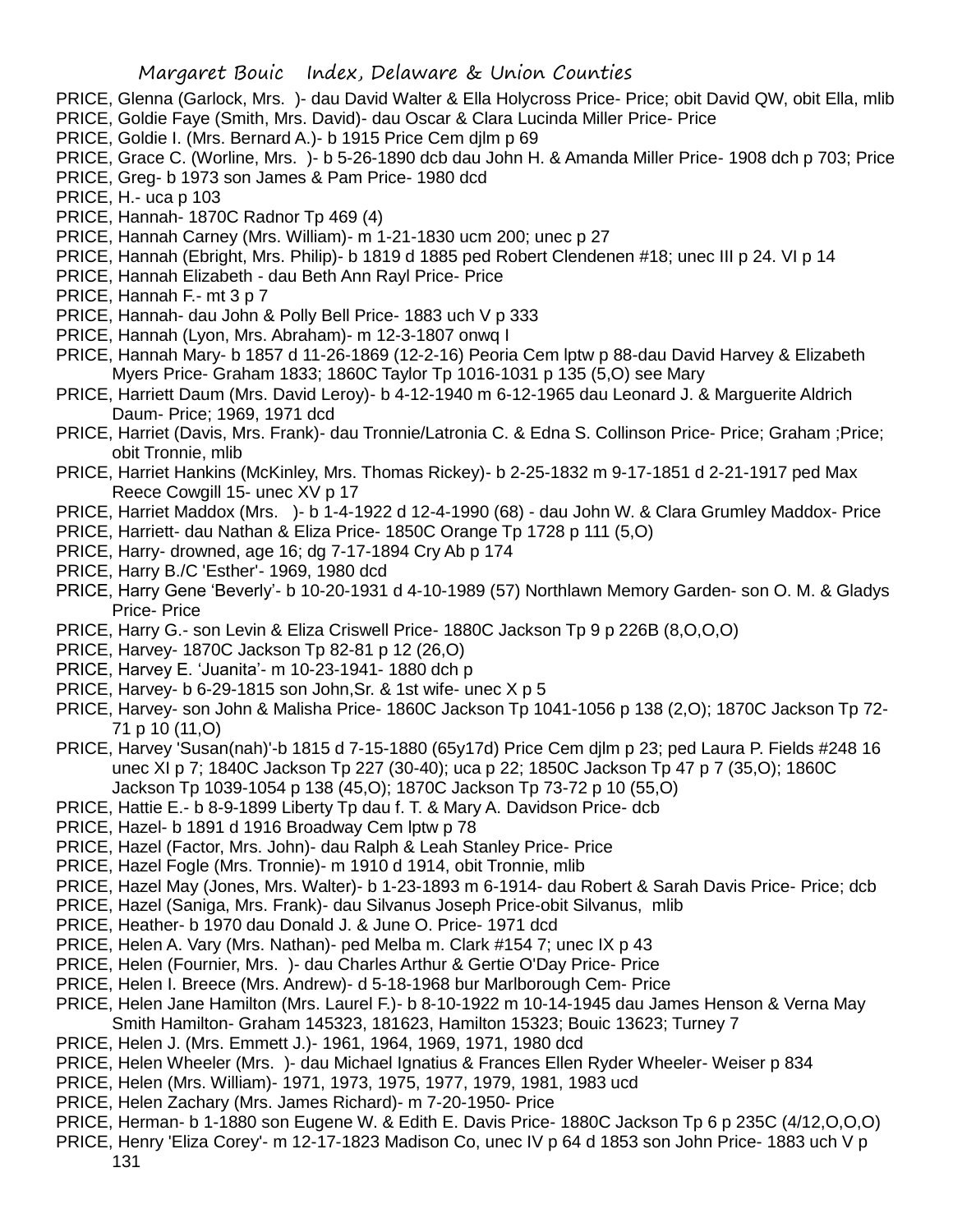- PRICE, Henry I.- d 6-12-1894 (28-0-2) son James & Elizabeth Boughten Price- dcdeaths
- PRICE, Henry L.- b 2-16-1881 Delaware Town son Thomas & Annonett Frances Price- dcb
- PRICE, Herbert S.- son Silvanus Joseph Price- obit Silvanus J., mlib
- PRICE, Herley- son John & Letia Price- 1870C Jackson Tp 72-71 p 10 (3,O); 1880C Jackson Tp 28 (12,O,O,O)
- PRICE, Hester Ellen (Cochrel, Mrs. John William)- b 7-20-1852 m 9-17-1872 d 5-14-1934 dau William & Lucenda Crosslan Price- unec IX p 39, 45; 1985 uch p 77; ped Louise Rambo Howison 7
- PRICE, Hettie M.- 1870C Liberty Tp Del Co p 391 (13)
- PRICE, Hiram 'Naomi Scales'- Price
- PRICE, Howard- son Morris N. & Lenore Cahill Price- Price
- PRICE, Rev. Hugh R.- hmp p 55; 1883 uch V p 185
- PRICE, Hulda (Creviston, Mrs. Rufus)- unec P 11
- PRICE, Huldah (Hamilton, Mrs. Samuel)- b 1856 m 1-27-1876 ucm 5832 d 1908 bur Peoria Cem- Graham (11451), Hamilton (151); mt p 22; 1870C Millcreek Tp 148 p 19 (13,O)
- PRICE, Ida- b 6-13-1869- dau John & Catherine Thompson Price- Price; 1880C Dover Tp 170-179 p 36 (10,O,O,O)
- PRICE, Ida- dau Martin & Catherine Price- 1880C Jackson Tp 6 p 24 (5,O,Baden,Wert)
- PRICE, I. E.- undertaker, dg 4-19-1895 Cry Ab p 18; dg 1-31-1896 Cry Ab p 56
- PRICE, Ilean (Barkus, Mrs. )- dau Frank C. & Leona Marie Price- Price
- PRICE, I. M.- 1908 dch p 424; Sunbury p 140
- PRICE, b 8-22-1889 Berkshire Tp son I. M. & Anna Severn Price- dcb
- PRICE, Inez (Emptage, Mrs. Robert)- dau Forrest Leo & Vida LaVon Reynolds Price- Price
- PRICE, Irene Diles (Mrs. Conrad)- d 8-10-1982 (65) bur Westfield- 1980 dcd
- PRICE, Irene Lenora Graham (Mrs. H. Owen)- b 4-22-1922 m 7-16-1942 d 2-24-1999 (76) dau Daniel A. & Ethel M. Williams Graham- Price
- PRICE, Isaac- d 8-16-1861 (8y3m4d)Price Cem djlm p 33; son Levi & Elizabeth Godfrey Price- 1860C Jackson Tp 1049-1064 p 139 (8,O)
- PRICE, Isabella- dau John & Phebia Sanders Price- 1840C Jackson Tp 218 (-5); 1850C Jackson Tp 40 p 7 (12,O); 1860C Jackson Tp 1183-1193 pp 156 (20,O); Seigler chart
- PRICE, Isadore- lived with John & Letia Price- 1870C Jackson Tp 72-71 p 10 (12,O)
- PRICE, Isaiah- b 7-28-1816 Bible son Samuel & Anna Price- unec V p 21
- PRICE, Isaiah Emery 'Mary Smedley'- b 5-14-1853 m 11-24-1878 d 4-1-1944 son George Washington & Lydia Ann Price- Bible; unec V p 21
- PRICE, Ivah (Mrs. John W.)- Price
- PRICE, J.- uca p 53, 103
- PRICE, J. A.- dg 8-24-1888 father of Bertie Cry Ab p 201
- PRICE, Jack A. 'Eula G.'- 1964, 1969, 1971, 1980 dcd
- PRICE, Jack G. 'Germaine E.''Meril'- b 11-23-1925 d 6-2-1998 (72) Oak Grove Cem- son Edward W. & Florence Mills Price- Price
- PRICE, Jack- son Harriett Maddox Price -Price
- PRICE, Jackie- b 1967 ch Donald E. & Sharon Price- 1971, 1975, 1977, 1979, 1981, 1983 ucd
- PRICE, Jacqueline Nicole- dau Beth Ann Rayl Price- Price
- PRICE, Jacqueline Nicole- dau Gary & Paula Price- Price
- PRICE, Jake- son John & Pearl Williams Price- Price
- PRICE, James- b 1852 d 1882 Oak Grove Cem, Powell p 439
- PRICE, James- d 7-20-1847 (25-5-19) Price Cem djlm p 28
- PRICE, James- DJ p 119
- PRICE, James- uccp p 42 partition JB4 p 284
- PRICE, James- rcc p 4
- PRICE, James- d 12-11-1882 (30-5-23) b Wales- dcdeaths
- PRICE, James- 1840C Jackson Tp 222 (15-20)
- PRICE, James- 1850C Delaware Town 1128 p 86 (16, NJ)
- PRICE, James- 1870C Radnor Tp p 468 (45\*)
- PRICE, James- 1870C Delaware Town p 311 (18)
- PRICE, James- 1974 dcd student Genoa Tp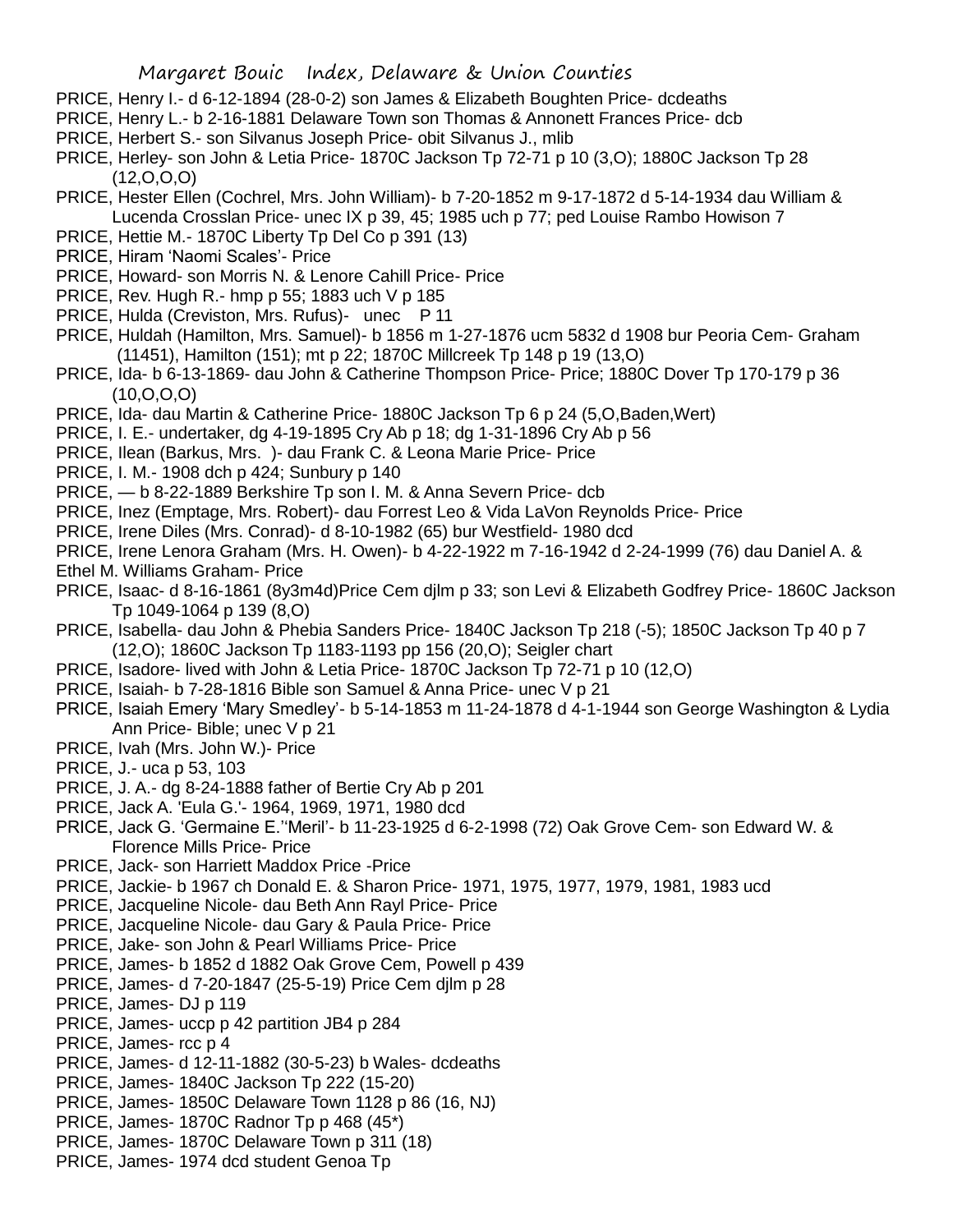- PRICE, Mrs. James- funeral Monday- dg 4-12-1889; Cry Ab p 226
- PRICE, James- son Aaron & Matilda Shoup? Price- 1870C Millcreek Tp (5,0); 1880C Mil Tp 16=-17 p 8  $(14, 0, 0, 0)$
- PRICE, James A.- 1883 uch IV p 491; uca p 106
- PRICE, James A.- son Thomas A. & Mary Price- 1860C York Tp 1265 1273 p 171 (14,O)
- PRICE, James A. brother Earl Raymond Price- Price
- PRICE, James S/A. 'Elenora McMahan;- m 2-27-1869 ucm 4515; York Cem p 4; 1870C Yor Tp 215-210 p 28 (24,O); unec IV p 54
- PRICE, James Arthur 'Judith Ann Klump'- m 4-17-1967- son Earl R. & Jane Price- 1961, 1964 1971, 1980 dcd
- PRICE, James 'Carrie'- b 12-1860 1900C Claibourne Tp 271-287 p 12A (39,Wales,Wales,Wales) m 12y;
- 1910C Claibourne SP 106 p 4B (49,Wales,Wales,Wales) to US 1881 NA
- PRICE, James- son Conrad Price- Price
- PRICE, James D.- son John C. & Rohanna Price- 1880C Marysville 279-305 p 19 (18,O,O,O)
- PRICE, James- son David & Elizabeth Thompson Price- Graham 162
- PRICE, James 'Donna'- 1980 dcd
- PRICE, James 'Elizabeth Wilson'- 1985 uch p 116
- PRICE, James 'Elizabeth W.;- 1900C Jerome Tp 72-75 [ 3B (36,O,O,O) m 8y
- PRICE, James Elwood 'Pamela Sue Oman'- m 2-10-1968 son Elwood & Elizabeth Fisher Price- Price; 1969, 1971, 1980 dcd
- PRICE, James E. 'Ruth M.'- Price; 1969, 1971, 1980 dcd
- PRICE, James- son George W. & Velia Price- 1949 ucd
- PRICE, James H. 'Kathryn Prichard'- m 12-20-1966- son H. Dale Price- Price; 1973, 1975, 1979, 1977, 1981, 1983, 1991 ucd
- PRICE, James- son John W. & Anna M. Price- 1961 dcd (16)
- PRICE, James- son Joseph & Eliza Price- 1860C Jackson Tp 1161-1173 p 153 (3/12,O); 1880C Jackson Tp 2 (20,O,O,O)
- PRICE, James L. 'Cecil Stayner'- b 10-30-1889 d 1-28-1961 Price Cem djlm p 63; son David & Mary Price-Price
- PRICE, ---(Collins, Mrs. Amil)- dau James L. & Cecil Stayner Price- Price
- PRICE, --- (Gardner, Mrs. William)- dau James L. & Cecil Stayner Price- Price
- PRICE, James Leroy 'Etta Finley Collins'- b 10-20-1894 m 1-12-1921- Maugans Anc p 133
- PRICE, James Leroy Jr.- b 3-20-1924 d 8-24-1925 son James Leroy & Etta Finley Collins Price- Maugans Anc p 133
- PRICE, James- son Levi & Elizabeth Godfrey Price- 1860C Jackson Tp 1049-1064 p 139 (5,O)
- PRICE, James L.- son Levin & Eliza Criswell Price- 1880C Jackson Tp 9 p 226B (6,O,O,O)
- PRICE, James 'Lucinda Clemens'- m 5-22-1831 Madison Co, unec V p 47
- PRICE, James 'Margaret Taylor'- m 8-9-1835 Madison Co, unec XIII p 67 (black)
- PRICE, James 'Marguerite E. Westlake'- m 1936- Price; Oakdale II p 133
- PRICE, James M.- b 10-160-1966 d 9-19-1988 (21) Berkshire Cem- son Dale L. & Bonnie K. Price- Price; 1980 dcd
- PRICE, inf dau of J. A. & E.- d 11-21-1871 Radnor Cem Powell p 215
- PRICE, James N.-1850C Delaware Town 1260 pp 92 (16, NJ)
- PRICE, James- son Nathan & Eliza Price- 1850C Orange Tp 1728 p 111 (5,O)
- PRICE, James- son Nehemiah Price- 1850C Concord Tp 2194 p 129 (17,O)
- PRICE, James 'Octavia Watkins'- b 1-1822 m 1839 Marion Co d 7-20-1847 son David & Elizabeth Thompson Price- Seigler chart
- PRICE, James- brother Phoebe Price Smith- unec VI p 31
- PRICE, James 'Rachel'- m 11-1869 -1870C Taylor Tp 30 p 4 (35,O\_
- PRICE, James R.- son Irene Diles Price- Price (2009 Co Rd 156)
- PRICE, James Richard 'Helen Zachary'- b 9-25-1931 m 7-20-1950 d 1-6-1985 son Oscar & Clara Lucinda Miller Price- Price
- PRICE, James R.- son Oscar & Clara Milleer Price- obit Frederick D, mlib (brown)
- PRICE, James- son Thomas Price- unec XIV p 27
- PRICE, James W.'Ardella'- d 1-21-1996 (84) Belldfontaine Cem- son E/Albert L. & Mary Armina Tharp Price-**Price**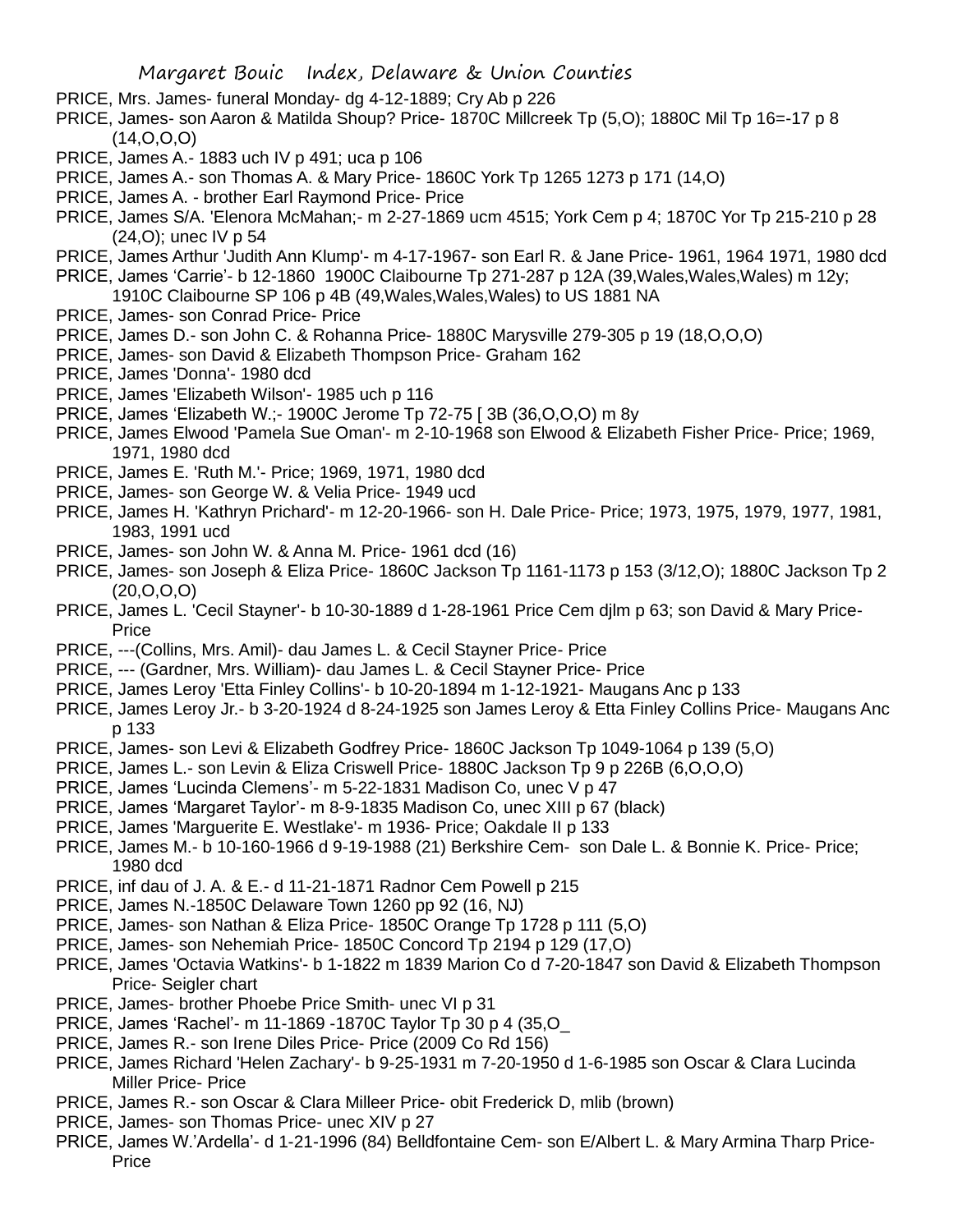- PRICE, James Westlake'Carmela Circosta'- son James & Marguerite Westlake Price- Price
- PRICE, James William 'Sheila Yvonne Sibley'- b 1-26-1937 m 2-4-1967 son George William & Zelia Lockwood Price- Price
- PRICE, Jamie- b 1973 son James H. & Kathryn Pritchard Price- Price; 1981, 1983, 1991 ucd
- PRICE, Jamie- son James Westlake & Carmela Circosta Price- Price
- PRICE, Jamie- b 1985 ch Ronald L. & Tawni S. Price- 1991 ucd
- PRICE, Jane- 1870C Radnor Tp p 468 (4)
- PRICE, Jane- lived with David & Mary Price- 1870C Jackson Tp 79-78 pp 12 (9,O)
- PRICE, Jane E.- dau Thomas & Mary J. Price- 1840C York Tp 306 (-5);1850C York Tp 361-366 p 56 (11,O); 1860C York Tp 1265-1273 171 (20,O)
- PRICE, Jane (Mrs. Earl R.)- 1961, 1969, 1971, 1980 dcd
- PRICE, Jane (Foos, Mrs. Nelson)- b 11-19- 1814/5 dau Samuel & Anna Price- Bassett letter; unec V p 21
- PRICE, Jane (Mrs. Joseph Hughes)- Price
- PRICE, Janet Diane (Sulser, Mrs. Keith Imes)- b 1962 m 4-5-1986 dau Donald L. & Jennie L. Price- Price; 1964, 1969, 1971, 1980 dcd
- PRICE, Janice/Janise L. (Mrs. Gale)- dau Ora E. Meeker- Price;1971, 1973, 1975, 1977, 1979, 1981, 1983, 1991 ucd
- PRICE, Janice (Vaido, Mrs. )- dau Waren S. Price- Price
- PRICE, Jay- d Wednesday (29) buried at Flint- dg 8-16-1895 Cry Ab p 34
- PRICE, J. B.- Co L 5th Ohio Cav. Price Cem djlm p 28
- PRICE, J. C.- uca p 59
- PRICE, J. E.- 1964 dcd Concord Tp
- PRICE, Jean- b 1956- dau Berlin & Norma Price- 1967, 1971, 1973 ucd
- PRICE, Jean (Confare, Mrs. )- dau Adam & Amanda Hord Price- Price; 1959 ucd (7)
- PRICE, Jean (Douthat, Mrs. Thomas)- m 1-15-1779- Powers Pat p 89
- PRICE, Jean (Eckleberry, Mrs. )- dau Floyd Edward & Lucy Hawley Price- Price
- PRICE, Jeanna F.Raines (Mrs. Ronald W.)- m 12-13-1969- Price; 1980 dcd
- PRICE, Jeff- b 1954 son James E. & Ruth M. Price- 1971 dcd
- PRICE, Jeffrey Thomas 'Amy Kathleen Kavanaugh'- b 1971 m 8-22-1992 son James H. & Kathryn Prichard Price- Price; 1973, 1981, 1983 ucd
- PRICE, Jeffrey Dale- b 1959 son Donald L. & Jennie L. Price- Price; 1961, 1964, 1969, 1971 dcd
- PRICE, Jeffrey 'Linda Dale'- m 10-12-1996 son Billy & Ruth Ann Price- Price
- PRICE, Jenette- dau David & Mary Price- 1870C Jackson Tp 79-78 p 12 (1,O)
- PRICE, Jennie L. (Mrs. Donald L.)- 1961, 1964, 1969, 1971, 1980 dcd
- PRICE, Jennie Rose (Tapp, Mrs. Ronald)- b 9-10-1939 m 11-12-1965 dau George William & Zelia Roberta Lockwood Price- Price; 1949 ucd
- PRICE, Jennie (Mrs. Earl Raymond)- Price
- PRICE, Jennie (Shriver, Mrs. )- dau Adam & Amanda Hord Price- Price
- PRICE, Jennifer- b 1975 dau John W. Jr. & Karen Price- 1977, 1979, 1981, 1983 ucd
- PRICE, Jennifer- dau Ronald & Nancy Price- Price- engaged to Raymond McConnahea
- PRICE, Jerry- b 1961 lived with Donivan & Nancy Price- 1971, 1981 ucd
- PRICE, Jerry Lee- b 1943 d 1957 son Paul & Catherine Price- Price Cem djlm p 63
- PRICE, Jerusha Bessee (Mrs. William)- b 1833 dau Andrew B. & Jerusha Philbork Bessee- Shipps p 30
- PRICE, Jessica- b 1981 dau John W. Jr. & Karen L. Price- 1983 ucd
- PRICE, Jessica- b 1964 dau Patty M. Price- 1969, 1971 dcd
- PRICE, Jessie H.- b 10-1896 son John & Rose E. Price- 1900C Millcreek Tp 14 p 1B (10,O,O,O)
- PRICE, Jessie Naomi (Holdren, Mrs. Raymond)- b 1-17-1919 m 5-19-1939 dau John William & Violetta Alberta Betts Price- Price; obit John William, mlib
- PRICE, J. F.- 1883 uch V p 447
- PRICE, J. H. 'Mary J.'- York Cem p 5
- PRICE, Jim- 1962 ucd, cs Leesburg Tp
- PRICE, Jimmy- 1985 uch p 117 (Claibourne Rd.)
- PRICE, J. L. "Buck"'Mary L.'- 1991 ucd
- PRICE, J. Lamont 'S. Evelyn'- b 1849 d 1907 Price Cem djlm p 48
- PRICE, J. M.- 1908 dch p 426; 1869 wsc p 13; Pabst 8 p 25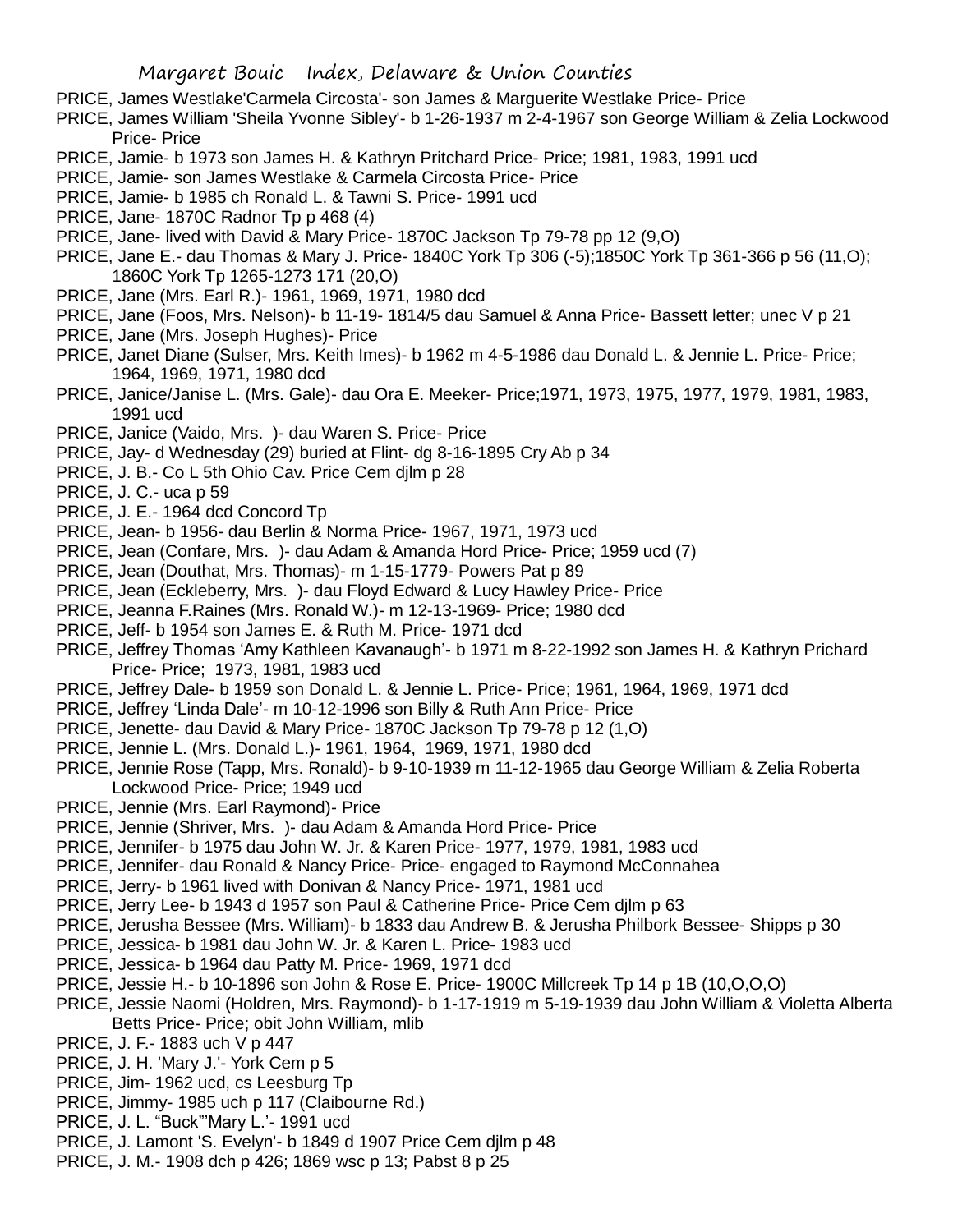- PRICE, J. M. (Mrs. )- dau Benjamin C. & Nancy Budd Price- dg 1-26-1882 Cry Ab p 63
- PRICE, Capt. Jo.- Nash p 158
- PRICE, John- Powell p 317
- PRICE, John- Union Co Pioners #49 (1830) unec XVII p 33
- PRICE, John- Union Co, Pioners #50 (1831) unec XVII p 33
- PRICE, John- infant babe died Monday- dg 4-5-1889 Cry Ab p 225
- PRICE, John- Broadway Ch- unec XVI p 57a Mrs. J.- Broadway Ch- unec XIV p 57a
- PRICE, Rev. John- 1880 dch p 487; 1985 uch p 288
- PRICE, John- hadc p 14 (Bennington Tp); 183 men p 11 #89 p 14 Bennington Tp
- PRICE, John- Sbc p 24, 26, 28, 29 John----Fair- unec III p 61
- PRICE, John- ES CP 256, unec III p 49; unclaimed letter, unec XVII p 64 (1839)
- PRICE, John- unec XVI p 43, Leesburg Tp
- PRICE, John's heirs- unec XII p 66
- PRICE, Mrs. John Sr.- 1964, 1969 dcd
- PRICE, John- 82nd Ohio Inf Price Cem djlm p 33; uca p 17, 53
- PRICE, John- 1883 uch IV p 459, 519, V p 337, 361, 423
- PRICE, John- 1870C Radnor Tp p 465 (49\*)
- PRICE, John- 1870C Radnor Tp p 465 (11)
- PRICE, John- 1870C Radnor Tp p 470 (25)
- PRICE, John- d 2-27-1901 (84-11-5) b Wales- dcdeaths
- PRICE, John- lot Summersville- unec XII p 68
- PRICE, John- unec XV p 63; XVI p 4 Millcreek Tp 1816; uccp p 2 will book p 131; uccp p 3 will book p 213; cp p 13; uccp p 9 JB1 p 131; uccp p 15 appr JB 2 p 213. 343; uccp p 36,Appr JB4 p 87
- PRICE, —(Mrs. John,Sr.)- b 6-7-2797, unec X p 8
- PRICE, John- son Adam Hord & Thelma E. Sherman Price- Price; 1949 ucd
- PRICE, Judge John A.- b 11-9-1840- 1883 uch III p 380
- PRICE, John A. 'Ann Maria Stall'- m 2-15-1863 ucm 3421; 1870C York T 201-196 p 26 (36,O)
- PRICE, John A.- son John H. & Amanda Miller Price- 1908 dch p 703; 1915 uch p 189, 190
- PRICE, John A/H. 'Elizabeth Jones'- b 2-11-1845 m 7-4-1871 d 4-20-1917 bur Radnor Cem- son Evan & Margaret Jones Price- dcq Mary Price 2; 1880 dch p 763; 1908 dch p 702, 703, 740; Powers p 123
- PRICE, John 'Aletia Bailey'- m 8-30-1856 ucm 2452, d 3-14-1902 (64y7m) Price Cem , lptw p 22; unec VIII p 65, XVII p 71
- PRICE, John A.- d 9-16-1843 (6m13d) Radnor Cem son R? & F.- Powell p 215
- PRICE, John Argus- b d 1923 son Argus John & Mary E. Yoder Price- Price
- PRICE, John Arthur 'Julia Colflesh'- b 6-19-1887 m 1-4-1917 d 1-7-1968- son John H. & Amanda Miller Price-Price; dcb
- PRICE, John 'Barbara Silkmitter'- dumch p 309
- PRICE, John G.- son Simpson & Delilah Peasley Price- 1880C Jackson Tp 2 p 227C (11,O,O,O)
- PRICE, John C.- d 5-8-1893 (62) Madison Co Oakdale Cem 793(C90); 3 ring binder, mlib
- PRICE, John C.- 1915 uch p 135; 1883 uch III p 372, IV p 458, 535; unec XV p 8; affidavits; uca p 24, 36, 39, 106; unec XVII p 69 (Sheriff 1872-1876)
- PRICE, John 'Catharine Thompson;- b 1823 m 11-21/27-1850 mt 11-27-1850 Watkins Cem djlm p 107; Pabst ; Thompson; unec VIII p 3, 336, XIV p 18; 186C Dover Tp 349 (35,O); 1870C Dover Tp 173-175 p 21 (46,O)
- PRICE, John 'Cathy'- son Jack G. Price- Price
- PRICE, John 'Charlotte Bruce'- m 2-29/27-1880 ucm 6668 (Hearl)
- PRICE, John Christian 'Mary A. Wolford'- b 10-24-1861m 12-28-1882 ucm (Hearl) d 10-1951 Broadway Cem lptw p 78- son David Harvey & Elizabeth Myers Price- Graham 1836; 1870C Taylor Tp 152-144 p 18 (8,O); 1880C Taylor Tp 2225-227 p 22 (18,O,O,O); 1900C Taylor Tp 56-558 p 3A (38,O,O,O) m 17y; obit mib
- PRICE, John- son Christopher & Sarah Price- unec IX p3; 1850C Jerome Tp 1774-1794 p 260 (8/12,O)
- PRICE, John C. 'Mildred L.Evans'- b 3-30-1906 d 1-22-1994 (87) Radnor Cem- 1961, 1964, 1969, 1971,1980 dcd (1873 Hills-Miller Rd.)- son John & Donna M. Coonfare Price- Price
- PRICE, John C. 'Rhuma Dawson'- b 3-2-1832/1 Madison Co m 1853 d 5-8/10-1893 Oakdale Cem II p 159 (c-10)- son Henry & Eliza Corey Price- 1883 uch V p 131; unec XIII p 33; 1860C Marysville 1516-1508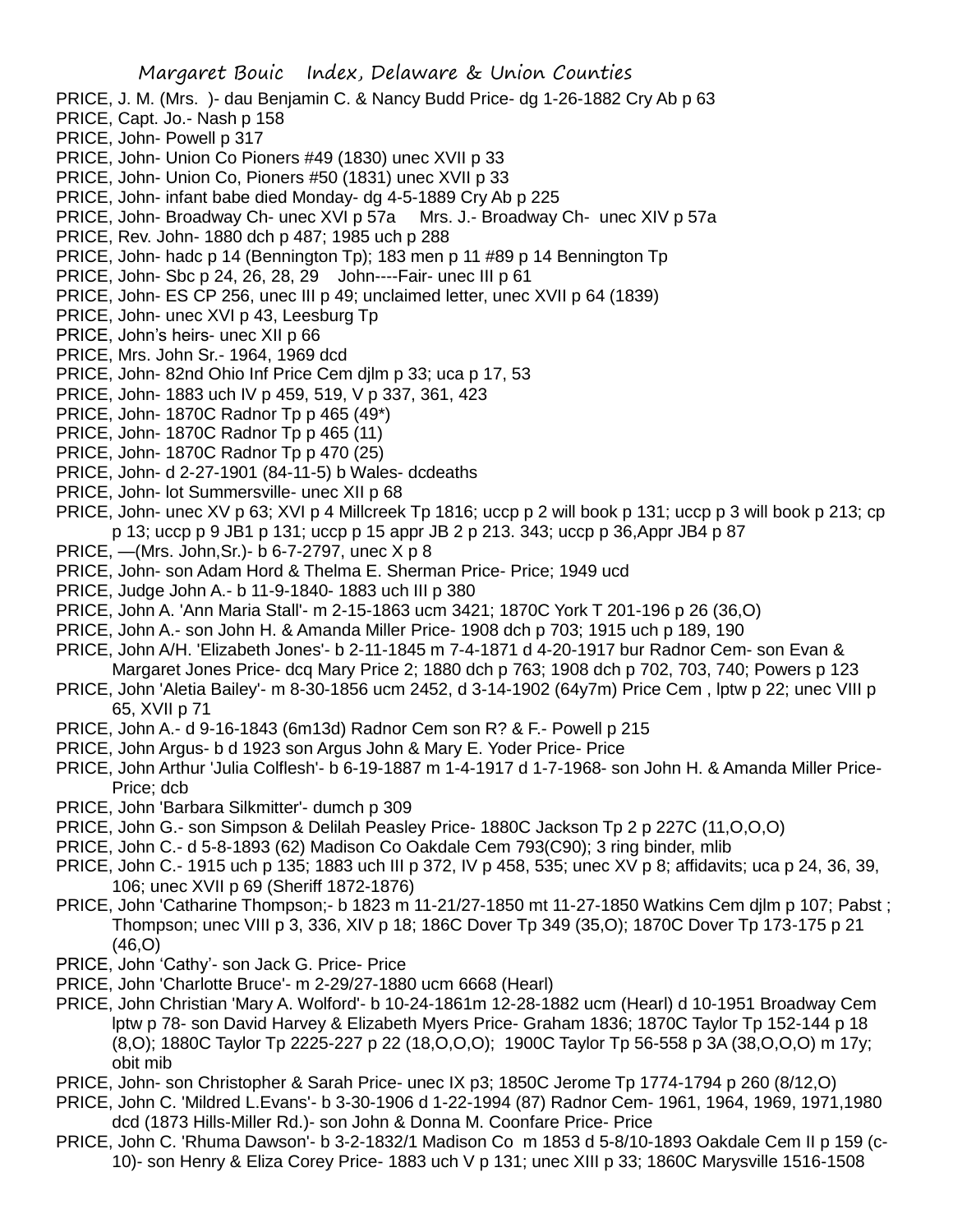(31,O); 1870C Marysville 10-p2 (37,O); 1880C Marysville 279-305 p 19 (48,O,Md,O)

- PRICE, John Calvin- son Simson & Rachel Baughman Price- 1860C Millcreek Tp 73 (2,O); 1880C Dover Tp 41-42 p 23 (22,O,O,O)
- PRICE, John C. 'Rosa E. Walker'- m 1-1-1883 ucm (Hearl)
- PRICE, John- 1830C Leesburg Tp 514 p 299 (30-40) brother David Price
- PRICE, John D. 'Clara Christenia Miley'- b 1868 d 1938 son Simpson & Delilah Peasley Price- ped Laura Price Fields #248 p 7 4
- PRICE, John D. 'Rebecca'- 1961, 1964 dcd
- PRICE, Mrs.- dauJohn D. & Esther Edward Price- dg 12-23-1891 Cry Ab p 75
- PRICE, John- brother David Harvey Price- obit David Walter, mlib
- PRICE, John- b 1967 son David L. & Harriett Price- 1971 dcd
- PRICE, John Jr. 'Dorothy'- d 6-2-1987 (63) bur Marlborough Cem- Price
- PRICE, John E.- son Thomas Price, foster son John & Donna M. Price- Price
- PRICE, John 'Ethlinda/Ethlew Blue'- b 1831 m 2-4-1851 ucm 1623 d 1917 Price Cem djlm p 33; son John & Phebe Sanders Price- unec XIV 47; 1840C Jackson Tp 218 (5-10); 1860C Jackson Tp 1182-1193 p 156 (29,O)
- PRICE, John Frederick 'Margaret Ann Armbruster'- b 10-24-1927 m 12-15-1947 d 7-15-1999 bur Marion- son Virgil E. & Anna L. Hodge Price- Price
- PRICE, John 'Elizabeth'- Dorothy Dix Sommers letter
- PRICE, John- son John & Ethlinda Price- 1860C Jackson Tp 1182-1193 p 156 (3,O)
- PRICE, John G. 'Elizabeth Barnes'- b 11-22-1808 m 2-5-1833 d 10-4-1864 son George Washington & Mahetabel Mead Price- dcc Eugene Taggart 10
- PRICE, John G.- son John Jr. & Dorothy Price- Price
- PRICE, John- father of Henry, lived Madison Co War 1812; 1883 uch V p 131
- PRICE, John H.- 1883 uch V p 541 bur Marysville; unec XIV p 8
- PRICE, John H.- d 3-31-1866(59) Oakdale Cem 814 (C177)
- PRICE, John H, 'Amanda Miller'- dg 5-25-1894 Cry Ab p 179
- PRICE, b 3-31-1890 Troy Tp dau John H. & Amanda Miller Price- dcb
- PRICE, —d 4-30-1889 (1d) ch John H. & Amanda Miller Price- dcdeaths
- PRICE, John Henry 'Clara Etta Lewis'- b 1-13-1878 m 3-22-1910 d 5-18-1934 Price Cem djlm p 45; 1910C Jackson Tp 159-160 p 7A (31,O,Ger,Ger) m in year
- PRICE, John I. 'Sarah E. Chapman'- m 7-16-1874 ucm 5518; 1880C Jackson Tp 4-5 p 28 (28,O,O,O)
- PRICE, John Jr.- d 1929 son John W. & Argy Clark Price- Price
- PRICE, John- son John D. & Rebecca Price- 1964 dcd (2)
- PRICE, John- son John W. & Anna Monalite Price- Price
- PRICE, John- son John W. & Geneva Price- 1962 ucd (7)
- PRICE, John- son John & Phebia Sanders Price- 1850c Jackson Tp 40 (19,O)
- PRICE, John ' Jolliff'- son David & Ella Holycross Price- Graham 183(10)4; obit David Walter, obit Ella, mlib
- PRICE, John J. 'Sarah Arnold'- b 1837 ped Cheryl Ann Posey Hemingway- Freshwater 313 18 unec p 19
- PRICE, John Kenneth- son John Arthur & Julia Colflesh Price- Price
- PRICE, John Leonard 'Mary L. Phipps'- b 1914 m 1955 son Tronnie & edna S. Collinson Price- Price; Graham; 1967, 1971, 1973, 1975, 1981, 1983 ucd
- PRICE, John Leonard 'Mary Lucille Jaggers'- d 4-3-1992- Price; 1977 ucd
- PRICE, John- 'Letia''Malisha"'- son Harvey & Susan Price- 1850C Jackson Tp 47 p 7 (13,O); 1860C Jackson Tp 1041-1056 p 138 (23,O); 1880C Jackson Tp 1 p 28 (42,O,O,O)
- PRICE, John L.- b 4-1886 son John L. & Sarah E. Price- 1900C Jackson Tp 2 p 1A (14,O,O,O)
- PRICE, John L. 'Sarah E.'- Pabst Pion I p 75
- PRICE, John L. 'Sarah E. Chapman'- b 7-1849 m 7-16-1874 ucm (Hearl); 1900C Jackson Tp 2 p 1A  $(50, O, O, O)$  m 26y
- PRICE, John M.- 1870C Delaware Town p 296 (25)
- PRICE, John M.'Alma E. Bishop'- lic 1-1-1881 ucm 6880- 1883 uch IV p 292
- PRICE, John M. 'Amanda Miller'- b 1859 d 1941 Marlborough Cem p 189
- PRICE, John Main 'Pearl'- d 4-25-1956 (67) Zanesfield Cem, brother Melvin E. Price- obit mlib; obit Melvin E., mlb
- PRICE, —(Bailey, Mrs. Olen)- dau John Main Price- obit, John Marin, mlib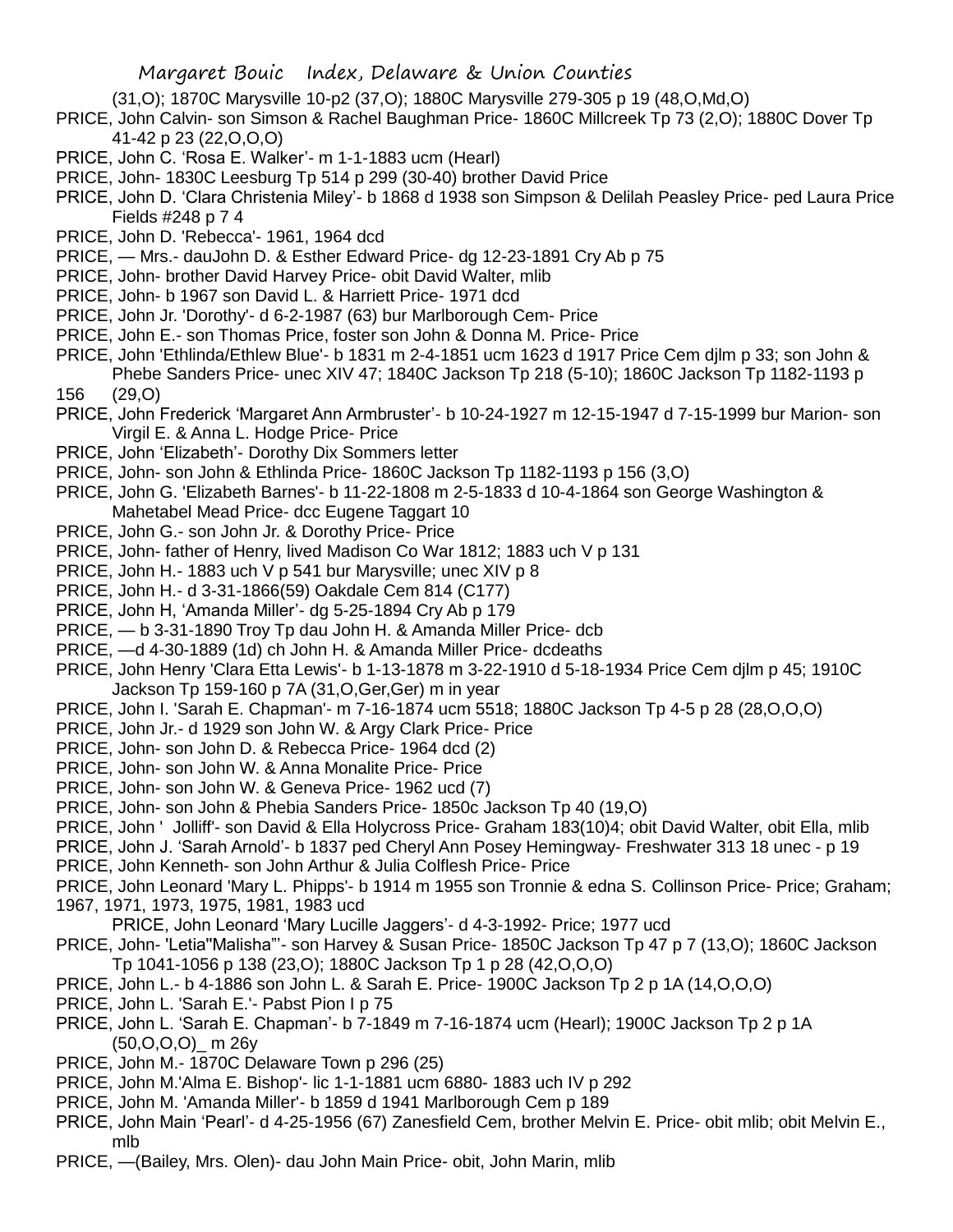- PRICE, —(Zoder, Mrs. Lloyd)- dau John Main Price- obit John Main, mlib
- PRICE, —(Gessler, Mrs. Paul)- dau John Main Price- obit John Main, mliob
- PRICE, John- son Mary C, brother Conrad Price- Price
- PRICE, John- son Martin & Catherine Price- 1880C Jackson Tp 6 p 24 (2,O,Baden,Wert); 1900C Jackson Tp 113-115 p 5B (28,O,Ger,Ger)
- PRICE, John 'Mary'- ped Louise Rambo Howison #159 28; unec IX p 45
- PRICE, Capt. John 'Mary Tompkins'- b 1820 d 1898 ped L. Catherine Fox #189 14; unec VIII p 2, X p 12
- PRICE, John Michael- b 6-4-1967 son David Leroy & Harriett Daum Price- Price
- PRICE, John Michael- son John Frederick & Margaret Ann Armbruster Price- Price
- PRICE, John- brother Nehemiah Price- unec XV p 39
- PRICE, John P.- son Simpson & Mary Jane Echart Price- 1850c Jackson Tp 39 p 6 (1,O); 1860C Jackson Tp 1055-1070 (11,O)
- PRICE, John Paul 'Judy Ann Shoup'- b 2-15-1943 m 8-15-1963 son Paul Robert & Martha Powell Price- Price
- PRICE, John 'Pearl Williams'- Price
- PRICE, John 'Phoebe Sanders'- b 6-7-1797 m 4-19-1824 ucm 72, d 9-19/13-1848 (51-3-12) Price Cem djlm p 32; 1883 uch V p 491; ped Richard White 22; unec I p 25, II p 14; 1840C Jackson Tp 218 (40-50); uccp p 39 JB4 p 177
- PRICE, John 'Polly Bell'- d 6-29-1834(46) djlm p 105 1820C Millcreek Tp 246; 1830C Millcreek Tp; 1915 uch p 233; 1883 uch V p 332, 333
- PRICE, John Jr.- son John & Polly Bell Price- 1883 uch IV p 438, V p 333; mt 7-20-1852; 1820C Millcreek Tp 245 2m (18-26)(1 f 16-26; 2 m -10, 1 f -10
- PRICE, John R. 'Elizabeth Powell''Margaret Morgan'- dcq Mrs. A. C. Rodman 4; b Wales d 12-10-1877 (56-8- 10) Radnor Cem Powell p 226; dcdeaths; Price; 1908 dch p 702, 704; rcc p 4
- PRICE, John Raymond. 'Nancy L. Smith'- 8-11-1935 m 8-14-1955 d 11-3-1998 (63) Claibourne Cem- son Adam H. & Thelma E. Sherman Price- Price
- PRICE, John 'Rose E.'- 1900C Millcreek Tp 14 p 1B (42,O,O,O) m 18y
- PRICE, John R.- dg 11-9-1877 father of Maggie- Cry Ab p 25
- PRICE, John 'Sarah Kent'- m 12-24-1829 Madison Co, unec V p 39
- PRICE, John- son Thomas Price- 1915 uch p 264, 279, 453, 469, 480, 481; 1883 uch V p 501, 527
- PRICE, John Thomas 'Lori J. Fraker'- b 2-1-1970 m 8-1-1992 son Thomas Earl & Judith Dale Hodges Price-Price; 1985 uch p 91
- PRICE, John- son Thomas & Mary J. Price- 1840C York Tp 306 (5-10); 1850C York Tp 361-366 p 56 (16,O); 1860C York Tp 1265-1273 p 171 (26,O)
- PRICE, John W. 'Argy Clark''Ivah'- d 8-27-1983 (83) bur Forest Grove Cem- Price
- PRICE, John W. 'Anna W. Monalite.'- d 1-20-1987 bur Westerville- 1961, 1964, 1969, 1971, 1980 dcd
- PRICE, John W..Sr 'Geneva M.Rigdon'- b 5-12-1917 m 3-28-1946 d 11-12-1993 (76) Price Cem- son John H. & Clara Etta Lewis Price- Price; 1949, 1962, 1967, 1971, 1973, 1975, 1977, 1979, 1981, 1983, 1991 ucd
- PRICE, John W.- b 9-1899 son James & Elizabeth W. Price- 1900C Jerome Tp 72-78 p 3B (8/12,O,O,O)
- PRICE, John W. Jr. 'Karen L.'- b 1953 son John W. Sr. & Geneva Rigdon Price- Price;1967, 1971, 1973, 1975, 1977, 1979, 1981, 1983, 1991 ucd
- PRICE, John Washington 'Catharine Bodkin'- b 9-5-1855 m 3-15-1883 d 10-5-1930 (75y1m)- son George Washington & Lydia Ann Price- Bible, unec VIII p 60, X p 21; ped Joseph W., 2 by Lois Bassett #138;
- PRICE, John William 'Violetta Alberta Betts'- b 11-11-1873 d 12-18-1937(64)- son Joseph & Rebecca Kirk Price- Price; obit, mlib
- PRICE, John Willis- son John Henry & Clara Etta Lewis Price- Price
- PRICE, John W.- son Nehemiah Price- 1850C Concord Tp 2194 p 129 (4,O)
- PRICE, John Woodrow 'Opal Marie Dutton'- b 1917 d 1876 son John D. & Clara Christena Miley- ped Laura Price Fields #248 2; unec XI p 7
- PRICE, Johnnie- d 12-26-1863 (2-8-29) Price Cem djlm p 33
- PRICE, Jonah- 1910C Jackson Tp 236-241 p 10A (53,O,O,O) house carpenter
- PRICE, Jonathan D. 'Laura J. Maggard'- b 1960 m 3-17-1984 son Donald L. & Jennie L. Price- Price; 1964, 1969, 1980 dcd
- PRICE, Jonathan Ray- b 6-22-1969 son Ronald E. & Libby J. Price- Price; 1971, 1973, 1975, 1977, 1981, 1983 ucd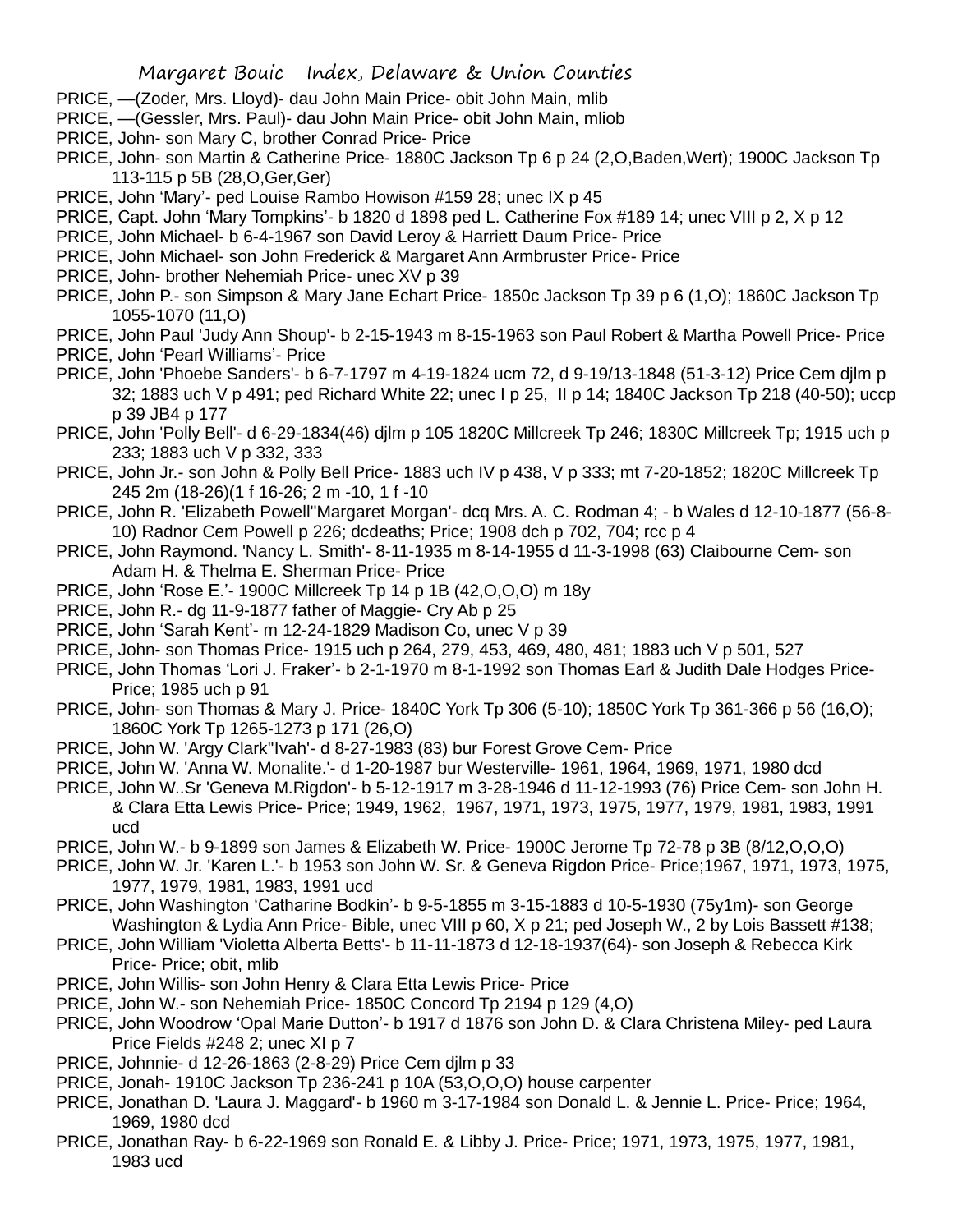- PRICE, Jonathan 'Sarah Kenaston'- m 2-1-1846 dcm
- PRICE, Jonus 'Lovina Moore'- obit Elbert L, mlib
- PRICE, Joseph- d 4-9-1892 (39-2-3) Peoria Cem-son David & Elizabeth Thompson Price; Graham 163
- PRICE, Joseph E.- d 8-10-1851 (21-7-18) Price Cem djlm p 33
- PRICE, Joseph 'Eliza A.'- b 4-2-1831 d 3-25-1901 Price Cem djlm p ; son David & Elizabeth Thompson Price; Thompson 163; 1883 uch IV p 470, 536; 1860C Jackson Tp 1161-1173 p 153 (29,O); 1880C Jackson Tp 2 (49,O,O,O); 1900C Jackson Tp 1A (69,O,O,Va)- m 46y
- PRICE, Joseph- b 12-1-1819 d 1879 son George Washington & Anna Price- bible; unec V p 21
- PRICE, Joseph Franklin- b 4-6-1862 son George Washington & Lydia Ann Price- Bible, unec V p 21
- PRICE, Joseph Hughes 'Jane'- b 2-1926 son Joseph Kirk & Elva M. Hughes Price- Price; obit Rev. Joseph Kirk, mlib
- PRICE, Joseph- son John & Polly Bell Price- 1883 uch V p 333, 497; unec XVI p 4
- PRICE, Rev, Joseph Kirk 'Elva M. Hughes'- b 12-16-1894 m 1-3-1924 d 10-24-1958 Zanesfield Cem, son John William & Violetta Alberta Price- Price; obit Voylet, mlib; obit John Wm, mlib
- PRICE, Joseph Leroy- d 4-9-1892 (39-2-30 Union Ch Cem lptw p 88; son David Harvey & Elizabeth Myers Price- Graham 1832; 1860C Taylor Tp 1016-1031 p 135 (7,O); 1870C Taylor Tp 152-144 (17,O); 1880C Taylor Tp 225-227 p 22 (27,O,O,O)
- PRICE, Joseph 'Mary Ann Ray'- m 7-21-1831 Madison Co, unec V p 48
- PRICE, Joseph W.- son John Washington & Catherine Bodkin Price- ped 1 by Lois Price Bassett #138; unec VIII p 60
- PRICE, Joseph W. F.- b 1890 son Lucius E. & Ann Catherine Wurm Price- Bassett letter
- PRICE, —(Bakes, Mrs. Irwin J.)- dau Joseph & Rebecca Kirk Price- obit John William, mlib
- PRICE, —(Haldren, Mrs. Ray)- dau John W. & Violet A. Betts Price- obit Joseph K.,mlib
- PRICE, —(Zinsmeister, Mrs. Harold)- dau John W. & Violet A. Betts Price- obit Joseph K., mlib
- PRICE, Joshua- unclaimed letter 1842, unec XII p 21
- PRICE, Josiah- Powers p 75
- PRICE, Josie- b 11-19-1882 Berkshire Tp dau J. M. & Annie Sercen Price- dcb
- PRICE, Joyce M. (Leonard, Mrs. )- dau Ora M. & Gladys Price- Price
- PRICE, Juanita (Mrs. Harvey E.)- m 10-23-1941- Price
- PRICE, Judith Ann Klump (Mrs. James Arthur)- m 4-17-1967 dau Garold Klump- Price; 1971 dcd
- PRICE, Judith Dale Hodges (Mrs. Thomas Earl)- m 12-19-1966 dau John Hodges- Price; 1980 dcd
- PRICE, Judith- b 1951 dau William F. & Bertha W. Price- Price; 1964 dcd
- PRICE, Judy Ann Shoup (Mrs. John Paul)- m 8-15-1963- Price
- PRICE, Judy Melvina Burlile (Mrs. George Robert)- b 8-1-1943 m 12-16-1966 dau Raymond Robert & Alice Maxine Burkepile Burlile- Price; 1971, 1980 dcd; 1985 uch p 21, 112; unec XIX 63
- PRICE, Judy- b 1959 dau William & Wanda Price- 1961 dcd
- PRICE, Julia Ann (Clase, Mrs. Douglas William)- m 9-2-1978 dau Paul Frederick Price- Price
- PRICE, Julia Louise Colflesh (Mrs. John Arthur)- d 8-26-1963 (74) sister Allen Colflesh- Colflesh; Price
- PRICE, Julia Opal (Lockwood, Mrs. Herbert)- b 9-6-1908 m 5-4-1931 dau John William & Violetta Alberta Price- Price; obit John William, mlib; obit Rev. Joseph K. mlib
- PRICE, Julie Ann (Kam-Shuikwan, Mrs. Charles)- m 6-24-1978 dau John R. & Nancy Smith Price- Price
- PRICE, Julie- b 1959 dau Paul F. & Phyllis Price- 1961, 1964, 1969 dcd
- PRICE, June- b 6-1896 dau Durell & Orlenna Price- 1900C Marysville 3rd ward 52-55 p 2B (3,O,O,O)
- PRICE, June (Johnston, Mrs. Robert)- dau Silvanus Joseph Price- obit Silvanus, J., mlib
- PRICE, June O. (Mrs. Donald J.)- 1961, 1964, 1969, 1971 dcd
- PRICE, Karen L. (Mrs. John W. Jr.)- 1975, 1977, 1979, 1981, 1983, 1991 ucd
- PRICE, Kari- b 1982 dau Ronald L. & Tawni S. Price- 1991 ucd
- PRICE, Kate- 1870C Radnor Tp p 469 (1)
- PRICE, Katherine (Jackson, Mrs. )- dau Irene Diles Price- Price
- PRICE, Kathleen Margie (McCreary, Mrs. )- dau Elwood & Elizabeth Fisher Price- Price
- PRICE, Kathleen- dau Sam L. & Mary H. Price- 1964 dcd (15)
- PRICE, Kathryn (Jackson, Mrs. )- dau Conrad & Irene Diles Price- Price
- PRICE, Kathy Anne (Johnson, Mrs. )- b 1962 dau Ronald F. & Brenda J. Price- 1969, 1971, 1980 dcd
- PRICE, Kate/Catherine Bell (Hoover, Mrs. John)- m 2-5-1880 ucm 6654 dau David Harvey & Elizabeth Myers Price- Price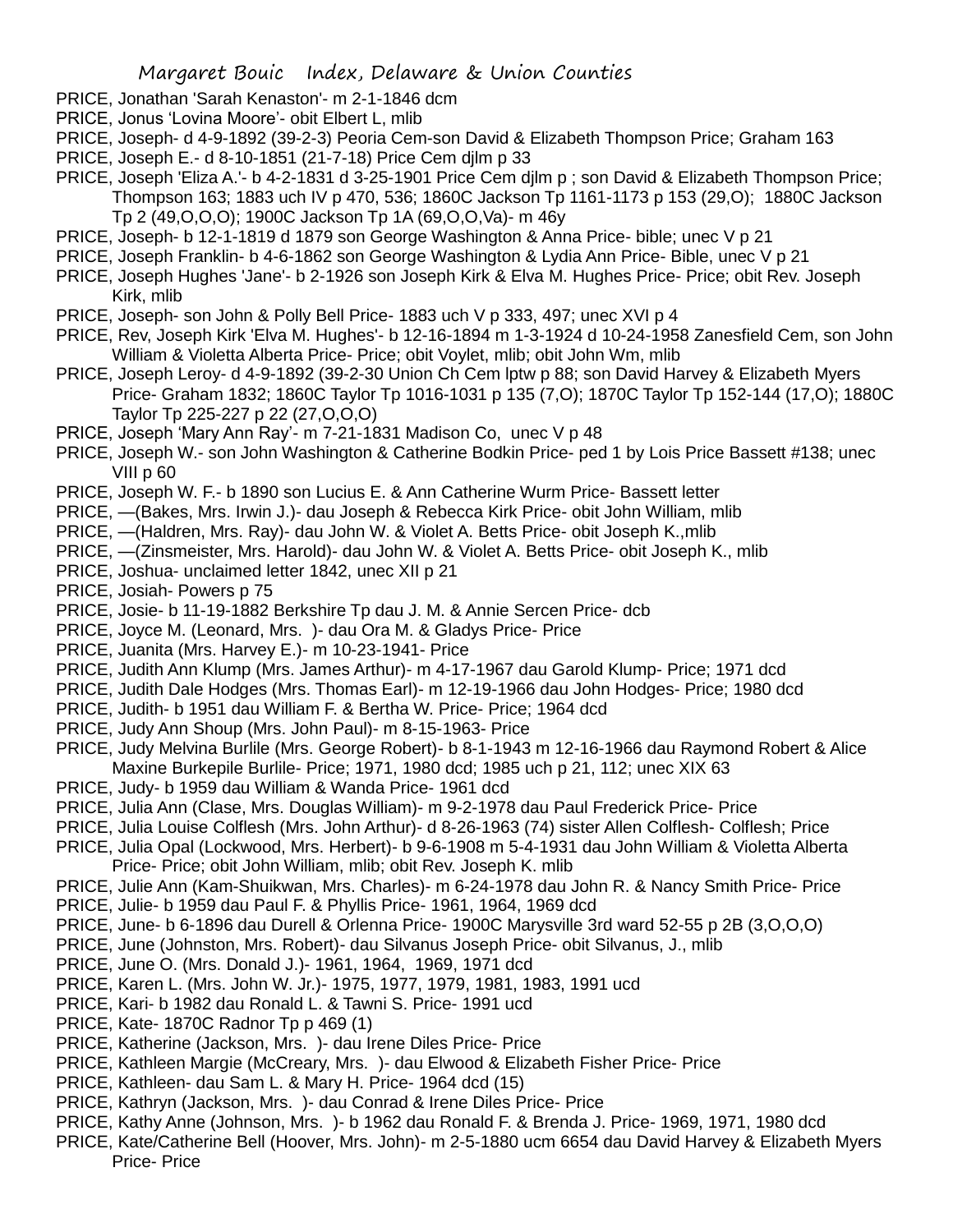- PRICE, Katie (Gamble, Mrs. john)- m 3-5-1874 ucm 5454
- PRICE, Kathryn Marie (Jimenez, Mrs. Frank Anthony)- m 10-9-1970 dau Clarence & Esther Price- Price
- PRICE, Kathryn Prichard (Mrs. James H.)- m 12-10-1866 dau Penrose Prichard-Price; 1973, 1975, 1977, 1979, 1981, 1983, 1991 ucd
- PRICE, Kathy- prob dau Samuel L. & Mary H. Price- 1969 dcd
- PRICE, Kayla Jo Martin (Mrs. John Thomas)- m 6-21-1997 dai Leroy & Linda Martin- Price
- PRICE, Kelly- b 1967 ch James A. & Judith A. Price- 1971 dcd
- PRICE, Kenneth Charles- son Virgil E. & Anna L. Hodge Price- Price
- PRICE, John Kenneth- son John Arthur & Julia Louise Colflesh Price- Price
- PRICE, Kenneth 'Nora Shgcheiderer'- m 5-22-1945- Rausch (1872) III p 306
- PRICE, Kenneth Lee- b 1969 son Ronald F. & Brenda M. Price- Price; 1980 dcd
- PRICE, Keturah Merryman (Mrs. Thomas)- b 1717 d 1789 ped Melba N. Clark #154 193; unec IX p 43
- PRICE, Kevin D.- son Frederick D. & Brenda J. Price- obit Frederick D., mlib (brown) ; obit LuCinda M. Price, mlib
- PRICE, Kevin- b 1969 son James A. & Judith A. Price- 1971 dcd
- PRICE, Kimberly Kay (Smith, Mrs. Kevin Bryan)- b 7-31-1961 m 7-8-1983- dau David Leroy & Harriett Daum Price- Price; 1964, 1969, 1971 dcd
- PRICE, Kris- b 1974 ch Stanley L. & Cindy A. Price- 1979, 1981 ucd
- PRICE, Kristi Kay (Bright, Mrs. Jon Andrew)- b 1968 m 8-20-1988- dau Thomas Earl & Judith Dale Hodges Price- 1980 dcd; Price
- PRICE, L.- 1883 uch IV p 520; uca p 103, 106
- PRICE, Lance- b 10-1-1892 Delaware Town son Thomas & Antoinett Prunet Price- dcb
- PRICE, Larry- b 1960 lived with Donivan & Nancy Price- 1971 ucd
- PRICE, Larry E. 'Lisa'- son John W.,Sr. & Geneva Rigdon Price- Price; 1962(16) 1967, 1973, 1975, 1977, 1979 ucd
- PRICE, Larry Gene 'Dell Jane Wilson'- m 8-30-1980- 1985 uch p 147; 1981, 1983 ucd
- PRICE, Latrone Eugene- b 1971/2- dau Donald E. & Sharon Price- 1969 dcd; 1975, 1977, 1979 ucd; engaged to Michelle Lee Amrine
- PRICE, Latronia "Tronnie"C. 'Hazel''Edna Collison'- Price
- PRICE, Laura- b 11-11-1877 Concord Tp dau Adam Price- dcb
- PRICE, Laura Bell (Rupeert, Mrs. George H.0- b 1-13-1860 m 2-18-1883 d 4-18-1934 (74-3-5) dau George Washington & Lydia Ann Price- Bible; unec V p 21
- PRICE, Laura (Fields, Mrs. )- dau John Woodrow & Oal Marie Dulton Price- Freshwater 248 ped 1 unec -- p 7
- PRICE, Laura- b 3-3-1883 Delaware Town dau James & Elizabeth M. Boyhton Price- dcb
- PRICE, Laura J. Maggard (Mrs. Jonathan D.)- m 3-17-1984 dau Frederick Maggard- Price
- PRICE, Laura- dau Joseph & Eliza Price- 1870C Jackson Tp 1161-1173 p 153 (6,O)
- PRICE, Laura L. (Mrs. Thomas O.)- b 1872 d 1958 Price Cem, djlm p 38
- PRICE, Laura (Meddles, Mrs. Miley E.)- b 2-9-1871- dau John & Catherine Thompson Price- Price; 1880C Dover Tp 170-179 p 36 (9,O,O,O)
- PRICE, Laurel F. 'Helen Jane Hamilton'- Graham (145323), (181623), Hamilton(15323), Bouic (113623); Turney 7
- PRICE, Lavina (Evans, Mrs. David)- m 1-9-1834 ucm 317- 1915 uch p 255; 1883 uch V p 495
- PRICE, Lawrence William- b 1940 son Gene & Martha Elizabeth Olson Price- Phillips p 107
- PRICE, Leah Stanley (Mrs. Ralph)- Price
- PRICE, Lee Henry- b 10-9-1893 Concord Tp son Fred & Mary Davidson Price- dcb
- PRICE, Lee 'Sue'- Price
- PRICE, Lendof- b 2-8-1888 Delaware Town son thomas & Anna Purtner Price- dcb
- PRICE, Lenore Cahill (Mrs. Morris N.)- b 9-7-1897 d 8-22-1967 dau Grant & Florence Stahl Cahill- Price
- PRICE, Leo F.- son Christopher/Christian Price- 1910C Jackson Tp 162-163 p 7A (6,O,O,O)
- PRICE, Leo (Mrs. Lewingston)- 1860C Jackson Tp 1040-1055 (19,O)
- PRICE, Leona Marie (Mrs. Frank)- d 2-12-1985 (83) bur Fairview Mem.- Price
- PRICE, J. Leonard- b 1874 d 1929 Price Cem djlm p 23
- PRICE, infant d 3-11-1861? Price Cem djlm p 23
- PRICE, Leonard "Buck" 'Mary Lucille Jaggers'- b 9-24-1911 d 4-3-1993 son Latronia "Tronnie" C. & Hazel Fogle Price- Price; obit Tronnie, mlib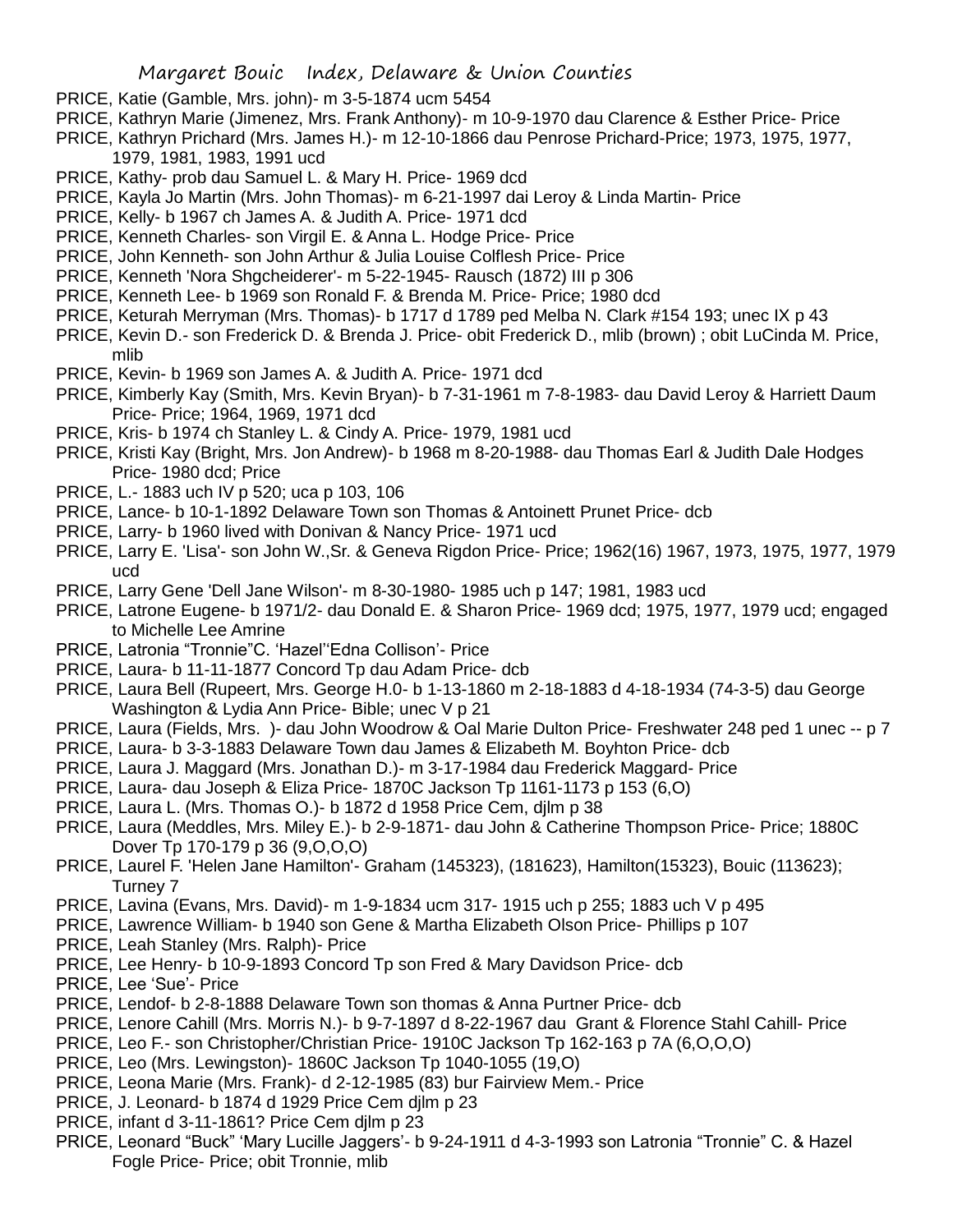- PRICE, Leora C./Ora- ch Rees & Rena Russell Price- 1908 dch p 704
- PRICE, Leroy- d 12-7-1869 (15-2-26) Jerome Cem DJ p 101- son Adam Hatfield & Phebe Price; unec IX p 3
- PRICE, Leslie- son Jonus & Lovina Moore Price- obit Elbert L. mlib
- PRICE, Letia (Mrs. John)- see Malisha/Charlotte- 1870C Jackson Tp 72-71 p 10 (34,O)
- PRICE, Leven H.- b 1839 d 1893 GAR Price Cem djlm p 23 (father); uca p 22
- PRICE, Leven W.- son Simpson & Delilah Peasley Price- 1880C Jackson p 2 p 227C (10,O,O,O)\_
- PRICE, Levi 'Elizabeth Godfrey'- b 5-1829 m 9-2-1849 ucm 1448 d 1904 djlm p 33- son John & Phoebe Sanders Price- 1883 uch V p 495; 1915 uch p 255, 264;unec VII p 46, XIII p 20; 1840C Jackson Tp 218 (10-15); 1850C Jackson Tp 40 p 7 (21,O); 1860C Jackson Tp 1049-1064 (31,O); Seigler chart
- PRICE, Levi- son Harvy & Susan Price- 1850C Jackson Tp 47 p 7 (11,O)
- PRICE, Levi 'Nancy McHaffy'- m 1-5-1831; unec V p 47
- PRICE, Levin 'Elisa Criswell'- m 7-10-1858 ucm 2749- 1883 uch V p 501; 1870C Jackson Tp 80-79 p 12 (30,O)
- PRICE, Levin J.- son Levin & Eliza Criswell Price- unec XII p 30, XVIII p 47; 1880C Jackson T 9 p 226B  $(1, 0, 0, 0)$
- PRICE, Levinia (Evans, Mrs. David)- m 1-9-1834 ucm 317; unec III p 7
- PRICE, Levinna(?) ch Levi & Elizabeth Godfrey Price- 1860C Jackson Tp 1049-1064 p 139 (3,O)
- PRICE, Lewingston'Leo'- 1860C Jackson Tp 1040-1055 (21,O)
- PRICE, Lewis- 1870C Radnor Tp p 469 (9)
- PRICE, Lewis- b North Wales, d 6-30-1886 (50) Radnor- dcdeaths
- PRICE, Libby J. (Mrs. Ronald E.)- 1962, 1967, 1971, 1973, 1977, 1981, 1983, 1991 ucd
- PRICE, Lida- DJ p 19
- PRICE, Lidia- b 2-15-1881 Scioto Tp dau Rees & Almarena Russel Price- dcb
- PRICE, Lillian B.- b 1889 d 1889 bur Middleburg- dau William James & Amanda L. Meddles Price- Price
- PRICE, Lillie L. (Mrs. Christopher)- b 6-1870 1900C Jackson Tp 108-110 5B (29,O,Ger,Ger(|) m 4y, no ch;
- 1910C Jackson Tp 162-163 p 7A (38,O,Ger,Ger) m 13y 2 ch 1 living
- PRICE, Linda (Austin, Mrs. Allen)- dau James Richard & Helen Zachary Price- Price
- PRICE, Linda (Burton, Mrs. )- dau Harriet Maddox Price- Price
- PRICE, Linda Dale (Mrs. Jeffrey)- m 10-12-1996 dau James & Lois Dale- Price
- PRICE, Linda- b 1952 dau Lowell L. & Evelyn M. Price- 1959, 1962, 1967, 1971, 1981 ucd
- PRICE, Lisa (Mrs. Larry)- 1979 ucd
- PRICE, Lizzie (Hoch, Mrs. William)- m 1889, unec IV p 65 (slip)
- PRICE, L. L.- uca p 24
- PRICE, Lois (Bassett, Mrs.) # 138; unec VIII p 60
- PRICE, Loisa- dau Nathan & Eliza Price- 1850C Orange Tp 1728 p 111 (8,O)
- PRICE, Lora (Hall, Mrs. )- dau Adam & Amanda Hord Price- Price
- PRICE, Lorana (Snyder, Mrs. James A.)- b 1855/4 d 1921 dau John & Catherine Tompkins/Thompson Price-Price; ped L. Catherine Tompkins #189 7; unec X p 12; 1860C Dover Tp 349 (6,O); 1870C Dover Tp 173-175 p 21 (15,O)
- PRICE, Loretta- dau Levin & Eliza Criswell Price- 1870C Jackson Tp 80-79 p 12 (3,O)
- PRICE, Loretta- dau Nathan & Eliza Price- 1850C Orange Tp 1728 p 111 (13,O)
- PRICE, Loretta (Smith, Mrs. Frank A.)- m 6-15-1856 dcm
- PRICE, Lori J. Fraker (Mrs. John Thomas)- m 8-1-1992 dau Larry & Linda Fraker- Price
- PRICE, Lorinda- dau Levin & Eliza Criswell Price- 1870C Jackson Tp 80-79 p 12 (1,O); 1880C Jackson Tp 4 p 226B (11,O,O,O)
- PRICE, Louisa- dau Simpson & Rachel Baughman Price- 1860C Millcreek Tp 73 (4,O)
- PRICE, Louisa- dau Thomas & Mary J. Price- 1850C York Tp 361-366 p 56 (8,O)
- PRICE, Lovina Moore (Mrs. Jonus)- obit Elbert L., mlib
- PRICE, Lowell Levi 'Evylin' -1985 uch p 53, 81- son John Henry & Clara Etta Lewis Price- 1949, 1959, 1962, 1967, 1971, 1973, 1975, 1977, 1983, 1991 ucd
- PRICE, Lucille Welch (Taylor, Mrs. )Mrs. Warren S.)- Price
- PRICE, LuCinda Marie- b 4-17-1960 d 2-28-1981 bur Belle Center- dau Frederick & Brenda J. Price- obit, mlib; obit Frederick mlib (brown)
- PRICE, Lucinda Clemons (Mrs. James)- m 5-22-1831 Madison Co, unec V p 47
- PRICE, Lucinda Crossland (Mrs. William)- b 1824 d 1907 dau Luke Garrison & Rebecca Riley Crossland- ped Louise Rambo Howison #159 15; unec IX p 45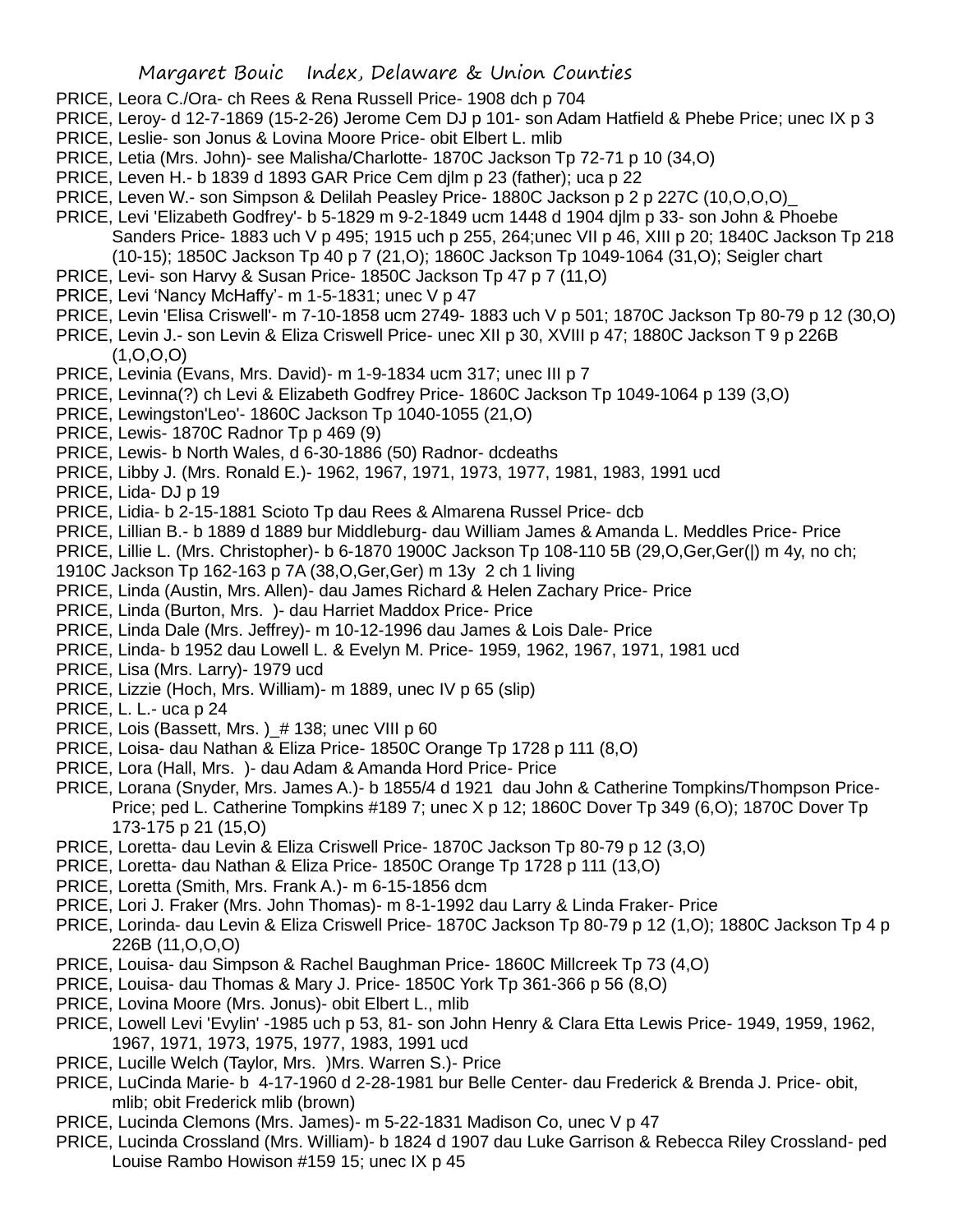- PRICE, Lucina I.- 1870C Harlem Tp p 370 (9)
- PRICE, Lucius E. 'Ann Catharine Wurm'- m 10-31-1883 dcm son William & Ruth Sebring Price- Bassett letter
- PRICE, Lucretia- 1883 uch V p 497
- PRICE, Lucretia- dau Thomas R. & Mary Price- 1860C York Tp 1265-1273 p 17 (8,O)
- PRICE, Lucy- 1870C Radnor Tp p 469 (30)
- PRICE, Lucy E.(Harper, Mrs. Marion)-b 1863 d 1949 Price Cem, djlm p 47- dau Simpson & Elizabeth Cheney Price- 1870C Jackson Tp 89-87 p 13 (7,O); 1900C Jackson Tp 121-123 p 6A (37,O,O,O) m 15y, 6 ch, 4 living
- PRICE, Lucy Hawley (Mrs. Floyd Edward)- d 8-1984- Price
- PRICE, Lue E.- b 5-11-1881 Concord Tp dau Adam & Amanda Hord Price- dcb
- PRICE, Luella (Fisher, Mrs. )- dau Adam & Amanda Hord Price- Price
- PRICE, Luella Shallcross (Mrs. Silvanus J.)- m 1917 d 1942 obit Silvanus Joseph, mlib
- PRICE, Lulu (Fletcher, Mrs. )- dau Mary C. Price- Price
- PRICE, Luther E. 'Mamie Trollinger Freshwater'- Freshwater p 240
- PRICE, LuVerna (Mrs. Paul)- Price
- PRICE, Lyda (Penry, Mrs. C. H.)- dau Rees & Rena Russell Price- 1908 dch p 704
- PRICE, Lydia An Ross (Mrs. George Washington) b 4-23-1832 d 8-25-1923 (91-4-2) Price Bible dau John & Mary Tomlinson Ross- ped Joseph W,. Price by Lois Bassett #138; unec V p 21, VIII p 60
- PRICE, Lydia (Fominaya, Mrs. )- dau Elbert L. & Mary Armina Tharp Price- Price; obit Elbert L., mlib
- PRICE, Lydia H.- b 1894 Price Cem djlm p 48
- PRICE, Lydia H.- b 2-1892 1900C Jackson Tp 2 p 1A (8,O,O,O); 1910C Jackson Tp 246-249 p (17,O,O,O)
- PRICE, M.- uca p 99
- PRICE, Mabel c.- b 10-1883 dau John & Rose E. Price- 1900C Milcreek Tp 14 p 1B (16,O,O,O)
- PRICE, Maggie- d 10-10-1877 (25) dcdeaths; dg 11-9-1877 Cry Ab p 25
- PRICE, Maggy- dau Benjamin & Mahala Godfrey Price- 1880C Jackson Tp 3 p 23 (2,O,O,O)
- PRICE, Mahala Godfrey (Mrs. Benjamin B.)- m 9-18-1859 ucm 2920- unec IV p 27; 1860C Jackson Tp 1069- 1084 p 142 (23,O); 1880C Jackson Tp 3 p 23 (46,O,Md,O)
- PRICE, Mahetabel Mead (Mrs. George Washington)- b 1784 d 1860- dcc Eugene Taggart 21
- PRICE, Mainard June- b 1880 d 10-1904 Price Cem djlm p 42
- PRICE, Malisha (Mrs. John)- 1860c Jackson Tp 1041-1056 p 138 (23,O) see Letia, Charlotte
- PRICE, Malissa (Blue, Mrs. Adam)- b 1827 d 11-10-1905- dau John & Phebe Sanders Price- 1915 uch p 844
- PRICE, Mamie Trollinger Freshwater (Mrs. Luther E.)- dau David & Annie I. Freeland Freshwater Freshwater p 240
- PRICE, Manes E.?- dau John L. & Sarah E. Chapman Price- 1880C Jackson Tp 4-5 p 8 (3,O,O,O)
- PRICE, Marcella- b 1956 dau Emmett F. & Helen Price- 1961, 1964, 1969, 1971 dcd
- PRICE, Marcia (Retterer, Mrs. Ron)- dau James Richard & Helen Zachary Price- Price
- PRICE, Margaret- 1870C Radnor Tp p 465 (16)
- PRICE, Margaret- 1870C Radnor Tp p 470 (21)
- PRICE, Margaret A. Jones (Mrs. Evan)- b 4-16-1826 m 1842 d 11-7-1897 bur Radnor- dcdeaths-William W. & Eleanor Evans Jones- dcq Mary Price 5 ; 1880 dch p 763; 1908 dch p 549, 570; 1870C Radnor Tp p 470 (44)
- PRICE, Margaret A. (Smith, Mrs. Nelson)- b 6-1834 m 12-24-1874 ucm 5606; 1883 uch V p 447 mt 3 p 6
- PRICE, Margaret A.- dau Thomas & Mary J. Price- 1840C York Tp 305 (5-10); 1850C York Tp 361-366 p 56 (18,O); 1860C York Tp 1265-1273 p 170 (28,O)
- PRICE, Margaret B.- b 5-1-1893 Randor Tp dau Charles N. & Mary A. Evans Price- dcb
- PRICE, Margaret E.- b 6-1859 d 6-1893 Price Cem djlm p 42
- PRICE, Margaret- b 1866 dau John Price- Price
- PRICE, Margaret J.- dau John A. & Elizabeth Jones Price- 1880 dch p 763
- PRICE, Margaret J. dau John & Catharine Thompson Price- 1870C Dover Tp 173-175 p 11 (4,O); 1880C Dover Tp 170-179 p 36 (14, O, O, O)
- PRICE, Margaret- d 10-9-1877 (24y2d) Radnor Cem Powell p 226- dau John R. & Margaret Morgan Price-1908 dch p 704
- PRICE, Margaret Jones (Mrs. Rees)- 1908 dch p 704
- PRICE, Margaret Morgan (Mrs. John R.)- dau Rees Morgan- 1908 dch p 704
- PRICE, Margaret (Smith, Mrs. )- dau Thomas R. Price- Price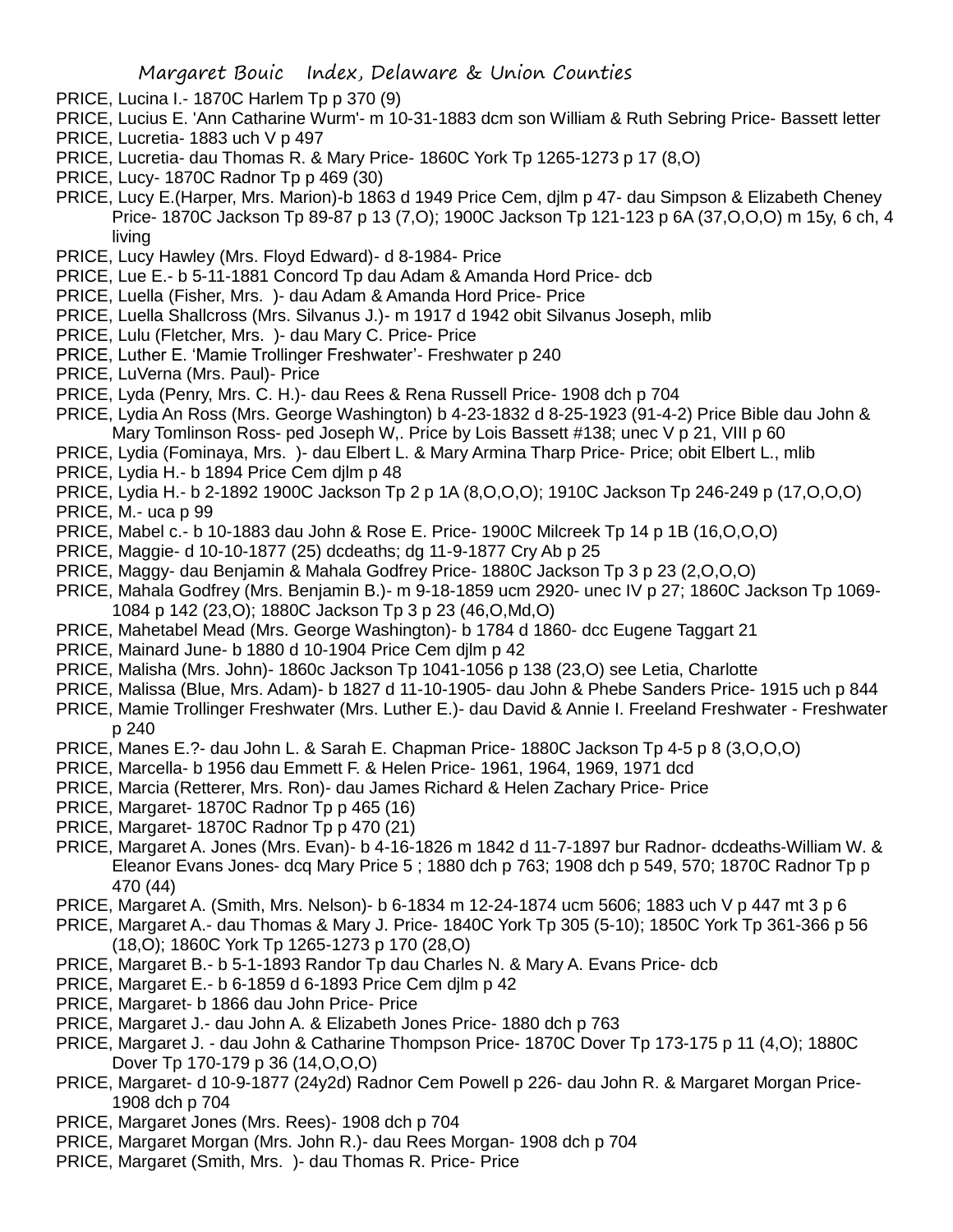- PRICE, Margaret Taylor (Mrs. James)- m 8-9-1835 Madison Co, unec VIII p 67
- PRICE, Margaretha- 1985 uch p 94 (can't find)
- PRICE, Margaretta- dau Evan & Charlotte Price- 1850c Radnor Tp 90 p 178 (11, Wales)
- PRICE, Margret (Mrs. Osker S.)- 1880C Jackson Tp 11 p 24 (20,O,O,O)
- PRICE, Marguerite E. Westlake (Mrs. James)- b 6-19-1908 m 1936 d 6-5-1978 Oakdale Cem II p 133 (M-RE-3)- dau Edward & Ada Evans Westlake- Westlake; Price
- PRICE, Maria Hinton (Mrs. Anderson)- m 1-23-1866 ucm 3902; Thompson (165)
- PRICE, Marian/m (Armentrout, Mrs. Marion V.)(Perry, Mrs. John)- dau Tronnie & Edna S. Collinson Price-Price; Graham; Armentrout; obit Tronnie, mlib
- PRICE, Marie- Pabst 7 p 20
- PRICE, Marie (Mrs. Melvin E.)- obit Melvin E., mlib
- PRICE, Marilyn Hughes (McIntyre, Mrs. Kenneth)- b 1928 d 12- 1977 dau Joseph Kirk & Elva M. Hughes Price- Price; obit Rev. Joseph, mlib
- PRICE, Marinda- d 12-3-1893 East York Cem p 4; 1880C York Tp 69 p 7 (58,O,O,O)
- PRICE, Marinda (Mrs. Thomas R.)- 1870C York Tp 234-228 p 30 (61,O)
- PRICE, Marjorie (Wright, Mrs. )- dau Elbert L. & Mary Armina Tharp Price- Price; obit Elbert L., mlib
- PRICE, Mark- brother Andrew Price- Price
- PRICE, Mark- b 1963 son Arthur G. & Phyllis J. Price- 1967, 1971, 1973, 1975, 1979, 1981 ucd
- PRICE, Mark- b 1964 son Berlin O. & Norma S. Porschet Price- Price; 1967, 1971, 1973, 1975, 1977, 1979, 1981, 1983 ucd
- PRICE, Mark- son David E. Price- Price- engaged to Sherry Abrams
- PRICE, Mark- b 1954 son David F. & Virginia Price- 1969 dcd
- PRICE, Mark Hugh 'Dorothy Jean Bateson'- b 6-5-1925 m 11-16-1952 son James Leroy & Etta Finley Collins Price- Maugans Anc p 133
- PRICE, Marlene (Layman, Mrs. )- dau Andrew & Helen I. Breece Price- Price
- PRICE, Marsha Lynne (Graham, Mrs. Lewis E.0- b 9-1-1946 m 8-26-1972 ped (1) #575l XIII p 10
- PRICE, Martha- 1870C Genoa Tp p (66\*)
- PRICE, Martha- 1860C Jackson Tp 1161-1173 p 153 (19,O)
- PRICE, Martha Elizabeth Olson (Mrs. Gene)(Calhoun, Mrs. Lester)- b 1921 m 1939, 1945 dau Otto & Charity Violet Phillips Olson- Phillips p 107
- PRICE, Martha- dau John & Catherine Thompson Price- 1880C Dover Tp 170-179 p 36 (12,O,O,O)
- PRICE, Martha McKell (Mrs. Craig)- m 6-19-1993 dau Dr. Joseph & Mary McKell- Price
- PRICE, Martha M. Conarie (Mrs. Edward A.)- m 4-27/29-1880 ucm 6717 (Hearl); 1880C Dover Tp 170-180 p 36 (26,O,O,Tenn)
- PRICE, Martin 'Catherine'- d 5-21-1899 (71-5-16) Price Cem djlm p 47; 1880C Jackson Tp 6 p 24 (52,Baden,Baden,Baden)
- PRICE, Mary- 1850C Delaware Tp 1447 p 100 (15, Md)
- PRICE, Mary- d 2-28-1882 (8d) Delaware dcdeaths
- PRICE, Mary- 1870C Radnor Tp p 368 (34)
- PRICE, Mary- 1870C Radnor Tp p 470 (5)
- PRICE, Mary- 1870C Harlem Tp p 370 (7)
- PRICE, Mary A.- 1870C Radnor Tp p 468 (8)
- PRICE, Mary A.- 1964 dcd Radnor Tp
- PRICE, Mary A.- b 2-1870- 1870C Jackson Tp 72-71 p 10 (3/12,O)
- PRICE, Mary Ann Berryhill (Mrs. William)(Brown, Mrs. Adam)- m (2) 10-18-1861/0 -dau Samuel Berryhill- 1883 uch V p 244; 1985 uch p 19; WBrown V p 577-578
- PRICE, Mary A. (Harder, Mrs. Jehiel T.)- m 6-29-1851 dcm
- PRICE, Dr. Mary Alice- Price
- PRICE, Mary Ann Ray (Mrs. Joseph)- m 7-21-1831 Madison Co, unec V p 48
- PRICE, Mary Armina Tharp (Mrs. Albert L.)- b 11-26-1880 d 9-19-1964 dau William & Lydia Omerson Thasp-**Price**
- PRICE, Mary- b 1954 dau Arthur G. & Phyllis J. Price- 1971 ucd
- PRICE, Mary (Bauman, Mrs. Art)- dau Walter A. & Florence S. Price- Price
- PRICE, Mary Blain (Taggart, Mrs. Ebenezer Gray)- b 12-22-1833 m 3-21-1861 d 6-1-1917 dau John G. & Elizabeth Barnes Price- dcc Eugene Taggart 5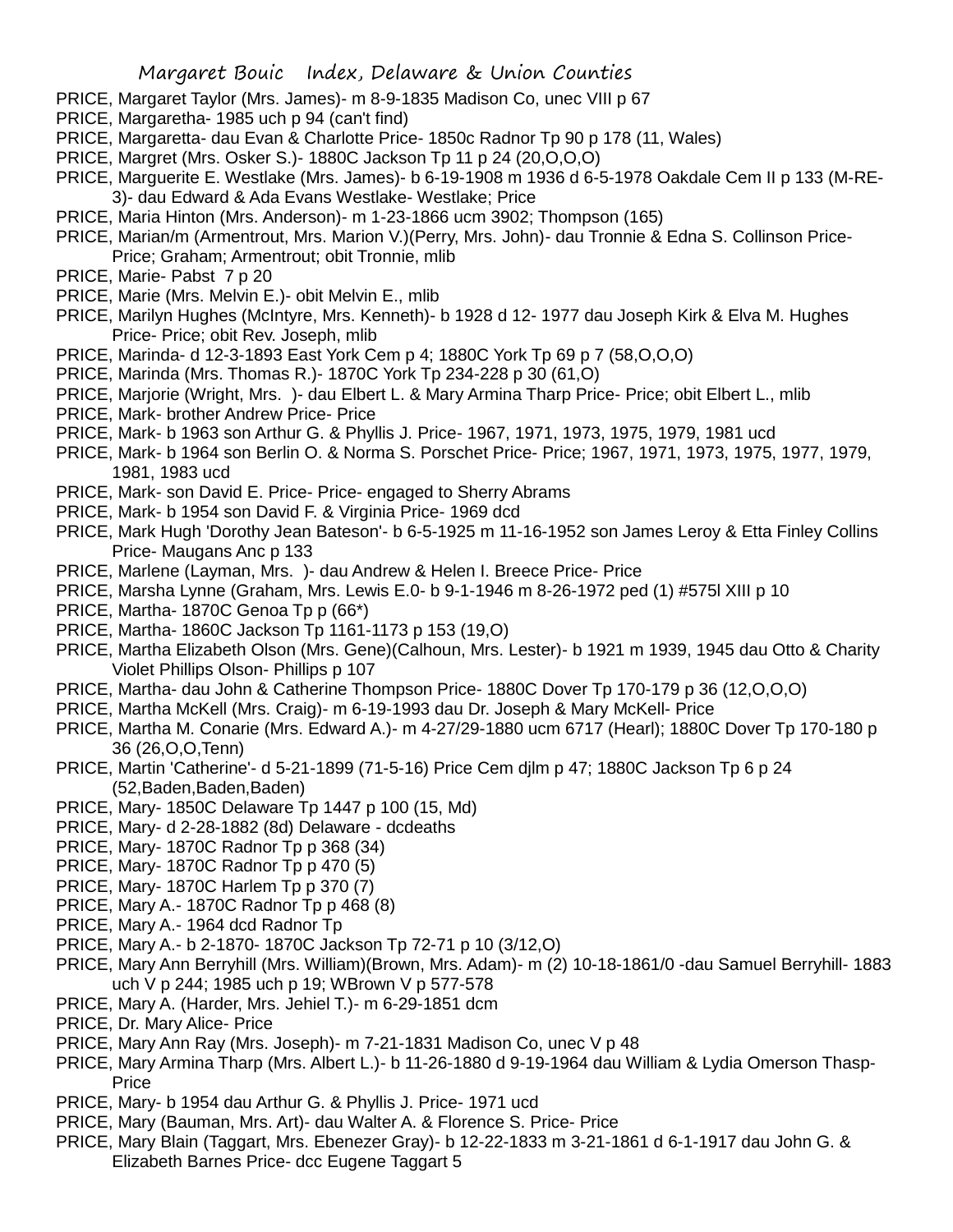- PRICE, Mary (Brundige, Mrs. William)- dumch p 102
- PRICE, Mary Caris (Mrs. )- 8-6-1894 dau Frederick & Rachel Hoke Caris- dumch p 311
- PRICE, Mary Caroline/Carrie (Pancake, Mrs. Charles)- m 12-23-1879 ucm 6625 d (19) dau David Harvey &
- Elizabeth Myers Price- Graham 1837 ; 1880C Taylor Tp 194-196 p 19 (16,O,O,O)
- PRICE, Mary C. (Gamble, Mrs. John)- b 1859 d 1938 Mt. Herman Cem djlm p 16
- PRICE, Mary C. Roush (Mrs. John)- d 11-10-1961 (69) bur Marlborough Cem- Price
- PRICE, Mary (Connor, Mrs. Isaac)- b Wales 7-6-1838/7 m 4-25-1863 d 5-4-1909 Oakdale Cem II p 101 (D-R9- 21)- dau David & Sarah Lloyd Price- 1883 uch V p 404
- PRICE, Mary- dau David & Elizabeth Thompson Price- Thompson 166
- PRICE, Mary E.(Mrs. David)- b 1850 d 1939 Price Cem djlm p 58; 1870C Jackson Tp 79-78 p 12 (20,O)
- PRICE, Mary E.,Miss- d 5-26-1982 (71) bur Mt. Victory- sister Thelma Harshfield, George Price; obit mlib
- PRICE, Mary E.- b 9-25-1873 dau John R. & Elizabeth Powell Price- 1908 dch p 703; dcb
- PRICE, Mary E.- dau Nehemiah Price- 1850C Concord Tp 2194 p 129 (6,O)
- PRICE, Mary E. (Mrs. Raymond T.)- 1961, 1964, 1969 dcd
- PRICE, Mary Edith- b 1-2-181 Berkshire Tp dau J. M. & Anna Severn Price- dcb
- PRICE, Mary (Mrs. Edward)- b 6-1850- 1900C Taylor Tp 37-38 p 2B (49,O,NY,Va) m 6y, 8 ch, 2 living
- PRICE, Mary Ethel (Gephart, Mrs. )(Burnett, Mrs. John Barron)- b 1875 d 1961 dau Nathan & Hellen A. Vory Price- ped Melba N. Clark #154 3; unec IX p 43
- PRICE, Mary Etta (Mrs. Thomas Raymond)- d 5-31-1970 (80) bur Oak Grove Cem Price
- PRICE, Mary- dau Evan & Charlotte Price- 1850C Radnor Tp 90 p 178 (14, Wales)
- PRICE, Mary E. Yoder (Mrs. Argus John)- Price
- PRICE, Mary F.- Powers p 123, 124
- PRICE, Mary (Mrs. Fred D.)- 1961, 1964, 1971, 1980 dcd
- PRICE, Mary- b 6-11-1891 dau Fred & Mary Davison Price- dcb
- PRICE, Mary George (Mrs. Fred D.)- b 7-26-1912 d 5-16-1991 (78) dau Paul & Bertha George Price; 1969 dcd
- PRICE, Mary Gertrude (Posey, Mrs. Ransom Lewis)- b 1875 d 1943 dau John J. & Sarah Arnold Price- ped Cheryl Ann Posey Hemingway #313 9; unec P 19
- PRICE, Mary (Haley, Mrs. )- b 5-1897 dau David Walter & Ella Holycross Price- Graham 183(10)1; obit David Walter, obit Ella, mlib; 1900C Taylor Tp 70-73 p 4A (3,O,O,O)
- PRICE, Mary (Handon/Hamden, Mrs. Charles)-b 1857 m 1-6-1877 ucm 6012 dau John & Catherine Thompson Price - 1860C Dover Tp 349 (4,O); 1870C Dover Tp 173-175 p 21 (13,O)
- PRICE, Mary Hannah- see Hannah M.- dau David Harvey & Elizabeth Myers Price- Graham 1833
- PRICE, Mary Hatfield (Mrs. Christopher)- ped Melba N. Clark #154 49; unec IX p 43
- PRICE, Mary H. (Mrs. Samuel)- 1961, 1964, 1969, 1971 dcd
- PRICE, Mary Jackson (Mrs. Edward)- m 9-21-1893 ucm (Hearl)
- PRICE, Mary- sister of Edward B. Jones- dg 9-25- 1891 Cry Ab p 68
- PRICE, Mary- b 2-1895 dau James & Elizabeth W. Price- 1900C Jerome Tp 72-78 p 3B (5,O,O,O)
- PRICE, Mary Jane (Cowan, Mrs. )- b 10-18-1857 m 10-29-1877 d 3-25-1895 (37-5-7) Bible- dau George Washington & Lydia Ann Price- unec V p 21. Bible
- PRICE, Mary Jane (Kraner, Mrs. )- dau John Henry & Clara Etta Lewis Price- Price; 1985 uch p 91
- PRICE, Mary Jane Eckert (Mrs. Simpson)- m 10-29-1848 ucm 1359; unec VII p 40; 1850C Jackson Tp 39 p 6 (20,O)
- PRICE, Mary Jane (Gage, Mrs. William)- b 1830 m 7-1-1847/5 dcm dau John & Barbara Silkitter Price- dumch p 309
- PRICE, Mary J.- dau Benjamin B. & Mahala Godfrey Price- 1880C Jackson Tp 3 p 23 (19,O,O,O)
- PRICE, Mary J. Brisband (Mrs. )- dau John Brisband- 1915 uch p 1037
- PRICE, Mary J. (Mrs. J. H.)- d 4-9-1858 (45-5-12) E. York Cem p 5
- PRICE, Mary- b 7-24-1885 d 2-5-1966 bur Radnor- dau John A. & Elizabeth Jones Price- dcq Mary Price 1; Powers p 123, 124; 1961 dcd
- PRICE, Mary- dau John & Charlotte Price- 1880c Jackson Tp 1 p 28 (10,O,O,O)
- PRICE, Mary- b 2-20-1882 Delaware Town dau John & Sarah Price- dcb
- PRICE, Mary (Mrs. John)- ped Louise Rambo Howison #159 29; unec IX p 45
- PRICE, Mary- sister Edward B. Jones- dg 9-25-1891 Cry Ab p 68
- PRICE, Mary J. (Mrs. Thomas R.)- 1883 uch V p 555; 1840C York Tp 306 (20-30); 1850C York Tp 361-366 p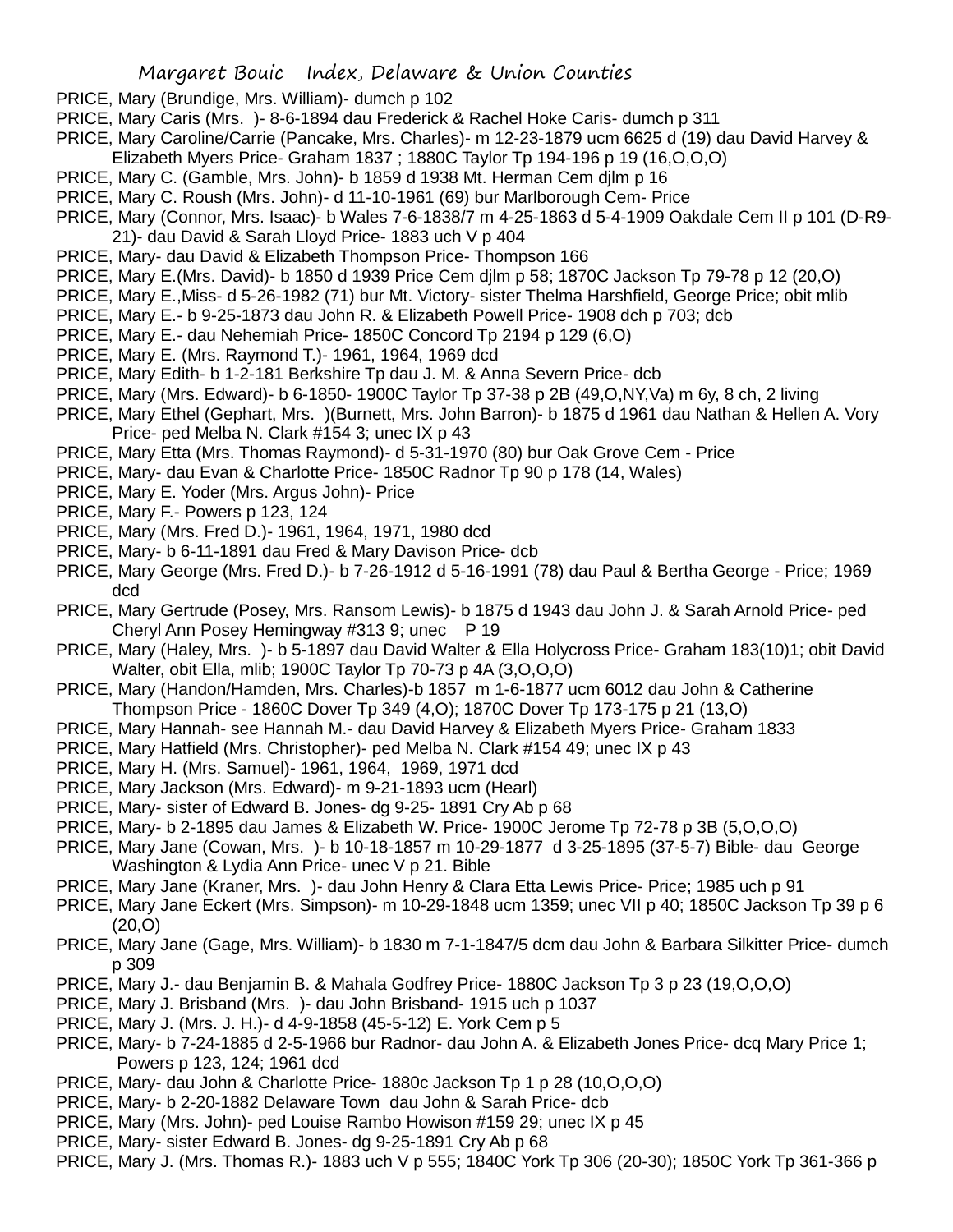56 (38, Pa)

- PRICE, Mary L. (Mrs. Curtis A.)- 1971 ucd
- PRICE, Mary Lucille Jaggers. (Mrs. John Leonard)- b 8-2-1909 d 2-12-1995 985) Broadway Cem- dau Charles B. & Zella Dunfee Jaggers- Price; 1967, 1971, 1973, 1975, 1979, 1981, 1983, 1991 ucd
- PRICE, Mary Lee- b 3-10-1946 dau Kenneth & Nora Scheiderer Price- Rausch 18721 III p 306
- PRICE, Mary- dau Levi & Elizabeth Godfrey Price- 1860c Jackson Tp 1049-1064 p 139 (10,O)
- PRICE, Mary Lou- researching Tarpening- unec XVIII p 26
- PRICE, Mary (McElroy, Mrs. Merle)- dau Forrest Leo & Vida LaVon Reynolds Price- Price; 1949 ucd
- PRICE, Mary (Mrs. Michael R.)- 1991 ucd
- PRICE, Mary M. (Stamats, Mrs. Matthew E.)- b 5-5-1848 m 4-3-1879 dau Thomas R. & Mary J. Price- 1883 uch V p 553; 1860C York Tp 1265-1273 p 171 (12,O)
- PRICE, Mary Parsons (Mrs. Mordici) b 1683- ped Melba N. Clark #154; unec IX p 43
- PRICE, Mary (Rickard, Mrs. Walter Curry)- m 6-1-1921 dau James & Elizabeth Wilson Price- 1985 uch p 116; unec VI p 42
- PRICE, Mary- dau Simpson & Rachel Baughman Price- 1860C Millcreek Tp 73 (1,O)
- PRICE, Mary S.- b 2-23-1881 Radnor Tp dau Evan & Margaret Jones Price- dcb
- PRICE, Mary Smedley (Mrs. Isaiah Emery)- m 11-24-1878 Bible, unec V p 21
- PRICE, Mary (Soule, Mrs. Galen)- m 6-1-1837 or 3-30-ucm 422; unec I p 21, III 29
- PRICE, Mary Soule (Mrs. Simpson H.)\_ m 4-5-1864 ucm )Hearl)
- PRICE, Mary Thorpe (Mrs. Elbert L.)- m 1-1-1901; obit Elbert L., mlib
- PRICE, Mary Tompkins (Mrs. john "Capt. Jack"- ped L. Catherine Vox #189 15; unec VIII p 2; X p 12
- PRICE, Mary- b 8-3-1890 Radnor Tp dau William & Mary Roberts Price- dcb
- PRICE, Mary (Willoughby, Mrs. Irwin)- m 3-20-1834 Madison Co, unec VII p 23
- PRICE, Mary A. Wolford (Mrs. John Christian)- b 2-24-1863/2 m 12-28-1882 ucm (Hearl) d 1934 Broadway Cem lptw p 78- dau Henry & Sarah James Wolford- Rausch (1836) ; obit, obit John C., mlib; 1900C Taylor Tp 56-558 p 3A (37,O,O,O) m 17y 2 ch
- PRICE, Maryan Ettie- b 10-9-1864 dau George Washington & Lydia Ann Price- Bible; unec V p 21
- PRICE, Matilda A. (Mrs. Charles F.)- 1910C Allen Tp 68-69 p 3A (39,O,O,O) m 15y no ch
- PRICE, Matilda A. Gamble (Mrs. Aaron B.)- m 8-7-1864 ucm (Hearl)
- PRICE, Matilda (Baldwin, Mrs. J.) b 1860 dau John & Catherine Thompson Price- Price; 1860C Dover Tp 349 (4/12,O)
- PRICE, Matilda- dau Harvey & Susan Price- 1860C Jackson Tp 1039-1054 p 138(7,O)
- PRICE, Matilda- dau John & Letia Price- 1870C Jackson Tp 72-71 p 10 (8,O); 1880C Jackson Tp 1 p 28 (18,O)
- PRICE, Matilda Shout(?)(Gamble Mrs. Benjamin)(Mrs. Aaron)- m(2) 8-7-1864 ucm 3608; 1870C Millcreek Tp 72 (36,O)
- PRICE, Matthew- b 1960 son James E. & Ruth M. Price- 1971 dcd
- PRICE, Mattie son Joseph & Eliza A. Price- 1880C Jackson Tp 2 (16,O,O,O)
- PRICE, Maude E.- b 1877 d 1899 Price Cem djlm p 48
- PRICE, Maude (Satterfield, Mrs. )- sister Andrew Price- Price
- PRICE, Maxine (Mrs. Donald)- 1980 dcd
- PRICE, May (Kilitts, Mrs. )- dau Adam & Amanda Hord Price- Price
- PRICE, May- dau Martin & Catherine Price- 1880C Jackson Tp 6 p 24 (13,O,Baden,Wert)
- PRICE, M. B. Dunithan (Mrs. Nelson Lewis)- m 8-14-1879 Bible; unec V p 21
- PRICE, Melissa (Blue, Mrs. Adam)- b 1829 m 1-29-1843 ucm 928 or m 12-15-1843 d 1905 Price Cem dau John,Sr. & Phoebe Sanders Price- ped Richard White 11; unec I p 21, VI p 4, X p 5
- PRICE, Melissa- b 1968 dau James & Donna Price- 1980 dcd
- PRICE, Melissa- dau Thomas & Mary J. Price- 1850C York Tp 361-366 p 56 (12,O)
- PRICE, Melvin E. 'Marie'- d 6-24-1957 (59) bur E,. Liberty Cem- obit, obit John Main Price, mlib
- PRICE, Melvin 'Gladys'- Price
- PRICE, Mercy (Baughman, Mrs. Josias)- m 3-4-1849 ucm 1394 d 12-9-1887 Watkins Cem- unec VII p 45; XIII p 19; 1880C Dover tp 41-42 p 23 (55,O,Ky,KY)
- PRICE, Mercy Jane (Lyons, Mrs. Peter P.)- m 11-16-1867 dau David Harvey & Elizabeth Myers Price- Graham 1831 1860C Taylor Tp 1016-1031 p 135 (8,O)
- PRICE, Meril J. Lentz (Yuse, Mrs. )(Mrs. Jack)- b 2-24-1932 d 2-9-1997 (53) Oak Grove Cem- dau Allen W. &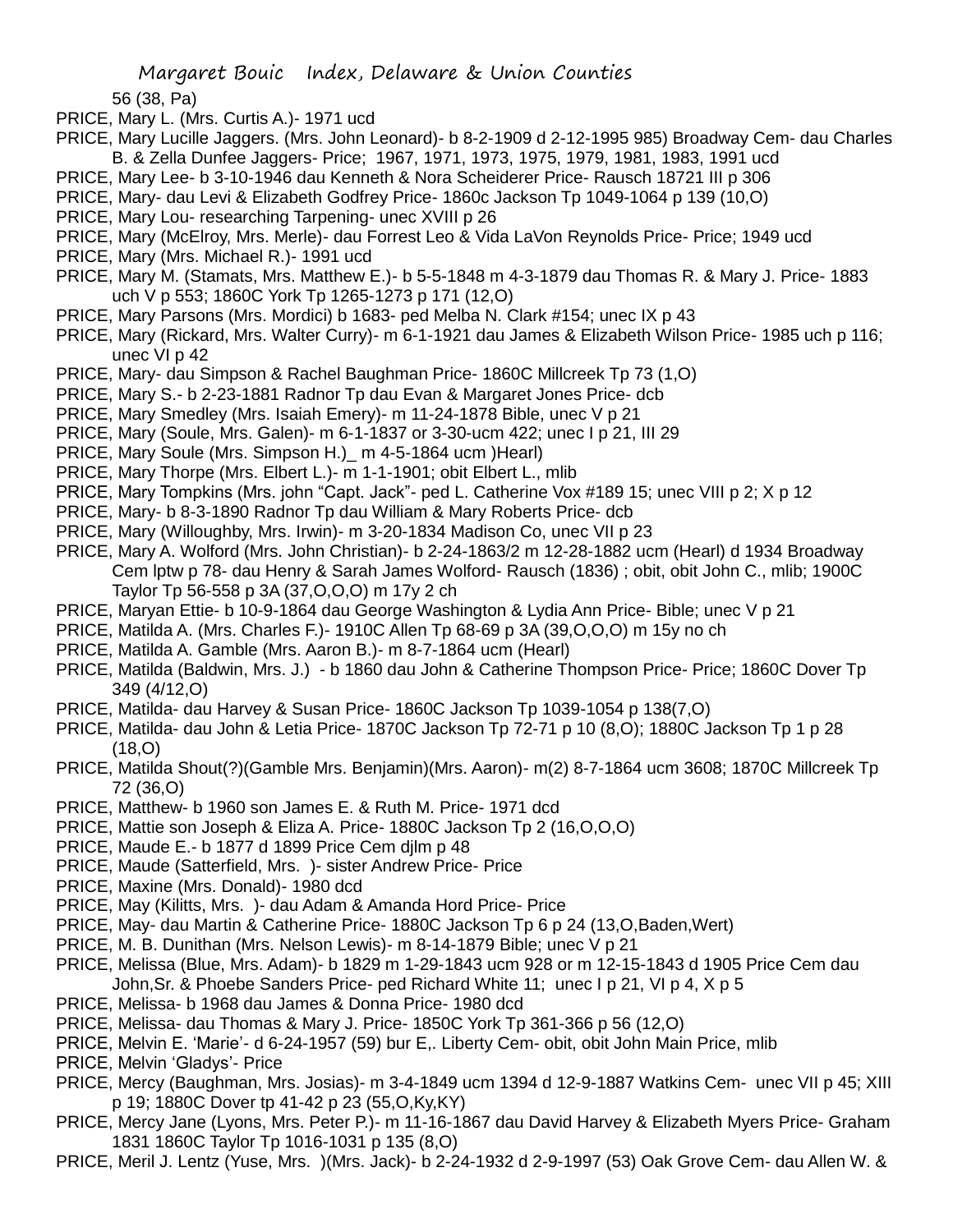Jean Petit Lentz- Price

- PRICE, Merinda- Sbc p 42
- PRICE, Merone- granddau Marinda Price- 1880C York Tp 69 (9,O,O,O)
- PRICE, Michael- 1981 ucd
- PRICE, Michael Allen- d 1-29-1983 (20) bur Berkshire Cem- son Dale L. & Bonnie L. Price- Price; 1964, 1969, 1971 dcd
- PRICE, Michael- b 1967 son David Leroy & Harriet L. Price- 1969 dcd
- PRICE, Michael- b 1962 lived with Donivan & Nancy Price- 1971, 1980 dcd
- PRICE, Michael Owen 'Susan Elaine Buckingham'- m 1-28-1964 son H. Owen Price- Price
- PRICE, Michael R.'Mary'- 1991 ucd
- PRICE, Mildred L.Owens (Mrs. John C.)- b 1-2-1906 d 10-9-1996 (90) dau Oliver & Rosa Ayers Owens-Owens; Price; 1961, 1964, 1969, 1971 dcd
- PRICE, Mildred Vonetta (Jones, Mrs. Henry)- b 2-25-1919 dau Clark Benton & Sylvia M. Jacobs Price- Price
- PRICE, Millicent Vaughn (Mrs. Benjamin)- b 1736 ped Melba N. Clark #154; unec IX p 43
- PRICE, Millo- dau John & Ethlinda Price- 1860C Jackson Tp 1182-1193 p 156 (7,O)
- PRICE, Milton H, 'Aris'- son Adam Hord & Thelma E. Sherman Price- Price
- PRICE, Milton Allison 'Catherine Strasburg'- b 7-20-1834 m 3-21-1869 d 2-10-1884 son William & Elizabeth Clements Price- ped Carol Jeanne Price White #622 8; unec XVIII p 68
- PRICE, Milton- b 1862- son John & Catherine Thompson Price- Price; 1870C Dover Tp 173-175 p 21 (8,O)
- PRICE, Minerva Hall (Mrs. George)- m 6-2-1840 Madison Co, unec IX p 31
- PRICE, Minnie V.- Pabst Pion II p 252
- PRICE, Miriam Nash (Mrs. Nehmiah)- b 1832, d 3-12-1850 (30-9-12) Jerome Cem DJ p 101; ped Melba N. Clark #154 13; unec IX p 3. 43, XI p 39
- PRICE, Miriam (Perry, Mrs. John)- dau Latonia & Edna Collison Price- Price
- PRICE, Miriam Yvonne (Welch, Mrs. David)- b 1-28-1939 m 6-17-1961 dau Clark Benton & Sylvia M. Jacobs Price- Price
- PRICE, Mollie- d young- dau David Harvey & Elizabeth Myers Price- Graham183(12)
- PRICE, Molly M. (Johnson, Mrs. William)- m 8-16-1866 ucm 4016
- PRICE, Mordidi 'Mary Parsons'- b 1660 d 1715 son Thomas & Elizabeth Johnson Price- ped Melba N. Clark #154 1384; unec IX p 43
- PRICE, Morgan Ashley- dau Amos Price- Price
- PRICE, Morris N. 'Lenore Cahill'- b 3-2-1889 d 6-7-1966 bur LaRue son Ellis & Amanda Swank Price- Price
- PRICE, Myra- b 1958 dau Donald J. & June O. Price- 1961, 1964, 1969, 1971 dcd
- PRICE, Myron- son Floyd Edward & Lucy Hawley Price- Price
- PRICE, Myrta (Willey, Mrs. Walter)- b 1-23-1881 m 11-12-1903- Weiser p 18
- PRICE, Myrtle (Ewing, Mrs. Paul)- dau Oscar & Clara Lucinda Miller Price- Price
- PRICE, Naman- 1883 uch V p 604
- PRICE, Nancy Ann (Fleming, Mrs. Richard Alan)- m 8-14-1966 dau H. Owen Price- Price
- PRICE, Nancy (Bridge, Mrs. Thomas W.)- m 6-15-1840 ucm 639; unec V p 23
- PRICE, Nancy dau David & Elizabeth Thompson Price- Thompson 165
- PRICE, Nancy- dau Emmett F. & Helen J. Price- 1964 dcd
- PRICE, Nancy (Fleming, Mrs. Richard)- dau H. Owen & Irene Graham Price- Price
- PRICE, Nancy (Graham, Mrs. George)- m 2-13-1849 ucm 1390; unec VII p 45, XIII p 19
- PRICE, Nancy Hatfield (Mrs. Christopher)- ped Mlebe N. Clark #154 25; unec IX p 43
- PRICE, Nancy (Jones, Mrs. )- dau Andrew & Helen I. Breece Price- Price
- PRICE, Nancy L.- dau Nehemiah Price- 1850C Concord Tp 2194 p 129 (4,O)
- PRICE, Nancy McHaffy (Mrs. Levi)- m 1-5-1831 Madison Co, unec V p 47
- PRICE, Nancy (Perry, Mrs. John)- m 7-28-1831 ucm 236; unec II pp 34
- PRICE, Nancy (Shepherd, Mrs. Andrew)- m 3-24-1839 Madison Co, unec IX p 17
- PRICE, Nancy Smith (Mrs. John R.)- m 8-14-1955- Price; Smith
- PRICE, Naomie (Gildow, Mrs. Gail)- dau Adam Hord & Thelma E. Sherman Price- Price; 1949 ucd
- PRICE, Naomi Scales (Mrs. Hiram)- Price
- PRICE, Nathan 'Eliza'- 1850C Orange Tp 1728 p 111 (49, Va)
- PRICE, Nathan- son Nehemiah & Hellen A. Vory Price- b 1841 d 1903 ped Melba N. Clark #154 6; unec IX p 431850C Concord Tp 2194 p 129 (10,O)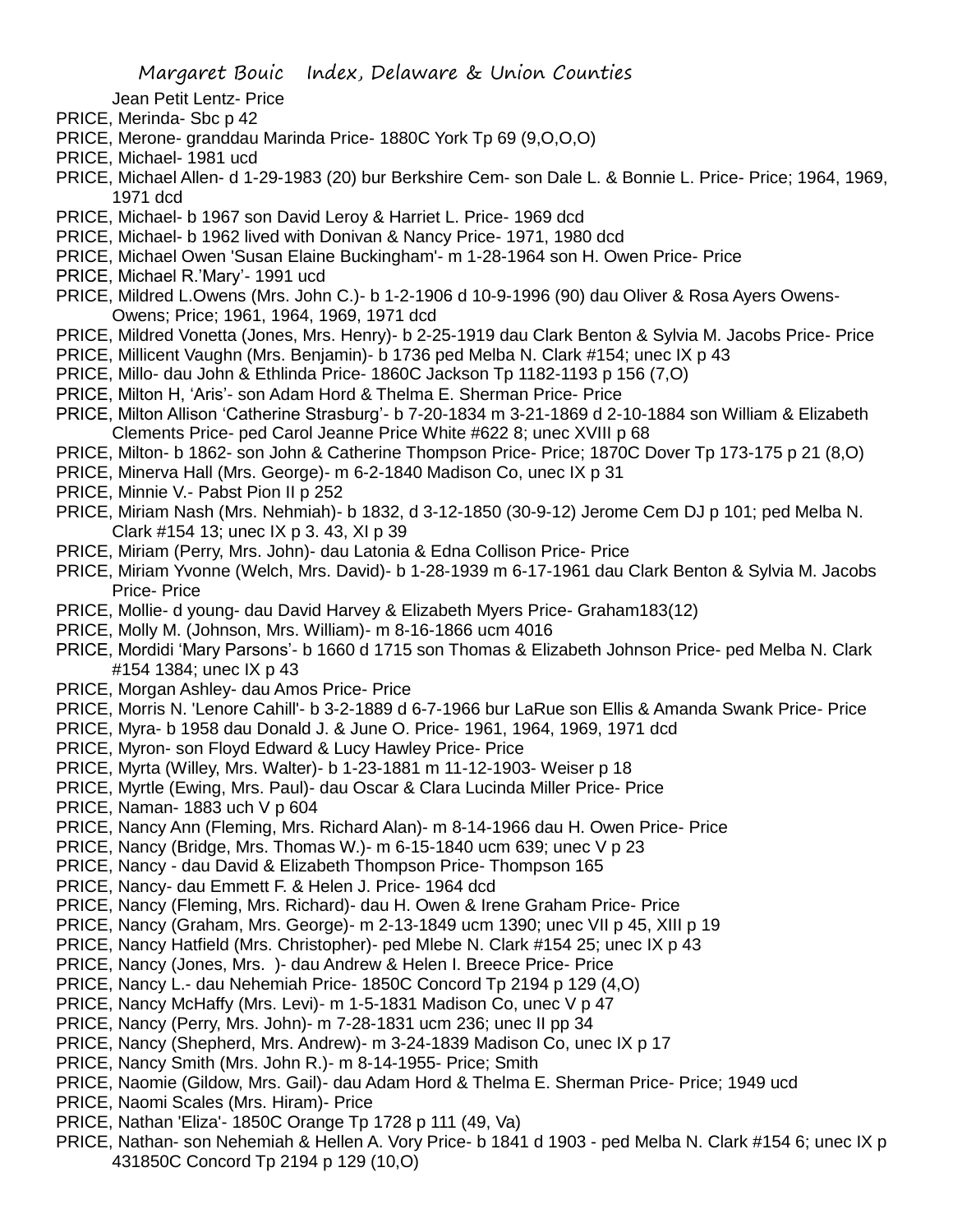- PRICE, Nathan- b 1987 son Steven & Vickie Pricep 1991 ucd
- PRICE, Nehemiah 'Miriam Nash'- d 1868 son Christopher & Nancy Hatfield Price- ;ed Melba N. Clark 12; unec IX p 43, XI p 39; 1850C Concord Tp 2194 p 129 (39,O); DJ p 101
- PRICE, Nellie M.- b 6-2-1890 Radnor Tp dau Cadwallader & Alice Jones Price- dcb; 1900C Leesburt Tp 243- 246 p 10B (9,O,O,O)
- PRICE, Nellie (Temple, Mrs. )-b 8-1898- dau David Walter & Ella Holycross Price- Graham 183(10); obit David Walter, obit Ellen, mlib; 1900C Taylor Tp 70-73 p 4A (1,O,O,O)
- PRICE, Nelson Lewis 'M. B. Dunithan'- b 6-21-1851 m 8-14-1879 d 8-25-1941 son George Washington & Lydia Ann Price- Bible; unec V p 21
- PRICE, Netta L.- b 8-30-1872 Orange Tp dau James & Rachel A. Colflesh Price- dcb
- PRICE, Nettie- dau Joseph & Eliza A. Price- 1880C Jackson Tp 2 (8,O,O,O)
- PRICE, Nettie Ophelia Dicus (Mrs. Charles Edward)- Price
- PRICE, Nettie Tina (Barker, Mrs. Joseph Birt)- m 1894 d 1952; 1985 uch p 7; opc 403
- PRICE, Newton Mc- son John & Catherine Thopson Price-1880C Dover Tp 170-179 p 36 (17,O,O,O)
- PRICE, Nikki- b 1977 dau Gary & Beth Price- 1981 ucd
- PRICE, Nora (Foor, Mrs. )- dau Frank C. & Leona M. Price- Price
- PRICE, Nora Scheiderer (Mrs. Kenneth)- m 5-22-1945 dau Philip & Mary Rausch Scheiderer- Rausch 1872 III p 306
- PRICE, Norene M. (Miller, Mrs. N/Rick)- dau John W.,Sr. & Geneva M. Rigdon Price- Price; 1962 (12), 1967 ucd
- PRICE, Norma S. Porschet (Mrs. Berlin O.)- b 3-18-1927 m 6-24-1947 d 3-13-1990 (62) Unionville Cem,- dau Edwin & Margaret Freewhall Porschet- Price; 1959, 1962, 1967, 1971, 1973, 1975, 1977, 1979, 1981, 1983 ucd; unvmec p 37
- PRICE, Norma Jean (Boggs, Mrs. Ronald)- dau Berlin O. & Norma S. Porschet Price- Price
- PRICE, Norman- son Andrew Price- Price
- PRICE, Norville 'Zella Mitchell'- Mitchell (112154)
- PRICE, Octavia Watkins (Mrs. James)- m 1830- Thompson (162)
- PRICE, Olive Courtright (Mrs. )- dau Fleetwood & Mary Jones Courtwright- 1908 dch p 624
- PRICE, Omer Clifford 'Elizabeth E. Richards'- b 10-5-1873 m 8-15-1895 d 1-10-1912 son Milton Allison & Catherine Strasburg Price- ped Carol Jeanne Price White #622 4; unec XVIII p 68
- PRICE, Ora C.- see Leora
- PRICE, Ora E (Mrs. )(Meeker, Mrs. Herbert B.)- Price
- PRICE, Ora M. 'Gladys'- 1964, 1969, 1971 dcd; Price
- PRICE, Orie- d 2-21-1866 inf dau C. & A.- Radnor Cem Powell p 231
- PRICE, Orleanna Curry (Mrs. Durell)- b 1-29-1868 d 1-3-1946 Oakdale Cem II (D-R1-22); 1900C Marysville 3rd ward 52-55 p 2B (32,Louisana, O, NY) m 8y, 2 ch
- PRICE, Oleanna C.- b 7-1859 dau Durell & Orleanna Curry Price- 1900C Marysville 3rd ward p 2B (7,O,O,Louisanna)
- PRICE, Orpha- d 9-26-1865 (3m17d) dau C. & A. Price- Radnor Cem Powell p 231
- PRICE, Orpha (Bidwell, Mrs. Robert Guy)- m 1936- Bidwell
- PRICE, Oscar 'Clara Lucille Miller'- Price; obit Frederick D., mlib (brown)
- PRICE, ---(Young, Mrs. Leonard)- dau Oscar & Clara Lucille Miller Price- obit Frederick D., mlib (brown)
- PRICE, —(Smith, Mrs. David)- dau Oscar & Clara Miller Price- obit Frederick D., mlib (brown)
- PRICE, —(Ewing, Mrs. Paul)- dau Oscar & Clara Miller Price- obit Frederick D., mlib (brown)
- PRICE, —(Mitchell, Mrs. Robert)- dau Oscar & Clara Miller Price- obit Frederick D., mlib (brown)
- PRICE, —(Zachary, Mrs. Glen)- dau Oscar & Clara Miller Price- obit Frederick D., mlib (brown)
- PRICE, Osker 'Margaret'- son Simpson & Elizabeth Cheney Price- 1860C Jackson Tp 1055-1070 (4,O); 1870C Jackson Tp 89-87 p 13 (14,O); 1880C Jackson Tp 11 p 23 (24,O,O,O); 1900C Jackson Tp 121-123 p 6A (44,O,O,O)
- PRICE, Oletta F.- b 1-1871- dau Emmanuel & Anna Price- 1900C Marysville 3rd ward 29-32 p 1B (29,O,O,O)
- PRICE, Ottis H.- d 9-2-1891 (22-10-2) East York Cem p 3
- PRICE, Owen- son Andrew Price- Price
- PRICE, H. Owen 'Irene Graham'- m 7-16-1942 son John Arthur & Julia Louise Colflesh Price- Price
- PRICE, P.- uca p 103
- PRICE, Pamela Kay McAllister (Mrs. Richard Thomas)- m 6-3-1967 dau Eileen McAllister- Price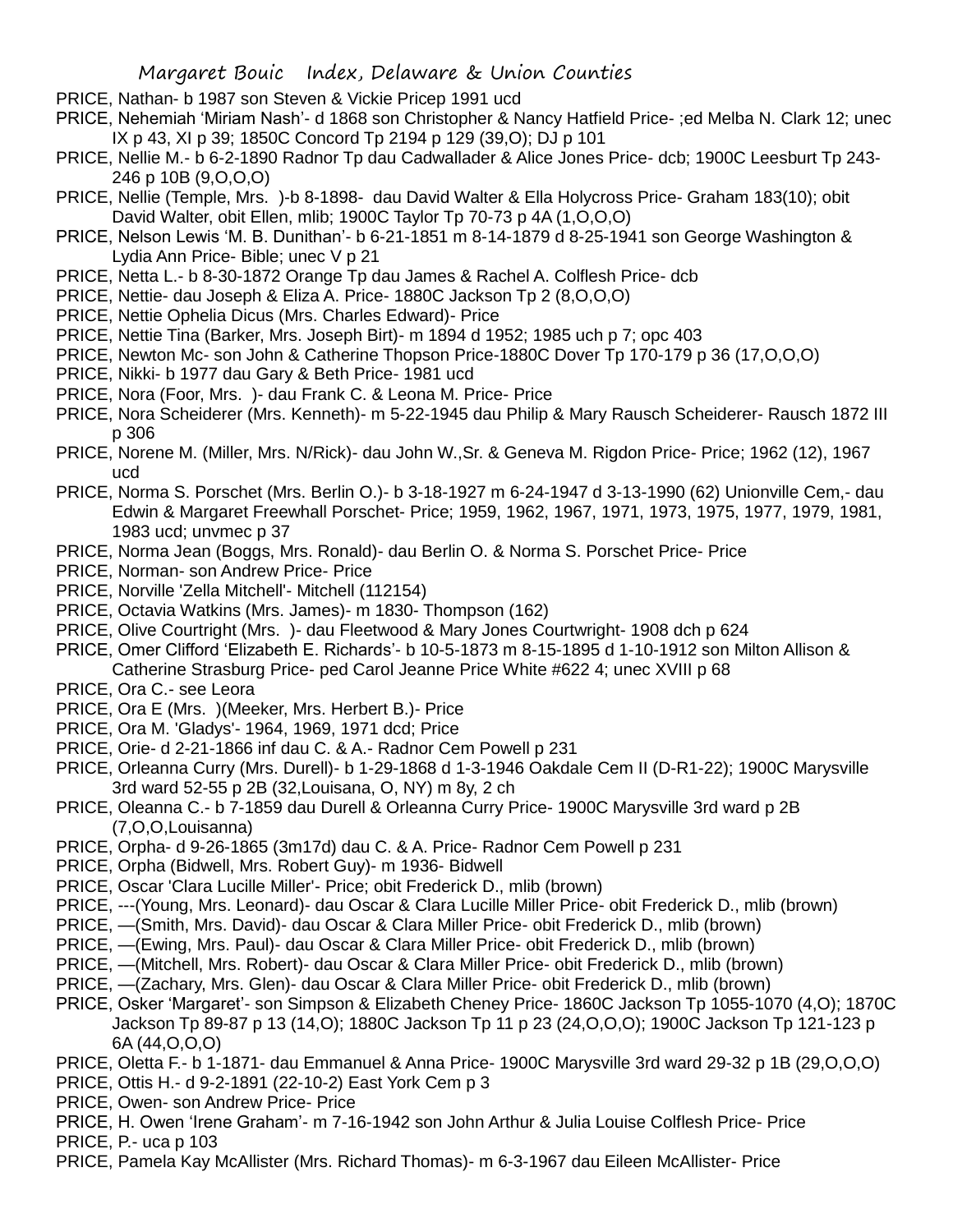- PRICE, Pamela Sue Oman (Mrs. James Elwood)- m 2-10-1968 dau Charles C. Oman- Price; 1969, 1971, 1980 dcd
- PRICE, Parsilla/Percilla/Pricilla (Sifrit, Mrs.John) m 2-22-1857 ucm 2525- dau John & Phebia Sanders Price-1850C Jackson Tp 40 p 7 (15,O); Seigler chart
- PRICE, Patricia Hammett (Mrs. Frederick D.)- m 1975- Price; obit Frederick D., mlib (brown)
- PRICE, Patricia L. (Mrs. Bobby J.)- 1969 dcd
- PRICE, Patricia (Risner, Mrs. Danny)- dau James Richard & Helen Zachary Price- Price
- PRICE, Patty M.- 1971 dcd
- PRICE, Paul- son Charles Arthur & Gertie O'Day Price- Price
- PRICE, Paul E. 'Catherine'- b 7-29-1921 d 8-10-1965 WW II Price Cem djlm p 63
- PRICE, Paul Frederick 'Phyllis'- son Fred D. & Mary George Price- Price; 1961, 1964, 1969, 1971, 1980 dcd
- PRICE, Paul 'Iva'- d 12-5-1980 (57) Oak Grove Cem -son Andrew Price- Price
- PRICE, Paul 'LuVerna'"PeeWee"- Price
- PRICE, Rev, Paul Robert 'Martha Powell'- b 4-9-1917 son John William & Violetta Albert Betts Price- Price; obit John W., obit Rev. Joseph K., mlib
- PRICE, Paula Irene Pitts (Mrs. Gary)- b 8-8-1951 d 2-3-1989 (37) dau James G. & Ruby Clark Pitts-Claibourne Cem- Price
- PRICE, Pearl Amanda- b 5-3-1893 d 5-3-1894 (1) Cry Ab p 169, Troy Tp dau John G. & Amanda Miller Pricedcb
- PRICE, Pearl (Mrs. John Main)- obit John Main, mlib
- PRICE, Pearl Williams (Mrs. John)- Price
- PRICE, Percilla (Sifritt, Mrs. John)- m 2-22-1857 ucm 2525; unec XVIII p 8
- PRICE, Pheba- b 12-5-1878 Concord Tp dau Adam & Amanda Howard Price- dcb
- PRICE, Phebe (Mrs. Adam H.)- DJ p 101
- PRICE, Phebe F.- d 8-15-1876 (1-8-5) Price Cem djlm p 27 dau Joseph & Eliza A. Price
- PRICE, Phebe Jane- d 7-11-1852 (9m5d) Price Cem djlm p 33 dau Levi & E. Price
- PRICE, Phebe (Smith, Mrs. Benjamin)- m 7-24-1845 ucm 1062; sister James Price- unec VI p 31
- PRICE, Phebia (Mrs. )- 1850C Jackson Tp 40 p 7 (49, Ky)
- PRICE, Philip- 1870C Radnor Tp p 465 (4)
- PRICE, Philip- uccp p 27 adm JB3 p 1148; Nat uccp p 28 JB3 p 176
- PRICE, Philip- adm estate John Geer- unec XII p 64
- PRICE, Philip Benton 'Violet Louden'- b 12-5-1933 son Clark Benton & Sylvia M. Jacobs Price- Price
- PRICE, Philip D.- d 3-21-1894 (28-0-20) son John R. Price- dcdeaths; dg 3-23-1894, 4-13-1894 Cry Ab p 161, 164 (28y1d)
- PRICE, Philip 'Esther B.'- 1850C Darby Tp 1650-1670 p 244 (67, Ger)
- PRICE, Phoebe (Davis, Mrs. )- dau Adam & Amanda Hord Price- Price
- PRICE, Phoebe Sanders (Mrs. John)- b 11-15-1802 m 4-20/19-1824 ucm (Hearl) d 8-25-1854 (51-9-9) Price Cem djlm p 32; 1883 uch V p 491; uccp p 39 ex JB4 p 177; ped Richard White 23; unec I p 25 1840C Jackson Tp 218 (40-50)
- PRICE, Phylliss J. (Mrs. Arthur G.)- 1962, 1967, 1971, 1973, 1975, 1977, 1979, 1981, 1983, 1991 ucd
- PRICE, Phyllis (Mrs. Paul Frederick)-1961, 1969, 1971, 1980 dcd
- PRICE, Polly Bell (Mrs. John)- dau Daniel Bell- 1883 uch V p 332; 1820C Milclreek Tp p 246
- PRICE, Polly- b 5-9-1813 dau Samuel & Anna Price- Bible, unec V p 21
- PRICE, Polly (Shepherd, Mrs. Moses)- m 1-21-1844 Madison Co, unec X p 7
- PRICE, R.- 1980 dcd
- PRICE, Rachel Ann Baughman (Mrs. Simpson H.)- m 3-29-1857 ucm 2546; Watkins Cem p 4; unec XII p 15, XVIII p 19; 1860C Millcreek Tp 73 (22,O)
- PRICE, Rachel Anne (Nauman, Mrs. Larry)- b 7-16-1943 m 4-1-1962 dau George William & Zelia Roberta Lockwood Price- Price; 1949 ucd; 1961 dcd
- PRICE, Rachel A. (Mrs. Simpson H.)- d 1-28-1862 (23-9-16) Watkins Cem djlm p 105
- PRICE, Rachel (Mrs. James)- m 11-1869; 1870C Taylor Tp 30 p 4 (19,O)
- PRICE, Ralph C.- brother John Main Price- obit John Maine, mlib
- PRICE, Ralph 'Leah Stanley'- b 7-20-1891 d 4-7-1967 bur Middleburg- son Newton & Abbie Milledge Price-Price
- PRICE, Raymond 'Annette Rush'- Price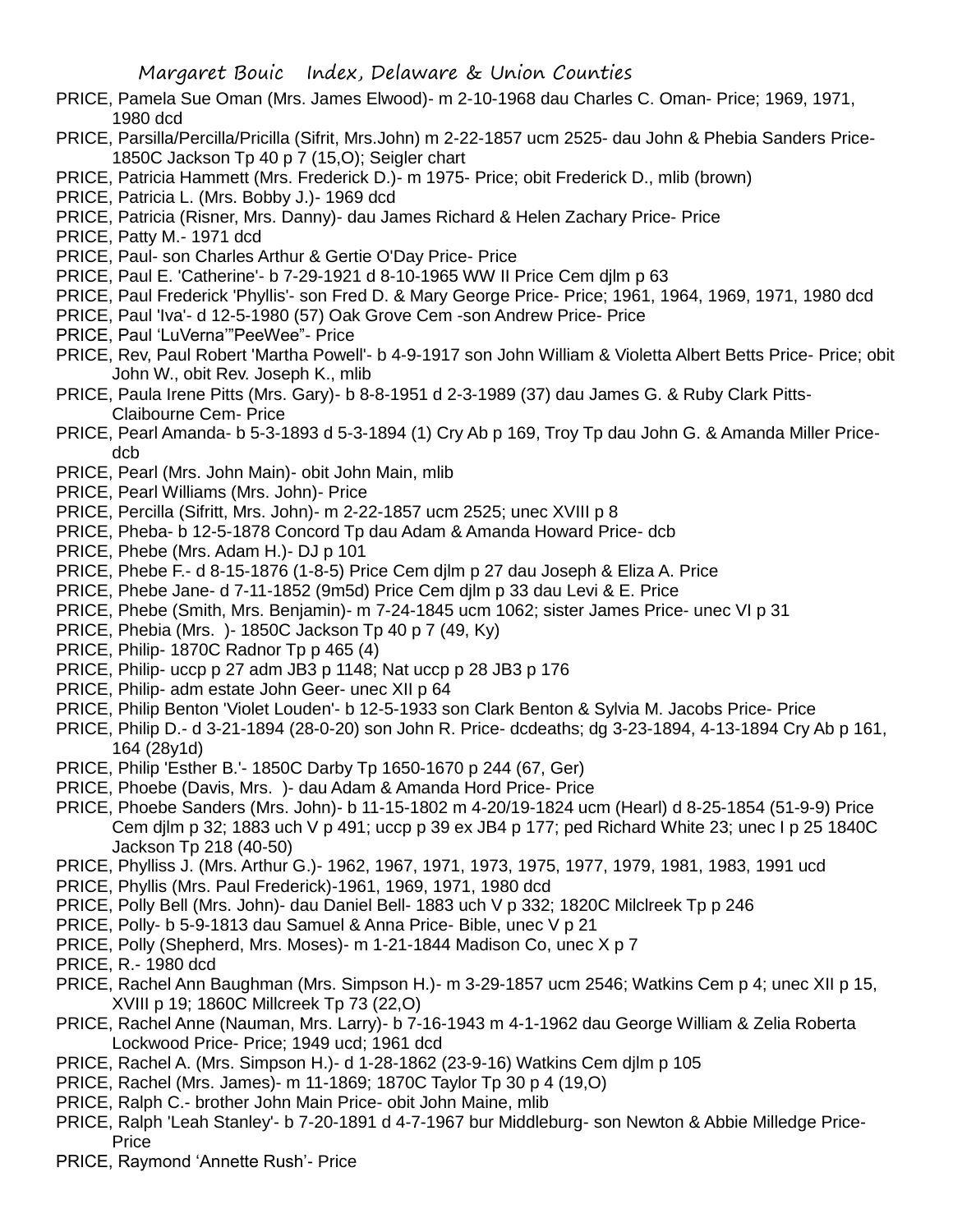- PRICE, Raymond B. 'Emma Heath'- m 6-16-1915; d 3-5-1943- Price; obit Emma, mlib (brown)
- PRICE, Raymond T. 'Mary E.'- 1961, 1964, 1969, 1971 dcd
- PRICE, Raymond W. 'Ruth E.'- 1969, 1971 dcd
- PRICE, Reba (Lockwood, Mrs. Charles)- dau Argus John & Mary E. Yoder Price- Price
- PRICE, Rebecca- dau Arthur G. & Phyllis Price- 1962 ucd (10)
- PRICE, Rebecca (Brisben, Mrs. Andrew)- m 4-23-1837 ucm 415; unec III p 29
- PRICE, Rebecca (Eister, Mrs. John Samuel Albert)- Weiser p 389
- PRICE, Rebecca Jane- b 8-1-1974 dau George Robert & Judy Melvina Burlile Price- 1985 uch p 112; 1980 dcd
- PRICE, Rebecca (Mrs. John D.)- 1961, 1964 dcd
- PRICE, Rebecca Kirk (Mrs. Joseph)- obit John William, mlib
- PRICE, Rebecca (Snyder, Mrs. James A.)- m 4-21-1871 ucm 4920
- PRICE, Rees 'Elizabeth Price'- m 3-17-1842 Wight II p 11 1850C Radnor Tp 117 p 179 (34, Wales)
- PRICE, Rees- b 6-29-1879 son john A. & Elizabeth Jones Price- dcb
- PRICE, Rees 'Margaret Jones'- 1880 dch p 763; 1908 dch p 703, 704
- PRICE, Reese 'Rena Russell'- d 9-1918 (67) son John R. & Margaret Morgan Price- 1908 dch p 251, 431, 704; rcc p 2; 1880 dch p 403; 1870C Radnor Tp p 465 (19) 1880C Scioto Tp 356; 1910C Claibourne SP p 3B (58,Wales,Wales,Wales)
- PRICE, Rena Russell (Mrs. Reese)- dau J. B. Russell- 1908 dch p 431, 704; 1880C Scioto Tp 356
- PRICE, Reuben- son Rees & Elizabeth Price- 1850C Radnor Tp 117 p 179 (4,O)
- PRICE, Rhuma Dawson (Mrs. John)- b 1833 Champaign Co m 1853 d 8-11-1917 Oakdale Cem II p 159 (C-10); 1883 uch V p 131; unec XIII p 33; 1860C Marysville 1516-1508 p 200 (25,O); 1880C Marysville 279-305 p 19 (46, O,Va,Va); 1900C Marysville 3rd ward 113-118 p 5A (67,O,Va,Va) wid, 3 ch
- PRICE, Richard- d 2-1871 son David & Sarah Lloyd Price- 1883 uch V p 404
- PRICE, Richard- b 1968 son Patty M. Price- 1969, 1971 dcd
- PRICE, Richard Thomas 'Pamela Kay McAllister'- m 6-3-1967 son Adam Hord & Thelma E. Sherman Price-Price; 1949, 1959 ucd(14)
- PRICE, Riscen H.- uccp p 42 JB4 p 284, partition
- PRICE, Robert- 1870C Radnor Tp p 470 (23)
- PRICE, Mrs. Robert- dau of John Davis- dg 9-7-1894 Cry Ab p 179
- PRICE, Robert- buried youngest girl (2 1/2) Friday dg 9-8-1899 Cry Ab p 215
- PRICE, Robert- son Adam Hord & Thelma E. Sherman Price- Price; 1959 ucd (Ronald 1949 ucd)
- PRICE, Robert- son Charles Arthur & Gertie O'Day Price- Price
- PRICE, Robert- son John William & Voylet Price- obit Voylet, mlib
- PRICE, Robert O.- son Forrest Leo & Vida LaVon Reynolds Price- Price; 1949, 1959 ucd
- PRICE, Robert- son Henry & Eliza Corey Price- 1883 uch IV p 458, V p 131
- PRICE, Robert J.- d 1-27-1964 son Frank J. Price- Price
- PRICE, Bobby Lee- son Clarence & Bertha E. Helgon Price- Price
- PRICE, Robert 'Sarah'- dg 10-17-1899 Cry Ab p 221
- PRICE, Robert- son Simpson & Delilah Peasley Price- 1880C Jackson Tp p 227C (8,O,O,O)
- PRICE, Robert Thomas- son Argus John & Mary E. Yoder Price- Price
- PRICE, Robert Thomas- d 4-18-970 son George Robert & Judy Melvina Burlile Price- Price; 1985 uch p 112
- PRICE, Robin- b 1975 ch Cheri L. Price- 981 ucd
- PRICE, Rodney Paul- b 1957 son Berlin & Norma S. Porschet Price- Price; 1959, 1962, 1967, 1971, 1973, 1975 ucd
- PRICE, Ron- son John Jr. & Dorothy Price- Price
- PRICE, Ronald- Sbc p 26; 1975 ucd
- PRICE, Ronald E. 'Libby J.'- son Adam Price- 1962, 1967, 1971, 1973, 1975, 1977, 1979, 1981, 1983, 1991 ucd
- PRICE, Ronald F/S. 'Brenda J.'- d 9-23-1985 (59) Sunbury Memorial Park- son Ora M. & Gladys Price; Sunbury p 39; 1961, 1964, 1969, 1971, 1980 dcd
- PRICE, Ronald- son Harvey E. & Juanita Price- Price
- PRICE, Ronald Lee- b 1962 son Ronald E. & Libby J. Price- Price; 1967, 1971, 1973, 1975, 1977, 1979 ucd
- PRICE, Ronald Arthur- b 1963 son Ronald F. & Brenda J. Price- Price; 1964, 1969, 1971, 1980 dcd
- PRICE, Ronald L. 'Tawni S.'- 1991 ucd
- PRICE, Ronald Victor ' ' 'Carol Ann Shively'- m 7-7-1996 son William Perry & Blanche Price- Price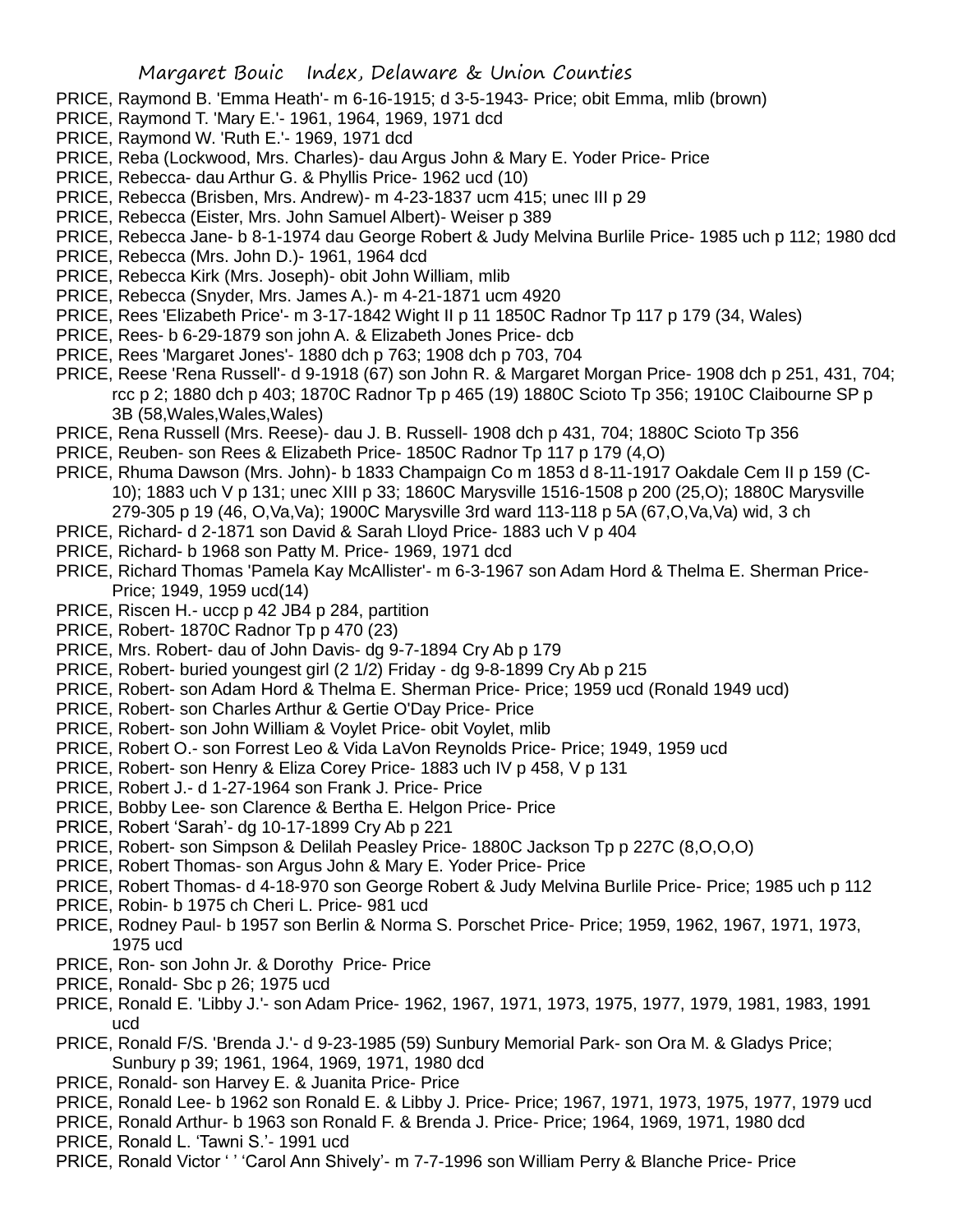- PRICE, Ronald W. 'Jeanna F.'- m 12-13-1969- Price; 1980 dcd
- PRICE, Ronda J. (Mrs. Timothy W.)- 1971, 1981, 1983, 1991 ucd
- PRICE, Rosa E. Walker (Mrs. John C.)- b 1101861 m 1-1-1883 ucm (Hearl); 1900C Millcreek Tp 14 p 113 (38,O,O,O) m 18y 7 ch,6 living
- PRICE, Rose Mary- b 1953/4- dau Arthur G. & Phyllis J. Price- 1962, 1967, 1971 ucd
- PRICE, Rose M.- dau Joseph & Eliza A. Price- 1880C Jackson Tp 71 (11,O,O,O)
- PRICE, Rosalie (Pritchard, Mrs. John Wesley)- b 1856 ped rose Shannon Southard 31; unec XIX p 44
- PRICE, Rosetha- 1870C Harlem Tp p 370 (7)
- PRICE, Ross- b ca 1885 son Warren B. & Eva A. Wherry Price- Bassett letter
- PRICE, Rowland- 1870C Radnor Tp p 469 (31\*)
- PRICE, Rowland- d 12-2-1890 (90-11-0) b Wales- dcdeaths
- PRICE, Roy E. 'Adelin M.'- b 1888 d 1986 Claibourne Cem p 54
- PRICE, Roy V.- b 10-1896 son John & Rose E. Price- 1900C Millcreek Tp 14 p 1B (3,O,O,O)
- PRICE, Royetta Marie Hunt (Mrs. William Bruce)- m 5-10-1986 dau Rose Marie Hunt- Price
- PRICE, Rue M.- 1870C Delaware Town p 295 (21\*)
- PRICE, Ruby M.- d 9-13-1901 (4m13d) New Millcreek Cem p 21- dau J. C. & R. E. Price-
- PRICE, Ruhana Dawson (Mrs. John C.)- 1870C Marysville 10 p 2 (37,O)
- PRICE, Ruth- d 10-10-1886 (60) Brown Tp dcdeaths
- PRICE, Ruth- 1870C Harlem Tp p 370 (38)
- PRICE, Ruth (Alington, Mrs. Jonathan)- m 11-25-1820 Madison Co, unec IV p 52
- PRICE, Ruth Ann (Mrs. Billy)- Price
- PRICE, Ruth C. (Mrs. Jack R.)- d 1-25-1988 (67) bur Westerville- Price
- PRICE, Ruth E. (Mrs. Raymond W.)- 1969, 1971 dcd
- PRICE, Ruth Joanna (Zinsmeister, Mrs. Harold)- b 5-13-1922 m 1-12-1940 dau John William & Violetta Alberta Price- Price; obit John William, obit Voylet, milb
- PRICE, Ruth M. (Mrs. James E.)- 1971 dcd
- PRICE, Ruth Nina (Frey, Mrs. Jacob)- b 4-25-1899 d 4-24-1985 (85) Mt. Calvary Cem- dau Hiram & Naomi Scales Price- Price
- PRICE, Ruth Sebring (Mrs. William)- m 12-24-1855 dcm; 1860C Harlem Tp (29,O); 1870C Harlem Tp (38,O); 1880C Allen Co (48) Bassett letter
- PRICE, Russell- son Henry & Eliza Corey Price- 1883 uch V p 131
- PRICE, S.- Sbc p 42 S. unec VII p 46 S. uca p 103
- PRICE, Sabelle- ch Nathan & Eliza Price- 1850c Orange Tp 1728 p 111 (11,O)
- PRICE, Sallie Kinney (Mrs. Abraham L.)- m 12-8-188o ucm 6852 (colored)
- PRICE, Sally- Powers p 75
- PRICE, Sally L. (Navin, mrs. )- dau James & Marguerite E. Westlake Price- Price
- PRICE, Samuel- d 11-6-1878 (90) dcdeaths
- PRICE, Samuel- clerk, Ohio Pen. unec III p 27
- PRICE, Samuel- 1870C Berkshire Tp p 209 (30\*)
- PRICE, Samuel 'Anna'- b 1-29-1787 d 2-4-1849 ped Joseph w. Price 8; unec V p 8, 21, VIII p 60; Lois Bassett query
- PRICE, Samuel L. 'Mary H.'- 1961, 1969, 1971 dcd
- PRICE, Sandra Louise (Crabtree, Mrs. Philip)- b 7-9-1946 m 6-18-1966 dau Paul Robert & Martha Powell Price- Price
- PRICE, Sara (Lyons, Mrs. )- sister Earl Raymond Price- Price
- PRICE, Sara (Shaw, Mrs. )- dau John W. & Anna Monalite Shaw- Shaw
- PRICE, Sarah- 1870C Radnor Tp p 465 (13)
- PRICE, Sarah- 1870C Radnor Tp p 465 (18)
- PRICE, Sarah- 1870C Radnor Tp p 470 (26)
- PRICE, Sarah A.- dau John A. & Elizabeth Jones Price- 1880 dch p 763
- PRICE, Sarah Ann- d 8-13-1877 (5y) dcdeaths
- PRICE, Sarah Ann (Thomas, Mrs. Joseph)- m 1-2-1830 Madison Co, unec V p 40
- PRICE, Sarah (Anderson, Mrs. John)- 1883 uch V p 77
- PRICE, Sarah Arnold (Mrs. John J.)- b 1840 d 1910 ped Cheryl Ann Posey Hemingway #313 19, unec XI p 19
- PRICE, Sarah- dau B. & E.- d 8-26-1837 (1y) Somersville Cem York p 22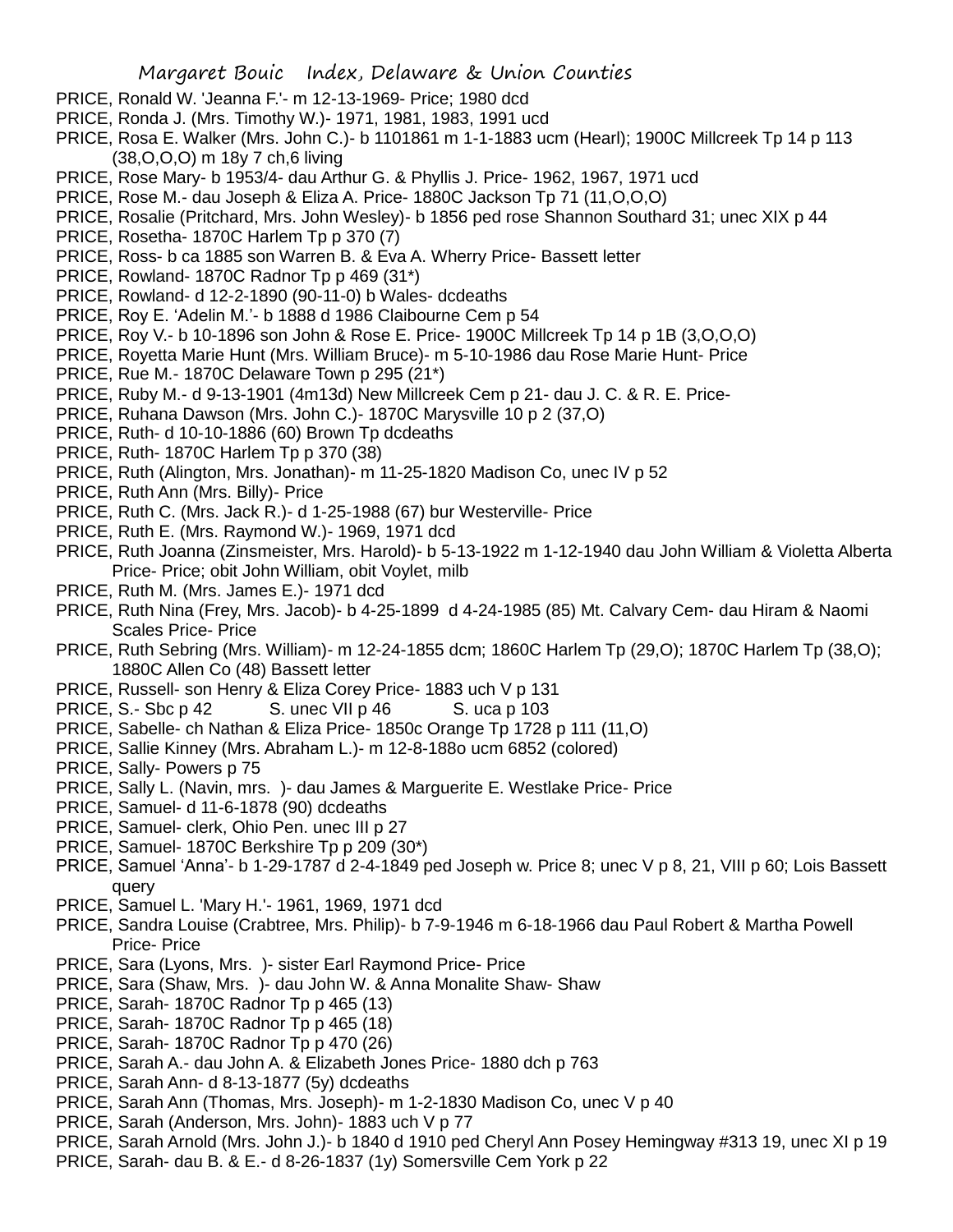- PRICE, Sarah (Dix, Mrs. Charles David Franklin)- b 10-29-1856 Wales m 2-27-1879 d 1-9-1910 Sommers letter- dau John R. & Elizabeth Price- 1880 dch p 772; 1908 dch p 703
- PRICE, Sarah E. Chapman (Mrs. John L.)- m 7-16-1874 ucm 5518; 1880C Jackson Tp 4-5 p 28 (25,O,O,O) PRICE, Sarah E. (Mrs. John L.)-Pabst Pion I p 75
- 
- PRICE, Sarah E. (Mrs. John L.)- b 7-1854 1900C Jackson Tp 1 p 1A (45,O,Va,O), m 26y, 4 ch, 3 living
- PRICE, Sarah- dau Evan & Charlotte Price- 1850C Radnor Tp 117 p 179 (19,O)
- PRICE, Sarah (Evans, Mrs. Joseph P.)- b 1840 Wales/ 1853 m 1-23-1879 ucm 6420 d 4-7-1911 (70y3m) Oakdale Cem I p 101 (D-R9-21)- dau John & Elizabeth Thompson Price- 1915 uch p 957
- PRICE, Sarah (Horn, Mrs. Thomas)- m 2-28-1864 ucm 3530
- PRICE, Sarah- exec of Isaac Connor- unec X p 42
- PRICE, Sarah b 1853 dau John & Elizabeth Thompson Price- Price; 1860C Dover Tp 349 (7,O); 1870C Dover Tp 173-175 p 21 (17,O)
- PRICE, Sarah Kenaston (Mrs. Jonathon)- m 2-1-1846 dcm
- PRICE, Sarah Kent (Mrs. John)- m 12-24-1829 Madison Co, unec V p 39
- PRICE, Sarah (Lloyd, Mrs. David)- 1883 uch V p 404
- PRICE, Sarah (Lyon, Mrs. )- dau Thomas Raymond & Mary J. Price- Price; 1860C York Tp 1265-1273 p 171  $(17, 0)$
- PRICE, Sarah- b 5-1870 d 4-28-1902 (31-11-12) dau Martin & Catherine Price- Price Cem djlm p 47; 1880C Jackson Tp 6 p 24 (10,O,Baden, Wert)(1900C Jackson Tp 113-115 p 5B (30,O,Ger,Ger)
- PRICE, Sarah Rippeth (Mrs. Thomas)- d 9-6-1840 York Tp, unec XIV p 27
- PRICE, Sarah (Mrs. Robert)- dg 10-17-1899 Cry Ab p 221
- PRICE, Sarah (Stanley, Mrs. John)- m 6-20-1833 Madison Co unec VII p 10
- PRICE, Sarah- b 1985 dau Steven & Vickie Price- 1991 ucd
- PRICE, Sarah (Mrs. Thomas)- d 9-6-1840 (52-1-20) Somersville York Cem p 22York Cem
- PRICE, Sarah Urton (Mrs. Christopher)- b 1923 m 4-12-1845 dau John & Keziah Bishop Urton- unec IX p 3, XI p 39; 1850C Jerome Tp 1774-1794 p 260 (26, Va); J. Yoder notes
- PRICE, Sarah (Waller, Mrs. Jeremiah)- license 8-5-1843 ucm 889
- PRICE, Sarah (Wollan, Mrs. Jeremiah)- m 7-1843 ucm 889 unec VI p 3
- PRICE, S. B.- 1883 uch IV p 452
- PRICE, Sharon Ann-b 1958 dau Berlin O. & Norma S. Porschet Price- Price; 1959, 1962, 1967, 1971, 1973, 1975, 1977 ucd
- PRICE, Sharon L.Jolliff (Mrs. Donald E.)- m 12-2-1966 1967, 1971, 1973, 1975, 1979, 1981, 1983, 1991 ucd
- PRICE, Shawn L.- 1991 ucd Liberty Tp
- PRICE, Sheila Yvonne Sibley (Mrs. James William)- Price
- PRICE, Shelby J.- 1971 ucd
- PRICE, Sherry- b 1952 ch David F. & Virginia Price- 1969 dcd
- PRICE, Sherry- b 1959 ch Harry C. & Esther Price- 1969 dcd
- PRICE, Sheryl Janice (Rice, Mrs. Gary)- dau John Frederick & Margart Armbruster Price- Price
- PRICE, Shirley Estellyne (Russell, Mrs. Charles Allen)- m 4-20-1968 dau William M. & Doris A. Price- Price; 1964 dcd (cs)
- PRICE, Silvanus Joseph 'Luella Shallcross''Blanch E. Sayre'- b 2-17-1897 m 1917 d 3-4-1981 (84) Marion Star- obit mlib
- PRICE, Simpson 'Delilah Peasley'- b 1846 m 10-31-1867 ucm 4271 d 1916 ped Laura Price Fields #248 8; unec  $XI$  p 7,  $XIX$  p 66
- PRICE, Simpson- son Harvey & Susan Price- 1850C Jackson Tp 47 p 7 (4,O); 1860C Jackson Tp 1039-1054 p 138 (13,O); 1880C Jackson Tp 2 p 227C (33,O,O,O); uca p 22
- PRICE, Simpson H. 'Mary Soule'- m 4-5-1864 ucm (Hearl)
- PRICE, Simpson 'Mary Jane Echert''Elizabeth Cheney'- b 1824 m(1) 10-29-1848 (2) 6-27-1855 d 10-27-1865 (40-10-20 Price Cem djlm p 20, 32 son John & Phebe Sanders Price- 1883 uch V p 595; 1915 uch p 255, 264; unec X p 5, XVII p 35, XVIII p 35; 1840C Jackson Tp 218 (15-20); 1850C Jackson Tp 39 p 6 (25,O); 1860C Jackson Tp 1055-1070 (35,O); uccp p 39 ex JB4 p 177
- PRICE, Simpson 'Rachael Ann.Baughman'- m 3-29-1857 ucm 2546 d 1868?(33-11-3) Watkins Cem lptw p 105; 1883 uch V p 485, 495, 501; unec XII p 15, XVIII p 19; 1860C Millcreek Tp 73 (27,O)
- PRICE, S. M. J.- djlm p 32
- PRICE, Sophia (Harper, Mrs. Joseph T.)- b 1861 lic 3-20-1880 ucm 6686 d 1925 Price Cem djlm p 45- dau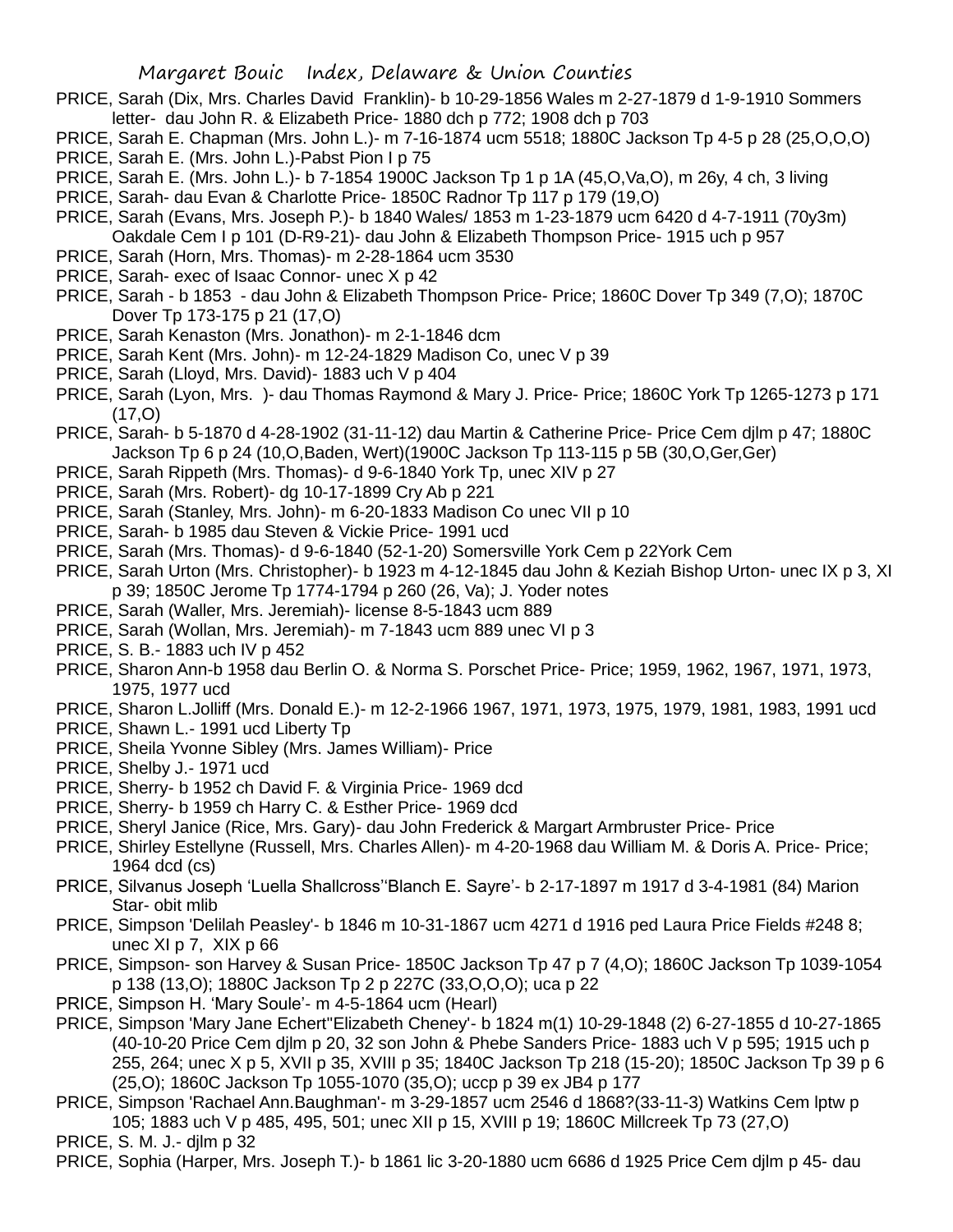- Martin & Catherine Price- 1880C Jackson Tp 6 p 24 (18,O,Baden, Wert)
- PRICE, Stacie Marie- b 6-15-1971 dau Wilbert L. Price- Price
- PRICE, Stacy Elaine- b 1-24-19— dau Donald & Maxine Price-Price
- PRICE, Stanley L. 'Cinday A.'- b 1954 son Lowell L. & Evelyn M. Price- 1959, 1967, 1971, 1979, 1981, 1983 ucd
- PRICE, Stella M.- b 1895 dau Lucius E. & Ann Catherine Wurm Price- Bassett letter
- PRICE, Stephen Lee 'Sandra'- d 6-28-1976 (37) son Earl Price- Price
- PRICE, Stephen Jr.- son Stephen Lee & Sandra Price- Price
- PRICE, Steve/Stephen- b 1958/9- son Arthur G. & Phyllis J. Price- 1962, 1967, 1973, 1975, 1977, 1979 ucd
- PRICE, Steven- b 1959 son Lowell L. & Evylin Price- 1959, 1962, 1967, 1971, 1973, 1975, 1981 ucd
- PRICE, Steven 'Vickie'- 1991 ucd
- PRICE, Sue (Fee, Mrs. )- dau Raymond B. & Emma Heath Price- Price; obit Emma, mlib (brown)
- PRICE, Sue (Mrs. Lee)- Price
- PRICE, Susan- dau David & Elizabeth Thompson Price- Thompson 161
- PRICE, Susan Elaine Buckingham (Mrs. Michael Owen)- m 1-28-1964 dau Ray E. Buckingham- Buckingham; **Price**
- PRICE, Susan (Mrs. Harvey)- Price Cem djlm p 23; 1840C Jackson Tp 227 (20-30); 1850C Jackson Tp 47 p 7 (35,O); 1860C Jackson Tp 1039-1054 p 138 (45, Va); (1870C Jackson Tp 73-72 p 10 (54, Va); 1880C Jackson Tp 8 p 235C (63,O,Va,Va)
- PRICE, Susan L.- 1869 wsc; Pabst 8 p 19; 1870C Delaware Town p 296 (47\*)
- PRICE, Susan- dau John & Polly Bell Price- 1883 uch V p 333; unec XVI p 4
- PRICE, Susanna Elizabeth (Maris, Mrs. William Perry)- dau David Henry & Elizabeth Myers Price- Graham 1835; 1870C Taylor Tp 152-144 p 18 (10,O)
- PRICE, Susanna T.- dau John & Letia Price- 1870C Jackson Tp 72-71 P 10 (6,O); 1880C Jackson Tp 1 p 28  $(15, O, O, O)$
- PRICE, Susannah- d 8-12-1863 (1-8-12) Price Cem djlm p 23
- PRICE, Susannah (Beard, Mrs. Amos)- b 1817 ped Harley Oestus Beard 9 by Gary Lee Beard #555; unec VI p 14, XVII p 59
- PRICE, Sylvan- son Adam & Amanda Hord Price- Price; Sbc p 26; 1949 ucd
- PRICE, Sylvia M. (Mrs. Clark Benton)- Price
- PRICE, T.- 1979 ucd T.- uca p 106
- PRICE, Tammy (Coffey, Mrs. Robert)- b 1962 dau Emmett F. & Helen Price- 1964, 1969, 1971 dd
- PRICE, Tammy- b 1956 dau Shelby J. Price- 1971, 1980 dcd
- PRICE, Tamzen (Thornton, Mrs. Thomas)- m 3-9-1848 Madison Co, unec X p 64
- PRICE, Tawni S. (Mrs. Ronald L.)- 1991 ucd
- PRICE, Temperance- dau David & Elizabeth Thompson Price- Thomspon 164
- PRICE, Tennis Irene (Coder, Mrs. Lloyd "Jake")- b 1-11-1924 m 11-19-1946 d 6-14-1991 (67) dau John & Pearl Williams Price- Price
- PRICE, Teresa Lynn- b 1964 dau Dale L. & Bonnie K. Price- Price
- PRICE, Teresa Gale (Rado, Mrs. Steven Gerald)- b 1962 m 10-1-1983 dau Gale & Janice L. Price- 1971,
- 1973, 1975, 1977, 1979, 1983 ucd
- PRICE, Thelma E. Sherman (Mrs. Adam Hord)- b 4-7-1902 m 12-22-1926 d 2-3-1983- Price; dau Lewis & Allie Randolph Sherman- 1949, 1959 ucd; Sbc p 22, 26, 28
- PRICE, Thelma (Harshfield, Mrs. )- sister Mary E. & George Price- obit Mary E., mlib
- PRICE, Thomas- 1870C Radnor Tp p 465 (6)
- PRICE, Thomas- 1870C Radnor Tp p 470 (7)
- PRICE, Thomas- tavern lic JB2 p 82, 192; uccp p 11, 15, 20
- PRICE, Thomas- son George & Judy Burlile Price- Price
- PRICE, Thomas- 1915 uch p 480; 1840C York Tp 323 (60-70); uca p 19, 20
- PRICE. Thomas 'Allice M.'- 1910C Richwood 281-288 p 10B (44, O, Wales, Wales)
- PRICE, Thomas 'Ann Perry'- m 7-11-1822 dcga p 6 Del Pat & Fr Chron
- PRICE, Thomas Arthur- d 6-9-1963 (70) bur Radnor- son John A. & Elizabeth Jones Price- dcq Mary Price1; 1961 dcd
- PRICE, Thomas Earl 'Judith Dale Hodges'- m 12-19-1966? son Earl Raymond & Jane Price- Price; 1961, 1964, 1971, 1980 dcd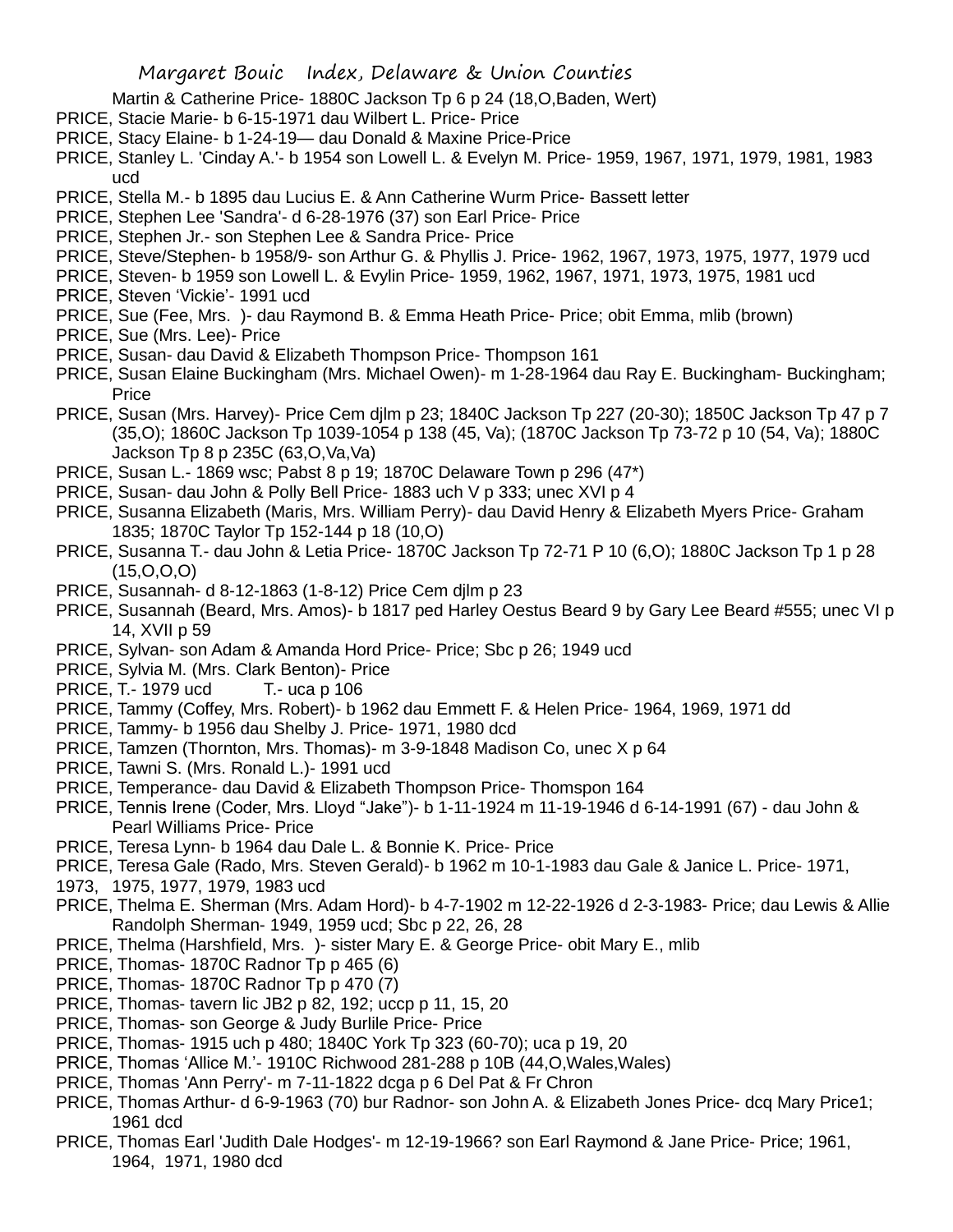- PRICE, Thomas 'Elizabeth Johnson'- b 1635 d 1703 son Thomas & Elizabeth Phillips Price- ped Melba N. Clark #154 768; unec IX p 43
- PRICE, Thomas 'Elizabeth Phillips'- b 1610 d 1701 ped Melba N. Clark #154 1536; unec IX p 43
- PRICE, Thomas- b 1951 son Emmett F. & Helen J. Price- 1961 dcd (10), 1964, 1969 dcd
- PRICE, Thomas H.- tavern lic JB3 p 66, uccp p 26, uccp p 44 sec JB4 p 379
- PRICE, Thomas J. (justice of peace)- unec II p 36
- PRICE, Thomas J.- moved to Emporia Kansas- unec VIII p 3
- PRICE, Thomas- b 2-11-1893 Radnor son John A. & Lizzie A. Jones Price- dcb
- PRICE, Thomas 'Keturah Merryman'- b 1706 d 1743 son Mordici & Mary Parsons Price- ped Milba N. Clark #154 192; unec IX p 43
- PRICE, Thomas R.- son John R. & Elizabeth Powell Price- 1908 dch p 703
- PRICE, Thomas R. 'Marinda'- unec IV p 34, XV p 66, 67; uca p 19, 20; 1870C York Tp 234-228 p 30 (61,O)
- PRICE, Thomas R. 'Mary J.'- b 12-27-1809 d 3-15-1877- E. York Cem p 4- 1915 uch p 477, 482; 1883 uch V p 522, 525, 527, 528, 555; 1840C York Tp 306 (30-40); 1850C York Tp 361-366 p 56 (41,O); 1860C York Tp 1265-1273 p 170 (50,O) tavern lic uccp p 32 JB3 p 323, p 40 JB4 p 208; auctioneer uccp p 33 JB3 p 402, uccp p 35 JB4 p 53; unec VIII p 45, XVII p 4
- PRICE, Thomas R.- store, Summersville, unec XVII p 16
- PRICE, Thomas- son Nehemiah Price- 1850C Concord Tp 2194 p 129 (12,O)
- PRICE, Thomas O. 'Laura L.- b 1873 d 1958 Price Cem djlm p 38
- PRICE, Thomas Raymond ' ''Mary Etta'- d 10-15-1971 (80) bur Radnor- son John & Sarah Price- Price; father of Earl R. Price
- PRICE, Thomas 'Sarah Rippeth'- d 2-12-1856 Tuscarawas Co; York Cem p 22; unec XIV p 27
- PRICE, Tianna- dau Dale L. & Bonnie K. Price- Price; 1980 dcd
- PRICE, Tillie (Bigley, Mrs. Charles W.)- m 8-6-1880 ucm 6762
- PRICE, Timothy W. 'Ronda J.'- son John & Dorothy Price Jr.- 1971, 1981, 1983, 1991 ucd
- PRICE, Tina Lynn (Milburn, Mrs. ) dau Paula Irene Pitts Price- Price
- PRICE, Rev. T. J.- 1883 uch V p 366
- PRICE, Tracy 'Ann Ramirez'- m 8-23-1997 son Lee & Sue Price- Price
- PRICE, Tracy Lynn (Nelson, Mrs. )- dau Paula Irene Pitts Price- Price
- PRICE, Tricia- b 1974 dau Thomas Earl & Judith Dale Hodges Price- 1980 dcd
- PRICE, Tronnie- b 1971 son Donald E. & Sharon L. Jolliff Price- Price; 1983 ucd
- PRICE, Latonia"Tronny "'Hazel Fogle''Edna Collinson'- b 5-29-1888 d 1949/11-19-1953 WWI Raymond Cem lptw p 39- son John Christian & Mary Wolford Price- Price; Graham 18362; obit mlib; obit Mary Wolford, obit John Christian, mlib; 1900C Taylor Tp 56-58 p 3A (12,O,O,O)
- PRICE, Twyla Jane (Turner, Mrs. Kent)- b 1930 d 1974 dau Argus John & Mary E. Yoder Price- Price
- PRICE, Verna Mitchell (Mrs. Glenn)- b 9-4-1910 d 5-15-1930 dau George R. Mitchell- obit Mlib (sister Mrs. Ernest Roush)
- PRICE, Vicki Jean (Schalk, Mrs. Wayne Edward)- b 1958 m 7-9-1977 dau Elwood & Elizabeth G. Fisher Price-Price; 1969, 1971 dcd
- PRICE, Vickie (Geckler, Mrs. Edward)- m 10-13-1979 dau John R.& Nancy Smith Price- Price
- PRICE, Vickie (Mrs. Steven)- 1991 ucd
- PRICE, Vida L. Reynolds (Mrs. Forrest L.)- m 8-23-1924- 1949, 1959, 1962, 1967, 1971, 1973, 1975, 1977, 1979, 1981, 1983 ucd
- PRICE, Violet (Blamer, Mrs. )- sister Warren S. Price- Price
- PRICE, Violetta Alberta Betts (Mrs. John William)- b 9-24-1878 d 3-7-1943 bur 5-25-1943 Zanesfield- dau Joseph S. & Nancy M. Sinift Betts- Price; obit, mlib; obit John William, mlib
- PRICE, Virgil- son Charles Edward & Nettie Ophelia Dicus Price- Price
- PRICE, Virgil E. 'Anna L. Hodge'- Price
- PRICE, Virginia Collene (Osborn, Mrs. John)- b 11-29-1921 m 1-18-1941 dau James Leroy & Etta Finley Collins Price- Maugans Anc p 133
- PRICE, Virginia (Mrs. David F.)- 1969 dcd
- PRICE, Walter E. 'Florence S.'- Price
- PRICE, Walter Powell.- b 7-18-1898 d 1928 Marlborough Cem p 189- son John H. & Amanda Miller Price-1908 dch p 703; dcb
- PRICE, Walter- b 12-3-1896 Radnor Tp son William & Mary E. Roberts Price- dcb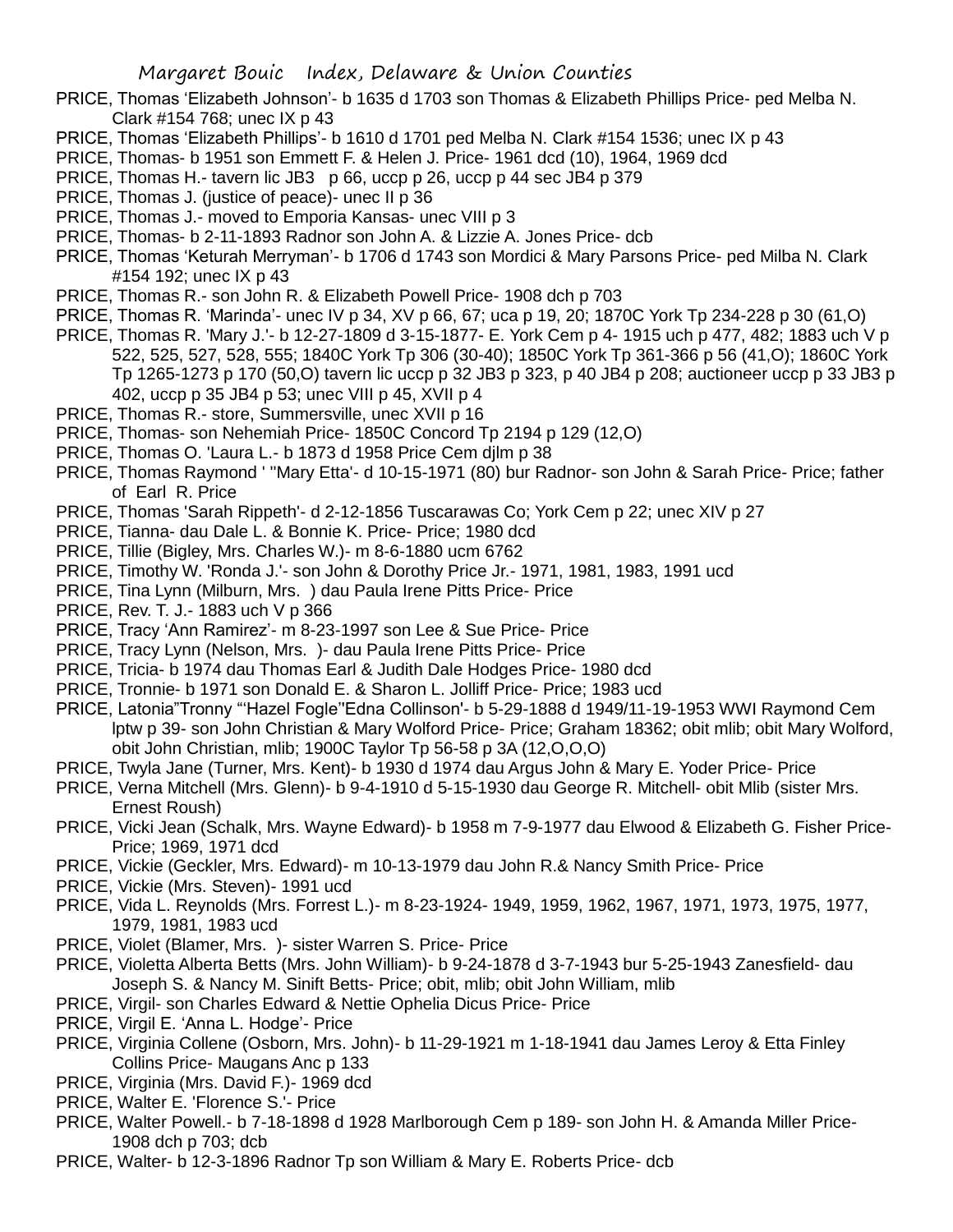- PRICE, Wanda (Howard, Mrs. )- dau Mary C. Price- Price
- PRICE, Wanda (Mrs. William)- m 4-29-1940- Price 1961 dcd
- PRICE, Warner- crushed to death yesterday dg 3-8-1898 Cry Ab p 147 brother of Mrs. Lehman
- PRICE, Warren B. Resolution of respect dg 4-12-1898 Cry Ab p 151
- PRICE, Warren B.- 'Eva A. Wherry'- m 6-28-1883 dcm son William & Ruth Sebring Price- 1860C Harlem Tp (2); 1870C Harlem Tp p 370 (12) 1880C Allen Co (22)- Bassett letter
- PRICE, Warren Ross- b 12-23-1884 Genoa Tp son Warren & Eva Wherry Price- dcb
- PRICE, Warren S. 'Lucille Welch Taylor'- b 6-24-1916 d 11-30-1987 (71) bur Gilboa-
- PRICE, Wayne- son Harriet Maddox Price- Price
- PRICE, W. C.- unvmec p 28
- PRICE, Wilbert Lee- son Clarence & Berthe E. Helton Price- Price
- PRICE, William- Powers p 22
- PRICE, William- unec V p 32, unclaimed letter, 1850
- PRICE, William- 1870C Harlem Tp p 370 (40\*)
- PRICE, William- 1870C Radnor Tp p 470 (11)
- PRICE, William- 1820C Darby Tp 300 (26-45); 1830C Millcreek Tp
- PRICE, William- 1883 uch V p 557, 587, 597
- PRICE, William- uca Claibourne Tp; unec XV p 66
- PRICE, William ES CP 260 unec III p 46; uccp p 21 JB2 p 250, uccp p 27; uca p 19
- PRICE, William Bruce 'Royetta Marie Hunt'- m 5-10-1986 son William M. & Doris Price- Price
- PRICE, William- d 1-9-1834 (12-1-26) Price Cem son D. & B/E.- djlm p 28
- PRICE, William- son Earl R. & Jennie M. Price- 1964 dcd
- PRICE, William M.'Doris'- son Walter E. & Florence S. Price- 1964, 1969, 1971 dcd
- PRICE, William brother Earl Raymond Price- Price
- PRICE, William L.- son Earl Raymond Price- Price
- PRICE, William Edward- b 12-23-1947 d 3-16- 1968 Vietnam Unionville Cem DJ p 45, 48- son Berlin & Norma Price- Price- 1959 (11), 1962 ucd; unvmec p 21, 37
- PRICE, William 'Elizabeth Clements'- m 11-16-1832 ped Carol Jeanne Price White #622 16; unec XVIII p 68
- PRICE, William- son Forrest Leo & Vida LaVon Reynolds Price- Price; 1949, 1959 ucd
- PRICE, William F.- son Thomas Raymond Price- Price
- PRICE, William F. 'Bertha W.'- 1964, 1969, 1971, 1980 dcd
- PRICE, William 'Hannah Carney'- m 1-21-1830 ucm 200; unec II p 27 1915 uch p 484, 497
- PRICE, William Harvey J.- d 5-12-1871 (4y2d) Union Christian Ch Cem lptw p 88- son David & Elizabeth Myers Price- Graham 1838; 1870C Taylor Tp 152-144 p 18 (3,O)
- PRICE, William 'Helen'- 1977 ucd
- PRICE, William James 'Amanda Meddles'- b 3-9-1866 m 4-6-1887 d 8-1-1925 son John Price- Price
- PRICE, William James- b 12-13-1822 son Samuel & Anna Price- unec V p 21
- PRICE, William 'Jerusha Bessee'- Shipps p 30
- PRICE, William James- son John & Catharine Thompson Price- 1870C Dover Tp 173-175 p 21 (4,O) ; 1880C Dover Tp 170-179 p 36 (14,O,O,O)
- PRICE, William- b 3-25-1947 son Kenneth & Nora Scheiderer Price- Rausch 17622 III p 306
- PRICE, William L.- 1991 ucd
- PRICE, William L.- b 1970 son Dale L. & Bonnie K. Price-Price; 1980 dcd
- PRICE, William L. 'Nguyet T. Truong'- son Earl R. & Jane Price- 1961 dcd (13), 1969 dcd
- PRICE, William 'Lucinda Crossland'- b 1818 d 1894 son John & Mary Price- ped Louise Rambo Howison #159; unec IX p 45
- PRICE, William 'Mary A. Berryhill'- 1883 uch V p 244
- PRICE, William- b 1989 son Michael R. & Mary Price- 1991 ucd
- PRICE, William Perry 'Blanche Ellen Neal'- b 9-20-1897 m 1-20-1919 d 8-9-1863 son Omer Clifford &
- Elizabeth E. Richards Price- ped Carol Jeanne Price White #622 2; unec XVIII p 68; Price
- PRICE, Billy 'Ruth Ann'- parents of Jeffrey Price- Price
- PRICE, William 'Ruth Sebring'- m 12-24-1855 dcm; 1860C Harlem Tp (39,O); 1870C Harlem Tp (40,O); 1880C Allen Co (58)- Bassett letter
- PRICE, William 'Wanda'- m 4-28-1940- Price 1961 dcd
- PRICE, William W.- d 8-26-1851 (2-11-21) Price Cem djlm p 32- son S.M.J.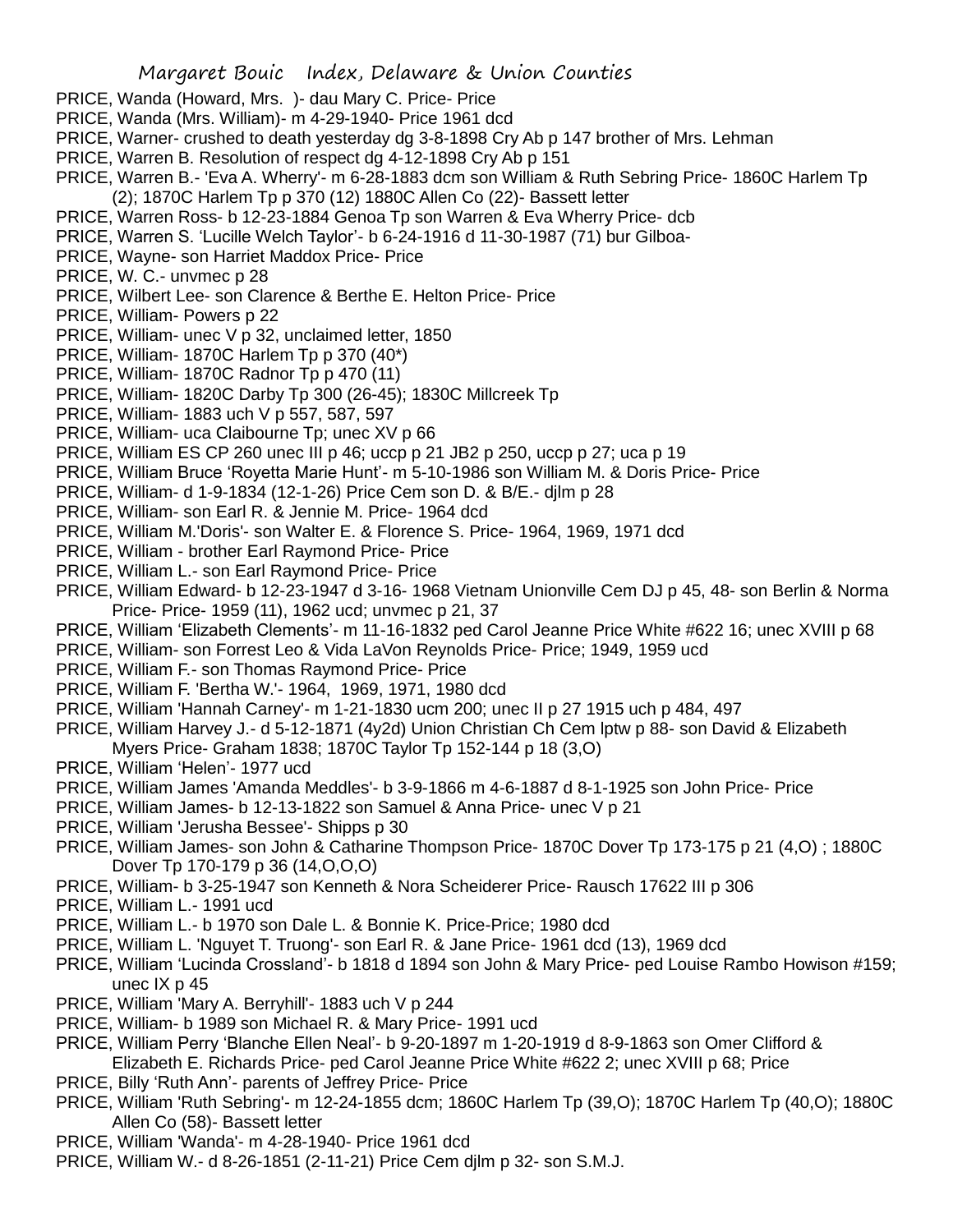- PRICE, William- son William & Doris Price- b 1959- 1964, 1969, 1971, 1980 dcd
- PRICE, Wilma- dau William & Wanda Price- 1961 dcd (17)
- PRICE, Wyvonna (Fleming, Mrs. )- dau Mary C. Price- Price
- PRICE, Zachary Lee- d 2-15-1999 at birth-Prospect Cem- son Jacqueline Nicole Price- Price
- PRICE, Zelia Roberta Lockwood (Mrs. George William)- b 4-6-1916 m 4-6-1936 d 3-21-1999 Middleburg Cemdau Robert T. & Zella Ivy Price Lockwood-Price; 1985 uch p 92; 1961, 1964, 1969, 1971 dcd, 1949, 1977, 1979, 1981, 1983, 1991 ucd
- PRICE, Zella Ivy (Lockwood, Mrs. Robert Thomas)- b 12-6-1887 m 2-16-1909/8 d 1-11-1951 dau William James & Amanda L. Meddles Price- Price
- PRICE, Zella Margaret (Pritchett, Mrs. )- b 2-2-1946 dau George William & Zelia Roberta Lockwood Price-Price; 1949 ucd; 1961, 1964 dcd
- PRICE, Zella Mitchell (Mrs. Norville)- buried 12-1-1949 dau Elijah & Virginia Rickard Mitchell- Mitchell 112154; Mitchell Cem DJ p 22
- PRICE, Zenas- son Nathan & Elizabeth Price- 1850C Orange Tp 1728 p 111 (15,O)
- PRICER, Alice M. (Williamson, Mrs. Clifford H.)- b 8-15–1892 m 1914 d 5-31-1980 (87) Claibourne cem- dau Joseph & Lottie Flora Pricer- Pricer
- PRICER, Bertha (Schmidt, Mrs. )- dau Joseph & Lottie Flora Pricer- Pricer
- PRICER, James 'Margaret'- unec XII p 8 Madison Co Democrat
- PRICER, John F. 17 months son James & Margaret Pricer; unec XII p 8; Madison Co. Democrat
- PRICER, Joseph 'Lottie Flora'- Pricer
- PRICER, Lottie Flora (Mrs. Joseph)- Pricer
- PRICER, Margaret (Mrs. James)- unec XII p 8, Madison Co, Democrat
- PRI???- Frank P. 'Sarah S.'- 1910C Claibourne NP 107 p 4B (33,O,O,O)
- PRI???- Sarah S. (Mrs. Frank P,.)- 1910C Claibourne NP p 4B (33,O,O,O)
- PRI???-William- son Frank P. & Sarah S. Pri???- 1910C Claibourne NP 107 p 4B (28,O,O,O)
- PRICHARD, —performed marriage unec XIII p 3
- PRICHARD, Anna-1870C Radnor Tp p 471 (7)
- PRICHARD, Anna (Ransome, Mrs. Abram L.)- b 1882 d 1931 Claibourne Cem p 49
- PRICHARD, Aufanta (Mrs. John G.)- b 7-1858 1900C Claibourne Tp 59-64 p 3A (41,O,O,O), m 6y 1 ch; 1910C Claib SP 127-128 p 6B (51,O,O,O)m 17y, 2ch
- PRICHARD, Benjamin- 1870C Radnor Tp p 371 (3)
- PRICHARD, Beth Ann- dau Kenneth 7 Kathy Prichard- Prichard
- PRICHARD, Betty Barklow (Mrs. Walter)- m 2-4-1946- Prichard
- PRICHARD, Betty Jean (Wheeler, Mrs. Donald Eugene)-m 6-22-1962 dau Penrose & Rachel Kinney Prichard-Prichard; 1949, 1962 ucd
- PRICHARD, Celena- d 11-17-1899 (2) Radnor- ch Benjamin Prichard- dcdeaths
- PRICHARD, Dana G.- b 3-1890 son George W. & R Davis- 1900C Marysville 3rd ward 147-152 p 6A (10,O,O,O)
- PRICHARD, David- 1870C Radnor Tp p 471 (11)
- PRICHARD, Elder David- unec XIV p 18
- PRICHARD, David- dcw Bk 4 p 172 (19) exec
- PRICHARD, David 'Mary Elizabeth Jones'- Prichard; 191-C Claibourne SP 1129-1130 p 6B (51,O,Wales,O) m 26y
- PRICHARD, Rev. David 'Ruth'- b 8-15-1809 d 4-1-1882 dg 4-4-1882 Cry Ab p 66; 1850C Radnor Tp 97 p 178 (38,Wales)
- PRICHARD, Delpha (Mrs. Gomer)- b 3-1877- 1900C Jackson Tp 188-190 p 8B (23,O,O,O) m 1y, 2 ch; b 1875 d 1953 Price Cem, djlm p 63; roomer with Penrose- 1949 ucd
- PRICHARD, D. W.- dg 2-21-1890, 2-25-1890 (James W. Davis d at his home)- Cry Ab p 8,9
- PRICHARD, Edna M.- b 12-17-1890 Radnor Tp dau J. B. & Mary J. Jones Prichard- dcb
- PRICHARD, Elizabeth- dau Rev. David & Ruth Prichard- 1850C Radnor Tp 97 p 178 (6/12,O)
- PRICHARD, Ellen- d 10-1-1872 (37y)Delaware dcdeaths
- PRICHARD, Ellen- 1870C Radnor Tp p 471 (13)
- PRICHARD, Ellen (Welsh, Mrs. Moses)- 1883 uch V p 438
- PRICHARD, Fairy Hedden (Mrs. W. B.)- CCC p 75, 76
- PRICHARD, Mrs. Fay- d 3-30-1968 (88) Oak Grove Cem- Prichard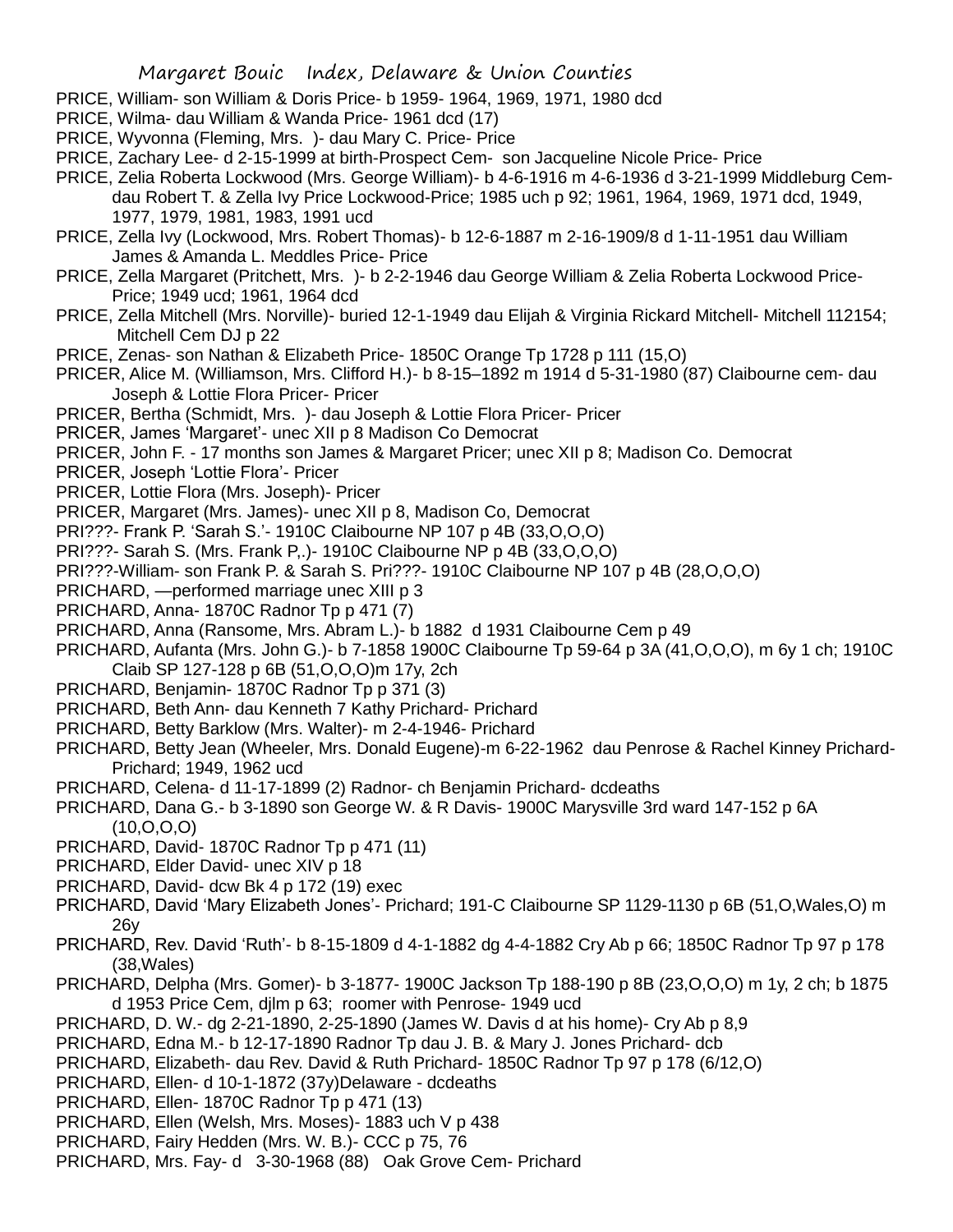- PRICHARD, Fern (Gilbert, Mrs. )- Sbc p 36
- PRICHARD, George W.- 1883 uch V p 372
- PRICHARD, Gomer 'Delpha'- b 10-1874 1900C Jackson Tp 188-190 p 8B (25,O,Wales,O) m 1yr; b 1973 d 1932 Price Cem, djlm p 63; b 10-8-1873 dcb son William & Margaret Prichard
- PRICHARD, Hannah- dau Rev. David & Ruth Prichard- 1850C Radnor Tp 97 p 178 (6,O)
- PRICHARD, Jack- 1985 uch p 128 (farm on Kinney pike)
- PRICHARD, JoAnn (Young, Mrs.)- dau Penrose & Rachel Kinney Prichard- Prichard; 1949, 1962 (14) ucd
- PRICHARD, John- 1870C Radnor Tp p 471 (5)
- PRICHARD, John- his wife died- dau James Mayfield- dg 7-1-1886 Cry Ab p 134
- PRICHARD, John G. 'Aufanta'- b 5-1864 1900c Claibourne Tp 59-64 p 3A (36,O,Wales,O); 1910C Claib SP 127-128 p 6B (45,O,Wales, O) m 17y m2
- PRICHARD, Kathy (Mrs. Kenneth)-Prichard
- PRICHARD, Mary Kathryn (Price, Mrs. )- dau Penrose & Rachel Kinney Prichard- Prichard; 1949, 1962 (17) ucd
- PRICHARD, Kenneth 'Kathy'- son Walter & Betty Barklow Prichard- Prichard
- PRICHARD, Lon- d 6-25-1900 (25-11-4) consumption Mt. Hermon, obit mlib; unec XV p 8, 28; affidavits;
- PRICHARD, Maggie- 1870C Radnor Tp p p 471 (6m)
- PRICHARD, Margaret Griffiths (Mrs. William)- b 10-20-1831 m 1-19-1854 dcm d 12-12-1888 Randor Cem, Powell p 216; 1870C Radnor Tp p 471 (38)
- PRICHARD, Margaret P.- dau David L. & Mary Elizabeth Jones Prichard- 1910C Claibourne SP 129-1130 p 6B  $(11, 0.0, 0)$
- PRICHARD, Maria Hilda- b 10-19-1891 Radnor Tp dau Benjamin & Maggie Pentle Prichard- dcb
- PRICHARD, Marty- ch Kenneth & Kathy Prichard- Prichard
- PRICHARD, Mary- 1870C Radnor Tp p 471 (16)
- PRICHARD, Mary- 1870C Radnor Tp p 471 (53)
- PRICHARD, Mary- dau Rev. David & Ruth Prichard- 1850C Radnor Tp 97 p 178 (2,O)
- PRICHARD, Mary Elizabeth Jones (Mrs. David)- Prichard; 1910C Claibourne SP 11290130 p 6B (48,O,O,SWales) m 26y 2 ch, 1 living
- PRICHARD, Mildred (Carroll, Mrs. )- b 9-3-1894 d 6-25-1963 Claibourne Cem p 106 dau John G. & Aufanta Prichard- 1900C Claib Tp 59-64 p 3A (5,O,O,O) 1910C Claib SP 127-128 p 6B (15,O,O,O)
- PRICHARD, Pauline (McDaniel (Mrs. Frank)- b 3-2-1899 d 3-9-1975 bur Radnor- dau David & Mary Elizabeth Jones Prichard- Prichard
- PRICHARD, Penrose 'Rachel C. Kinney'- d 9-4-1986 (77) Price Cem- Prichard; 1949, 1962, 1967, 1971, 1973, 1975, 1977, 1979, 1981, 1983, 1991 ucd
- PRICHARD, Rachel C. Kinney (Mrs. Penrose)- Prichard; 1949, 1962, 1967, 1971, 1973, 1975, 1977, 1979, 1981, 1983 ,1991 ucd
- PRICHARD, Richard- 1870C Radnor Tp p 471 (61\*)
- PRICHARD, Ruth (Mrs. Rev. David)- 1850C Radnor Tp 97 p 178 (34,NY)
- PRICHARD, Ruth (Roberts, Mrs. Charles N.)- m 6-20-1928 d 1-27-1986- Prichard
- PRICHARD, Sarah- 1870C Radnor Tp p 471 (14)
- PRICHARD, Telitha (Harrod, Mrs. John)- 1883 uch V p 438
- PRI(T)CHARD, Sarah (Jones, Mrs. John P.)- dau William Pritchard- 1908 dch p 750
- PRICHARD, Walter 'Betty Barklow'- m 2-4-1946- Prichard
- PRICHARD, W. E.- 1976 dch p 49- son Rev. David Prichard- dg 5-4-1882 Cry Ab p 66
- PRITCHARD, William- 1908 dch p 750
- PRICHARD, William- 1830C Millcreek Tp 377 p 290 (20-30)
- PRICHARD, William- 1870C Radnor Tp p 471 (28)
- PRICHARD, William- 1870C Radnor Tp p 471 (9)
- PRICHARD, William- son Rev. David & Ruth Prichard- 1850C Radnor Tp 97 p 187 (4,O)
- PRICHARD, William- b 5-1860 brother John G. Prichard- 1900C Claibourne Tp 59-64 p 3A (40,O,Wales,O) 1910C Richwood 302-309 p 11A (49,O,O,O) brother-in-law of Chester F. & Ellen Cox
- 
- PRICHARD, J. William- 1880C Liberty Tp Un Co 197-207 p 31 (19,O,-,-)
- PRICHARD, William 'Margaret Griffiths'-b 8-3-1826 m 1-19-1854 dcm d 11-1-1899 Radnor Cem- Powell p 216; dg 11-3-1899 Cry Ab p 223; 1870C Radnor Tp p 471 (42\*); dcdeaths
- PRICKETT, Anna E. Amrine(Mrs. Wm. E.)- b 1889 m 2-14-1907 d 5-25-1966 (77) Unionville Cem, DJ p 41, 48;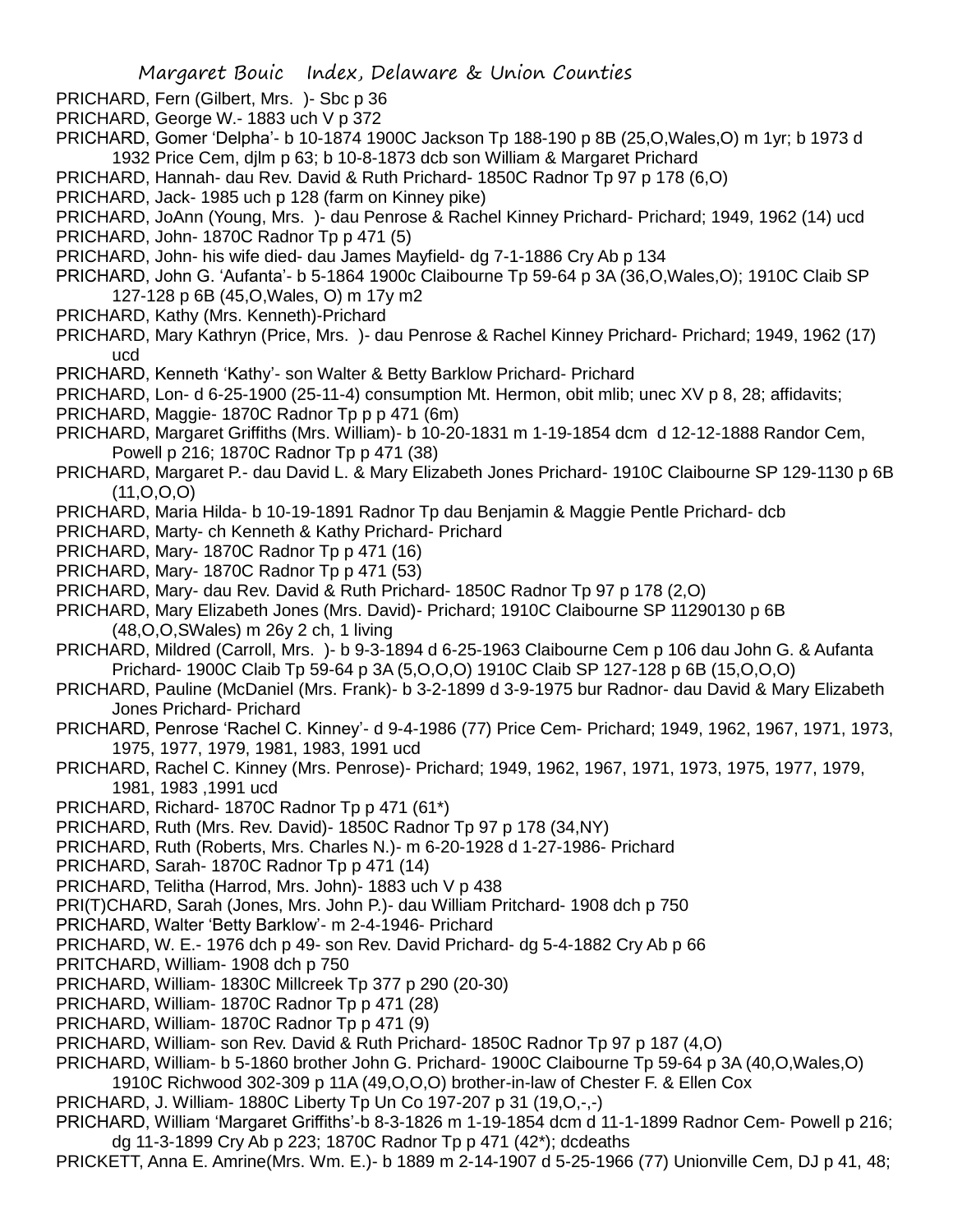- unvmec p 16, 17, 23, 25, 28, 30, 37; 1962 ucd; Prickett Bible, unec IV p 38, 39
- PRICKETT, Carrie Miller (Mrs. )- b 7-12-1902 d 4-13-1986 bur St. Cloud, Fla- Prickett
- PRICKETT, David- son Carrie Miller Prickett- Prickett
- PRICKETT, Emma F.- b 1850 Cadiz d 10-3-1900 Oakdale I p 22 (E-R19-3)
- PRICKETT, Frances Alberta (Bailey, Mrs. Delmore)- b 9-20-1911 m 1-7-1933 Bible; unec IV p 38, 39
- PRICKETT, Martha Jackson (Mrs. )- dau John & Catherine Carr Jackson- Carr 3
- PRICKETT, Mary- unvmec p 20
- PRICKETT, Mary (Behrens, Mrs. )- dau Carrie Miller Prickett- Prickett
- PRICKETT, Mary Leota (Blumenschein, Mrs. Walter)- b 10-8-1907 m 4-23-1932 d 11-25- 1987 (80) Unionville Cem-dau William & Anna Amrine Prickett- Prickett; Bible unec IV p 38, 39
- PRICKETT, Orville- son Carrie Miller Prickett- Prickett
- PRICKETT, Thelma (Jacobs Mrs. )- dau Carrie Miller Prickett- Prickett
- PRICKETT, Virginia- Powers Pat p 302
- PRICKETT, W. E.- Supt., Broadway 1907-1911 -unec III p 17
- PRICKETT, William E. 'Anna Amrine'- b 8-6-1878 d 1-8-1940 Unionville Cem, DJ p 41, 50; unvmec p 16, 17, 20, 23 Bible unec IV p 39
- PRICKETT, William- b 9-1896 stepson Charles H. & Ida B. Fleck- 1900C Marysville 148-153 p 6A (3,O,O,O)
- PRIDAY, Andrew Rawn- b 9-9-1979 son Michael & Connie Nicol Priday- Priday; 1985 uch p 120
- PRIDAY, Carol J. (Mrs. Paul R.)- 1991 ucd
- PRIDAY, Cathy (Mrs. Eric)- 1971, 1973, 1975, 1977, 1981, 1983, 1991 ucd
- PRIDAY, Christine G. (Mrs. James C.)- 1991 ucd
- PRIDAY, Cindy Jayne Morehart (Mrs. Joseph Paul)- m 6-4-1983 dau Mr. & Mrs. Robert Sonnet- Priday; 1985 uch p 120
- PRIDAY, Connie Nicol (Mrs. Michael)- 1985 uch p 120; 1991 ucd
- PRIDAY, Dana- b 1966 son Eric R. & Cathleen A. Priday- 197 5, 1977, 1981, 1983 ucd
- PRIDAY, Elizabeth- sister Paul H. Priday- Priday- obit Paul Hl, mlib (brown)
- PRIDAY, Eric R. 'Cathleen A.'- obit Mary R., obit Paul H., mlib (brown); 1971, 1973, 1975, 1977, 1979, 1981, 1983, 1991 ucd
- PRIDAY, Eric 'Janice'- Priday
- PRIDAY, Erin Nicole- b 3-28-1982 dau Michael & Connie Nicol Priday- Priday; 1985 uch p 120
- PRIDAY, Helen L. Andrews (Mrs. Jim H.)- m 7-12-1963- Priday; 1971, 1973, 1975, 1977, 1971, 1973, 1991 ucd
- PRIDAY, James C.'Christine G.- son Jim H. & Helen Andrews Priday- Priday; 1981, 1983, 1991 ucd
- PRIDAY, James H,"Jim". 'Helen L. Andrews'- b 5-20-1920 m 7-12-1963 d 6-11-1990 (70) Jerome Tp Cem- son Paul & Mary Robinson Priday- Priday; obit Paul h. Obit Mary R., mlib (brown; 1967, 1971, 1973, 1975,
- 1977, 1979, 1981, 1983, 1991 ucd PRIDAY, Janice (Mrs. Eric)(Orser, Mrs. )- Priday
- PRIDAY, Joseph Paul ' Cindy Jayne Morehart'- m 6-4-1983 son Eric & Janice Priday- Priday; 1985 uch p 120
- PRIDAY, Julie- 1975 ucd; 1985 uch p 120
- PRIDAY, Mary J.- b 1970 dau Eric A. & Cathleen A. Priday- 1973, 1975, 1977, 1981, 1983, 1991 ucd
- PRIDAY, Mary Robinson (Mrs. Paul)- b 1892 d 11-16-1975 (83) bur Jerome IOOF Cem- DJ p 111 Priday; obit, mlib (brown) ; 1962, 1967, 1971, 1973, 1975 ucd
- PRIDAY, May Lentz (Mrs. Paul Robin)- d 3-15-1983 (59) Jerome Cem- sister William F. Lentz,Jr.- Priday; 1977, 1979, 1981 ucd
- PRIDAY, Michael 'Connie Nicol'- b 1958 m 9-30-1978 son Eric Priday & Mrs. Janice Orser- Priday; 1985 uch p 120; 1975, 1977 ucd
- PRIDAY, Naomi- sister Paul H. Priday- Priday- obit Paul H., mlib (brown)
- PRIDAY, Paul Henry 'Mary Robinson'- b 5-6-1894 d 9-9-1978 (84) Jerome IOOF Cem- Priday; DJ p 111, 123; WWII; 1962, 1967, 1971, 1973, 1975, 1981, 1983, 1991 ucd
- PRIDAY, Robin L.- son Robin & May Lentz Priday- Priday
- PRIDAY, Paul Robin 'May Lentz''Carol J.- Priday; obit Paul H, Obit Mary R., mlib (brown); 1977, 1979, 1991 ucd
- PRIDDE, Elizabeth (Geyer, Mrs. William)- b 2-13-1829 m 2-14-1848 d 6-15-1906 ped Ruth Morse Barr 21; unec XV p 81
- PRIDE, John- unec II p 20; XII p 40, 51, 66, XV p 53; heir-at-law to William Pride- 1883 uch V p 75, 288, 353;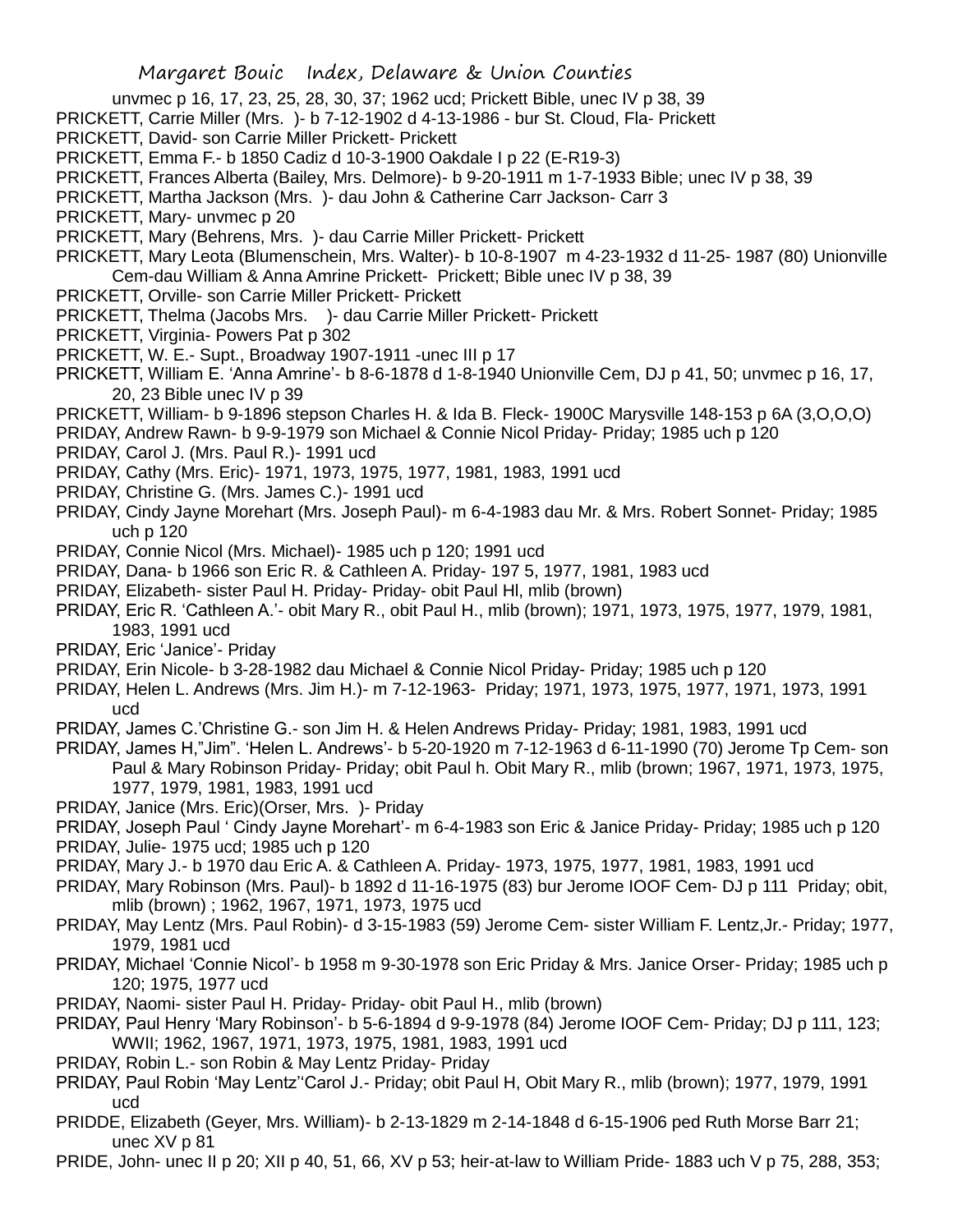uca p 31, 59

PRIDE, William- unec II p 20; 1883 uch V p 75, 353

- PRIDEMORE, Audrey- dau Warnie H. & Mary Jane Eichlenlaub Pridemore- Pridemore
- PRIDEMORE, Gladys (Creed, Mrs. Perry)- dau Warnie H. & Mary Jane Eichlenlaub Pridemore- Pridemore
- PRIDEMORE, Gloria (Stewart, Mrs. Jim)- dau Warnie H. & Mary Jane Eichlenlaub Pridemore- Pridemore
- PRIDEMORE, Jeanne (Byerly, Mrs. )- dau Warnie H. & Mary Jane Eichlenlaub Pridemore- Pridemore
- PRIDEMORE, June (Parks, Mrs. Bob)- dau Warnie H. & Mary Jane Eichlenlaub Pridemore- Pridemore
- PRIDEMORE, Lowell- son Warnie H. & Mary Jane Eichlenlaub Pridemore- Pridemore
- PRIDEMORE, Lynda Smith (Mrs. Thomas S.)-
- PRIDEMORE, Mary Jane Eichenlaub (Mrs. Warnie H.)- Pridemore
- PRIDEMORE, Robin (Matulich, Mrs. Matthew)- dau Thomas S. & Lynda Smith Pridemore- Pridemore
- PRIDEMORE, Thomas S. 'Lynda Smith'- b 8-25-1938 d 10-30-1992 (54) Marengo Cem- son Warnie H. & Mary Jane Eichlenlaub Pridemore- Pridemore
- PRIDEMORE, Scott- son Thomas S. & Lynda Smith Pridemore- Pridemore
- PRIDEMORE, Steven- son Thomas S. & Lynda Smith Pridemore- Pridemore
- PRIDEMORE, Warnie 'Mary Jane Eichlenlaub'- Pridemore
- PRIDEMORE, Warnie "Pat"- son Warnie & Mary Jane Eichlenlaub Pridemore- Pridemore
- PRIDEMORE, William 'Cena'- dau Warnie & Mary Jane Eichlenlaub Pridemore- Pridemore
- PRIDHAM, Ann (Freshwater, Mrs. Thomas III)- b 1705 d 173? dau Christopher & Mary Lewis Pridham-Freshwater p 19, 21, 24, 25, 27
- PRIDHAM, Chris 'Elizabeth'- Freshwater p 8, 17, 24, 25, 238
- PRIDHAM, Christopher 'Mary Lewis'- Freshwater p 24
- PRIDHAM, Elizabeth (Mrs. Chris,Jr.)- Freshwater 8, 17, 18, 24, 238
- PRIDHAM, Elizabeth Jr. (Freshwater, Mrs. John)- d 1739- Freshwater p 17, 18
- PRIDHAM, Mary Lewis (Mrs. Christopher)- Freshwater p 24, 25
- PRIER, Charles- 1860C Union Tp 649-655 p 91 (22, Hesse Cassel) see Prior
- PRIER, Henry- 1860C Union Tp 649-655 p 91 (25, Hesse Cassel)
- PRIER, Mary- 1860C Union Tp 649-655 p 91 (19,Hesse Cassel0
- PRIESS, Agnes (Mrs. Donald L.)- Priess
- PRIESS, Donald L. 'Agnes'- Priess
- PRIESS, Janet- dau Donald L. & Agnes Priess- Priess- engaged to Robert Ivers
- PRIEST, —family of Penny Deibert #17, unec V p 1, VI p 1, VII p 1, IX p 2, X p 2, XI p 25
- PRIEST, —family of Betty Huffman #118, unec XII p 2
- PRIEST, Alice Susan Johnson(Mrs. Isaac L.)- b 7-1869 m 10-1/2-1890 (Hearl) d 12-5-1950 Raymond Cem, lptw p 35 dau Hiram & Louvina Fulk Johnson- obit mlib; 1949 ucd
- PRIEST, Alijah 'Catherine'- 1880C Claibourne Tp 93-98 p 195A (51,O,O,Md)
- PRIEST, Almira dau James,Jr. & Sarah Ann Priest- 1850C Trenton Tp 754 p 65 (10,O)
- PRIEST, Angelina Palmer (Mrs. John)- ped Penny Johnson Diebert #17 15; unec III p 31
- PRIEST, Ann (Mrs. Jeremiah)- 1850C Harlem Tp 709 p 62 (30,O)
- PRIEST, Bell- b 12-27-1888 Delaware Town dau Monroe & Flora Sabins Priest- dcb
- PRIEST, Bessie M.- b 8-7-1886 Troy Tp dau Monroe & Flora Sabins Priest- dcb
- PRIEST, Betty (Dresbach, Mrs. )- sister Irma H. Priest Budd- Priest
- PRIEST, Catherine (Mrs. Alijah)- 1880C Claibourne Tp 93-98 p 195A (43,Md,Md,Md)
- PRIEST, Catherine- dau Jeremiah & Ann Priest- 1850C Trenton Tp 754 p 65 (6,O)
- PRIEST, Charles Clinton 'Ethel Pullins'- b 9-18-1876 m 1920 d 1-3-1958 Milford Cem Un Al p 71- son William & Dolly Macmillen Priest-1900C Union Tp 233-241 p 12A (23,O,O,O)
- PRIEST, Charles 'Ethel Mae Pullins'- m 3-24-1920 d 1-3-1958- Priest; obit, Ethel Mae, mlib
- PRIEST, Clarence 'Elizabeth'- son Sherman A. & Eva Priest- Priest
- PRIEST, Diana (Mrs. Thomas)- Priest
- PRIEST, Dorotha M. (Mrs. John)- b 11-1858 d 4-21-1930 Milford Cem, Un Al p 46; obit mlib; 1900C Milford 150-161 p 6B (41,O,O,O) m 24y 4 chj
- PRIEST, Dolly/Dorothy MacMillen (Mrs. William)- dau George W. & Mary E. Corton McMillen- obit Charles Clinton, , mlib; obit Dorothy M., mlib
- PRIEST, Dorothy (Skeens, Mrs. )- sister Irma H. Priest Bucc- Priest
- PRIEST, Edith (Trott, Mrs. John)- m 4-24-1598; Powers Pat p 302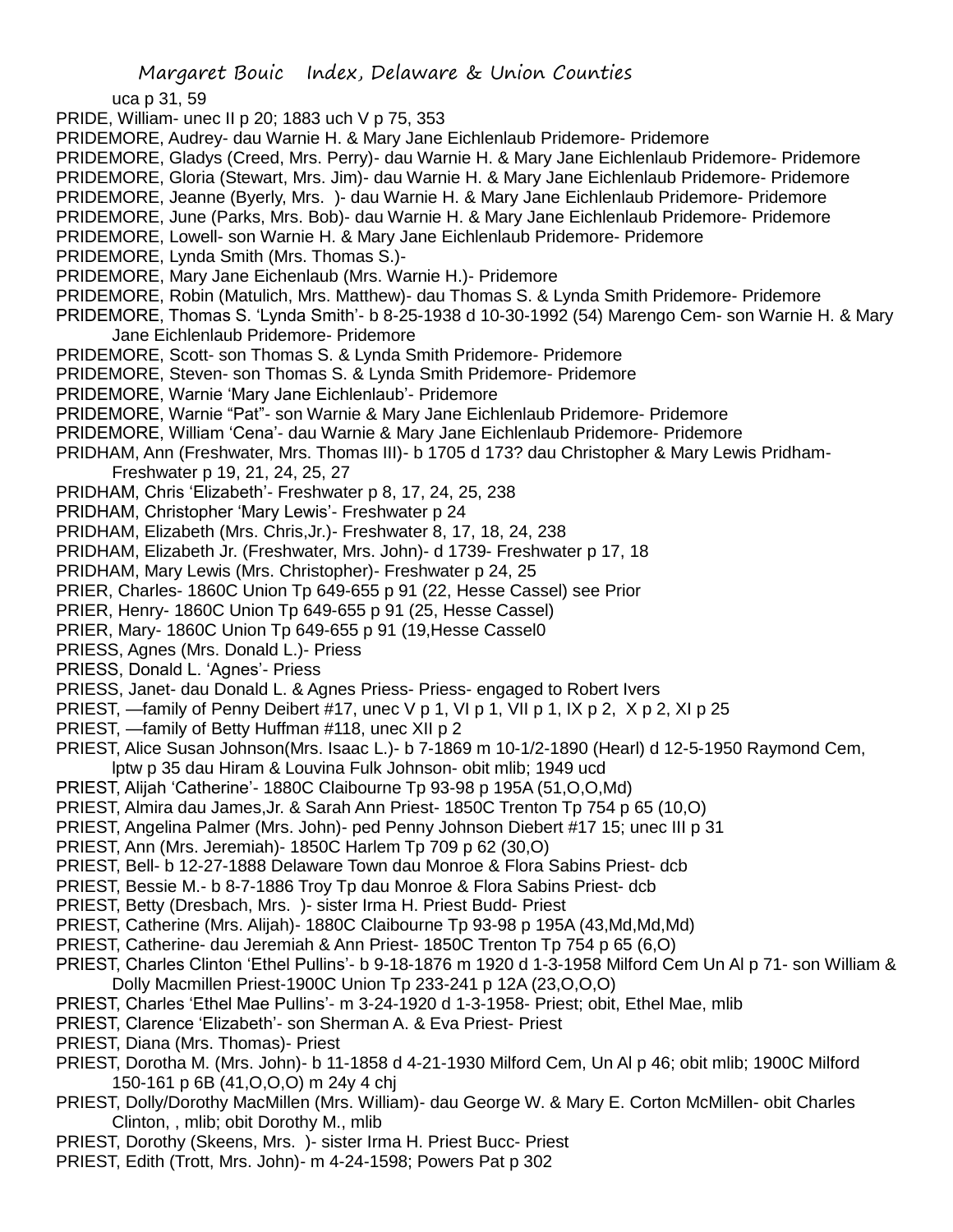- PRIEST, Elijah- son Ahijah & Catherine Priest- 1880C Claibourne Tp 93-98 p 185A (15,O,O,Md)
- PRIEST, Elijah- brother of Mrs. Elizabeth Burroughs- dg 8-29-1899, Cry Ab p 213
- PRIEST, Elizabeth (Mrs. Clarence)- Priest
- PRIEST, Elizabeth- dau Jeremiah & Ann Priest- 1850C Trenton Tp 754 p 65 (9,O)
- PRIEST, Elizabeth (Mrs. Jordan)- b 1813 d 1881 ped Penny Johnson Diebert #17 29; unec III p 31
- PRIEST, Emily- dau James,Jr. & Sarah Ann Priest- 1850C Trenton Tp 754 p 65 (4,O)
- PRIEST, Ethel Mae Pullins (Mrs. Charles Clinton)- b 1-9-1899 m 3-24-1920 d 11-20-1959 (60) Milford Cem, Un Al p 71-dau Francis Marion & Laura Frances Fox Pullins- Priest; obit, mlib; obit Charles B., mlib
- PRIEST, Ethel M. (Kennedy, Mrs. norton R.)- b 1889 d 1971 Oakdale I p 108 (F-R2-9) dau William & Dolly MacMillen Priest, obit Charles Clinton, mlib; obit Dorothy, obit J. W., mlib
- PRIEST, Eva M. (Mrs. Sherman A.)- Priest
- PRIEST, Floyd- brother Irma H. Priest Budd- Priest
- PRIEST, Gabriel Forester- b 2-11-1999 son Thomas & Diana Priest-Priest
- PRIEST, George R.- son Alijah & Catherine Priest- 1880C Claibourne Tp 93-98 p 95B (5,O,O,Md)
- PREST, Gertrude (Mouser, Mrs. Otto Elger)- b 2-28-1883 d 11-18-1958 Oakdale I p 32 (D-R30–5); dau William & Dolly McMillen Priest- obit Dorothy, obit Charles Clinton mlib; 1985 uch p 100; 1900C Union Tp 22-24 p 2A (17,O,O,O) servant
- PRIEST, Gideon- son Jeremiah & Ann Priest- 1850C Trenton Tp 754 p 65 (4,O)
- PRIEST, Harriett- 1850C Berkshire Tp 264 p 256 (19,O)
- PRIEST, Harriet E.- dau-in-law of Alijah & Catherine Priest- 1880C Claibourne Tp 95-98 p 195B (15,O,Va,O)
- PRIEST, Harriett (Mrs. James Jr.)- 1850C Berkshire Tp 264 p 27 (55,Md)
- PRIEST, Harvey- killed by train 1-14-1885, dg 1-15-1885, Cry Ab p 104
- PRIEST, Irene M.- b 2-1881 dau John & Dorotha Priest- 1900C Milford 150-161 p 6B (19,O,O,O)
- PRIEST, Irma H. (Budd, Mrs. Leslie E.,Sr.)- sister Floyd Priest- Priest
- PRIEST, Isaac- son Jeremiah & Ann Priest- 1850C Harlem Tp 709 p 62 (2,O)
- PRIEST, Isaac L. 'Susan Alice Johnson'- b 9-1867 m 10-2-1890 ucm (Hearl) d 1963 Raymond Cem, lptw p 35; uninf p 33 (92-1960); 1900C Milford 127-137 p 5B (32,O,O,O) m 9y
- PRIEST, James Jr. 'Harriett'- 1850C Berkshire Tp 264 p 27 (70,Va); hadc p 16; CCC p 52
- PRIEST, James Jr. 'Sarah Ann'- 1850C Trenton Tp 754 p 65 (32,O)
- PRIEST, Janet (Halliday, Mrs. )- sister Irma H. Priest Budd- Priest
- PRIEST, Janice (Palmer, Mrs. )- sister Irma H. Priest Budd- Priest
- PRIEST, Jeremiah 'Ann'- 1850C Harlem Tp 709 p 62 (35,O)
- PRIEST, John 'Angelina Palmer'- b 1835 d 1906 son Jordan & Elizabeth Priest- ped Penny Johnson Diebert #17 14; unec III p 31
- PRIEST, John- son James Jr. & Harriett Priest- 1850C Berkshire Tp 264 p 27 (15,O)
- PRIEST, John W. 'Dorotha M.- b 9-1851 b 9-1851 d 7-18-1928 Milford Cem, Un Al; p 46; obit, mlib; 1900C Milford 150-161 p 6B (41,O,O,O)
- PRIEST, Jordan 'Elizabeth'- b 1813 d 1883 ped Penny Johnson Diebert #17 28; unec III p 31, 46
- PRIEST, J. W.- 1915 uch p 266
- PRIEST, Lewis- killed by train 1-14-1885, dg 1-15-1885, Cry Ab p 104
- PRIEST, Lewis- d 1-13-1884 (23-6-18)-Troy Tp dcdeaths
- PRIEST, Lewis H.- d 12-30-1888 (6-11-5) Delaware dcdeaths
- PRIEST, Lewis O.-son Ahijah & Catherine Priest- 1880C Claibourne Tp 93-98 p 195A (18,O,O,Md)
- PRIEST, Margaret- dau Jeremiah & Ann Priest- 1850C Harlem Tp 709 p 62 (8,O)
- PRIEST, Mariah- dau Jeremiah & Ann Priest- 1850C Harlem Tp 709 p 62 (10,O)
- PRIEST, Martha- dau James Jr. & Harriett Priest- 1850C Berkshire Tp 264 p 27 (13,O)
- PRIEST, Martha E.- b 4-1889 dau John & Dorotha Priest- 1900C Milford 150-161 p 6B (11,O,O,O)
- PRIEST, Mary E.- dau Ahijah & Catherine Priest- 1880C Claibourne Tp 93-98 p 195A (13,O,O,Md)
- PRIEST, Mary Etta (Phelps, Mrs. Charles A.)- m 3-5-1878 ucm 6226- Priest
- PRIEST, Mary J. (Hillyard, Mrs. Richard)- m 8-9-1845 dcm
- PRIEST, Mayrilla- 1880C Taylor Tp 55-56 p 6 (7,O,O,O)
- PRIEST, Melissa J. (Martindill, Mrs. William M.)- m 2-10-1877 ucm 6027
- PRIEST, Myrtle (Reed, Mrs )- dau William & Dolly MacMillen Priest- obit J. W., obit Dorothy, mlib

PRIEST, N.- uca p 87

PRIEST, Nancy- Monnett p 16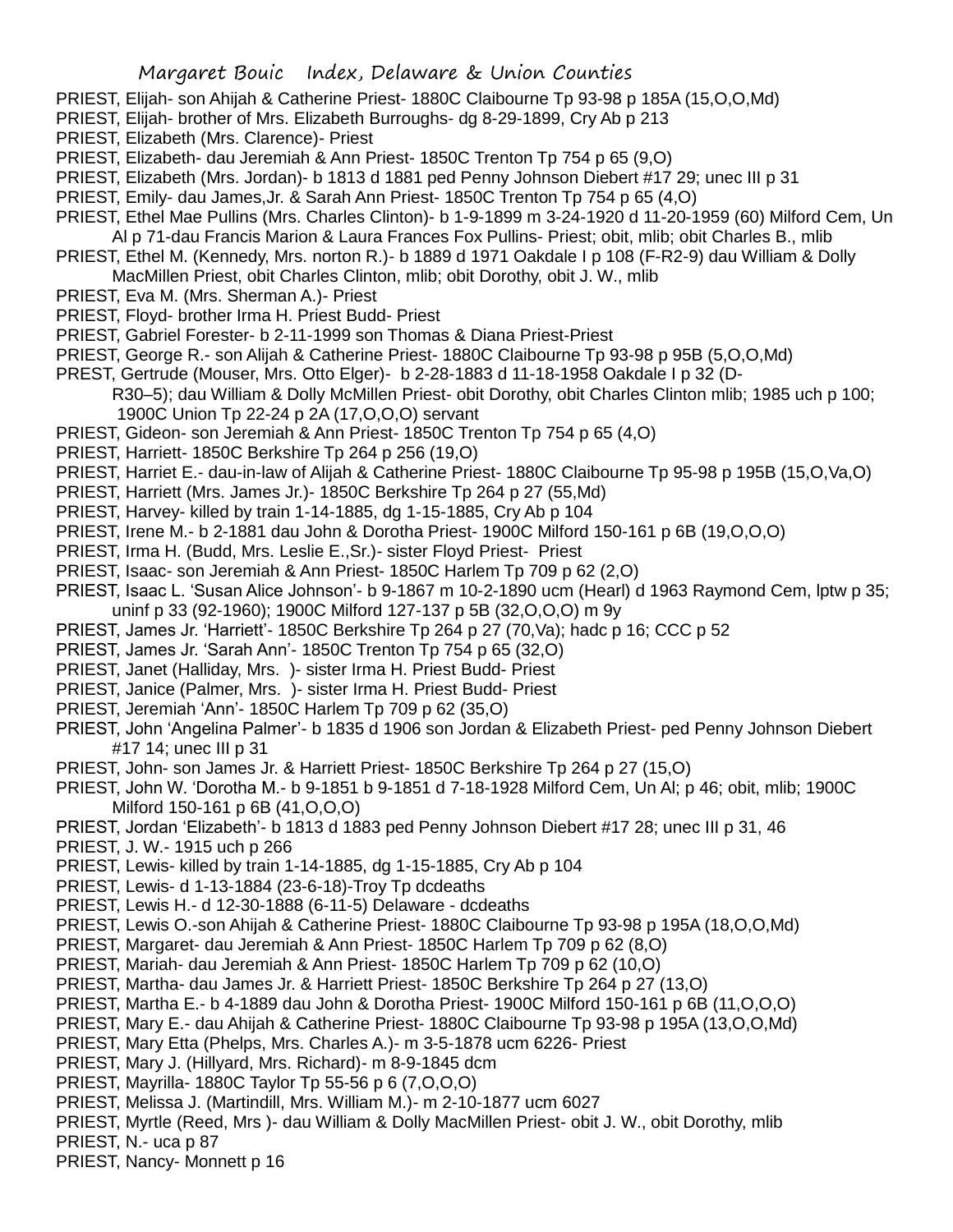- PRIEST, Nancy- dau James Jr. & Harriett Priest- 1850C Berkshire Tp 264 p 27 (18,O)
- PRIEST, Nelson 'Ruby'- 1961 dcd
- PRIEST, Noah- 1870C Harlem Tp p 377 (15)
- PRIEST, Paren- b 2-4-1863 (23-1886) uninf p 3
- PRIEST, Perry- 1880C Taylor Tp 55-56 p 6 (18,O,O,O) brother Mary Phelps
- PRIEST, Peter- 1850C Berkshire Tp 264 p 27 (21,O)
- PRIEST, Pheby-1870C Harlem Tp p 377 (13)
- PRIEST, Ruby (Mrs. Nelson)- 1961 dcd
- PRIEST, Ruth (Brown, Mrs. )- dau Sherman A. & Eva M. Priest- Priest
- PRIEST, Sarah Ann (Mrs. James,Jr.)- 1850C Trenton Tp 754 p 65 (31,O)
- PRIEST, Sarah- dau James Jr. & Sarah Ann Priest- 1850C Trenton Tp 754 p 65 (2,O)
- PRIEST, Sharon- dau Nelson & Ruby Priest- 1961 dcd (17)
- PRIEST, Sherman A. 'Eva M.'- d 11-27-1994 (103) bur Galloway- Priest
- PRIEST, Simeon- son James Jr. & Sarah Ann Priest- 1850C Trenton Tp 754 p 65 (6,O)
- PRIEST, Susan A. (Mrs. Isaac)- b 1-1869 1900C Milford 127-137 p 5B (30,O,O,O) m 9y, no ch
- PRIEST, Susan- dau Nelson & Ruby Priest- 1961 dcd (2)
- PRIEST, Thomas 'Diana'- Priest
- PRIEST, W. H.- son Ahijah & Catherine Priest- 1880C Claibourne Tp 93-98 p 195A (21,O,O,Md) uca p 87
- PRIEST, W. H.- d 1-13-1884 (25-5-24) Troy Tp- dcdeaths
- PRIEST, James William 'Dolly MacMillen'- obit Charles Clinton., mlib; obit Dorothy, mlib
- PRIEST, Mrs. William L.- no dates York Cem p 93
- PRIESTINO, Ramon R.- 1980 dcd
- PRIESTLEY, Angela Evelyn Aldridge (Mrs. David Austen)- b 2-16-1949 d 8-21-1999 dau Charles & Audrey Evelyn Aldridge- Priestley
- PRIESTLEY, David Austen 'Angela Evelyn Aldridge'- Priestley
- PRIESTLEY, Joanna- dau David Austen & Angela Evelyn Aldridge Priestley- Priestley
- PRIESTLEY, Matthew- son David Austen & Angela Evelyn Aldridge Priestley- Priestley
- PRIESTOFF, Rev.- 1915 uch p 239
- PRILL, Helen L.- research Snyder- unec XV p 26
- PRIM, Carol J. (Mrs. David C.)- 1980 dcd
- PRIM, Craig- b 1971 son David C. & Carol J. Prim- 1980 dcd
- PRIM, David C. 'Carol J.'- 1980 dcd
- PRIM, Stephanie- b 1968 dau David C. & Carol J. Prim- 1980 dcd
- PRIMA, Mark A.- 1980 dcd
- PRIME, Bud 'Clara Maine'- Asp 557q
- PRIME, Clara Maine (Mrs. Bue)- DAU Joseph & Almira Porch Maine- Asp (557q)
- PRIME, Martin- 1883 uch IV p 457
- PRIMER, Elizabeth- d 1-31-1894 (82-0-10)Brown Tp b Pa dau Jas. Zeitter- dcdeaths
- PRIMM, Jane- 1977 1979 ucd
- PRIMM, Sabina- b 1972 dau Jane Primm- 1977, 1979 ucd
- PRIMMEL, Mary Philena (Hartlerode, Mrs. George Washington)- 1985 uch p 81
- PRIMMER, Adelia Whipple (Mrs. Samuel)- b 1849 d 1920 Marlborough Cem p 182- dau Lewis & Almira Brown Whipple- 1908 dch p 741; Whipple p 29
- PRIMMER, Carl- son Harry Russell & Ethel G. Appleman Primmer- Primmer
- PRIMMER, Carol (Kitchen, Mrs. Earl)- dau Harry Russell & Ethel G. Appleman Primmer- Primmer
- PRIMMER, E. J.- d 2-19-1942 (82) uninf p 25, 29
- PRIMMER, Elizabeth Zitler (Mrs. James B.)- b 1-20-1812 m 11-10-1831 d 1-31-1894 (82y11d)- dg 2-6-1894 Cry Ab p 152; 1870C Brown Tp p 244 (58)
- PRIMMER, Ephraim- b 1857 d 1942 York Cem p 54
- PRIMMER, Ethel Appleman (Mrs. Harry Russell)- b 8-29-1899 d 3-1-1987 dau Floyd & Ella Morgan Appleman-Appleman
- PRIMMER, --------(Knox, Mrs. Charles)- dau Harry Russell & Ethel G. Appleman Primmer- Primmer
- PRIMMER, Frank- son Harry Russell & Ethel G. Appleman Primmer- Primmer
- PRIMMER, Harry- son Harry Russell & Ethel G. Appleman Primmer- Primmer
- PRIMMER, Harry Russell 'Ethel Appleman'- Primmer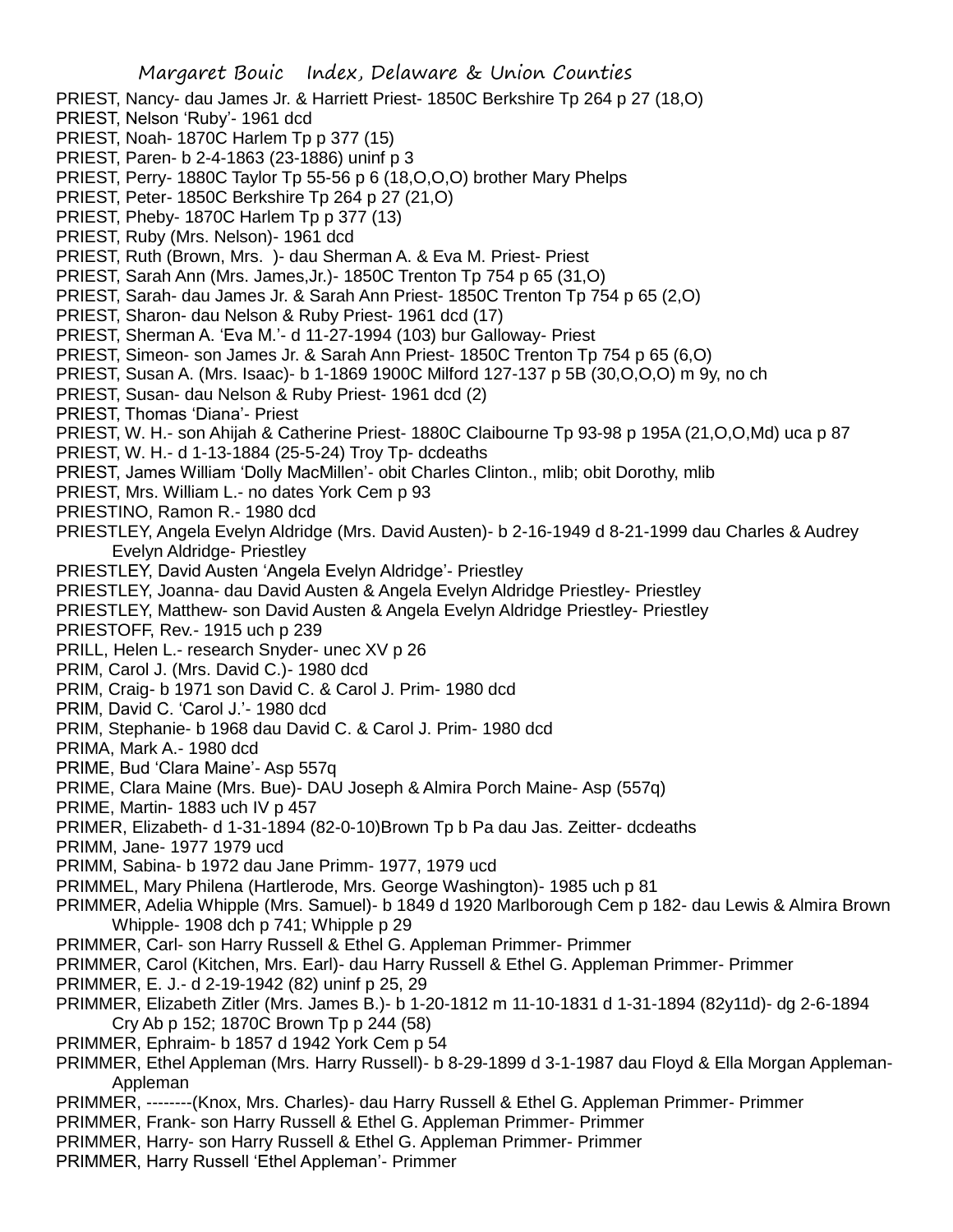- PRIMMER, Helen- d 8-17-1929 (29) Oakdale 4163 (G147) II p 49 (G-R9-6)
- PRIMMER, James B.- d 11-18-1862 (18) Nicholasville, Ky-Old Kilb Cem p 8; Powell p 68- son J. B. & E.

Primmer- ; Co F. 96 Reg. O.V.I. remains brought for burial, dg 11-28-1862 Cry Ab p 25; dg 4-24-1863 Cry Ab p 31

- PRIMMER, James B.'Elizabeth Zitler'- committed suicide 4-9-1893 (85) bur Eden Cem- dg 4-14-1893 Cry Ab p 117, 118, 152; 1870C Brown Tp p 244 (61\*)
- PRIMMER, James- son Harry Russell & Ethel G. Appleman Primmer- Primmer
- PRIMMER, Laura (69-1949) uninf p 29
- PRIMER, Leon b 401301892 Brown Tp son Sam & Ada Whipple Primer- dcb
- PRIMER, Lielie E.- b 6-9-1880 Oxford Tp dau s. & Adda Whipple Primer- dcb
- PRIMMER, Leslie W.- b 8-29-1882 Oxford Tp son & Addie Whipple Primmer- dcb
- PRIMMER, Lydia- d 1864 (25-4-15) Old Kilb Cem p 8, Powell p 68
- PRIMMER, Margaret E.- 1870C Brown Tp p 244 (17)
- PRIMMER, Mary (Perry, Mrs. Worley)- dau Harry Russell & Ethel G. Appleman Primmer- Primmer
- PRIMMER, Matthew- b 1969 son Vickie Primmer- 1980 dcd
- PRIMMER, Michelle- b 1972 dau Vickie Primmer- 1980 dcd
- PRIMMER, Nera- b 7-28-1890 Oxford Tp dau S. L. & Adda Whipple Primmer- dcb
- PRIMMER, Ralph- son Harry Russell & Ethel Appleman Primmer- Primmer
- PRIMMER, Samuel L.'Adelia Whipple'- b 1856 Marlborough Vrm p 182; 1908 dch p 741; Whipple p 29; 1870C Brown Tp p 244 (14); dg 2-6-1894 Cry Ab p 152
- PRIMMER, Thelma (McGarvey (Mrs. John)- dau Harry Russell & Ethel G. Appleman Primmer- Primmer
- PRIMMER, Vickie- 1980 dcd
- PRIMMUS, James B.- 1908 dch p 403
- PRINCE, —Sunbury p 10, 121; —family of Jessica Henry #176; unec VI p 25
- PRINCE, Rev.- Pabst 8 p 76
- PRINCE, Abigail (Johns, Mrs. John B.)- m 9-17-1846 dcm
- PRINCE, Abigail (Mrs. Joseph)- d 9-12-1823 Berkshire Cem, Powell p 4
- PRINCE, Anna K. b Yugoslavia d 6-22-1986 (93) Oak Grove Cem- Prince; 1971 dcd
- PRINCE, Betty (Mrs. Harry N.)- Prince; 1961, 1964, 1971 dcd
- PRINCE, Cathy- b 1964 du Rev. Phillip C. & Lynn A. Prince- 1979 ucd
- PRINCE, Charles- d 6-25-1873 (41-3-21) Berkshire Cem- son Joseph & Mary Prince- dg 7-11-1873, Cry Ab p 108; 1850C Berkshire Tp 200 p 21 (18,O); 1870C Berkshire Tp p 209 (38); dcdeaths
- PRINCE, Charles- d 8-21-1830 (1y7d) Berkshire Cem, Powell p 4 son Joseph & Polly Prince
- PRINCE, Charles H.- 1961, 1964 dcd
- PRINCE, Charles 'Mary'- son Harry N. & Betty Prince- Prince
- PRINCE, Cindy- b 1971 dau Rev. Phillip C. & Lynn A. Prince- 1979 ucd
- PRINCE, David- d 3-25-1844 (62-4-4) Berkshire Cem, Powell p 6; 1880 dch p 259, 320, 322, 431, 436, 438, 447; 1908 dch p 30, 91, 107, 265, 298, 436; 1976 dch p 212; hadc p 16; CCC p 52; Pabst 5 p 2, 6 p 44; 1820C Berkshire Tp; 1840C BK Tp p 182 (50-60)
- PRINCE, David 'Sophrona'- dcga p 25
- PRINCE, Debbie (Mrs. John)- Prince
- PRINCE, Deborah A.-b d 1944 Milford Cem, Un Al p 13
- PRINCE, Doris (McCarty, Mrs. Walter)- dau Dwight A. & Mabel Smith Prince- Prince; 1985 uch p 161; obit Dwight A., mlib (brown)
- PRINCE, Dwight A. 'Mabel Smith'- m 8-12-1915 d 1-17-1976 (79) bur St. Paris- Prince; obit, mlib (brown)
- PRINCE, Edna A. (Mrs. Larry N.)- 1971 dcd
- PRINCE, Elizabeth A. Peters (Mrs. Paul S.)- d 12-21-1995 (75) bur St. Paris- dau James & Nellie Peters-Prince
- PRINCE, Ella (Mrs. Oscar)- 1962 ucd
- PRINCE, Emily F. (Carothers, Mrs. James M.)- m 10-25-1849 dcm; Wight II p 49
- PRINCE, Frederick- d 5-27-1886 (53y6m) Berkshire Cem, Powell p 4- son Joseph & Mary Prince- 1850C Berkshire Tp 200 p 21 (16);1870C Berkshire Tp p 209 (36)
- PRINCE, Harry N. "Toby" 'Betty'- b 11-23-1907 Ark. d 1-22-1999 (91) Prince; 1961, 1964, 1971 dcd
- PRINCE, Henry- d 1-18-1841 (15y4m) Berkshire Cem- son Joseph & Polly Prince- Powell p 4 PRINCE, James- 1840C Berkshire Tp p 182 (40-50)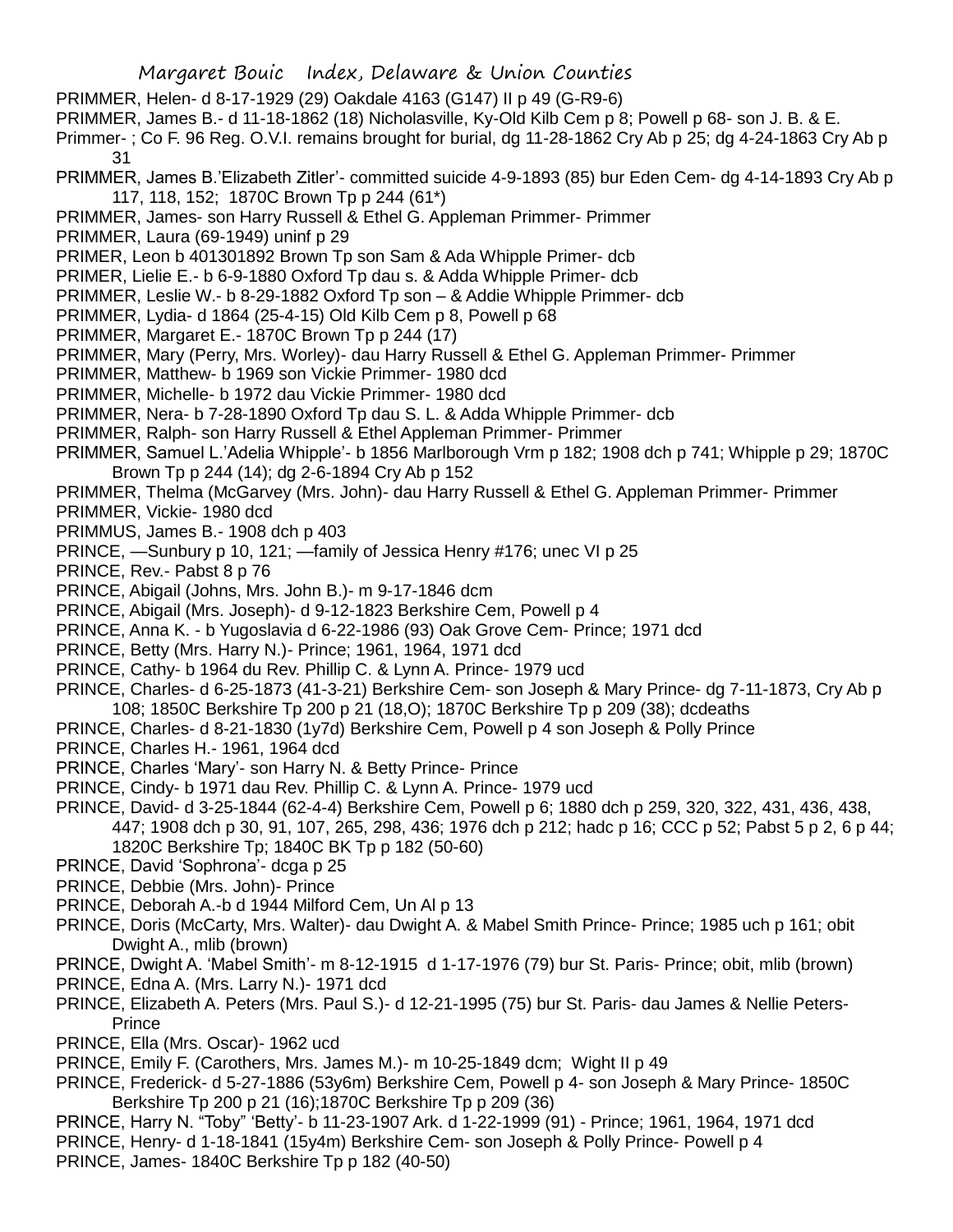- PRINCE, James E. 'Mary L. Fegley'- m 11-18-1966 son Harry N. & Betty Prince- Prince
- PRINCE, John- 1835 men p 11 #83 p 14 Bennington Tp
- PRINCE, John- b 4-1860 1900C Liberty Tp Un Cp 260-266 p 12A (40,O,O,O)
- PRINCE, John 'Debbie'- son Paul S. & Elizabeth A. Peters Prince- Prince
- PRINCE, Joseph 'Mary Sprague'- m 1-1-1845 dcm d 7-17-1866 (81) Berkshire Cem, Powell p 4
	- dg 7-20-1866 (82) Cry Ab p 56; dg 7-11-1873 Cry Ab p 108 ; 1880 dch p 320, 322, 431, 436, 438;
	- 1908 dch p 30, 107, 436; Pabst 6 p 50, 51, 52, 58, 64; hadc p 16; CCC p 52; ; 1835 men p 7 #121 p 5 Bk Tp; 1840C Bk Tp (40-50); 1850C Bk Tp 200 p 21 (60,Ct)
- PRINCE, Joseph 'Nabby Shelton''Polly Shelton'- m 5-12-1822 Berkshire Tp, dcga p 4 Del Pat & Fr Chron; m 6- 6-1824 Berkshire Tp, dcga p 24 Del Pat & Fr Chronicle
- PRINCE, Karen b 1971 dau Larry & Edna A. "Penny"Prince- Prince; 1971 dcd
- PRINCE, Larry N 'Edna'"Penny"- son Harry N. & Betty Prince- Prince; 1961 (14), 1964, 1971 dcd
- PRINCE, Lucinda Catherine (Winston, Mrs. Charles H.0- m 1-14-1879 ucm 6413- unec VI p 6
- PRINCE, Lynn A. (Mrs. Rev. Phillip C.)- 1979 ucd
- PRINCE, Mabel Smith (Mrs. Dwight A.)- b 10-2-1893 d 12-10-1987 (94) dau John & Mary Katherine Guey Smith- Prince; obit Dwight A.-mlib (brown)
- PRINCE, Mary- 1870C Berkshire Tp p 209 (71\*)
- PRINCE, Mary Ann (Mrs. Paul)- Prince
- PRINCE, Mary (Mrs. Charles)- Prince
- PRINCE, Mary (Mrs. )- d in Marysville Saturday (90) mother of Frank B. Sprague- dg 1-15-1889 Cry Ab p 215
- PRINCE, Mary L. Fegley (Mrs. James E.)- m 11-18-1966 dau Eugene Fegley- Prince
- PRINCE, Mary Sprague (Mrs. Joseph)- m 1-1-1845 dcm dau Forest Meeker; dcw Bk 2 p 414; 1850C Berkshire Tp 200 p 21 (50,Pa)
- PRINCE, Max' Dorothy'- son Dwight & Mabel Smith Prince- Prince; obit Dwight A., mlib (brown)
- PRINCE, Nabby Shelton (Mrs. Joseph)- m 5-12-1822 Berkshire Tp dau Selah Shelton- dcga p 4 Del Pat & Franklin Chron
- PRINCE, Oscar 'Ella'- 1962 ucd
- PRINCE, Paul- son Dwight A. & Mabel Smith Prince- Prince; obit Dwight A., mlib (brown)
- PRINCE, Paul 'Mary Ann'- son Paul S. & Elizabeth A. Peters Prince- Prince
- PRINCE, Paul S. 'Elizabeth A. Peters'- d 2-22-1994 (76) bur St. Paris- son Dwight & Mabel Smith Prince-**Prince**
- PRINCE, Paulette (Rothgeb, Mrs. Ray)- dau Paul S. & Elizabeth A. Peters Prince- Prince
- PRINCE, Pauline (Rothgeb, Mrs. Ray)- dau Paul S. & Elizabeth A. Peters Prince- Prince
- PRINCE, Penny (Mrs. Larry)- Prince
- PRINCE, Rev. Phillip C. 'Lynn A.'- 1979, 1983 ucd
- PRINCE, Polly Shelton(Mrs. Joseph)- m 6-6-1824 d 12-30-1841 (35y5m) Berkshire Cem, Powell p 4; dcga p 24 Del Pat & Fr Chron
- PRINCE, Polly S. Wood- uccp p 51 rec Bk 5 p 244
- PRINCE, Ralph- brother Dwight A. Prince- Prince; obit Dwight A., mlib (brown)
- PRINCE, Samuel- 1908 dch p 148
- PRINCE, Sophrona (Mrs. David)- dcga p 25
- PRINCE, Sue (Bastian, Mrs. )- dau Harry N. & Betty Prince- Prince
- PRINCE, Thomas B.- d 7-28-1824 (5) son David & Sophrona Prince- dcga p 25 Del Pat & Fran Chron; (1y1m) Berkshire Cem, Powell p 6
- PRINCE, Todd- b 1968 son Larry N. & Edna A. Prince- 1971 dcd
- PRINDLE, Allen 'Nancy'- Prindle
- PRINDLE, Daniel- 1835 men p 64 #44 p 119 Westfield Tp
- PRINDLE, Dorothy Batsford (Benedict, Mrs. Gideon)- b 1-19-1706/7 m 4-11-1737 dau Samuel & Dorothy Plum Prindle- dcc Richard Gillette 177
- PRINDLE, Dorothy Plum (Mrs. Samuel)- dcc Richard Gillette 355
- PRINDLE, Ed- son Allen & Nancy Prindle- Prindle
- PRINDLE, Fred 'Katherine'- Maugans p 44
- PRINDLE, Hannah (Maine, Mrs. John)- m 5-14-1761- Asp (76)
- PRINDLE, Justin- son Allen & Nancy Prindle- Prindle
- PRINDLE, Katherine (Mrs. Fred)- Maugans p 44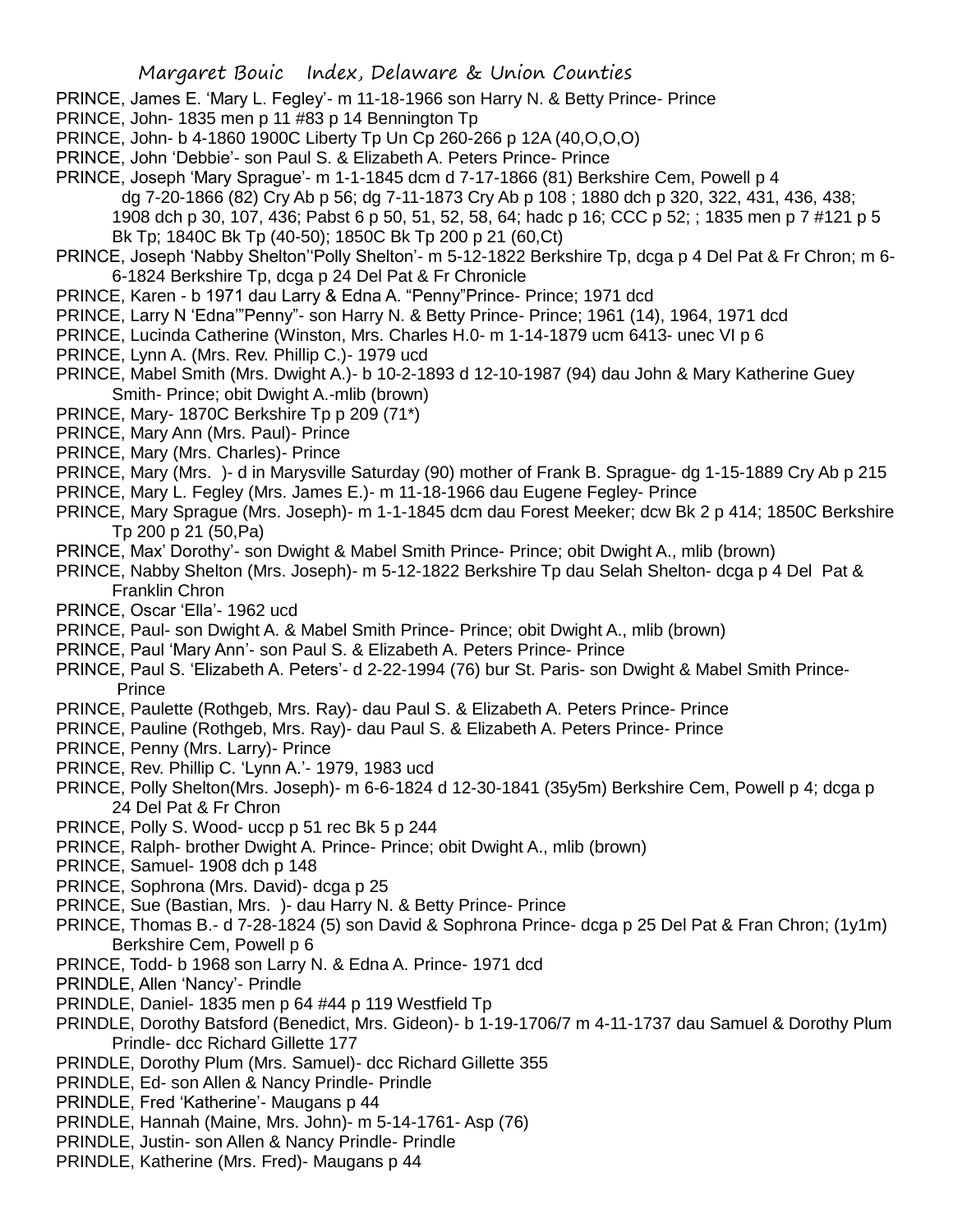- PRINDLE, Laura (Garvin, Mrs. Roy Maugans)- b 2-6-1898 m 6-22-1921 dau Fred & Katherine Prindle-Maugans p 44
- PRINDLE, Mark- see Asp 144
- PRINDLE, Nancy (Mrs. Allen)- Prindle
- PRINDLE, Phebe (Shaw, Mrs. Jesse)- m 8-29-1844 dcm; Pabst Pion II p 226
- PRINDLE, Samuel 'Dorothy Plum'- dcc Richard Gillette 354
- PRINE, Mona McAdams (Rice, Mrs. George)(Mrs. Wade)- 1985 uch p 116
- PRINE, Wade 'Mona McAdams'- 1985 uch p 116
- PRINGLE, Amelia/Aurelia?)- dau Benjamin Pringle- 1850C Kingston Tp 332 p 174 (11,O)
- PRINGLE, Anna- 1969 dcd
- PRINGLE, Benjamin 'Catharine'- d 10-10-1855 (58-8-8) Stark Cem, Powell p 203; 1835 men p 33 #8 p 58 Kingston Tp; 1850C Kingston Tp 3312 p 174 (52,Pa)
- PRINGLE, Catharine (Mrs. Benjamin)- d 6-27-1845 (40-4-15) Stark Cem, Powell p 203
- PRINGLE, Catherine- d 8-17-1847 (25y6m) dau Daniel & Deliverance C. Pringle- Peak Cem, Powell p 356
- PRINGLE, Catherine Rosecrams (Mrs. )- dau Jacob C. Rosedrans- dcw Bk 3 p 53
- PRINGLE, Celia W.- dau Harry H. & Kate Pringle- 1870C Richwood 71-67 p 8 (4,O)
- PRINGLE, Charity (Southwick, Mrs. Israel B.)- m 12-6-1855 dcm- dau Benjamin Pringle- 1850C Kingston Tp 332 p 174 (13,O)
- PRINGLE, Chelsea Kay- b 2-225-1995 dau Rudolph & Theresa Pringle- Pringle
- PRINGLE, Chloe Jane Shaw (Mrs. John)(Shaw, Mrs. Jesse)- b 8-27-1828 m(2) 1860- dau John Jr. & Parmelia Messenger Shaw- dumch p 353; Powell p 364
- PRINGLE, Cynthia Herrod (Mrs. Thomas)- m 4-19-1837 Madison Co, unec VIII p 68
- PRINGLE, Daniel 'Deliverance Rogers'- d age 82; son James Pringle- dumch p 203
- PRINGLE, Daniel- d 2-7-1834 (17-1-20 son Daniel & Deliverance C. Pringle- Peak Cem, Powell p 356
- PRINGLE, Deliverance Rogers (Mrs. Daniel)- d 11-29-1848 (57-5-3) Peak Cem, Powell p 356- dau Joel Rogers- dumch p 203; dcw Bk 1 p 27
- PRINGLE, Dilla (Martin, Mrs. Wilson)- m 9-2-1838 dcm
- PRINGLE, Edgar- 1971 dcd
- PRINGLE, Eliza (McKitrick, Mrs. Herbert Samuel)- m 1-18-1893- McKitrick p 461
- PRINGLE, Elizabeth Hedges (Mrs. )(Morse, Mrs. Joe Parthemore)- m 111-13-1976- 1985 uch p 99
- PRINGLE, Elizabeth (Peak, Mrs. Benjamin)- m 5-4-1830 Westfield Tp, dcga p 50, Del Pat & Fr Chron; 1850C Westfield Tp Morrow Co (39)
- PRINGLE, Hannah L. (Southwick, Mrs. S. P.)- m 4-24-1855 dcm- dau Benjamin Pringle- 1850C Kingston Tp 332 p 174 (22/20,O)
- PRINGLE, Harry H.'Kate'- 1883 uch V p 598; 1870C Richwood 71-67 p 8 (34,Pa); uca p 92
- PRINGLE, Jacob Arnold 'Philena Vining'- m 3-25-1855 dcm
- PRINGLE, James M.- b 8-6-1820 m 6-12-1842 (M1883)- dumch p 203
- PRINGLE, John- b 2-10-1828 d 5-8-1851 (24) Shawrown Cem, Powell p 360
- PRINGLE, John 'Chloe Jane Shaw'- dumch p 353; Powell p 364
- PRINGLE, John- son John & Chloe Shaw Pringle- Powell p 364
- PRINGLE, Kate (Mrs. Harry H.)- 1870C Richwood 71-67 p 8 (30,O)
- PRINGLE, Margaret J. Carter (Mrs. James M.)- m 1883 dau Joel & Harriet Carter- dumch p 203
- PRINGLE, Martha (Southwick, Mrs. Sylvanus)- m 1-9-1848 dcm
- PRINGLE, Mary Ann White (Mrs. James M.)- m 6-12-1842 d 8-17-1881 dau Noah & Fanny Newton Whitedumch p 204
- PRINGLE, Mary E.- dau Benjamin Pringle- 1850C Kingston Tp 332 p 174 (8,O)
- PRINGLE, Mary- b 1973 dau Thomas R. & Patricia H. Pringle- 1980 dcd
- PRINGLE, Nathaniel- son Benjamin Pringle- 1850C Kingston Tp 3312 p 174 (18,O)
- PRINGLE, Patricia H. (Mrs. Thomas R.)- Pringle; 1980 dcd
- PRINGLE, Phebe- dau Benjamin Pringle- 1850C Kingston Tp 3312 p 174 (16,O)
- PRINGLE, Philena Vining (Mrs. Jacob Arnold)- m 3-25-1855 dcm
- PRINGLE, Phoebe (Shaw, Mrs. Jesse)- c 1859- Powell p 364
- PRINGLE, Rudolph 'Theresa'- Pringle
- PRINGLE, Sally- d 7-16-1844 (16y5m) dau Daniel & Deliverance C. Pringle- Peak Cem, Powell p 356
- PRINGLE, Simeon R.- d 8-2-1850 (17y26d) Peak Cem, Powell p 356- son Daniel & Deliverance Pringle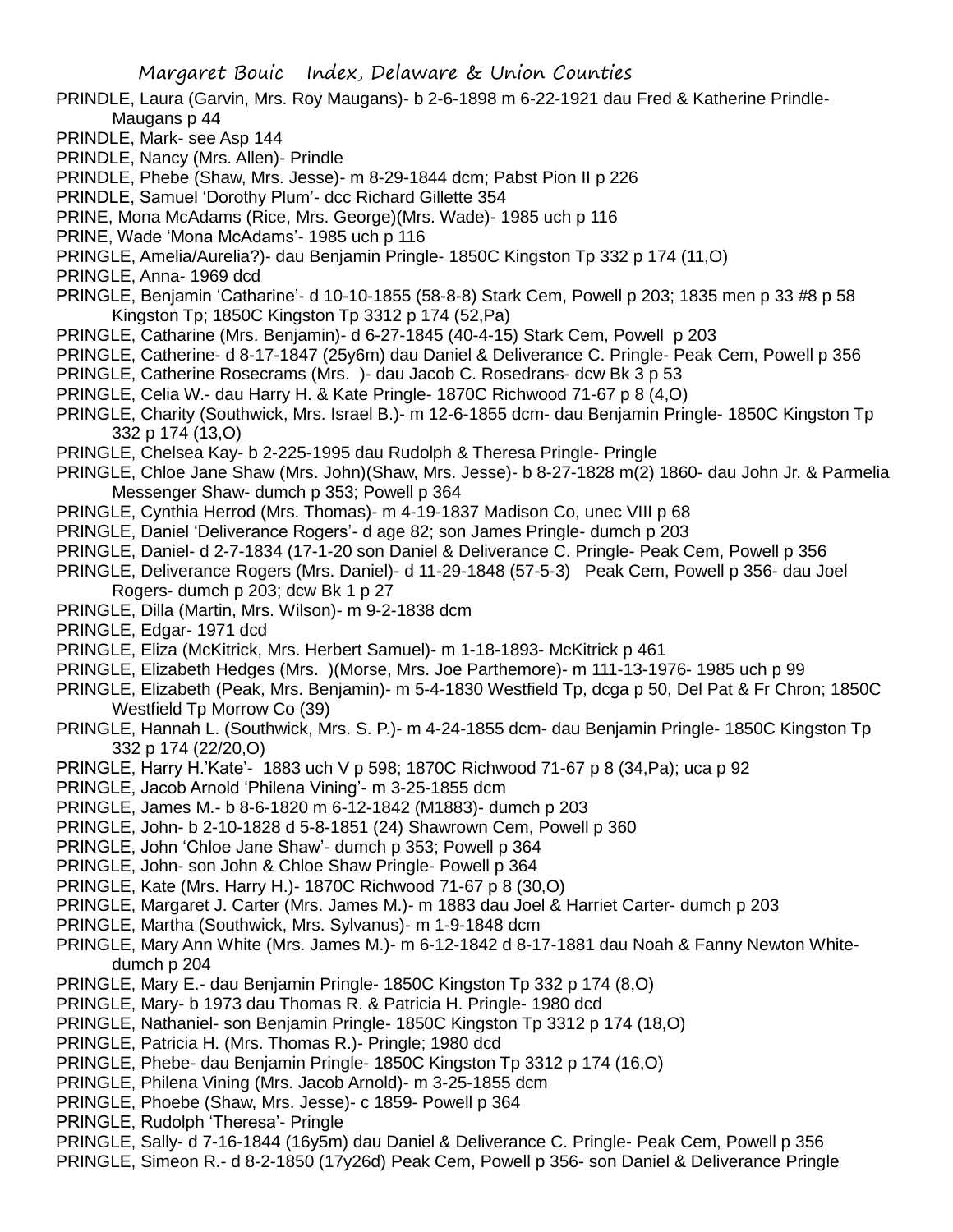- PRINGLE, Susan- b 1969 dau Thomas Robert & Patricia H. Pringle- Pringle;1980 dcd
- PRINGLE, Theresa (Mrs. Rudolph)- Pringle
- PRINGLE, Thomas 'Cynthia Herrod'- m 4-19-1837 Madison Co, unec VIII p 68
- PRINGLE, Thomas J.- moved to Springield,O.- unec VIII p 30
- PRINGLE, Thomas R. 'Patricia H.'- 1980 dcd
- PRINGLE, Walter B.- b 10-1869 son Harry H. & Kate Pringle- 1870C Richwood 71-67 p 8 (9/12,O)
- PRINKEY, Archie W. 'Mabel M. Swyers'- m 1-23-1939- Prinkey; 1949, 1962, 1967, 1973, 1975, 1976, 1979, 1981, 1983, 1991 ucd
- PRINKEY, Mabel M. Swyers (Mrs. Archie W.)- b 1-23-1919 m 1-23- 1939 d 9-18-1993 (74) Milford Cem- dau James & Mary Swyers- Prinkey; 1949, 1962, 1967, 1971, 1973, 1975, 1979, 1981, 1983, 1991 ucd
- PRINKEY, Mary Ellen (Dillion, Mrs. Melvin)- dau Archie W. & Mabel M. Swyers Prinkey- Prinkey; 1949, 1962 ucd
- PRINKEY, Shirley (Wulff, Mrs. Warren)- m 9-11-1965 dau Archie & Mabel M. Swyers Prinkey- Prinkey; 1949, 1962 ucd
- PRINKEY, Susan Ann (Sabins, Mrs. Robert L.)(Palmowski, Mrs. Walter)- m 3-4-1967 dau Archie W. & Mabel M. Swyers Prinkey- Prinkey; Graham (1447443), Weaver (1294643)l 1949, 1962(14), ucd
- PRINNINGTON, John- 1835 men #29 p 87 Peru Tp
- PRINTS, Effie (Loy, Mrs. Franklin Lewis)- Weiser p 143
- PRINTZ, Anna (Forsythe, Mrs. )- dau John & Roxanna Turner Printz- Printz; obit Roxanna, mlib (brown)
- PRINTZ, Charles C.- d 3-16-1914 (9m) Oakdale 2642 (152E) SR I p 29 (E-R27-7)
- PRINTZ, Edith F.- b 1911 d 1930 Raymond Cem, lptw p 40- dau John L. & Roxanne Printz-
- PRINTZ, Esther (Vining, Mrs. Lloyd "Sid"- dau John & Roxanna Turner Printz- Printz; obit Roxanna, mlib (brown) ; Printz
- PRINTZ, Florence May Brown (Mrs. Payton)- b 11-20-1911 d 8-13-1966 Unionville Cem, DJ p 42, 48- dau John E,. & Bessie Butler Brown- Printz
- PRINTZ, Hellen C.- d 10-30-1910 (1y8m) Oakdale 2332 (152E) SR I p 29 (E-R27-7)
- PRINTZ, John L. 'Roxanna Turner'- b 1858 m 1900 d 1932 Raymond Cem, lptw p 40; obit Roxanna, mlib (brown)
- PRINTZ, John 'Marjorie'- son Payton & Florence Mae Brown Printz- Printz
- PRINTZ, Jonie I. Mower (Mrs. Payton A.)- m 5-2-1992 dau Neal & Merleen Mower- Printz
- PRINTZ, Julie Ann (Oakley, Mrs. Richard Henry)- m 12-29-1984 dau John C. & Marjorie Printz- Printz
- PRINTZ, Laurie Linn (Davia, Mrs. Jamie Lyn)- m 6-15-1991 dau John C. & Marjorie Printz- Printz
- PRINTZ, Lisa Lee (Propst, Mrs. David Wayne)- m 9-18-1993 dau John C. & Marjorie Printz- Printz
- PRINTZ, Marjorie (Mrs. John)- Printz
- PRINTZ, Mary (Estell, Mrs. )- dau Payton & Florence Mae Brown Printz- Printz
- PRINTZ, Payton A.'Joni l. Mower'- m 5-2-1992- son John C. & Marjorie Printz- Printz
- PRINTZ, Payton 'Florence May Brown'- b 1904 d 1958 Raymond Cem, lptw p 36
- PRINTZ, Roxanna Turner (Mrs. John)- b 9-22-1882 m 1900 d 2-14-1972 Raymond Cem, lptw p 40 dau Alonzo & Hulda Jewell Turner- Printz; obit mlib (brown)
- PRINTZ, Shirley (Watson, Mrs. )- dau Payton & Florence Mae Brown Printz- Printz
- PRIOR, Rev,- unec VI p 3, 15
- PRIOR, Adam 'Katharine Schaefer'- 1985 uch p 107
- PRIOR, Anne (Mrs. William)- 1985 uch p 44
- PRIOR, Carolyn (Tauche, Mrs. Karl)- dau Walter F. & Evelyn V. Freeman Prior- Prior
- PRIOR, Charles- brother Earl Prior- Prior Charles- uca p 106
- PRIOR, Donna (Butcher, Mrs. Phillip)- dau Walter F. & Evelyn V. Freeman Prior- Prior
- PRIOR, Earl 'Lucille Ortman'- b 6-12-1909 d 4-29-1972 (63) Prior; obit, mlib (brown)
- PRIOR, Elizabeth- 1840C Concord Tp p 125 (30-40)
- PRIOR, Elizabeth (Erb, Mrs. Charles)- m 3-26-1854 ucm 2095; unec VIII p 19, XVI p 42; 1860C Union Tp 649- 655 p 91 (27, Hesse Cassel)
- PRIOR, Evelyn V. Freeman (Mrs. Walter)- b 5-19-1915 d 12-3-1997 (82) bur Napoleon- dau Willis & Ariel Barrows Freeman- Prior
- PRIOR, Fran- dau Earl & Lucille Ortman Prior- Prior; obit Earl, mlib (brown)
- PRIOR, Freida (Patterson, Mrs. )- sister Earl Prior- Prior
- PRIOR, Helen (Mrs. Dr. John A.)- Prior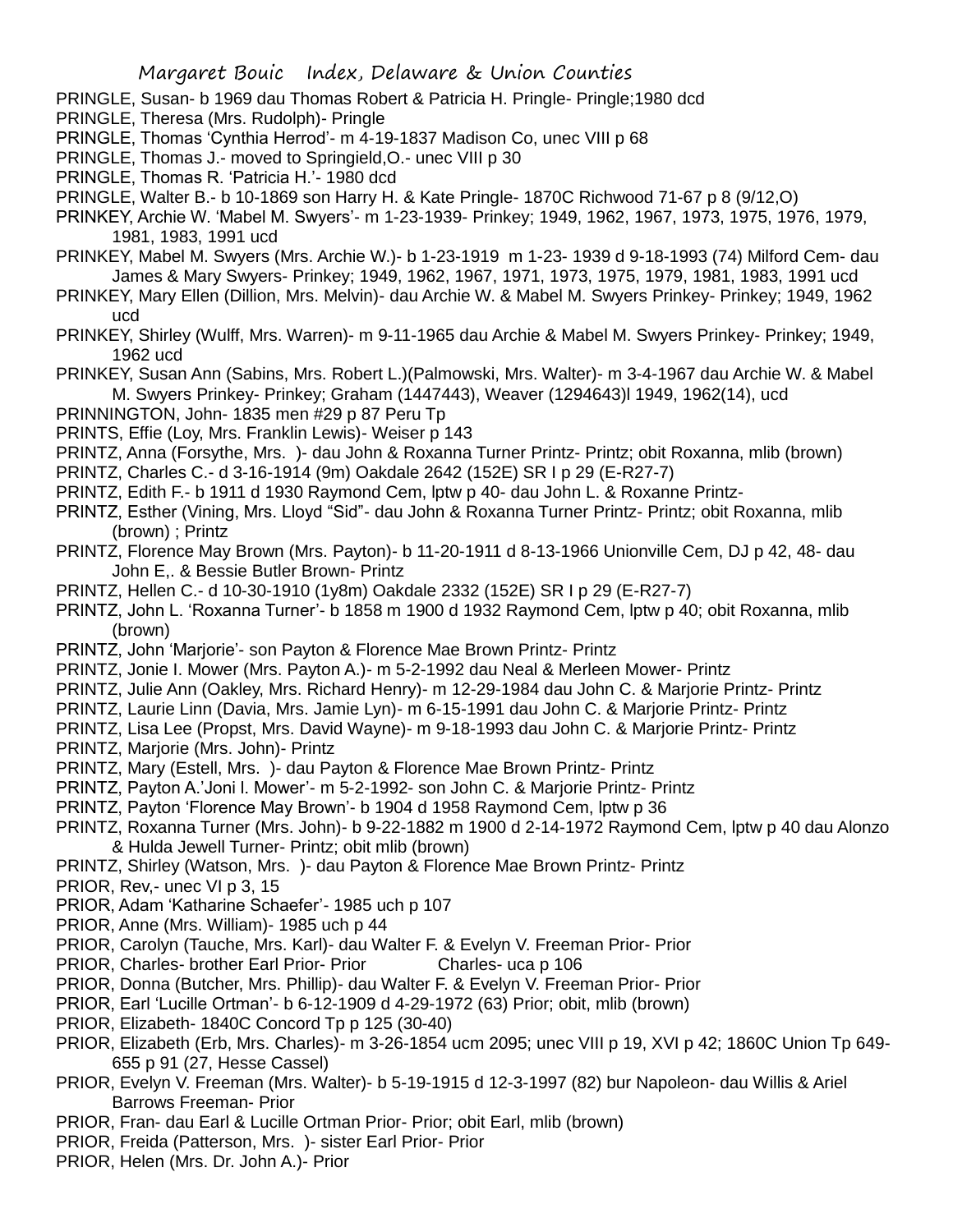- PRIOR, Jesse, Rev.- 1915 uch p 218; 1883 uch V p 576; hadc p 52
- PRIOR, Dr. John A. 'Helen'- Prior
- PRIOR, Katharine Schaefer (Mrs. Adam)- 1985 uch p 107
- PRIOR, Kathleen M. (Mrs. Michael C.)- 1991 ucd
- PRIOR, Lucille Ortman (Mrs. Earl)- dau minnie Ortman- Prior; obit Earl, mlib (brown)
- PRIOR, Mary (L'Haver, Mrs. Harry)- m 10-17-1863 ucm 3482
- PRIOR, Mary (Ohaver, Mrs. James Roland Harvey)- b 9-22-1841 dau Adam & Katharine Schevfer Prior- 1985 uch p 107
- PRIOR, Michael C. 'Kathleen M.'- 1991 uicd
- PRIOR, Patty (McGinnis, Mrs. David)- dau Walter F. & Evelyn V. Freeman Prior- Prior
- PRIOR, Peggy (Dunghe, Mrs. Richard)- dau Walter F. & Evelyn V. Freeman Prior- Prior
- PRIOR, Tom- son Earl & Lucille Ortman Prior- Prior; obit Earl, mlib (brown)
- PRIOR, Walter F. "Pete" 'Evelyn V. Freeman'- d 8-15-1991- Prior
- PRIOS, Rev.- 1908 dch p 273
- PRISS, C. F 'Jennie A.'- 1910C Jerome Tp 1 p 1A (55, O, O, O) m 23y itinerate minister
- PRISS, F. Erle- son C. F. & Jennie A. Priss- 1910C Jerome Tp 1 p 1A (22,O,O,Pa)
- PRISS, G. Graham- son C. F. & Jennie A. Priss- 1910C Jerome Tp 1 p 1A (12,O,O,Pa)
- PRISS, Jennie A. (Mrs. C. F.)- 1910C Jerome Tp 1 p 1A (51,Pa,Pa,Pa) m 23y, 2 ch
- PRISS, Marvin H.- son C. F. Priss- 1910C Jerome Tp 1 p 1A (26,O,O,Pa)
- PRISSER, infant b 4-17-1884 Berkshire Tp son William & Martha Perfect Prisser- dcb
- PRIST, John- Powers Pat p 298
- PRITCHARD, Alice (Graham, Mrs. Elias)- du George & Lorena Andrews Pritchard- Graham (1631); Richey 6,7
- PRITCHARD, Alonzo"Lonza"- b1894 son George & Sarah L. Pritchard- 1880C Dover Tp 132-140 (6,O,O,O)
	- 1900C Dover Tp 196-198 p 9A (25,O,O,O)
- PRITCHARD, Alvaretta- dau George & Lorena Pritchard- 1870C Dover Tp 21 p 3 (2); 1880C Dover Tp 132- 140 (12,O,O,O)
- PRITCHARD, Angie Leigh Taylor (Mrs. Mark Allen)- m 4-14-1989- dau Donna L. Kimburg- Pritchard
- PRITCHARD, Ann (Mrs. David)- b 5-8-1842 d 3-28-1932 Radnor Cem, Powell p 231; rtc p 6,8,9,10
- PRITCHARD, Anna Wood (Mrs. Mitchell)- m 2-11-1827 Madison Co, unec V p 27
- PRITCHARD, Audrey (Mrs. Edward)- Pritchard
- PRITCHARD, Benjamin- 1908 dch p 484
- PRITCHARD, Benjamin 'Margaret Burke'- Pritchard
- PRITCHARD, Benjamin Roy 'Hazel Wells'- b 11-2-1892 m 6-27-1916 d 2-10-1960 son Benjamin & Margaret Burke Pritchard- Pritchard
- PRITCHARD, Betty Jane Barklow (Mrs. Walter D.)- b 3-10-1919 m 2-5-1946 d 1-5-1991- East Liberty Cemdau Charles & Bertha Wilson Barklow- Pritchard
- PRITCHARD, Bobby- b 1984 son James W. & Dixie Pritchard- 1991 ucd
- PRITCHARD, Calvin H. 'Esther Wood'- dumch p 340
- PRITCHARD, Clara (Tuller, Mrs. Clarence Erwin)- Weiser p 251
- PRITCHARD, David L. 'Mary Elizabeth Jones'- 1908 dch p 570, 749; Powers p 124
- PRITCHARD, Rev. David W. 'Ann'- b 6-27-1830 d 9-27-1914 Radnor Cem, Powell p 231; 1880 dch p 507;
- 1908 dch p 284; dg 4-8-1886 pastor at Delhi- Cry Ab p 128; rtc p 2,3,4,5,6,8,9,10; rcc p 2,4; hadc p 48 PRITCHARD, —d 1-11-1855 dau Rev. D. & R. Radnor Cem, Powell p 231
- PRITCHARD, David 1870C Radnor Tp p 473 (40\*)
- PRITCHARD, David W. 'Eleanor'- Powell p 219
- PRITCHARD, Dean V. (Mrs. James K.)- 1980 dcd
- PRITCHARD, Delpha Wiley (Mrs. Gomer)- dau Penrose & Joanna Fish Wiley- 1915 uch p 788; 1910C Jackson Tp 218-220 p 9A, (35,O,O,O) m 10y, 2 ch
- PRITCHARD, Diana- dau Neal & Elenor Pritchard- Pritchard
- PRITCHARD, Dixie (Mrs. James W.)- 1991 ucd
- PRITCHARD, Eddie- 1870C Radnor Tp p 473 (5)
- PRITCHARD, Edward 'Audrey'- son Ned & Frances C. Pritchard- Pritchard,
- PRITCHARD, N. Edward 'Francis'- 1967, 1971, 1973, 1981, 1983 ucd
- PRITCHARD, Edward 'Mildred'- 1979 ucd
- PRITCHARD, Edward- son Ned E. & Frances Thompson Pritchard- Pritchard; obit Ned E., mlib (brown)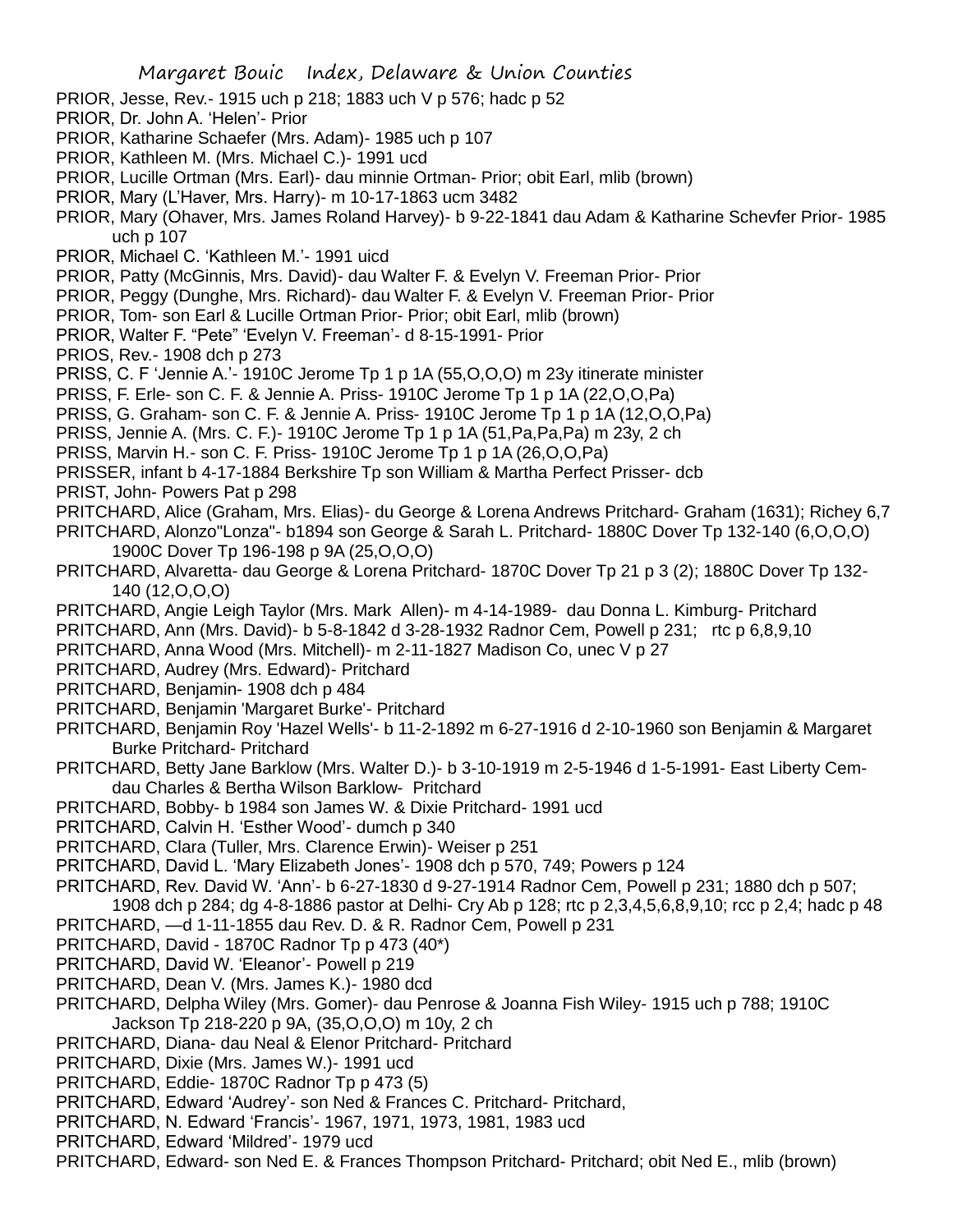- PRITCHARD, Effie Davis (Mrs. William S.)- m 10-18-1888 ucm (Hearl)
- PRITCHARD, Eleanor (Mrs. David W.)- d 10-1-1872 (37) Radnor Cem, Powell p 219
- PRITCHARD, Elenor (Mrs. Neal)- Pritchard
- PRITCHARD, Elinor (Welsh, Mrs. Moses)- b 1800 m 9-28-1833 d 1846 dau Samuel & Elizabeth Pritchard- dcc Kenneth Welsh 9
- PRITCHARD, Elizabeth- rtc p3
- PRITCHARD, Elizabeth (Mrs. Samuel)- dcc Kenneth Welsh 19
- PRITCHARD, Ellen-1870C Radnor Tp p 473 (34)
- PRITCHARD, Emma- query on Hornbeck- unec VIII p 27
- PRITCHARD, Eric- b 1986 son James W. & Dixie Pritchard- 1991 ucd
- PRITCHARD, Esther (Anderson, Mrs. Robert)- dau Frank & Estella Mills Pritchard- Pritchard; obie Ned E., mlib (brown)
- PRITCHARD, Esther Wood (Tuttle, Mrs. )(Mrs. Calvin H.)- dau Daniel & Elizabeth Lancaster Benedict Wooddumch p 340
- PRITCHARD, Fern (Gilbert, Mrs. )- dau Frank & Estella Mills Pritchard- Pritchard; obit Ned E., mlib (brown)
- PRITCHARD, Frances B. Thompson (Mrs. Ned)- b 1-13-1904 m 7-11-1926 d 1-25-1987 (93) Oakdale II p 151 (M-R18-9)- Pritchard; obit Ned, mlib (brown); 1967, 1971, 1974, 1977, 1981, 1983 ucd
- PRITCHARD, Francis- son George & Sarah L. Pritchard- 1880C Dover Tp 132-1140 (9,O,O,O)
- PRITCHARD, Frank L. 'Estella F. Mills'- b 1868 m 6-21-1897 ucm (Hearl) d 1-20-1913 (45) Mt. Herman Cem, dhlm p 15; Pritchard; 1900C Dover Tp 190-192 p 9A (30,O,O,O) m 2y
- PRITCHARD, Franklin- b 8-1869 son George & Lorena Pritchard- 1870C Dover Tp 21 p 3 (9/12,O)
- PRITCHARD, Geoffrey- son Neal & Elenor Pritchard- Pritchard
- PRITCHARD, George 'Lorena'- 1870C Dover Tp 21 p 2p (31,O); 1900C Dover Tp 196-198 p 9A (60,O,Va,Va) m 40y
- PRITCHARD, George R.- son Benjamin Roy & Hazel Wells Pritchard- Pritchard
- PRITCHARD, George W.- son George & Lorena Pritchard- 1870C Dover Tp 21 p 2 (7,O); 1880C Dover Tp 132-140 (17,O,O,O)
- PRITCHARD, Gomer 'Delpha Wiley'- 1915 uch p 788; 1910C Jackson Tp 218-220 p 9A, (36,O,Wales,O)- m 10y
- PRITCHARD, Griffith 'Jane Williams'- b 1841 d 1894- 1985 uch p 140
- PRITCHARD, Harriet (Jones, Mrs. John)- b 10-10-1874 d 4-22-1952 dau Griffith & Jane Williams Pritchard-1985 uch p 140
- PRITCHARD, Hazel Wells (Mrs. Benjamin Roy)- m 6-27-1916- Pritchard
- PRITCHARD, Helen Thelma- b 4-12-1898 Radnor Tp dau Bud & Maggie Purtle Pritchard- dcb
- PRITCHARD, Henrietta (Denton, Mrs. Robert)- m 11-26-1829 Madison Co, unec V p 40
- PRITCHARD, James K. 'Dean V.'- 1980 dcd
- PRITCHARD, James W. 'Dixie'- 1991 ucd
- PRITCHARD, Jane Williams (Mrs. Griffith)- b 1856 d 1896 1985 uch p 140
- PRITCHARD, John B.- son Benjamin Roy & Hazel Wells Pritchard- Pritchard
- PRITCHARD, John G. 'Manta Lawrence'- m 12-6-1893 ucm (Hearl)
- PRITCHARD, John 'Lillian Magdalena Gruenbaum'- b 7-13-1902 m 4-22-1939 Rausch (13212) II p 263
- PRITCHARD, John- son Neal & Elenor Pritchard- Pritchard
- PRITCHARD, John W.- b 8-21-1929 d 7-2-1962 WWII USA F Unionville Cem, DJ p 44, 48
- PRITCHARD, John Wesley 'Rosalie Price'- b 1846- ped Rose Shannon Southard by Susan D. Filyaw #573 30; unec XIX p 44
- PRITCHARD, Joseph- 1870C Radnor Tp p 473 (7)
- PRITCHARD, Kathleen (Mrs. Kenneth L.)- Pritchard
- PRITCHARD, Kenneth L. 'Kathleen'- son Walter D. & Betty J. Barklow Pritchard- Pritchard
- PRITCHARD, Kenneth Marshall- b 1-5-1972 son Kennethy & –Boerger Pritchard- Pritchard
- PRITCHARD, Kevin- son Neal & Elenor Pritchard- Pritchard
- PRITCHARD, Laura Winnefred (Burkey, Mrs. Sprigg C.)- b 5-12-1885 m 1909 d 1972 dau John Wesley & Rosalie Price Pritchard- ped Rose Shannon Southard 15 by Susan C Filyaw #573; unec XIX p 44
- PRITCHARD, Leland- b 1-1898 son Frank & Estella Mills Pritchard- 1900C Dover Tp 190-192 p 9A (59,O,O,O) m 40y, 8 ch, 4 living
- PRITCHARD, Leona- dau George & Sarah L. Pritchard- 1880C Dover Tp 132-140 (3,O,O,O)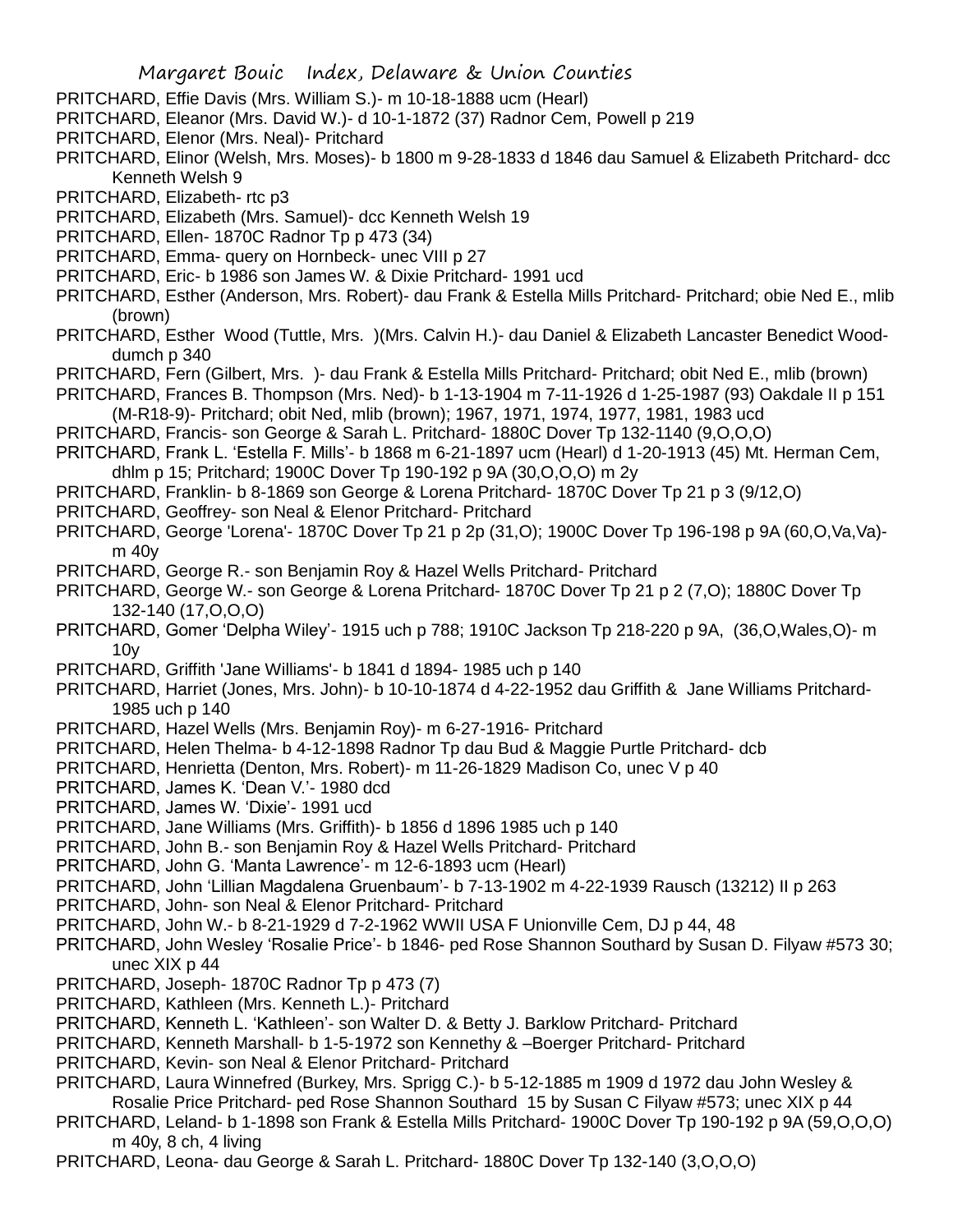- PRITCHARD, Lillian Magdalena Gruenbaum (Mrs. John)- b 5-7-1908 m 4-22-1939 dau Charles J. & Anna Barbara Rupright Gruenbaum- Rausch 13212 II p 264
- PRITCHARD, Linda- dau Edward Pritchard- Pritchard
- PRITCHARD, Lorena (Mrs. George)- 1870C Dover Tp 21 p 3 (27,O); 1900C Dover Tp 196-198 p 9A (59,O,O,O) m 40y, 8 ch, 4 living
- PRITCHARD, Manta Lawrence (Mrs. John G.)- m 12-6-1893 ucm (Hearl)
- PRITCHARD, Margaret- rcc p 4.5
- PRITCHARD, Margaret Burke (Mrs. Benjamin)- Pritchard
- PRITCHARD, Margaret Jones (Mrs. Thomas)- dau John & Sarah Thomas Jones- dumch p 438, 501
- PRITCHARD, Margart P.- b 3-2-1899 Radnor Tp dau D. L. & Elizabeth Jones Pritchard- dcb
- PRITCHARD, Mark Allen 'Angie Leigh Taylor'- m 4-14-1989 son Monty Pritchard- Pritchard
- PRITCHARD, Mary Elizabeth Jones (Mrs. David L.)- dau William W. & Eleanor Evans Jones- 1908 dch p 570, 749
- PRITCHARD, Mary Humphreys (Mrs. Richard)- dau Edward & Mary Davis Humphreys- 1880 dch p 774
- PRITCHARD, Matthew- b 1976 son James K. & Dean V. Pritchard- 1980 dcd
- PRITCHARD, Michael- b 1971 son James k. & Dean V. Pritchard- 1980 dcd
- PRITCHARD, Michael- son Neal & Elenor Pritchard- Pritchard
- PRITCHARD, Mildred (Mrs. Edward)- 1979 ucd
- PRITCHARD, Mitchell 'Anna Wood'- m 2-11-1827 Madison Co, unec V p 27
- PRITCHARD, Monty- Pritchard
- PRITCHARD, Neal, 'Elenor'- d 6-2-1981 (60) Union Cem, Columbus- Pritchard
- PRITCHARD, Ned Edward 'Frances B.Thompson'- b 9-27-1903 m 7-11-1926 d 9-13-1973 (69) Oakdale II p 151 (M-R18-9) -son Frank & Estella Mills Pritchard- Pritchard; obit mlib (brown)
- PRITCHARD, Penrose 'Rachel'- b 1909 Price Cem, djlm p 65
- PRITCHARD, Rachel (Mrs. Penrose)- b 1913 Price Cem, djlm p 65
- PRITCHARD, Rebecca Lynn Harmeyer (Mrs. Scott David)- m 9-21-1996 dau Jerome & Madelyn Harmeyer-**Pritchard**
- PRITCHARD, Richard 'Mary Humphreys'- 1880 dch p 774
- PRITCHARD, Rosalie Price (Mrs. John Wesley)- ped Rose Shannon Southard 31 by Syusa C. Filyaw #573; unec XIX p 44
- PRITCHARD, Rose Fern (Gilbert, Mrs. Frank)- b 9-23-1900 d 2-11-1992 (91) Oakdale dau Frank & Estella F. Mills Pritchard- Pritchard
- PRITCHARD, Ruth Blanche (Roberts, Mrs. Charles N.)- d 1-27-1985 (82) 1985 uch p 118
- PRITCHARD, Ruth- dau Gomer & Delpha Wiley Pritchard- 1910C Jackson Tp 218-220 p 9A (7,O,O,O)
- PRITCHARD, Samuel 'Elizabeth'- dcc Kennethy Welsh 18
- PRITCHARD, Sarah (Mrs. George)- 1880C Dover Tp 132-140 (40,O,O,O)
- PRITCHARD, Scott David 'Rebecca Lynn Harmeyer'- m 9-21-1996- son Thomas & Jessica Pritchard Pritchard
- PRITCHARD, Estella F. Mills (Mrs. Frank)- b 1878 m 6-21-1897 ucm (Hearl) d 10-10-1910 (32) Mt. Herman Cem, dhjlm p 15- Pritchard; obit mlib (brown); obit Ned, mlib (brown);1900C Dover Tp 190-192 p 9A (20,Ks,Ks,Missouri) m 2y, 1 ch
- PRITCHARD, Thomas 'Margaret Jones'- dumch p 438
- PRITCHARD, Tom- son Edward Pritchard- Pritchard
- PRITCHARD, Traci- b 1974 dauJames K. & Dean V. Pritchard- 1980 dcd
- PRITCHARD, Walter C. 'Betty J. Barklow'- b 7-18-1910 m 2-5-1946 d 5-15-1997 (86) son Frank & Estella Mills Pritchard- Pritchard; obit Ned, mlib (brown); 1949 ucd
- PRITCHARD, W. D.- rtc p 3, 8, 10
- PRITCHARD, William- 1883 uch V p 24(3)
- PRITCHARD, William P.- son Gomer & Delpha Wiley Pritchard- 1910C Jackson Tp 218-220 p 9A  $(11/12, 0.0, 0)$
- PRITCHARD, William Sherman- b 9-1867 son George & Lorena Pritchard- 1870C Dover Tp 21 3 (4,O); 1880C Dover Tp 132-140 (14,O,O,O); 1900C Dover Tp 196-198 p 9A (32,O,O,O)
- PRITCHARD, William S. 'Effie Davis'- m 10-18-1888 ucm (Hearl)
- PRITCHEL, Alice Haschel (Mrs. Louis)- b 12-22-1876 m 12-7-1906 d 9-11-1954 dau Fred & Maria Eikelberner Haschel- Weiser p 158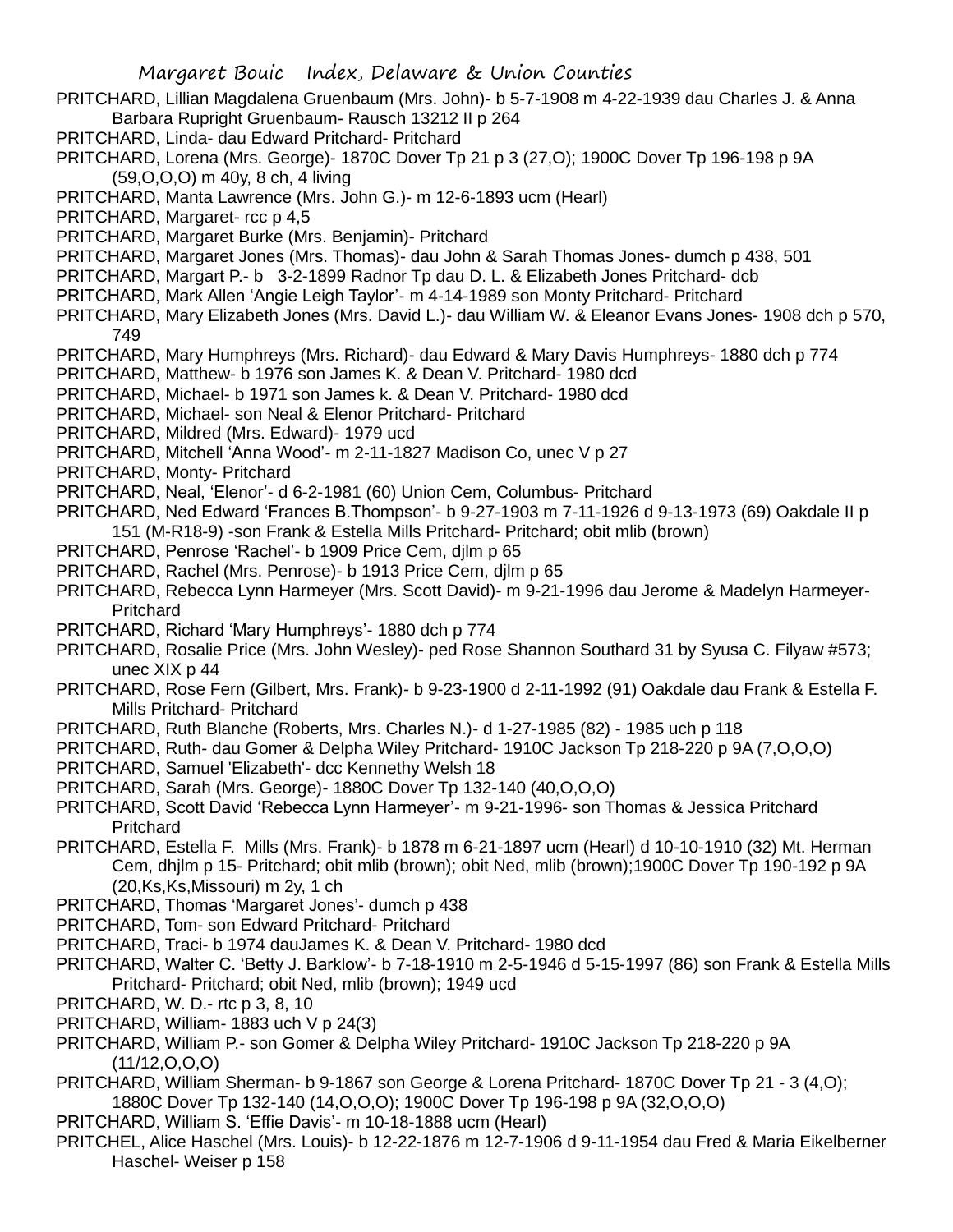- PRITCHEL, Louis 'Alice Haschel'- b 2-12-1982 m 12-6-1906 d 5-29-1918 bur Ind. Weiser p 158
- PRITCHEL, Mary Maude (Leland, Mrs. Lawwon L.)- b 6-23-1898 dau Louis & Alice Haschel Pritchel- Weiser p 158
- PRITCHETT, James M. 'Mary Ann Fulcher'- b 1817 d 1902 ped Bettu Christopherson McCrea #95 22; unec VI p 65
- PRITCHETT, Mary Ann Fulcher (Mrs. James M.)- b 1819 d 1901 ped Bettu Christopherson McCrea #95 23; unec VI p 65
- PRITCHETT, Rebecca E. (Brady, Mrs. Lindsay A.II) b 1852 d 1930 dau James M. & Mary Ann Fulcher Pritchett- ped Betty Christapherson McCrea #95 11; unec VI p 65
- PRITEMAN, John- 1860C Marysville 1480-1472 p 195 (50,O)
- PRITEMAN, Simon- 1860C Marysville 1480-11472 p 195 (20,O)
- PRITT, Edith (Mrs. Robert L.)- 1983 ucd
- PRITT, Robert L. 'Edith'- 1983 ucd
- PRITTS, William- Darby Tp owner; unec XII p 65
- PRIVETT, Chery Elaine- b d 10-8-1965 Oak Grove Cem- dau Edward E. & Treva May Neace Privett; Privett
- PRIVETT, Edward Earl 'Treva May Neace'- m 12-4-1964 son Eugene Privett- Privett
- PRIVETT, Eugene- Privett
- PRIVETT, Lisa (Gullett, Mrs. )- dau Edward Earl & Treva May Neave Privett- Privett
- PRIVETT, Lois (Mrs. Victor)- 1975 ucd
- PRIVETT, Mary- b 1973 son Victor & Lois Privett- Privett
- PRIVETT, Michael- b 1969 son Victor & Lois Privett- Privett
- PRIVETT, Sandra- b 1967 dau Victor & Lois Privett- Privett
- PRIVETT, Scott- son Edward Earl & Treva May Neace Privett- Privett
- PRIVETT, Sheila (Hamon, Mrs. )- dau Edward Earl & Treva May Neace Privett- Privett
- PRIVETT, Shelly (Gross, Mrs. )- dau Edward Earl & Treva May Neace Privett- Privett
- PRIVETT, Treva May Neace (Mrs. Edward Earl)- b 4-5-1943 d 5-20-1997 (54) Fairview Mem. Pk.- dau Alexander & Flora Skeens Neace- Privett
- PRIVETT, Victor 'Lois'- 1975 ucd
- PRIWER, Kenneth 'Rita'- 1971 dcd
- PRIWER, Rita (Mrs. Kenneth)- 1971 dcd
- PROBASCO, Perry- Marlborough Tp; 1964 dcd
- PROBST, Arthur Edmond 'Bess Wills Schrader'- b 11-13-1886 m 5-28-1927 d 11-26-1981 (95) Marion Cem-Marion Star; Probst
- PROBST, Barbara (Stanley, Mrs. )- sister Arthur Edmon Probst- obit Arthur Edmond, mlib
- PROBST, Bess Wills Schrader (Mrs Arthur Edmond)- m 6-28-1927- obit Arthur Edmond, mlib
- PROBST, Betty (Kline, Mrs. John)- dau Arthur Edmond & Bess Wills Schrader Probst- obit Arthur Edmond, mlib
- PROBST, Cerilla E. (Illick, Mrs. Jacob B.)- d 1887 dau Rev. John Augustus & Catharine M. Weiser Probst-
- Weiser p 803
- PROBST, Dr. Franklin- d age 25, not m son Rev. John Augustus & Catharine M. Weiser Probstp Weiser p 803 PROBST, George- b 2-28-1883 Brown Tp ---- born infirmary
- PROBST, George H.- brother Arthur Edmond Probst- obit Arthur Edmond, mlib
- PROBST, John P.- brother Arthur Edmond Probst- obit Arthur Edmond, mlib
- PROBST, Louisa- sister Mrs. Catherine Barton- dg 8-20-1897, Cry Ab p 124
- PROBST, Will- brother Arthur Edmond Probst- obit Arthur Edmond, mlib
- PROCISUS, George 'Nellie Kahle'- Weiser p 705
- PROCISUS, Nellie Kahle (Mrs. George)- dau daivd R. & Kate Thompson Kahle- Weiser p 705; unec VIII p 20 PROCTER, Alexander- b 1813 d 5-16-1887 (70) Soldier, Oakdale 332 I p 170 (C-14)
- PROCTOR, Ada L. (Baughman, Mrs. Walker)- Proctor
- PROCTOR, Adelia (Shannon, Mrs. Joseph)- m 2-8-1854 ucm 2073; unec XVI p 42
- PROCTOR, Cindy L.- 1977, 1979 ucd
- PROCTOR, Corrine- b 1978 dau Michael & Judith Proctor- 1983 ucd
- PROCTOR, Frank-Proctor
- PROCTOR, George 'Mary W.'- see Asp 2130
- PROCTOR, Howard- son Nelson H. & Mary E. Maine Proctor- Asp 2451
- PROCTOR, John Alden- son Nelson H. & Mary E. Maine Proctor- Asp 2450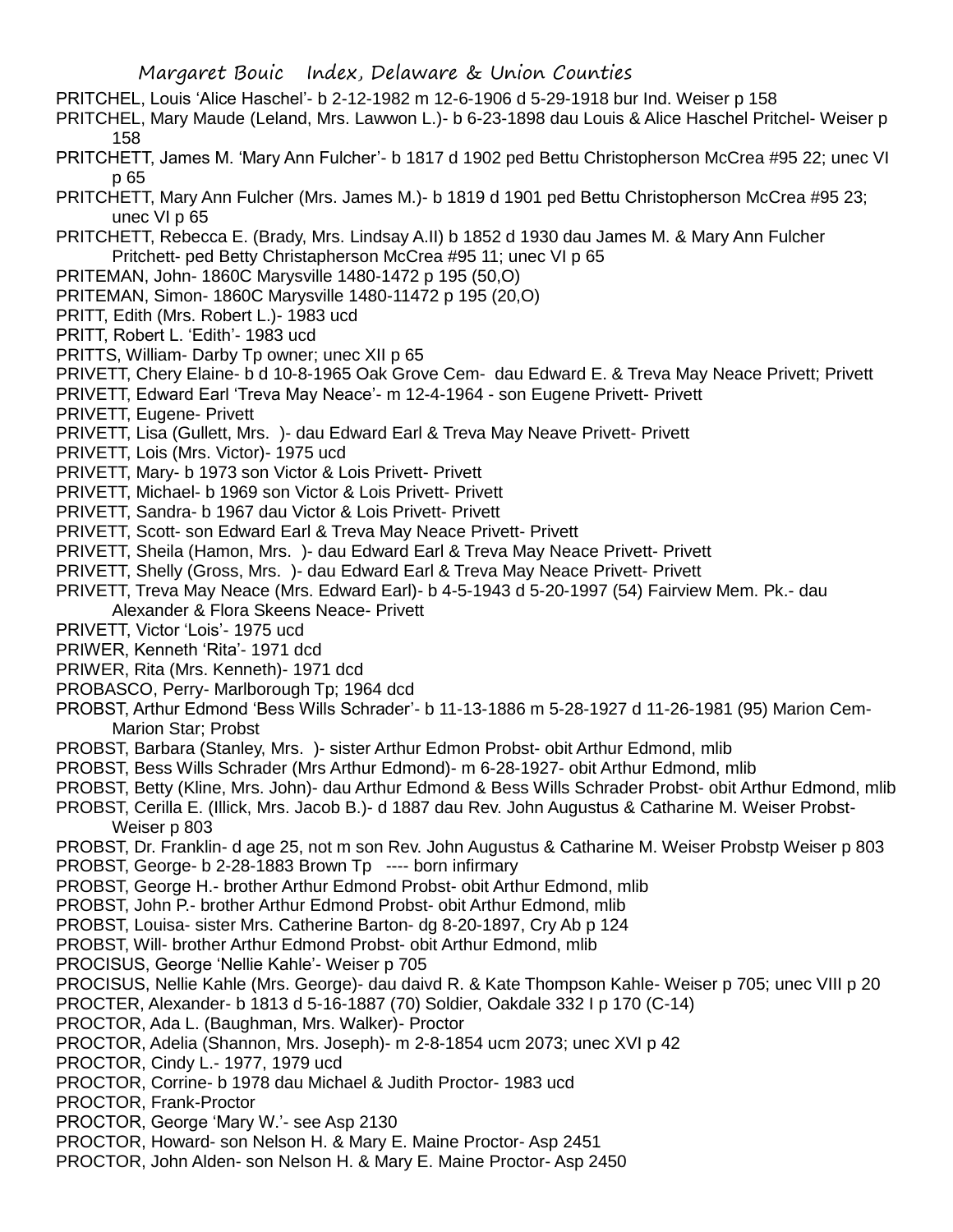- PROCTOR, Joyce Ann (Weiser, Mrs. George Thomas)- b 7-9-1934 m 4-24-1954- Weiser p 795
- PROCTOR, Judith (Mrs. Michael)- 1983 ucd
- PROCTOR, Larry C. 'Nancy L.'- 1977, 1979, 1981 ucd
- PROCTOR, Leonard Wooster- son Nelson H. & Mary E. Maine Proctor- Asp 2448
- PROCTOR, Mary E. Maine (Mrs. Nelson H.)- m 7-3-1895 dau George Main- Asp 2130
- PROCTOR, Mary W. (Mrs. George)- see Asp 2130
- PROCTOR, Michael 'Judith'- 1983 ucd
- PROCTOR, Michelle- b 1981 dau Michael & Judith Proctor- 1983 ucd
- PROCTOR, Nancy L. (Mrs. Larry C.)- 1977, 1979, 1981 ucd
- PROCTOR, Nelson H. 'Mary E. Maine'- b 9-12-1873 m 7-3-1895 son George & Mary W. Proctor- Asp (2130)
- PROCTOR, Scott- b 1983 son Michael & Judith Proctor- 1983 ucd
- PROCTOR, Sheila Rose- dau Frank Proctor- Proctor- engaged to Loui Robert Thomas, Jrl
- PROCTOR, S. I.- unclaimed letter- unec XI p 4
- PROCTOR, Thomas Main- son Nelson M. & Mary E. Maine Proctor- Asp 2449
- PROESCH, Charles- son John F. & Leola Potts Proesch- Proesch
- PROESCH, John F. 'Leola Potts'- d 1955- Proesch
- PROESCH, -----(Hawkins, Mrs. Robert)- dau John F. & Leola Potts Proesch- Proesch
- PROESCH, Leola Potts (Mrs. John F.)- d -12-16-1973 (67) Milford Cem- Proesch
- PROESCH, Martin- son John F. & Leola Potts Proesch- Proesch
- PROESCH, Ronald- son John F. & Leola Potts Proesch- Proesch
- PROESCH, William- son John F. & Leola Potts Proesch- Proesch
- PROFITT, Anna Feltner (Mrs. Robert William)- b 10-7-1918 Ky d 3-21-1993 (74) dau William & Sarah Crowe Feltner- Profitt
- PROFITT, Claudine (Bargo, Mrs. )- dau Robert William & Anna Feltner Profitt- Profitt
- PROFITT, Frieda A- 1971 dcd
- PROFITT, Ira- brother Robert William Profitt- Profitt
- PROFITT, Linville- son Robert William & Anna Feltner Profitt- Profitt
- PROFITT, Maggie (Little, Mrs. )- sister Robert William Profitt- Profitt
- PROFITT, Minnie (Johns, Mrs. )- sister Robert William Profitt- Profitt
- PROFITT, Randal- son Robert William & Anna Feltner Profitt- Profitt
- PROFITT, Robert William 'Anna Feltner'- b 6-30-1910 d 2-3-1989 Fairview Mem. Pk- Profitt
- PROFFITT, Barb (Mrs. Donald)- Proffitt
- PROFFITT, Cabble- son Edward & Minnie Lepoliem Shouse Proffitt- Proffitt
- PROFFITT, Caroline (Wilson, Mrs. )- b 1953 dau John W. & Pearl Thacker Proffitt- Profitt; 1962, 1967 ucd
- PROFFITT, Don- son Donarld R. & Jean Proffitt- 1967, 1971, 1973 ucd
- PROFFITT, Donald 'Barb'- son John W. & Pearl Thacker Proffitt- Profitt
- PROFFITT, Donald R. 'Jean'- 1962, 1967, 1971, 1973, 197 5 ucd
- PROFFITT, Ethel Marie (Holcomb, Mrs. Ron)- dau John W. & Pearl Thacker Proffitt- Profitt
- PROFFITT, George Bobbitt- son Edward & Minnie Lepoliem Shouse Proffitt- Proffitt
- PROFFITT, Georgia (Nickelson, Mrs. Bill)- dau John W. & Pearl Thacker Proffitt- Profitt; 1962 ucd (17)
- PROFFITT, Harry France- son Edward & Minnie Lepoliem Shouse Proffitt- Proffitt
- PROFFITT, Jack- son John W. & Pearl Thacker Proffitt- Profitt; 1962 ucd (14)
- PROFFITT, Jasper- son Edward & Minnie Lepoliem Shouse Proffitt- Proffitt
- PROFFITT, Jean (Mrs. Donald R.)- 1967, 1971, 1973 ucd
- PROFFITT, Jenia/Genia- b 1970 dau Donald R. & Jean Proffitt- 1971, 1973 ucd
- PROFFITT, Jimmy Shouse- son Edward & Minnie Lepoliem Shouse Proffitt- Proffitt
- PROFFITT, John W. 'Pearl Thacker'- b 1-6-1919 m 10-16-1936 d 1-19-1998 (79) son Edward & Minnie
- Lepoliem Shouse Proffitt- Proffitt; 1962, 1967, 1971, 1973, 1975, 1977, 1979, 1981 ucd
- PROFFITT, Juanita (Postlethwaite, Mrs. Bud)- dau John W. & Pearl Thacker Proffitt- Profitt
- PROFFITT, Marsha L. (Mrs. Sidney E.)- 1975 ucd
- PROFFITT, Mary (Carter, Mrs. )- dau Edward & Minnie Lepoliem Shouse Proffitt- Proffitt
- PROFFITT, Pearl Thacker (Mrs. John W.)- m 10-16-1936- Proffitt; 1962, 1967, 1971, 1973, 1975, 1977, 1979, 1981 ucd
- PROFFITT, R. J.- b 1956 son John W. & Pearl Thacker Proffitt- Proffitt; 1962, 1967, 1971, 1975, 1981, 1983 ucd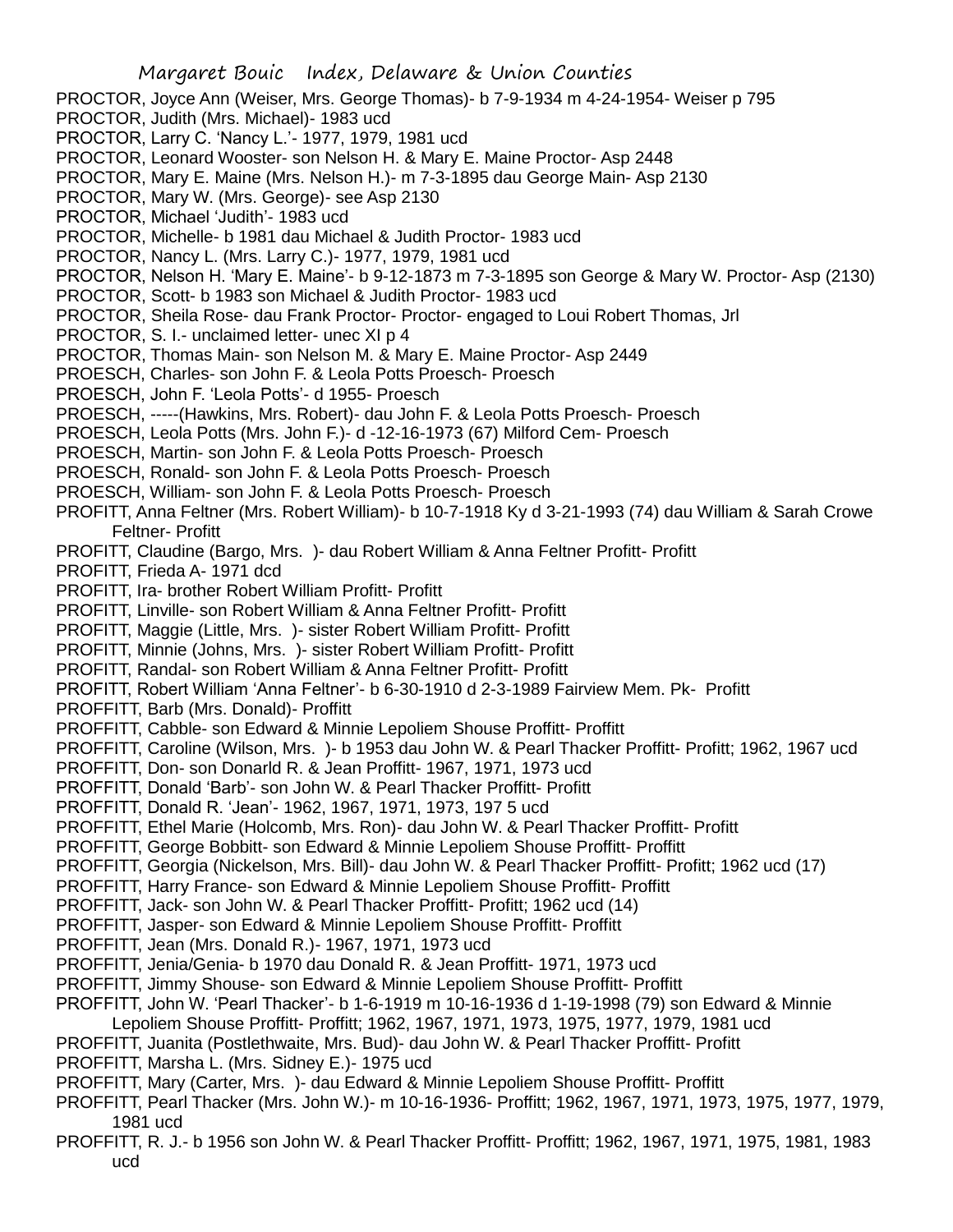- PROFFITT, Ruby (Hoffine, Mrs. )- dau John W. & Pearl Thacker Proffitt- Profitt; 1962 ucd (12)
- PROFFITT, Sidney E. 'Marsha L.'- 1967, 1973, 1975, 1983, 1991 ucd
- PROFFITT, Sidney- b 1969/7-son Sidney E. & Marsha L. Proffitt- 1975, 1981, 1983 ucd
- PROFFITT, Sidney 'Sue'- son John W. & Pearl Thacker Proffitt- Profitt; 1962 ucd
- PROFFITT, Sue (Mrs. Sidney)- Proffitt
- PROFFITT, Terry (Mrs. Wayne)- Proffitt
- PROFFITT, Thelma (Long, Mrs. Buddy)- dau John W. & Pearl Thacker Proffitt- Profitt; 1962 ucd (15)
- PROFFITT, Wayne 'Terry'- son John W. & Pearl Thacker Proffitt- Profitt; 1962 ucd (11)
- PROIM, N. N. 'Sophia Kent'- m 3-13-1839 ucm 535
- PROIM, Sophia Kent (Mrs. N. N.)- m 3-13-1839 ucm 535
- PROLL, Emma Caroline (Nelson, Mrs. A. Robert)- McKitrick p 389
- PROOUTY, Cora- 1870C Harlem Tp p 376 (13)
- PROPBST, Catharine M. Weiser (Mrs. Rev. Augustus)- dau Samuel & Eva Catharine Pfluger Weiser- Weiser p 803
- PROPBST, Enulius- d 1905 (87) not m- son Rev. John Augustus & Catharine M. Weiser Propbst- Weiser p 803
- PROPBST, Rev. John Augustus 'Catharine M. Weiser'- b 1792- Weiser p 803
- PROPHET, Harry 'Mildred Burnham'- d 5-23-1963 Prophet
- PROPHET, Mildred Burnham (Mrs. Harry)- dau Grant Burnham- Prophet
- PROPST, Bernadine (Bowling, Mrs. Richard)- dau Cloy & Eva Propst- Propst
- PROPST, Cloy/Clay 'Eva'- d 1-11-1968 (67); Propst
- PROPST, David Wayne 'Lisa Lee Printz'- m 9-18-1993 son Jasper & Hazel Propst- Propst
- PROPST, Elizabeth- dau Jonas & Magdalia Carr Propst- Carr 3; Maugans p 84
- PROPST, Eva (Mrs. Clay)- Propst
- PROPST, Hazel (Mrs. Jasper)- Propst
- PROPST, Helen (Frederick, Mrs. John)- dau Clay & Eva Propst- Propst
- PROPST, Henry- son Jonas & Magdalia Carr Propst- Carr 3; Maugans p 84
- PROPST, Jasper 'Hazel'- Propst
- PROPST, Lisa Lee Printz (Mrs. David Wayne)- m 9-18-1993 dau John & Marjorie Printz- Propst
- PROPST, Magdalena/Magdalia Carr (Mrs. Jonas)- b 6-26-1784 d 6-26-1856 dau Conrad & Magdalena Shobe Carr- Carr 2,3; Maugans p 84
- PROPST, Mary- dau Jonas & Magdalia Carr Propst- Carr 3; Maugans p 84
- PROPST, Rachel- dau Jonas & Magdalia Carr Propst- Carr 3; Maugans p 84
- PROPST, Sara Louise (Fasold, Mrs. Ivan Elwood)- m 12-26-1919- Weiser p 440
- PROPST, Sydney Marie- b 11-12-1999 dau David Wayne & Lisa Lee Printz Propst- Propst
- PROPST, Thelma (Elliott, Mrs. Ross)- dau Clay & Eva Propst- Propst
- PROPST, William- son Jonas & Magdalia Carr Propst- Propst
- PROSE, Alexander 'Margaret Dilion'- 1915 uch p 801
- PROSE, Betty E. (Mrs. Donald A)- 1980 dcd
- PROSE, Clareda (Mrs. John V.)- Prose; 1980 dcd
- PROSE, Donald A 'Betty E.'- 1980 dcd
- PROSE, Donna- b 1960 dau Donald A. & Betty E. Prose- 1980 dcd
- PROSE, Early J. 'Ethel Gosnell'- Prose
- PROSE, Ethel Gosnell (Mrs. Early J.)- Prose
- PROSE, Grace M. (Mrs. John W.)- 1961 dcd
- PROSE, Jeffrey 'Paula'- son John V. & Clareda Prose- Prose
- PROSE, John V. 'Clareda'- b 2-14-1929 d 1-4-1993 (63) Sunset Cem-son Early J. & Ethel Gosnell Prose-Prose; 1980 dcd
- PROSE, John W. 'Grace M.'- 1961 dcd
- PROSE, Margaret Dilion (Mrs. Alexander)- 1915 uch p 801
- PROSE, Nora (Gunnett, Mrs. Edwin H.)- dau Alexander & Margaret Dilion Prose- 1915 uch p 801
- PROSE, Paula (Mrs. Jeffrey)- Prose
- PROSE, Steven- b 1962 son Donald A. & Betty E. Prose- 1980 dcd
- PROSE, Thelma (Puffenberger, Mrs. )- dau Early J. & Ethel Gosnell Prose- Prose
- PROSE, Wilma (Fettrow, Mrs. Marlin)- dau Early J. & Ethel Gosnell Prose- Prose
- PROSSER, Adelia- dau Thomas W. & Mary E. Prosser- 1860C Richwood 759-742 p 100 (3,O)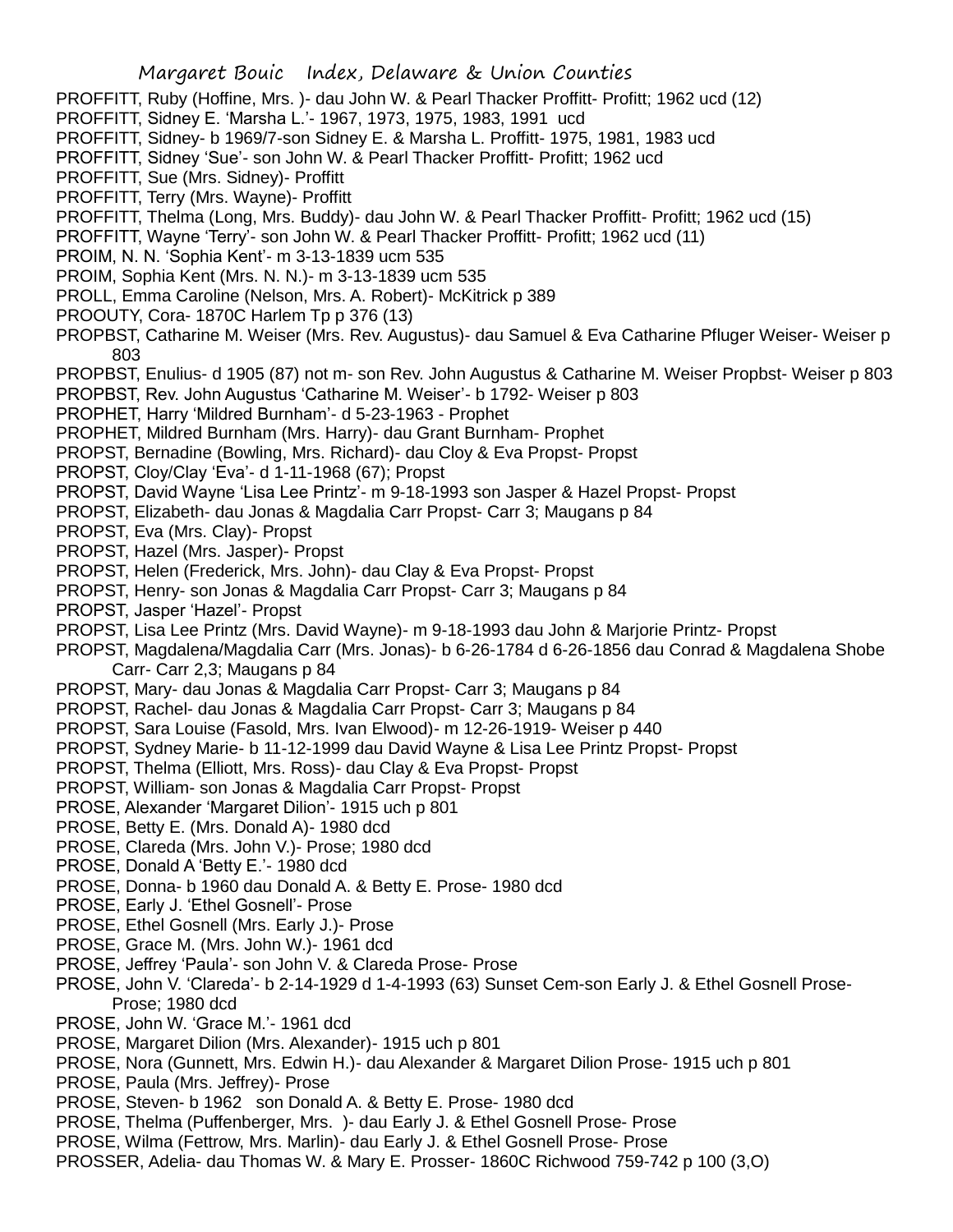PROSSER, Alan G.- b 1956 son Kenneth R. & Ruth Prosser- Prosser; 1964, 1969, 1971 dcd

- PROSSER, Amelia (Swartz, Mrs. J. I.)- m 12-24-1857 ucm 2652; unec IV p 65, XVIII p 56
- PROSSER, Ann- 1860C Claibourne Tp 775-758 p 103 (63,Wales)
- PROSSER, Celia- 1961 dcd
- PROSSER, Daniel- brother Russell G. Prosser- Prosser
- PROSSER, Daniel 'Sarah Purdue'- dcq Marie Randall 10
- PROSSER, Edith (Mrs. )- Prosser
- PROSSER, Elmer son William & Martha Perfect Prosser- 1880 dch p 691
- PROSSER, Enoch G.- son John & Sarah Prosser- 1850C Orange Tp 1685 p 109 (19,O)
- PROSSER, Evelyn (Marshman, Mrs. )- sister Kenneth R. Prosser- Prosser
- PROSSER, —(Carpenter, Mrs. Philip) sister Kenneth R. Prosser- Prosser
- PROSSER, Everett- brother Russell G. Prosser- Prosser
- PROSSER, Frances E. (Mrs. Louis M.)- 1971, 1973 ucd
- PROSSER, Fred J.- b 4-8-1899 Berkshire Tp son Fred & Mable Jennings Prosser- dcb
- PROSSER, Fred- son William & Martha Perfect Prosser- 1880 dch p 691
- PROSSER, Gary D.'Karen'- b 1951 son Kenneth R. & Ruth Prosser- Prosser; 1964, 1969 dcd
- PROSSER, Gary G.- b 8-12-1947 son Russell Gilbert & Lorna M/N. Shipley Prosser- Prosser; 1961, 1964, 1969, 1971, 1980 dcd
- PROSSER, Glen- son William & Martha Perfect Prosser- 1880 dch p 691
- PROSSER, James H.- b 1953 son Russell G. & Lorna M. Shipley Prosser- Prosser; 1961, 1964, 1969, 1971 dcd
- PROSSER, James L.- Pabst 6 p 42
- PROSSER, Jane (Hyde, Mrs. W. D.)- m 11-29-1855 dcm
- PROSSER, John 'Sarah Purdue'- d 1850- 1880 dch p 683, 690
- PROSSER, John W.- son John & Sarah Prosser- 1850C Orange Tp 1685 p 107 (28,Pa)
- PROSSER, Julia A. (Badger, Mrs. Dwight )(Ginn, Mrs. Charles)- b 6-11-1837 d 6-14-1896 Galena Cem, Powell p 27-dau John & Sarah Purdue Prosser- 1880 dch p 683; Pabst 2 p 58; 1850C Orange Tp 1685
	- p 109 (13,O)
- PROSSER, Karen (Mrs. Gary)- Prosser
- PROSSER, Kenneth R., Jr.- son Kenneth R. & Ruth Prosser- Prosser
- PROSSER, Kenneth R. 'Ruth'- d 3-9-1974 (56) Mansfield Mem. Pk- son Edith Prosser- Prosser; 1964, 1969, 1971 dcd
- PROSSER, Lloyd- brother Kenneth R. Prosser- Prosser
- PROSSER, Lorna M. Shipley (Mrs. Russell Gilbert)- Prosser; ; 1961, 1969, 1971, 1980 dcd
- PROSSER, Louis M. 'Frances E.'- 1967 ucd
- PROSSER, Lucola (Varner, Mrs. Martin)- m 2-6-1862 ucm 3284
- PROSSER, Margaret- dau John & Sarah Prosser- 1850C Orange Tp 1685 p 107 (15,O)
- PROSSER, Margaret- dau John & Sarah Prosser- 1850C Orange Tp 1685 p 107 (19,O)
- PROSSER, Mark R.-son Russell G. & Lorna M. Shipley Prosser- Prosser; 1961(10), 1964, 1969, 1971 dcd
- PROSSER, Martha Perfect (Mrs. William)- b 1846 m 1869 dau John Perfect- 1880 dch p 691; 1870C Berkshire Tp p 220 (23)
- PROSSER, Mary Ann (Sellars, Mrs. Daniel M.)- m 12-7-1837 dcm
- PROSSER, Mary E. (Mrs. Thomas W.)- 1860C Claibourne-Richwood 759-742 p 100 (23); 1870C Claib. Tp 94- 92 p 12 (34,O); 1880C Claib. Tp 129-137 p 216A (44,O,Va,Va)
- PROSSER, Maxine (Unverzagi, Mrs. )- sister Russell G. Prosser- Prosser
- PROSSER, Michael Gregory- b 10-13-1984 son Gary & Karen Prosser- Prosser
- PROSSER, Pamela J. Petro (Mrs. Rex M.)- m 4-6-1990 dau J. B. Petro- Prosser
- PROSSER, Rachel- 1860C Claibourne Tp 775-758 p 102 (26,O)
- PROSSER, Rex M.'Pamela J. Petro'- b 1954 m 4-6-1990 son Kenneth R. & Ruth Prosser- Prosser; 1964, 1969, 1971 dcd
- PROSSER, Rita- 1991 ucd
- PROSSER, Russell G. 'Lorna M. Shipley'- b 2-1-1910 d 2-10-1990 (80) Sunbury Mem. Pk- Prosser; 1961, 1964, 1969, 1971, 1980 dcd
- PROSSER, Ruth (Mrs. Kenneth R.)- Prosser; 1964, 1969, 1971 dcd
- PROSSER, Sarah C. (Violet, Mrs. )- sister Thomas Prosser- 1910C Richwood 125-127 p 5A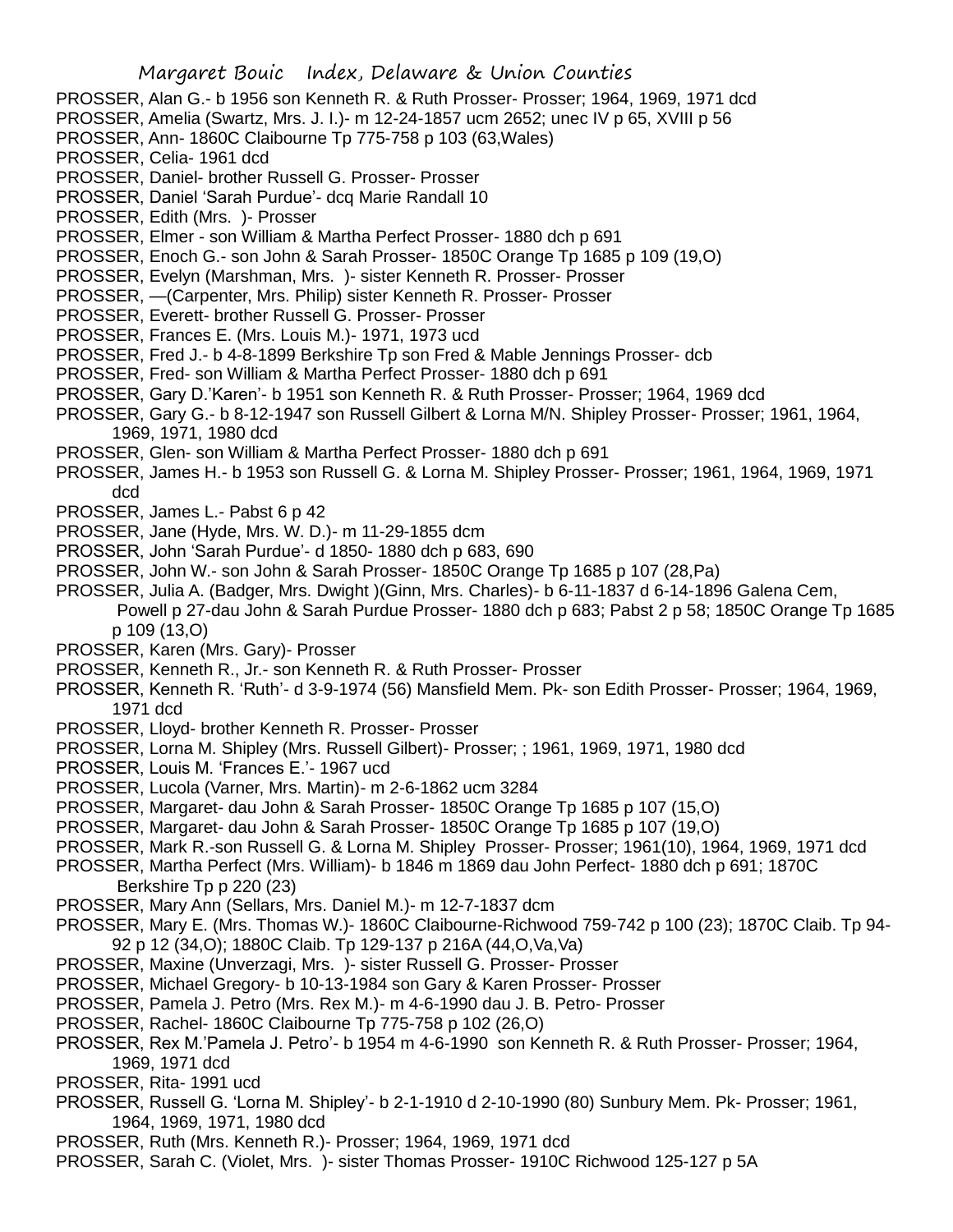(83,O,Wales,Wales) wid, 4 ch, 1 living

- PROSSER, Sarah Purdue (Mrs. Daniel/John) b 1797 dcq Marie Randall 11; 1880 dch p 683, 690; 1850C Orange Tp 1685 p 108 (52,Pa)
- PROSSER, Sarah (Roff, Mrs. James)- m 6-11-1861 dcm
- PROSSER, Sarah (Rogers, Mrs. Jeremiah H.)- m 1-26-1854 dcm dau Daniel & Sarah Purdue Prosser- dcq Marie Randall 5; 1908 dch p 741; Pabst Pion II p 220
- PROSSER, Sina- ch William & Martha Perfect Prosser- 1880 dch p 691
- PROSSER, Susannah (Gray, Mrs. Dr. Asa)- Asp p 101
- PROSSER, T.- hjt p 136; 1883 uch IV p 505, 506
- PROSSER, Thomas- 1883 uch V p 582; 1910C Richwood 125-127 p 5A (75,O,Wales,Wales) wid
- PROSSER, Thomas- Church of Disciples- unec XIV p 39
- PROSSER, Thomas W. 'Mary E.'- 18760C Claibourne-Richwood 759-742 100 (27,O); 1870C Claib. Tp 94-92 p 12 (38,O)
- PROSSER, William 'Martha Perfect'- b 8-11-1839 m 1869 son John & Sarah Purdue Prosser- 1880 dch p 690; 1908 dch p 403; Sunbury p 158; 1870C Berkshire Tp p 220 (30\*)
- PROSSER, William- brother Russell G. Prosser- Prosser
- PROSSER, Willie- b 8-11-1882 Berkshire Tp son William & Martha Perfect Prosser- dcb
- PROSSON, Marie E. (Mrs. Thomas) b 10-1835-1900C Richwood 29-31 p 2A (64,O,Md,Md) m 42y, no ch
- PROSSON, Thomas 'Marie E.'- b 4-1832; 1900C Richwood 29-31 p 2A (69, O, Wales,Wales) m 42y
- PROTSMAN, Elizabeth Smeltzer (Mrs. Wesley H.)- m 8-7-1845/8 Powers p 306, 313
- PROTSMAN, Flora (Betts, Mrs. Cyrus)(Morrison, Mrs. James B.)- Nash p 295
- PROTSMAN, Wesley H. 'Elizabeth Smeltzer'- m 8-7-1845/8[ Powers p 306, 313
- PROTZELLER, Bessie Mabel- b 11-6-1881 d 8-21-1891 dau Louise & Sarah Adaline Weiser Protzeller- Weiser p 104
- PROTZELLER, Betty Marion (Stoehr, Mrs. Otto)- b 5-16-1920 m 6-3-1951 dau Harry Weiser & Genevieve Schutt Protzeller- Weiser p 195
- PROTZELLER, Bruce- b 9-22-18948 son Harry Weiser & Mildred McPeek Protzeller- Weiser p 105
- PROTZELLER, Carole Ann (Pyle, Mrs. George)- b 7-18-1931 dau Raymond Joseph & Chirstine i. Caldwell Protzeller- Weiser p 105
- PROTZELLER, Christine I. Caldwell (Mrs. Raymond Joseph)- m 6-21-1919- Weiser p 105
- PROTZELLER, Dora Evelyn- b 8-26-1883 d 5-3-1956 dau Louise & Sarah Adaline Weiser Protzeller- Weiser p 104
- PROTZELLER, Edward Louis 'Ruth Peterson'- b 1-15-1926 m 2-23-1947 son Harry Weiser & Genevieve Schutt Protzeller- Weiser p 105
- PROTZELLER, Genevieve Schutt (Mrs. Harry Weiser)- m 8-9-1910- Weiser p 104
- PROTZELLER, Harry Weiser 'Genevieve Schutt'- b 5-19-1885 m 8-9-1910 d 4-6-1949 son Louise & Sarah Adaline Weiser Protzeller- Weiser p 104
- PROTZELLER, Harry Weiser 'Mildred McPeek'- b 9-6-1922 m 2-23-1947 son Harry weiser & Genevieve Schutt Protzeller- Weiser p 105
- PROTZELLER, Hattie Minerva- b 7-2-1888 d 12-8-1939 dau Louis & Sarah Adeline Weiser Protzeller- Weiser p 105
- PROTZELLER, Helen Marguerite- b 9-12-1897 d 9-14-1897 dau Louis & Sarah Adeline Weiser Protzeller-Weiser p 106
- PROTZELLER, Helen Sarah- b 12-114-1912 dau Harry Weiser & Genevieve Schutt Protzeller- Weiser p 104
- PROTZELLER, Jane Katherine (Rogstad, Mrs. Kent Sivern)- b 9-29-1915 m 9-24-1938 dau Harry Weiser & Genevieve Schutt Protzeller- Weiser p 105
- PROTZELLER, Louis 'Sarah Adaline Weiser'- m 12-24-1878- Weiser p 104
- PROTZELLER, Michael- b 9-26-1948 son Edward Louis & Ruth Peterson Protzeller- Weiser p 105
- PROTZELLER, Mildred McPeek (Mrs. Harry Weiser)- m 2-23-1947- Weiser p 105
- PROTZELLER, Minnie S. (Campbell, Mrs. Charles)- b 9-14-1879 m 9-19-1906 d 12-18-1937- dau Louis & Sarah Adaline Weiser Protzeller- Weiser p 104
- PROTZELLER, Raymond Joseph 'Christine I. Caldwell'- b 11-25-1892 m 6-21-1919 son Louise & Sarah Adaline Weiser Protzeller- Weiser p 105
- PROTZELLER, Ruth ((Leadbetter, Mrs. Dr. Mark R.)- b 4-10-1920 m 11-28-1941 dau Rayumond Joseph & Christine I. Caldwell Protzeller- Weiser p 105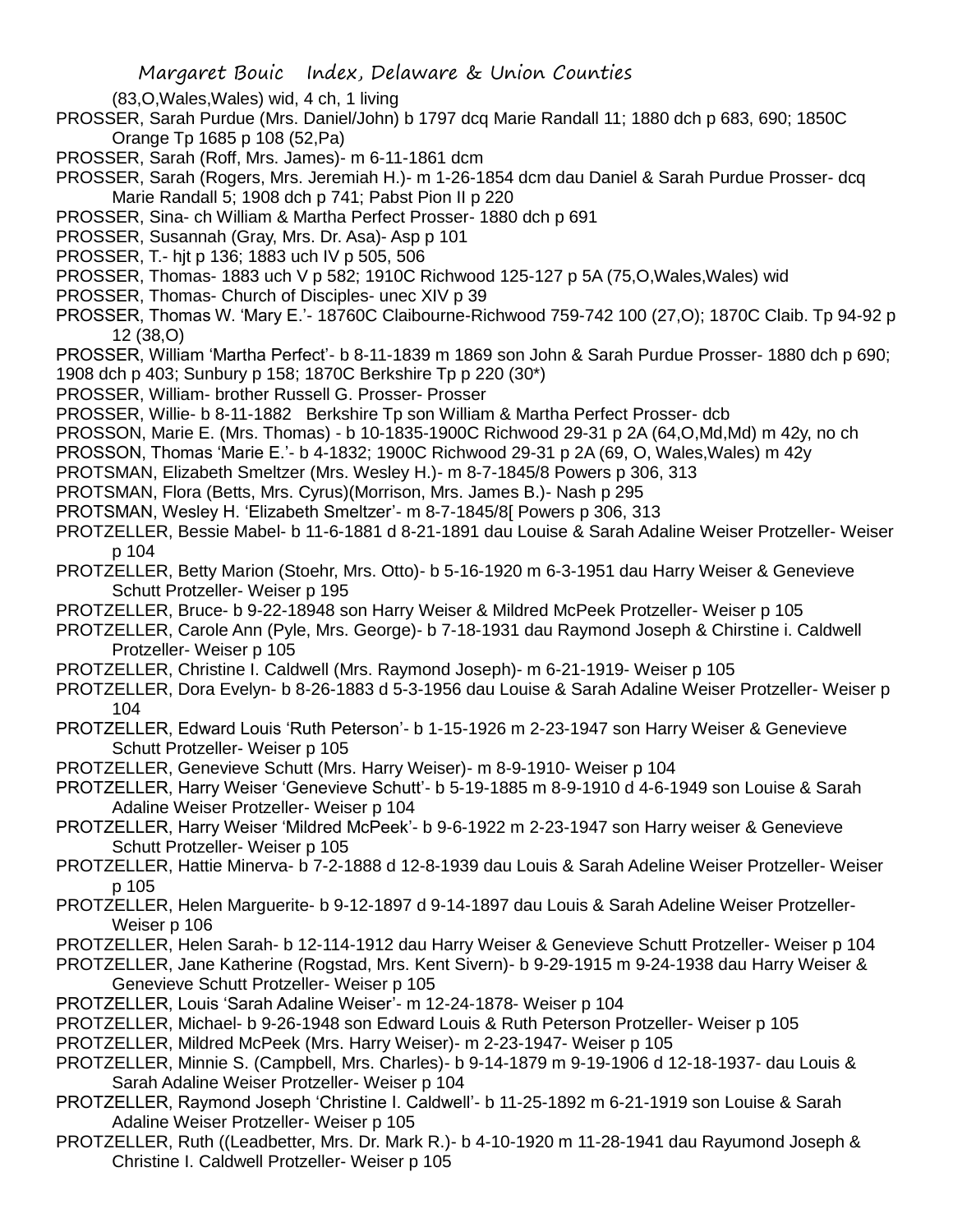PROTZELLER, Ruth Peterson (Mrs. Edward Louise)- m 2-23-1947- Weiser p 105

PROTZELLER, Sarah Adaline Weiser (Mrs. Louis)- b 12-20-1853 m 12-24-1878 d 11-2-1940 dau John Jacob Shaffer & Margaret Tawser Weiser- Weiser p 104

PROTZELLER, Stephen- b 3-15-1949- son Edward Louis & Ruth Peterson Protzeller- Weiser p 105

PROTZELLER, Thelma Mae (Brubaker, Mrs. Thomas F.0- b 1-17-1922 m 12-22-1945 dau Raymond Joseph & Christine I. Caldwell Protzeller- Weiser p 105

- PROTZELLER, Timothy- b 9-26-1951 son Edward Louis & Ruth Peterson Protzeller- Weiser p 105
- PROTZMAN, Anna Rosina/Rosnna (Reccard, Mrs. John)- b 12-3-1772 d 8-23-1852 dau Jacob & Joanna Leinbach Protzman- Maugans p 82

PROTZMAN, Elizabeth (Racker, Mrs. Peter)- dau Lorentz & Maria Elizabeth Hans Protzman- Maugans p 82

- PROTZMAN, Jacob'Joanna Leinbach'- Maugans p 82
- PROTZMAN, Joanna Leinbach (Mrs. Jacob)- Maugans p 82
- PROTZMAN, Lorentz 'Maria Elizabeth Hans'- Maugans p 82
- PROTZMAN, Maria Elizabeth Hans (Mrs. Lorentz)- Maugans p 82
- PROTZMAN, Rosanna (Blickenstaff, Mrs. Joseph)- Maugans p 82
- PROUDFIT, David- Powers p 305, 306
- PROUDS, Anna (Bliss, Mrs. James)- m 8- 9-1811 onwq I
- PROUGH, Andrew- 1860C Scioto Tp 858 (3)
- PROUGH, David- d 10-13-1856 (4-11-13) Bokescreek Cem, p 56, Powell p 235- son S. & C. Prough
- PROUGH, Mary E.- d (4/2-6-1) Bokcescreek Cem, p 56, Powell p 235 dau S. & C. Prough
- PROUGH, Peter- 1860C Scioto Tp 858 (35)
- PROUGH, Samuel- 1860C Scioto Tp 858 (34)
- PROUGH, Sarah- 1860C Scioto Tp 858 (21)
- PROUT, Ethel (Minor, Mrs. Claude) (Mrs. Dr. Frank J.)- m(2) 10-1961- Prout
- PROUT, Dr. Frank J. 'Ethel Minor' m(2) 10-1961 d 3-28-1967 (84) bur near Sandusky- Prout; 1976 dch p 209
- PROUT, —(Deuterich, Mrs. Edward)- dau Dr. Frank J. Prout- Prout
- PROUT, —(Borden, Mrs.Andrew)- dau Frank J. Prout- Prout
- PROUT, —(Buel, Mrs. Walker)- sister Frank J. Prout- Prout
- PROUT, L.- uca p 75
- PROUT, Mrs. S. C.- Pabst 8 p 31
- PROUTON, Philena (Morehouse, Mrs. Stephen)- m 1-24-1842 dcm
- PROUTY, Abel 'Polly Dudley''Cynthia Goss'- b 1796 d 1877 1880 dch p 777; 1908 dch p 828; 1850C Troy Tp 2576 p 136 (54,Vt); hadc p 56
- PROUTY, Abel 'Sarah Ann Ryan'- b 7-30-1836 m 2-8-1862 d 9-29-1918- son Alanson & Julia Ann Fowler Prouty- dcq Richard Noel Foreman 10
- PROUTY, Alanson 'Ann Fowler'- b 11-24-1813/4 d 12-3-1896 son William & Burnham Prouty- dcq Richard Noel Foreman 20
- PROUTY, Alice- b Wichita, Ka, sister of Mrs. Julius Bobo- dg 3-9-1888 Cry Ab p 185
- PROUTY, Anna E.- dau John L. & Roxana Prouty- 1910C Liberty Tp 293 p 12A, (10,O,O,O)
- PROUTY, Bessie Avilee Jordan (Mrs. Floyd Emerson)- m 11-10-1923 d 12-26-1981 dau John & Macy Hall Jordan- Prouty; Ost p 3; obit mlib; obit Floyd, mlib (brown) ; opc 636; 1969, 1971 dcd
- PROUTY, Byron 'Mary Palmer'- d 11-1-1940 New Millcreek Cem p 2; son Stephen Merritt & Sarah Ellen Peck Prouty- 1880 dch p 778; 1908 dch p 828; 1870C Troy Tp p 519 (12)
- PROUTY, Chauncey W. 'Lizzie Lewis 'm 8-12-1891 d 3-8-1899 (31) dg 3-14-1899, 3-21-1899 Cry Ab b p 191, 193- son Stephen Merritt & Sarah Ellen Peck Prouty- 1880 dch p 778; 1908 dch p 831; 1870C Troy Tp p 519 (3)
- PROUTY, Clifford/Clifton 'Etna Huntley'- son Stephen Merritt & Sarah Ellen Peck Prouty- 1908 dch p 831; 1880 dch p 778; 1870C Troy Tp p 519 (10)
- PROUTY, Cornelia Leah (Foreman, Mrs. George Perry)- b 2-27-1863 d 1-9-1926 dcq Richard Noel Foreman 5 dau Abel & Sarah Ann Ryan Prouty
- PROUTY, C. W.- d 3-8-1899 (31-7-7) Radnor- ch S. M. Prouty- dcdeaths
- PROUTY, Cynthia- dau Abel & Cynthia Goss Prouty- 1880 dch p 778; 1850C Troy Tp 2576 p 136 (5,O)
- PROUTY, Cynthia Goss (Mrs. Abel); 1880 dch p 778; 1850C Troy Tp 2576 p 136 (5,O)
- PROUTY, Daniel 'Margaret Gallaway'- m 12-30-1858 dcm son Abel & Cynthia Goss Prouty- Prouty; 1850C Troy Tp 2576 p 136 (14,Vt)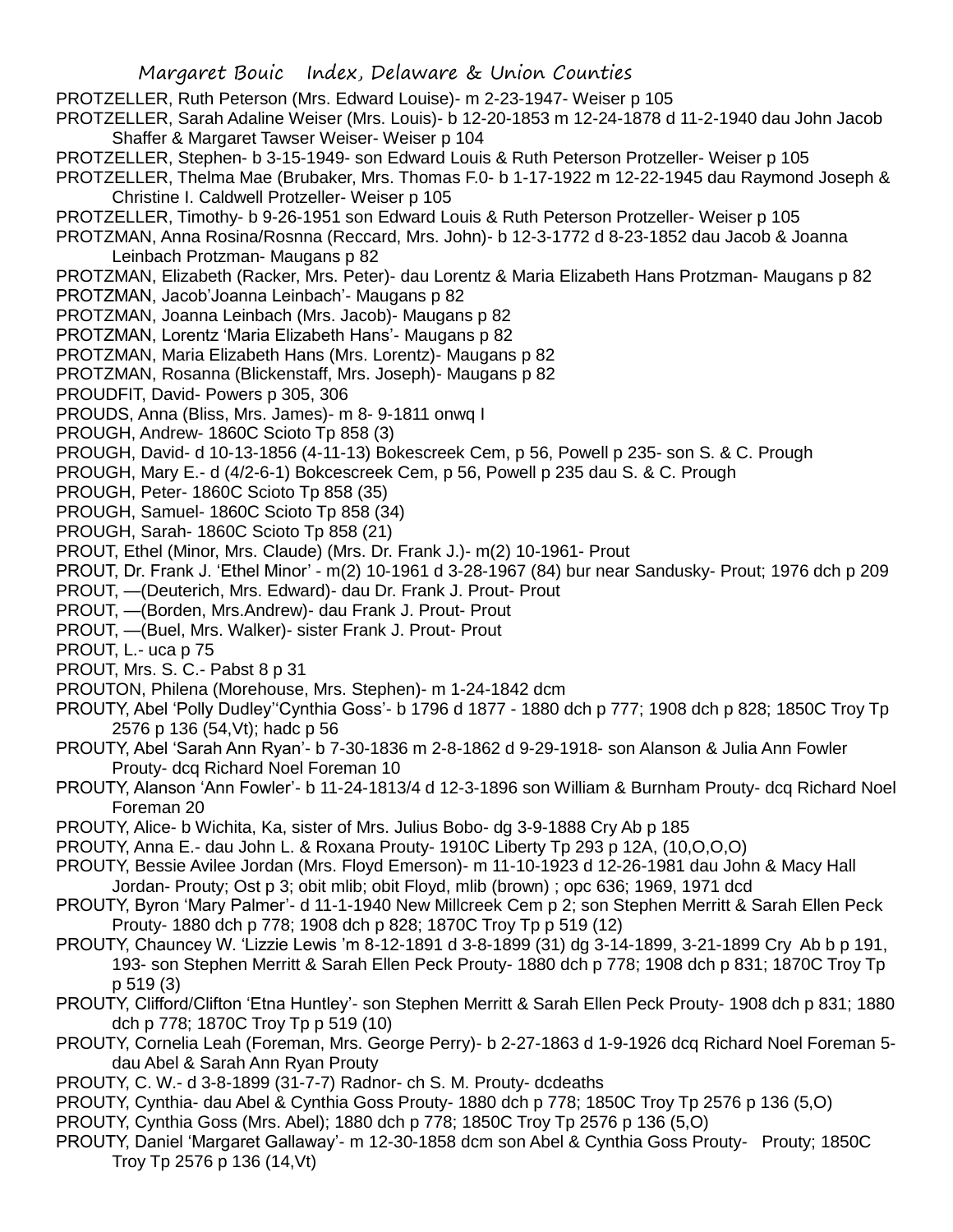PROUTY, Edgar- son Chauncey W. & Lizzie Lewis Prouty- dg 3-21-1899 Cry Ab p 193

PROUTY, Edgar M. 'Nettie ''Nancy Lake'- b 4-3-1896 m 10-10-1925 d 2-28-1979 (82) bur Lancaster- Jerome IOOF Cem, DJ p 115- twin son Chauncey W. & Elizabeth Lewis Prouty- dcb; Prouty; 1949, 1962 ucd PROUTY, Edward- son Edwin & Frances McIntire Prouty- McIntire 17362

- PROUTY, Edwin L. 'Frances McIntire'- b 4-3-1896 Radnor Tp twin son Chauncey W. & Elizabeth "Lizzie" Lewis Prouty- McIntire (1736)l dg 3-21-1899 Cry Ab p 193; dcb
- PROUTY, Emily Swearingine (Mrs. Lyle)- Huntley 9
- PROUTY, Emma C. (Bell, Mrs. Clarence)- b 9-15-1886 m 4-26-1906 d 2-16-1978 dau Byron & Mary Palmer Prouty- 1908 dch p 831; Graham (16117); Richey 7,8; opc 643; obit Floyd, mlib (brown)
- PROUTY, Emma C. (Diven, Mrs. W. C.)- dau Stephen Merritt & Sarah Ellen Peck Prouty- 1880 dch p 778; 1908 dch p 831; 1870C Troy Tp p 519 (6)
- PROUTY, Esther A.- dau John L. & Roxana Prouty- 1910C Liberty Tp Un Co p 12A(6,O,O,O)
- PROUTY, Floie- b 11-19-1892 Scioto Tp son Byron & Mary Palmer Prouty- dcb
- PROUTY, Ethel- d 4-3-1895 (18d) Radnor- dau Chauncey Prouty- dcdeaths
- PROUTY, Harry- b 12-13-1889 Troy Tp son Byron & Mary Palmer Prouty- dcb
- PROUTY, Harry- d 12-20-1889 (7d) Troy Tp son John Prouty- dcdeaths
- PROUTY, Harvey- b 1-24-1879 Troy Tp son Stephen M. Prouty- dcb
- PROUTY, Hester Etna Huntley (Mrs. Clifford)- b 1872 d 5-15-1956 dau Oscar & Clara Lessing Huntley- opc 273; Huntley 8,9; 1880C Scioto Tp 169
- PROUTY, Floyd Emerson 'Bessie Avilee Jordan'- b 11-19-1892 m 11-10-1923 d 4-30-1974 (81) Fairview Cemson Byron & Mary Palmer Prouty- Prouty; 1908 dch p 831; opc 521; Pabst 7 p 19; Ost p 1, 3; 1969, 1971 dcd
- PROUTY, Frances McIntire (Mrs. Edwin)- d 11-20-1978 (86) Union Cem- dau Edward T. & Martha Isabelle Miller McIntire- McIntire 1736; Prouty
- PROUTY, Verna Grace (Newhouse, Mrs. Robert Ray)( ) -- b 6-23-1919 m 4-14-1940 Newhouse (13(10)2111); Rittenhouse 5, 6
- PROUTY, Harry- son Byron & Mary Palmer Prouty- 1908 dch p 831
- PROUTY, Harry- son Clifton & Hester Etna Prouty- Huntley 9
- PROUTY, Harvey 'Verna May Wood'- son Stephen Merritt & Sarah Ellen Peck Prouty- 1880 dch p 778; 1908 dch p 831
- PROUTY, Haytora A- son John L. & Rosana Prouty- 1910C Liberty Tp Un Co 293 p 2 (6,O,O,O)
- PROUTY, Henry H.- son Abel & Cintha Prouty- 1880 dch p 778; 1850C Troy Tp 2576 p 136 (10,O)
- PROUTY, Irene Agnes Pollow (Mrs. Leo Clayton)- b 1909 d 1985 dau Michael & Catherine S. Walsh Pollowped Irene l. Prouty Horvath #305 3; unec XII p 28
- PROUTY, Irene louise (Horvath, Mrs. )- b 1929 ped 1 #305; unec XII p 28
- PROUTY, Isaac/Ira'Mardula'- b 1797 ped Irene L. Prouty Horvath 16; unec XII p 28
- PROUTY, James Merrill 'Zillah Ann Mumby'- b 1867 d 1941 son Milton & Mary Ette Jay Prouty- ped Irene L. Prouty Horvath #305 4; unec XII p 28
- PROUTY, Jerusha (Joy, Mrs. Solomon,Jr.)- m 10-10-1848 dcm- dau Abel & Sarah Dudley Prouty- 1880 dch p 778; 1908 dch p 828; 1850C Troy Tp 2576 p 136 (24,NY)
- PROUTY, Jessie G. (Kyle, Mrs. James)- dau Stpehen Merritt & Sarah Ellen Peck Prouty- 1880 dch p 778; 1908 dch p 831
- PROUTY, John L. 'Roxana'- 1910C Liberty Tp Un Co 293 p 12A (50,O,O,O) m 10y
- PROUTY, John 'Ruth Fugit'-b 9-11-1926 son Floyd Emerson & Bessie Avilee Jordan Prouty- opc 776; obit Floyd, mlib (brown), obit Avilee, mlib
- PROUTY, Julia Ann Fowler (Mrs. Alanson)- b 11-18-1818 d 10-10-1885 dau William Flowler- dcq Richard Noel Foreman 21
- PROUTY, Kenneth- son Clifton & Hester Etna Huntley Prouty- Huntley 9
- PROUTY, Leo Clayton 'Irene Agnes Pollow'- b 1903 d 1967 son James Merrill & Zillah Ann mumby Prouty- ped Irene L. Prouty Horvath #305 2; unec XII p 28
- PROUTY, Lewis- son Chauncey W. & Lizzie Lewis Prouty- dg 3-21-1899 Cry Ab p 193
- PROUTY, Lyle 'Emily Swearingine'- son Clifton & Hester Etna Huntley Prouty- Huntley 9
- PROUTY, Mardula (Mrs. Isaac)- ped Irene L. Prouty Horvath #305 17; unec XII p 28
- PROUTY, Margaret Gallaway (Mrs. Daniel G.)- m 12-30-1858 dcm
- PROUTY, Marion Gallaway (Mrs. William F.)- m 2-10-1859 dcm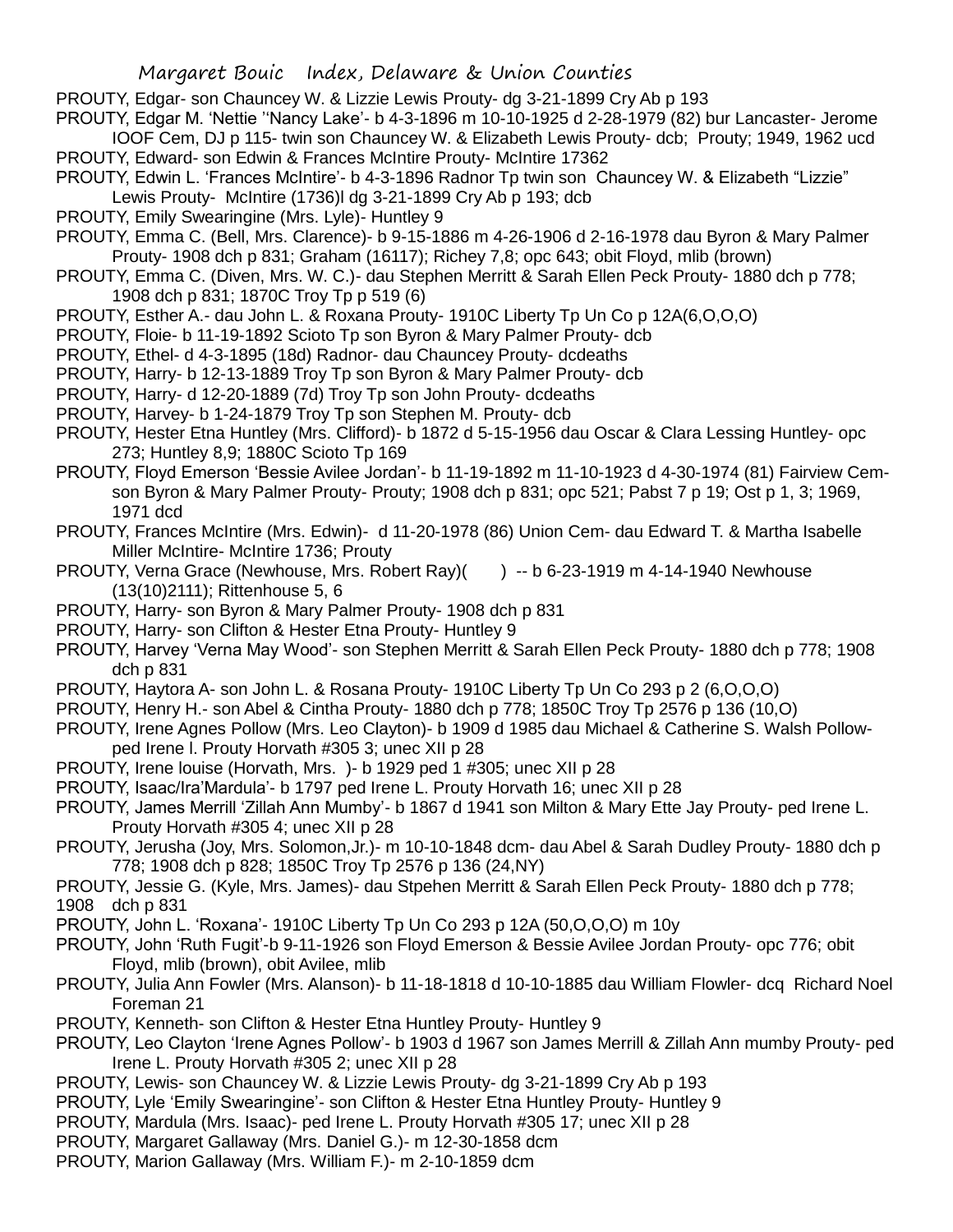- PROUTY, Martha Luella (Hillyard, Mrs. Carl T.) (Janetsky, Mrs. )- dau Edwin & Frances McIntire Prouty-Prouty; McIntire 17363
- PROUTY, Martha S. (Evans, Mrs. Robert L.)- dau Stephen Merritt & Sarah Ellen Peck Prouty- 1880 dch p 778; 1908 dch p 831
- PROUTY, Mary Isabelle (Boals, Mrs. Clarence Daniel)- dau Edwin & Frances McInitire Prouty- Prouty; McIntire 17361
- PROUTY, Mary Ette Jay (Mrs. Milton)- b 1842 d 1927 dau Jesse Richard & Anna Keeney Jay- pedIrene l. Prouty Horvath #305 9; unec XII p 28
- PROUTY, Mary Palmer (Mrs. Byron)- b 1-27-1865 m 4-13-1882 d 2-15-1954 New Millcreek Cem p 2- dau E. R. & Isabel Whiting Palmer- 1908 dch p 831; opc 642
- PROUTY, Mary- b 1-24-1870 Troy Tp dau Stephen Prouty- dcb
- PROUTY, Merrit- son Chauncey W. & Lizzie Lewis Prouty- dg 3-21-1899 Cry Ab p 193
- PROUTY, Mildred (McClary/McCleery, Mrs. Warren)- dau Cliff & Etna Huntley Prouty- Huntley 9; Maugans p 131
- PROUTY, Milton 'Mary Ette Jay'- b 1825 d 1875 son Isaac & Mardula Prouty- ped Irene L. Prouty Horvath Freshwater 305 8; unec XII p 28
- PROUTY, Nancy O. "Nettie" (Lake, Mrs. jay)(Mrs. Edgar)- b 5-17-1885 d 6-26-1961 Jerome IOOF Cem, DJ p 115, 122; obit Edgar, mlib; 1949 ucd
- PROUTY, Olive H.- dau John L. & Roxana Prouty- 1910C Liberty Tp Un Co 293 p 12A (1 1/2,O,O,O)
- PROUTY, Oren- son Stephen Merritt & Sarah Ellen Peck Prouty- Huntley 9; 1880 dch p 778; 1908 dch p 831 PROUTY, Polly/Sarah Dudley (Mrs. Cry Abel) 1908 dch p 777; 1908 dch p 828
- PROUTY, Roxana (Mrs. John L.)- 1910C Liberty Tp 293 (28,O,O,O)\_ m 10y, 4 ch
- PROUTY, Ruth Ann (Coleman, Mrs. )- dau John & Ruth E. Fugit Prouty- Prouty
- PROUTY, Ruth E. Fugitt (Mrs. John)- d 12-11-1988 Holland, Pa- Fairview Cem- dau Amos & Beulah Lusk Fugit- Prouty
- PROUTY, Sarah Cry Ann Ryan (Mrs. Abel)- b 2-15-1842 m 2-18-1862 dau Felix & Leah Wallers Ryan- Prouty; dcq Richard Noel Foreman 11
- PROUTY, Sarah Ellen Peck (Mrs. Stephen/Samuel Merritt)- b 5-17-1838 m 3-25-1856 dcm dau Benjamin & Mary Cry Abbey Peck- 1880 dch p 778; 1908 dch p 828; 1870C Troy Tp p 519 (36)
- PROUTY, Sarah (Smith, Mrs. Lyman P.)- m 6-9-1853 dcm -dau Abel & Cynthia Goss Prouty- 1880 dch p 778; 1850C Troy Tp 2576 p 136 (18,NY)
- PROUTY, Scott Byron- d 8-12-1972 son John & Ruth Fugit Prouty- see opc 776
- PROUTY, Stephen Lee 'Susan W.'- b 6-8-1947 son John & Ruth E. Fugit Prouty- Prouty; 1980 dcd
- PROUTY, Stephen/Samuel Merritt 'Sarah Ellen Peck'- b 5-14-1825 m 3-25-1856 dcm; 1880 dch p 777; 1908 dch p 828; hadc p 125; 1850C Troy Tp 2576 p 136 (25,NY); 1870C Troy Tp p 519 (45\*)
- PROUTY, Susan W. (Mrs. Stephen L.)- 1980 dcd
- PROUTY, Verna May Wood (Mrs. Harvey)- Prouty
- PROUTY, Vesta Palmer (Rowlands, Mrs. Paul)- b 11-7-1900 Scioto Tp m 12-24-1923 dau Byron & Mary Palmer Prouty- dcb; opc 581; Howison (1301); 1908 dch p 831
- PROUTY, William F. 'Marion Gallaway'- m 2-10-1859 dcm sonm Cry Abel & Cynthia Goss Prouty- 1880 dch p 778; 1850C Troy Tp 2576 o 136 (12,NY)
- PROUTY, William Valentine- b 12-3-1874 son L. M. & Sarah Peck Prouty- dcb
- PROUTY, Zella Ann Mumby (Mrs. James Merrill)- b 1869 d 1947 dau Edward H. & Christine Ann Elliott Mumby- ped Irene L. Prouty Horvath #305 5; unec XII p 28
- PROVANCE, Louisa (Couch, Mrs. William)- b 1822 d 1881 ped Joy Wells Dyer #63 25; unec V p 52 PROVIN/PROVEN, ------hjt p 10
- PROVEN, Sophia Kent (Mrs. William W.)- m 3-13-1839 ucm 535; unec III p 37
- PROVEN, William W. 'Sophia Kent'- m 3-13-1839 ucm 535; unec III p 37
- PROVIN, ----family of Betty Harford #137; unec V p 2
- PROVIN, Anna- dau Clark P. & Fanny Allis Provin- unec IV p 12
- PROVIN, Bela Edith Saling (Mrs. Leo Lawrence)- b 1907 dau Morgan M. & Laurentine Saling- ped Betty Lou Provin Harford 2; unec VIII p 66
- PROVIN, Benjamin F. 'Lulu Ann Newberry' son William Wesley & Elizabeth Luckenbill Provin- ped Betty Lou Provin Harford 4; unec VIII p 66
- PROVIN, Betty Lou (Harford, Mrs. )- ped 1 # 137- dau Leo Lawrence & Bela Edith Saling Provin- unec VIII p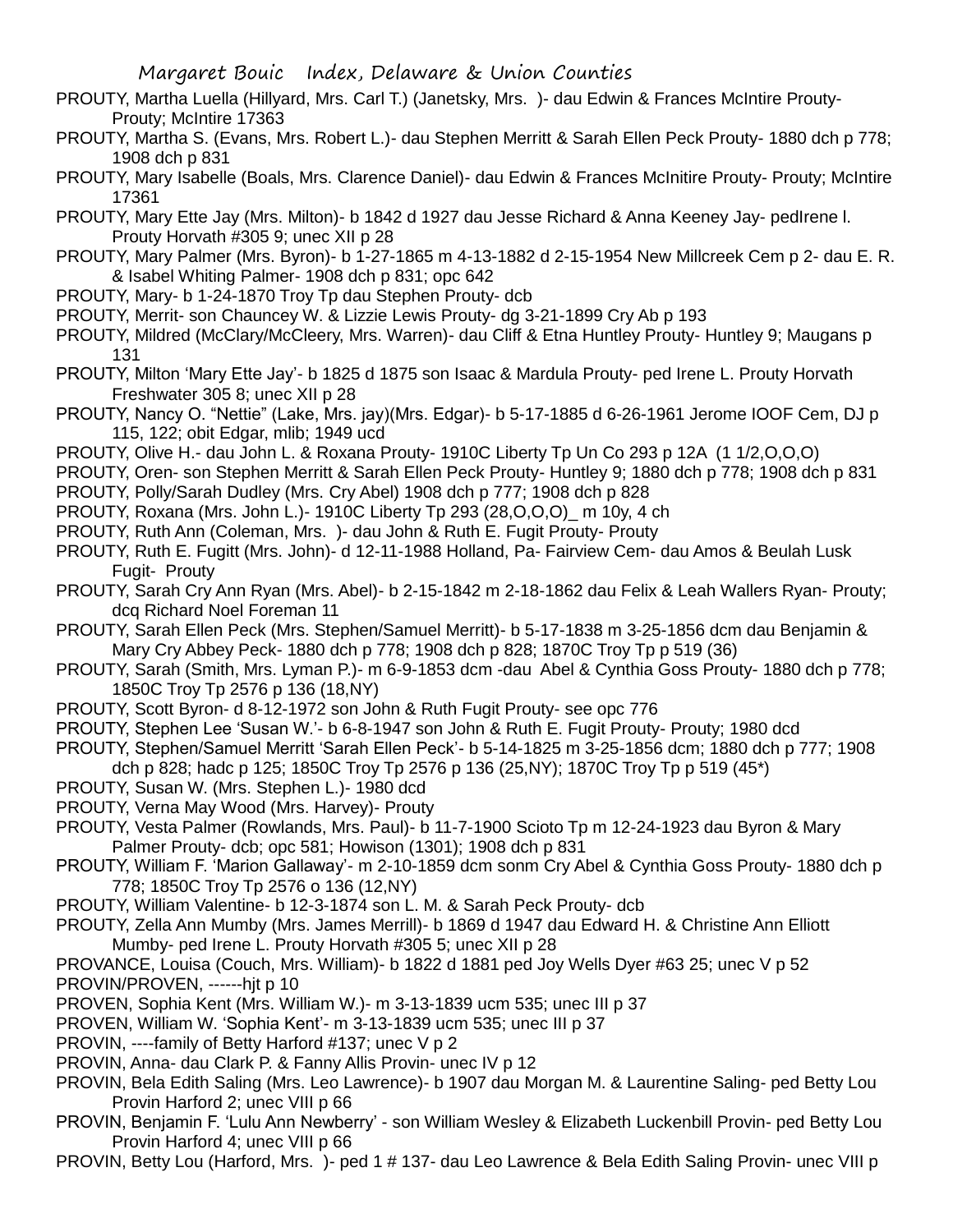66

- PROVIN, Clark 'Fanny Allis"-b 1787 NY- unec IV p 12, 62, V p 41, VIII p 66, XI p 55, XV p 62, 63, 64, 68, 70. 79; hjt p 7, 58, 59, 176, 201; 1883 uch III p 367,371; 1915 uch p 132, 182, 272, 273, 406, 413, 426, 522, V p 218, 226, 262, 277, 286, 403; ped Betty Lou Provin Harford #137 16; uccp p 1, appr; will book p 1, 39; uccp p 7 JB1 p 87; uccp p 14, 15, 17, 18 1820C Darby Tp 280 p 2089 (45+)
- PROVIN, Cynthia- dau Clark P. & Fanny Allis Provin- unec IV p 12
- PROVIN, Dennis Todd- son Clark P. & Fanny Allis Provin- unec IV p 12, XI p 55
- PROVIN, Elizabeth Lukenbill (Mrs. William Wesley)- b 1839 m 4-3-1855 ucm 2264 d 1881- ped Betty Lou Provin Harford #137 9; unec IV p 53, VIII p 66, XVII p 6
- PROVIN, Fannie Cantrell (Mrs. George Reed)- b 1835, ped Betty Lou Provin Harford #137 23; unec VIII p 66
- PROVIN, Fanny Allis (Mrs. Clark)- b 1790 NY; unec IV p 12, 62, VIII p 66; ped Betty Lou Provin Harford #137 17
- PROVIN, George- son Clark P. & Fanny Allis Provin- unec IV p 12
- PROVIN, George Reed 'Fannie Cantrell'- b 1833- ped Betty Lou Provin Harford 22; unec VIII p 66
- PROVIN, Joel P.- son Clark P. & Fanny Allis Provin- unec IV p 12, XI p 55
- PROVIN, Laura Ann (Newberry, Mrs. Watson)- b 1853 d 1949 dau George Reed & Fannie Cantrell Provin- ped Betty Lou Provin Harford #137 11; unec VIII p 66
- PROVIN, Leo Lawrence 'Bela Edith Saling'- b 1903 d 1982 son Benjamin I & Lulu Ann Newberry Provin- ped Betty Lou Provin Harford, #137 2; unec VIII p 66
- PROVIN, Leonard- son Clark P. & Fanny Allis Provin- unec IV p 12, XI p 55
- ROVIN, Wesley P.- unec XI p 55
- PROVIN, Lulu Ann Newberry (Mrs. Benjamin F.)- b 1880 d 1966 dau Watson & Laura Provin Newberry- ped Betty Lou Provin Harford #137 5; unec VIII p 66
- PROVIN, Sophia Kent (Mrs. William W.)- m 3-13-1839 ucm (Hearl)
- PROVIN, William W. 'Sophia Kent'- m 3-13-1839 ucm (Hearl)
- PROVIN, William Wesley 'Elizabeth Lukenbill'- b 1817 m 4-3-1855 ucm 2264 1905- son Clark & Fanny Allis Provin- ped Betty Lou Provin Harford #137 8; unec VIII p 66, XI p 55; XVII p 6
- PROVNCES, Mary- 1850C Delaware Tp 1301 p 94 (32,O)
- PROVINS, Sarah (Mrs. Thomas)- Powers p 169
- PROVINS, Thomas 'Sarah'- Powers p 169
- PROVOST, Juliette Bagley (Mrs. Theophilus)- m after 1850 dau Thomas & Abiah Lane Bagley- Bagley p 10
- PROVOST, Paul H.- 1880 dch p 269;l 1908 dch p 25
- PROVOST, Theophilus 'Juliette Bagley'- Bagley p 10
- PROWANT, Barbara E.- b 11-1-1857 d 4-10-1900 Eyer Bible; unec VI p 44
- PROWANT, Catherine Eyer (Mrs. Henry)- b 1830 d 1890 dau John & Barbara Schenck Eyer- ped Richard H. Seslar 15; unec V p 31
- PROWANT, Catherine Gable (Mrs. Christian)- ped Richard H. Seslar #58 29; unec V p 31
- PROWANT, Christian 'Catherine Gable'- b 1796 d 1820 ped Richard H. Seslar #58 28; unec V p 31
- PROWANT, David- b 12-1856 Eyer Bible; unec VI p 44
- PROWANT, Emiline (Thrasher, Mrs. Charles Van Houten)- b 1863 d 1941 dau Henry & Catherine Eyer Prowant- ped Richard H. Seslar #58 7; unec V p 31
- PROWANT, Henry 'Catherine Eyer'- b 1827 d 1902 son Christian & Catherine Gable Prowant- ped Richard H. Seslar #58 14; unec V p 31
- PROWANT, Minda- b 12-23-1852 Eyer Bible; unec VI p 44
- PROWANT, Sarah Ann- b 9-28-1860 Eyer Bible, unec VI p 44
- PROWELL, George R.- author History of York County- McKitrick p 61
- PRUDE, Donna Jean Wilson (Mrs. Lester)- b 6-22-1941 d 9-28-1990 (49) Oak Grove Cem- dau Ben & Ruth Wilson- Prude
- PRUDE, Edith Bailey (Mrs. Floyd,Sr.)- Prude
- PRUDE, Floyd,Sr. 'Edith Bailey'- Prude
- PRUDE, Rev. Floyd, Jr.- son Floyd,Sr. & Edith Bailey Prude- Prude
- PRUDE, Karen (Brown, Mrs. )- dau Lester & Donna Jean Wilson Prude- Prude
- PRUDE, Larry- son Floyd,Sr. & Edith Bailey Prude- Prude
- PRUDE, Lester 'Donna Jean Wilson'- b 12-30-1938 Prude d 7-28-1996 (57) Oak Grove Cem- son Floyd,Sr. & Edith Bailey Prude- raised by Rev. J. C. & Carrie Collins- Prude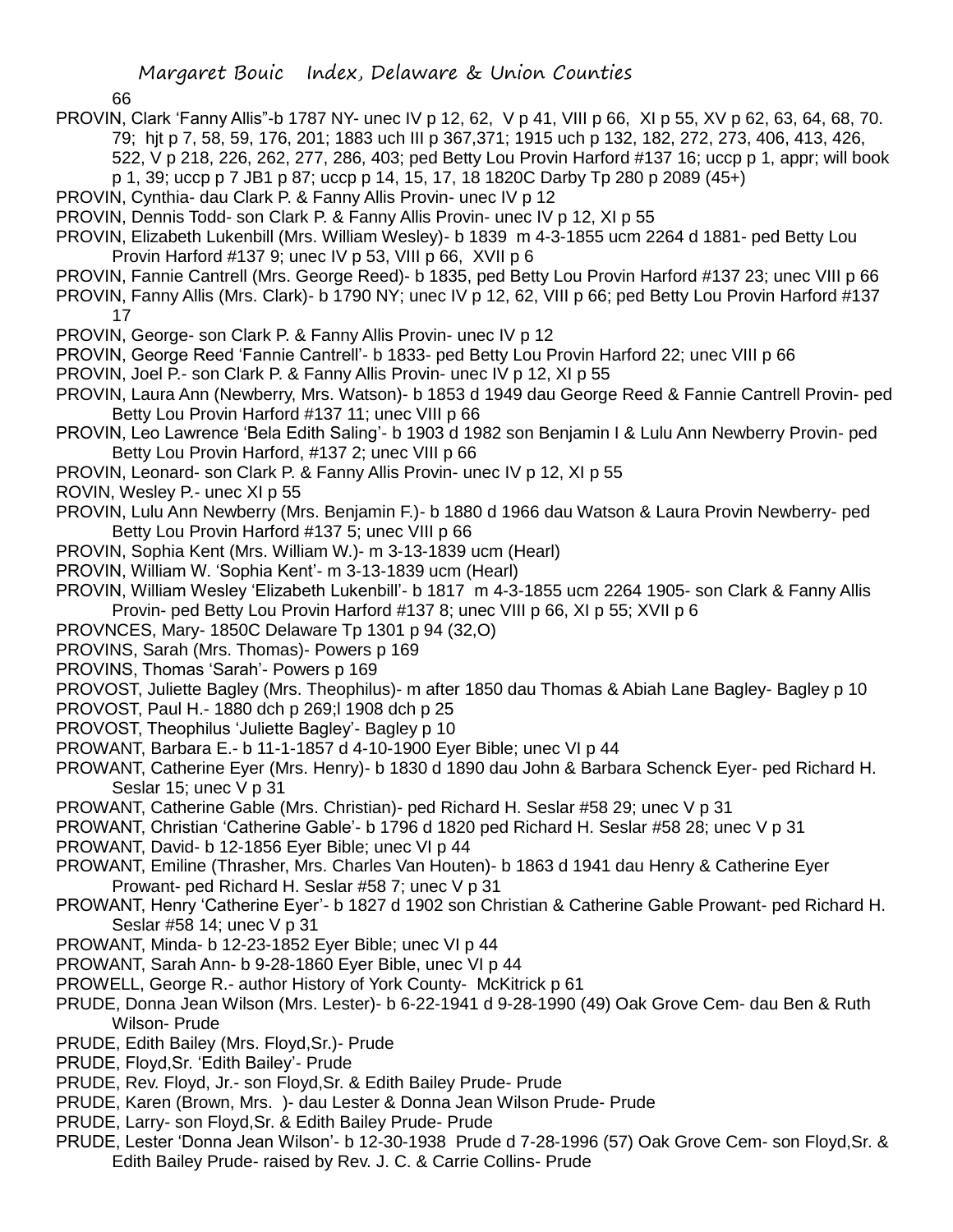- PRUDE, Norman- son Floyd,Sr. & Edith Bailey Prude- Prude
- PRUDE, Pamela (Smithers, Mrs. )- dau Lester & Donna Jean Wilson Prude- Prude
- PRUDELL, Lucas Andrew b 10-31-1990- son Thomas & Nancy Asman Prudell- Prudell
- PRUDELL, Nancy Asman (Mrs. Thomas)- dau Martha Asman- Prudell
- PRUDELL, Thomas 'Nancy Asman'- Prudell
- PRUDDEN, Joseph- 1915 uch p 901
- PRUDDEN, Rachel (Coe, Mrs. Benjamin)- m 1742 d 12-21-1776 dau Joseph Prudden- 1915 uch p 901
- PRUDEN, Bonnie J. (Cervino, Mrs. )- dau Jack G. Pruden- Pruden
- PRUDEN, Jack G.- b 1-27-1920 d 2-13-1994 (74) Trenton Cem- son Virgil Franklin & Pearl Charlotte Gray Pruden- Pruden
- PRUDEN, Ken- 1980 dcd
- PRUDEN, Kristen (Lovett, Mrs. )- dau Jack G. Pruden- Pruden
- PRUDEN, Mary Jo (Caudill, Mrs. )- dau Jack G. Pruden- Pruden
- PRUDEN, Neil S.- son Virgil Franklin & Pearl Gray Pruden- Pruden
- PRUDEN, Patricia A. (Poling, Mrs. )- dau Virgil Franklin & Pearl Charlotte Gray Pruden- Pruden
- PRUDEN, Pearl Charlotte Gray (Mrs. Virgil Franklin)- d 3-29-1975 (83) bur Trenton- Pruden
- PRUDEN, Robert A- son Jack G. Pruden- Pruden
- PRUDEN, Robert R.- son Virgil Franklin & Pearl Charlotte Gray Pruden- Pruden
- PRUDEN, Sarah (Mills, Mrs. John,Sr.)- b 1778 NJ ped Delmore Dorphan Boak 25; unec XIX p 58
- PRUDEN, Sherel A (Frommeyer, Mrs. )- dau Jack G. Pruden- Pruden
- PRUDEN, Virgil Franklin 'Oearl Charlotte Gray'- Pruden
- PRUESS, Anne Marie (Wrampelmeier, Mrs. Johann Hermann)- ped Verna Forbes Willson #285 25 unec XI p 52
- PRUETT, Ada (Sparks, Mrs. )- sister Joseph G. Pruett- Pruett
- PRUETT, Alice (Toth, Mrs. )- dau Archie Lee & Maude E. Griffith Pruett- Pruett
- PRUETT, Allen R.- b 1971 dcd; son Thomas Edward & Charlene L. Sharp Pruett- Pruett; 1971 dcd
- PRUETT, April Renee- dau William T. & Marjorie L. Pruett- Pruett
- PRUETT, Archie Lee 'Maude E. Griffith'- Pruett
- PRUETT, Cecil- son Archie Lee & Maude E. Griffith Pruett- Pruett
- PRUETT, Charlene L. Sharp (Mrs. Thomas Edward)- d 1-22-1976 (49) Sunbury Mem. Pk- Pruett; 1971 dcd
- PRUETT, Christie- dau Joseph G. & Ellen Pruett- Pruett
- PRUETT, Clara- sister Charles Edward Pruett- Pruett
- PRUETT, Darrell W.- son Thomas E. & Charlene L. Sharp Pruett- Pruett; 1971 dcd
- PRUETT, Donna Sue "Ernie" McCumber (Mrs. Stephen)- d 9-6-1998 (48) Bloomfield Cem- dau Leroy & Carolyn Thompson McCumber- Pruett
- PRUETT, Elizabeth Meteer (Mrs. Henry Clay)(Burns, Mrs. J.)- b 10-9-1832 m(1) 11-5-1853 (2) 7-2-1918? dau Robert & Sarah Davis Meteer- McKitrick p 336
- PRUETT, Ellen (Mrs. Joseph G.)- Pruett
- PRUETT, Fred J.- brother Thomas Edward Pruett- Pruett
- PRUETT, Gary- son Joseph G. & Ellen Pruett- Pruett
- PRUETT, Henry Clay 'Elizabeth Meteer' m 11-5-1853 McKitrick p 336
- PRUETT, Homer- brother Joseph G. Pruett- Pruett
- PRUETT, Jack- brother Joseph G. Pruett- Pruett
- PRUETT, Jessie (Van Auker, Mrs. )- dau Archie Lee & Maude E. Griffith Pruett- Pruett
- PRUETT, Joseph G. 'Ellen'- b 1-5-1920 d 11-6-1989 (69) Bloomfield Cem- Pruett
- PRUETT, Larry E.- b 1958 son Thomas Edward & Charlene L. Sharp Pruett- Pruett; 1971 dcd
- PRUETT, LeVesta (Snider, Mrs. )- dau Archie Lee & Maude E. Griffith Pruett- Pruett
- PRUETT, Marjorie L. (Mrs. William T.)- Pruett
- PRUETT, Mary Jane Southerland (Mrs. James P.)- m 1939- Pruett
- PRUETT, Maude E. Griffith (Mrs. Archie Lee)- b 5-21-1902 d 6-19-1989 (87) Bloomfield Cem- dau Melvin & Mattie Whitt Griffith- Pruett
- PRUETT, Michelle Lynn- dau William T. & Marjorie L. Pruett- Pruett
- PRUETT, Mike- son Joseph G. & Ellen Pruett- Pruett
- PRUETT, Phil- son Joseph G. & Ellen Pruett- Pruett
- PRUETT, Ray A.- brother Thomas Edward Pruett- Pruett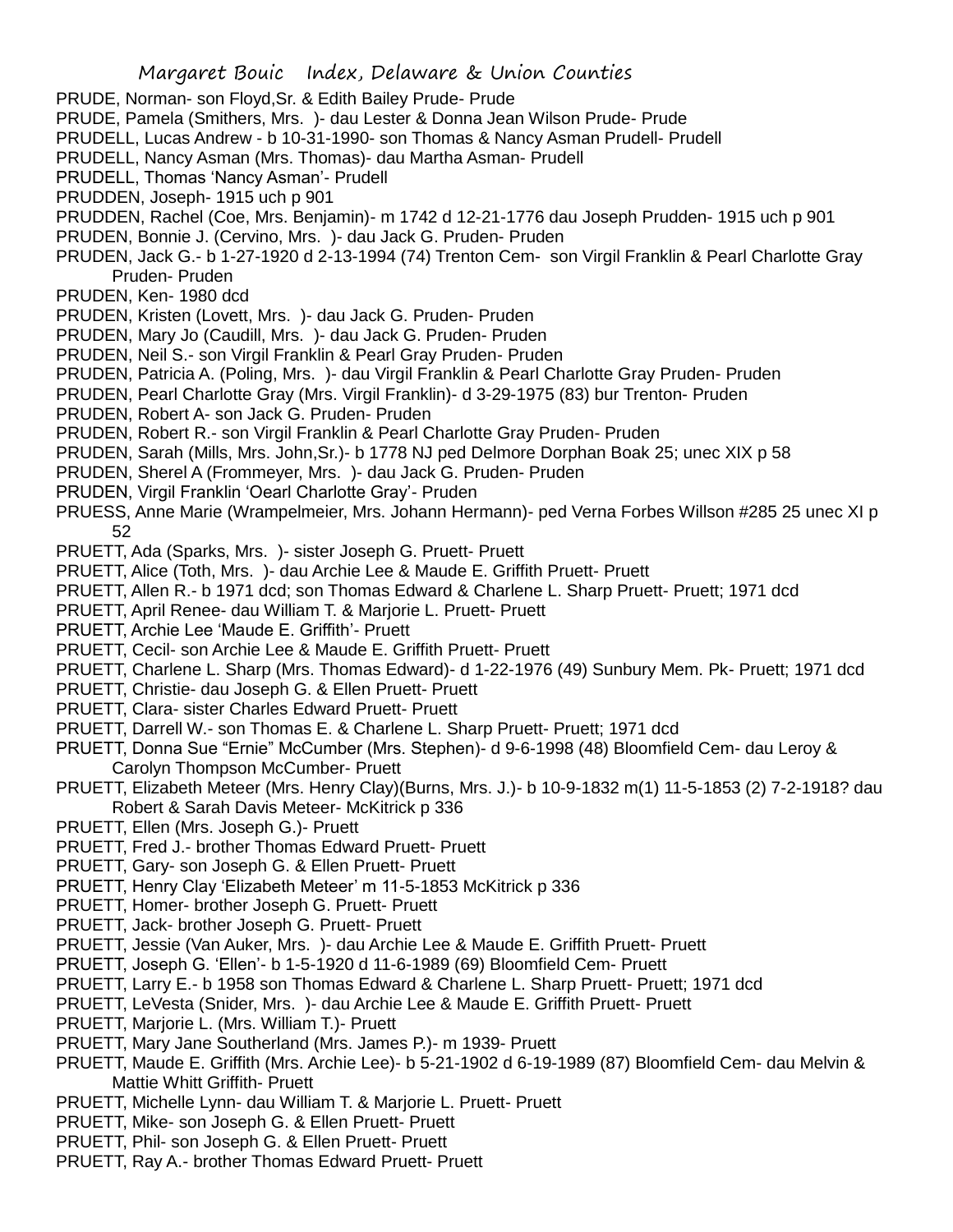- PRUETT, Roy- son Archie Lee & Maude E. Griffith Pruett- Pruett
- PRUETT, Ruth (Hall, Mrs. )- sister Thomas Edward Pruett- Pruett
- PRUETT, Stephen 'Donna Sue McCumber'- Pruett
- PRUETT, Steve- son Joseph G. & Ellen Pruett- Pruett
- PRUETT, Thelma (Davis, Mrs. )- sister Joseph G. Pruett- Pruett
- PRUETT, Thomas Edward 'Charlene L. Sharp'- d 4-3-1985 (86) Sunbury Mem. Pk- Pruett; 1971, 1980 dcd
- PRUETT, Vickie- dau Joseph G. & Ellen Pruett- Pruett
- PRUETT, William T.'Marjorie L.'- d 11-23-1988 (40) Sunbury Mem. Pk.- son Thomas E. & Charlene L. Sharp Pruett- Pruett; 1971, 1980 dcd
- PRUGH, Albert E.- son Samuel R. & Harriet Prugh- 1910C Allen Tp 115-117 p 5A, (27,O,O,O)
- PRUGH, Anna C. (Mrs. Frank)- d 12-5-1993 (81) bur Pa- Prugh
- PRUGH, Ariel (Whitacre, Mrs. )- du Frank & Anna C. Prugh- Prugh
- PRUGH, Catharine (Harmon, Mrs. William)- m 11-25-1824 Madison Co unec V p 15
- PRUGH, Catharine Rodrick (Mrs. George W.)- m 6-18-1846 Madison Co, unec X p 18
- PRUGH, Charles 'Lillie Hayes'- Prugh
- PRUGh, Eva (Wilcox, Mrs. Leo)- b 3-7-1897 d 4-27-1988 (91)- dau Charles & Lillie Hayes Prugh= Prugh
- PRUGH, Frank 'Anna C.'- d 1987- Prugh
- PRUGH, Frank C. III- son Frank & Anna C. Prugh- Prugh
- PRUGH, George W. 'Catharine Rodrick'- m 6-18-1846 Madison Co, unec X p 18
- PRUGH, Grace D. B.- dau Samuel R. & Harriet Prugh- 1910C Allen Tp 115-117 p 5A (11,O,O,O)
- PRUGH, Harriet (Mrs. Samuel R.)- 1910C Allen Tp 115-117 p 5A (48,o,O,O) m 26y, 3 ch, 2 living
- PRUGH, Henry 'Permelia Logan'- m 10-6-1825 Madison Co, unec V p 16
- PRUGH, James- unec XII p 8; Madison Democrat 9-3-1879
- PRUGH, Lewis- moved to Vincennes, Ind. unec VIII p 30
- PRUGH, Lillie Hayes (Mrs. Charles)- Prugh
- PRUGH, Mary Ann (West, Mrs. Samuel)- m 2-29-1839 Madison Co, unec IX p 17
- PRUGH, Permelia Logan (Mrs. Henry)- m 10-6-1825 Madison Co, unec V p 16
- PRUGH, Juliann (Wilson, Mrs. John)- m 1-24-1833 Madison Co, unec VII p 9
- PRUGH, Milly (Mahony, Mrs. John)- m 6-12-1836 Madison Co, unec VII p 24
- PRUGH, Rebecca (Morris, Mrs. John )- m 1-16-1834 Madison Co, unec VI p 23
- PRUGH, Samuel R. 'Harriet'- 1910C Allen Tp 115-117 p 5A (48,O,O,O) m 26y
- PRUGH, Sesaly (Boyd, Mrs. )- dau Frank & Anna D. Prugh- Prugh
- PRUIETT, Deborah (Mrs. Richard)- 1971 dcd
- PRUIETT, Dawn- b 1968 dau Richard & Deborah Pruiett- 1971 dcd
- PRUIETT, Richard 'Deborah'- 1971 dcd
- PRUIT/PREWITT, Elizabeth McKitrick (Mrs. )- dau Nathan John & Martha Jane Speedy McKitrick McKitrick p 75
- PRUIT, Fanny- adm notice dcga p 56 Ohio State Gaz, Crawford Co
- PRUITT, Charlene (Mrs. Edward)- 1969 dcd
- PRUITT, Darrell- b 1952 son Edward & Charlene Pruitt- 1969, 1980 dcd
- PRUITT, Edra M. McGraw (Mrs. Robert Rush)- d 2-26-1980 (68) bur Centerburg- Pruitt
- PRUITT, Edward 'Charlene'- 1969 dcd
- PRUITT, Elmer B.- son Robert Rush & Edra M. McGraw Pruitt- Pruitt
- PRUITT, Larry- b 1958 son Edward & Charlene Pruitt- 1969 dcd
- PRUITT, Mary (Satterfield, Mrs. )- dau Robert Rush & Edra M. McGraw Pruitt- Pruitt
- PRUITT, Robert H,.- son Robert Rush & Edra M. McGraw Pruitt- Pruitt
- PRUITT, Sue (Copley, Mrs. )- dau Robert Rush & Edra M. McGraw Pruitt- Pruitt
- PRUNER, Jack- McKitrick p 398
- PRUNTY, Gloria (Mrs. Randall)- 1975, 1977 ucd
- PRUNDY, Randall 'Gloria'- 1975, 1977 ucd
- PRUNDY, Terri- b 1971 ch Randall & Gloria Prunty- 1975, 1977 ucd
- PRUYN, Andrew- son Peter H. & Barbara Pruyn, 1983, 1991 ucd
- PRUYN, Barbara (Mrs. Peter H.)- 1983, 1991 ucd
- PRUYN, John- son Peter H. & Barbara Pruyn- 1983, 1991 ucd
- PRUYN, Peter H. 'Barbara- 1983, 1991 ucd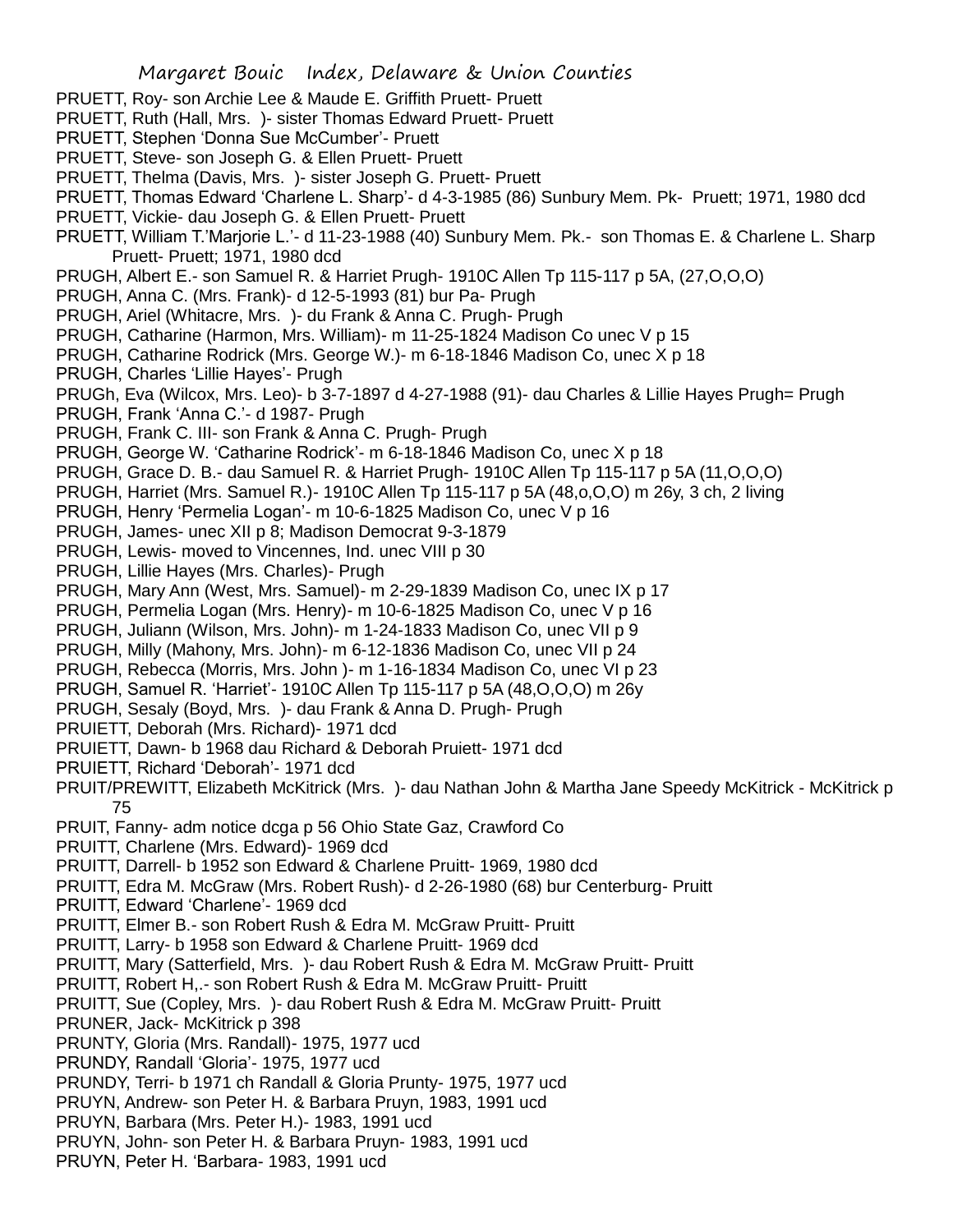- PRUZZO, Eileen (Mrs. Dr. John L.)- Pruzzo
- PRUZZO, Dr. John L. 'Eileen'- d 6-27-1962 (34) bur Dayton son Julia Welch Pruzzo- Pruzzo
- PRUZZO, Julia Welch (Mrs. )(O'Keefe, Mrs. John)- Pruzzo
- PRY, Nancy (Taylor, Mrs. Jacob)- ped Susan L. Bidwell Williams #215 29; unec XI p 53
- PRYE, Elizabeth (Rose, Mrs. John)- b 1847- ped Judy Burlile Price #5 unec I p 45
- PRYE, Mary Ann (Violet, Mrs. John Wesley J. III) b 1820 d 1884 ped Nola Crandall Freeman #167 31; unec IX p 70
- PRYER, John- 1835 men p 20 #1 p 32 Delaware Tp
- PRYER, Mary (Bell, Mrs. Daniel)- m 7-31-1841 ucm 731
- PRYKE, Winifred (McKittrick, Mrs. William)- McKitrick p 474
- PRYNE, Henry B.- 1881 uch III p 349
- PRYM, Martin- uca p 106
- PRYOE, Rev.- hjt p 43; 1915 uch p 217 1883 uch V p 396
- PRYOR, Ann Elizabeth (McKitrick, Mrs. Mahlan L.)- b 11-24-1841 m 10-29-1865 d 3-30-1911 dau Howard & Phoebe Pryor-McKitrick p 88
- PRYOR, Barbara (Mrs. Larry)(Stopher, Mrs. Doyle- Pryor
- PRYOR, Bertha Porter (Mrs. Thomas)- Pryor
- PRYOR, Candy (Mrs. Nickie)- 1975 ucd
- PRYOR, Carol- 1980 dcd
- PRYOR, Charles- 1883 uch IV p 472
- PRYOR, Connie (Mrs. Larry)- Pryor
- PRYOR, Donald A.- son Lewis J. & Louella V. Garton Pryor- Pryor
- PRYOR, Elizabeth (18-1894) -uninf p 8
- PRYOR, Elizabeth (Woolford, Mrs. Jacob)- m 3-12-1842 dcm
- PRYOR, Evelyn Moore (Mrs. Kenneth W.)- d 1976- Pryor
- PRYOR, Gerald- son Thomas & Bertha Porter Pryor- Pryor
- PRYOR, Grace N. Steck (Mrs. Wilbur L.)- Pryor
- PRYOR, Howard 'Phoebe'- McKitrick p 88
- PRYOR, James 'Joyce'- son Wilbur L. & Grace N. Steck Pryor- Pryor
- PRYOR, Jay- son William & Lucretia Wallace Pryor- Pryor
- PRYOR, Jeff 'Lisa E. Stults'- m 6-2-1979 son Richard Pryor- Pryor
- PRYOR, Jennifer- 1 974 dau Nickie & Candy Pryor- 1975 ucd
- PRYOR, Joyce (Mrs. James)- Pryor
- PRYOR, Judy Carol (DeBard, Mrs. )- dau Robert R. & Lucille Earlywine Pryor- Pryor
- PRYOR, Kenneth W. 'Evelyn Moore' 'Vera Edna Collins'- b 1-6-1918 m 8-26-1979/8 d 8-24-1983- Claibourne Cem p 97- son Robert W. & Emma May Martin Pryor- Pryor
- PRYOR, Larry 'Barbara' 'Connie'- son Wilbur L. & Grace N. Steck Pryor- Pryor
- PRYOR, Larry Thomas,Jr.- d 7-11-1980 (18) Bloomfield Cem,- son Larry & Barbara Pryor- Pryor
- PRYOR, Laura May- uninf p 8
- PRYOR, Lawrence N. b 4-5-1919 d 4-1-1982 (62) Claibourne Cem p 97- son Robert W. & Emma May Martin Pryor- Pryor
- PRYOR, Lewis J. 'Louella V. Garton'- d 1993- Pryor
- PRYOR, Lisa E. Stults (Mrs. Jeff)- m 6-2-1979 dau Virgil Stults- Pryor
- PRYOR, Louella V. Garton (Bolin, Mrs. Clarence A.) (Mrs. Lewis J.)- b 9-5-1907 d 3-7-1999 (91) bur New Bloomington- dau James A. & Delphia Bargernuff Garton- Pryor
- PRYOR, Lucretia Wallace (Mrs. William)- Pryor
- PRYOR, Lyle- son Thomas & Bertha Porter Pryor- Pryor
- PRYOR, Mary (Bell, Mrs. Daniel)- m 7-31-1841 ucm 731; unec V p 38
- PRYOR, Nickie 'Candy'- 1975 ucd
- PRYOR, Nicky Lane- son Robert R. & Lucille Earlywine Pryor- Pryor
- PRYOR, Phoebe (Mrs. Howard)- McKitrick p 88
- PRYOR, Randy Dale- son Robert R. & Lucille Earlywine Pryor- Pryor
- PRYOR, Richard- Pryor
- PRYOR, Richard Thomas- son Robert R. & Lucille Earlywine Pryor- Pryor
- PRYOR, Robert R. 'Lucille Earlywine'- b 12-16-1921 Ky d 2-20-1984 (62) Sunset Cem- son William & Lucretia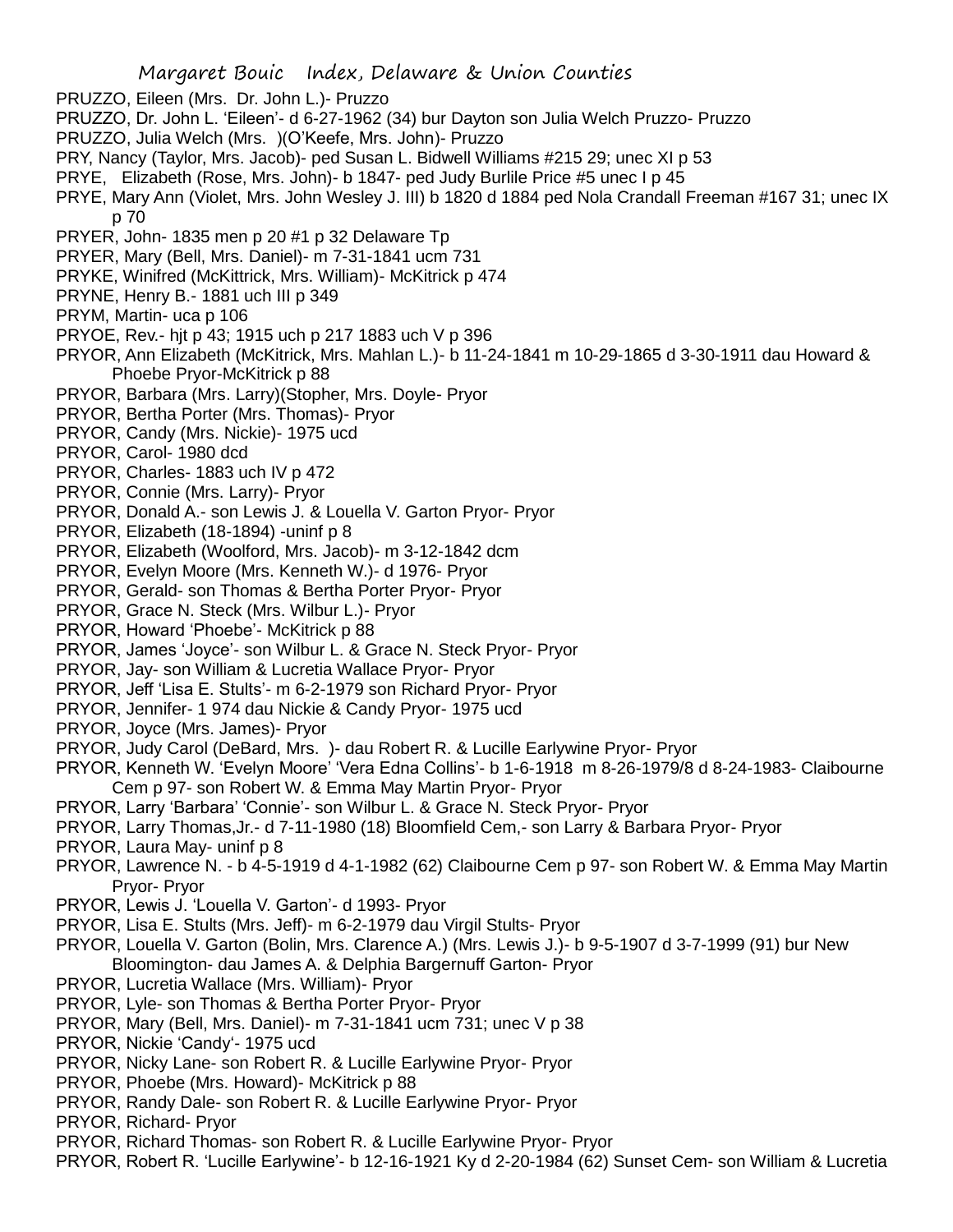Wallace Pryor- Pryor PRYOR, Robert Reynolds,Jr.-son Robert R. & Lucille Earlywine Pryor- Pryor

- PRYOR, Sarah Jane (Harden, Mrs. Ezekiel)- m 8-23-1849 dcm
- PRYOR, S. F.- d 6-1899 (33-11-12) Claibourne Cem p 13
- PRYOR, Mrs. S. J.- d 9-14-1899 dg 9-15-1899 Cry Ab p 216
- PRYOR, S. J.- brother Mrs. E. Hardin- dg 9-15-1899 Cry Ab p 216
- PRYOR, Thelma G. (Swihart, Mrs. Lewis V.)- m 11-0-1931 d 1-21-1990- Pryor
- PRYOR, Thomas 'Bertha'- Pryor
- PRYOR, Vera Edna Collins (Fox, Mrs. Walter J.)(Mrs. Kenneth)- b 2-22-1913 Ky m(1) 1929 (2) 1978 d 11-9- 1999 (86) Claibourne Cem p 97- dau Charles & Louraina Salyer Collins- Pryor; 1991 ucd
- PRYOR, Wilbur L." Web"'Grace N. Steck'- b 3-2-1921 d 12-26-1993 (72) son Thomas & Bertha Porter Pryor-Pryor Powell p 377, Marengo cemetery lot
- PRYOR, William 'Lucretia Wallace'- Pryor
- PSYM, Charles E.- son Martin & Martha Psym- 1880C Taylor Tp 3 p 1 (9,O,O,O)
- PSYM, John W.- son Martin & Martha Psym- 1880C Taylor Tp 3 p 1 (10,O,O,O)
- PSYM, Martha (Mrs. Martin)- 1880C Taylor Tp 3 p 1 (38,O,Vt,NJ)
- PSYM, Martin 'Martha'- 1880C Taylor Tp 3 p 1 (37,O,NY,Ct)
- PSULA, Benjamin- 1830C Scioto Tp
- PTAK, August 'Florence L. Webster'- Ptak
- PTAK, Florence L. Webster (Mrs. August)- b 11-28-1906 d 7-30-1994 (87) bur Paulding- dau William G. & Iva Freese Webster- Ptak
- PTAK, Frank D.- son August & Florence L. Webster Ptak- Ptak
- PTAK, Judith (Mrs. Louis J.,Jr.)- 1980 dcd
- PTAK, Louis J. Jr. 'Judith'- 1980 dcd
- PTAK, Paula- b 1971 son Louis J.,Jr. & Judith Ptak- 1980 dcd
- PTAK, Robin- b 1966- dau Louis J. Jr. & Judith Ptak- 1980 dcd
- PUBE, John- unec X p 47
- PUCCETTI, Raymond J. d 2-12-1988 (77)- Puccetti
- PUCKET, Ellen Ann Self (Mrs. George)- m 11-14-1844 Madison Co, unec X p 8
- PUCKET, George 'Ellen Ann Self'- m 11-14-1844 Madison Co, unec X p 8
- PUCKET, Sarah (Hamson, Mrs. John)- m 1-22-1840 Madison Co, unec IX p 31
- PUCKETT, Alice Raye Rayburn (Mrs. David Lee)- b 9-15-1949 m 10-11-1974, St. Paul p 130
- PUCKETT, Ashley- b 1978 dau Michael J. & Sandra Z. Puckett- 1980 dcd
- PUCKETT, Blanche (Mrs. C. F.)- Puckett
- PUCKETT, Brad- b 1971- son Robert I. & Sandy Puckett- 1977, 1979, 1981, 1983 ucd
- PUCKETT, Carole- dau Cletus E. Puckett- Puckett- engaged to Dr; Donald Brown Simmons
- PUCKETT, Carolyn Fisher (Mrs. Loren Martin)- b 10-26-1955 m 7-12-1980 St. Paul p 130
- PUCKETT, Cecil Ray- son Paul E. Puckett- Puckett- engaged to Shannon Lee McFarlan
- PUCKETT, C. F. 'Blanche'- Puckett
- PUCKETT, Charles William 'Sue Black'- b 3-25-1951 m 8-31-1974 son James W. & Louella louise Rausch-Rausch 13(12)211 III p 278; St. Paul p 130
- PUCKETT, Cletus E. Puckett
- PUCKETT, Clistie Elizabeth- b 7-29-1986 dau Loren Martin & Carolyn Fisher Puckett- St. Paul p 130
- PUCKETT, Dale E. 'Patti'- d 2-24-1984 (46) bur Mt. Sterling- son C. F. & Blanche Puckett- Puckett
- PUCKETT, David Lee 'Alice Raye Rayburn'-- b 5-11-1952 m 10-11-1974 -son James W. & Louella Louise Rausch Puckett- Rausch 13(12)212 III p 278; St. Paul p 130
- PUCKETT, Delores June (Furrow, Mrs. Leonard)- m 6-21-1957- dau Walter & Irene Puckett- Puckett; 1949 ucd
- PUCKETT, Dora Shannon (Mrs. Harry M.)- Puckett
- PUCKETT, Elaine Louise (Vest, Mrs. )(Klopfstein, Mrs. Jeffrey)- b 6-22-1958 m(2) 4-14-1952 dau James W. & Louella Louise Rausch Puckett- Rausch 13(12)214 III p 278; St. Paul p 131
- PUCKETT, Ella Mae (Waddell, Mrs. )- twin dau Harry M. & Dora Shannon Puckett- Puckett
- PUCKETT, F. D.- son C. F. & Blanche Puckett- Puckett
- PUCKETT, Frank Wilson- b 5-8-1901 Porter Tp son Wilson M. & Elisabeth R. Spangler Puckett- dcb
- PUCKETT, Freddie Gene- son Walter & Irene Puckett- 1949 ucd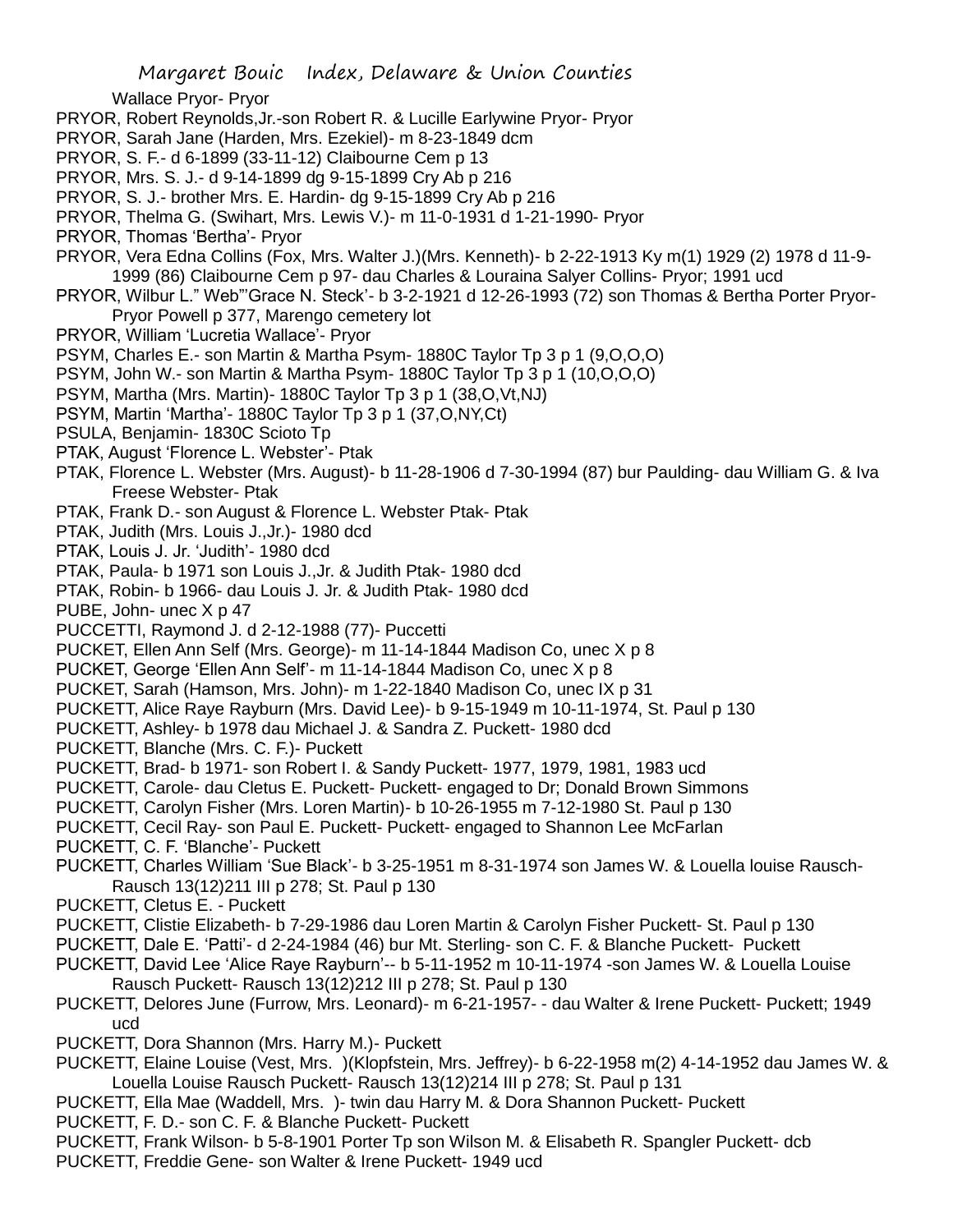- PUCKETT, Glenneth Fay- ch Walter & Irene Puckett- 1949 ucd
- PUCKETT, Harry M. 'Dora Shannon'- Puckett
- PUCKETT, Harry W. "Bill" 'Janet'- b 10-19-1926 d 2-19-1991 (64) twin son Harry M. & Dora Shannon Puckett-**Puckett**
- PUCKETT, Hazel (Mrs. Wallace)- 1973 ucd
- PUCKETT, Irene (Mrs. Walter)- 1949 ucd
- PUCKETT, James William 'Louella Louise Rausch'- b 1-25-1919 m 9-25-1949 d 3-9-1983 Rausch (13(12)21); St. Paul p 130
- PUCKETT, Janet "Toots"(Mrs. Harry W.)- Puckett
- PUCKETT, Joyce (Farhner, Mrs. )- dau Harry W. & Janet Puckett- Puckett
- PUCKETT, Lloyd Michael- b 1-1-1963 son James William & Louella louise Rausch Puckett- St. Paul p 131
- PUCKETT, Lois (McCarty, Mrs. )- dau Harry W. & Janet Puckett- Puckett
- PUCKETT, Loren Martin 'Carolyn Fisher'- b 9-26-1955 son James William & Louella Louise Rausch Puckett-Rausch 13(12)213 III p 278; St. Paul p 130
- PUCKETT, Louella Louise Rausch (Mrs. James William)- b 6-21-1927 m 9-25-1949 dau Gerhardt & Minnie A Scheiderer Rausch- Rausch 13(12)2 St. Paul p 130
- PUCKETT, Margaret- dau Walter & Irene Puckett- 1949 ucd
- PUCKETT, Michael J. 'Sandra Z.'- 1980 dcd
- PUCKETT, Patricia Gayle- dau Harry W. & Janet Puckett- Puckett
- PUCKETT, Patsy Elizabeth (Baldwin, Mrs. )- dau Harry M. & Dora Shannon Puckett- Puckett
- PUCKETT, Patti (Mrs. Dale E.)- Puckett
- PUCKETT, Paul E.- Puckett
- PUCKETT, Raymond- son Harry M. & Dora Shannon Puckett- Puckett
- PUCKETT, Robert O.'Sandy'- 1977, 1979, 1981, 1983, 1991 ucd
- PUCKETT, Ronald Ellsworth- son Walter & Irene Puckett- 1949 ucd
- PUCKETT, Sandra Z. (Mrs. Michael J.)- 1980 dcd
- PUCKETT, Sandy (Mrs. Robert O.)- 1977, 1979, 1981, 1983, 1991 ucd
- PUCKETT, Sherri (Goldstein, Mrs. )- dau Dale E. & Patti Puckett- puckett
- PUCKETT, Shirley Ann- dau Walter & Irene Puckett- 1949 ucd
- PUCKETT, Sue Black (Mrs. James William)- m 8-31-1974 dau Robert E. Black- Rausch (12(12)211); St. Paul p 130
- PUCKETT, Teresa L.- dau Dale E. & Patti Puckett- Puckett
- PUCKETT, Tina- b 1970 dau Robert O. & Sandy Puckett- 1977, 1979, 1981, 1983 ucd
- PUCKETT, Wallace 'Hazel'- 1973 ucd
- PUCKETT, Welly- b 1957 ch Wallace & Hazel Puckett- 1973 ucd
- PUCKETT, Walter 'Irene'- 1949 ucd
- PUCKETT, Walter,Jr.- son Walter & Irene Puckett- 1949 ucd
- PUCKETT, William Gerhard- b 9-22-1983 son Loren Martin & Carolyn Fisher Puckett- St. Paul p 130
- PUDER, Catharine (Mrs. Joseph)- ped Donald Clay Dugan 18; unec X p 57
- PUDER, Joseph 'Catharine'- ped Donald Clay Dugan 19; unec X p 57
- PUDER, Priscilla (Dugan, Mrs.Aaron)- dau Joseph & Catharine Puder ped Donadl Clay Dugan 9 by Patrice Jordan Dugan #204; unec X p 57
- PUDNEY, Etta McAllister (Mrs. Walstine D.)- m 12-23-1878 ucm 6396
- PUDNEY, Sarah E. Holycross (Mrs. Walstine D.)- m 1-20-1870 ucm 4678
- PUDNEY, Walstine D. 'Sarah E. Holycross''Etta McAllister'- m (1) 1-20-1870 ucm 4678 (2) 12-23-1878 ucm 6396- 1915 uch p 197; 1883 uch III p 391; uca p 64, 106
- PUDNEY, Walter- 1870C Union Tp 147-146 p 20 (25,NY)
- PUETT, Annie C.- dau John F. Puett- Puett
- PUETT, A. W.- son John F. Puett- Puett
- PUETT, John F.- Puett
- PUETT, Sam A.- son John F. Puett- Puett
- PUETT, Sarah Young (Knodt, Mrs. Hermann Otto Ludwig)- m 12-22-1962 dau John F. Puett- Puett
- PUETT, Tom W.- son John F. Puett- Puett
- PUETT, Willie N.- son John F. Puett- Puett
- PUFFER, Arthur P. Jr. 'Ruth'- 1971 dcd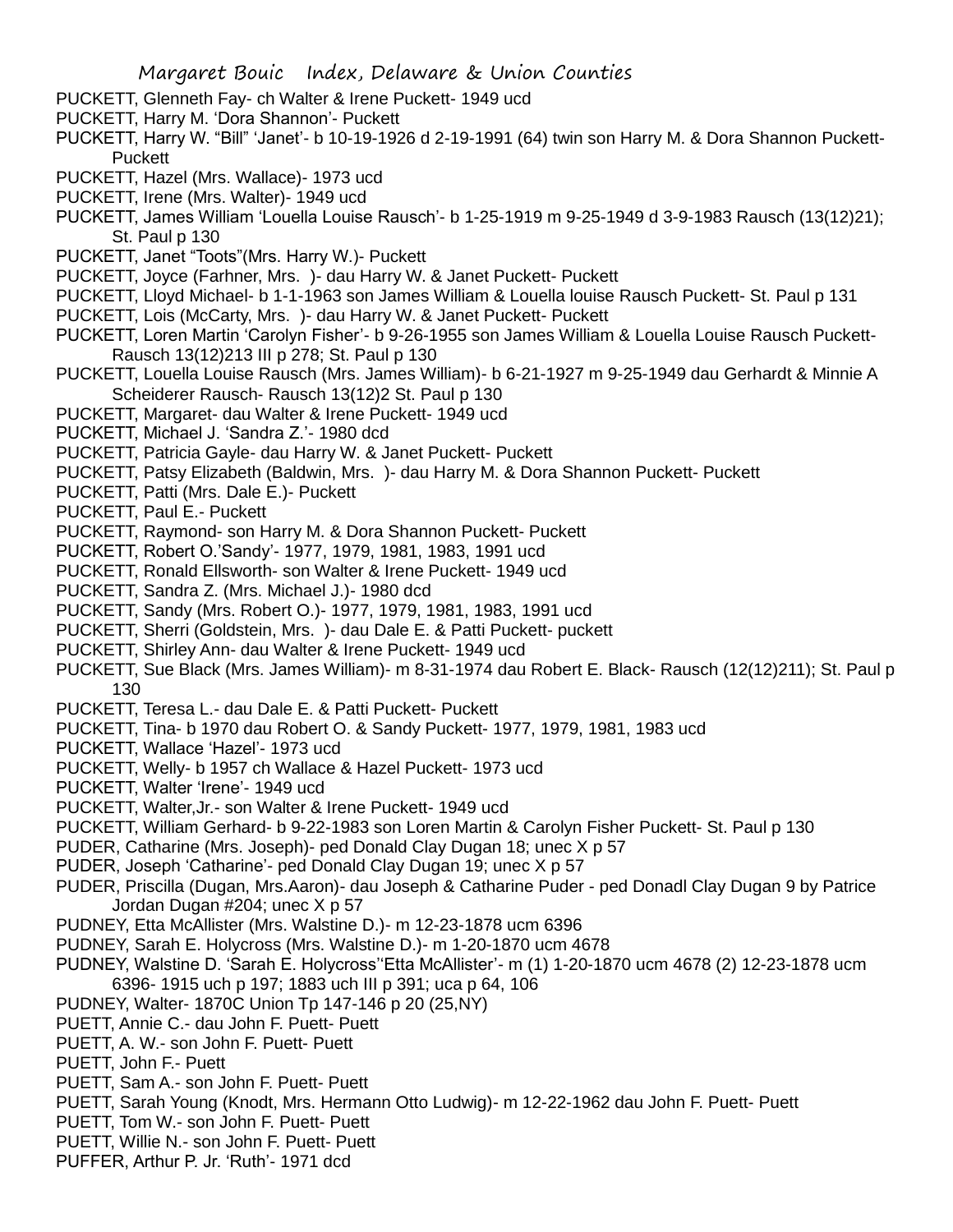- PUFFER, Emerson G. 'Isabella Maine'- m 1871- Asp (1486)
- PUFFER, Isabella Maine (Mrs. Emerson G.)- b 3-1901843 d 8-17-1884 dau John Van Rensselaer & Jemima Harvey Maine- Asp 1486
- PUFFER, Keith- b 195 6 son Arthur P.Jr. & Ruth Puffer- 1971 dcd
- PUFFER, Ruth (Mrs. Arthur,Jr.)- 1971 dcd
- PUFFY, Henry- b 12-18-1880 Concord Tp son Henrt & Mary Beedle Puffy- dcb
- PUGERUD, Barb (Mrs. Thomas D.)- Pugerud
- PUGERUD, Imogene Evans (Mrs. Sigurd T.)- b 2-21-1914 m 10-31-1945 d 10-1-1993 (79) Sunbury Mem. Pkdau Leo & Mae Needles Evans- Pugerud; 1961, 1964, 1969, 1971 dcd
- PUGERUD, Thomas D, 'Barb;- son Sigurd T. & Imogene Evans Pugerud- Pugerud; 1961(14), 1964, 1969 dcd PUGH, —Powers p 59. 62
- PUGH, –heirs- hadc p 20 (1849 Brown Tp); CCC
- PUGH, , Mr. (Farm)- dg 5-5-1896 Cry Ab p 69
- PUGH, Mr.- d 2-18-1897 bur Stantontown- Rebecca Main McMaster diary
- PUGH, Mrs. 75 on 9-22-1897- Rebecca Main McMaster diary
- PUGH, Alice- 1870C Delaware Town p 293 (20)
- PUGH, Andrew J.- brother David Pugh- dg 11-22-1877 Cry Ab p 26
- PUGH, Ann P.- dau Thomas & Ann Pugh- 1850C Radnor Tp 174 p 180 (12,O)
- PUGH, Ann (Mrs. Thomas)- 1850C Radnor Tp 174 p 180 (34,Wales)
- PUGH, Anna M. (Mrs. )- d 1-20-1976 (82) bur Centerburg- Pugh; 1971 dcd
- PUGH, Athalinda- 1870C Delaware Town p 322 (38)
- PUGH, Belle- 1870C Delaware Town p 293 (18)
- PUGH, Benjamin F.- son James & Elizabeth Stinchcomb Pugh- dumch p 369
- PUGH, Bobbi E. 'Irene'- 1980 dcd
- PUGH, Cally- 1870C Delaware Town p 322 (11)
- PUGH, Calvin- 1870C Delaware Town p 322 (14)
- PUGH, Calvin- 1870C Delaware Town p 322 (40\*)
- PUGH, Carol Ann (Savage, Mrs. )- dau Marshall T. & Florence May James Pugh- Pugh
- PUGH, Carrie Belle McCracken (Mrs. J. W. S.)- b 5-6-1862 m 9-23-1886 dau William W. & Mary Green McCracken- dumch p 370
- PUGH, Catherine- hadc p 111 (1900 Orange Tp)
- PUGH, C. C.- son Edwin Orlando & Ida Violet Zimmerman Pugh- obit Ida Violet, mlib
- PUGH, Charity Ann- b 1959 dau Floyd & Deanna may McKitrick Pugh- McKitrick p 93
- PUGH, Charles- b 1959 son Floyd & Deanna May McKitrick Pugh McKitrick p 93
- PUGH, C. L.- bur Claibourne Cem- 1883 uch IV p 541
- PUGH, Clarinda- d 12-21-1836 (1-2-13) dau Thomas & Ann Pugh- Wyatt Cem, Powell p 306
- PUGH, Clark M. 'Mary'- d 2-2-1969 (82) bur Lancaster- Pugh
- PUGH, D.- Pabst 6 p 48, 49
- PUGH, David- b 10-29-1814 d 11-17-1877 (63y18d) dg 11-17-1877 Cry Ab p 26
- PUGH, David E.- d 9-19-1858 (1-5-17) Radnor Cem, Powell p 226- son George & Ellen Pugh-
- PUGH, David 'Hannah Phillips'- m 3-25-1860 dcm
- PUGH, David J.- b 6-1849 d 3-5-1850 Radnor Cem, Powell p 223 son George & Jane Thomas Pugh- 1880 dch p 762; 1908 dch p 828; Pabst 7 p 10
- PUGH, David- 1880 dch p 192; 1908 dch p 74, 482; Pabst 1 p 8; hadc p 48
- PUGH, David- lpc p 3
- PUGH, David- father of Judge Pugh- dg 12-4-1890 Cry Ab p 4
- PUGH, David 'Jane Murphy'- dcw Bk 1 p 68; Powers p 95,. 98. 100-102, 193, 277
- PUGH, Deanna May McKitrick (Mrs. Floyd)- b 1939 dau Dean Smith & Edna Staley McKitrick McKitrick p 93
- PUGH, Debbie (Mrs. Roger)- 1985 uch p 153
- PUGH, D. F.- son David Pugh- dg 11-22-1877- Cry Ab p 26
- PUGH, E,.- hadc p 48 (Radnor Tp)
- PUGH, Edgar John 'Maida Elizabeth Sherwood'- b 7-10-1924 m 5-28-1949- Weiser p 152
- PUGH, Edna D.- b 2-22-1888 Delaware Town dau Hanson & Bertha Campbell Pugh- dcb
- PUGH, Edwin Orlando 'Ida Violet Zimmerman'- m 10-6-1881, obit Ida Violet, mlib
- PUGH, -----(Richards, Mrs. J. B.)- dau Edwin Orlando & Ida Violet Zimmerman Pugh- obit Ida ?Violet, mlib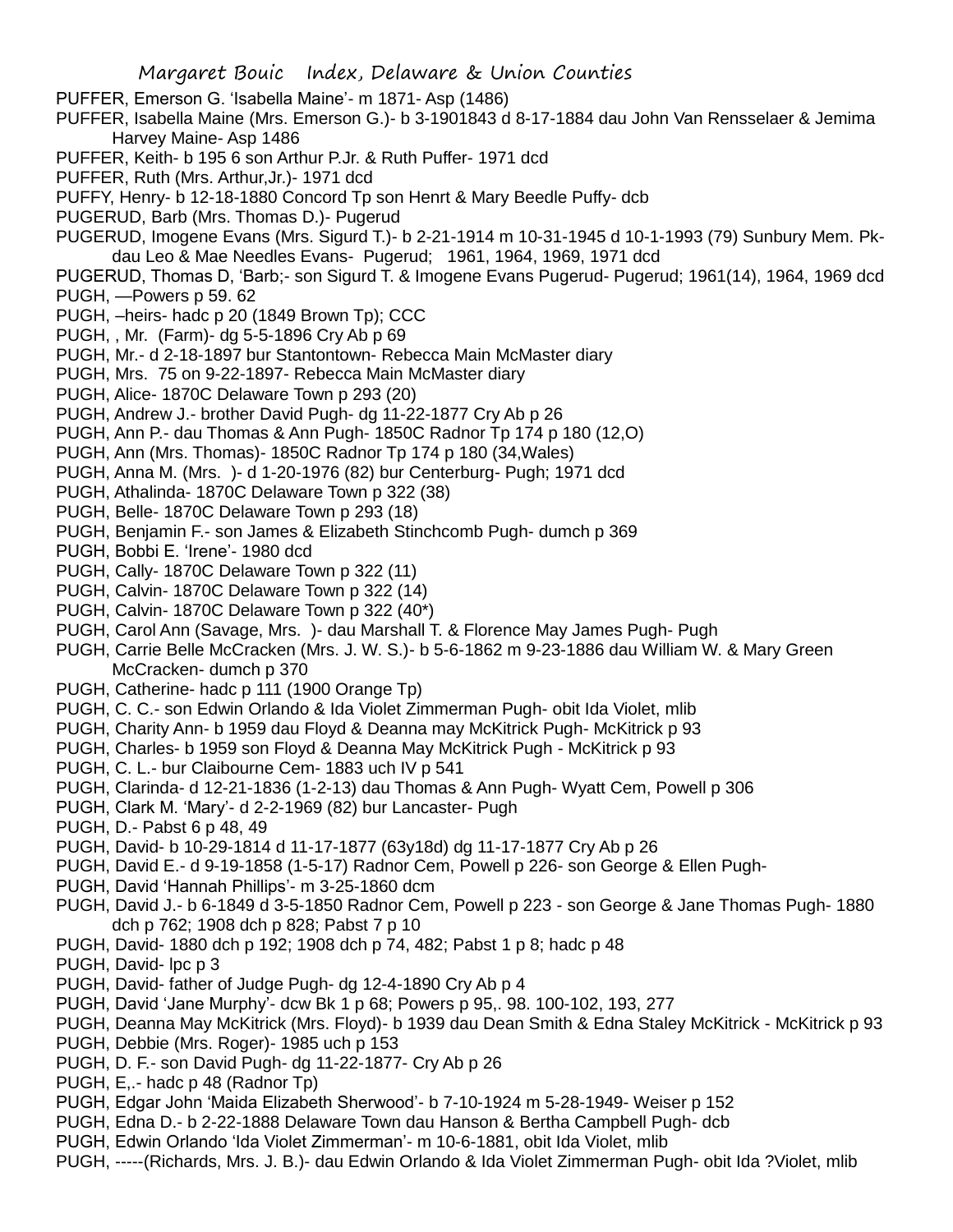- PUGH, Elizabeth- 1840C Radnor Tp p 105 (50-60)
- PUGH, Elizabeth A. Williams (Mrs. John E.)- d 10-1920(52) dau William W. & Eliza R. Lewis Williams- 1908 dch p 600; Lewis p 4; Pugh
- PUGH, Elizabeth J. (Griffiths, Mrs. Humphrey)- b 2-16-1844 dau George & Jane Thomas Pugh1880 dch p 762; 1908 dch p 828
- PUGH, Elizabeth- dau Lewis Pugh- 1915 uch p 606
- PUGH, Elizabeth (Mrs. Thomas)- d 1-2-1849 (59-2-25) Radnor Cem, Powell p 227
- PUGH, Elizabeth- d 10-23-1821 (10y15d) Radnor Cem, Powell p 227 dau Thomas & Elizabeth Pugh
- PUGH, Elizabeth W. Stinchcomb (Mrs. James)- b 5-16-1825 dau George Stinchcomb- dumch p 369
- PUGH, Ellen Williams (Jones, Mrs. Thomas)(Mrs. George)- b 10-23-1828 m(2) 3-13-1857 d 7-27-1888 Radnor Cem, Powell p 226- dau David & Ann Thomas Williams- 1880 dch p 763; 1908 dch p 827; 1870C Radnor Tp p 466 (42)
- PUGH, Mrs. George'- d Friday dg 11-31-1888 Cry Ab p 199
- PUGH, Ellsworth- d 9-1-1874 (8-9-5) b Morrow Co d Eden- dcdeaths
- PUGH, Elmer- son James & Elizabeth Stinchcomb Pugh- dumch p 369
- PUGH, Florence (Lewis, Mrs. )- dau Clark & Mary Pugh- Pugh
- PUGH, Florence May James (Mrs.Marshall T.)- b 3-4-1905 m 1922 d 3-1-1968 bur Rushylvania- dau Ira & Ophia Branson James- James
- PUGH, Floyd 'Deanna May McKitrick McKitrick p 93
- PUGH, Frances (Clingan, Mrs. James A.)- dcq Anna Clingan Clark 3
- PUGH, George- manager Prospect Bank 1985 uch p 10
- PUGH, George- d Monday- dg 2-6-1891 (75) Cry Ab p 45; dcdeaths; b Wales
- PUGH, George 'Ellen Williams'- 1870C Radnor Tp p 466 (57\*)
- PUGH, Dr. George H.- son James & Elizabeth Stinchcomb Pugh- dumch p 369
- PUGH, George 'Jane Thomas''Ellen'- b 1-1-1818 m 11-114-1842 m(2) 3-13-1857 d 2-2-1891 Radnor Cem, Powell p 226- son James & Grace Owens Pugh- 1880 dch p 403, 762; 1908 dch p 251, 827, 828; rcc p 1
- PUGH, George 'Kathleen Wickan'- Pugh
- PUGH, George Lewis 'Ruby D. Bockoven'.- b 2-24-1897 Radnor Tp d 4-4-1975 Radnor Cem- son John E. & Elizabeth A Williams Pugh- dcb;1908 dch p 828; 1976 dch p 285, 385; Sunbury p 144; obit Ruby, mlib; Lewis p 4; 1961, 1964, 1969, 1971 dcd
- PUGH, Glenn 'Phyllis Arlene Kunkleman'- Pugh
- PUGH, Grace Owens (Mrs. James)- 1880 dch p 762
- PUGH, Hannah- 1870C Radnor Tp p 470 (14)
- PUGH, Hannah- d 3-9-1888 (68) Delaware dau John & Hannah Pugh Phillips- dcdeaths
- PUGH, Hannah Phillips (Mrs. David)- m 3-25-1860 dcm
- PUGH, Hannah (Philips, Mrs. John)- sister David Pugh- 1908 dch p 284, 483; 1880 dch p 503, 506
- PUGH, Hazel V.- 1980 dcd, retired
- PUGH, Henrietta (Bennett, Mrs. Hiram Clinton)- dau James & Elizabeth Stinchcomb Pugh- dumch p 208, 369
- PUGH, Homer T.'Thelma Mae Clutter'- b 4-14-1904 d 2-25-1988- Green Mound Cem,- Pugh
- PUGH, Ida Violet Zimmerman (Mrs. Edwin Orlando)- b 3-13-1864 d 3-7-1947 (83) Rushylvania Cem- dau Emanuel & Mary Hathaway Zimmerman- obit, mlib
- PUGH, Irene (Mrs. Bobbie E.)- 1980 dcd
- PUGH, J. A.- CCC (Brown Tp); hadc p 95
- PUGH, James C.- 1908 dch p 403
- PUGH, James 'Elizabeth Stinchcomb'- b 12-17-1818 d age 66- son James Pugh; dumch p 369
- PUGH, James 'Grace Owens' 1880 dch p 762
- PUGH, Jane -Pabst 7 p 10
- PUGH, Jane (Cratty, Mrs. Samuel)- 1883 uch V p 615; Pugh
- PUGH, Jane (Hutson, Mrs. )- sister David Pugh- dg 11-22-1877 Cry Ab p 26
- PUGH, Jane Thomas (Mrs. George)- m 11-14-1842 d 8-20-1851 (27-3-21) Radnor Cem, Powell p 223- dau William & Margaret Thomas- 1880 dch p 762; 1908 dch p 882; rcc p 1
- PUGH, Jane Murphy (Mrs. David)- dcw Bk 1 p 68; Powers p 95, 98, 101, 102
- PUGH, Jane (Mrs. Samuel)- 1883 uch V p 615
- PUGH, Jane- dau Thomas & Ann Pugh- 1850C Radnor Tp 174 p 180 (4,O)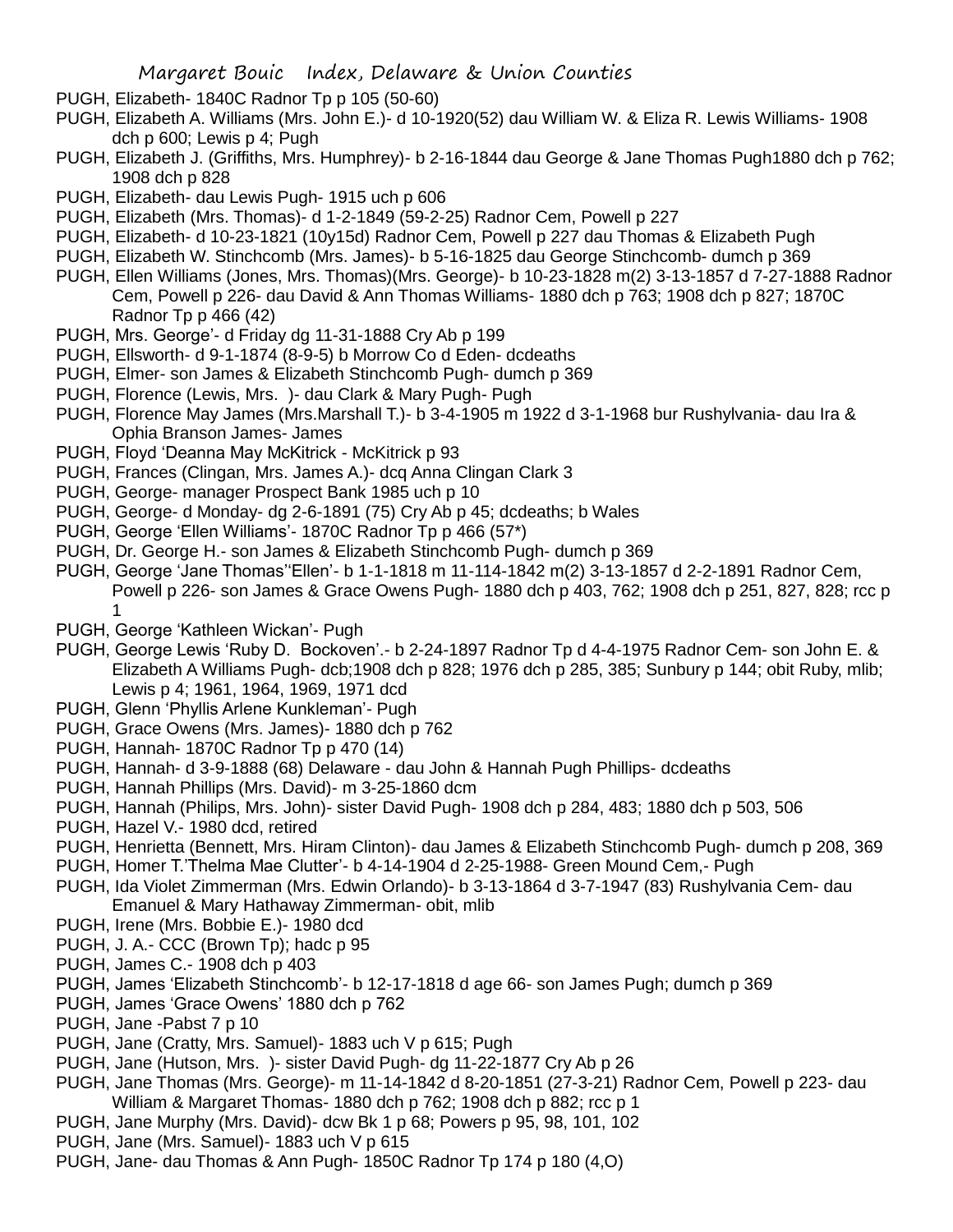- PUGH, Jean P. (Hartpence, Mrs. Harold) (Dolphin, Mrs. Ronald)- b 12-13-1934 m(2) 8-4-1963 d 2-13-1990 (65) - dau George & Kathleen Wickan Pugh- Pugh
- PUGH, Jeannette (Gardner, Mrs. Richard)- dau George Lewis & Ruby D. Bockoven Pugh- dcq Ruby Bockoven Pugh 1; George Pugh 1; 1976 dch p 385; obit Ruby, mlib
- PUGH, Jesse- son James & Elizabeth Stinchcomb Pugh- dumch p 369
- PUGH, Mrs. J. H.- sister Elizabeth Davids- dg 1-28-1886 Cry Ab p 123
- PUGH, Joanna (Curl, Mrs. David)- m 2-19-1854 ucm 2076; unec VIII p 19
- PUGH, Job- sheriff sale- unec XI p 15, XII p 69
- PUGH, John- unec II p 11
- PUGH, John- 1820C Union Tp
- PUGH, John- 1870C Radnor Tp p 466 (9)
- PUGH, John- brother David Pugh- dg 11-22-1877 Cry Ab p 26
- PUGH, John Edward- Pugh
- PUGH, John E. 'Lizzie A Williams'- b 2-21-1861 son George & Ellen Williams Pugh- 1880 dch p 763; 1908 dch p 827; Pabst 7 p 31
- PUGH, John H.- 1908 dch p 403
- PUGH, John Howard- b 2-14-1951 son Edmar John & Maida Elizabeth Sherwood Pugh- Weiser p 152
- PUGH, John H. 'Samantha E. Davids'- m 5-22-1863 dcm
- PUGH, John J.- son Edwin Orlando & Ida Violet Zimmerman Pugh- obit Ida Violet, mlib
- PUGH, John M.- dcw Bk 4 p 187(21) witness, p 345(36) surety
- PUGH, John M.- son David Pugh- dg 11-22-1877 Cry Ab p 26
- PUGH, John M. 'Martha Cook'- m 12-25-1851 dcm
- PUGH, John- son Thomas & Ann Pugh- 1850C Radnor Tp 174 p 180 (7,O)
- PUGH, Elder Jonathan- 1883 uch V p 338
- PUGH, Joshua- son Richard Pugh- 1985 uch p 133
- PUGH, Judge- son of David Pugh- dg 12-4-1890 Cry Ab p 4
- PUGH, J. W. S.'Carrie Belle McCracken'- b 12-15-1858 m 9-23-1886 son James & Elizabeth Stinchcomb Pugh- dumch p 369
- PUGH, Karen (Curran, Mrs. )- dau Robert & Vivian Harris Pugh- 1985 uch p 133
- PUGH, Katherine Ann- b 10-16-1953 dau Edmar John & Maida Elizabeth Sherwood Pugh- Weiser p 152
- PUGH, Kathleen Wickan (Mrs. George)- Pugh
- PUGH, Lewis- 1915 uch p 606
- PUGH, Lois (Helfenstine, Mrs. )- dau Marshall T. & Florence May E. James Pugh- Pugh
- PUGH, Louisa J. (Winchel, Mrs. Stephen H.)- m 1-10-1867 ucm 4121
- PUGH, Lucinda (Hughes, Mrs. John)- m 3-13-1845 dcm
- PUGH, Maida Elizabeth Sherwood (Mrs. Edmar John)- b 3–17-1929 m 5-28-1949 dau Howard Wilfred & Mildred Ellen Felt Sherwood- Weiser p 152
- PUGH, Marcia- b 1958 dau Floyd & Deanna May McKitrick McKitrick p 93
- PUGH, Margaret A. (Essing, Mrs. PRITCHARD, lvin)- dau James & Elizabeth Stinchbome Pugh- dumch p 369
- PUGH, Margaret- dau Thomas & Ann Pugh- 1850C Radnor Tp 174 p 180 (5/12,O)
- PUGH, Marian (Fout, Mrs. )- dau Marshall T. & Florence May James Pugh- Pugh
- PUGH, Marilyn Ann Farrington (Mrs. Thomas)- dau Louie & Frances Stamats Farrington -1985 uch p 133
- PUGH, Mark- 1980 dcd
- PUGH, Mark 'Nancy'- son Glenn & Phyllis Arlene Kunkleman Pugh- Pugh
- PUGH, Marshall 'Natalie'- son Glenn & Phyllis Arlene Kunkleman Pugh- Pugh
- PUGH, Marshall P.- son Edwin Orlando & Ida Violet Zimmerman Pugh- obit Ida Violet, mlib
- PUGH, Marshall T. 'Florence May James'- Pugh
- PUGH, Martha- Cry Ab p 251 (1877)
- PUGH, Martha Cook (Mrs. John M.)- m 12-25-1851 dcm
- PUGH, Mary (Shield, Mrs. )- sister David Pugh- dg 11-22-1877 Cry Ab p 26
- PUGH, Mattie- 1870C Troy Tp p 521 (13)
- PUGH, Martha- 1870C Delaware Town p 322 (20)
- PUGH, Martha J. Welch (Mrs. Wesley)- b 8-17-1824 m 3-31-1846 d 10-9-1889 dau Solomon & Lovina Welch-Pugh
- PUGH, Mary- 1870C Delaware Town p 322 (18)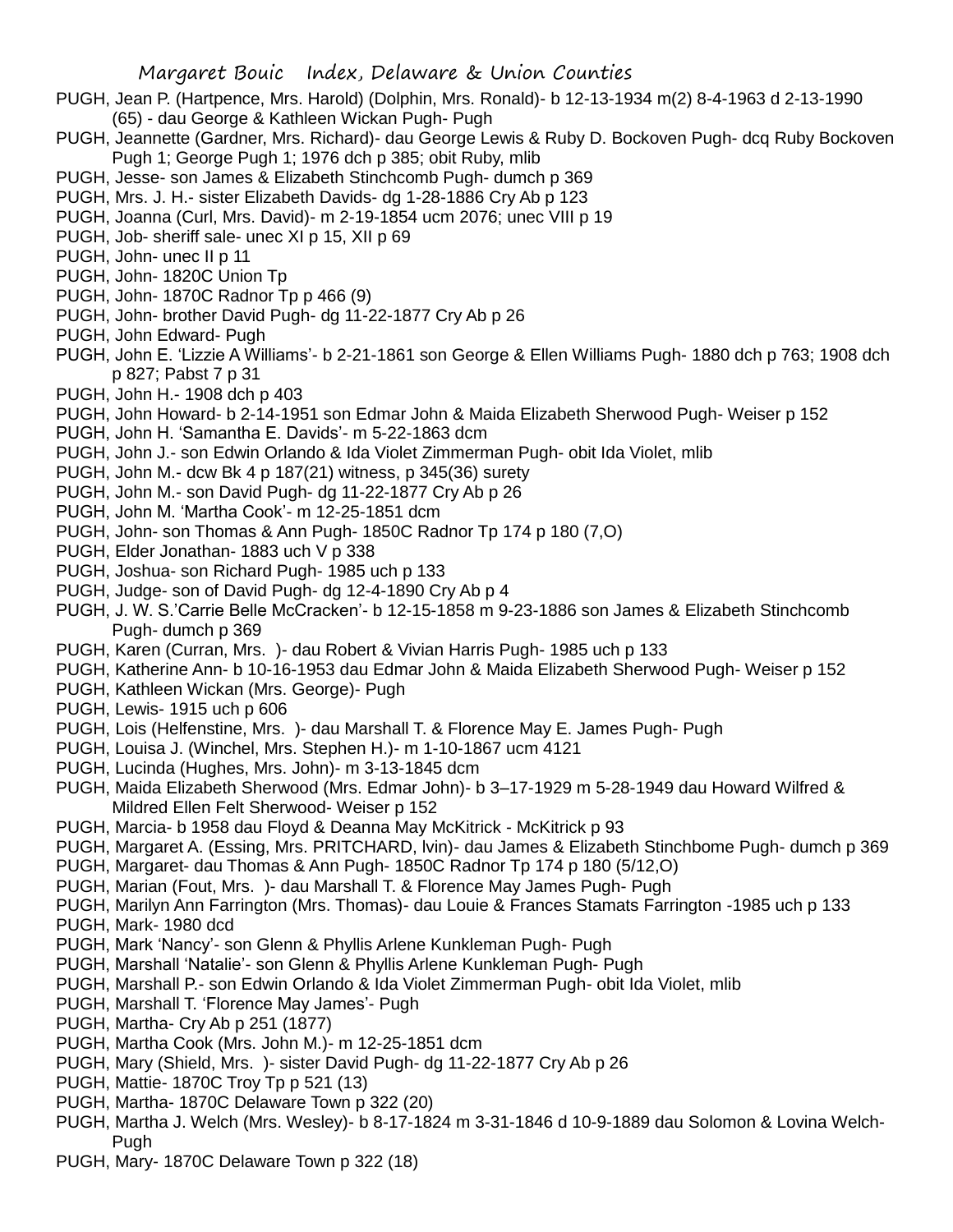- PUGH, Mary A.- 1870C Radnor Tp p 466 (18)
- PUGH, Mary B.- b 10-7-1904 Radnor Tp dau John E. & Elizabeth A Williams Pugh- dcb
- PUGH, Mary Barre- d 8-9-1988 (83) Radnor Cem- dau John E. & Elizabeth A. Williams Pugh- 1908 dch p 828; obit Ruby, mlib
- PUGH, Mary Caroline- b 1890 dau J. W. S. & Carrie Belle McCracken Pugh- dumch p 370
- PUGH, Mary (Mrs. Clark)- d 6-10-1966 (79) bur Lancaster- Pugh
- PUGH, Mary (Davies, Mrs. Rev. Evan)- dau Lewi Pugh- 1915 uch p 606
- PUGH, Mary E.- dau Thomas & Ann Pugh- 1850C Radnor Tp 174 p 180 (10,O)
- PUGH, Mary (Griffith, Mrs. David R.)- m 1830- dau Richard & Mary Pugh- 1880 dch p 754
- PUGH, Mary (Herbert, Mrs. Lemuel)- m 3-24-1836 dcm
- PUGH, Mary (Mrs. Michael)- Pugh
- PUGH, Mary (Palmer, Mrs. Runey)- m 5-21-1842 dcm
- PUGH, Mary (Penry, Mrs. David)- sister David Pugh- 1908 dch p 483; 1880 dch p 762, 763
- PUGH, Mary (Mrs. Richard)- 1880 dch p 754
- PUGH, Matt- 1980 dcd
- PUGH, Matthew- son Glenn & Phyllis Arlene Kunkleman Pugh- Pugh
- PUGH, Maxine (Roberts, Mrs. )- dau Marshall T. & Florence May James Pugh- Pugh
- PUGH, Melody- dau Glenn & Phyllis Arlene Kunkleman Pugh- Pugh
- PUGH, Merri- dau Glenn & Phyllis Arlene Kunkleman Pugh- Pugh
- PUGH, Michael- b 1958 son Floyd & Deanna May McKitrick Pugh- McKitrick p 93
- PUGH, Michael 'Mary'- son Glenn & Phyllis Arlene Kunkleman Pugh- Pugh
- PUGH, Nancy Diana Bronson (Mrs. W. B.)- dau Orren W. C. & Hellen Rebecca Phillips Bronson- unec X p 20
- PUGH, Nancy Loyd (Mrs. Thomas)- m 12-25-1834, dcga p 65 Ohio State Gazette
- PUGH, Nancy (Mrs. Mark)- Pugh
- PUGH, Natalie (Mrs. Marshall)- Pugh
- PUGH, Nathan (23-1990)- Youth Minister, Marysville Christian Ch- Pugh
- PUGH, Norma Jean (Ward, Mrs. )- dau Homer & Thelma Mae Clutter Pugh- Pugh
- PUGH, Pauline (Reed, Mrs. )- dau Clark & Mary Pugh- Pugh
- PUGH, Phebe (Allen, Mrs. Samuel)- m 6-6-1841 dcm
- PUGH, Phyllis Arlene Kunkleman (Mrs. Glenn)- d 10-31-1996 (65) Dublin Cem- dau Harry & Alice Kunkleman-Pugh
- PUGH, Richard 'Mary'- 1880 dch p 754; 1908 dch p 403 Radnor Cem, Powell p 237
- PUGH, Richard P.- son Clark & Mary Pugh- Pugh
- PUGH, Richard- son Thomas & Marilyn Ann Farrington Pugh- 1985 uch p 133
- PUGH, Rick- 1977 ucd
- PUGH, Robert 'Vivian Harris'- son Thomas & Marilyn Ann Farrington Pugh- 1985 uch p 133
- PUGH, Roger 'Debbie'- son Thomas & Marilyn Ann Farrington Pugh- 1985 uch p 133
- PUGH, Robert G.- 1977 ucd
- PUGH, Neurita Rose (Miller, Mrs. Jerry)- dau Homer T. & Thelma Mae Clutter Pugh- Pugh
- PUGH, Roy W.- 1971 ucd
- PUGH, Ruby Bockoven(Mrs. George Lewis)- b 4-24-1896 m 1920 d 10-16-1981 (85) Radnor Cem- dau Jacob & Anna Lucy Stout Bockoven- dcq RBP 1; dcq George Pugh 1; btp p 2; CCC p 122; 1976 dch p 17, 385; Powers p 123, 124; Sunbury p 144; Powell p 299; 1961, 1964, 1969, 1971 dcd; obit mlib
- PUGH, Ruth N.- b 9-3-1900 Orange Tp dau C. H. & G. C. Edwards Pugh- dcb
- PUGH, Smantha E. Davids- m 5-22-1863 dcm
- PUGH, Sarah E.- dau James & Elizabeth Stinchcomb Pugh- dumch p 369
- PUGH, Sarah (Martin, Mrs. Samuel)- 1883 uch V p 418
- PUGH, Thelma Mae Clutter (Mrs. Homer)- b 4-21-1914 d 3-16-1996 (82) Green Mound Cem- dau William & Maude Sumption Clutter- Pugh
- PUGH, Thomas- 1820C p 41
- PUGH, Thomas 'Ann' 1840C Marlborough Tp p 252 (20-300; 1850C Radnor Tp 174 p 180 (36,Wales)
- PUGH, Thomas 'Elizabeth'- d 9-27-1824 (40) Radnor Cem, Powell p 227
- PUGH, Thomas 'Nancy Loyd'- m 12-225-1834 dcga p 65, Ohio State Gazette
- PUGH, Tom- son Marshall T. & Florence May James Pugh- Pugh
- PUGH, Vivian Harris (Ms. Robert\_- 1985 uch p 133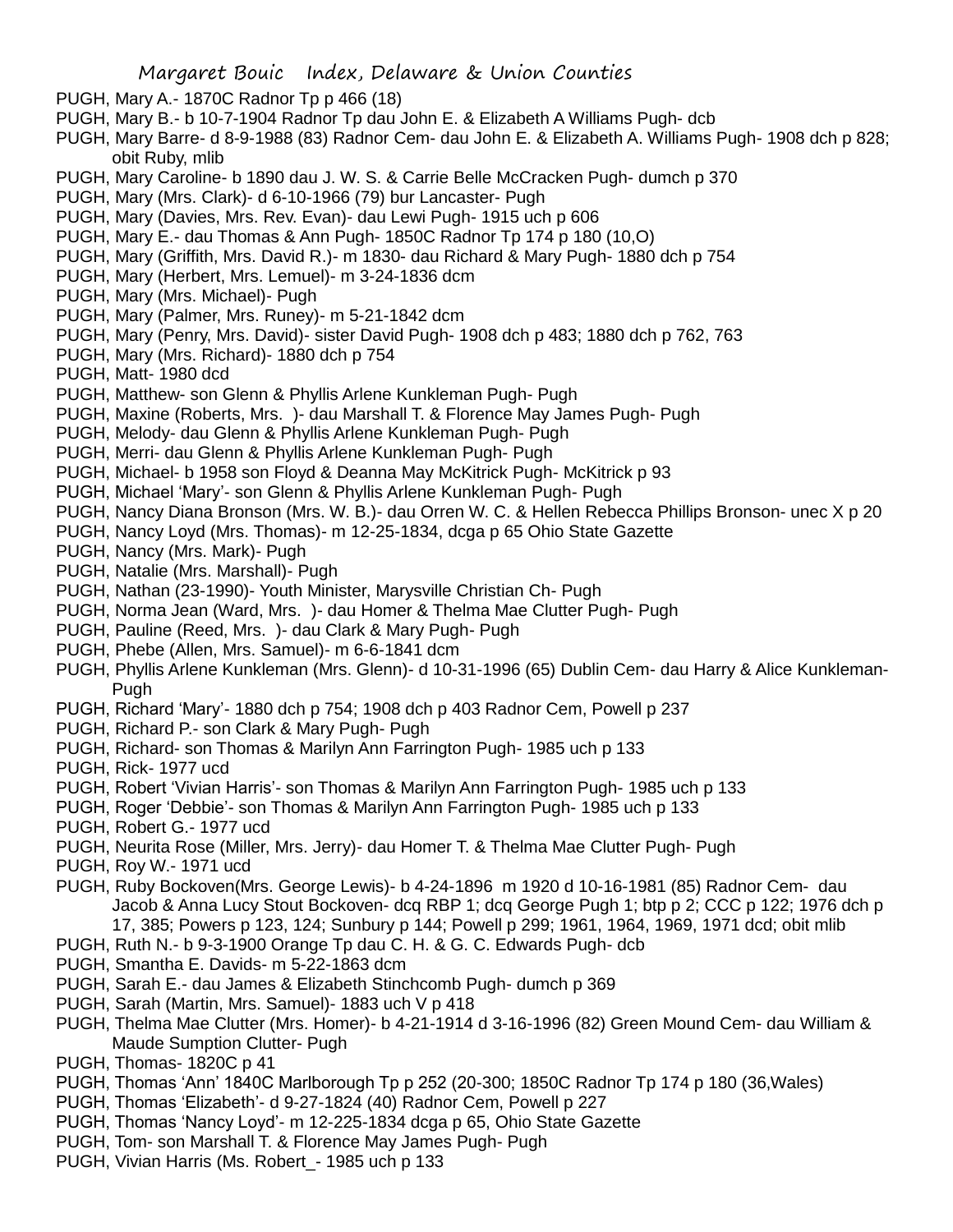- PUGH, W.- hadc p 48, Radnor Tp
- PUGH, Wesley 'Martha J. Welch'- Pugh
- PUGH, W. B. 'Nancy Diana Bronson'- unec X p 20
- PUGH, William- b 1963 son Floyd & Deanna May McKitrick Pugh- McKitrick p 93
- PUGH, William T.- b 4-16-1846 son George & Jane Thomas Pugh- 1880 dch p 762; 1908 dch p 828
- PUGIL/RUGIL?, Charles L.- d 8-14-1871 (23y10m) Claibourne Cem p 6
- PUGLE, Rev,. Jonathan- 1915 uch p 234
- PUGLIESE, Jeffrey- b 1971 son Robert A. & Marilyn Pugliese- 1983 ucd
- PUGLIESE, Larry- b 1973 son Robert A. & Marilyn Pugliese- 1983 ucd
- PUGLIESE, Marilyn S. (Mrs. Robert A)- 1977, 1979, 1981, 1983, 1991 ucd
- PUGLIESE, Robert A. 'Marilyn S.'- 1977, 1979, 1981, 1983, 1991 ucd
- PUGSLEY, Azro D. 'Martha E. Pleasant'- m 5-9-1877 ucm 6065; 1880C Taylor Tp 254-257 p 25 (30,O,NH,VT)
- PUGSLEY, Ashley B. 'Rhoda A. Clemens'- m 11-26-1874 ucm 5587; 1883 uch V p 683; mt 3 p 4; 1880C York Tp 84 p 8 (37,O,O,O); unec III p 17 (blacksmith)
- PUGSLEY, Blanche (Battles, Mrs. Joseph)- b 2-20-1881 m 11-30-1911 Weiser p 522`
- PUGSLEY, Charlie E.- son Ashley B. & Rhoda A.Clemens Pugsley- 1880C York Tp 84 p 8 (4,O,O,O); Broadway, unec III p 4
- PUGSLEY, Ivory P. 'Nancy M.'- 1880C Taylor Tp 264-267 p 26 (69, O,Maine,Ct); (60-1882) unec III p 2, Broadway
- PUGSLEY, J. F.- uca p 79
- PUGSLEY, Martha E. Pleasant (Mrs. Azro D.)- m 5-9-1877 ucm 6065; 1880C Taylor Tp 254-257 p 25 (22,O,Pa,O)
- PUGSLEY, Nancy M. (Mrs. Ivory P.)- 1880C Taylor Tp 264-267 p 26 (63,Vt,Vt.Vt); (64-1882) Broadway, unec III p 2
- PUGSLEY, Rhoda A. Clemens (Mrs. Ashley B.)- m 11-26-1874 ucm 5587; 1880C York Tp 84 p 3 (25,O,O,O); mt 3 p 4; (28-1882) Broadway, unec III p 2
- PUGSLEY, Rollie W.- son Azro D. & Martha E. Pleasant Pugsley- 1880C Taylor Tp 254-287 p 25 (11/12,O,O,O) PUHLE, Adele- 1971 dcd
- PUHLE, Dorothy (Mrs. Russell G.)- 1980 dcd
- PUHLE, Karlin- 1971 dcd, cs
- PUHLE, Russell G. 'Dorothy'- 1971, 1980 dcd
- PULASKI, ----dcga p24, Del Pat & Fr Chron
- PULFERD, Hannah- b 12-12-1883 Oxford Tp dau Thomas & Alice Shuler Pulferd dcb
- PULFORD, F. W.- b 9-6-1886 Oxford Tp dau F. & Alice Beard Pulford- dcb
- PULFORD, Grace- b 2-14-1893 Delaware Town- dau Fred & Allise Pulford dcb; Pabst 7 p 21
- PULFORD, Dr. William Henry 'Maryetta Bartholomew'- b 1828d 1919 Ashley Cem, Powell p 187; 1908 dch p
- 359; Cline p 10; Fowler p 83; 1880 dch p 238; 1976 dch p 110, 295; dg 1-10-1896 Cry Ab p 53
- PULFORD, Mary- b 5-30-1882 Oxofrd Tp dau Fred & Alice Brird Pulford- dcb
- PULFORD, Mary E.- 1870C Oxford Tp p 438 (21)
- PULFORD, Maryetta Bartholomew (Mrs. Dr. William Henry)- b 1848 m 1869 d 1896 (41-2-18) Ashley Cem, Powell p 187; d Saturday, dau Franklin & Louisa Barthjolomew; dg 1-10-1896 Cry Ab p 53
- PULFORD, Willie R.- d 4-6-1875 (5y3m) Ashley son Dr. W. Henry & Maryetta Bartholomew Pulford, Ashley Cem, Powell p 187; dcdeaths; 1870C Oxford Tp p 438 (4m)
- PULFORD, William H.- 1870C Oxford Tp p 438 (35\*)
- PULITO, Don 'Rachel Hagenlocker'- Hagenlocker 2
- PULITO, Rachel Hagenlocker (Mrs. Don)- dau John & Goldie Hagenlocker- Hagenlocker, 2
- PULKRABEK, Brittany- dau John D. & Cindy Stuart Pulkrabek- Pulkrabek
- PULKRABEK, Brooke- dau John D. & Cinday Stuart Pulkrabek- Pulkrabek
- PULKRABEK, Cindy Stuart (Mrs. John D.)- Pulkrabek see Pulkraher
- PULKRABEK, Jan- son John d. & Jane Pulkrabek- pulkrabek
- PULKRABEK, Jane (Mrs. John)- Pulkrabek
- PULKRABEK, Jodi (Landau, Mrs. )- dau John D. & Jane Pulkrabek- Pulkrabek
- PULKRABEK, John 'Jane'- Pulkrabek
- PULKRABEK, John D. "Jack" 'Cindy Stuart'- b 7-28-1952 Iowa d 8-6-1998 (46) bur Iowa- son john D. & Jane Pulkrabek- Pulkrabek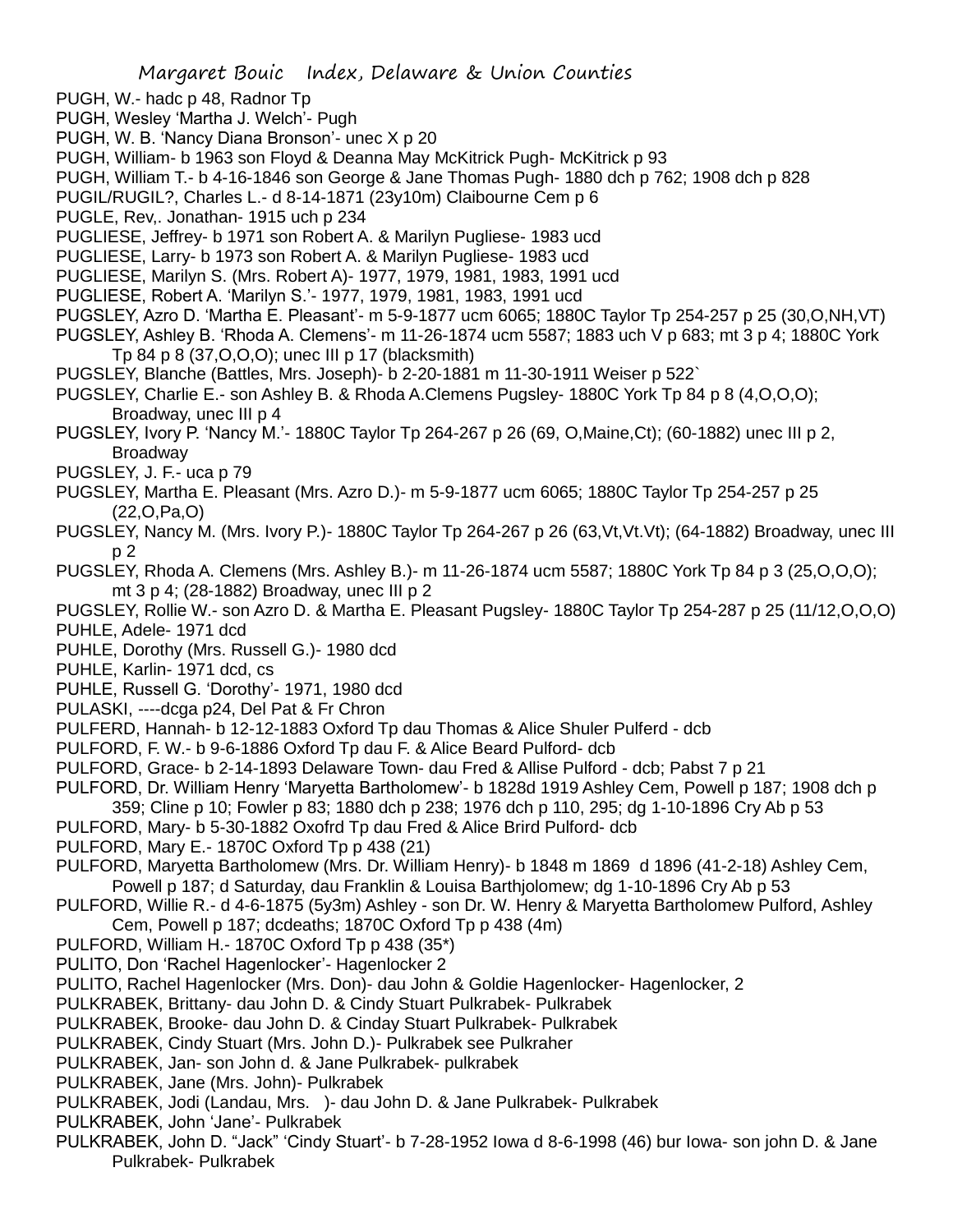Margaret Bouic Index, Delaware & Union Counties PULKRABEK, Joy (Niederhauser, Mrs. )- dau John D. & Jane Pulkrabek- Pulkrabek PULKRAHER, Cindy Stuart (Mrs. Jack)- m 5-25-1985 dau Bill & Willah Jean Osborn Stuart- 1985 uch p 97 PULKRAHER, Jack 'Cindy Stuart'- m 5-25-1985- 1985 uch p 97 PULLAR, Frank, Miss- WCTU unec III p 58 PULLAR, Mrs. Marry- WCTU, unec III p 57 PULLEN, Abigail Lindsey- b 2-25-1997 - dau Donald & Katie Pullen- Pullen PULLEN, Betty (Kobeski, Mrs. )- dau George G. Pullen- Pullen PULLEN, Bonnie (Mrs. Mike)- Pullen PULLEN, Daniel C. 'Linda J.' - 1973, 1975, 1977 ucd PULLEN, Daniel- b 1974 son Daniel & Linda Pullen- 1975, 1977, 1979, 1981 ucd PULLEN, Dan- son Thomas E. Pullen- Pullen PULLEN, Daniel 'Luanne'- son Thelma Louise Brown Pullen- Pullen; 1980 dcd PULLEN, Donald 'Katie'- Pullen PULLEN, Emily H.- d 8-15-1843 (8m22d) dau R. & M. Wyatt Cem, Powell p 306 PULLEN, George- 1969, 1980 dcd PULLEN, George D.- son George G. Pullen- Pullen PULLEN, George G. "Charlie"'Ruby Nutt'- b 5-7-1919 Wva d 6-17-1989 (70) Fairview Mem. Pk- Pullen PULLEN, Katie (Mrs. Donald)- Pullen PULLEN, Linda J. (Mrs. Daniel)- 1971, 1973, 1975, 1979, 1981 ucd PULLEN, Luanne (Mrs. Daniel)- Pullen; 1980 dcd PULLEN, Mike 'Bonnie'- son Thelma Louise Brown Pullen- Pullen PULLEN, Mike- son Thomas E. Pullen- Pullen PULLEN, Ruby Nutt (Mrs. George G.)- Pullen PULLEN, Tammie- b 1973 dau Daniel & Linda Pullen- 1973, 1975, 1977, 1979, 1981 ucd PULLEN, Thelma Louise Brown (Mrs. )- b 8-21-1919 d 1-23-1997 (77) Walnut Grove, Worthington- Pullen PULLEN, Thomas E.- d 12-31-1975 (67) Oak Grove Cem- Pullen PULLEN, Tom- b 1978 son Daniel & Luanne Pullen- 1980 dcd PULLEN, William- brother Thomas E. Pullen- Pullen PULLENS, Bonnie- (11-1961\_ dau George R. & Ruth Pullens- 1961, 1964, 1969 dcd PULLENS, David- son George R. & Ruth Pullens- 1961 dcd (15) PULLENS, Geoge R. 'Ruth'- 1961, 1964, 1969 dcd PULLENS, Jerry K. 'Linda'- son George R. & Ruth Pullens- 1961(13), 1964, 1969 dcd PULLENS, Patricia- b 1953 dau George R. & Ruth Pullens- 1961, 1964, 1969 dcd PULLENS, Ruth (Mrs. George R.)- 1961, 1964, 1969 dcd PLLENS, Thomas "Tom"- 1964, 1971 dcd PULLEY, J.- 1908 dch p 32 PULLEY, Jennifer- b 1968 du Rev. Wm. R. & Joan A. Pulley- 1969 dcd PULLEY, Joan A, (Mrs. Wm. R.)- 1969 dcd PULLEY, Rev,. Wm. R. 'Joan'- 1969 dcd PULLIN, Catherine Lynn- b 11-28-1972 dau Larry & Judy Hogan Pullin- Pullin PULLIN, Judy Hogan (Mrs. Larry)- Pullin PULLIN, Larry 'Judy Hogan'- Pullin PULLIN, Steven- (2-1972)-son Larry & Judy Hogan Pullin- Pullin PULLING, Helen Ida Maine (Mrs. John Albert)- b 10-21-1844 dau Sylvester & Susan Lobdell Maine- Asp- 925 PULLING, John Albert 'Helen Ida Maine'-Asp (925) PULLINS, Mr.- d 2-17-1930 (73-1929) uninf p 20

- PULLINS, Mrs. (84-1929) uninf p 20
- PULLINS, Anna Marie (Houser, Mrs. Walter)- b 4-7-1916 m 4-12-1938 d 5-9-1999 (83) Milford Cem- dau John W. & Della Mary Johnson Pullins- Pullins
- PULLINS, Barbara (Pierson, Mrs. )- dau Harold & June A. Hoy Pullins- obit June A. mlib (brown)
- PULLINS, Barbara (Wintermeyer, Mrs. )- Harold & June Hoy Pullins- Pullins
- PULLINS, Bertha (Hartsel, Mrs. Elmer)- dau Francis & Laura Frances Fox Pullins- Pullins
- PULLINS, Betty Bauerle (Mrs. Harold)- Pullins
- PULLINS, Billy- son William C. & Lucille Pullins- 1961(3), 1964 dcd
- PULLINS, Blanche Anderson (Mrs. Charles N.)- b 9-21-1882 d 3-13-1956 dau John & Ann Anderson- obit mlib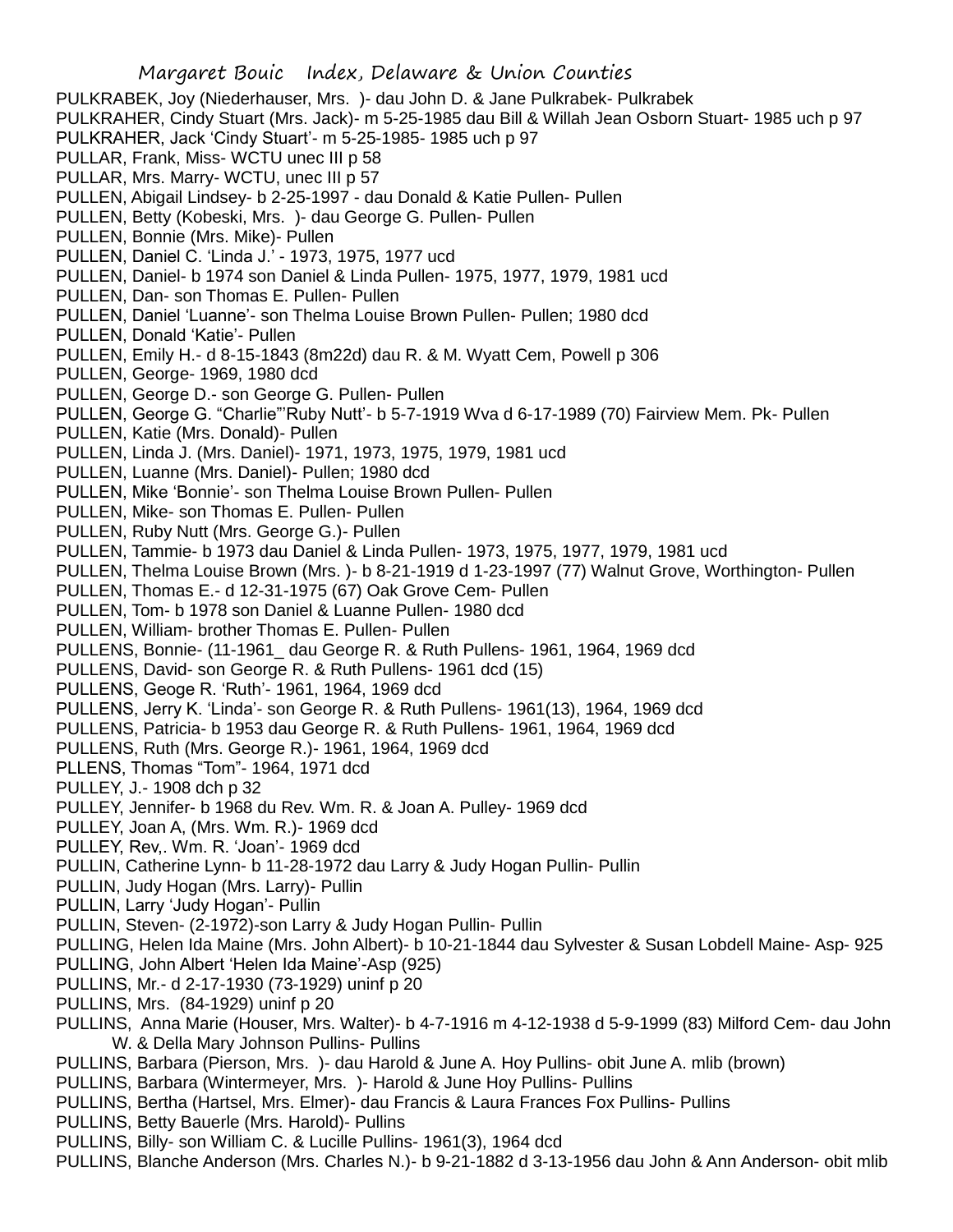- PULLINSk Carl C.- b 1914 Milford Cem, Un Al p 42
- PULLINS, Carl- son John Wesley & Della Johnson Pullins- Pullins
- PULLINS, Charlene Marie Benner (Mrs. Robert Wayne)- m 9-12-1981 dau Ronald Benner- Pullins
- PULLINS, Charles- b 2-1881 1900C Union Tp 110-114 p 6A (19,O,O,O)
- PULLINS, Charles, Alice Johnson'- Pullins; obit Joseph, mlib (brown)
- PULLINS, Charles 'Evelyn Heath'- Graham (173212); 1949 ucd
- PULLINS, Charles,Jr.- son Charles & Evelyn Heath Pullins- Graham 1732124; 1949 ucd
- PULLINS, Charles N. 'Blanche Anderson'- d 4-28-1958 Woodstock Cem- obit Blanche Anderson Pumphrey, mlib; obit, mlib
- PULLINS, Charles W. ' ' b 10-10-1917 d 5-6-1983 son Joseph & Edith Smith Pullins- Pullins' obit Jospeh mlib (brown)
- PULLINS, Charles, Jr.- son Charles W. Pullins- Pullins
- PULLINS, Charlotte (Willett, Mrs. Edwin)- d 2-17-1997 (77) dau Dale R. & Vera Louise Holliday Pullins- Pullins
- PULLINS, Dale Lawrence- son Ernest & Wahneta Elaine Harvey Pullins- Pullins
- PULLINS, Dale R. 'Vera Louise Holliday'- d 3-2-1961(64)- Pullins
- PULLINS, Dale,Jr.- son Dale R. Sr. & Vera Louise Holliday Pullins- Pullins
- PULLINS, Dawn- b 1968 dau Jerry K. & Linda Pullins- 1969, 1971 dcd
- PULLINS, Della Mary Johnson (Mrs. John W.)- b 12-6-1883 m 8-21-1904 d 7-5-1966 Milford Cem- Un Al p 42 obit John W.- dau Albert & Annie Johnson- Pullins;
- PULLINS, Donald- son Charles W. Pullins- Pullins
- PULLINS, Donald J. 'Linda L.'- 1971 ucd
- PULLINS, Donna Lee (Mrs. Lawrence Edward)- Pullins; 1983, 1991 ucd
- PULLINS, Edith T. Smith (Mrs. Joseph)- b 2-6-1898 m 1915 d 7-18-1984 (86) Milford Cem, Un Al p 48- dau George W. & Josephine Shirk Smith- Pullins; obit Joseph mlib (brown); 1971, 1973, 1975 1977 ucd
- PULLINS, Edna May (Senseman, Mrs. 0- dau Charles N. & Blanche Anderson Pullins- obir, mlib; obit Charles,mlib
- PULLINS, Elmer 'Mary Jane Cummings'- Pullins; obit Walter S., mlib
- PULLINS, Ernest 'Wahneta Elaine Harvey'- son Dale R.,Sr. & Very Pullins- Pullins
- PULLINS, Evelyn Heath (Mrs. Charles)- dau William B. & Velma Lake Heath- Graham 173212; 1949 ucd
- PULLINS, Francis 'Laura Frances Fox'- m 1897 d 1936- Pullins
- PULLINS, Frank M.- b 1863 d 1936 Milford Cem, Un Al p 69
- PULLINS, George R., Jr. 'Rebecca R.'- 1969, 1971 dcd
- PULLINS, G. M. 'Linda'- 1991 ucd
- PULLINS, Harold 'June Hoy''Betty Bauerle'- b 4-26-1920 m 1946 d 8-27-1988 (68) Milford Cem- son John & Della Mary Johnson Pullins- Pullins; 1979 ucd; obit John Wesley, mlib; obit June, mlib (brown)
- PULLINS, Irene (Mrs. Walter S.)- Pullins
- PULLINS, Judi (Hay, Mrs. John)- dau Ernest & Wahneta Elaine Harvey Pullins- Pullins
- PULLINS, James L.- son Dale R. & Vera Louise Holliday Pullins- Pullins
- PULLINS, Janice (Herzog, Mrs. Richard)- dau Ernest & Wahneta Elaine Harvey Pullins- Pullins
- PULLINS, Jared Alan- b 5-20-1989 son Jerry & Loretta Loveless Pullins- Pullins
- PULLINS, Jeannette- son William C. & Lucille Pullins- 1961(9), 1964 dcd
- PULLINS, Jerry 'Linda'- 1971 dcd
- PULLINS, Jerry 'Loretta'- son Ernest & Wahneta Elaine Harvey Pullins- Pullins
- PULLINS, Joey- ch Charles & Evelyn Heath Pullins- Graham 1732121; 1949 ucd
- PULLINS, John Wesley 'Della Mary Johnson'-b 6-6-1883 m 8-21-1904 d 4-23-1960 Milford Cem, Un Al p 42 son Norman & Lovina Pullins- obit, mlib; Pullins
- PULLINS, John Denton "Speck"'Betty Johnson'- b 9-26-1910 m 5-25-1963 d 11-15-1995 (85) Milfrod Cemson John Wesley & Della Johnson Pullins- Pullins; obit John Wesley, mlib
- PULLINS, John- son William C. & Lucille Pullins- 1961(5), 1964 dcd
- PULLINS, Joseph son Charles W. Pullins- Pullins
- PULLINS, Joseph 'Edith'- b 8-14-1895 d 1968 Milford Cem, Un Al p 48 son Charles & ,Alice Johnson Pullins-**Pullins**
- PULLINS, Joseph- son William C. & Lucille Pullins- 1961(2), 1964 dcd
- PULLINS, Juanita (Coffey, Mrs. )- dau Dale R. & Vera Louise Holliday Pullins- Pullins
- PULLINS, June A. Hoy (Mrs. Harold)- b 1-17-1926 m 1846 d 11-1-1976 Milford Cem, Un Al p 77 dau James A.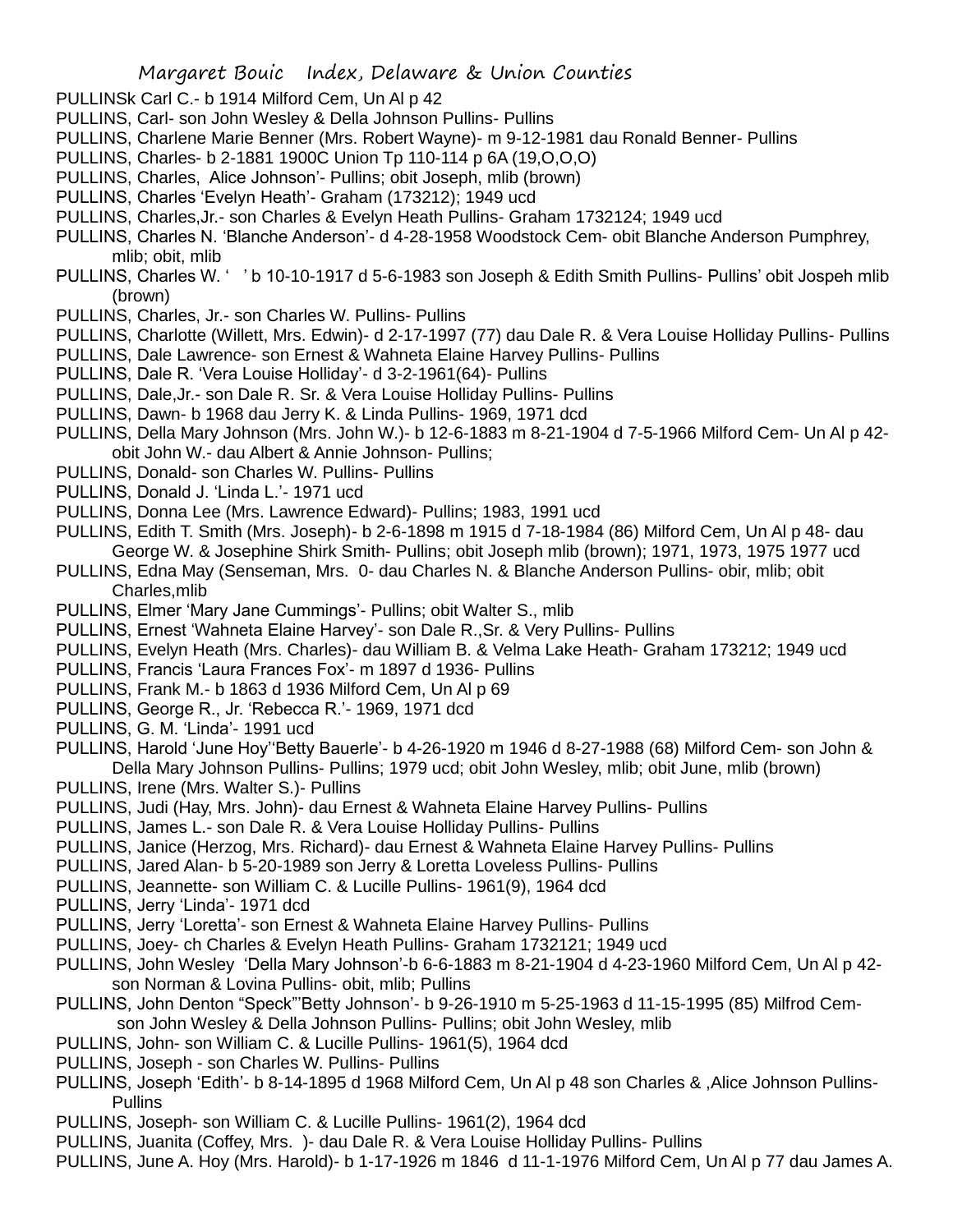& Monalette Knox Hoy- Pullins; obit mlib (brown)

- PULLINS, Karen- dau Ernest & Wahneta Elaine Harvey Pullins- Pullins
- PULLINS, Kathy (Easterday, Mrs. Joe)- dau Ernest & Wahneta Elaine Harvey Pullins- Pullins
- PULLINS, Kenneth- son William C. & Lucille Pullins- 1961(10), 1964 dcd
- PULLINS, Kris (Berry, Mrs. Clay)- dau Ernest & Wahneta Elaine Harvey Pullins- Pullins
- PULLINS, Laura Frances Fox (Mrs. Francis)- b 7-15-1864 m 1897 d 1-12-1962Milford Cem, Un Al p 71- dau Martin & Mary Watson Fox- Pullins
- PULLINS, Lawrence E. 'Mauna Jacks'- b 3-25-1919 m 11-30-1938 d 4-1-1991 (72) Milford Cem- son Joseph & Edith Smith Pullins- Pullins; obit Joseph, mlib (brown) ; 1971, 1973, 1975, 1977, 1979, 1981 ucd
- PULLINS, Lawrence Edward 'Donna Lee;- son Lawrence E. & Mauna Jacks Pullins- Pullins; 1981, 1983, 1991 ucd
- PULLINS, Lenora (Newell, Mrs. Bernard)- Pullins
- PULLINS, Linda (Mrs. G. M.)- 1991 ucd
- PULLINS, Linda (Mrs. Jerry K.)\_- 1969, 1971 dcd
- PULLINS, Linda L. (Mrs. Donald J.)- 1971 ucd
- PULLINS, Loretta Loveless (Mrs. Jerry)- dau William Loveless- Pullins
- PULLINS, Lovina (Mrs. Norman)- b 9-1844 Pullins; obit John W., mlib; 1900C Union Tp 145-150 p 8A (55,O,NY,Pa) m 20y, 5 ch
- PULLINS, Lucille (Mrs. William C.)- 1961, 1964 dcd
- PULLINS, Lucinda- b 3-1840 1900C Union Tp 194-201 p 10A (60,WVa,WVa,WVa) wid, 3 ch, 2 liv
- PULLINS, Lucinda (Culbertson, Mrs. )- b 1837 d 1917 Milford Cem, Un Al p 69
- PULLINS, Mae (Rausch, Mrs,. )- m 1941 dau Dale R. & Vera Louise Holliday Pullins- Pullins
- PULLINS, —(Willett, Mrs. Edwin)- dau Dale R., Sr. & Vera Louise Hollidy Pullins- Pullins
- PULLINS, Marie (Houser, Mrs. Walter)- dau John Wesley & Della Mary Johnson Pullins- Pullins; obit John Wesley, mlib (brown)
- PULLINS, Martha- dau John Wesley & Della Mary Johnson Pullins- Pullins; mlib, 3 ring binder
- PULLINS, Martha Mae- b 1924 d 1944 Milford Cem, Un Al p 42
- PULLINS, Mary Jane Cummings (Mrs. Elmer)- Pullins; obit Walter, mlib
- PULLINS, Mary Lou (Cleveland, Mrs. )- dau Charles W. Pullins- Pullins
- PULLINS, Mary Lou- dau Charles & Evelyn Heath Pullins- Graham 1732123
- PULLINS, Mauna L. Jacks (Mrs. Lawrence E.)- m 11-30-1938- Pullins; 1971, 1973, 1975, 1977, 1979, 1981 ucd
- PULLINS, Melvin- ch William C. & Lucille Pullins- 1961(6), 1964 dcd
- PULLINS, Nancy M. (Patrick, Mrs. George)- unec XIV p 6
- PULLINS, Norman 'Lovina'- b 8-1853- Pullins; obit John W., mlib; 1900C Union Tp 145-150 p 8A(46,O,O,O) m 20y
- PULLINS, Patricia (Smith, Mrs. )- dau Charles W. Pullins- Pullins
- PULLINS, Patty- dau Charles & Evelyn Heath Pullins- Graham 1732122l 1949 ucd
- PULLINS, Patty- b 1953 dau George R. Pullins- 1971 dcd
- PULLINS, Patsy- dau Ernest & Wahneta Elaine Harvey Pullins- Pullins
- PULLINS, Paul- 1969 dcd
- PULLINS, Peggy (Strickland, Mrs. Jeff)- dau Ernest & Wahneta Elaine Harvey Pullins- Pullins
- PULLINS, Phillip- b 1974 son Ed & Dee Pullins- 1991 ucd
- PULLINS, Ralph- son John W. & Della Mary Johnson Pullins- Pullins; obit John W., mlib
- PULLINS, Rebecca- dau William C. & Lucille Pullins- 196 1 (5m), 1964 dcd
- PULLINS, Robert- 1971, 1979, 1981 ucd
- PULLINS, Robert Wayne 'Charlene Marie Benner'- m 9-12-1981 son Lawrence E. & Mauna Jacks Pullins-Pullins
- PULLINS, Sandra (Finch, Mrs. )- dau Harold & June Hoy Pullins- Pullins; obit June, mlib (brown)
- PULLINS, Sherilee Louise (Hickle, Mrs. Bart)- b 1-8-1969- dau Lawrence Edward & Donna Lee Pullins- Pullins
- PULLINS, Sonia (Richardson, Mrs. )- dau Harold & June Hoy Pullins- Pullins; obit June A mlib (brown)
- PULLINS, Thomas 'Marilyn Ann Farrington'- 1985 uch p 133
- PULLINS, Traci- 1991 ucd; Union Tp
- PULLINS, Vera Louise Holliday (Mrs. Dale R.)- b 10-19-1900 d 10-1961 bur near Mechanicsburg- Pullins **Pullins**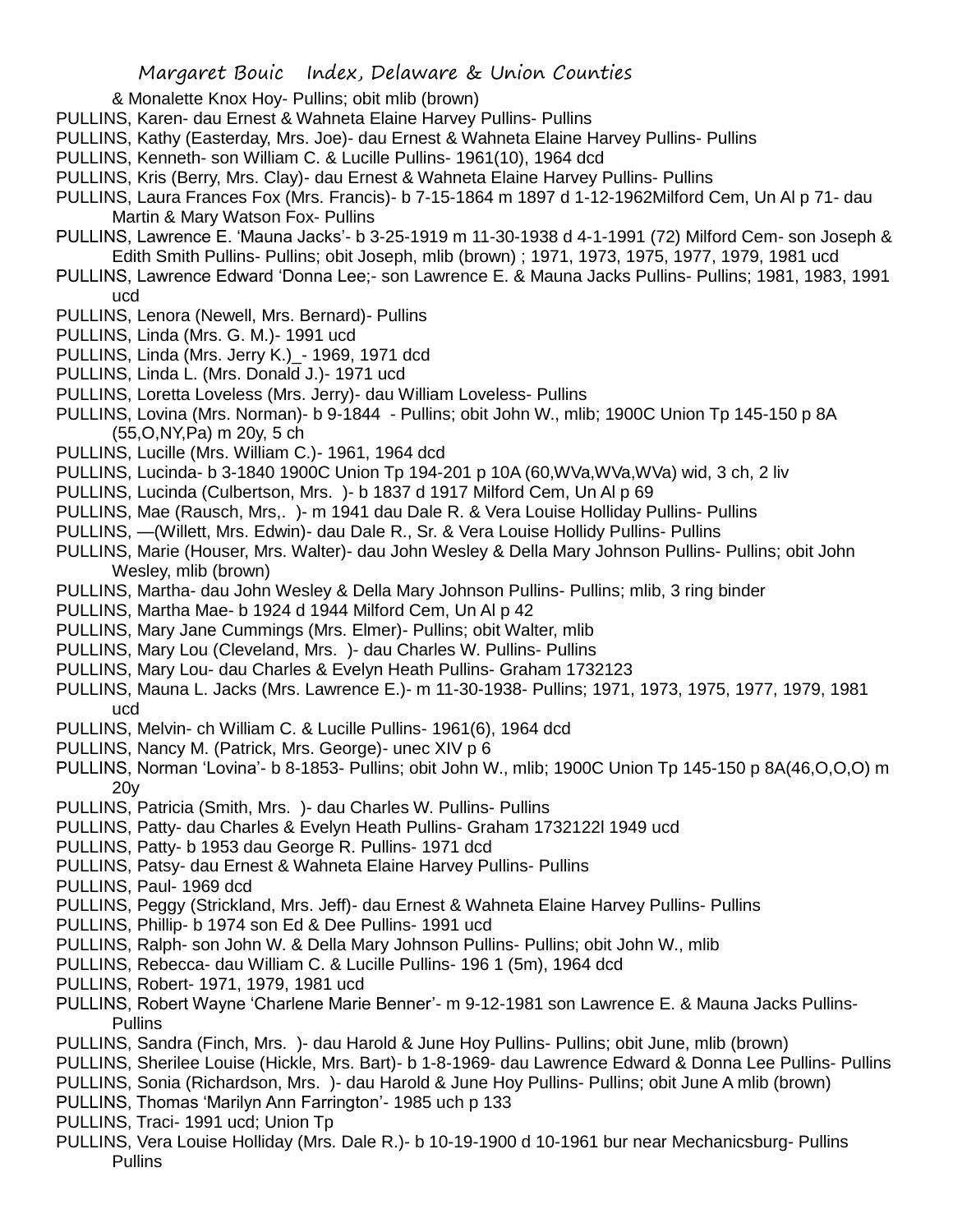- PULLINS, Victoria (Culbertson, Mrs. Samuel D.)- dau Lucinda Pullins- dumch p 298; 1900C Union Tp 194-201 p 10A (31,WVa,WVa,WVa) m 8y. 1 ch
- PULLINS, Wahneta Elaine Harvey (Mrs. Ernest)- b 8-22-1924 d 6-18-1993 (68) Maple Grove Cem.,
	- Mechanicsburg- dau Lawrence G. & Nellie Longbrake Holland Harvey- Pullins
- PULLINS, Walter- son Charles N. & Blanche Anderson Pullins- obit Blanche Anderson Pullins, mlib; obit Charles, mlib
- PULLINS, Walter S. 'Irene'- b 11-17-1897 d 7-23-1959 son Elmer & Mary Jane Cummings Pullins- Pullins; obit, mlib
- PULLINS, William- b 2-1885 son Norman & Lovina Pullins- 1900C Union Tp 145-150 p 8A (15,O,O,O)
- PULSE, Eliza- d 1-15-1889 (79y11m) b Ky d Delaware dcdeaths ; dg 1-18-1889 Cry Ab p 215
- PULTZ, Dr. Andrew J.- Pultz
- PULTZ, John F. 'Shelley Lynne Howard'- m 4-16-1983 son Dr.Andrew J. Pultz- Pultz
- PULTZ, Shelley Lynne Howard (Mrs. John F.)- m 4-16-1983 dau Noel L. & Jane R. Howard- Pultz
- PUMMELL, Anne (Mrs. Phillip)- Pummell
- PUMMELL, Brenda (Mrs. Jack)- Pummell
- PUMMELL, Carolyn (Mrs. Donald L.)- Pummell
- PUMMELL, Charlene Miller (Mrs. James J.)- m 8-2-1968- Pummell
- PUMMELL, Charlene (Detrick, Mrs. Wayne)- dau Donald H. & Rosemary E. Chambers Pummell- Pummell
- PUMMELL, Donald- Pummell
- PUMMELL, Donald H., 'Rosemary E. Chambers'- Pummell
- PUMMELL, Donald L. 'Carolyn'- son Donald H. & Rosemary E. Chambers Pummell- Pummelll
- PUMMELL, Jack 'Brenda'- son Donald H. & Rosemary E. Chambers Pummell- Pummelll
- PUMMELL, James J. "Jim"'Charlene Miller'- b 6-29-1938 m 8-2-1968 d 5-19-1999 (60) Hale Cem, Mt. Victoryson Donald H. & Rosemary E. Chambers Pummell- Pummelll
- PUMMELL, Keely Wilcox (Mrs. Rick)- Pummell
- PUMMELL, Mary (Mrs. Richard)- Pummelll
- PUMMELL, Michael- infant son of Donald H. & Rosemary E. Chambers Pummell- Pummell
- PUMMELL, Phillip 'Anne'- son Donald H. & Rosemary E. Chambers Pummell- Pummelll
- PUMMELL, Polly (Endsley, Mrs. Ed)- dau Donald H. & Rosemary E. Chambers Pummell- Pummelll
- PUMMELL, Rick 'Keely Wilcox'- son James J. & Charlene Miller Pummell- Pummell
- PUMMELL, Richard 'Mary'- son Donald H. & Rosemary E. Chambers Pummell- Pummelll
- PUMMELL, Rosemary E. Chambers (Mrs. Donald H.)- Pummell
- PUMMELL, Sharon Sue (Thornhill, Mrs. John)- m 12-23-1962 dau Donald H. & Rosemary E. Chambers Pummell- Pummell
- PUMMELL, Vicki (Clark, Mrs,. Jacob)- dau James J. & Charlene Miller Pummell- Pummelll
- PUMPHERY, Bazzle 'Minerva Bell'- m 7-10-1867 ucm 4211
- PUMPHERY, Minerva Bell (Mrs. Bazzle)- m 7-10-1867 ucm 4211
- PUMPHREY, --- b 9-9-1868 Kingston Tp son Albert & Mary Gundy Pumphrey- dcb
- PUMPHREY, Albert 'Mary Gundy'- b 1-14-1837 m 11-4-1863 son Fleming & Elizabeth Lewis Pumphrey- 1880 dch p 825; 1870C Porter Tp p 452 (32\*)
- PUMPHREY, Alfred- dumch p 264
- PUMPHREY, Anna A. (Hills, Mrs. Howell R.)- m 9-5-1865 dcm- dau H. W. Pumphrey- dg 12-13-1895, Cry Ab p 49
- PUMPHREY, Anna E.- 1869 wsc
- PUMPHREY, Audrey Jean- b 12-3-1932 dau Robert Earl & Audrey Miriam Randall Pumphrey- Weiser p 284
- PUMPHREY, Audrey Miriam Randall (Mrs. Robert Earl)- b 3-1-1910 m 11-16-1929 dau Smuel John & Audrey Eulala Amarine Randall- Weiser p 284
- PUMPHREY, Bell- 1870C Delaware Town p 295 (26)
- PUMPHREY, Carl C.- brother R. Paul Pumphrey- Pumphrey
- PUMPHREY, Charles- b 2-7-1877 son Albert & Mary Gundy Pumphrey- 1880 dch p 825
- PUMPHREY, Clarence- b 3-12-1874 son Albert & Mary Gundy Pumphrey; 1880 dch p 825; b 3-20-1875 Porter Tp, dcb
- PUMPHREY, E. A, (Williams, Mrs. Thomas J.)- 1908 dch p 366; Fowler p 97
- PUMPHREY, Elizabeth (Gregg, Mrs. )(Goodwin, Mrs. A.) M(2) 11-12-1876.dau Alfred Pumphrey- dumch p 264 PUMPHREY, Elizabeh Lewis (Mrs. Fleming)- d 1841; 1880 dch p 825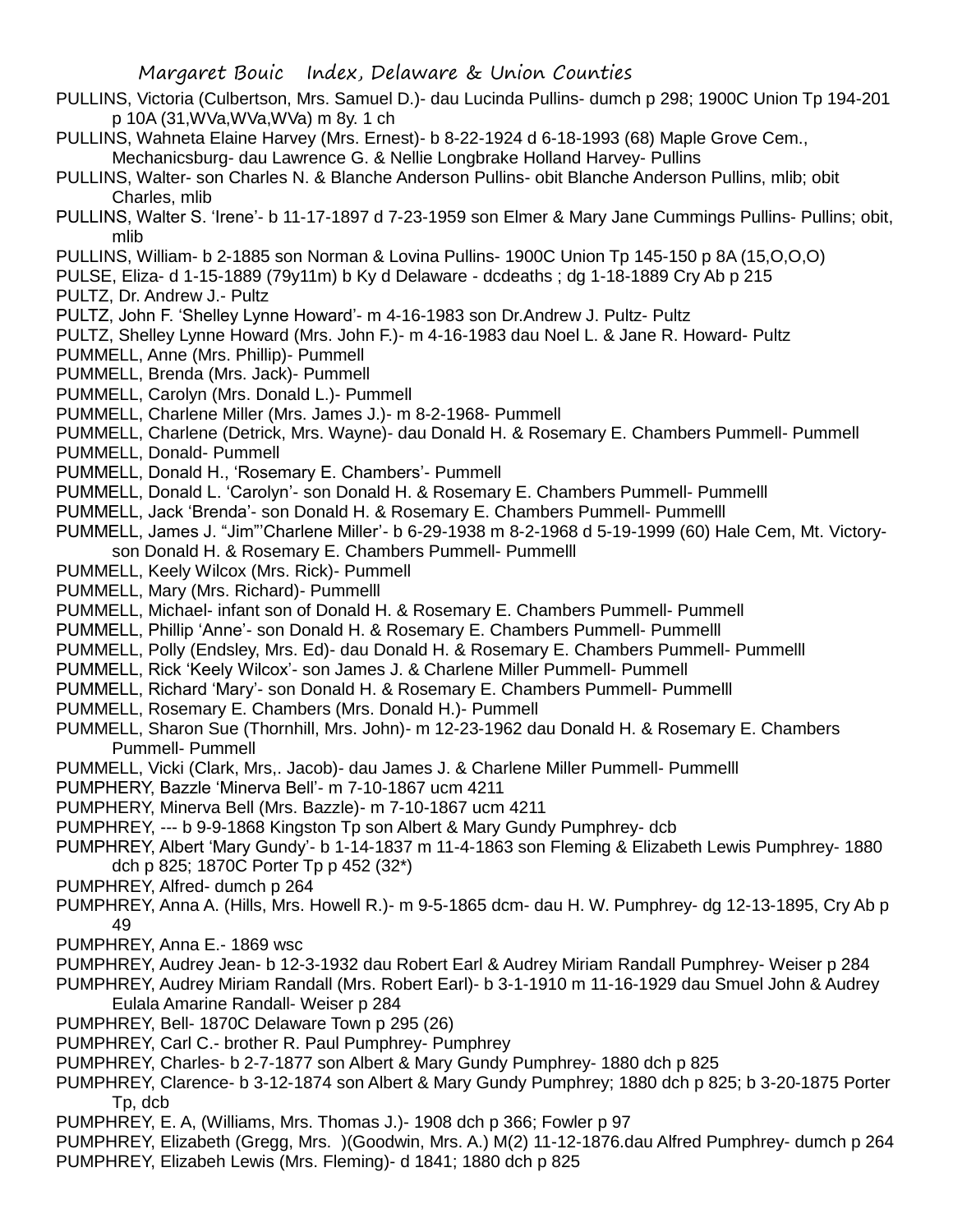- PUMPHREY, Harvey, Mrs- mother of Mrs. Southard- dg 12-21-1888 Cry Ab p 211
- PUMPHREY, Henry- b 9-15-1880 Porter Tp d 11-6-1881 (1y2m) Porter Tp- son Albert & Mary Gundy Pumphrey- dcb, dcdeaths
- PUMPHREY, Mrs. Howard- Pabst 8 p 31
- PUMPHREY, H, W.- d 12-13-1895 (81) dg 12-13-1895 Cry Ab p 49; Pumphrey; dg 11-28-1872; 1869 wsc p 2, 10, 12; 1908 dch p 357; 1908 dch p 156; wsc Grah p 37; dumch p 418; Pabst 8 p 13, 19, 22, 23, 24; 1870C Delaware Town p 295 (57\*)
- PUMPHREY, James H.- son H. W. Pumphrey- dg 12-13-1895 Cry Ab p 49; 1870C Delaware Town p 295 (29) PUMPHREY, Jesse B.- b 9-27-1896 Porter Tp son Clarence B. & Myrtle Foulk Pumphrey- dcb
- PUMPHREY, John Randall- b 7-15-1937 son Robert Earl & Audrey Miriam Randall Pumphrey- Weiser p 284 PUMPHREY, Joseph- b 1-23-1870 son Albert & Mary Gundy Pumphrey- 1880 dch p 825; b 6-1-1871 Porter Tp dcb
- PUMPHREY, Lydia- 1870C Delaware Town p 295 (57)
- PUMPHREY, Mamie Gail (Miller, Mrs. William T.)- m 8-14-1895 d 6-24-1896 sister James h. Pumphrey & Bell Pumphrey- dg 7-19-1896 Cry Ab p 76
- PUMPHREY, Mary G.- b 9-12-1874 Delaware Town dau J. H. & A,. A. Ross Pumphrey- dcb
- PUMPHREY, Mary Gundy (Mrs Albert)- b 7-20-1839 m 11-4-1863 d 11-14-1893 (54-6-9) dau Joseph & Mary Smith Lundy- dau Joseph & Mary Smith Gundy- 1880 dch p 825; 1870C Porter Tp p 452 (30); dcdeaths
- PUMPHREY, Mildred- b 10-10-1893 d 1-27-1970 (76) Oak Grove Cem- dau Rzin J. & May E. Conard Pumphrey- sister R. Paul Pumphrey- Pumphrey; dcb
- PUMPHREY, Minnie F.- b 9-9-1868 d 1-7-1869 dau Albert & Mary Gundy Pumphrey- 1880 dch p 825; 1870C Porter Tp p 452 (1)
- PUMPHREY, M. O,.- hadc p 117 (1900 Radnor Tp)
- PUMPHREY, R. Paul- brother Mildred Pumphrey- Pumphrey
- PUMPHREY, Percival- b 3-28-1865 d 10-27-1865 son Albert & Mary Gundy Pumphrey- 1880 dch p 825
- PUMPHREY, Ralph F.- b 6-4-1890 Delaware Town son R.. J. & Marly Conard Pumphrey- dcb
- PUMPHREY, R. J.- d 1-1918 (71); 1908 dch p 33, 103, 295, 660; Pumphrey
- PUMPHREY, Dr. Robert Earl Audrey Miriam Randall'- m 11-16-1929- Weiser p 184
- PUMPHREY, Dr. Robert Earl- b 10-1-1934 son Dr. Robert Earl & Audrey Miriam Randall Pumphrey- Weiser p 284
- PUMPHREY, Rufus H.- b 1846 d 1860 Oak Grove Cem, Powell p 439
- PUMPHREY, W. H.- 1908 dch p 245
- PUMPHREY, William- b 11-11-1866 son Albert & Mary Gunday Pumphrey- 1880 dch p 825; 1870C Porter Tp p 452 (3)
- PUMPHREY, Zachariah- Nash p 137
- PUMPHREYS, Arabella A. Ross (Mrs. James M.)- m 5-19-1863 dcm
- PUMPHREYS, James M. 'Arabella A. Ross'- m 5-19-1863 dcm
- PUMROY, Samuel- adm notice, Marion Co- dcga p 41 Del Pat & Fr Chron 11-29-1827
- PUNCHARD, Corrine (Anderson, Mrs. Larry)- dau Frank Howard & Jean Mary Knudson Punchard- Punchard PUNCHARD, Frank Howard 'Jean Mary Knudson'- Punchard
- PUNCHARD, Gloria (Marti, Mrs. Dr. Charles)- dau Frank Howard & Jean Mary Knudson Punchard- Punchard PUNCHARD, Jean Mary Knudson(Mrs. Frank Howard)- b 7-31-1917d 6-29-1993 (75) dau Henry & Hattie
- Salzwedel Knudson- Punchard
- PUNDERSON, Susan (Mrs. David)- d 11-1-1875 (89) Cheshire Cem, Powell p 54; 1870C Berlin Tp p 230 (83\*)
- PUNNETT, Emily Meier- b 5-10-1846 not m- dau James & Mary Kunigunde Meier Punnett- Weiser p 202
- PUNNETT, Herman Meier- b 6-3-1848 d 1-19-1850 son James & Mary Kunigunde Meier Punnett- Weiser p 202
- PUNNETT, James 'Mary Kunigunde Meier'- b 11-4-1813 m 6-29-1841 d 5-28-1870- Weiser p 202
- PUNNETT, Katharine Elizabeth Kunze- b 6-25-1850 d 8-31-1903 dau James & Mary Kunigunde Meier Punnett- Weiser p 202
- PUNNETT, Louisa- b 9-23-1843 dau James & Mary Kunigunde Meier Punnett- Weiser p 202
- PUNNETT, Mary Kunigunde Meier (Mrs. James)- b 10-8-1816 m 6-29-1841 d 8-4-1902 dau Caspar & Catharine Eliza Kunze Meier- Weiser p 202
- PUNNETT, Walter- b 5-16-1853 d 7-31-1853 son James & Mary Kunigunde Meier Punnett- Weiser p 202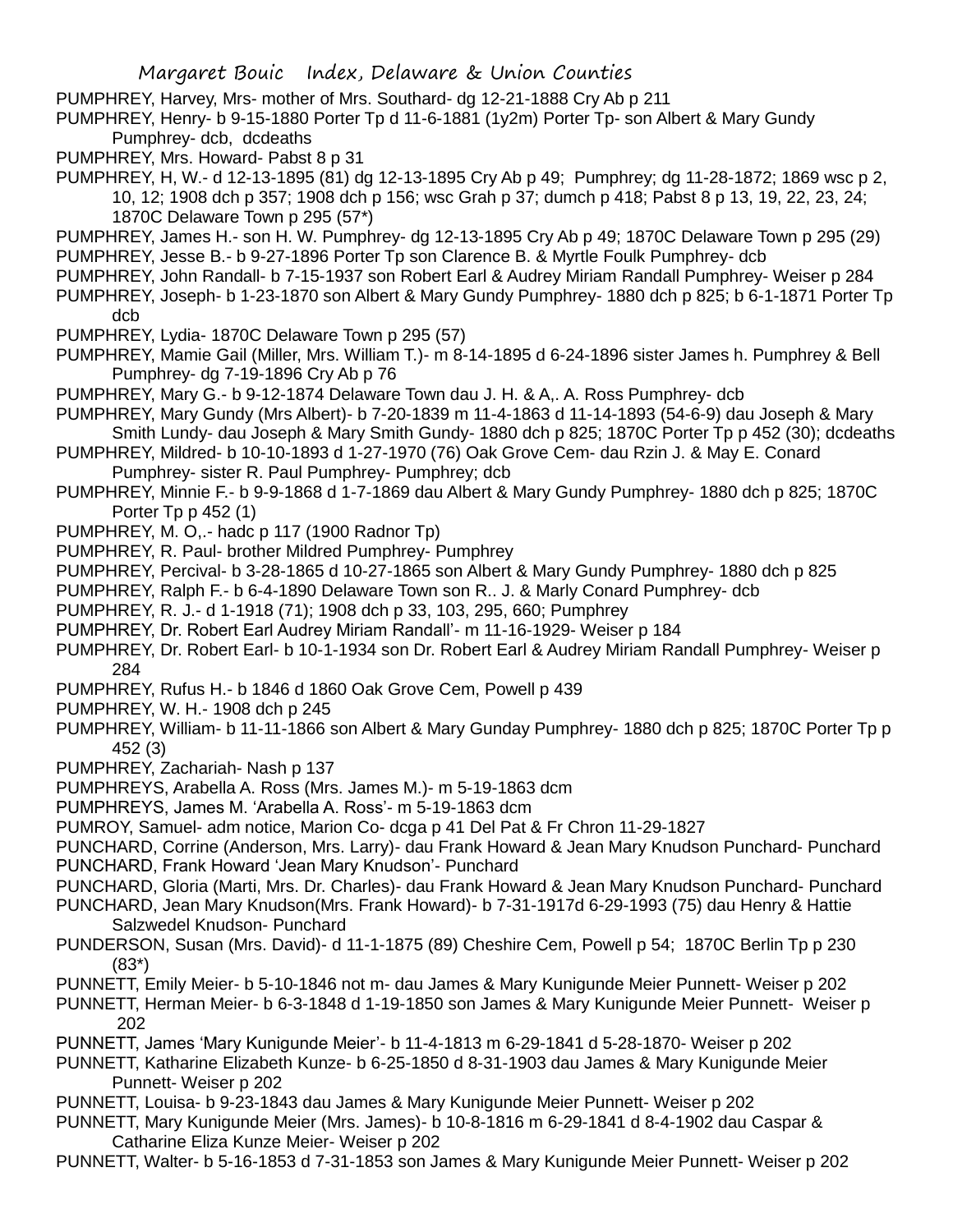PUPPEL, Martha Welch (Mrs. )- dau Dr. Dennis G. & Florence Maloney Welch- 1976 dch p 90 PURCELL, Archbishop- 1880 dch p 403

- PURCELL, Becky (Ward, Mrs. )- dau Billy H. & Geraldine M. Keesey Purcell- Purcell
- PURCELL, Billy H. 'Geraldine M. Keesey'- d 4-22-1975 (46) Green Mound Cem- Purcell
- PURCELL, Bridget- d 1-20-1893 (28) b Ireland- dcdeaths
- PURCELL, Carman- b 1977 ch John & Tonya T. Purcell- 1980 dcd
- PURCELL, Evette (Cyrus, Mrs. )- dau Billy H. & Geraldine M. Keesey Purcell- Purcell
- PURCELL, James- brother Billy H. Purcell- Purcell
- PURCELL, Rev. J. B.- 1908 dch p 251
- PURCELL, Jeanette- dau Billy H. Purcell- Purcell
- PURCELL, Jeanette (Morris, Mrs. )- sister Billy H. Purcell- Purcell
- PURCELL, John 'Tonya T.'- 1980 dcd
- PURCELL, Marie (Grove, Mrs. James M.0- b 2-4-1894 m 1925 d 3-8-1943- Weiser p 771
- PURCELL, Marrietta (Bowlen, Mrs. Charles Dallas)- White (21)
- PURCELL, Mary- dau Billy H. & Geraldine M. Keesey Purcell- Purcell
- PURCELL, Mary- b 1-8-1893 Delaware Town dau James & Bridget Britt Purcell- dcb
- PURCELL, Mildred (Brown, Mrs. George King)- m 1-7-1949- Powers Pat p 270
- PURCELL, Tom- uninf p 14
- PURCELL, Tonya T. (Mrs. John)- 1980 dcd
- PURCHASE, Polly (York, Mrs. Bell)- Asp 149-1
- PURCHIS, Joan (Capen, Mrs. Bernard)- dau Oliver Purchis- dcc Maxson Greene 2361
- PURCHIS, Oliver- dcc Maxson Greene 4722
- PURDAM, John W. ' '- b 5-1857 1900C Marysville 4th ward 225-232 p 9B (43,O,O,O) m 20y
- PURDAM, —(Mrs; John W.)- b 7-1855 1900C Marysville 4th ward 225-232 p 9B (44,O,O,O) m 20y, no ch PURDDY, Emma (Allinder, Mrs. Robert)- Purddy
- 
- PURDEN, David- heir of Ephraim Markel- dcw Bk 2 p 197
- PURDEN, Hanna- dau Ephraim Markel- dcw Bk 2 p 197
- PURDEY, George H.- 1915 uch p 200
- PURDIN, Beverly A.- Purdin
- PURDIN, Ted L.- son Beverly A. Purdin- Purdin- engaged to Cynthia M. Rausch
- PURDOM, David Lawrence,Jr- b 1-115-1929 son David & Violet Engle Purdom- Graham 168221; Richey 8
- PURDOM, David 'Violet Engle'- Graham (16822); Richey 7,8
- PURDOM, Philip Charles- b 3-11-1936 son David & Violet Ebngle Purdom- Graham 168222; Richey 8
- PURDOM, Violet Engle (Mrs. David)- b 8-11-1906 dau Urban & Floriella Eckert Engle- Graham 16822; Richey 7,8
- PURDOU, John- Nash p 16
- PURDT, Elisidora Freshwater (Mrs. Harvy)- m 9-16-1871 Holmes Co- Freshwater p 67
- PURDT, Harvy 'Elisidora Freshwater'- m 9-16-1871 Holmes Co.- Freshwater p 67
- PURDUE, Buddy- b 1958 son Shirley Purdue- 1969 dcd
- PURDUE, Catherine (Sinkey, Mrs. )- (86-1881) sister John Purdue- Purdue
- PURDUE, Clarence 'Janet'- 1964, 1969 dcd
- PURDUE, Debbie- b 1955 dau Shirley Purdue- 1969 dcd
- PURDUE, Ellen (Horn, Mrs. Samuel)- 1880 dch p 712
- PURDUE, Hannah (Clark, Mrs. )- (67-1881) sister John Purdue- Purdue
- PURDUE, Janet (Mrs. Clarence)- 1969 dcd
- PURDUE, John- b 10-31-1802 d 1876- Purdue
- PURDUE, Karen (Adams, Mrs. David Arthur, Jr.) B 5-14-1951 m 5-28-1988 St. Paul p 105
- PURDUE, Margaret (Beaver, Mrs. )- (80-1881)- sister John Purdue- Purdue
- PURDUE, Mary (Miller, Mrs. )- (70-1881) sister John Purdue- Purdue
- PURDUE, Pamela- dau Clarence & Janet Purdue- 1969 dcd
- PURDUE, Pam- b 1954- dau Shirley Purdue- 1969 dcd
- PURDUE, Phyllis (Mrs. Ralph R.)- 1971 dcd
- PURDUE, Ralph R,. 'Phyllis'- 1971 dcd
- PURDUE, Robert- d 2-9-1924 (70) obit mlib
- PURDUE, Sarah (Prosser, Mrs. Daniel)- b 1798 d 4-18-1879 dcq Marie Randall 11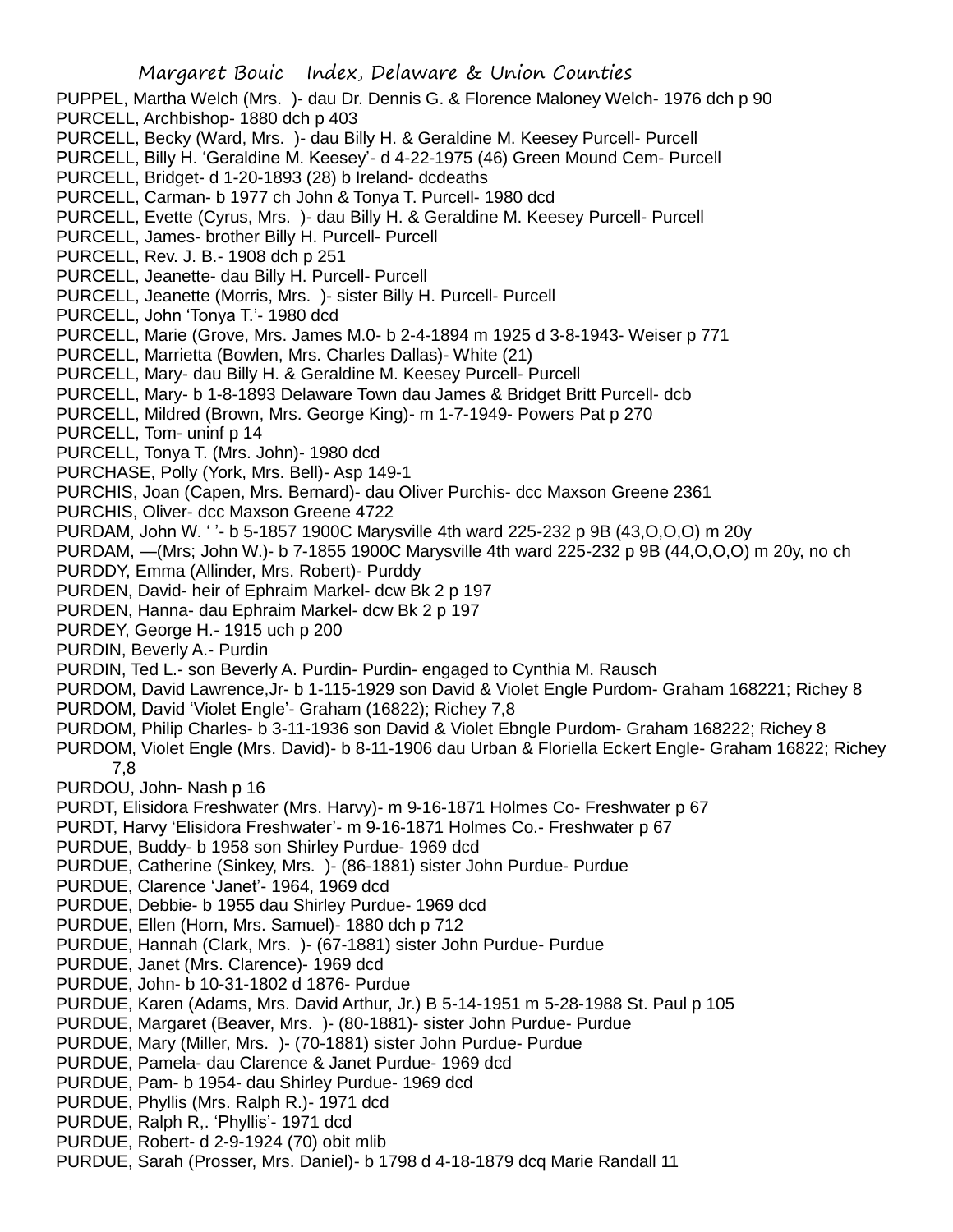- PURDUE, Shirley- 1969 dcd
- PURDUE, Susan (Thompson, Mrs. )- (77-1881)- sister John Purdue- Purdue
- PURDUE, Vicki- b 1970 dau Raoph R. & Phyllis Purdue- 1971 dcd
- PURDUE, Wayne- b 1966 son Ralph R. & Phyllis Purdue- 1971 dcd
- PURDUM, Dorothy (Lehman, Mrs. Rogene)- dau Ernest Nelson & Lela Mildred Ashley Purdum- Purdum
- PURDUM, Eleanor Young (Mrs. Ernet Nelson)- pcaadvocate 9-26-1984
- PURDUM, Ernest Nelson 'Eleanor Young'- pcadvocate 9–26-1984
- PURDUM, George- son Lela M. Purdum- Purdum
- PURDUM, George Winfred 'Hazel'- son Ernest Nelson & Lela Mildred Ashley Purdum- Purdum; 1981, 1983, 1991 ucd
- PURDUM, Hazel (Mrs. George Winfred)- Purdum; 1981, 1983, 1991 ucd
- PURDUM, Irene (Bernier, Mrs. Norman)- dau Ernest Nelson & Lela Mildred Ashley Purdum- Purdum
- PURDUM, Jack- son Ernest Nelson & Eleanor Young Purdum- Purdum
- PURDUM, James "Jim"- 1981, 1983, 1991 ucd
- PURDUM, James- son Rufus & Mary Louise Reed Purdum- Purdum; obit Mary Louise, mlib (brown) PURDUM, John E. 'Sheila'- 1981 ucd
- PURDUM, John William' 'Winona'- son Ernest Nelson & Lela Mildred Ashley Purdum- Purdum
- PURDUM, Judith- dau Rufus & Mary Louise Reed Purdum0 Purdum; obit Mary Louise, mlib (brown) PURDUM, Judy- 1981, 1983 ucd
- PURDUM, Kathleen (Yutzy, Mrs. Marvin E.)- dau Ernest Nelson & Lela Mildred Ashley Purdum- Purdum
- PURDUM, Laura J. Martin (Mrs. Robert)- m 11-19-1879 ucm 6594 dau William & Elizabeth kile Martin- 1883 uch V p 317
- PURDUM, Lela Mildred Ashley (Mrs. Ernest Nelson)- b 6-29-1903 d 2-3-1998 (94) Plumwood Cem- dau James W. & Vade Hinkle Ashley- Purdum
- PURDUM, Margaret- dau Rufus & Mary Louise Reed Purdum- Purdum; oibt Mary Louise Purdum. Mlib (brown) PURDUM, Mary Bertha- 1908 dch p 234
- PURDUM, Mary Louise Reed (Mrs. Rufus)- b 3-10-1916 d 9-30-1970 dau Frank & Elena Webb Reed- Purdum; obit, mlib (brown)
- PURDUM, Mary (Renner, Mrs. Allen )- dau Ernest Nelson & Lela Mildred Ashley Purdum- Purdum
- PURDUM, Richard- son Rufus & Mary Louise Reed Purdum- Purdum; obit Mary Louise, mlib (brown)
- PURDUM, Robert- son Ernest Nelson & Eleanor Young Purdum- Purdum
- PURDUM, Robert 'Laura J. Martin'- m 11-19-1879 ucm 6594; 1883 uch V p 317
- PURDUM, Rose (Holycross, Mrs. Robert)- dau Ernest Nelson & Lela Mildred Ashley Purdum- Purdum
- PURDUM, Rufus 'Mary Louise Reed'- d 1970 (57) bur Dublin- obit Mary Louise, mlib (brown)
- PURDUM, Ruth (Manns, Mrs. Robert)- dau Ernest Nelson & Lela Mildred Ashley Purdum- Purdum
- PURDUM, Sheila (Mrs. John E.)- 1981 ucd
- PURDUM, Vada Gay (Harsh, Mrs. Raymond)- dau Ernest Nelson & Lela Mildred Ashley Purdum- Purdum
- PURDUM, Warren- son Ernest Nelson & Eleanor Young Purdum- Purdum
- PURDY, Ann Danforth (Mrs. Lawrence) m 11-7-1853 dcm
- PURDY, Ann Perkins (Brundige, Mrs. William)- b 1745 d 10-5-1823- dcc Jane Brundige Stein 33
- PURDY, Charles W. 'Josephine Freshwater '- m 12-23-1880 Holmes Co- Freshwater p 67
- PURDY, Chester- b 1834 d 1882 Holmes Col Cem- Freshwater p 70
- PURDY, Eleanor (Conway, Mrs. Thomas)- m 12-1-1856 dcm
- PURDY, Rev. Eli E.- Freshwater p 68
- PURDY , Elizabeth (Pitzer, Mrs. Anthony)- m 2-22-1820 dcga p 10 Franklin Chronicle
- PURDY, Elizabeth Read (Mrs. William)- m 2-24-1853 dcm
- PURDY, George- 1908 dch p 403
- PURDY, George H.- d 7-1863- 1908 dch p 393; 1880 dch p 298; 1883 uch III p 394; 1976 dch p 214
- PURDY, Horatio 'Margaret M.'- b 1809 d 1883 Holmes Co Cem- Freshwater p 70
- PURDY, Jack 'Shirley'- 1979, 1981, 1983, 1991 ucd
- PURDY, James Anthony- b 7-11-1963 son William & Sandra Stricker Purdy- Purdy
- PURDY, Josephine Freshwater (Mrs. Charles W.)- m 12-23-1880 Holmes Co. Freshwater p 67
- PURDY, Lawrence 'Ann Danforth'- m 11-7-1853 dcm
- PURDY, Margaret M. (Mrs. Horatio)- b 1810 d 1895 Holmes Co Cem- Freshwater p 70
- PURDY, Margaret- dau Thomas & Mary Thompson Irwin- unec X p 50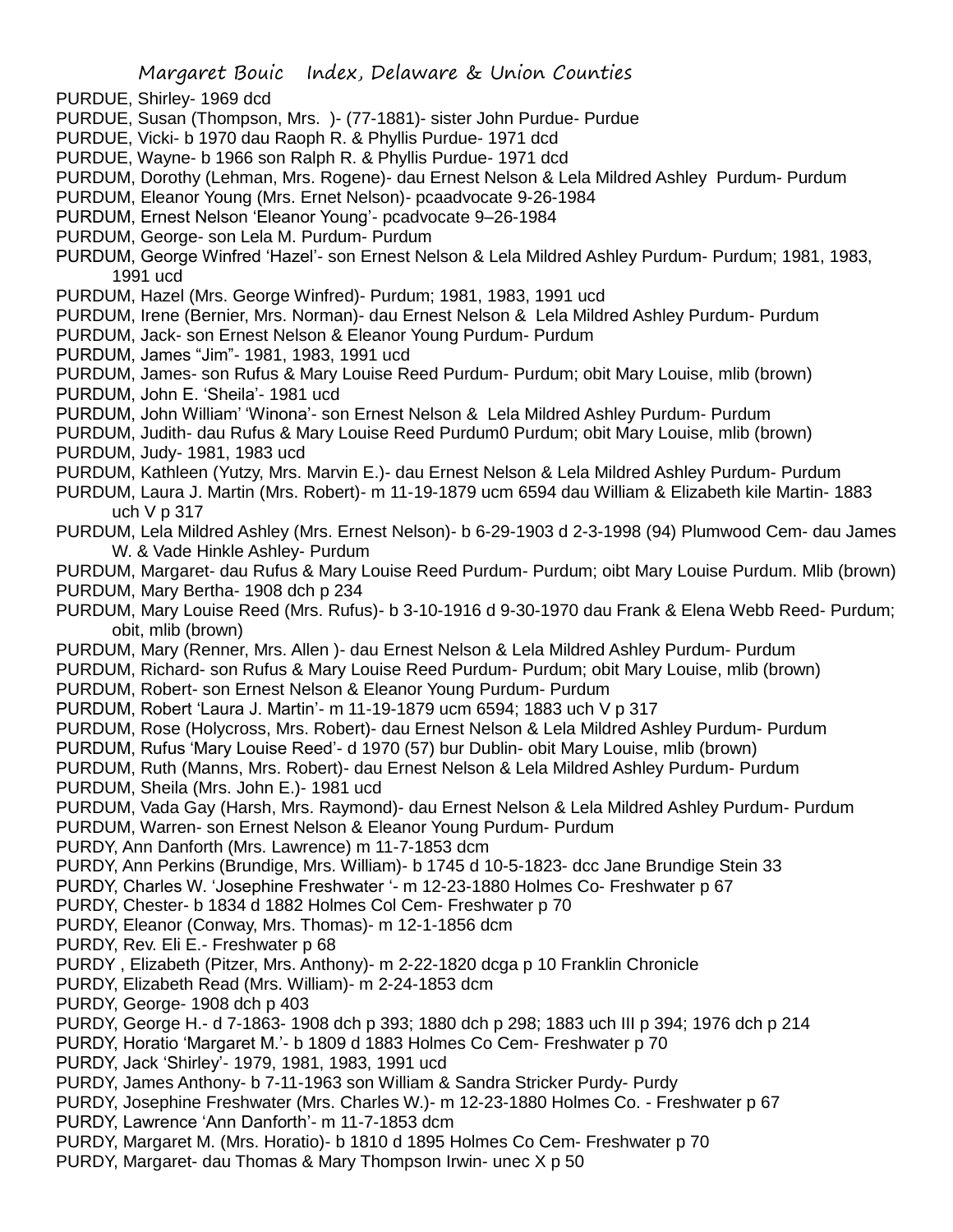- PURDY, Mary- d 1884- Holmes Col Cem- Freshwater p 70
- PURDY, Michael Harold- b 4-1-1960- son William & Sandra Stricker Purdy- Purdy
- PURDY, Michael- b 1977 son Jack & Shirley Purdy- 1979, 1981, 1983 ucd
- PURDY, Robert Andrew- b 7-10-1962 son William & Sandra Stricker Purdy- Purdy
- PURDY, Samuel- Freshwater p 66, 71
- PURDY, Sandra Stricker (Mrs. William)(Weaver, Mrs. Al)- m (2) 3-13-1982- dau Dr. Harold Stricker and Mrs. Gwynn Sanders- Purdy
- PURDY, Shirley (Mrs. Jack)- 1979, 1971, 1973, 1991 ucd
- PURDY, Tommy- b 1975 son Jack & Shirley Purdy- 1979, 1981, 1983 ucd
- PURDY, William 'Elizabeth Read'- m 2-24-1853 dcm
- PURDY, William 'Sandra Stricker'- Purdy
- PURGET, Ann Cooper (Mrs. George)- m 10-26-1826 Madison Co, unec V p 27
- PURGET, George 'Ann Cooper'- m 10-25-1826 Madison Co, unec V p 27
- PURGETT, Polly (Foster, Mrs.Jacob)- m 2-27-1810 onwq I
- PURINS, Alexander 'Dagnis Lazdins'- Purins
- PURINS, Dagnia Lazdins (Mrs. Alexander)- d 1-1-1983 (42) bur New York- dau Voldemars & Dr. Irene Lazdins-Purins
- PURINTON, Benjamin 'Content'- d 12-16-1859 (56) Alum Creek Friends Cem, Powell p 336; hadc p 44 (Peru Tp)
- PURINTON, Caroline H.- dau John & Philena Purinton- Pabst 8 p 97
- PURINTON, Content (Mrs. Benjamin)- b 5-1-1799 d 10-14-1887 Alum Creek Friends Cem- Powell p 336
- PURINTON, Florence (Thurston, Mrs. Charles Norton)- Thurston p 3
- PURINTON, Harriet Heverlo (Mrs. Rodman C.)- b 6-28-1829 d 4-14-1889- Whitehall Cem, Powell p 341
- PURINTON, Harrinton- d 5-18-1848 (19) Alum Creek Friends Cem- Powell p 336
- PURINTON, John 'Philena'- Powell p 336, no date; Pabst 8 p 97
- PURINTON, Philena (Mrs. John)- Pabst 8 p 97
- PURINTON, Rodman C. 'Harriet Heverlo'- b 1-14-1828 d 11-8-1893 Civil War- Whitehall Cem, Powell p 341
- PURINTON, Sarah (Lombard, Mrs. Solomon)- m 6-13-1724- Powers Pat p 114
- PURINTON, William- d 8-18-1857 (26) Alum Creek Friends Cem- Powell p 336
- PURK, Beth (Mrs. Bill)- 1983 ucd
- PURK, Bill 'Beth'- 1983 ucd
- PURKET, Abner 'Sary Somtion'- m 6-20-1809 onwq I
- PURKET, Saray Somption (Mrs. Abner)- m 6-20-1809 onwq I (recorded date)
- PURKEY, Mrs. A.- dpc p 81
- PURKEY, Anna- dau David Ray & Martha Purkey- Purkey
- PURKEY, Cecelia- b 8-8-1900 Delaware Tp dau Frank & Margaret Pendergast Purkey- dcb
- PURKEY, D. Ray 'Margaret Gotter'- dau Harry Orle & Bertha Oberbeltzer Purkey- opc 878; Purkey; 1961, 1964 dcd
- PURKEY, David Ray 'Martha'- son D. Ray & Margaret Gotter Purkey- Purkey; opc 887; 1961, 1964 dcd PURKEY, Doug- son David Ray & Martha Purkey- Purkey
- PURKEY, George N.- no dates Oak Grove Cem- Powell p 438
- PURKEY, Jeanne (Howison, Mrs. Thomas)- du d. Ray & Margaret Gotter Purkey- opc 874; Howison
- PURKEY, John A.- CCC p 18
- PURKEY, L. R.- 1969 dcd
- PURKEY, Margaret Gotter (Mrs. D. Ray)- dau Edward & Aamanda Myers Gotter- opc 879; 1961, 1964 dcd
- PURKEY, Marilyn (Neason, Mrs. Daniel)- dau D, Ray & Margaret Gotter Purkey- opc 875
- PURKEY, Martha (Mrs. David Ray)- Purkey
- PURKEY, Mary (Booth, Mers. John H.)- b 1882 m 1905 dau John A, Purkey- CCC p 18
- PURKINS, George- 1870C Marysville-Pais Tp 153 p 17 (14,O) lived with James & Josephine Adams- mulatto
- PURKINS, Hattie- 1870C Marysville-Paris Tp 153 p 17 (5,O) lived with James & Josephine Adams, mulatto PURKY, Hannah J. (Berkepile, Mrs. George W.)- m 8-12-1875 mt 8-18-1875; mt 3 p 14
- PURKY, John A.- b 2-9-1879 Delaware Town son John A. & Catherine Spraw Purky- dcb
- PURL, Cyrus 'Louisa McMillen'- m 7-15-1849 Madison Co, unec XI p 48; Oakdale I p 52
- PURL, Louisa McMillen (Mrs. Cyrus)- m 7-15-1849 Madison Co, unec XI p 48; Oakdale I p 52
- PURL, Cyrus 'Rebecah McClung'- m 10-20-1835 Madison Co, unec VII p 23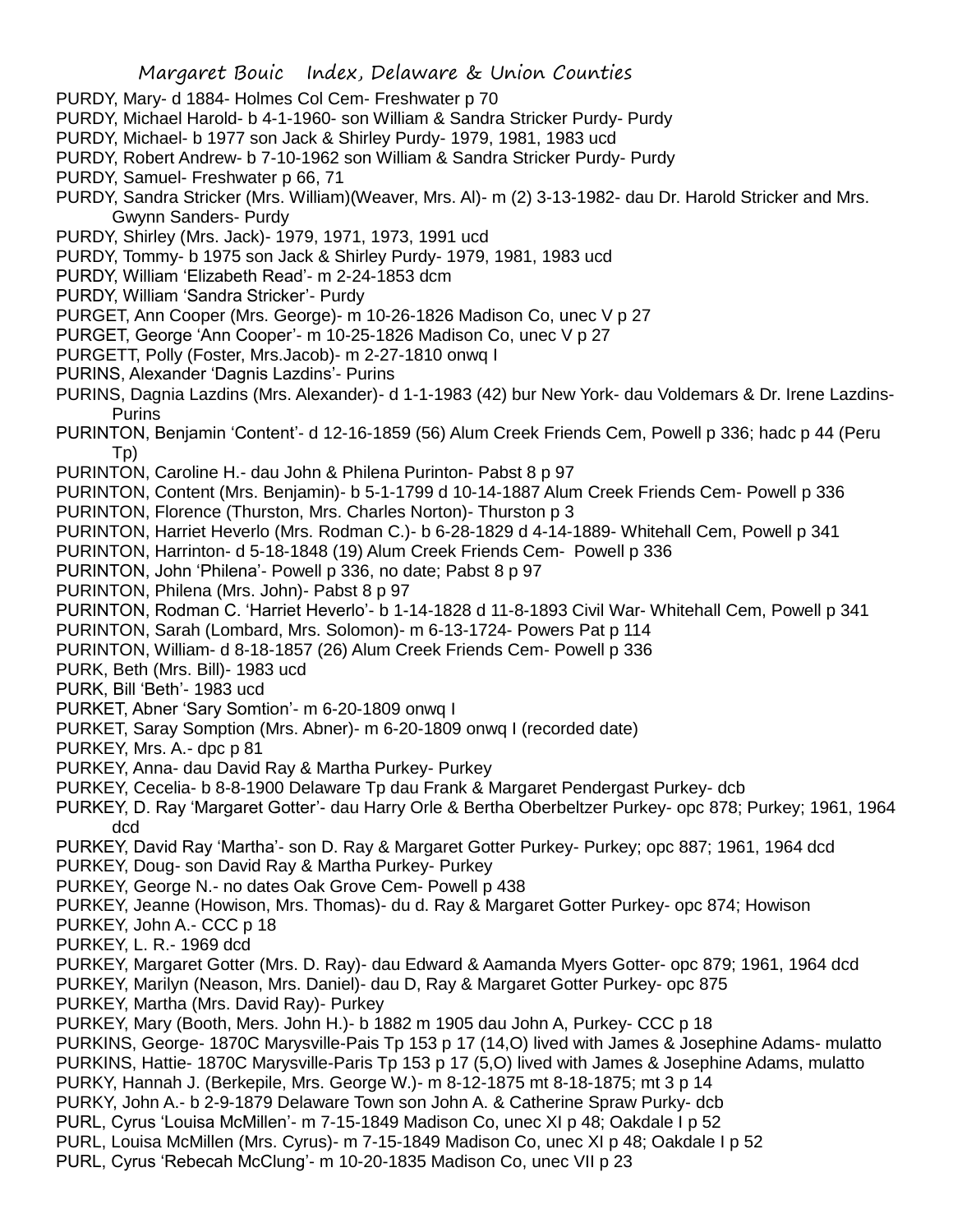PURL, Furman F.- d 2-6-1852 (2y) son Cyrus & Louisa, moved here 4-8-1903 Oakdale I p 52 (E-20)

- PURL, Louisa McMillen (Mrs. Cyrus)- m 7-15-1849 Madison Co, unec XI p 48
- PURL, Rebecah McClung (Mrs. Cyrus)- m 10-20-1835 Madison Co, unec VII p 23

PURMI, Jimima- d 12-114-1869 (77-8-14) dau Simon & Elizabeth Condit- dcdeaths

PURMONT, Charles H.- hmp p 167, 309

PURMONT, Ellen J. (Brumback, Mrs. John S.)- m 5-27-1852 dcm

PURMONT, Lewis- 1880 dch p 539, 540; 1908 dch p 477; Cline p 10

PURMONT, Perlenat (Mrs. M.)- d 2/3-13-1850 (42-6/5-24) Cheshire Cem, Powell p 57

PURMORT, Lewis- 1870C Oxford Tp p 442 (63\*)

PURRETT, Charles P. 'Mildred L.'- 1971 dcd

PURRETT, Mildred L. (Mrs. Charles P.)- 1971dcd

- PURRETT, Neil, cs- 1971 dcd
- PURRETT, Randall- b 1952 son Charles P. & Mildred L. Purrett- 1971 dcd
- PURRETT, Wayne A.- cs, 1971 dcd

PURS, Amanda- dau Rebecca Purs- 1880C Scioto Tp 191 see Purs

PURS, Chancy- son Rebecca Purs- 1880C Scioto Tp 191

PURS, Rebecca- 1880C Scioto Tp 191

PURSEL, Nancy O'Harra (Mrs. Samuel)- m 8-26-1810 onwq I

PURSEL, Samuel 'Nancy O'Harra'- m 8–26-1810 onwq I

PURSELL, John 'Mary Armitage'- m 9-13-1846 Madison Co, unec X p 18

- PURSELL, Mary Armitage (Mrs. John)- m 9-13-1846 Madison Co, unec X p 18
- PURSLEY, Arvie 'Eileen Moore'- Pursley
- PURSLEY, Charles Moss 'Minnie Henrietta Nash'- b 6-9-? M 12-25-1906son Joseph Cotsworth & Sarah Carter Pursley- Nash p 253, 277
- PURSLEY, Charles Robert- b 2-24-1936 son Joseph Robert & Josephine Alger Young- Nash p 278

PURSLEY, Eileen Moore (Mrs. Arvie)- Pursley

PURSLEY, Joseph Cotsworth 'Sarah Carter'- Nash p 277

- PURSLEY, Joseph Robert 'Josephine Alger'- b 2-24-1908 m 12-17-1931 son Charles Moss & Minnie Henrietta Nash Pursley- Nash p 277, 278
- PURSLEY, Josephine Alger (Mrs. Joseph Robert)(Young, Mrs. Marion Dee)- m 12-13-1931- Nash p 277
- PURSLEY, Linda L. (Briggs, Mrs. William J.)- b 9-27-1947 m 3-26-1966 d 10-14-1990 (43) Oakdale Cem- dau Arvie & Eileen Moore Pursley- Pursley
- PURSLEY, Michael Wayne- b 8-4-1938 son Joseph Robert & Josephine Alger Pursley- Nash p 278

PURSLEY, Minnie Henrietta Nash (Mrs. Charles Moss)- b 5-11-1885 m 12-25-1906 dau Robert & Mary A.Ory Nash- Nash p 253

PURSLEY, Pat (Zeigler, Mrs. Floyd)- dau Arvie & Eileen Moore Pursley- Pursley

- PURSLEY, Priscilla Joyce (Hatch, Mrs. Boyd Hill)- b 1926 m 4-19-1952 adopted dau Joseph Robert Pursley; dau Marion Dee & Josephine Alger Young- Nash p 278
- PURSLEY, Sarah Carter (Mrs. Joseph Cotsworth)- Nash p 277

PURSLEY, Sheryl Minette- b 2-5-1946 dau Joseph Robert & Josephine Alger Pursley- Nash p 278

PURSLEY, Tom- son Arvie & Eileen Moore Pursley- Pursley

PURTEE, Mary Ann (Miller, Mrs. David)- ped William Eugene Diehl by Cindy Diehl 23; unec VIII p

PURTEE, Mary Marie Snyder (Mrs. Robert)- d 7-29-1992 (71) Forestlawn Mem Pk- Purt

PURTEE, Robert 'Mary Marie Snyder'- Purtee; 1980 dcd

PURVIANCE, Ella (Cole, Mrs. Ulysses D.)- m 1873 d 1876 18

PURVIS, Alexander- dumch p 426

PURVIS, H. Brian- b 1970 son Clifford,Jr. & Joan Purvis- 1979, 1981, 1983, 1991 ucd

PURVIS, Clifford G.,Jr.'Jean K.'; 1973, 1975, 1977, 1979, 1981, 1983 ucd son Clifford G. Purvis,Sr.- Purvis

PURVIS, Clifford G.,Sr.'Sarah'- son Sherman Purvis- Purvis; 1973, 1975, 1977, 1979, 1983, 1981, 1991 ucd

PURVIS, Erin- b 1982 ch Clifford,Jr. & Joan Purvis- 1983, 1991 ucd

PURVIS, Ethel (Hayes, Mrs. )- dau Thomas & Mary Sargent Purvis- Purvis

PURVIS, Garold Brian- b 1970 son Clifford G. & Jean/Joan Purvis,Jr.- Purvis; 1973, 1975, 1977 ucd

PURVIS, Gaold l. 'Joan P.'- 1977 ucd

PURVIS, Hazel (Wise, Mrs. Daniel B.)- Purvis

PURVIS, James- hadc p 44 (Peru Tp)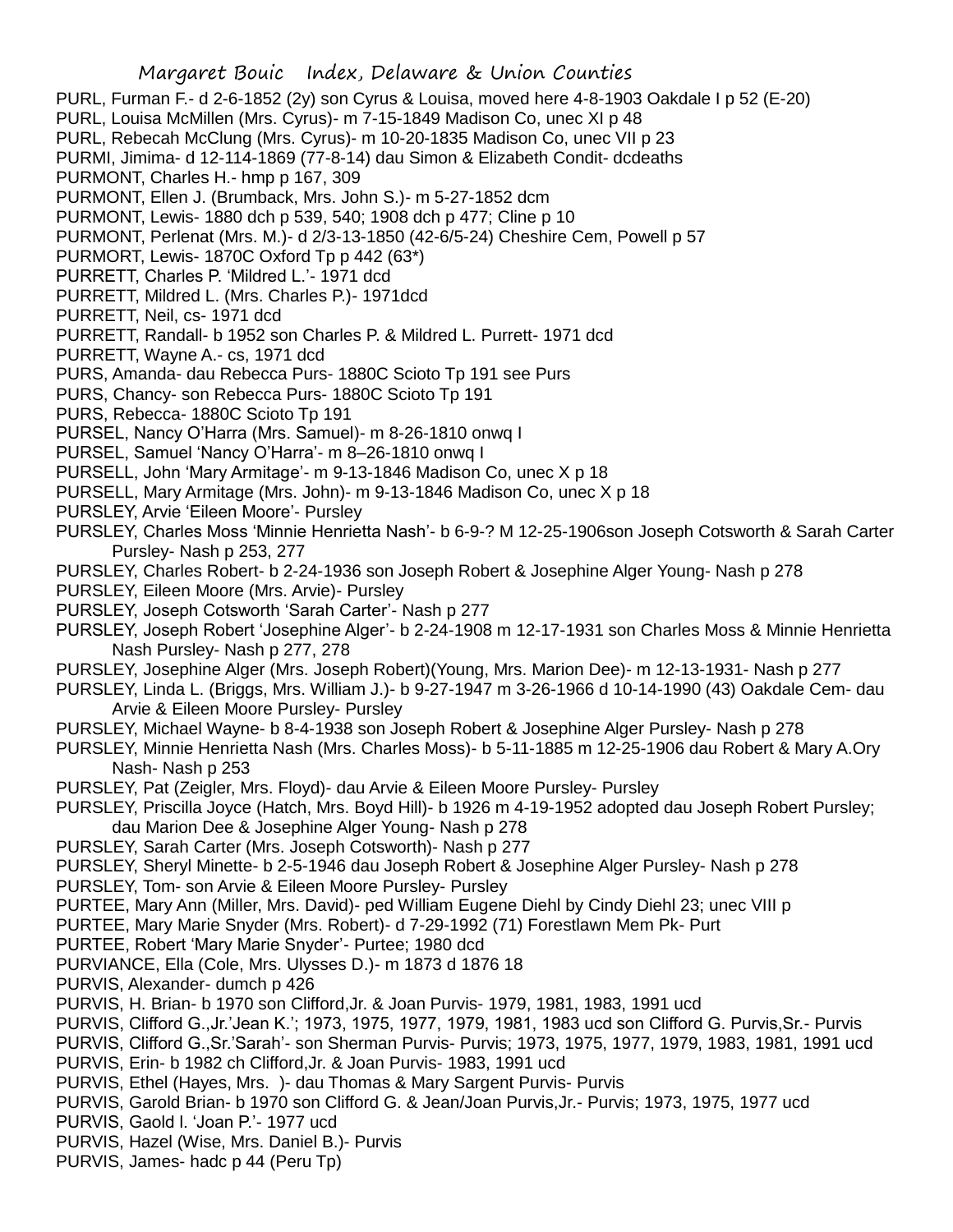- PURVIS, Jason Michael- d 1-29-1977 (3m) Forest Lawn Cem- son Clifford G. & Joan Purvis,Jr,.- Purvis
- PURVIS, Jean/Joan (Mrs. Clifford G.,Sr)- 1973, 1975, 1977, 1979, 1981, 1991 ucd
- PURVIS, Joan P. (Mrs. Garold L.)- 1977, 1983 ucd
- PURVIS, Josie Hagar- d 6-30-1975 (96) Purvis
- PURVIS, Lillie Mae Willhoite (Mrs. Sherman)- b 2-6-1898 Ky d 12-1-1980 (82) Forest Lawn Cem- Purvis; 1973, 1975 ucd
- PURVIS, Mary Sargent (Mrs. Thomas)- Purvis
- PURVIS, J. Philip- 1971 ucd
- PURVIS, Sarah (Baker, Mrs. Morris)- Powell p 365
- PURVIS, Sarah (Mrs. Clifford,Sr.)- 1973, 1975, 1977, 1979, 1981, 1983, 1991 ucd
- PURVIS, Sherman 'Lillie Mae Willhoite'- b 8-25-1896 d 10-28-1987 (91) Forest Lawn- son Thomas & Mary Sargent Purvis- Purvis; 1973, 1975 ucd
- PURVIS, Tara- b 1975 ch Garold L. & Joan P. Purvis- 1977 ucd
- PURVIS, Thomas 'Mary Sargent'- Purvis
- PUSECKER, David- son Paul W. & Mae Pusecker- 1949 ucd
- PUSECKER, G. C.- father of Paul W. Pusecker- 1949 ucd
- PUSECKER, Mae (Mrs. Paul W.)- 1949 ucd
- PUSECKER, Margaret- dau Paul W. & Mae Pusecker- 1949 ucd
- PUSECKER, Paul W. 'Mae'- 1949 ucd
- PUSECKER, Paul,Jr- son Paul W. & Mae Pusecker- 1949 ucd
- PUSECKER, Patty- dau Paul W. & Mae Pusecker- 1949 ucd
- PUSEY—family of James W. Watkins 256; unec IX p 49
- PUSEY, Eliza Adeline (Watkins, Mrs. Firman Loveless)- b 1857- ped James William Watkins 9 by Margaret Davis Watkins #256; unec XI p 18
- PUSEY, Yvetta (Wise, Mrs. John H.)- b 9-22-1921 m 4-3-1943- Weiser p 465
- PUTERBAUGH, Eliza Jane (Shaffer, Mrs. Rev. J. F.)- 1908 dch p 586
- PUTMAN, Anita (Mrs. Scott)- Putman
- PUTMAN, Carl Eugene 'Mary Elizabeth Krick'- b 2-2-1911 m 11-22-1939- Weiser p 749
- PUTMAN, Carol Jean- b 12-11-1942 dau Carl Eugene & Mary Elizabeth Krick Putman- Weiser p 748
- PUTMAN, Harriet- 1870C Delaware Town p 282 (18)
- PUTMAN, Jas.- 1870C Delaware Town p 282 (25\*)
- PUTMAN, Mary Elizabeth Krick (Mrs. Carl Eugene)- b 11-20-1910 m 11-22-1939 dau Irvin Luther & Ida Relma Kredell Krick- Weiser p 749
- PUTMAN, Scott 'Anita'- Putman
- PUTMAN, Susette C.- Putman
- PUTNAM, —(Phillips, Mrs. Paul)- dau Charles Putnam- Putnam
- PUTNAM, Allen R. 'Marian Sarah Witmer'- b 7-16-1920 m 8-8-1942- Weiser p 403
- PUTNAM, Andrew 'Sarah Bitner'- b 1803 d 1864 son Peter & Maria Snyder Putnam- ped Goldie Harp by Lois Bassett #138 10; unec IX p 7
- PUTNAM, Brenda K. Goodin (Mrs. L. Troy)- m 7-25-1992- dau Don & Virginia Goodin- Putnam
- PUTNAM, Carole Norton (Mrs. )- query Norton- unec V p 55, 58
- PUTNAM, Charles H.- son Charles & Ivy Putnam- Putnam
- PUTNAM, Charles 'Ivy' m 8-31-1921 d 4-12-1964 (80) bur Rising Sun- Putnam
- PUTNAM, Dixie Pearl Herriott (Mrs. George Franklin)(McNeal, Mrs. )- dau Wilbur & Frances Liggett Herriott-Herriott 1146613; Liggett 5,6; Rittenhouse 5,6; 1969 dcd
- PUTNAM, Edwin G.- hmp p 184
- PUTNAM, Emily Gertrude- b 6-18-1841 97-0-25) dau Philip D. & Phoebe L. Putnam- dbg p 15; Powell p 96
- PUTNAM, Rev. Franklin- 1908 dch p 240, 274; 1880 dch p 389; dpc p 16, 17, 20, 22, 108; hmp p 66, 184
- PUTNAM, F. W.- 1908 dch p 43
- PUTNAM, General- Powers Pat p 118, 152, 153
- PUTNAM, George- Putnam
- PUTNAM, George Franklin 'Dixie Pearl Herriott'- son Charles & Ivy Putnam- Putnam; Herriott (1146613); Liggett 5,6; Rittenhouse 5,6
- PUTNAM, George F.- brother Charles Putnam- Putnam
- PUTNAM, Gertrude (Mrs. James)- b 1885 d 1953- Oakdale II p 84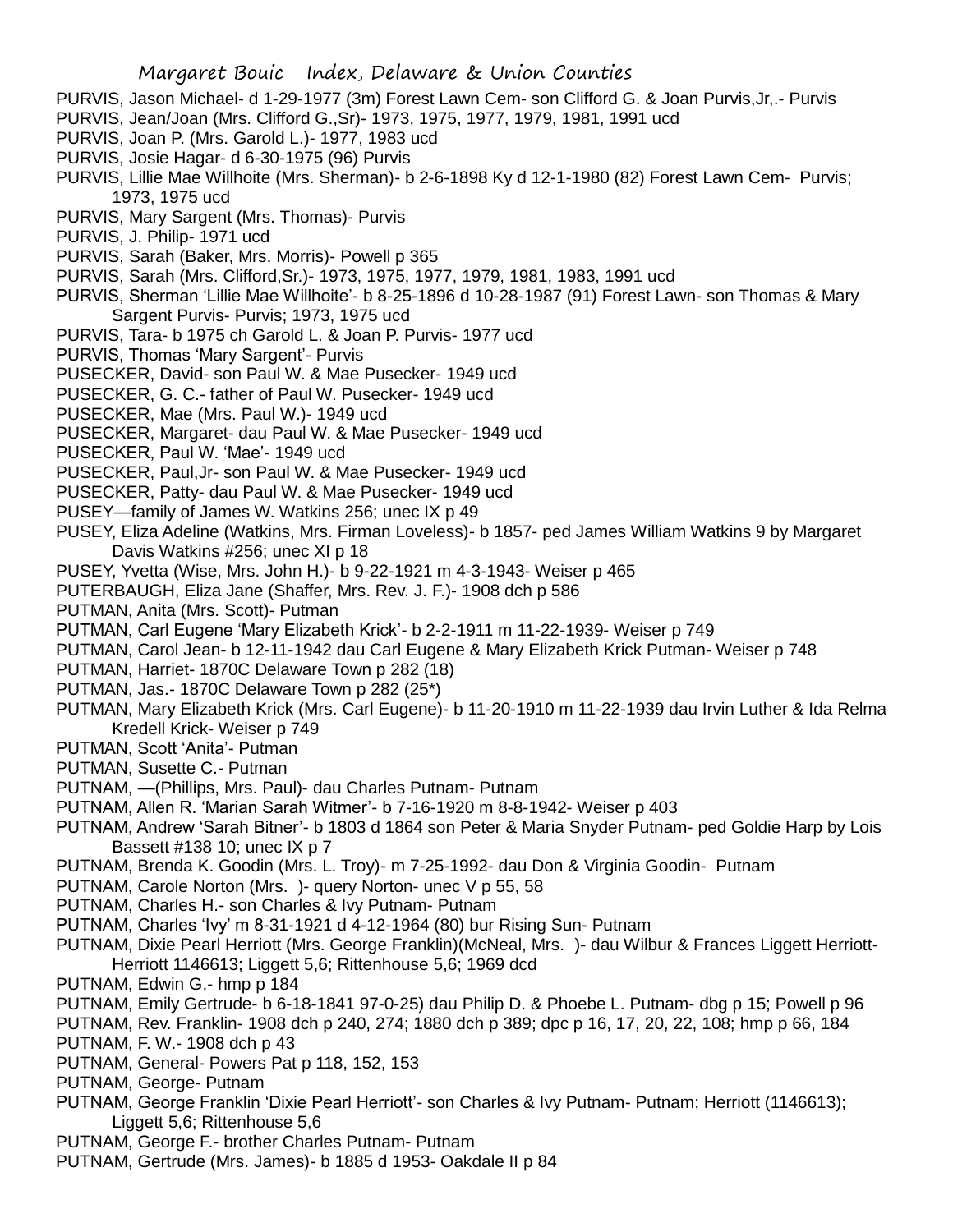- PUTNAM, Gregory Scott- son George Franklin & Dixie Pearl Herriott- Herriott 11466132; 1969 dcd
- PUTNAM, Grover L.- brother Charles Putnam- Putnam
- PUTNAM, G. S. 'Sophia M. Bliass'- m 1-14-1849 Madison Co, unec XI p 9
- PUTNAM, Hazel M. (Schwartz, Mrs. Harold C.)- b 1895 d 1960 Oakdale II p 155
- PUTNAM, Ivy (Mrs. Charles)- m 8-31-1921 d 12-23-1963- Putnam
- PUTNAM, James 'Gertrude'- b 1855 d 1942 Oakdale II p 84
- PUTNAM, John R.- b 1886 Oakdale II 84
- PUTNAM, Mrs. Joseph- query William & Margaret Richards- unec XII p 38
- PUTNAM, Judith Hope- b 8-7-1946 dau Allan R. & Marian Sarah Witmer Putnam- Weiser p 403
- PUTNAM, Kenneth- Putnam
- PUTNAM, Kenneth Cole- b 12-2-1993 son Troy & Brenda Goodin Putnam- Putnam
- PUTNAM, Kenneth 'Norma- Putnam
- PUTNAM, Maria Snyder (Mrs. Peter)- ped Goldie Mary Harp by Lois Bassett #138 23' unec IX p 7
- PUTNAM, Marian Sarah Witmer (Mrs. Allen R.)- b 7-18-1920 m 8-8-1942 dau Victor & Mabel Schoettle Witmer- Weiser p 403
- PUTNAM, Mary (Harp, Mrs. Jonas)- b 1828 d 1902 dau Andrew & Sarah Bitner Putnam- ped Goldie Harp by Lois Bassett #138 5; unec IX p 7
- PUTNAM, Myra Kathleen ( ) b 2-27-1954 dau George Franklin & Dixie Pearl Herriott- Herriott 11466131; Liggett 6; Rittenhouse 6; 1969 dcd
- PUTNAM, Norma (Mrs. Kenneth)- Putnam
- PUTNAM, Peggy- b 1961 dau Dixie Pearl Herriott Putnam- 1969 dcd
- PUTNAM, Peter H.- unclaimed letter, unec XI p 42
- PUTNAM, Peter 'Maria Snyder'- ped Goldie Harp by Lois Bassett #138 22; unec IX p 7
- PUTNAM, Phebe L. (Mrs. Philip D.)- dcb p 15; Powell p 96
- PUTNAM, Philip D. 'Phebe L.'- dcb p 15; Powell p 96
- PUTNAM, Judge Robert B.- d 12-23-1960 (69) Putnam
- PUTNAM, Robert Witmar- b 3-19-1949 son Allan R. & Marian Sarah Witmer Putnam- Weiser p 403
- PUTNAM, Col. Rufus- d 8-1823, dcga p 20, 24, 28 Del Pat & Fr Chron; Pabst 1 p 1 30; Powers p 204 Judge Rufus- 1883 uch III p 359
- PUTNAM, Sarah Bitner (Mrs. Andrew) b 1808 d 1843 ped Goldie Harp by Lois Bassett #138 11; unec IX p 7 PUTNAM, Sophia M. Bliss (Mrs. G. S.)- m 1-14-1849 Madison Co, unec XI p 9
- PUTNAM, K, Troy 'Brenda K. Goodin'- m 7-25-1992 son Kenneth & Norma Putnam- Putnam
- PUTNAM, Victoria May- b 5-1-1954 dau Allan R. & Marian Sarah Witmer Putnam- Weiser p 403
- PUTNEY, Charles David 'Sharon Marie Evans'- m 5-20-1989 son Charles L. Putney- Putney PUTNEY, Charles L.- Putney
- PUTNEY, Esther- dau Reuben & Hulday Putney- 1850C Scioto Tp 2423 p 146 (10,Pa)
- PUTNEY, Henrietta- dau Reuben & Hulday Putney- 1850C Scioto Tp 2423 p 146 (2,O)
- PUTNEY, Huldah (Mrs. Reuben)-1850C Scioto Tp 2423 p 146 (35,NY)
- PUTNEY, Louisa- dau Reuben & Hulday Putney- 1850C Scioto Tp 2423 p 146 (12,NY
- PUTNEY, Mary- dau Reuben & Hulday Putney- 1850C Scioto Tp 2423 p 146 (8,Pa)
- PUTNEY, Rev. Ralph B.- Putney
- PUTNEY, Reuben 'Huldah'- 1850C Scioto Tp 2423 p 146 (40,NY)
- PUTNEY, Reuben- son Reuben & Hulday Putney- 1850C Scioto Tp 2423 p 146 (4,O)
- PUTNEY, Sharon Marie Evans (Mrs. Charles David)- m 5-20-1989 dau Sheridan P. Evans- Putney
- PUTNEY, Sylvester- son Reuben & Hulday Putney- 1850C Scioto Tp 2423 p 146 (7,Pa)
- PUTOROW, Frederick 'Stella M.'- Putorow
- PUTOROW, Stella M. (Maynard, Mrs. )(Mrs. Frederick)- d 5-9-1982 (55) Sunbury Mem. Pk- Putorow PUTTERBAUGH, W. Eugene 'Florence L.'- 1971, 1980 dcd
- PUTTERBAUGH, Florence L. (Mrs. W. Eugene)- 1971, 1980 dcd
- PUTTERBAUGH, Wanda Helen Parker (Mrs. Ward Eugene)- m 7-15-1970 dau C. Emmett Parker-**Putterbaugh**
- PUTTERBAUGH, Ward Eugene 'Wanda Helen Parker'- m 7-15-19780 son W. Eugene Putterbaugh-Putterbaugh
- PUTTICK, Dawn (Perkins, Mrs. Earl)- dau George L. & Inez Moodispaugh Puttick- Puttick
- PUTNAM, Elizabeth (Edwards, Mrs. Chet )- dau James,Sr. & Mary Puttick- Puttick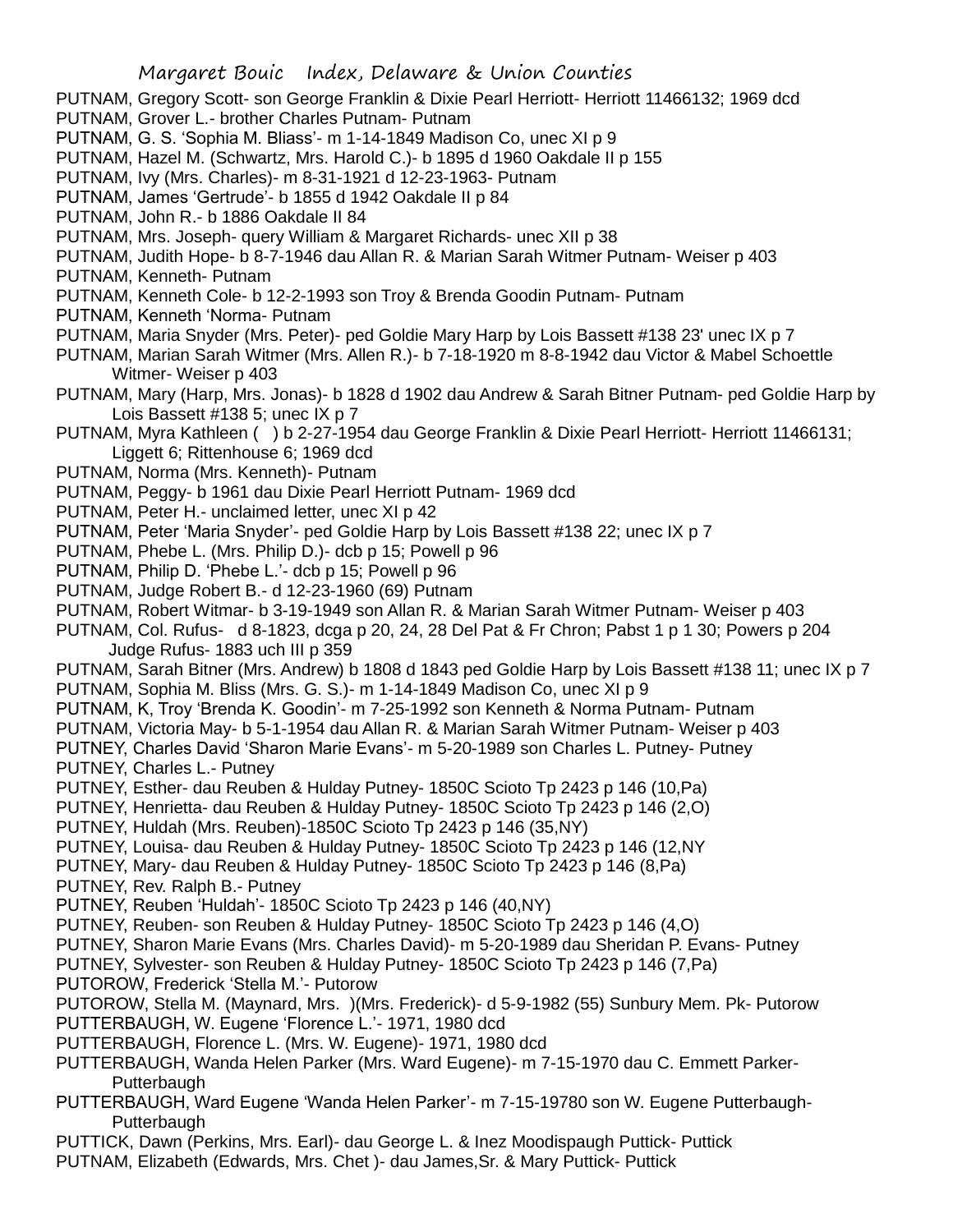PUTTICK, George L. 'Inez Moodispaugh'- b 2-9-1935 d 3-3-1990 (55)- son James,Sr. & Mary Puttick- Puttick

- PUTTICK Gwena (Henson, Mrs. Mike)- dau George L. & Inez Moodispaugh Puttick- Puttick
- PUTTICK, Hugh W.- son James Sr. & Mary Wilson Puttick- Puttick
- PUTTICK, James,Sr. 'Mary'- d 4-28-1987 (90)Marengo Cem- Puttick
- PUTTICK, James,Jr.'Katy'- son James,Sr. & Mary Wilson Puttick- Puttick
- PUTTICK, Jane (Kidd, Mrs.Jamie)- dau George L. & Inez Moodispaugh Puttick- Puttick
- PUTTICK, Inez Moodispaugh (Mrs. George L.)- Puttick
- PUTTICK, Katy (Mrs. James, Jr)- Puttick
- PUTTICK, Lawrence Dean- son George L. & Inez Moodispaugh Puttick- Puttick
- PUTTICK, Mary (Harper, Mrs. )(Steck, Mrs. Carl)- dau James,Sr. & Mary Puttick- Puttick
- PUTTICK Mary Wilson (Mrs. James,Sr.)- b 9-13-1895 d 5-9-1887 (101) Marengo Cem- dau Hugh & Mary Clyde Wilson -Puttick
- PUTTICK, Teresa (Easterday, Mrs. )- dau George L. & Inez Moodispaugh Puttick- Puttick
- PUTTICK, William D. "Bill"- b 8-8-1975 d 11-12-1999 (24) Marengo Cem- son George L. & Inez Moodispaugh Puttick- Puttick
- PUTTICK, William- son James,Sr. & Mary Wilson Puttick- Puttick
- PUZINES, Becky-b 1962 dau John L. & Florence Puzines- 1961 (4m),1964, 1969 dcd
- PUZINES, Florence L. (Mrs. John L.)- 1961, 1964, 1969 dcd
- PUZINES, John L. 'Florence L.- 1961, 1964, 1969 dcd
- PUZINES, Raymond- b 1958- son John L. & Florence L. Puzines- 1961, 1964, 1969 dcd
- PUZINES, Terry- b 1961 ch John L. & Florence L. Puzines- 1961, 1964, 1969 dcd
- PUZINES, William- b 1955 son John L. & Florence Puzines- 1961, 1964, 1969 dcd
- PYCROFT, Margart E.- d 5-4-1841 (1y) dau Wm. & Mariann Wyatt Cem, Powell p 306
- PYCROFT, Mariann (Mrs. William)- Powell p 306
- PYCROFT, William 'Mariann'- Powell p 306
- PYATT, Benjamin- 1835 men p 41 #60 p 73 Marlborough Tp
- PYATT, Betsey J. Fowler (Mrs. William)- m 11-3-1839 dcm
- PYATT, James- 1835 men p 42 #108 p 75, Marlborough Tp
- PYATT, James,Jr.- 1835 men p 42 #107 p 75 Marlborough Tp
- PYATT Marilla Wade (Mrs. John)- m 10-17-1833 Norton dcga p 61, Ohio State Gazette
- PYATT, John 'Marilla Wade'- m 10-17-1833 Norton, dcga p 61; Ohio St. Gaz.; 1835 men p 40 #5 p 71 Marlborough Tp
- PYATT, Phebe L. (Holly, Mrs. John)- m 8-26-1861 dcm
- PYATT, William 'Betsey J. Fowler'- m 11-3-1839 dcm; CCC (1849 Berlin Tp) hadc p 18
- PYATTE, Warren- b 1813 d 9-25-1863 unec XV p 75 see Piatt
- PYCROFT, Frank G 1908 dch p 403 Francis G.- Powell p 161 Co E. Ohio H. A.
- PYCROFT, Gaylord- 1908 dch p 403
- PYE, Amy Catherine- b 1-28-1975 dau Lawrence D. Pye- Pye
- PYE, Elva- 1983, 1991 ucd
- PYE,Laura Elizabeth- b 1-28-1975 dau Lawrence D. Pye- Pye
- PYE, Lawrence D.- Pye
- PYER, Thomas- d 12-5-1884 (1y4m) Troy Tp- dcdeaths
- PYERS, –- family of Julia Fishbaugh #130, unec V p 13, VI p 13, VII p 31, IX p 13
- PYERS, Alberta- dau Henry Albert & Zella Converse Pyers- obit Zella, mlib; obit Josephine, mlib (brown)
- PYERS, Amanda (Stewart, Mrs. Hugh Calvin)- b 1-18-1856 d 12-23-1946 Oakdale II p 52 (G-R10-9)
- PYERS, Anna L. (Mrs. Clifton E.)- b 8-1875 1900C Unionville 32-33 p 2A(24,O,O,O) m 8y, 1 ch
- PYERS, Anna R. (Mrs. Victor H.)- b 1891 d 2-18-1937 Oakdale II p 44 (G-R6-14)
- PYERS, Audrey L. Wyeth(Mrs. LeRoy M.)- b 1918 m 5-2-1937 York Cem, p 91; obit LeRoy, mlib (brown); 1949, 1962, 1967, 1971, 1973, 1975, 1977, ucd; Pyers
- PYERS, Bart H. 'Mary Gebhart Payne'- b 1890 d 4-1-1959 (69); obit mlib; Pyers
- PYERS, Bartley Harper- b 10-10-1886 son Lawson & Emma Kassabaum Pyers- Pyers Bible; unec IV p 43
- PYERS, Benjamin Gabriel- b 10-14-1977 son Donovan Robert & Janet K. Smallwood Pyers- Pyers; 1983, 1991 ucd
- PYERS, Bert- son Stephen & Mary Hale Pyers- obit Stephen, mlib
- PYERS, Bess- dau Chauncey & Sara Boudrey Pyers- obit Robert, mlib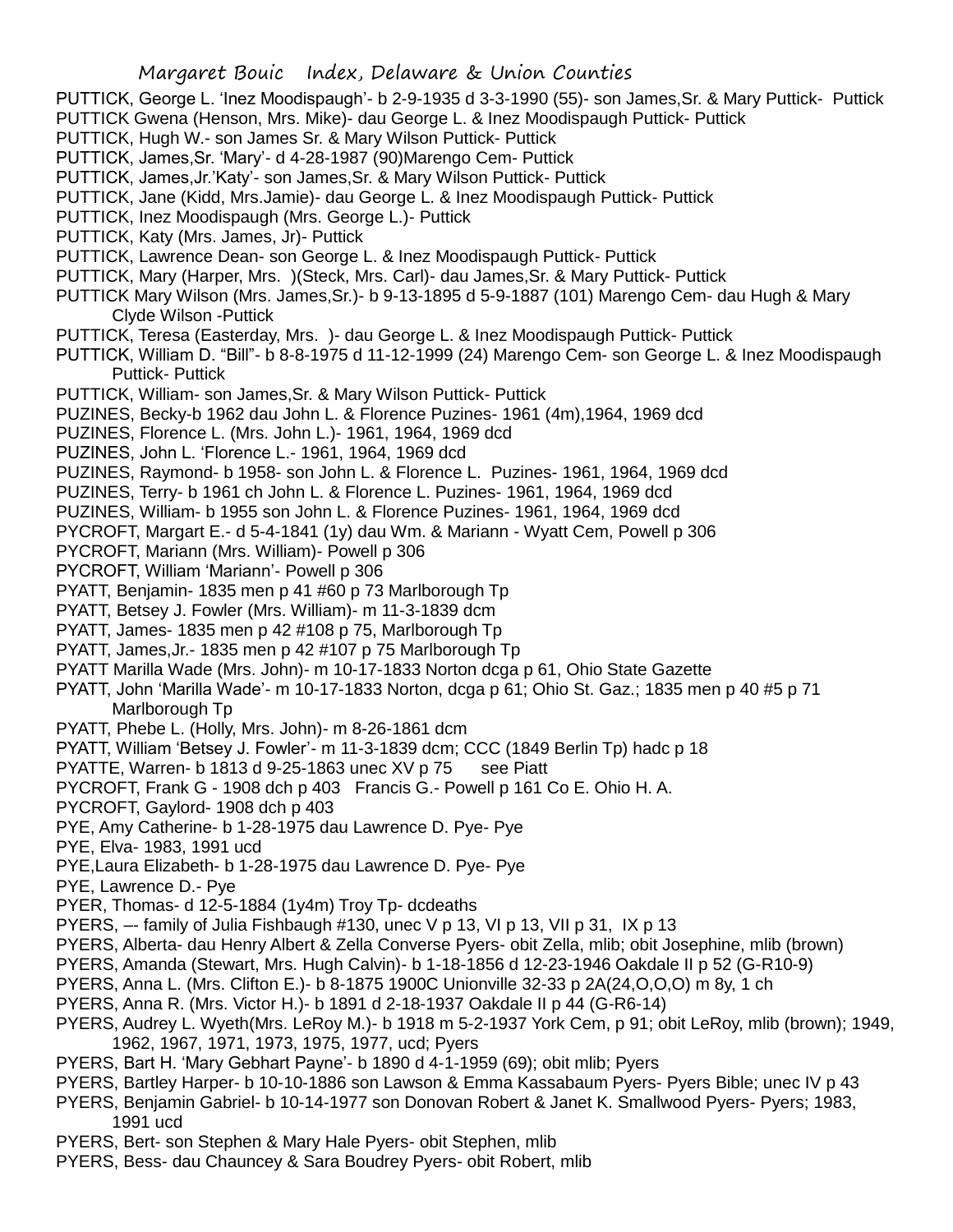- PYERS, Betsey L. (Mrs. James N.)- 1880C Allen Tp 39-43 p 5 (35,O,Pa,O)
- PYERS, Calvin- son Robert & Nellie Phelps Pyers- Pyers, obit LeRoy, mlib (brown)
- PYERS, C. E.- lot Unionville Cem, DJ p 49
- PYERS, Celestine Reed (Mrs. Martin E.)- m 9-27-1874 ucm 5542; mt 3 p 2
- PYERS, Charles R. 'Jennie Blue''Ella Mae Berry'- 10-7-1881 m(2) 1935 d 2-29-1964 son Stephen & Mary Hale Pyers- Pyers
- PYERS, Charles- son Stephen & Mary Hale Pyers- obit Everett Loy, mlib; obit Stephen, mlib
- PYERS, Charley- son James N. & Betsey L. Pyers- 1880C Allen Tp 39-43 p 5 (14,O,O,O)
- PYERS, Chauncey 'Sara Boudrey'- obit Robert, mlib
- PYERS, —(Sharp, Mrs. Prentice)- dau Chauncey & Sara Boudrey Pyers- obit Robert, mlib
- PYERS, —(Banica, Mrs. Homer)- dau Chauncey & Sara Boudrey Pyers- obit Robert, mlib
- PYERS, —(Hess, Mrs. John)- dau Chauncey & Sara Boudrey Pyers- obit Robert, mlib
- PYERS, Claris- 1860C Dover Tp 178 (20,O)
- PYERS, Clifford 'Ina B.'- b 1869 d 1954 Unionville Cem DJ p 39, 47, interment 12-4-1954 (85)
- PYERS, Clifton E. 'Anna L.'-b 3-1868 son Martin & Harriett E. Mitchell Pyers 1870C Darby Tp 196-184 p 25 (2,O); 1900C Unionville 32-33 p 2A (32,O,O,O)\_ m 8 y
- PYERS, Debbie- b 1958 dau Jerry G. & Sylvia Pyers- 1971, 1973, 1975 ucd
- PYERS, Don- son Chauncey & Sara Boudrey Pyers- obit Robert, mlib
- PYERS, Donovan Robert'Janet K. Smallwood'. son Paul Donovan & Helen Doreen Coe Pyers- Pyers; 1985 uch p 28; 1975, 1977, 1979, 1981, 1983, 1991 ucd
- PYERS, Edna Farnum (Richey, Mrs. Joseph)(Mrs. Ormel)- m 4-17-1864 ucm 3578- Farnum
- PYERS, Ella Mae Mullen (Berry, Mrs. Willard)(Mrs. Charles R)- b 8-5-1886 m(1) 1910 (2)21935 d 1963 Oakdale I p 172 (C-47); Pyers
- PYERS, Ella Phelps (Mrs. Robert)- m 4-13-1912, obit Robert, mlib (brown)
- PYERS, Emett- 1883 uch IV p 526, 536
- PYERS, Emma Kassabaum (Mrs. Lawson)- m 2-17-1880 d 12-5-1909 (49y7m)Oakdale 2248 (42F) I p 111 )\(F-R3-10); Pyers Bible, unec IV p 43
- PYERS, Everett Loy- b 2-9-1893 d 11-13-1960 Oakdale obit, mlib. Obit Many M. Hale, mlib son Stephen & Mary Hale Pyers- obit Stephen, mlib; Pot 10th Co 3 TRBN 158 DB
- PYERS, Frances E. (Mrs. John Phillip)- 1971, 1973, 1977, 1979, 1981, 1983, 1991
- PYERS, George Wayne- b 1972- son Donovan Robert & Janet K. Smallwood Pyers- Pyers; 1975, 1977, 1981, 1983, 1991 ucd
- PYERS, Georgia G. (Mrs. William D.)- 1910C Allen Tp 100-102 p 413 (21,O,O,O)\_ m o y
- PYERS, Glenna Freshwater (Mrs. William D.)- b 11-27-1888 m 1909 d 12-8-1976/5 Oakdale II p 4 (B-R1-6); dau Walter S. & Isabella Koffroth Freshwater -Freshwater p 108. Obit mlib (brown); 1949 ucd
- PYERS, Hariet E. Mitchell (Mrs. Martin E. m 4-25-1867 ucm 4177- 1870D Darby Tp 196-184 p 25 (23,O)
- PYERS, Harold E.- d 1-7-1914 (1y1m) Oakdale 1612 (E-82) I p 28 )(E-R25-8)
- PYERS, Hattie- unec VI p 70
- PYERS, Helen Dorren Coe (Mrs. Paul Donovan)- b 1914 m 9-17-1938 Oakdale II p 127 (M-RA-1) dau Chester Aaron & Carrie Fern Colflesh- 1985 uch p 28
- PYERS, Henry Albert 'Zella Converse'- b 7-14-1873 m 1-19-1902 d 3-10-1938 Oakdale I p 1128 (F-R8-7)- son Stephen & Mary Hale Pyers- obit Josephine, mlib (brown) ; Pyers; 1880C {Paris p 20 p 2 (6,O,O,O)
- PYERS, Ina Knock (Mrs. Clifford)- b 8-28-1875 d 12-31-1960 interment 1-3-1961 Unionville Cem, DJ p 39, 48 dau Charles & Mary Brown Knock Pyers- Pyers; obit, mlib
- PYERS, J.- 1883 ucy IV p 496
- PYERS, James 'Betsey L.'- 1860C Dover Tp 185-178 p 24 (20,O); 1880C Allen Tp 39-43 p 5 (40,O,Pa,Va)
- PYERS, Janet K. Smallwood (Mrs. Donovan Robert)- dau Eugene W. & Inez Smallwood- Pyers; 1975, 1977, 1979, 1981, 1983, 1991 ucd
- PYERS, Jeanette (Dawson, Mrs. John)- d 1869 unec XVI p 51a
- PYERS, Jennie Blue (Mrs. Charles R.)- Pyers
- PYERS, Jerry G. 'Sylvia'- son Robert & Nellie/Ella Phelps Pyers- Pyers; obit LeRoy, mlib (brown); obit Robert, mlib; 1971, 1973, 1975 ucd
- PYERS, Jim- uca p 106
- PYERS, J. M.- 1883 uch IV p 534 J. N.- uca p 58
- PYERS, John- son Martin E. Pyers- 1860C Dover Tp 178 (13,O); 1870C Dover Tp 41-42 p 5 (21,O)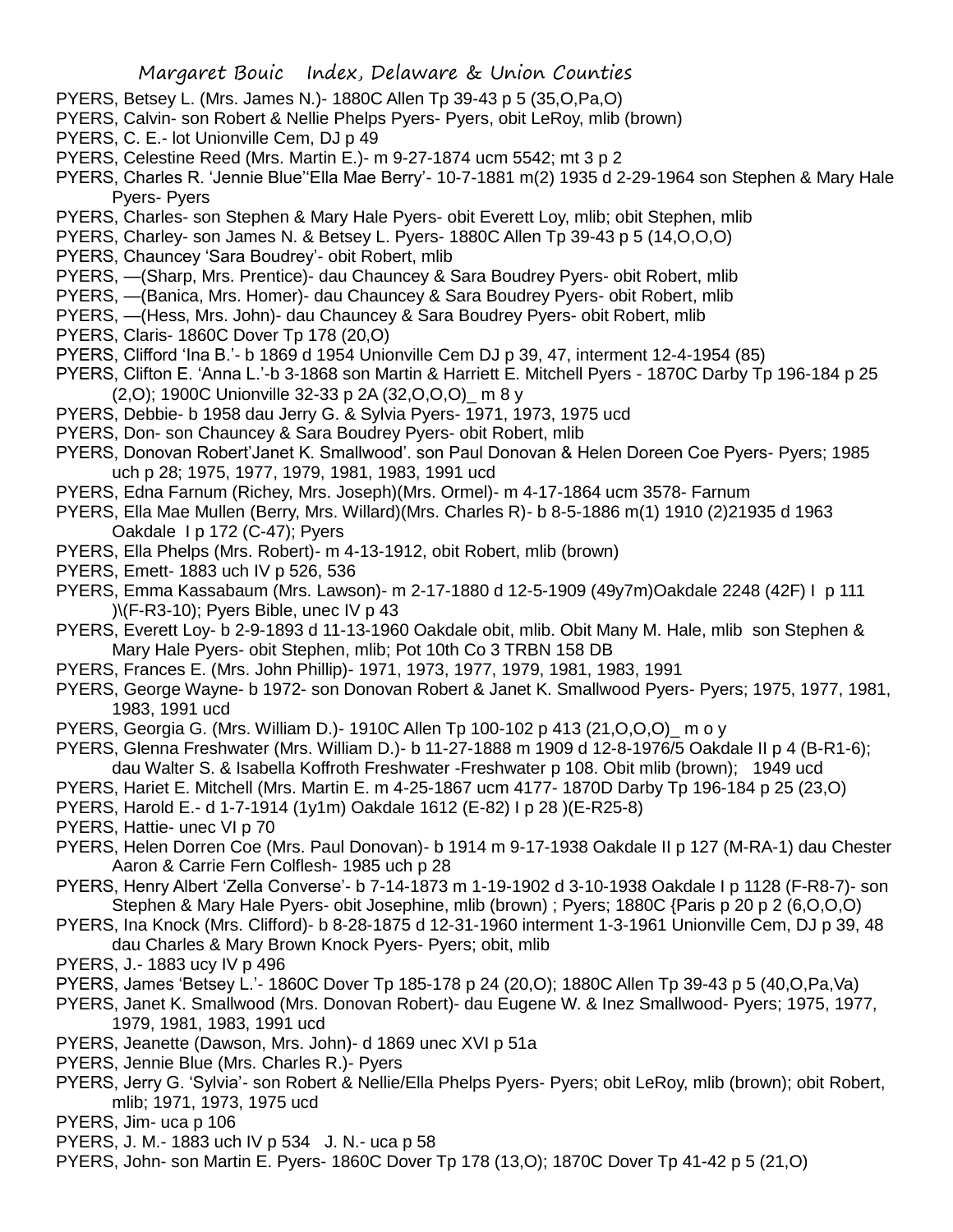- PYERS, John P. 'Frances E.'- 1991 ucd
- PYERS, Josephine- b 7-24-1907 d 11-26-1974 Union Cem- dau Henry Albert & Zella Converse Pyers- Pyers; obit mlib (brown); obit Zella, mlib
- PYERS, Larry- b 1960/61 son Jerry G. & Sylvia Pyers- 1971, 1973, 1975 ucd
- PYERS, Lawson D,'Emma Kasenbaum'- b 1858 m 2-17-1880 d 6-16-1936 Oakdale I p 111 (F-R3-10); Pyers Bible unec IV p 43; Marysville p 67; - Pyers; mt 9-3-1931
- PYERS, LeRoy M. 'Audrey L. Wyeth'- b 2-14-1913 m 5-2-1937 d 9-19-1980 (67) York Cem p 91- son Robert & Nellie/Ella Phelps Pyers- Pyers; obit Robert, mlib; 1949, 1962, 1967, 1971, 1973, 1975, 1977 ucd
- PYERS, Luther E."Lutie"- b 11-1892 d 1921 D. J. p 39, 53- son Clifton E. & Anna L. Pyers- 1900C Unionville 32-33 p 19 (7,O,O,O); WWI
- PYERS, Madalyn (Mrs. Phillip)- 1962 ucd
- PYERS, Madeline- dau Charles R. & Jennie Blue Pyers- Pyers
- PYERS, Margaret- 1870C Jerome Tp 51 p 7 (68,Eng)
- PYERS, Margaret (Goen, Mrs. )- dau Henry Albert & Zella Converse Pyers- Pyers; obit Josephine, mlib (brown); obit Zella, mlib
- PYERS, Martha C.- b 1855 NY d 2-15-1918 Oakdale I p 111 (F-R3-10)
- PYERS, Martin E. . 'Celestine Reed'- m 9-27-1874 ucm 5542; mt 3 p 2
- PYERS, Martin E. 'Harriett E. Mitchell'- m 4-25-1867 ucm 4177 son Martin Pyers- 1860C Dover Tp 173 (17,O)
- PYERS, Martin E. 'Mary J.'- b 1843 d 1925Unionville Cem DJ p 39, 52; 1870C Darby Tp 196=-184 p 25 (26,O); 1900 Darby Tp 7-8 p 1A (55,O,O,O) m 17y; Co H. 1st Ohio Vol. Cav.
- PYERS, Martin 'Rebecca Harper/Harbert''Nancy Lee'- m 8-10-1853 ucm 1988 d 1-27-1875 (59-1-5) ; McDonald Cem, Un Al p 80; 1883 uch V p 471; mt 8-17-1853 mt 3 p 7; ped Julia Browning Fishbaugh #130 14 unec VIII p 10, 46, XV p 39, XVI p 51a, XVII p 38 1860C Dover Tp 178 (42,Pa)
- PYERS, Mary Belle (Robinson, Mrs. Charles L. )- m 1-2-1940 d 4-23-1980 (60) Hopewell Cem- dau Robert & Nellie Phelps Pyers- Pyers; obit LeRoy, mlib (brown) ; obit Robert, mlib; Sbc p 43
- PYERS, Mary Gebhart Payne (Mrs. Bart H.)- Pyers
- PYERS, Mary Hale (Mrs. Stephen)- b 11-5-1851 m 12-29-1869 ucm 3578 d 7-13-1935 Oakdale I p 28 (E-R25- 8)- dau James/Jonas & Catharine Oliphant Hale- 1883 uch V p 78; obit Everett, mlib; 1870C Allen Tp 166-159 p 11 (18,O)
- PYERS, Mary J. (Mrs. Martin E.)- b 1860 d 1943 interment 6-11-1943 Unionville Cem, DJ p 39,46; 1900C Darby Tp 7-8 p 1A (39,O,O,O) m 17y, no ch
- PYERS, Maud Myrtle- b 12-13-1882 d 11-20-1964 Oakdale I p 112 (F-R3-10)- dau Lawson D. & Emma Kassabaum Pyers- Pyers; uninf p 33; unec IV p 43 Pyers Bible; sister Bart H. Pyers Bart H., mlib
- PYERS, M. E.-1915 uch p 411; lot Unionville Cem, DJ p 49
- PYERS, Mildred- dau Charles R. & Jennie Blue Pyers- Pyers
- PYERS, Myl- d infancy- son Henry Albert & Zella Converse Pyers- oibt Henry Albert, mlib
- PYERS, Myrl- d 8-6-1906 (1m) Oakdale 2069 (132F)- obit mlib
- PYERS, Nancy I.- dau Martin E. Pyers- 1860C Dover Tp 178 (15,O)
- PYERS, Nancy Lee (Mrs. Martin)- b ca 1822; unec XVI p 51, XVII p 38
- PYERS, Nancy J. (Mrs. Martin)- d 2-10-185?(33) McDonald Cem, Un Al p 80
- PYERS, Nathaniel- d 2-8-1853 (3-11-6) son Martin & Nancy J. Pyers- McDonald Cem, Un Al p 80
- PYERS, Nellie B. (Johnson, Mrs. )- dau Stephen H. & Mary M. Hale Pyers- oibt Henry Albert, obit Stephen, mlib; obit Mary Hale Pyers, mlib; 1949 ucd; 1880C Paris Tp 20 p 2 (4,O,O,O)
- PYERS, Nellie Phelps (Mrs. Robert P.)- b 1893 d 9-22-1957 York Cem p 101; Pyers
- PYERS, Olive (Guy, Mrs. Delmer)- b 1854 d 1950 dau Martin & Rebecca Harper Pyers- 1915 uch p 905; 1985 uch p 143; ped Julia Fishbaugh #130 7;
- PYERS, Oregon- 1860C Dover Tp 178 (19,O)
- PYERS, Ormel/Ormil 'Edna Farnum'- m 4-17-1864 ucm 3578; 1883 uch IV p 510
- PYERS, Orville- 1883 uch p 458, 474
- PYERS, Paul Donovan 'Helen Doreen Coe'- b 11-11-1915 m 9-17-1938 d 2-8-1993 (77) Oakdale II p 127 (M-RA-1) - son Robert & Nellie/Ella Phelps Pyers- Pyers; obit Robert, mlib; obit LeRoy, mlib (brown) ; 1985 uch p 28
- PYERS, Paula Karen (Sawyer, Mrs. Thomas Eugene)(Warner, Mrs. )- m 12-26-1961- dau Paul Donovan & Helen Doreen Coe Pyers- Pyers; 1985 uch p 28
- PYERS, Phillip "Billy" 1963 son Jerry G. & Sylvia Pyers- 1971, 1973, 1975 ucd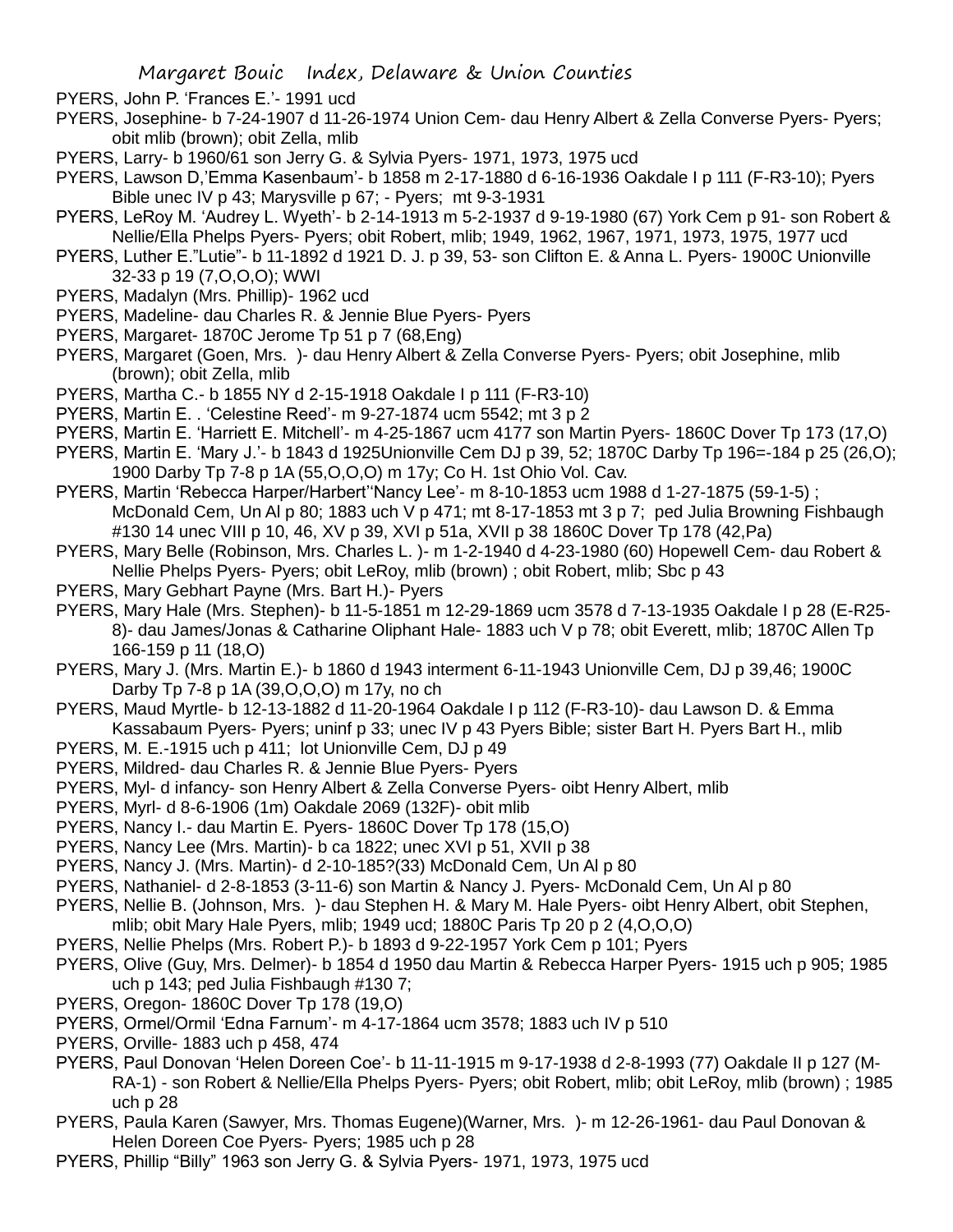- PYERS, J. Phillip- son LeRoy M. & Audrey L. Wyeth Pyers- Pyers; obit LeRoy, mlib (brown)l 1949, 1971, 1973, 1977, 1981, 1983 ucd
- PYERS, Phillip 'Madalyn'- 1962 ucd
- PYERS, Rebecca Harper/Harbert (Mrs. Martin)- b 9-12-1825 m 8-10-1853 ucm 1988 d 7-30-1901 Milford Cem-Un Al p 92- ped Julia Browning Fishbaugh #130 15; unec VIII p 10, 46, XV p 39; Sbc p 43; 1860C Dover Tp 178 (34,Pa)
- PYERS, Robert 'Ella Phelps'- b 4-14-1888 m 4-13-1912 d 12-12-1942 (54) York Cem p 101- son Chauncey & Sara Boudrey Pyers- obit, mlib
- PYERS, Ruth M. (Dolan, Mrs. Lawrence)- m 8-1941 d 6-11-1988- dau Robert & Ella/Nellie Phelps Pyers-Pyers; obit LeRoy,mlib (brown); obit Robert, mlib
- PYERS, Sara Boudrey (Mrs. Chauncey)- obit Robert, mlib
- PYERS, J. Scott- unec XVII p 38
- PYERS, Sheila (Kitchen, Mrs. )- dau Paul Donovan & Helen Doreen Coe Pyers- Pyers; 1985 uch p 28
- PYERS, Stephen H. 'Mary J. Hale'- b 1837 m 12-29-1869 uccm 4667 d 8-28-1907 (69y11m) Oakdale 2057 (82E) I p 28 (E-25-8)- son Martin Pyers- Pyers;1883 uch IV p 457, 471, 474, 483, V p 78; obit Everett, mlib; uca p 58, 106; obit, mlib; obit Mary, mlib; 1860C Dover Tp 178 (23,O); 1870C Allen Tp 166-159 p 11 (32,O): 1880C Paris Tp 20 p 2 (42,O,O,O)
- PYERS, Steven- b 1957 son Jerry G. & Sylvia Pyers- 1971, 1973, 1975 ucd
- PYERS, Sylvia (Mrs. Jerry G.)- 1971, 1973, 1975 ucd)
- PYERS, Sue Ann (Risner, Mrs. )- dau Paul Donovan & Helen Doreen Coe Pyers- Pyers; 1985 uch p 28
- PYERS, Tony L.- b 1962 son J. Phillip & Frances E. Pyers- 1975, 1979, 1981, 1983, 1991 ucd
- PYERS, Victor H. 'Anna R.'- b 1890 d 3-7-1952 Oakdale II p 44 (G-R6-14) obit mlib
- PYERS, Victor- son Henry Albert & Zella Convers Pyers- obit, Henry Albert, mlib
- PYERS, Victor- son Stephen & Mary Hale Pyers- obit Stephen, mlib
- PYERS, William D.'Glenna B./Georgia G. Freshwater '- b 9-1-1879 m 1909 d 5-12-1968 Oakdale II p 4 (B-R1- 6)-son Stephen & Mary Hale Pyers- Freshwater p 108; obit Glenna, mlib (brown) ; obit Mary Hale, mlib; 1949 ucd; 1880C Paris Tp 20 p 2 (/12,O,O,O);1910C Allen Tp 100-102 p 4B (35,O,O,O)
- PYERS, William- son Stephen & Mary Hale Pyers- obit Stephen, mlib; obit Everett Loy, mlib
- PYERS, Zella Converse (Mrs. Henry Albert)- b 12-3-1871 m 1-19-1902 d 5-9-1943 Oakdale I p 128 (F-R8-7) dau Obel & Rebecca Converse- obit, mlib; obit Josephine, mlib (brown) ; obit Henry Albert, mlib
- PYLAND, L. M.- b 8-4-1902 Marion Co Tow Tp son L. B. & Alice Goolsby Pyland- dcb
- PYLE, Barbara (Waller, Mrs. Garry)- dau James M. & Lovell Pyle- 1961 dcd (10), 1964 dcd
- PYLE, Becky- dau James & Melissa Pyle- 1971 dcd
- PYLE, Becky- dau William & Mildred Pyle- 1961 dcd (18)
- PYLE, Bruce Leon- b 3-12-1936 son Leon Roscoe & Naomie Ellen Lawver Pyle- Weiser p 363
- PYLE, Carole Ann Protzeller (Mrs. George)- b 7-18-1931 dau Raymond Joseph & Christine I. Caldwell Protzeller- Weiser p 105
- PYLE, C. C.- 1976 dch p 351
- PYLE, Chrisan- b 8-1-1956 ch George & Carole Ann Protzeller Pyle- Weiser p 105
- PYLE, Clarence A. 'Margaret J.'- 1969 dcd
- PYLE, Daniel Leroy- b 1-9-1944 son Leon Roscoe & Naomie Ellen Lawver Pyle- Weiser p 363
- PYLE, D. M.- 1880 dch p 445; 1908 dch p 151; Sunbury p 75
- PYLE, Elizabeth (Mrs. William J.)(Cox, Mrs. James)- uccp p 52, rec Bk5 p 606
- PYLE, Ezekiel B.- uccp p 38 JB4 p 181; uccp p 52 record Bk 5 p 606
- PYLE, Frances- 1961 dcd
- PYLE, George 'Carole Ann Protzeller'- Weiser p 105
- PYLE, George W. b 6-15-1958 son Geroge & Carole Ann Protzeller Pyle- Weiser p 105
- PYLE, Harriet E. (Irwin, Mrs. William Lee)- b 8-5-1842 Milford Cem, Un Al p 21
- PYLE, James M. II- b 1956 son James M. & Lovell Pyle- Pyle; 1961, 1964, 1969, 1971 dcd
- PYLE, James M. 'Lovell'- 1961, 1964, 1969, 1971, 1980 dcd
- PYLE, Jeanne Leigh- 1953 dau Robert Delevett & Ruth Louise Mowbray Pyle- Weiser p 679
- PYLE, Jeffrey Musselman- b 4-10-1949 son Robert Delevett & Ruth Louie Mowbray Pyle- Weiser p 679
- PYLE, Jennifer Jane- b 3-7-1951 dau Robert Lelevett & Ruth Louise Mowbray Pyle- Weiser p 679
- PYLE, Joella- b 1960 dau James M. & Lovell Pyle- Pyle; 1961, 1964, 1969, 1971 dcd
- PYLE, John- b 1963 son Clarence A. & Margaret J. Pyle- 1969 dcd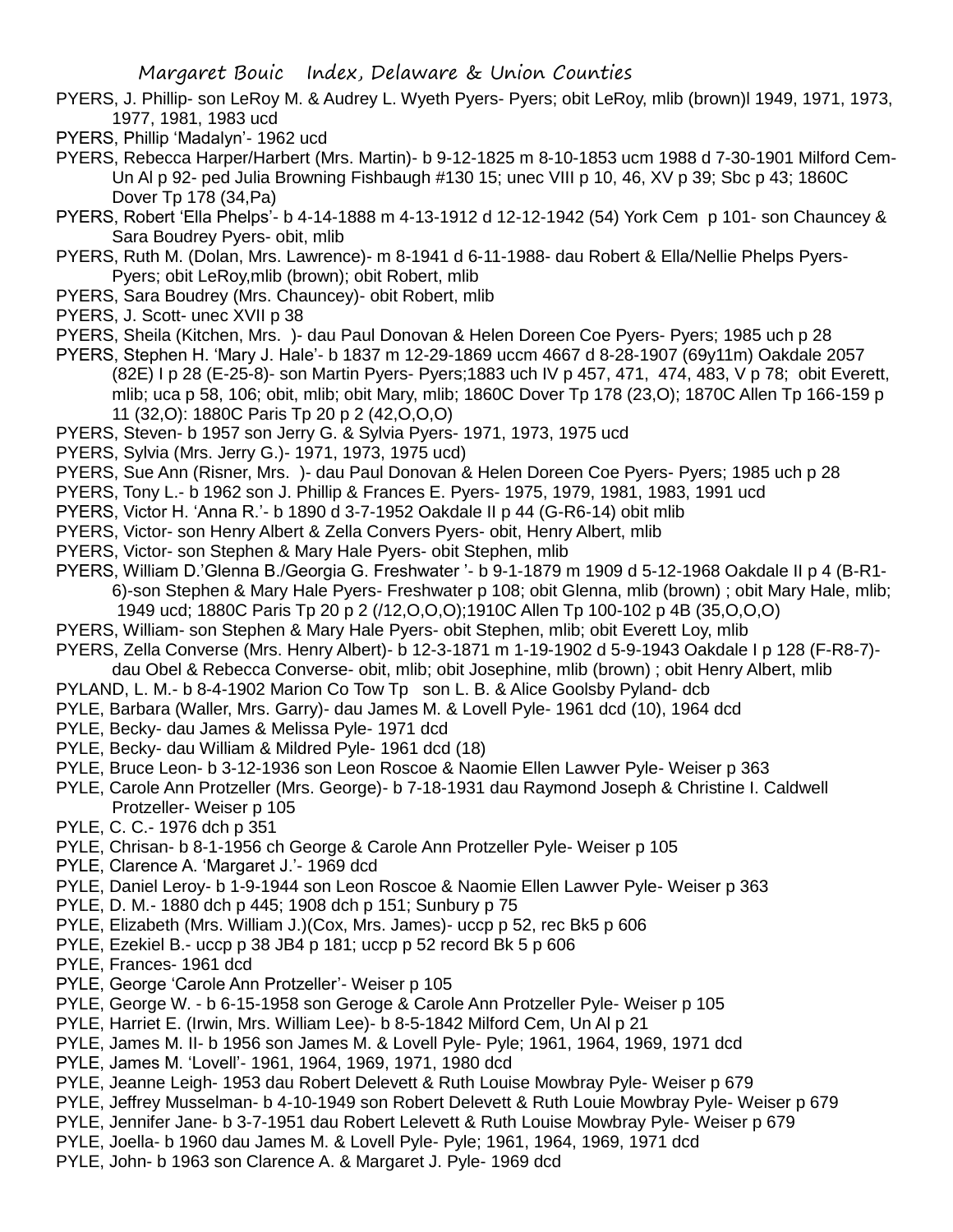- PYLE, Joy L. (McAdow, Mrs. Ivan Lee)- m 1984- Pyle
- PYLE, Larry Ray 'Rose Nelson'- b 2-6-1938 m 4-16-1958 son Leon Roscoe & Naomi Ellen Lawver Pyle-Weiser p 363
- PYLE, Leon Roscoe 'Naomi Ellen Lawver'- b 12-18-1913 m 4-15-1935- Weiser p 363
- PYLE, Linda- dau William & Mildred Pyle- 1961 dcd (11)
- PYLE, Lovell (Mrs. James M.)- 1961, 1964, 1969, 1971, 1980 dcd
- PYLE, Margaret J. (Mrs. Clarence A) 1969 dcd
- PYLE, Mary Jane- uccp p 38 JB4 p 161; uccp p 52 record Bk 5 p 606
- PYLE, Mary L. (Freshwater, Mrs,. William Z)- b 3-11-1854 m 2-21-1875 d 9-26-1894 bur Toronto- dau William Pyle- Freshwater p 47, 50, 51
- PYLE, Mildred (Mrs. William)- 1961 dcd
- PYLE, Naomi Ellen Lawver (Mrs. Leon Roscoe)- dau Oden Wayne & Katie Shaffer Lawver- Weiser p 363
- PYLE, Pamela Kay- b 1953 d 11-16-1979 (25) Sunbury Mem. Pk- dau James M. & Lovell Pyle- 1961, 1964, 1969, 1971 dcd
- PYLE, Robert Delevett 'Ruth Louise Mowbray'- m 10-4-1947- Weiser p 679
- PYLE, Rose Nelson (Mrs. Larry Ray) m 4-16-1958- Weiser p 679
- PYLE, Ruth (Smith, Mrs. Carroll)- dau James & Lovell Pyle- Pyle; 1961(12), 1964 dcd
- PYLE, Ruth Louise Mowbray (Mrs. Robert Delevett)- b 5-30-1828 m 10-4-1947 dau Raymond L. & Elizabeth Louise Musselman Mowbray- Weiser p 679
- PYLE, Thomas William- b 7-27-1953 son Leon Roscoe & Naomi Ellen Lawver Pyle- Weiser p 363
- PYLE, Tim- Pyle- engaged to Amy Yarhouse
- PYLE, William- Freshwater p 47, 50
- PYLE, William J. 'Elizabeth'- mt 5-29-1850 uccp p 38 JB4 p 163; uccp p 52, Record Bk 5 p 606; unec VI p 23; ES CP242, unec III p 48
- PYLE, William 'Mildred;- 1961 dcd
- PYLE, W. L.- b Wayne Co, d 6-1-1890 (36) son Noah & Rachel Pyle- dcdeaths
- PYLES, April (Mrs. Dale)- Pyles
- PYLES, Becky- dau James & Melissa Pyles- 1971 dcd
- PYLES, Carolyn- dau James & Melissa Pyles- 1971 dcd
- PYLES, Charles 'Ethel Love'- Pyles
- PYLES, Charles,Jr.- brother Payton N. Pyles- Pyles
- PYLES, Charlotte (Burkell, Mrs. Robert)- d 8-1-1995- dau Eli & Mabel Moore Pyles- Pyles; obit Eli, mlib (brown)
- PYLES, Charlotte- dau James & Louise Pyles- Pyles
- PYLES, Christine (1-1969)- dau Ronald Richard & Colleen Pyles- Pyles
- PYLES, —Abbey (Mrs. Wilbur)- dau Clarence & Amy R. Cates Abbey-A bbey
- PYLES, Colleen (Mrs. Ronald Richard)- Pyles
- PYLES, Cora Blevins (Mrs. Lester D.)- m 3-25-1955- Pyles; 1962 ucd
- PYLES, Dale McKinley 'April '- son Lester D. & Cora Blevins Pyles- Pyles; 1962 ucd (17m)
- PYLES, Delephine- dau James & Melissa Pyles- 1971 dcd
- PYLES, Dick P.- son Payton N. & Olga Pyles- Pyles; 1962 ucd (8)
- PYLES, Dora Marie Means (Mrs. Eli M.)- d 5-20-1995- Pyles
- PYLES, Eli M. 'Dora Marie Means'- d 8-28-1977 (78) Bloomingburg Cem- son Oscar & Mary Stevens Pylesobit mlib (brown); Pyles
- PYLES, Elizabeth M.- 1979, 1971 ucd
- PYLES, Evelyn- Jerome T. Cem, DJ p 124
- PYLES or Pyne"- Helen (Rhoads, Mrs. Edwin L.)- Pyles
- PYLES, Jack-
- PYLES, James 'Louise'- Pyles
- PYLES, James 'Melissa'- 1969, 1971 dcd
- PYLES, John D.- son Payton N. & Olga Pyles- Pyles; 1962 ucd (6)
- PYLES, Karen- dau Lester D. & Cora Blevins Pyles- Pyles' 1962 ucd (4m)
- PYLES, Krista- b 11-25-1980 twin dau Dale & April Pyles- Pyles
- PYLES, Kristy- b 11-25-1980 twin dau Dale & April Pyles- Pyles
- PYLES, Laura B.- 1961, 1964 dcd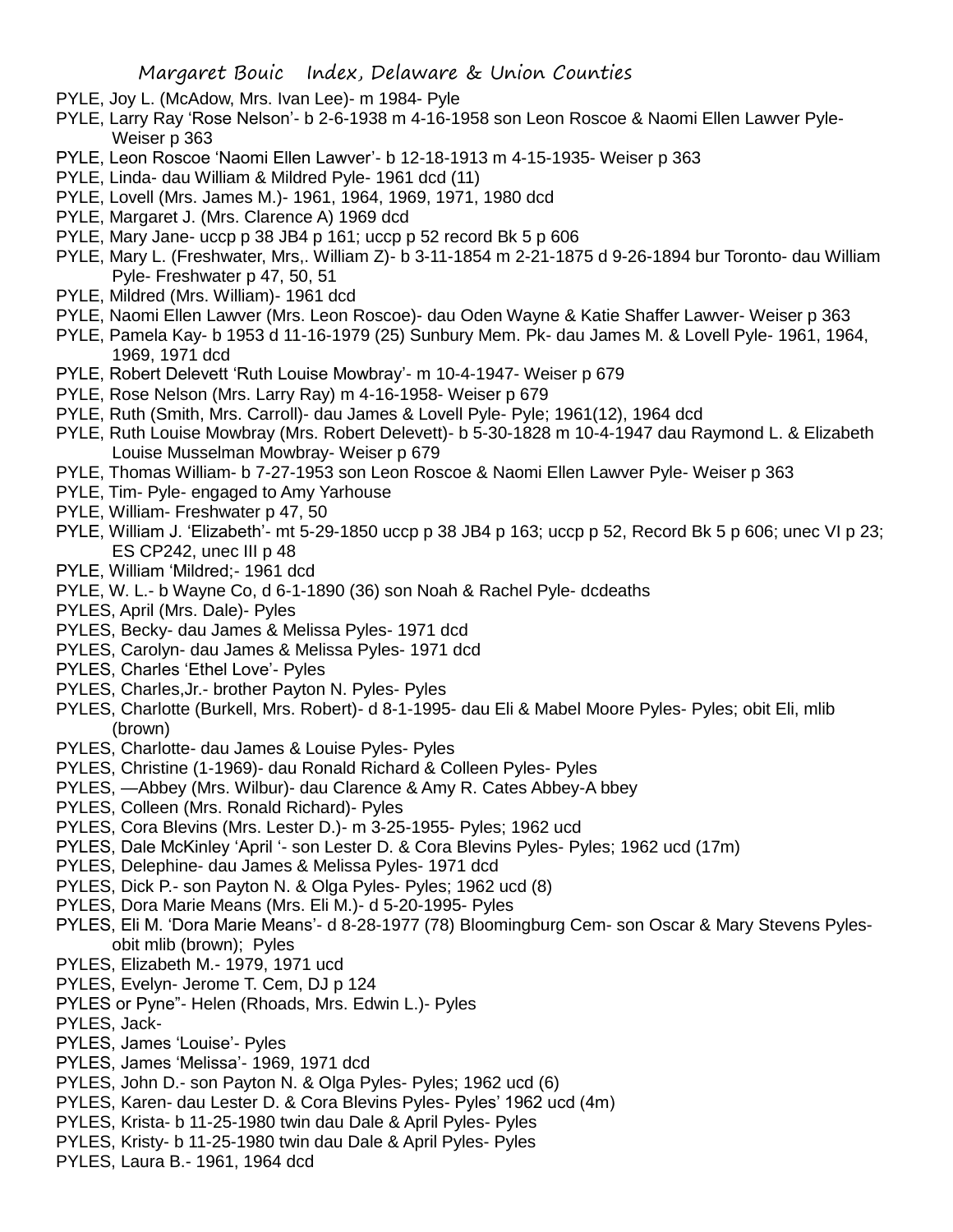- PYLES, Lester D. 'Cora Blevins'- b 5-24-1932 m 3-25-1955 d 9-11-1996 (64) Oakdale -son Eli M. & Dora Marie Means Pyles- Pyles; 1962 ucd; obit Eli m., mlib (brown)
- PYLES, Linda (Birchfield, Mrs.l )- dau James & Louise Pyles- Pyles
- PYLES, Lisa Ann (Scheiderer, Mrs. Adam Christopher)- m 5-1-1972- St. Paul p 142
- PYLES, Louise (Mrs. James)- Pyles
- PYLES, Mabel Moore (Mrs. Eli M.)- b 11-24-1913 d 1-26-1986 (72) Bloomingburg Cem- dau Mervyn & Ethel LaMarr Moore- Pyles
- PYLES, Margaret- dau James & Melissa Pyles- 1971 dcd
- PYLES, Mary Ann (Connell, Mrs. John G.)- m 4-9-1861 dcm
- PYLES, Mary Stevens (Mrs. Oscar)- obit Eli, mlib (brown)
- PYLES, Melissa (Mrs. James)- 1969, 1971 dcd
- PYLES, Olga (Mrs. Payton N.)- Pyles; 1962 ucd
- PYLES, Oscar 'Mary Stevens' obit Eli, mlib (brown)
- PYLES, Payton N. 'Olga'- b 3-3-1926 d 11-25-1987 (61) Forest Grove Cem- son Charles & Ethel Love Pyles-Pyles; 1962 ucd
- PYLES, Polly-Jean- b 1965 dau James & Melissa Pyles- 1969, 1971 dcd
- PYLES, Ramona (Hughes, Mrs. Jack)- dau Lester D. & Cora Blevins Pyles- Pyles; 1962 ucd (5)
- PYLES, Richard Carl- b 4-24-1963 d 4-8-1995 (31) Fairview Mem. Pk- son James & Melissa Pyles- 1971 dcd; biological mother, Mary Hower; Pyles
- PYLES, Ronald Richard 'Colleen'- d 11-13-1969 (23) Radnor Cem- Pyles
- PYLES, Rosemary- dau Payton N. & Olga Pyles- 1962 ucd (4)
- PYLES, Ruth Ann- b 1967 dau James & Melissa Pyles- 1969, 1971 dcd
- PYLES, Sandy F.- brother Payton N. Pyles- Pyles
- PYLES, Sue (Colflesh, Mrs. )- dau Payton N. & Olga Pyles- Pyles
- PYLES, Teresa (Moore, Mrs. Jim)- dau Lester D. & Cora Blevins Pyles- Pyles; 1962 ucd (3)
- PYLES, Vincent James (3-1969) son Ronald Richard & Colleen Pyles- Pyles
- PYLES, Wilbur ' Abbey'- Abbey
- PYM, Jacob- son-in-law of Mrs. Caroline R. Sharp- dg 5-28-1889 Cry Ab p 232
- PYMPE, --------Mrs. Sir John)- dau Reginald & Elizabeth Pashley Pympe- Powers Pat p 256
- PYMPE, Elizabeth Pashley (Mrs. Reginald)- Powers Pat p 256
- PYMPE, Reginald 'Elizabeh Pashley'- Powers Pat p 256
- PYNCHEON, Col William- Powers Pat p 125
- PYNE, Anna Fanning (Mrs. David)- 1883 uch V p 131
- PYNE, Betty (Rife, Mrs. )- dau Millard & Oletha D. Huff Pyne- Pyne
- PYNE, Carrie Henderson (Mrs. James R.)- b 1848 m 4-29-1869 ucm 4543 d 11-16-1890 (42) Oakdale 621 (F173) I p 87 (D-R6-5) -dau James Henderson, obit James Russell, mlib
- PYNE, Charles E.- b 2-1-1862 d 7-26-1892 Oakdale I p 87 (D-R6-5)
- PYNE, Charles W. 'Evelyn L.'- 1961, 1964 dcd
- PYNE, Charles W. 'Katie Juliano'- b 9-3-1929 d 12-15-1996 (67) Bloomfield Cem- son Millard & Oletha D. Huff Pyne- Pyne
- PYNE, Cheryl (Chaney, Mrs. )- dau Charles W. & Evelyn L. Pyne- 1961 (4 1/2m), 1964 dcd
- PYNE, David 'Anna Fanning'- 1883 uch V p 131
- PYNE, Diana L.- dau Charles W. & Evelyn L. Pyne- 1961 (7 1/2), 1964, 1980 dcd
- PYNE, Dixie (Mrs. Robert)- Pyne
- PYNE, Edward F.- b 1874 d 7-15-1936 Oakdale I p 124 (F-R6-2)- son Edward S. & Mary Lee Pyne- 1883 uch V p 132; 1880C Marysville 303-332 p 21 (5,O,NY,NY); 1900C Marysville 22-225 p 1B (25,O,NY,NY)
- PYNE, Edward S. 'Mary Lee'- b 10-26-1840 m 1-3-1865 ucm 3664 d 2-15-1910 (69y3m) Oakdale 2261 (107F) I p 124 (F-R6-7) son David & Anna Fanning Pyne- 1883 uch V p 131, 143; uca p 65; 1870C Marysville 45 p 6 (26,NY); 1880C Marysville 303-332 p 21 (39,NY,Eng,En); 1900C Marysville 22-25 p 1B (59, NY, Irel,Irel)
- PYNE, E. S.- 1881 uch III p 333, V 58
- PYNE, Evelyn L. (Mrs. Charles W.)- 1961, 1964, 1980 dcd
- PYNE, Francis- Nash p 80
- PYNE, Frank- son James Russell & Carrie Henderson Pyne James Russell, mlib
- PYNE, George- son Millard & Oletha D. Huff Pyne- Pyne